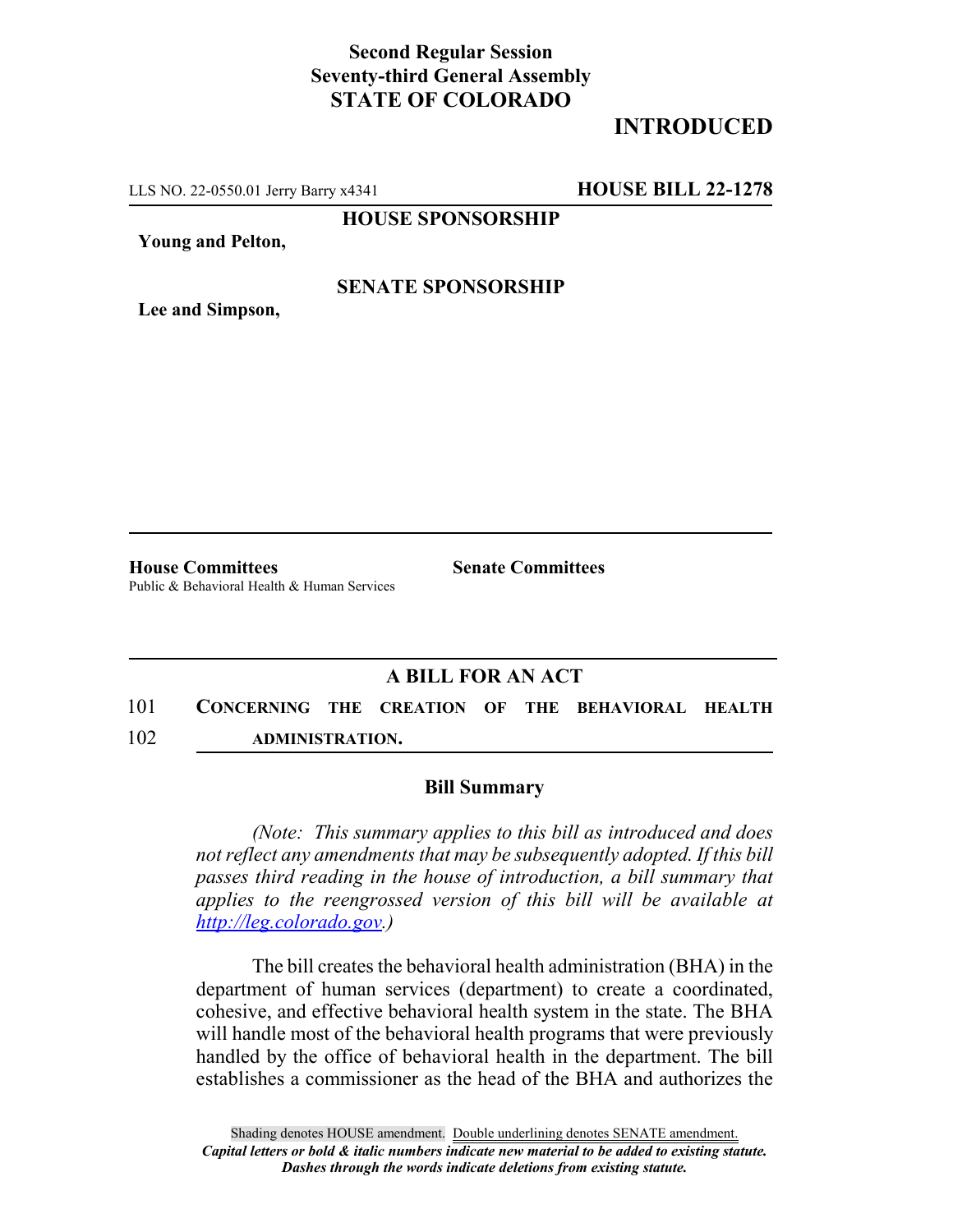commissioner and state board of human services to adopt and amend rules that previously were promulgated by the executive director of the department.

By July 1, 2024, the bill requires the BHA to establish:

- A statewide behavioral health grievance system;
- A behavioral health performance monitoring system;
- A comprehensive behavioral health safety net system;
- Regionally-based behavioral health administrative service organizations;
- The BHA as the licensing authority for all behavioral health entities; and
- The BHA advisory council to provide feedback to the BHA on the behavioral health system in the state.

The bill transfers to the department of public health and environment responsibility for community prevention and early intervention programs previously administered by the department.

The bill makes extensive conforming amendments.

| $\mathbf{1}$   | Be it enacted by the General Assembly of the State of Colorado:         |
|----------------|-------------------------------------------------------------------------|
| $\overline{2}$ | <b>SECTION 1.</b> In Colorado Revised Statutes, add article 50 to title |
| 3              | 27 as follows:                                                          |
| $\overline{4}$ | <b>ARTICLE 50</b>                                                       |
| 5              | <b>Behavioral Health Administration</b>                                 |
| 6              | PART <sub>1</sub>                                                       |
| 7              | <b>GENERAL PROVISIONS</b>                                               |
| 8              | 27-50-101. Definitions. As USED IN THIS ARTICLE 50, UNLESS THE          |
| 9              | CONTEXT OTHERWISE REQUIRES:                                             |
| 10             | (1) "ALCOHOL USE DISORDER" MEANS A CHRONIC RELAPSING                    |
| 11             | BRAIN DISEASE CHARACTERIZED BY RECURRENT USE OF ALCOHOL CAUSING         |
| 12             | CLINICALLY SIGNIFICANT IMPAIRMENT, INCLUDING HEALTH PROBLEMS,           |
| 13             | DISABILITY, AND FAILURE TO MEET MAJOR RESPONSIBILITIES AT WORK,         |
| 14             | SCHOOL, OR HOME.                                                        |
| 15             | (2) "ALCOHOL USE DISORDER PROGRAM" MEANS A PROGRAM FOR                  |
| 16             | DIAGNOSIS, TREATMENT, AND REHABILITATION OF A PERSON WITH AN            |
|                |                                                                         |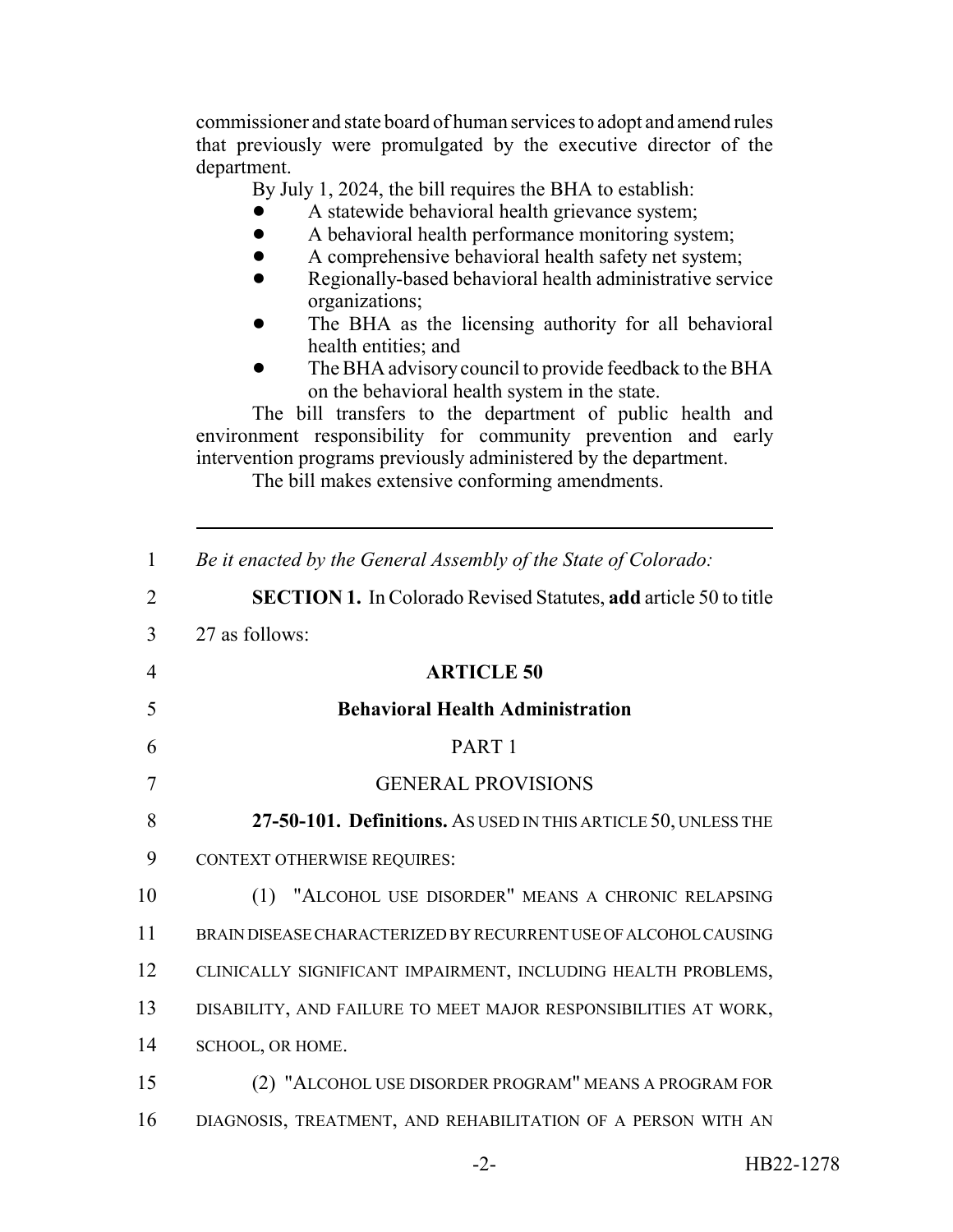ALCOHOL USE DISORDER.

 (3) "BEHAVIORAL HEALTH" REFERS TO AN INDIVIDUAL'S MENTAL AND EMOTIONAL WELL-BEING AND ACTIONS THAT AFFECT AN INDIVIDUAL'S OVERALL WELLNESS. BEHAVIORAL HEALTH ISSUES AND DISORDERS INCLUDE SUBSTANCE USE DISORDERS, MENTAL HEALTH DISORDERS, SERIOUS PSYCHOLOGICAL DISTRESS, AND SUICIDE AND RANGE FROM UNHEALTHY STRESS OR SUBCLINICAL CONDITIONS TO DIAGNOSABLE AND TREATABLE DISEASES. "BEHAVIORAL HEALTH" ALSO DESCRIBES SERVICE SYSTEMS THAT ENCOMPASS PROMOTION OF EMOTIONAL HEALTH AND PREVENTION AND TREATMENT SERVICES FOR MENTAL HEALTH DISORDERS AND SUBSTANCE USE DISORDERS.

 (4) "BEHAVIORAL HEALTH ADMINISTRATION" OR "BHA" MEANS THE BEHAVIORAL HEALTH ADMINISTRATION ESTABLISHED IN SECTION 27-50-102.

 (5) "BEHAVIORAL HEALTH DISORDER" MEANS AN ALCOHOL USE DISORDER, A MENTAL HEALTH DISORDER, OR A SUBSTANCE USE DISORDER. (6) "BEHAVIORAL HEALTH ENTITY" MEANS A FACILITY OR PROVIDER ORGANIZATION ENGAGED IN PROVIDING COMMUNITY-BASED HEALTH SERVICES, WHICH MAY INCLUDE SERVICES FOR A BEHAVIORAL HEALTH DISORDER, BUT DOES NOT INCLUDE RESIDENTIAL CHILD CARE FACILITIES, AS DEFINED IN SECTION 26-6-102(33), OR SERVICES PROVIDED BY A LICENSED OR CERTIFIED MENTAL HEALTH-CARE PROVIDER UNDER THE PROVIDER'S INDIVIDUAL PROFESSIONAL PRACTICE ACT ON THE PROVIDER'S OWN PREMISES.

 (7) "BEHAVIORAL HEALTH SAFETY NET PROVIDER" MEANS ANY AND ALL BEHAVIORAL HEALTH SAFETY NET PROVIDERS, INCLUDING COMPREHENSIVE BEHAVIORAL HEALTH SAFETY NET PROVIDERS AND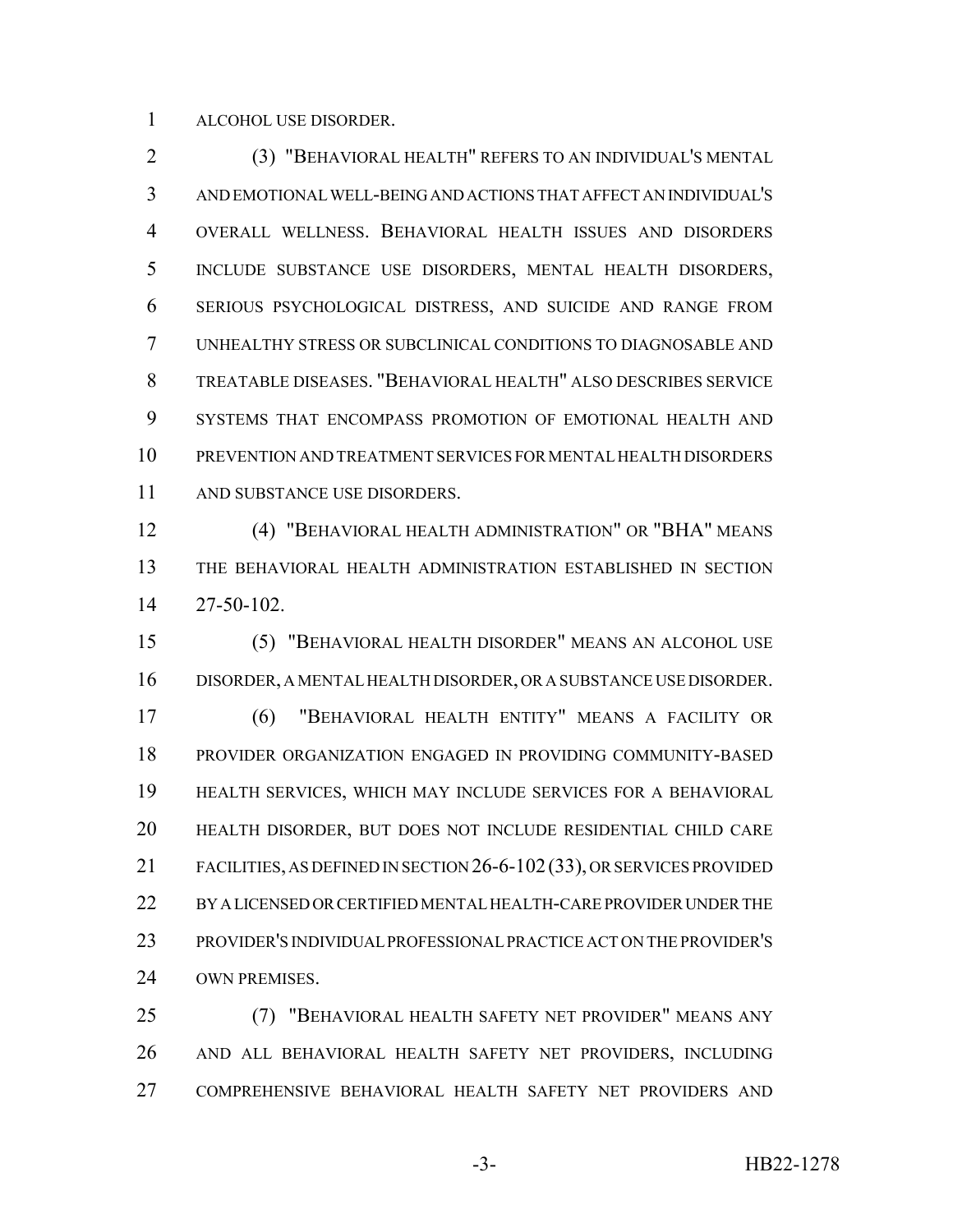ESSENTIAL BEHAVIORAL HEALTH SAFETY NET PROVIDERS.

 (8) "BEHAVIORAL HEALTH SAFETY NET SERVICES" MEANS THE SPECIFIC BEHAVIORAL HEALTH SERVICES FOR CHILDREN AND ADULTS THAT MUST BE PROVIDED STATEWIDE PURSUANT TO PART 3 OF THIS ARTICLE 50.

 (9) "COMMISSIONER" MEANS THE COMMISSIONER OF THE BEHAVIORAL HEALTH ADMINISTRATION APPOINTED PURSUANT TO 27-50-103.

 (10) "COMMUNITY-BASED" MEANS OUTSIDE OF A HOSPITAL, PSYCHIATRIC HOSPITAL, OR NURSING HOME.

 (11) "COMPREHENSIVE BEHAVIORAL HEALTH SAFETY NET PROVIDER" MEANS A LICENSED BEHAVIORAL HEALTH ENTITY APPROVED BY THE BEHAVIORAL HEALTH ADMINISTRATION TO PROVIDE THE FOLLOWING BEHAVIORAL HEALTH SAFETY NET SERVICES, EITHER DIRECTLY OR THROUGH FORMAL AGREEMENTS WITH BEHAVIORAL HEALTH PROVIDERS 15 IN THE COMMUNITY OR REGION:

(a) EMERGENCY AND CRISIS BEHAVIORAL HEALTH SERVICES;

(b) MENTAL HEALTH AND SUBSTANCE USE OUTPATIENT SERVICES;

(c) BEHAVIORAL HEALTH HIGH-INTENSITY OUTPATIENT SERVICES;

(d) CLINICAL CASE MANAGEMENT;

(e) OUTREACH, EDUCATION, AND ENGAGEMENT SERVICES;

(f) MENTAL HEALTH AND SUBSTANCE USE RECOVERY SUPPORTS;

- 22 (g) CARE COORDINATION; AND
- 23 (h) OUTPATIENT COMPETENCY RESTORATION.

 (12) "ESSENTIAL BEHAVIORAL HEALTH SAFETY NET PROVIDER" MEANS A LICENSED BEHAVIORAL HEALTH ENTITY OR PROGRAM APPROVED BY THE BEHAVIORAL HEALTH ADMINISTRATION TO PROVIDE AT LEAST ONE OF THE BEHAVIORAL HEALTH SAFETY NET SERVICES DESCRIBED IN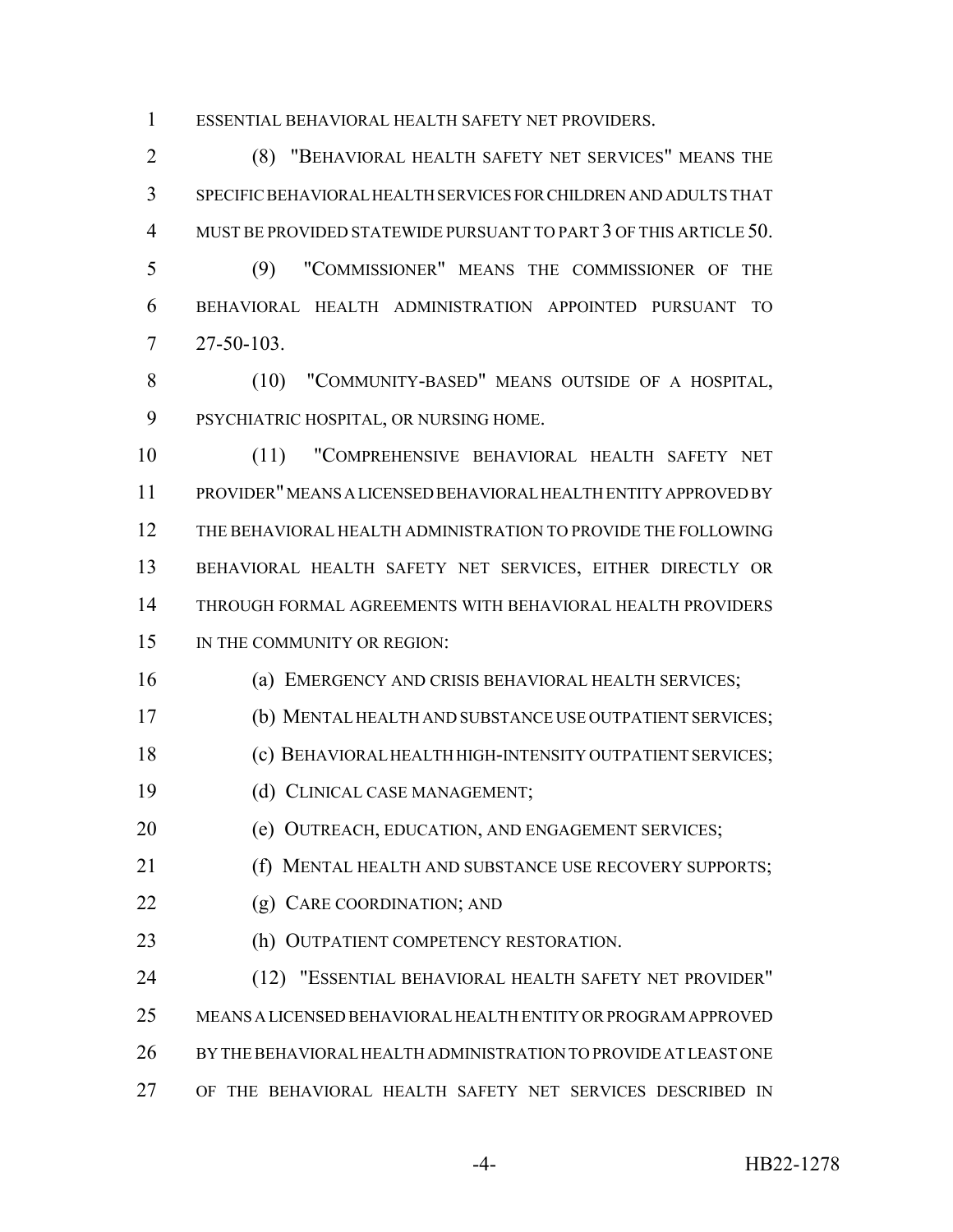1 SUBSECTION (11) OF THIS SECTION.

 (13) "MENTAL HEALTH DISORDER" MEANS ONE OR MORE SUBSTANTIAL DISORDERS OF THE COGNITIVE, VOLITIONAL, OR EMOTIONAL PROCESSES THAT GROSSLY IMPAIRS JUDGMENT OR CAPACITY TO RECOGNIZE REALITY OR TO CONTROL BEHAVIOR.

 (14) "PRIMARY PREVENTION" MEANS ACTIVITIES AND STRATEGIES USED TO INTERVENE BEFORE HEALTH EFFECTS OCCUR THROUGH MEASURES THAT PREVENT THE ONSET OF ADDICTION, DELAY INITIAL USE OF ALCOHOL AND TOBACCO, DETER THE USE OF ILLEGAL DRUGS, AND PROMOTE HEALTH AND WELLNESS.

 (15) "PRIORITY POPULATIONS" MEANS PEOPLE EXPERIENCING 12 HOMELESSNESS; PEOPLE INVOLVED WITH THE CRIMINAL JUSTICE SYSTEM; PEOPLE OF COLOR;AMERICAN INDIANS AND ALASKA NATIVES; VETERANS; PEOPLE WHO ARE LESBIAN, GAY, BISEXUAL, TRANSGENDER, OR QUEER OR QUESTIONING; OLDER ADULTS; CHILDREN AND FAMILIES; AND PEOPLE WITH DISABILITIES, INCLUDING PEOPLE WHO ARE DEAF AND HARD OF HEARING, PEOPLE WHO ARE BLIND AND DEAFBLIND, PEOPLE WITH BRAIN INJURIES, PEOPLE WITH INTELLECTUAL AND DEVELOPMENTAL DISABILITIES, AND PEOPLE WITH OTHER CO-OCCURRING DISABILITIES.

20 (16) (a) "STATE AGENCY" MEANS ANY STATE DEPARTMENT, STATE OFFICE, OR STATE DIVISION IN COLORADO THAT ADMINISTERS A BEHAVIORAL HEALTH PROGRAM.

 (b) "STATE AGENCY" DOES NOT INCLUDE THE JUDICIAL BRANCH OF STATE GOVERNMENT.

 (17) "SUBSTANCE USE DISORDER" MEANS A CHRONIC RELAPSING BRAIN DISEASE, CHARACTERIZED BY RECURRENT USE OF ALCOHOL, DRUGS, OR BOTH, CAUSING CLINICALLY SIGNIFICANT IMPAIRMENT, INCLUDING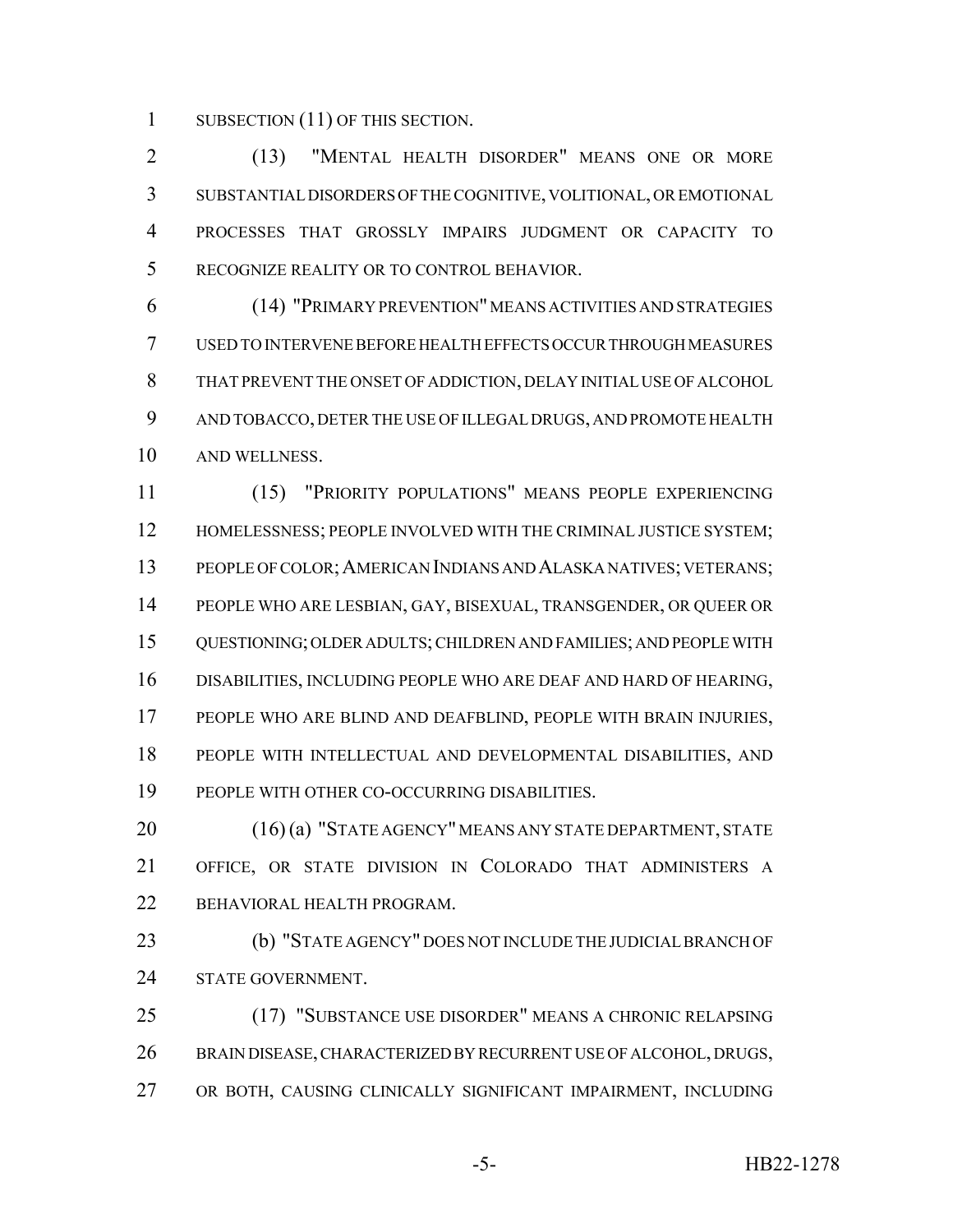HEALTH PROBLEMS, DISABILITY, AND FAILURE TO MEET MAJOR RESPONSIBILITIES AT WORK, SCHOOL, OR HOME.

 (18) "SUBSTANCE USE DISORDER PROGRAM" MEANS A PROGRAM FOR THE DETOXIFICATION, WITHDRAWAL, MAINTENANCE, OR TREATMENT OF A PERSON WITH A SUBSTANCE USE DISORDER.

 **27-50-102. Behavioral health administration - creation - coordination.** (1) THERE IS ESTABLISHED IN THE DEPARTMENT OF HUMAN SERVICES THE BEHAVIORAL HEALTH ADMINISTRATION. NOTHING IN THIS SUBSECTION (1) PRECLUDES ANY FUTURE LEGISLATIVE ACTION TAKEN PURSUANT TO SECTION 27-60-203 (5) REGARDING THE FUTURE LOCATION OF THE BHA.

 (2) THE BHA IS CHARGED WITH CREATING A COORDINATED, COHESIVE, AND EFFECTIVE BEHAVIORAL HEALTH SYSTEM IN COLORADO. ANY STATE AGENCY THAT ADMINISTERS A BEHAVIORAL HEALTH PROGRAM SHALL COLLABORATE WITH THE BHA TO ACHIEVE THE GOALS AND OBJECTIVES ESTABLISHED BY THE BHA. IN ORDER TO ENSURE REGULAR ENGAGEMENT WITH OTHER STATE AGENCIES AND TO MAINTAIN ALIGNMENT IN STATE PROGRAMS, RESOURCE ALLOCATION, PRIORITIES, AND STRATEGIC PLANNING, THE COMMISSIONER SHALL CHAIR A REGULAR 20 MEETING OF THE EXECUTIVE DIRECTORS OF STATE AGENCIES.

 **27-50-103. Behavioral health commissioner - appointment - powers, duties, and functions - subdivisions of the BHA.** (1) THE GOVERNOR SHALL APPOINT THE COMMISSIONER, WHO IS THE HEAD OF THE BHA. THE COMMISSIONER HAS THE FULL AUTHORITY, WITH THE GOVERNOR, TO LEAD AND DEVELOP THE STATE'S VISION AND STRATEGY FOR BEHAVIORAL HEALTH.

27 (2) THE COMMISSIONER SHALL: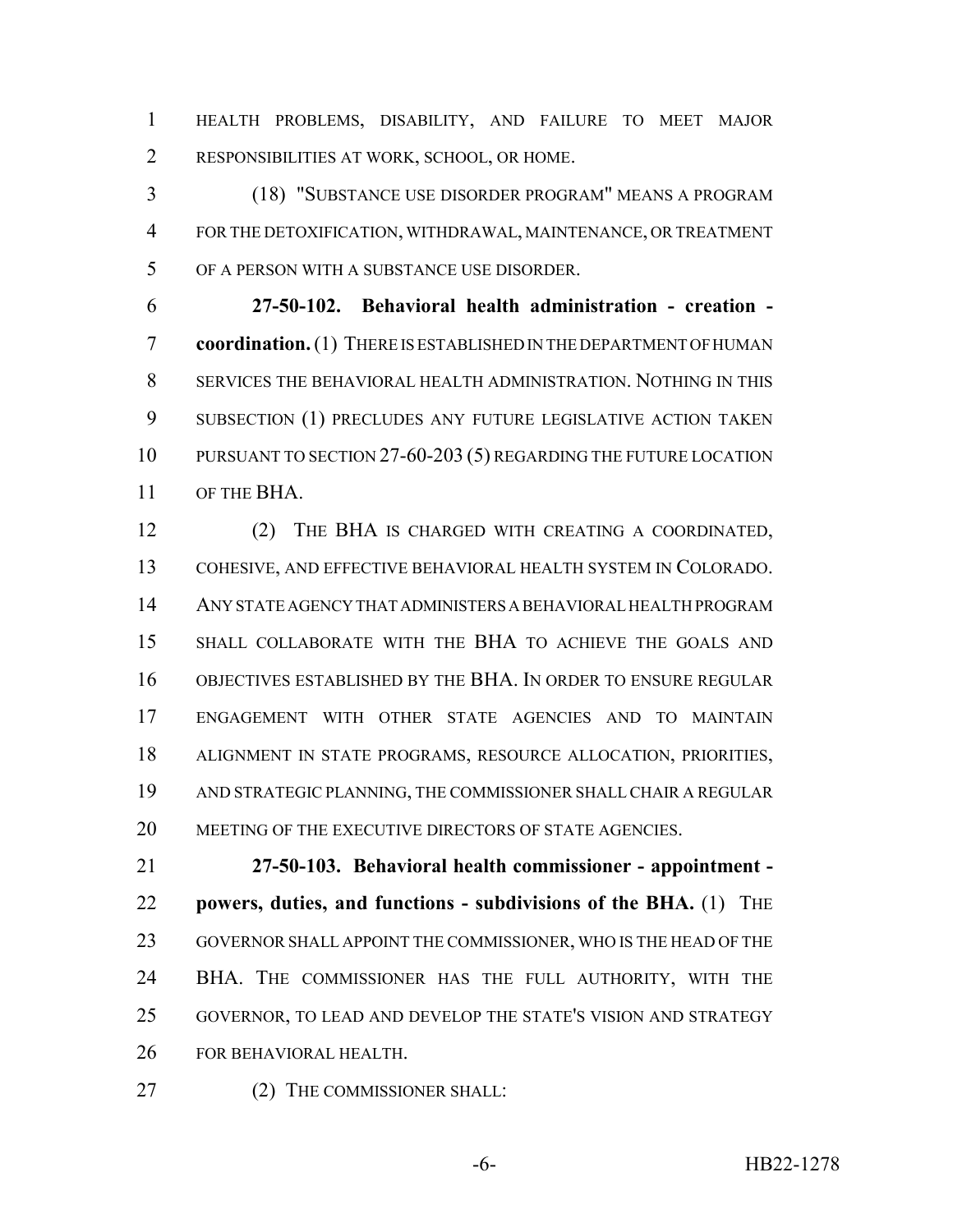(a) BE WELL-VERSED IN BEHAVIORAL HEALTH;

 (b) BE REGISTERED TO VOTE IN COLORADO DURING THE COMMISSIONER'S TERM OF SERVICE; AND

- (c) HAVE NO PECUNIARY INTEREST, DIRECTLY OR INDIRECTLY, IN ANY BEHAVIORAL HEALTH COMPANY OR AGENCY OTHER THAN AS A BEHAVIORAL HEALTH SERVICES RECIPIENT.
- (3) THE COMMISSIONER SHALL ENSURE THAT:

 (a) BEHAVIORAL HEALTH PROGRAMS DELIVERED BY STATE AGENCIES AND COMMERCIAL PAYERS ARE COMPREHENSIVE, EVIDENCE-BASED, AFFORDABLE, HIGH QUALITY, EQUITY-FOCUSED, AND EASILY ACCESSIBLE FOR ALL COLORADANS;

 (b) BEHAVIORAL HEALTH STRATEGIES, PROGRAM PRIORITIES, AND FUNDING ALLOCATIONS FOR BEHAVIORAL HEALTH ALIGN WITH THE VISION 14 SET FORTH BY THE BHA AND THE GOVERNOR; AND

- (c) THERE IS A STREAMLINED APPROACH TO USING PUBLIC MONEY TO IMPROVE BEHAVIORAL HEALTH ACROSS THE CONTINUUM OF CARE FROM 17 PREVENTION TO RECOVERY.
- (4) THE COMMISSIONER SHALL ENGAGE WITH THE LEGISLATIVE AND JUDICIAL BRANCHES OF GOVERNMENT TO ACHIEVE THE STATE'S VISION FOR BEHAVIORAL HEALTH.
- (5) THE COMMISSIONER MAY ESTABLISH SUBDIVISIONS, SECTIONS, 22 OR UNITS NECESSARY FOR THE PROPER DISCHARGE OF THE POWERS, 23 DUTIES, AND FUNCTIONS OF THE BHA.
- **27-50-104. Powers and duties of the commissioner rules.** 25 (1) (a) THE COMMISSIONER MAY ADOPT "COMMISSIONER RULES" FOR BEHAVIORAL HEALTH PROGRAMS ADMINISTERED AND SERVICES PROVIDED 27 BY THE BHA AS LISTED IN SECTION 27-50-105 (1). THE RULES MUST BE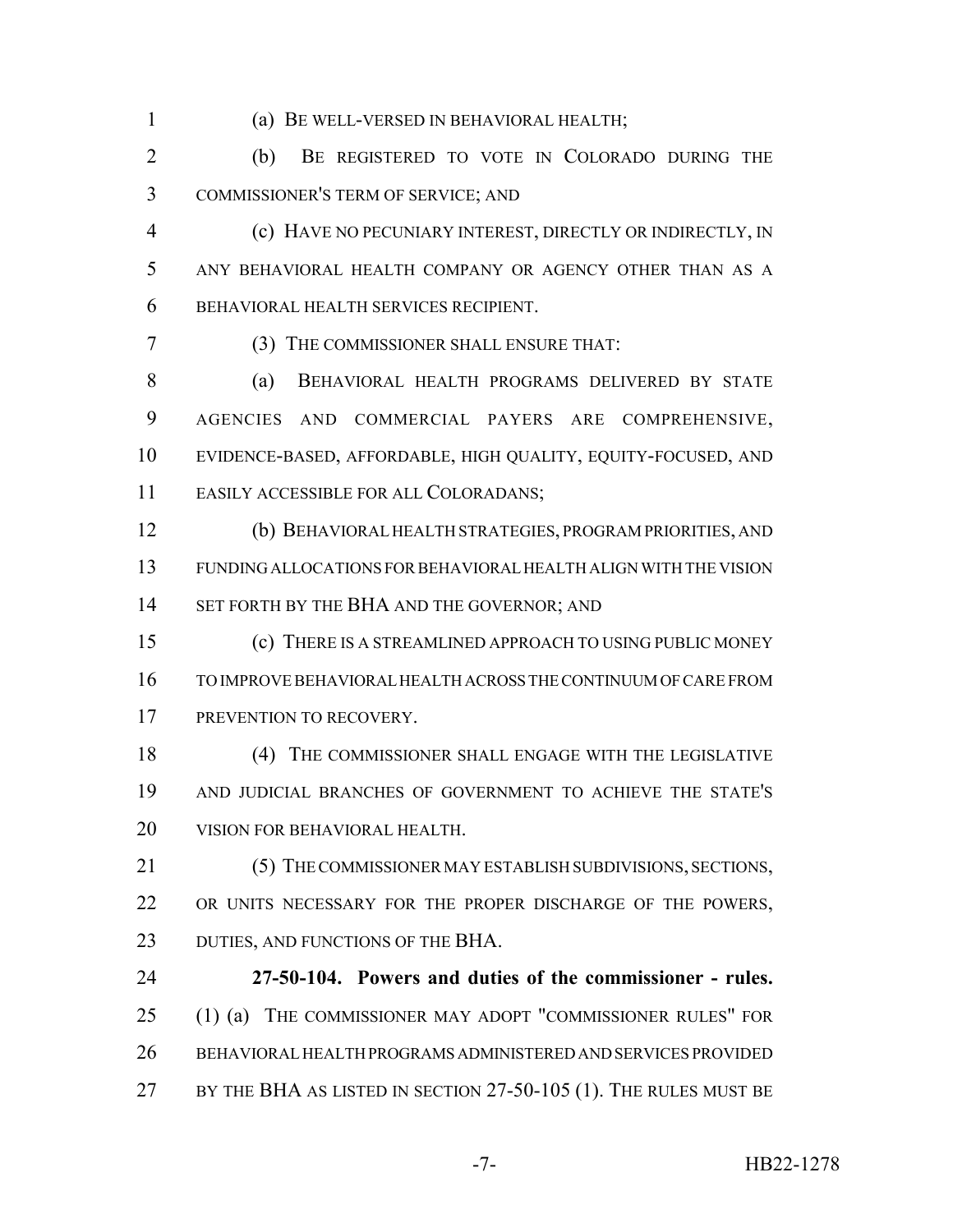PROMULGATED IN ACCORDANCE WITH SECTION 24-4-103.

 (b) ANY RULES ADOPTED BY THE EXECUTIVE DIRECTOR OF THE DEPARTMENT OF HUMAN SERVICES PRIOR TO JULY 1, 2022, TO IMPLEMENT THE BEHAVIORAL HEALTH PROGRAMS TO BE ADMINISTERED AND SERVICES TO BE PROVIDED BY THE BHA LISTED IN SECTION 27-50-105 (1), AND WHOSE CONTENT MEETS THE DEFINITION OF "EXECUTIVE DIRECTOR RULES" PURSUANT TO SECTION 26-1-108, ARE EFFECTIVE UNTIL REVISED, AMENDED, OR REPEALED BY THE COMMISSIONER.

 (2) "COMMISSIONER RULES" ARE SOLELY WITHIN THE PROVINCE OF THE COMMISSIONER, EXCEPT THOSE DETERMINATIONS PRECLUDED BY AUTHORITY GRANTED TO THE STATE BOARD OF HUMAN SERVICES. "COMMISSIONER RULES" MUST INCLUDE:

 (a) MATTERS OF INTERNAL ADMINISTRATION IN THE BHA, INCLUDING ORGANIZATION, STAFFING, RECORDS, REPORTS, SYSTEMS, AND PROCEDURES;

 (b) FISCAL AND PERSONNEL ADMINISTRATION FOR THE BHA; AND (c) ACCOUNTING AND FISCAL REPORTING RULES FOR DISBURSEMENT OF FEDERAL FUNDS, CONTINGENCY FUNDS, AND PRORATION OF AVAILABLE APPROPRIATIONS.

 (3) WHENEVER A STATUTORY GRANT OF RULE-MAKING AUTHORITY IN THIS TITLE 27 REFERS TO THE BHA, IT MEANS THE BEHAVIORAL HEALTH ADMINISTRATION ACTING THROUGH EITHER THE STATE BOARD OF HUMAN SERVICES, THE COMMISSIONER, OR BOTH. WHEN EXERCISING 24 RULE-MAKING AUTHORITY PURSUANT TO THIS TITLE 27, THE BHA SHALL PROMULGATE RULES CONSISTENT WITH THE POWERS AND THE DISTINCTION BETWEEN "BOARD RULES" AS SET FORTH IN SECTION 26-1-107 AND "COMMISSIONER RULES" AS SET FORTH IN THIS SECTION.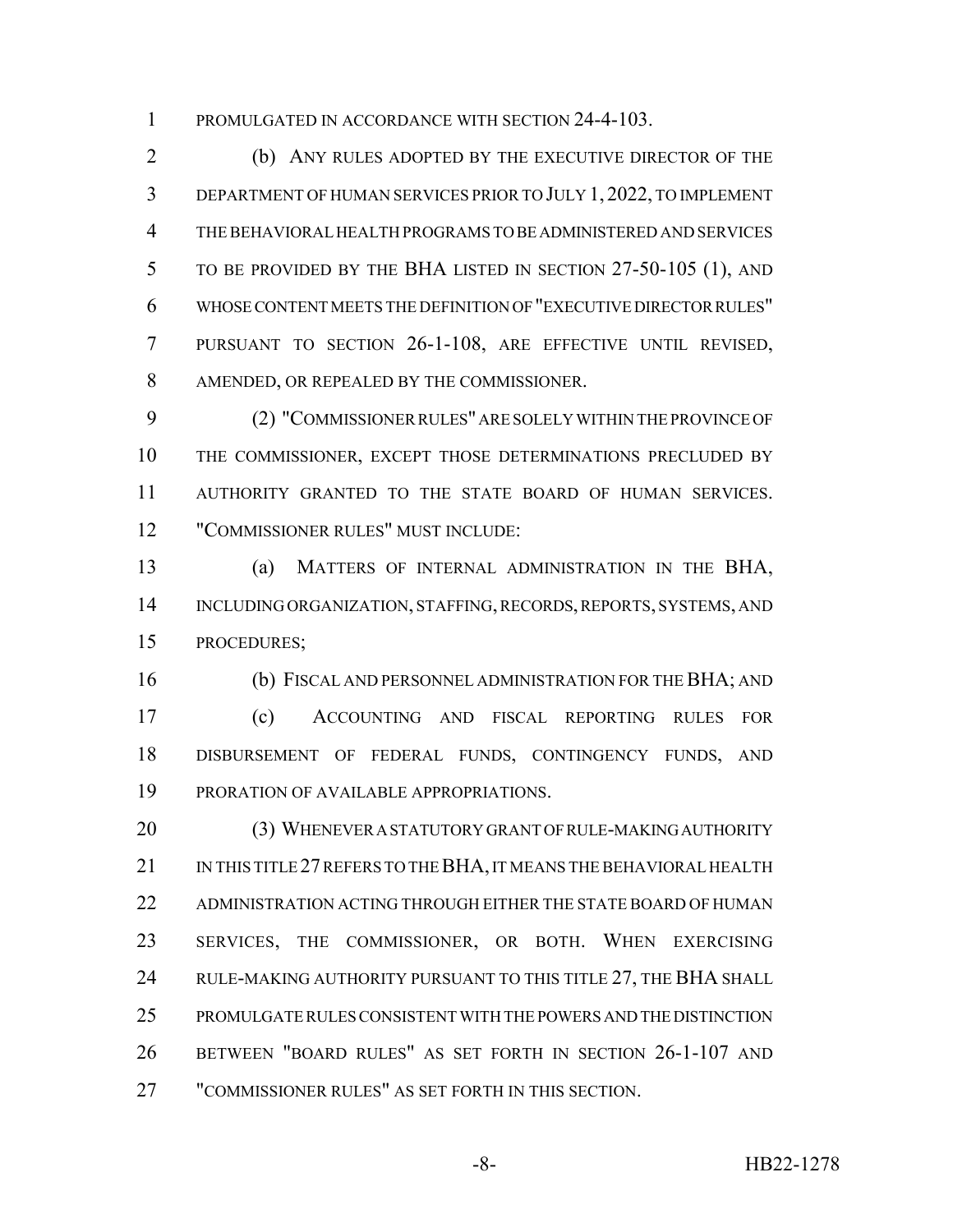(4) THE RULES PROMULGATED BY THE COMMISSIONER PERTAINING TO THIS TITLE 27 ARE BINDING UPON THE BEHAVIORAL HEALTH PROVIDERS, VENDORS, AND AGENTS OF THE BHA. AT ANY PUBLIC HEARING RELATING TO A PROPOSED RULE, INTERESTED PERSONS HAVE THE RIGHT TO PRESENT THE PERSON'S DATA, VIEWS, OR ARGUMENTS ORALLY.PROPOSED RULES OF THE COMMISSIONER ARE SUBJECT TO SECTION 24-4-103. **27-50-105. Administration of behavioral health programs - state plan - sole mental health authority.** (1) THE BHA SHALL ADMINISTER AND PROVIDE THE FOLLOWING BEHAVIORAL HEALTH

PROGRAMS AND SERVICES:

 (a) THE REGULATION OF RECOVERY RESIDENCES PURSUANT TO **SECTION 25-1.5-108.5;** 

 (b) THE BEHAVIORAL HEALTH CRISIS RESPONSE SYSTEM CREATED 14 PURSUANT TO SECTION 27-60-103;

 (c) THE BEHAVIORAL HEALTH CAPACITY TRACKING SYSTEM 16 CREATED PURSUANT TO SECTION 27-60-104.5;

 (d) THE JAIL-BASED BEHAVIORAL HEALTH SERVICES PROGRAM 18 CREATED PURSUANT TO SECTION 27-60-106;

 (e) CRIMINAL JUSTICE DIVERSION PROGRAMS PURSUANT TO SECTION 27-60-106.5;

21 (f) PEER SUPPORT PROFESSIONALS AND RECOVERY SUPPORT 22 SERVICES ORGANIZATIONS PURSUANT TO SECTION 27-60-108;

23 (g) THE TEMPORARY YOUTH MENTAL HEALTH SERVICES PROGRAM 24 CREATED PURSUANT TO SECTION 27-60-109;

 (h) BEHAVIORAL HEALTH-CARE SERVICES FOR RURAL AND AGRICULTURAL COMMUNITIES PURSUANT TO SECTION 27-60-110;

**(i) THE COUNTY-BASED BEHAVIORAL HEALTH GRANT PROGRAM**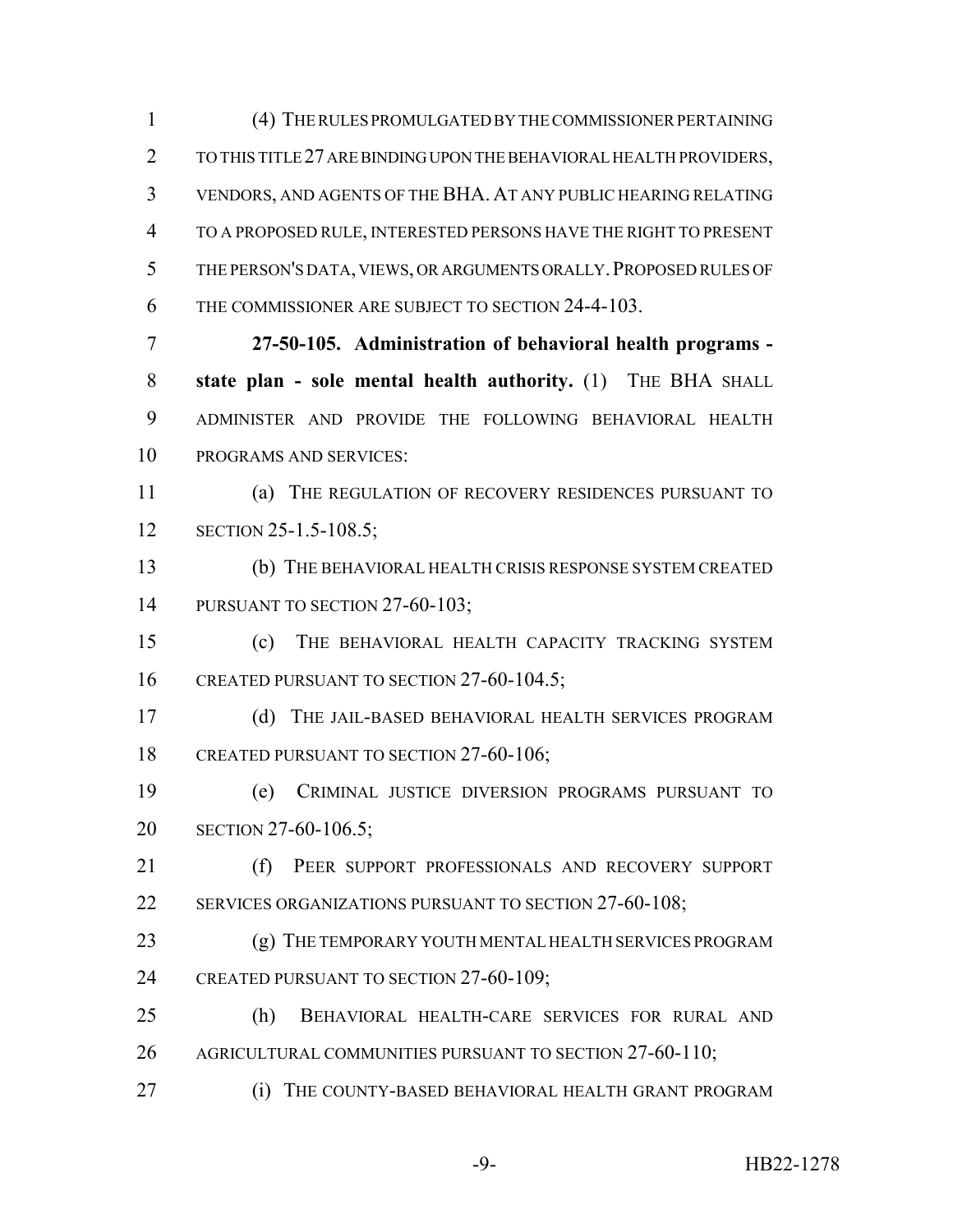1 CREATED PURSUANT TO SECTION 27-60-111; 2 (j) THE BEHAVIORAL HEALTH-CARE WORKFORCE DEVELOPMENT 3 PROGRAM CREATED PURSUANT TO SECTION 27-60-112; 4 (k) THE STATEWIDE CARE COORDINATION INFRASTRUCTURE 5 PURSUANT TO SECTION 27-60-204; 6 (l) HIGH-FIDELITY WRAPAROUND SERVICES FOR CHILDREN AND 7 YOUTH PURSUANT TO ARTICLE 62 OF THIS TITLE 27; 8 (m) THE BEHAVIORAL HEALTH SAFETY NET SYSTEM PURSUANT TO 9 ARTICLE 63 OF THIS TITLE 27; 10 (n) THE 988 CRISIS HOTLINE ENTERPRISE CREATED PURSUANT TO 11 SECTION 27-64-103; 12 (o) THE CARE AND TREATMENT OF PERSONS WITH MENTAL HEALTH 13 DISORDERS PURSUANT TO ARTICLE 65 OF THIS TITLE 27; 14 (p) THE COMMUNITY MENTAL HEALTH SERVICES PURCHASE 15 PROGRAM PURSUANT TO SECTION 27-66-104; 16 (q) THE STANDARDS FOR APPROVAL IN THE COMMUNITY MENTAL 17 HEALTH SERVICES PURCHASE PROGRAM PURSUANT TO SECTION 27-66-105; 18 (r) TRAUMA-INFORMED CARE STANDARDS OF APPROVAL PURSUANT 19 TO SECTION 27-66-110; 20 (s) THE COMMUNITY TRANSITION SPECIALIST PROGRAM CREATED 21 PURSUANT TO ARTICLE 66.5 OF THIS TITLE 27: 22 **(t) THE "CHILDREN AND YOUTH MENTAL HEALTH TREATMENT** 23 ACT", ARTICLE 67 OF THIS TITLE 27; 24 (u) MEDICATION CONSISTENCY FOR INDIVIDUALS WITH 25 BEHAVIORAL OR MENTAL HEALTH DISORDERS IN THE CRIMINAL AND 26 JUVENILE JUSTICE SYSTEMS PURSUANT TO ARTICLE 70 OF THIS TITLE 27; 27 (v) GRANTS FOR PUBLIC PROGRAMS PURSUANT TO SECTION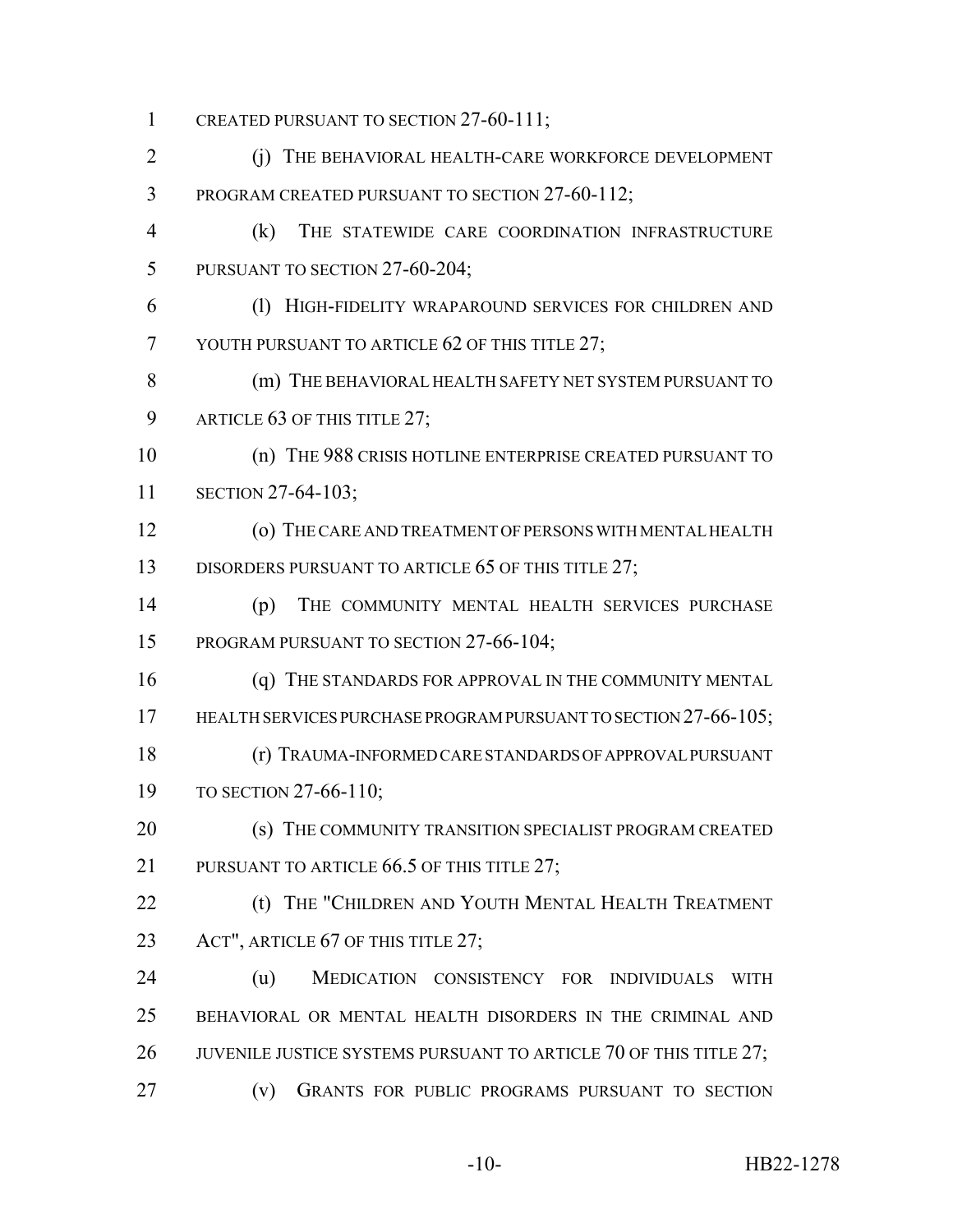27-80-103;

 (w) THE PURCHASE OF PREVENTION AND TREATMENT SERVICES 3 PURSUANT TO SECTION 27-80-106;

 (x) THE DESIGNATION OF MANAGED SERVICE ORGANIZATIONS 5 PURSUANT TO SECTION 27-80-107;

 (y) THE "INCREASING ACCESS TO EFFECTIVE SUBSTANCE USE DISORDER SERVICES ACT" PURSUANT TO SECTION 27-80-107.5;

8 (z) THE COORDINATION OF STATE AND FEDERAL FUNDS AND 9 PROGRAMS PURSUANT TO SECTION 27-80-109;

 (aa) ADDICTION COUNSELOR TRAINING REQUIREMENTS PURSUANT TO SECTION 27-80-111;

 (bb) THE TREATMENT PROGRAM FOR HIGH-RISK PREGNANT WOMEN 13 CREATED PURSUANT TO SECTION 27-80-112;

14 (cc) THE RURAL ALCOHOL AND SUBSTANCE ABUSE PREVENTION 15 AND TREATMENT PROGRAM CREATED PURSUANT TO SECTION 27-80-117;

16 (dd) THE CARE NAVIGATION PROGRAM PURSUANT TO SECTION 27-80-119;

 (ee) THE BUILDING SUBSTANCE USE DISORDER TREATMENT CAPACITY IN UNDERSERVED COMMUNITIES GRANT PROGRAM CREATED PURSUANT TO SECTION 27-80-120;

21 (ff) THE RECOVERY RESIDENCE CERTIFYING BODY PURSUANT TO SECTION 27-80-122;

23 (gg) THE HIGH-RISK FAMILIES CASH FUND CREATED PURSUANT TO SECTION 27-80-123;

 (hh) THE COLORADO SUBSTANCE USE DISORDERS PREVENTION COLLABORATIVE PURSUANT TO SECTION 27-80-124;

(ii) TEMPORARY FINANCIAL HOUSING ASSISTANCE FOR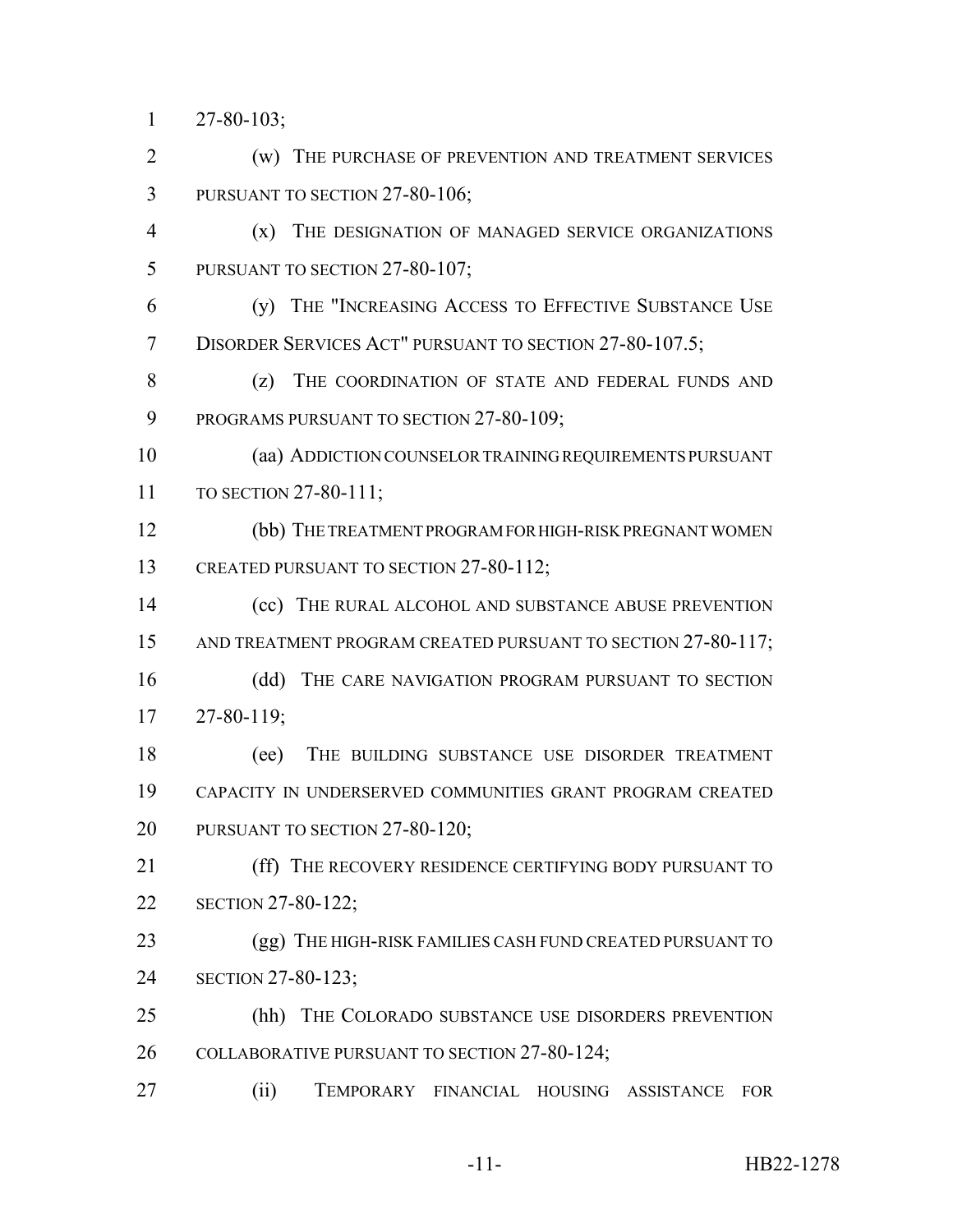INDIVIDUALS WITH SUBSTANCE USE DISORDERS PURSUANT TO SECTION 27-80-125;

 (jj) THE RECOVERY SUPPORT SERVICES GRANT PROGRAM CREATED 4 PURSUANT TO SECTION 27-80-126;

 (kk) CONTROLLED SUBSTANCES LICENSING PURSUANT TO PART 2 OF ARTICLE 80 OF THIS TITLE 27;

 (ll) THE COMPREHENSIVE AND COORDINATED PROGRAM FOR THE TREATMENT OF PERSONS WITH SUBSTANCE USE DISORDERS, PERSONS INTOXICATED BY ALCOHOL, AND PERSONS UNDER THE INFLUENCE OF 10 DRUGS PURSUANT TO SECTION 27-81-105;

 (mm) THE STANDARDS FOR PUBLIC AND PRIVATE TREATMENT FACILITIES THAT RECEIVE PUBLIC FUNDS PURSUANT TO SECTION 27-81-106;

 (nn) ACCEPTANCE FOR SUBSTANCE USE DISORDER TREATMENT 15 PURSUANT TO SECTION 27-81-108;

 (oo) VOLUNTARY TREATMENT OF PERSONS WITH SUBSTANCE USE 17 DISORDERS PURSUANT TO SECTION 27-81-109;

 (pp) VOLUNTARY TREATMENT FOR PERSONS INTOXICATED BY ALCOHOL, UNDER THE INFLUENCE OF DRUGS, OR INCAPACITATED BY SUBSTANCES PURSUANT TO SECTION 27-81-110;

21 (qq) THE EMERGENCY COMMITMENT OF PERSONS PURSUANT TO SECTION 27-81-111;

**(rr)** THE INVOLUNTARY COMMITMENT OF A PERSON WITH A 24 SUBSTANCE USE DISORDER PURSUANT TO SECTION 27-81-112;

 (ss) EMERGENCY SERVICE PATROLS PURSUANT TO SECTION 27-81-115;

**(tt) PAYMENT FOR TREATMENT PURSUANT TO SECTION 27-81-116;**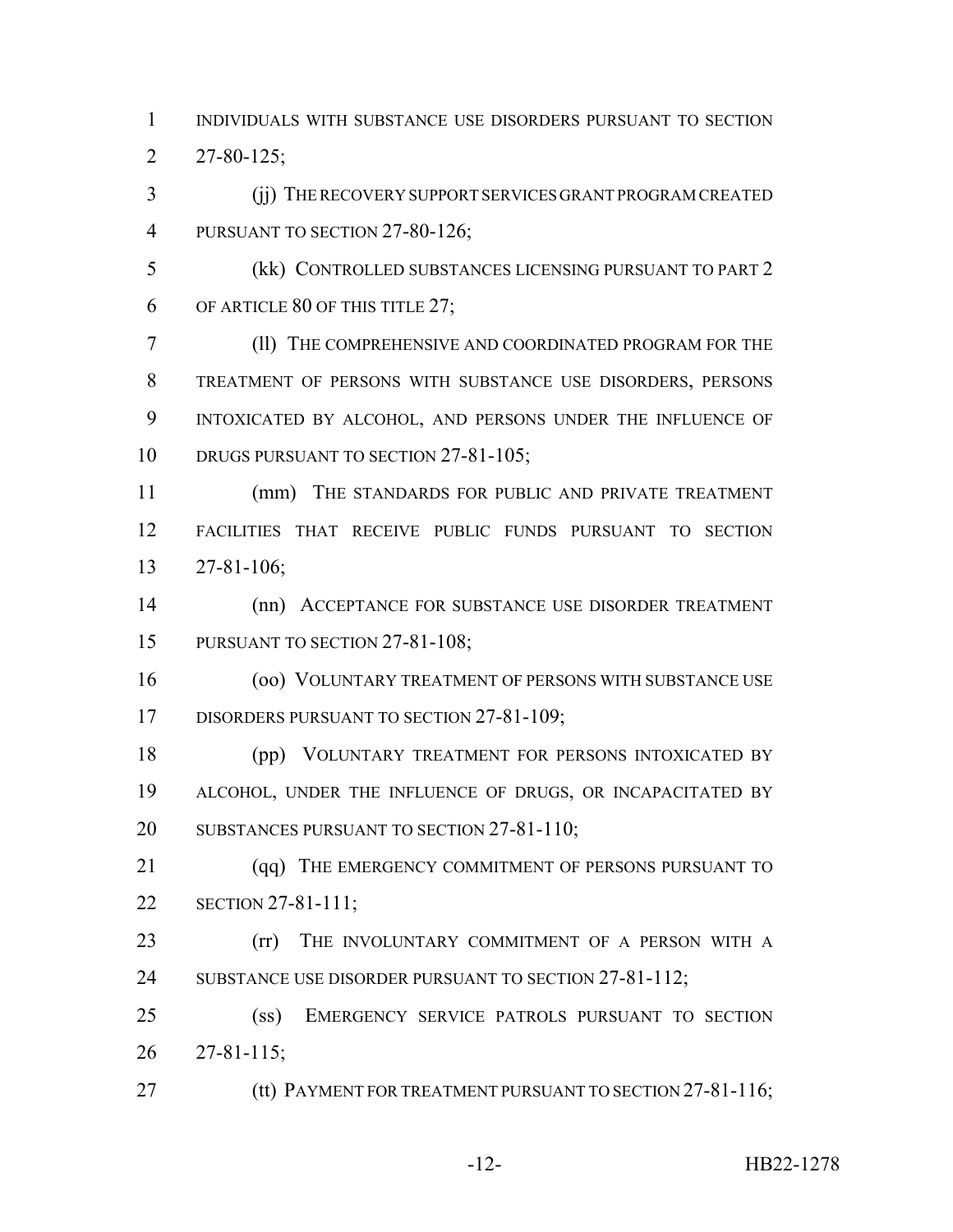(uu) THE MATERNAL AND CHILD HEALTH PILOT PROGRAM 2 PURSUANT TO PART 2 OF ARTICLE 82 OF THIS TITLE 27; (vv) HUMAN SERVICES REFERRAL SERVICES PURSUANT TO SECTION 29-11-203; (ww) DUI TREATMENT PROGRAMS PURSUANT TO ARTICLE 2 OF TITLE 42; (xx) ALCOHOL AND DRUG DRIVING SAFETY PROGRAMS PURSUANT 8 TO SECTION 42-4-1301.3: (yy) GAMBLING ADDICTION ACCOUNT FUNDING PURSUANT TO SECTION 44-30-1301; AND (zz) SPORTS BETTING FUNDING PURSUANT TO SECTION 44-30-1509. (2) (a) THE BHA SHALL FORMULATE A COMPREHENSIVE STATE PLAN FOR SUBSTANCE USE DISORDER TREATMENT AND MENTAL HEALTH SERVICES PROGRAMS FOR THE PURPOSE OF ADMINISTERING THE FEDERAL 15 BLOCK GRANT FUNDS DESCRIBED IN SUBSECTION (2)(c) OF THIS SECTION. THE BHA SHALL SUBMIT THE STATE PLAN TO THE GOVERNOR AND, UPON THE GOVERNOR'S APPROVAL, SUBMIT THE STATE PLAN TO THE APPROPRIATE UNITED STATES AGENCY FOR REVIEW AND APPROVAL. (b) THE BHA IS DESIGNATED AS THE SOLE ENTITY FOR THE 20 SUPERVISION OF THE ADMINISTRATION OF THE STATE PLAN. **(c)** THE BHA IS DESIGNATED THE OFFICIAL MENTAL HEALTH 22 AUTHORITY AND IS AUTHORIZED TO RECEIVE AND ADMINISTER: 23 (I) GRANTS-IN-AID FROM THE FEDERAL GOVERNMENT PURSUANT TO 42 U.S.C. SEC. 246; AND 25 (II) OTHER GRANTS FROM THE FEDERAL GOVERNMENT FOR THE PROVISION OF MENTAL HEALTH OR INTEGRATED BEHAVIORAL HEALTH SERVICES.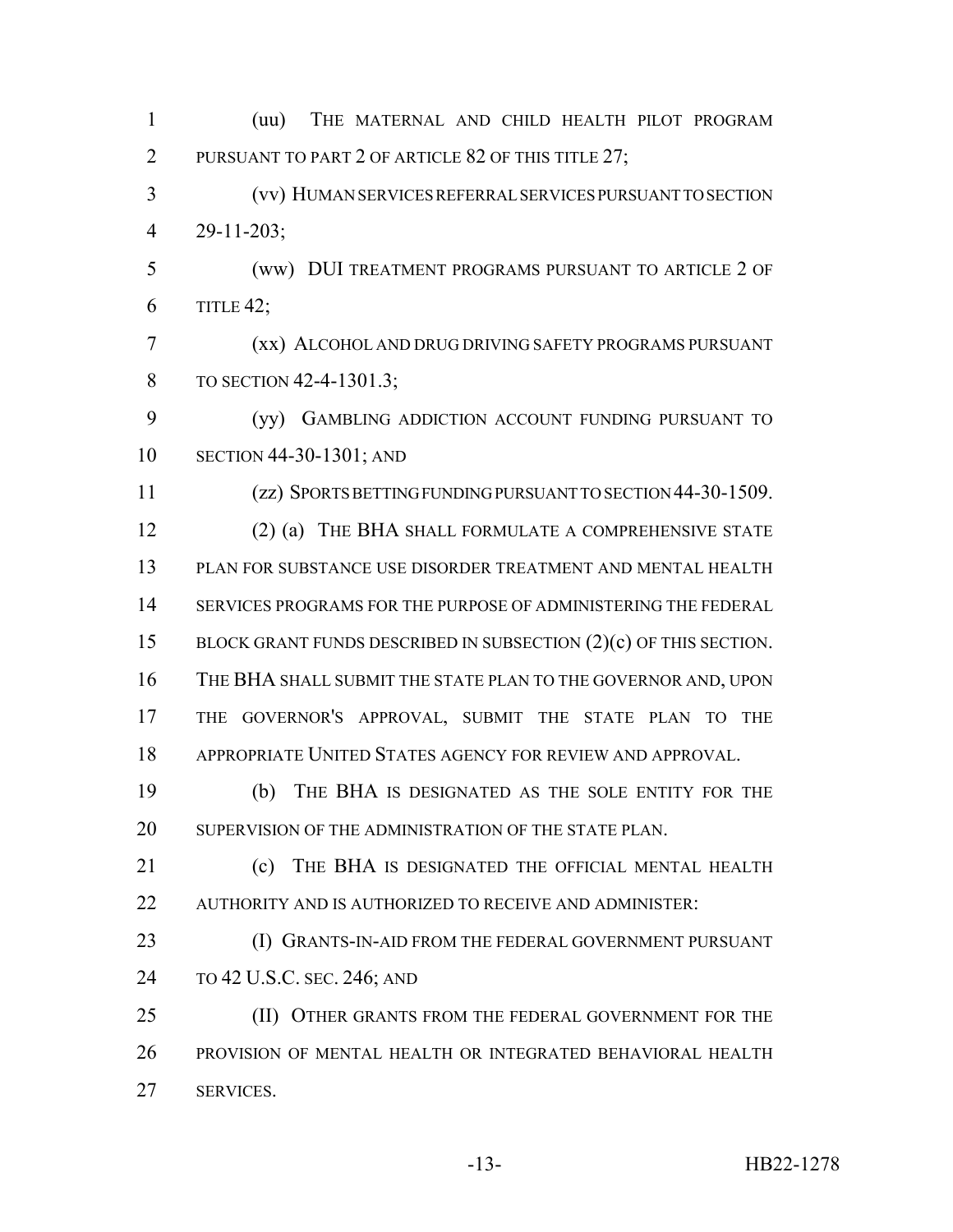(3) THE BHA MAY PROVIDE CONSULTATION AND CONDUCT TRAINING PROGRAMS AT THE STATE, REGIONAL, OR LOCAL LEVEL TO SUPPORT THE PROFESSIONAL DEVELOPMENT OF LICENSED OR APPROVED BEHAVIORAL HEALTH PROVIDERS.THE BHA MAY REIMBURSE PROVIDERS FOR REASONABLE AND NECESSARY EXPENSES INCURRED IN ATTENDING THE TRAINING PROGRAMS.

 **27-50-106. Transfer of functions.** (1) THE POWERS, DUTIES, AND FUNCTIONS PREVIOUSLY ADMINISTERED BY THE DEPARTMENT OF PUBLIC HEALTH AND ENVIRONMENT CONCERNING LICENSING BEHAVIORAL HEALTH ENTITIES PURSUANT TO ARTICLE 27.6 OF TITLE 25 SHALL TRANSFER TO THE BHA OVER A PERIOD OF TWO YEARS, WITH ALL FUNCTIONS FULLY 12 TRANSFERRED TO THE BHA BY JULY 1, 2024, AS FOLLOWS:

 (a) THE DEPARTMENT OF PUBLIC HEALTH AND ENVIRONMENT SHALL CONTINUE ISSUING AND RENEWING BEHAVIORAL HEALTH ENTITY LICENSES UNTIL JUNE 30, 2023, AFTER WHICH DATE THE DEPARTMENT OF PUBLIC HEALTH AND ENVIRONMENT SHALL NOT RENEW OR CONFER ANY NEW BEHAVIORAL HEALTH ENTITY LICENSES. BEHAVIORAL HEALTH ENTITIES THAT ARE LICENSED BY THE DEPARTMENT OF PUBLIC HEALTH AND ENVIRONMENT ARE SUBJECT TO THE RULES AND ORDERS OF THE DEPARTMENT OF PUBLIC HEALTH AND ENVIRONMENT UNTIL SUCH RULES AND ORDERS ARE REVISED, AMENDED, REPEALED, OR NULLIFIED PURSUANT 22 TO SUBSECTION (2)(a) OF THIS SECTION. THE DEPARTMENT OF PUBLIC HEALTH AND ENVIRONMENT SHALL CONTINUE COMPLIANCE MONITORING AND ENFORCEMENT ACTIVITIES UNTIL ALL LICENSES THE DEPARTMENT OF PUBLIC HEALTH AND ENVIRONMENT HAS CONFERRED ARE EXPIRED, REVOKED, OR SURRENDERED, BUT NOT AFTER JUNE 30, 2024.

(b) ON JULY 1, 2023, THE DEPARTMENT OF PUBLIC HEALTH AND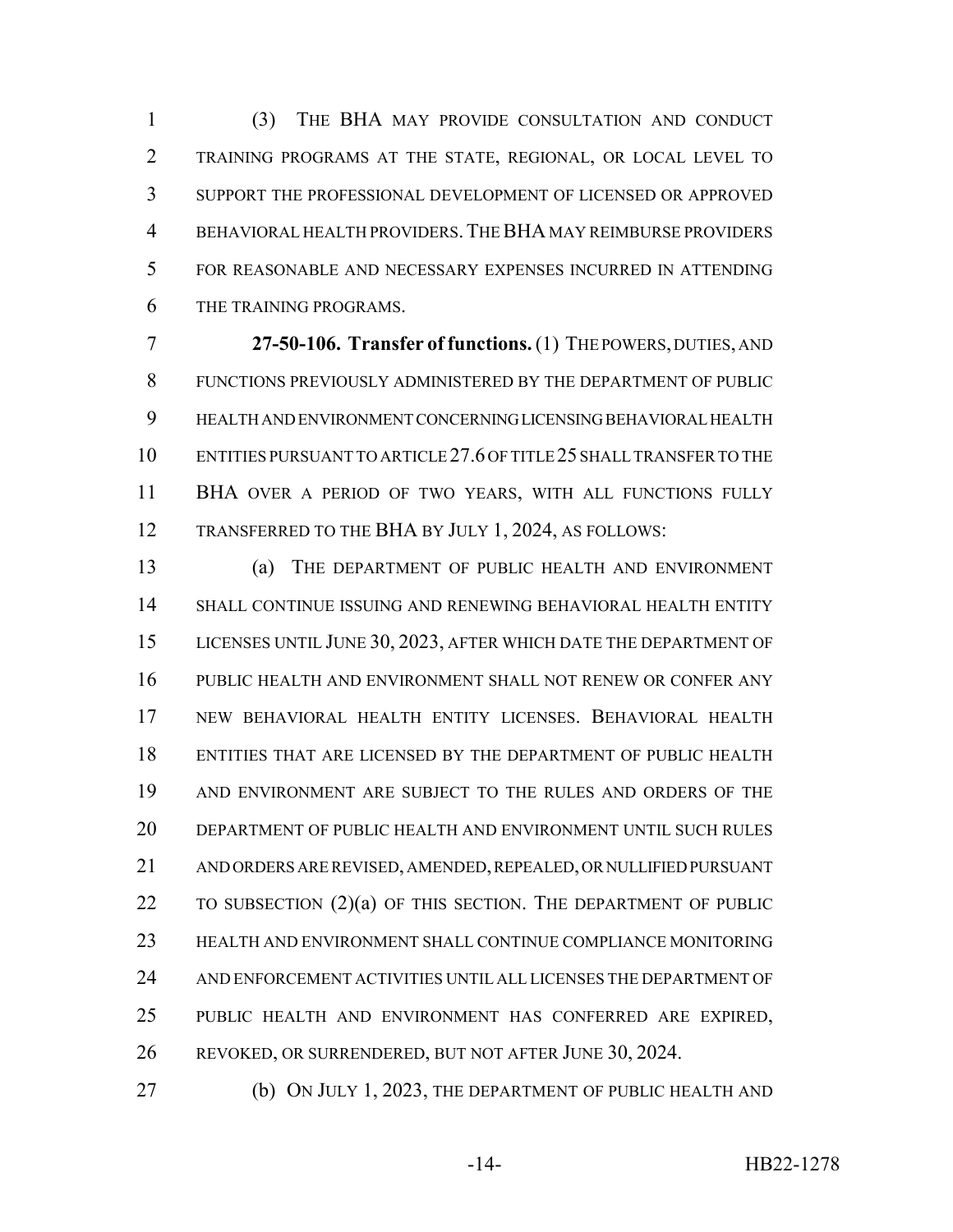ENVIRONMENT SHALL TRANSFER ANY APPLICATIONS PENDING AS OF THAT 2 DATE TO THE BHA FOR DISPOSITION.

 (c) ON JULY 1, 2023, THE BHA SHALL BEGIN LICENSING FUNCTIONS FOR ALL NEW OR RENEWAL BEHAVIORAL HEALTH ENTITY LICENSES. BEHAVIORAL HEALTH ENTITIES THAT ARE LICENSED BY THE BHA ARE SUBJECT TO THE RULES AND ORDERS OF THE STATE BOARD OF HUMAN SERVICES, INCLUDING THOSE TRANSFERRED AND NOT REPEALED 8 PURSUANT TO SUBSECTION  $(2)(a)$  OF THIS SECTION.

 (d) RULES CONCERNING BEHAVIORAL HEALTH ENTITIES PROMULGATED BY THE STATE BOARD OF HUMAN SERVICES PURSUANT TO THIS SECTION ONLY APPLY TO THOSE BEHAVIORAL HEALTH ENTITIES THAT 12 ARE LICENSED BY THE BHA.

 (2) (a) AS OF JULY 1, 2024, ALL RULES AND ORDERS OF THE DEPARTMENT OF PUBLIC HEALTH AND ENVIRONMENT ADOPTED IN CONNECTION WITH LICENSING BEHAVIORAL HEALTH ENTITIES TRANSFERRED TO THE BHA CONTINUE TO BE EFFECTIVE UNTIL REVISED, AMENDED, REPEALED, OR NULLIFIED PURSUANT TO LAW.

 (b) NO LATER THAN JULY 1, 2024, ALL BEHAVIORAL HEALTH ENTITIES MUST BE LICENSED BY, AND IN COMPLIANCE WITH THE RULES AND ORDERS OF, THE STATE BOARD OF HUMAN SERVICES.

 (3) THE DEPARTMENT OF PUBLIC HEALTH AND ENVIRONMENT AND THE BHA SHALL COORDINATE TO ENSURE THAT THE OVERSIGHT AND LICENSING OF BEHAVIORAL HEALTH ENTITIES TRANSFERS SMOOTHLY BETWEEN THE DEPARTMENT OF PUBLIC HEALTH AND ENVIRONMENT AND THE BHA WITHOUT ANY DELAYS IN OVERSIGHT OR RELATED DUTIES.

 **27-50-107. State board of human services - rules.** (1) THE STATE BOARD OF HUMAN SERVICES CREATED PURSUANT TO SECTION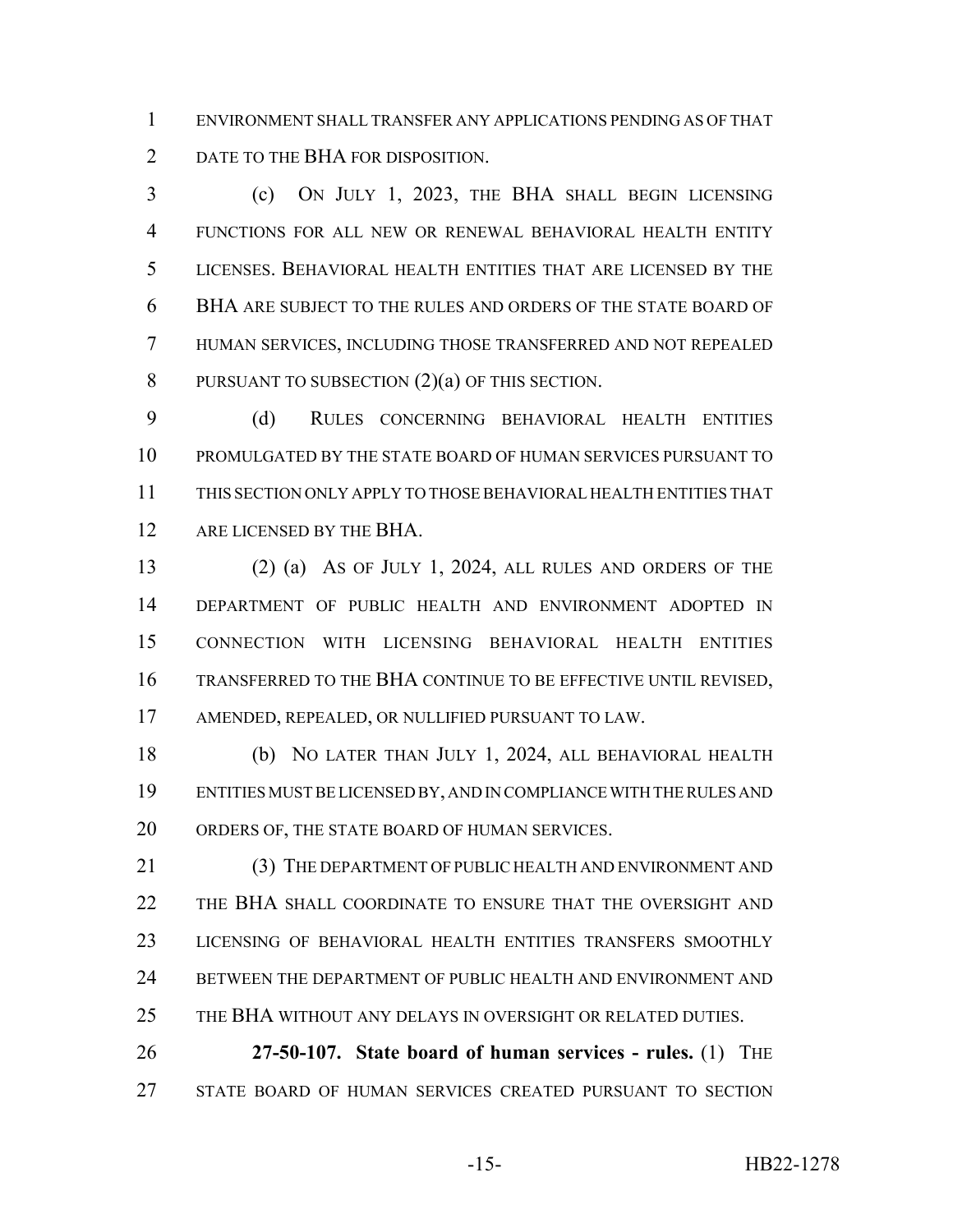26-1-107 IS THE **TYPE 1** BOARD FOR PROMULGATING, REVISING, AND 2 REPEALING BHA RULES.

 (2) ANY RULES PROMULGATED BY THE STATE BOARD OF HUMAN SERVICES TO IMPLEMENT THE PROVISIONS OF THIS ARTICLE 50 OR ANY OTHER BEHAVIORAL HEALTH PROGRAM ADMINISTERED OR SERVICE PROVIDED BY THE DEPARTMENT OF HUMAN SERVICES PRIOR TO JULY 1, 2022, ARE EFFECTIVE UNTIL REVISED, AMENDED, OR REPEALED BY THE STATE BOARD OF HUMAN SERVICES.

 (3) THE STATE BOARD OF HUMAN SERVICES MAY PROMULGATE RULES THAT INCLUDE, BUT ARE NOT LIMITED TO:

 (a) ANY RULES NECESSARY TO CARRY OUT THE PURPOSES OF A BEHAVIORAL HEALTH PROGRAM ADMINISTERED BY THE BHA AS LISTED IN 13 SECTION 27-50-105, INCLUDING RECORD KEEPING AND DATA COLLECTION; (b) CONDITIONS THAT MAY BE IMPOSED ON A BEHAVIORAL HEALTH ENTITY FOR LICENSURE;

 (c) CONDITIONS THAT MAY BE IMPOSED ON A BEHAVIORAL HEALTH PROGRAM FOR THE PROGRAM TO RECEIVE PUBLIC FUNDS AS PART OF THE BEHAVIORAL HEALTH SAFETY NET SYSTEM CREATED PURSUANT TO PART 3 OF THIS ARTICLE 50;

20 (d) REQUIREMENTS FOR PUBLIC AND PRIVATE AGENCIES, ORGANIZATIONS, AND INSTITUTIONS THAT THE BHA MAY PURCHASE SERVICES FROM PURSUANT TO SECTION 27-80-106 (1), WHICH REQUIREMENTS MUST INCLUDE PROHIBITING THE PURCHASE OF SERVICES FROM AGENCIES, ORGANIZATIONS, AND INSTITUTIONS THAT DENY OR PROHIBIT ACCESS TO MEDICAL SERVICES OR SUBSTANCE USE DISORDER TREATMENT AND SERVICES TO A PERSON WHO IS PARTICIPATING IN PRESCRIBED MEDICATION-ASSISTED TREATMENT, AS DEFINED IN SECTION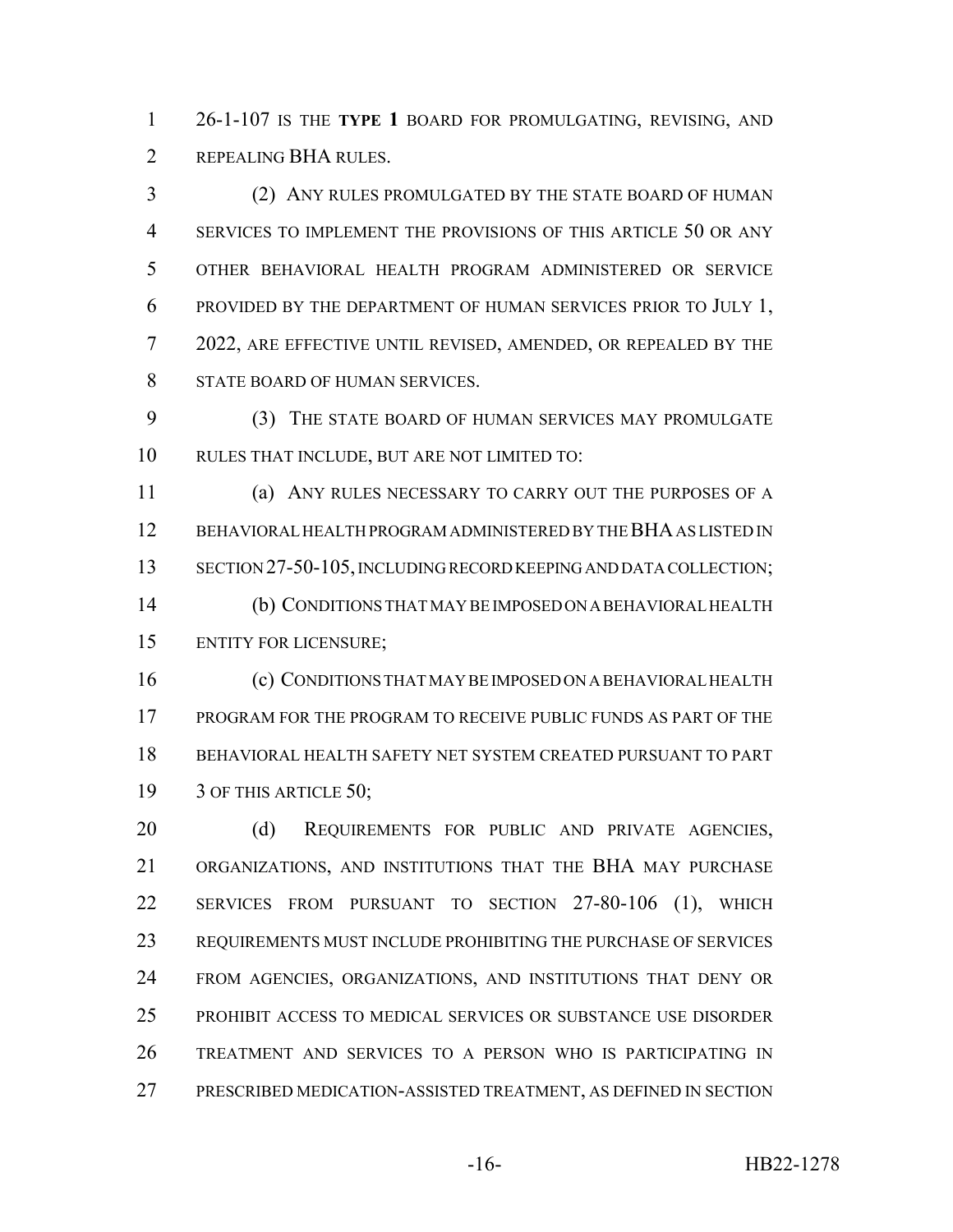23-21-803, FOR A SUBSTANCE USE DISORDER; AND

 (e) (I) STANDARDS THAT ADDICTION COUNSELORS MUST MEET TO PARTICIPATE IN BEHAVIORAL HEALTH PROGRAMS OR TO PROVIDE PURCHASED SERVICES, AND REQUIREMENTS NECESSARY FOR ADDICTION COUNSELORS TO BE CERTIFIED BY THE STATE BOARD OF ADDICTION COUNSELOR EXAMINERS, PURSUANT TO PART 8 OF ARTICLE 245 OF TITLE 12.

8 (II) THE RULES PROMULGATED PURSUANT TO SUBSECTION (3)(e)(I) OF THIS SECTION MUST INCLUDE EDUCATION REQUIREMENTS FOR CERTIFIED ADDICTION TECHNICIANS, CERTIFIED ADDICTION SPECIALISTS, 11 AND LICENSED ADDICTION COUNSELORS.

 **27-50-108. Systemwide behavioral health grievance system.** (1) (a) ON OR BEFORE JULY 1, 2024, THE BHA SHALL CREATE AND IMPLEMENT A PROCESS FOR COLLECTING, ANALYZING, AND ADDRESSING BEHAVIORAL HEALTH SYSTEM GRIEVANCES AT A SYSTEMIC LEVEL THAT LEVERAGES AND DOES NOT DUPLICATE EXISTING GRIEVANCE RESOLUTION PROGRAMS. THE BHA SHALL ANALYZE GRIEVANCES TO IDENTIFY AND ADDRESS SERVICE DELIVERY GAPS AND TO INFORM STATEWIDE BEHAVIORAL HEALTH SYSTEM POLICY.

20 (b) THE BHA SHALL, AT A MINIMUM, TRACK GRIEVANCES BY BEHAVIORAL HEALTH PROVIDER, TOPIC, REGION, PAYER SOURCE, SERVICE, OR DIAGNOSIS AND AGGREGATE DEMOGRAPHIC DATA. IN ORDER TO PROMOTE TRANSPARENCY, ACCOUNTABILITY, AND SYSTEM COLLABORATION, THE BHA SHALL PUBLISH, AT LEAST ANNUALLY, AGGREGATED AND ANONYMIZED DATA ON GRIEVANCES ON A PUBLIC-FACING WEBSITE.

(c) THE BHA SHALL IMPLEMENT A PLAN TO STREAMLINE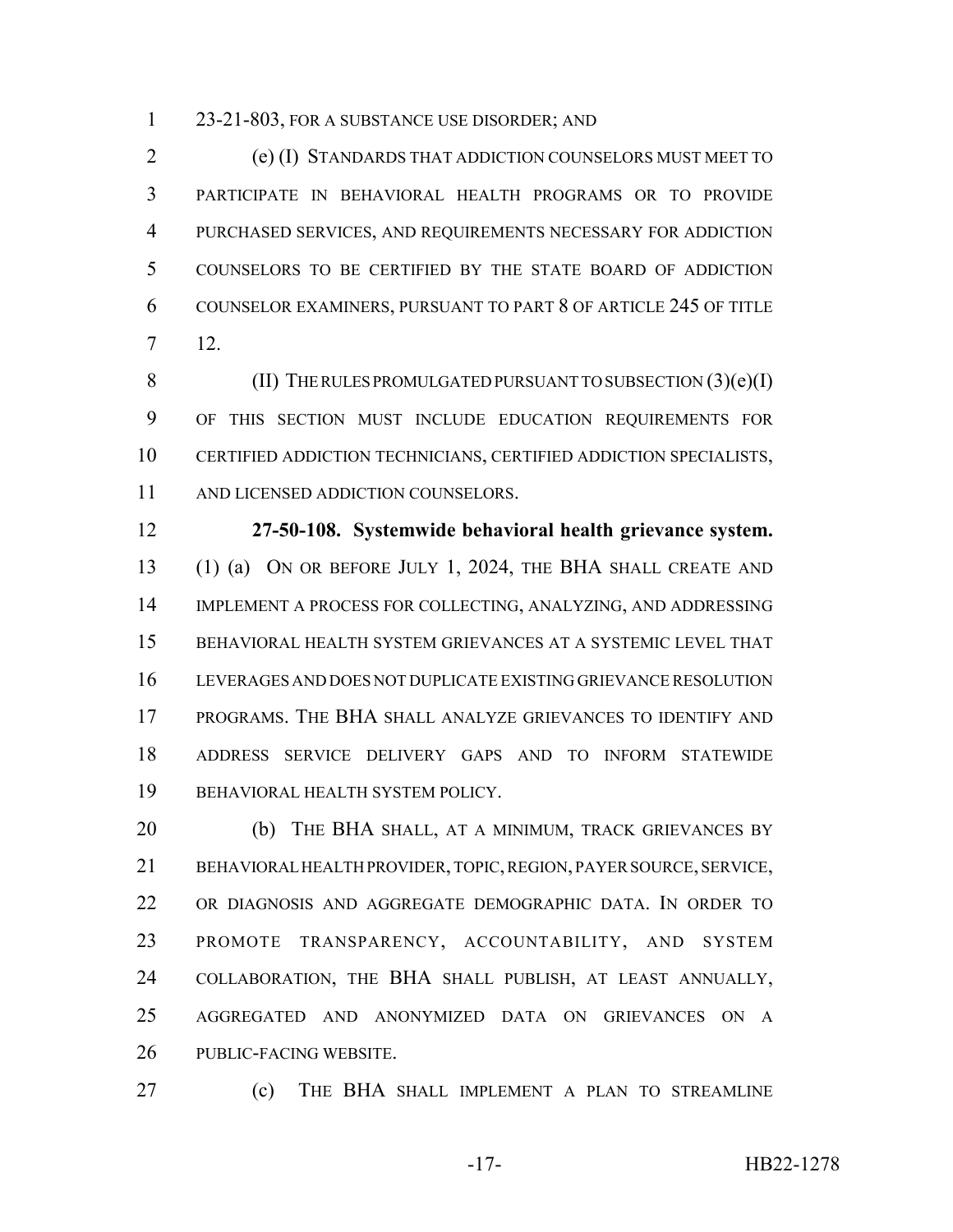GRIEVANCE RESOLUTION PROGRAMS, PROMOTE TRANSPARENCY, IMPROVE CONSUMER EXPERIENCE, AND PROMOTE CLARITY AND TRANSPARENCY.

 (2) ON OR BEFORE JULY 1, 2024, THE BHA SHALL SOLICIT INPUT FROM DEMOGRAPHICALLY DIVERSE STAKEHOLDERS TO DEVELOP A PROCESS FOR ADDRESSING INDIVIDUAL GRIEVANCES WHEN TRADITIONAL GRIEVANCE PROGRAMS FAIL.

 (3) THE BHA MAY REFER INDIVIDUAL GRIEVANCES TO THE OFFICE OF THE OMBUDSMAN FOR BEHAVIORAL HEALTH ACCESS TO CARE, CREATED PURSUANT TO SECTION 27-80-303, WHEN AN INDIVIDUAL MAY REQUIRE FURTHER INTERVENTION OR SUPPORT TO RESOLVE THE GRIEVANCE.

 (4) ON OR BEFORE JULY 1, 2024, THE BHA AND STATE AGENCIES SHALL EXECUTE FORMAL DATA-SHARING AGREEMENTS ADDRESSING DATA SHARING CONSISTENT WITH STATE AND FEDERAL REQUIREMENTS, COOPERATION BETWEEN THE BHA AND STATE AGENCIES, AND ANY OTHER PROVISIONS NECESSARY TO IMPLEMENT THIS SECTION.AT A MINIMUM, THE BHA AND THE FOLLOWING ENTITIES SHALL EXECUTE SUCH AGREEMENTS: (a) THE OMBUDSMAN FOR MEDICAID MANAGED CARE, 18 ESTABLISHED IN SECTION 25.5-5-406.1;

 (b) THE OMBUDSMAN FOR BEHAVIORAL HEALTH ACCESS TO CARE, DESIGNATED PURSUANT TO SECTION 27-80-303; AND

**(c)** THE CHILD PROTECTION OMBUDSMAN, APPOINTED PURSUANT TO SECTION 19-3.3-103.

 (5) THE BHA MAY PROMULGATE RULES AS NEEDED TO IMPLEMENT THIS SECTION.

- PART 2
- BEHAVIORAL HEALTH SYSTEM MONITORING
- **27-50-201. Behavioral health system monitoring capacity -**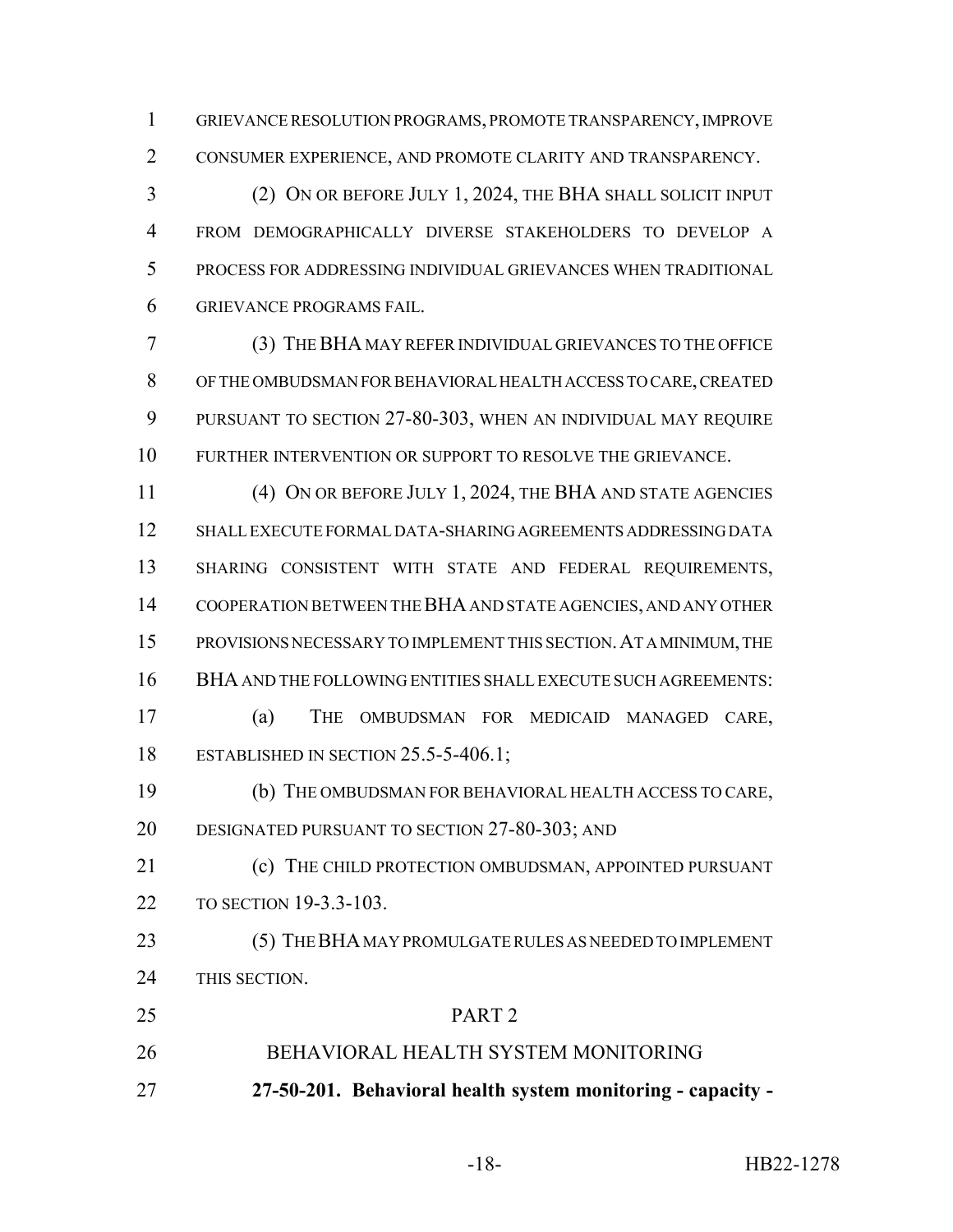**safety net performance.** (1) ON OR BEFORE JULY 1, 2024, THE BHA SHALL ESTABLISH A PERFORMANCE MONITORING SYSTEM TO TRACK CAPACITY AND PERFORMANCE OF ALL BEHAVIORAL HEALTH PROVIDERS AND INFORM NEEDED CHANGES TO THE PUBLIC AND PRIVATE BEHAVIORAL HEALTH SYSTEM IN THE STATE. (2) THE BHA SHALL SET MINIMUM PERFORMANCE STANDARDS THAT ADDRESS KEY METRICS FOR BEHAVIORAL HEALTH PROVIDERS

LICENSED BY THE BHA PURSUANT TO PART 5 OF THIS ARTICLE 50,

- INCLUDING BUT NOT LIMITED TO:
- (a) ACCESSIBILITY OF CARE, INCLUDING:
- 11 (I) AVAILABILITY OF SERVICES;
- (II) TIMELINESS OF SERVICE DELIVERY; AND
- (III) CAPACITY TRACKING CONSISTENT WITH SECTION 27-60-104.5;
- AND
- (b) QUALITY OF CARE, INCLUDING APPROPRIATE TRIAGE AND ACCESS BASED ON CLIENT NEED AND FOR PRIORITY POPULATIONS.
- (3) IN SETTING MINIMUM PERFORMANCE STANDARDS, THE BHA SHALL COLLABORATE WITH STATE AGENCIES TO CONSIDER:
- (a) EVIDENCE-BASED AND PROMISING PRACTICES;
- (b) THEMES IDENTIFIED THROUGH GRIEVANCES PURSUANT TO SECTION 27-50-108;
- **(c)** INPUT FROM THE BEHAVIORAL HEALTH ADMINISTRATION 23 ADVISORY COUNCIL CREATED PURSUANT TO SECTION 27-50-701;
- (d) ALIGNMENT WITH EXISTING STATE AND FEDERAL REQUIREMENTS;
- (e) ALIGNMENT WITH THE BHA'S COMPREHENSIVE STATE PLAN DEVELOPED PURSUANT TO SECTION 27-50-105 (2); AND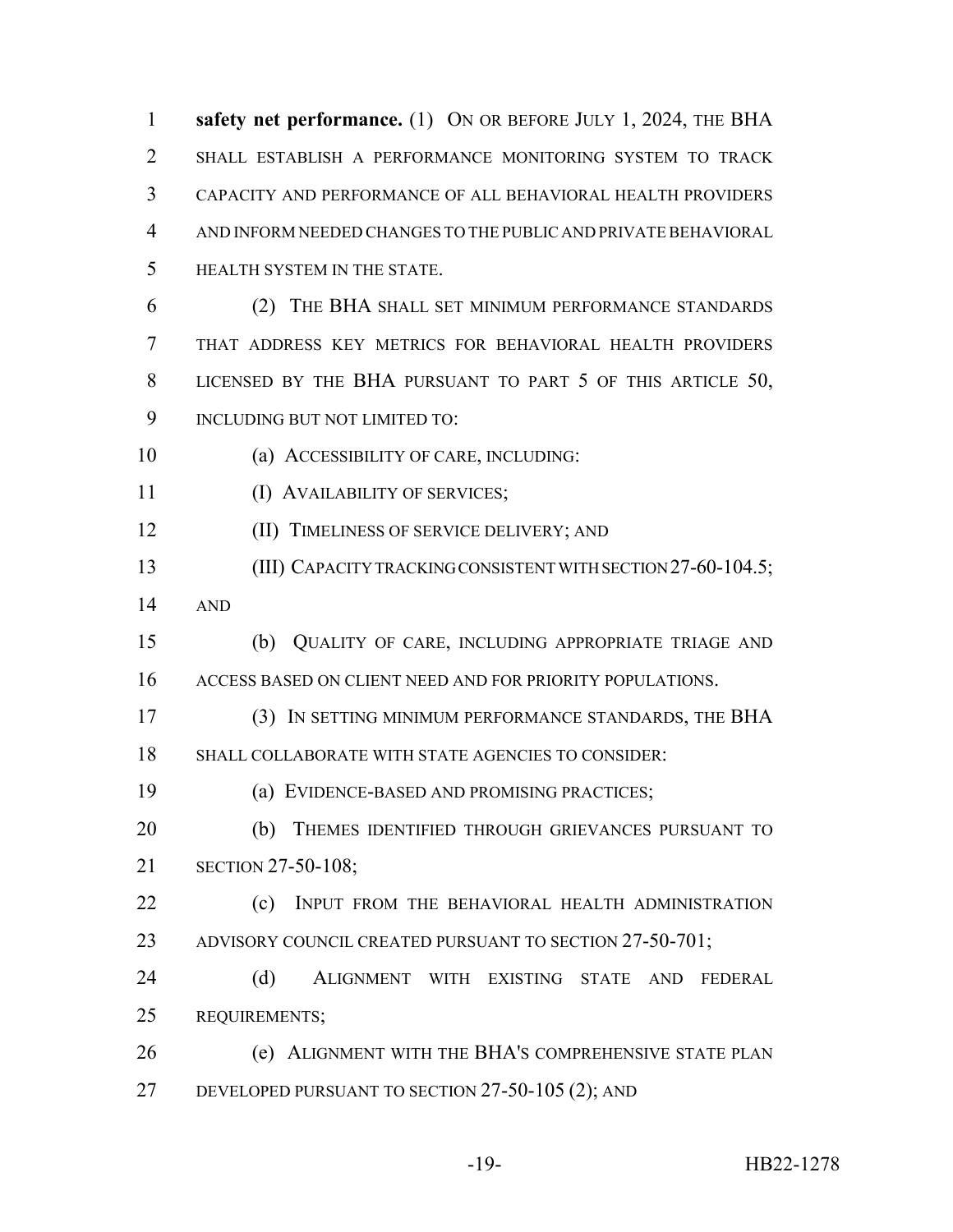(f) REDUCING THE ADMINISTRATIVE BURDEN OF DATA COLLECTION AND REPORTING FOR BEHAVIORAL HEALTH PROVIDERS.

 (4) THE BHA SHALL COLLABORATE WITH THE DEPARTMENT OF HEALTH CARE POLICY AND FINANCING TO ESTABLISH DATA COLLECTION AND REPORTING REQUIREMENTS THAT ALIGN WITH THE PERFORMANCE STANDARDS ESTABLISHED IN THIS SECTION AND THAT ARE OF A HIGH VALUE IN PROMOTING SYSTEMIC IMPROVEMENTS.IN ESTABLISHING DATA COLLECTION AND REPORTING REQUIREMENTS, THE BHA MUST CONSIDER THE IMPACT ON BEHAVIORAL HEALTH PROVIDERS AND CLIENTS AND STATE 10 INFORMATION TECHNOLOGY SYSTEMS.

 (5) COMPLIANCE WITH THE REQUIREMENTS DESCRIBED IN THIS 12 SECTION SHALL BE ENFORCED THROUGH:

 (a) THE UNIVERSAL CONTRACT DEVELOPED PURSUANT TO SECTION 27-50-203;

 (b) DESIGNATION OF BEHAVIORAL HEALTH ADMINISTRATIVE 16 SERVICES ORGANIZATIONS PURSUANT TO SECTION 27-50-402; AND (c) APPLICABLE LICENSING STANDARDS, INCLUDING LICENSING 18 BEHAVIORAL HEALTH ENTITIES PURSUANT TO PART 5 OF THIS ARTICLE 50.

 (6) THE BHA SHALL ANALYZE THE DATA COLLECTED PURSUANT TO THIS SECTION AND CREATE PUBLIC-FACING SYSTEM ACCOUNTABILITY PLATFORMS TO REPORT ON PERFORMANCE STANDARDS FOR BEHAVIORAL **HEALTH PROVIDERS.** 

 (7) THE BHA SHALL DOCUMENT HOW THE BHA'S ACTIVITIES CONDUCTED PURSUANT TO THIS SECTION COMPLY WITH STATE AND FEDERAL PRIVACY LAWS AND STANDARDS.

 **27-50-202. Formal agreements - state agencies and tribal governments.** (1) ON OR BEFORE JULY 1, 2023, THE COMMISSIONER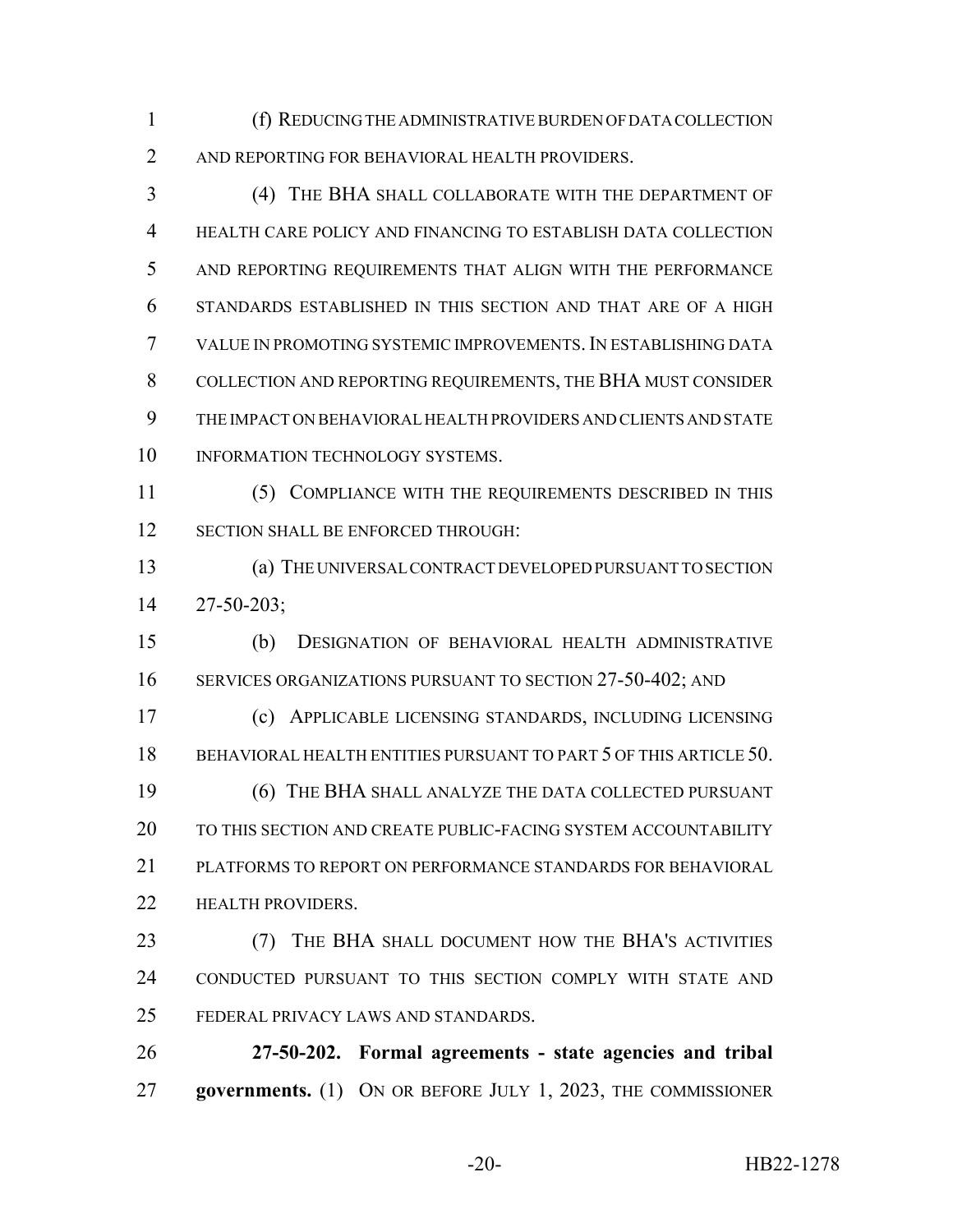SHALL COLLABORATE WITH STATE AGENCIES AND TRIBAL GOVERNMENTS, WHILE RESPECTING TRIBAL SOVEREIGNTY, TO IMPLEMENT FORMAL AGREEMENTS BETWEEN THE BHA AND STATE AGENCIES, AND THE BHA AND TRIBAL GOVERNMENTS THAT HAVE INITIATIVES, FUNDING, PROGRAMS, OR SERVICES RELATED TO BEHAVIORAL HEALTH. THE FORMAL AGREEMENTS MUST PROVIDE THE STRUCTURE FOR IMPLEMENTING BEHAVIORAL HEALTH STANDARDS BY FORMALIZING EXPECTATIONS SPECIFIC TO:

 (a) COLLABORATIVE PROBLEM SOLVING FOR CHALLENGES THAT ARISE IN THE BEHAVIORAL HEALTH SYSTEM;

 (b) CONSIDERATION OF BHA FUNDING AND RESOURCE ALLOCATION PRIORITIES ACROSS THE BEHAVIORAL HEALTH CONTINUUM OF CARE, INCLUDING PRIMARY PREVENTION AND HARM REDUCTION, AS WELL AS RECOMMENDATIONS FOR OTHER STATE AGENCIES' AND TRIBAL GOVERNMENTS' FUNDING PRIORITIES, TO ENSURE A COORDINATED STATEWIDE EFFORT TO ALIGN BEHAVIORAL HEALTH FUNDING WITH THE BHA'S VISION, DEMONSTRATED GAPS IN FUNDING OR RESOURCE ALLOCATION, AND GOVERNOR PRIORITIES;

 (c) DATA SHARING AND HEALTH INFORMATION SHARING, 20 INCLUDING A PROCESS FOR DATA SHARING AND ANALYSIS THAT:

**(I) PRIORITIZES PROTECTION OF PATIENT PRIVACY AND, TO THE**  EXTENT POSSIBLE, ELIMINATES ANY SHARING OF PERSONALLY 23 IDENTIFIABLE INFORMATION AND PERSONAL HEALTH INFORMATION; AND (II) MUST BE TRANSPARENTLY DISCLOSED TO ALL RELEVANT PARTIES;

26 (d) REQUIRING, WHEN APPLICABLE, THE USE OF THE UNIVERSAL CONTRACT GENERATED IN COLLABORATION WITH STATE AGENCIES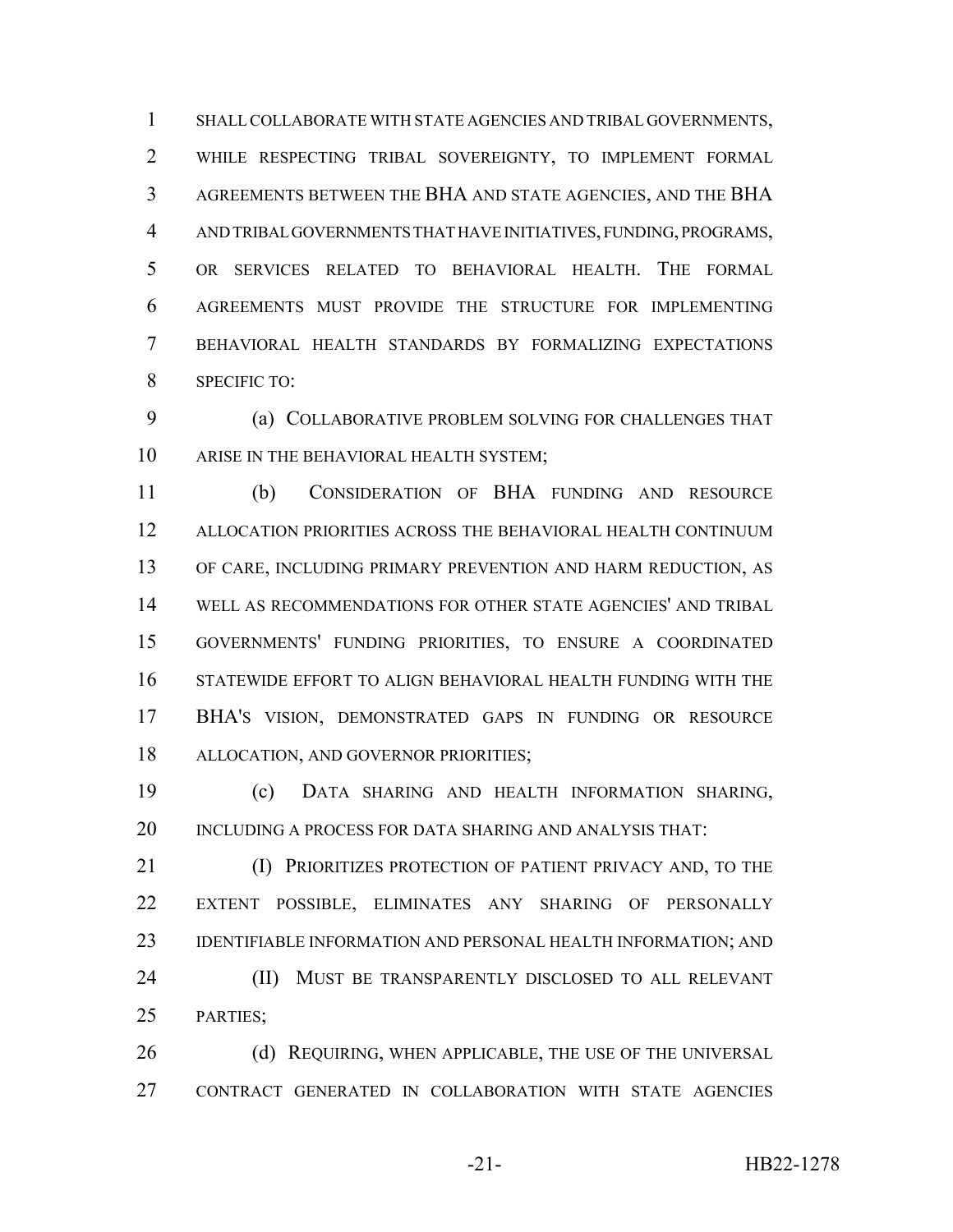PURSUANT TO SECTION 25-50-203 AND THE USE OF BEHAVIORAL HEALTH ADMINISTRATIVE SERVICES ORGANIZATIONS PURSUANT TO PART 4 OF THIS ARTICLE 50;

 (e) REPORTING AND DATA SHARING TO THE BHA, INCLUDING BEHAVIORAL-HEALTH-RELATED METRICS, TO ENSURE STATE AGENCIES AND TRIBAL GOVERNMENTS SHARE DATA;

 (f) MANAGED CARE ENTITY STANDARDS, SUCH AS USE OF NATIONALLY RECOGNIZED PRACTICE GUIDELINES FOR UTILIZATION MANAGEMENT APPROVED BY THE BHA AND SHARED PARAMETERS FOR 10 NETWORK ADEQUACY;

 (g) PARITY MONITORING AND COMPLIANCE TO SUPPORT THE DEPARTMENT OF HEALTH CARE POLICY AND FINANCING'S AND THE DIVISION OF INSURANCE'S ENFORCEMENT OF PARITY PROVISIONS; AND

 (h) A METHOD FOR THE STATE AGENCIES AND TRIBAL GOVERNMENTS TO INFORM THE BHA OF PROBLEMS THAT NEED RESOLUTION AND TO COLLABORATE WITH THE BHA TO ADDRESS THOSE PROBLEMS.

 (2) THE COMMISSIONER, IN COLLABORATION WITH STATE AGENCIES AND TRIBAL GOVERNMENTS, SHALL ANNUALLY REVIEW THE FORMAL AGREEMENTS AND UPDATE THE FORMAL AGREEMENTS AS NECESSARY. FORMAL AGREEMENTS MAY BE EXPANDED TO OTHER STATE AGENCIES AND BRANCHES OF GOVERNMENT AS NEEDED AND APPROPRIATE.

 **27-50-203. Universal contract - requirements.** (1) ON OR BEFORE JULY 1, 2023, THE BHA, IN COLLABORATION WITH THE DEPARTMENT OF HEALTH CARE POLICY AND FINANCING AND OTHER STATE AGENCIES, SHALL DEVELOP A UNIVERSAL CONTRACT TO BE USED BY STATE AGENCIES THAT ENTERED INTO A FORMAL AGREEMENT PURSUANT TO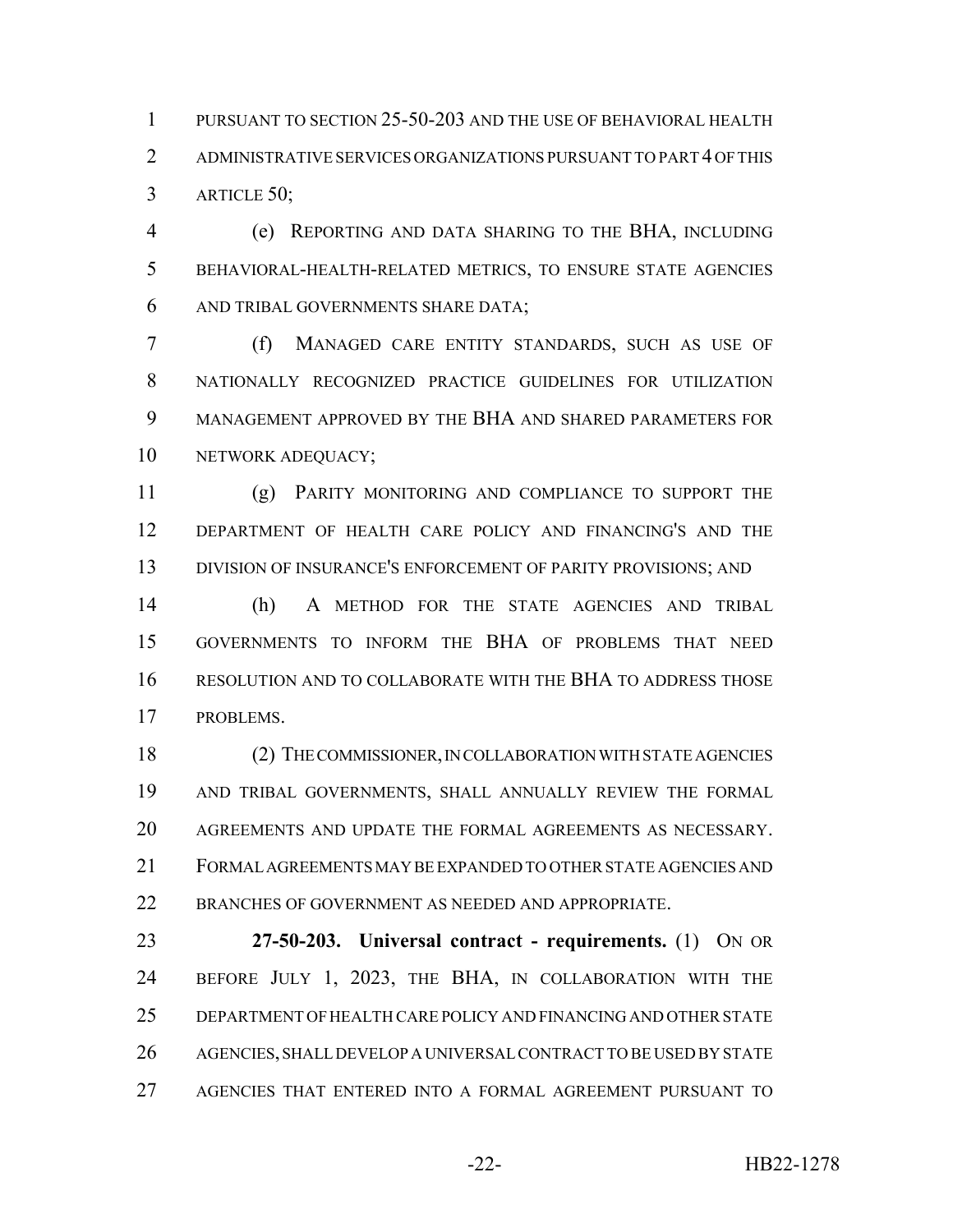SECTION 27-50-202 WHEN CONTRACTING FOR BEHAVIORAL HEALTH SERVICES IN THE STATE. THE UNIVERSAL CONTRACT SHALL PROVIDE CLEAR, STANDARDIZED REQUIREMENTS ADDRESSING AT LEAST THE FOLLOWING:

 (a) MINIMUM DATA COLLECTION AND REPORTING, INCLUDING ELECTRONIC DATA INTERCHANGE;

(b) GRIEVANCE REPORTING, INCLUDING TO THE BHA;

8 (c) COLLABORATION WITH OTHER STATE AGENCIES;

9 (d) USE OF EVIDENCE-BASED PRACTICES;

 (e) ACCESS TO CARE AND QUALITY OF CARE STANDARDS, INCLUDING ACCOUNTABILITY TO THE PERFORMANCE STANDARDS 12 DEVELOPED PURSUANT TO SECTION 27-50-201;

(f) PROGRAMMATIC AND FINANCIAL REPORTING;

(g) CONSEQUENCES FOR NOT MEETING CONTRACT REQUIREMENTS;

 (h) STANDARD PAYMENT METHODOLOGIES, BASED ON PROVIDER 16 TYPE OR OTHER FACTORS, AS DETERMINED BY THE BHA;

 (i) CLAIMS SUBMISSIONS AND BILLING PROCEDURES AND GUIDELINES;

(j) LIMITATIONS OF LIABILITY;

 (k) COMPLIANCE WITH BEHAVIORAL HEALTH SAFETY NET STANDARDS, INCLUDING PROVISION OF SERVICES FOR PRIORITY POPULATIONS;

23 (1) UTILIZATION MANAGEMENT;

 (m) UTILIZATION OF REQUIRED TOOLS OR PROGRAMS THAT IMPROVE QUALITY OUTCOMES, ACCESSIBILITY OF SOCIAL DETERMINANTS OF HEALTH SUPPORTS, AFFORDABILITY, REFERRAL EFFICIENCY, OR OTHER STATE PRIORITIES;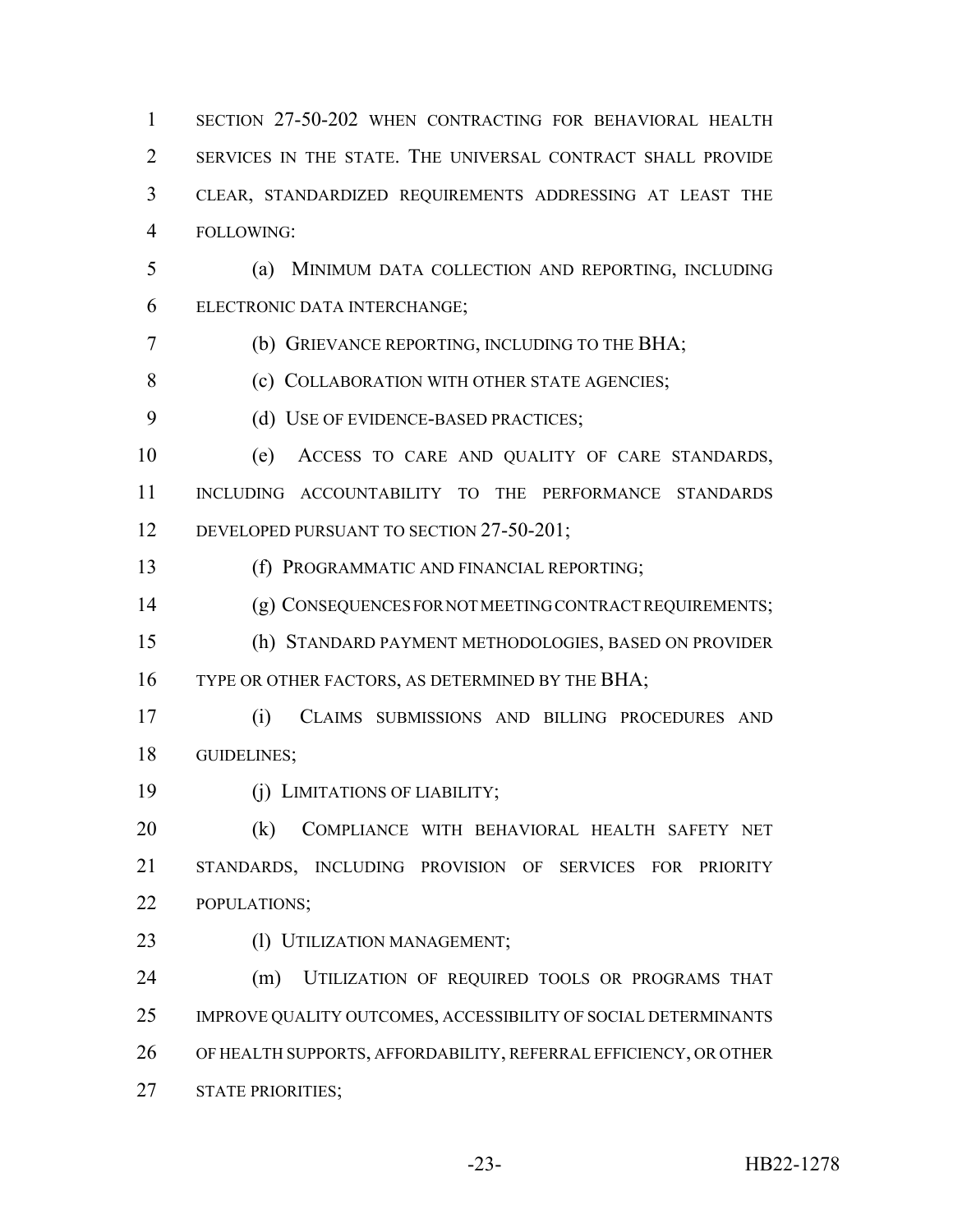(n) POLICIES ON ACCEPTING, DISCHARGING, TRIAGING, AND DENYING SERVICES TO CLIENTS CONSISTENT WITH SECTION 27-63-104 3  $(2)(c)(IV);$ 

 (o) STANDARDS FOR SERVING PRIORITY POPULATIONS AND HIGH-ACUITY CLIENTS BASED ON STATE NEED AND PROVIDER TYPE; AND (p) COMPLIANCE WITH ALL APPLICABLE FEDERAL STATUTES AND REGULATIONS, INCLUDING ANTI-DISCRIMINATION LAWS.

 **27-50-204. Reporting.** (1) BEGINNING OCTOBER 1, 2022, AND EACH OCTOBER 1 THEREAFTER, THE BHA SHALL PREPARE AND SUBMIT A REPORT, KNOWN AS THE BEHAVIORAL HEALTH SYSTEM PLAN, TO THE JOINT BUDGET COMMITTEE AND THE PUBLIC AND BEHAVIORAL HEALTH AND HUMAN SERVICES COMMITTEE OF THE HOUSE OF REPRESENTATIVES AND THE HEALTH AND HUMAN SERVICES COMMITTEE OF THE SENATE, OR ANY SUCCESSOR COMMITTEES. AT A MINIMUM, THE REPORT MUST INCLUDE A DESCRIPTION OF THE BHA'S VISION AND STRATEGY FOR THE BEHAVIORAL HEALTH SYSTEM, UPDATES ON PERFORMANCE STANDARDS DEVELOPED PURSUANT TO SECTION 27-50-201 (2), ANALYSIS OF THE GRIEVANCES COLLECTED PURSUANT TO SECTION 27-50-108, UPDATES ON CARE COORDINATION PURSUANT TO SECTION 27-50-301(3), AND THE REPORT OF 20 THE ADVISORY COUNCIL CREATED PURSUANT TO SECTION 27-50-701.

 (2) BEGINNING JANUARY 1, 2023, AND EACH JANUARY 1 THEREAFTER, THE BHA SHALL PRESENT THE REPORT PREPARED PURSUANT TO SUBSECTION (1) OF THIS SECTION AS PART OF ITS "STATE MEASUREMENT FOR ACCOUNTABLE, RESPONSIVE, AND TRANSPARENT (SMART) GOVERNMENT ACT" HEARING REQUIRED BY SECTION 2-7-203. PART 3

BEHAVIORAL HEALTH SAFETY NET SYSTEM

-24- HB22-1278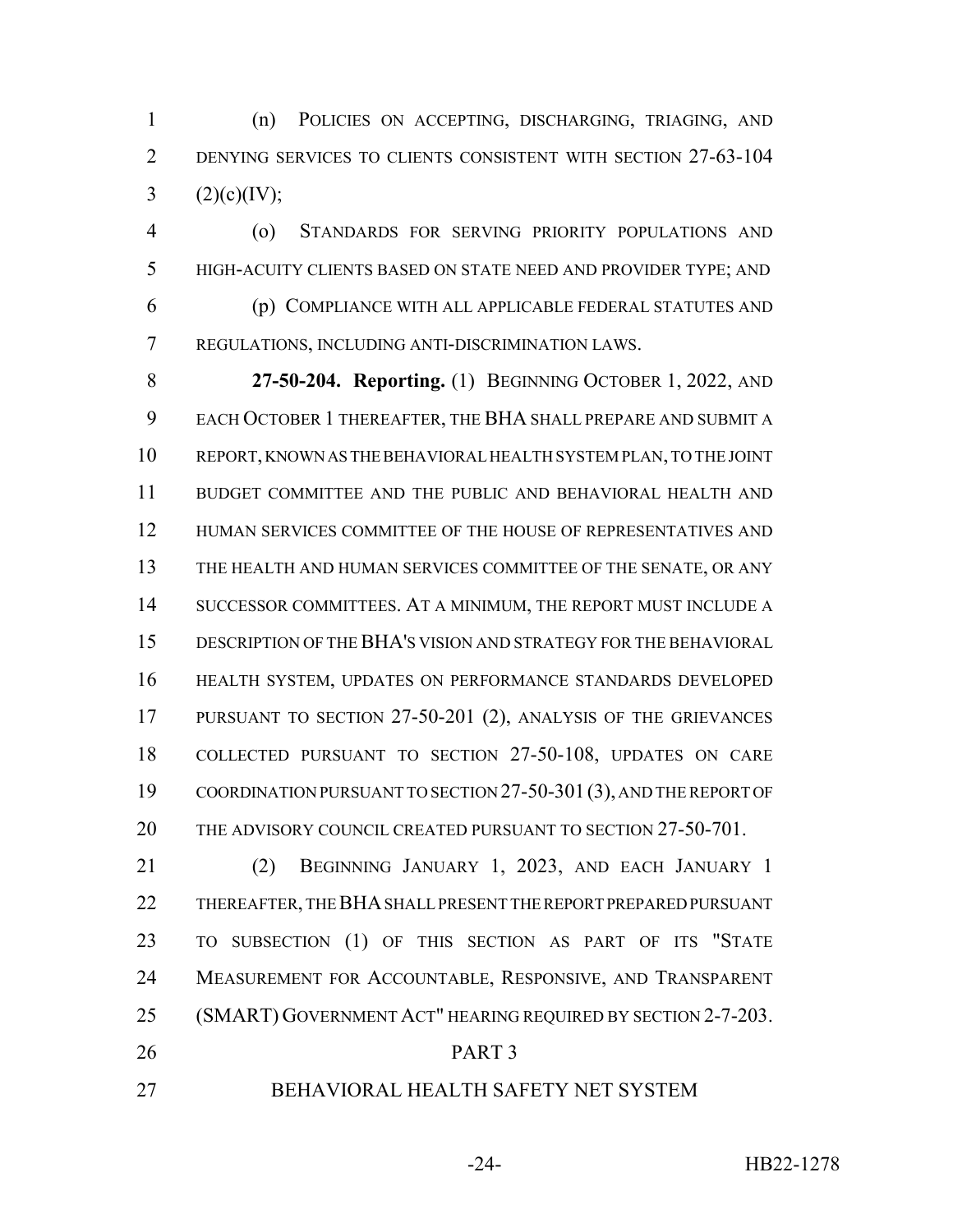**27-50-301. Behavioral health safety net system implementation.** (1) NO LATER THAN JULY 1, 2024, THE BHA, IN COLLABORATION WITH THE DEPARTMENT OF HEALTH CARE POLICY AND FINANCING AND THE DEPARTMENT OF PUBLIC HEALTH AND ENVIRONMENT, SHALL ESTABLISH A COMPREHENSIVE AND STANDARDIZED BEHAVIORAL HEALTH SAFETY NET SYSTEM THROUGHOUT THE STATE THAT MUST INCLUDE BEHAVIORAL HEALTH SAFETY NET SERVICES ALONG A CONTINUUM OF CARE.

 (2) THE BHA SHALL ENSURE THAT ALL COLORADANS HAVE ACCESS TO THE BEHAVIORAL HEALTH SAFETY NET SYSTEM, WHICH MUST: (a) PROACTIVELY ENGAGE HARD-TO-SERVE INDIVIDUALS WITH ADEQUATE CASE MANAGEMENT AND CARE COORDINATION THROUGHOUT THE CARE CONTINUUM;

(b) PROMOTE COMPETENCY IN DE-ESCALATION TECHNIQUES;

 (c) DEVELOP, MAINTAIN, AND UTILIZE ADEQUATE NETWORKS FOR TIMELY ACCESS TO TREATMENT, INCLUDING HIGH-INTENSITY BEHAVIORAL HEALTH TREATMENT AND COMMUNITY-BASED TREATMENT FOR CHILDREN AND ADULTS;

 (d) REQUIRE COLLABORATION WITH ALL STATE AND LOCAL LAW ENFORCEMENT JURISDICTIONS AND COUNTIES IN THE SERVICE AREA, INCLUDING JUDICIAL DISTRICTS AND COUNTY DEPARTMENTS OF HUMAN OR 22 SOCIAL SERVICES:

 (e) TRIAGE INDIVIDUALS WHO NEED SERVICES OUTSIDE THE SCOPE OF THE BEHAVIORAL HEALTH SAFETY NET SYSTEM;

 (f) INCORPORATE AND DEMONSTRATE TRAUMA-INFORMED CARE PRACTICES;

(g) PROMOTE PATIENT-CENTERED CARE AND CULTURAL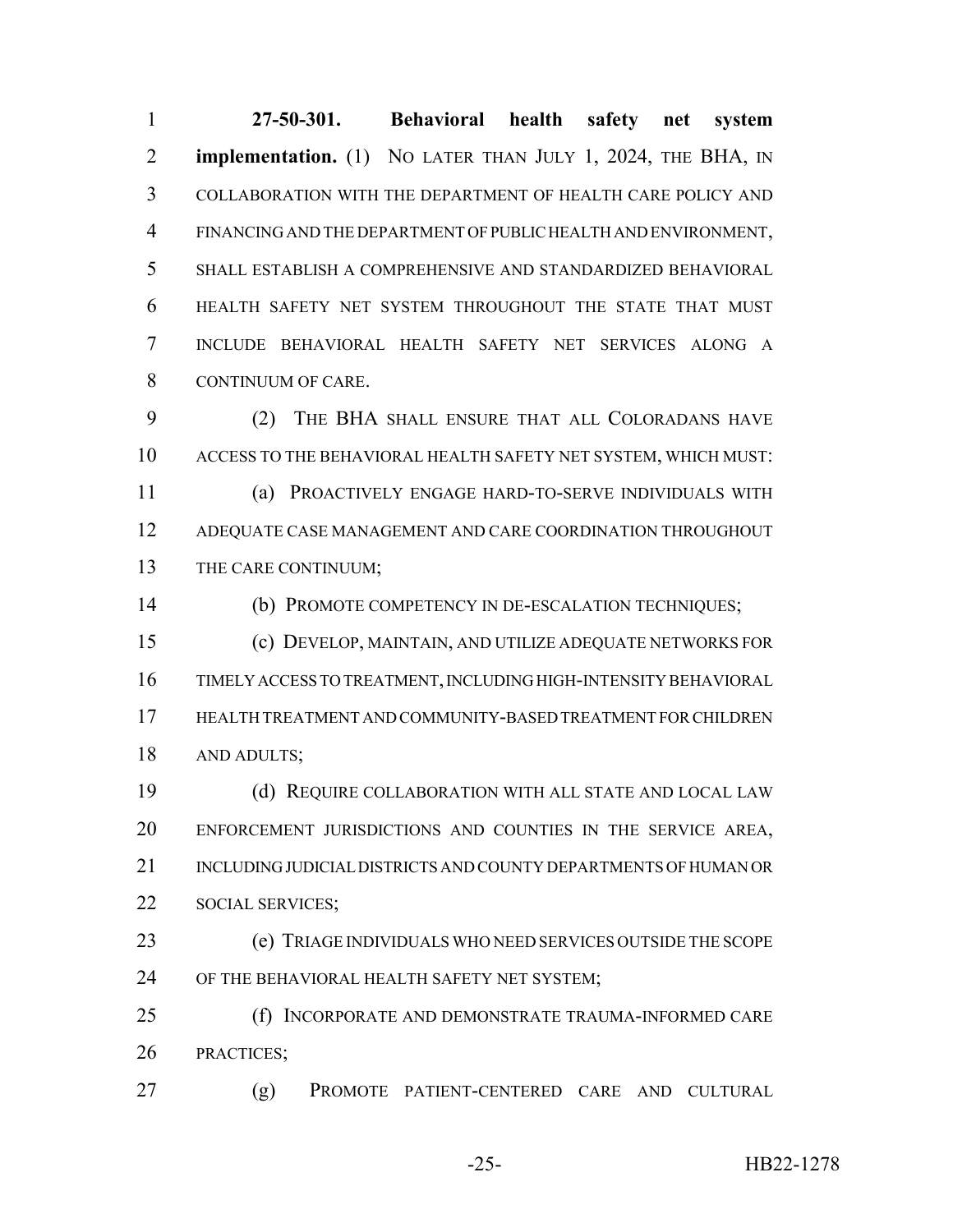AWARENESS;

 (h) UPDATE INFORMATION AS REQUESTED BY THE BHA ABOUT AVAILABLE TREATMENT OPTIONS AND OUTCOMES IN EACH REGION OF THE STATE;

 (i) UTILIZE EVIDENCE-BASED OR EVIDENCE-INFORMED PROGRAMMING TO PROMOTE QUALITY SERVICES; AND

(j) MEET ANY OTHER CRITERIA ESTABLISHED BY THE BHA.

8 (3) IN ESTABLISHING THE STANDARDIZED AND COMPREHENSIVE BEHAVIORAL HEALTH SAFETY NET SYSTEM, THE BHA SHALL:

 (a) IN COLLABORATION WITH STATE AGENCIES AND THE ADVISORY COUNCIL CREATED PURSUANT TO SECTION 27-50-701, ESTABLISH AND ROUTINELY ASSESS WHAT TYPES OF BEHAVIORAL HEALTH SERVICES ARE PROVIDED ON A COMMUNITY, REGIONAL, AND STATEWIDE BASIS.THE BHA SHALL ENSURE THAT, AT A MINIMUM, THE FOLLOWING BEHAVIORAL

HEALTH SAFETY NET SERVICES ARE AVAILABLE STATEWIDE:

(I) EMERGENCY OR CRISIS BEHAVIORAL HEALTH SERVICES;

- (II) BEHAVIORAL HEALTH OUTPATIENT SERVICES;
- (III) BEHAVIORAL HEALTH HIGH-INTENSITY OUTPATIENT SERVICES;
- (IV) BEHAVIORAL HEALTH RESIDENTIAL SERVICES;
- (V) WITHDRAWAL MANAGEMENT SERVICES;
- (VI) BEHAVIORAL HEALTH INPATIENT SERVICES;
- **(VII) RECOVERY SUPPORT SERVICES;**
- 23 (VIII) INTEGRATED CARE SERVICES;
- 24 (IX) CLINICAL CASE MANAGEMENT SERVICES;
- **(X) OUTREACH, EDUCATION, AND ENGAGEMENT SERVICES;**
- (XI) SCHOOL-BASED SERVICES;
- **(XII) OUTPATIENT COMPETENCY RESTORATION;**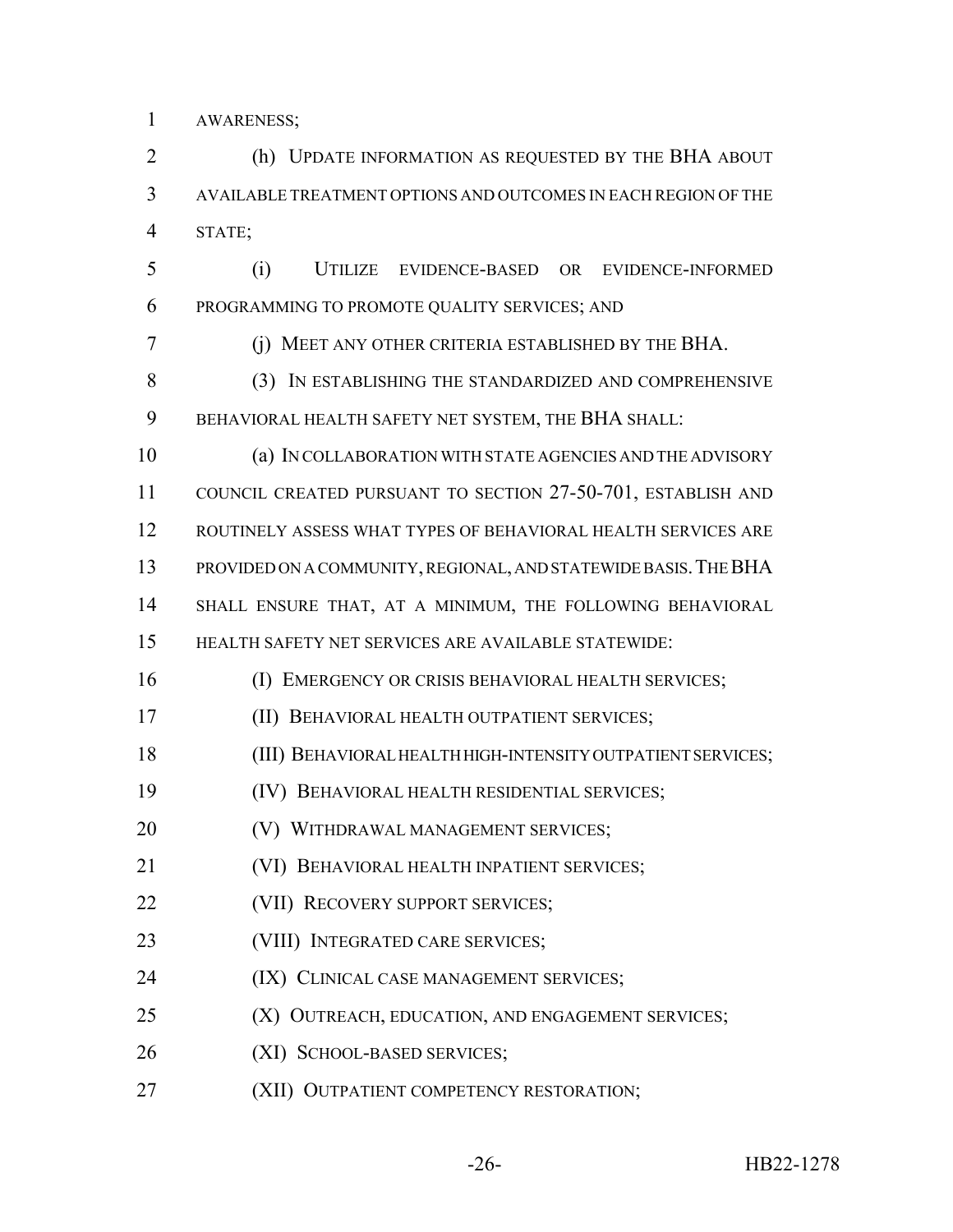(XIII) CARE COORDINATION;

(XIV) HOSPITAL ALTERNATIVES; AND

 (XV) ADDITIONAL SERVICES THAT THE BHA DETERMINES ARE NECESSARY IN A COMMUNITY OR THROUGHOUT THE STATE.

 (b) SET CLINICAL AND PRACTICE STANDARDS THROUGH THE LICENSING OF BEHAVIORAL HEALTH ENTITIES AND THE APPROVAL OF BEHAVIORAL HEALTH SAFETY NET PROVIDERS;

 (c) ESTABLISH STATEWIDE, REGIONAL, AND LOCAL BEHAVIORAL HEALTH NETWORK ADEQUACY STANDARDS; AND

 (d) IMPLEMENT A BEHAVIORAL HEALTH ADMINISTRATIVE SERVICES ORGANIZATION STRUCTURE PURSUANT TO PART 4 OF THIS ARTICLE 50.

 (4) BEHAVIORAL HEALTH SAFETY NET PROVIDERS SHALL NOT REFUSE TO TREAT AN INDIVIDUAL BASED ON THE INDIVIDUAL'S:

 (a) INSURANCE COVERAGE, LACK OF INSURANCE COVERAGE, OR ABILITY TO PAY;

 (b) CLINICAL ACUITY LEVEL RELATED TO THE INDIVIDUAL'S BEHAVIORAL HEALTH CONDITION OR CONDITIONS, INCLUDING WHETHER THE INDIVIDUAL HAS BEEN CERTIFIED FOR SHORT-TERM TREATMENT OR LONG-TERM CARE AND TREATMENT PURSUANT TO ARTICLE 65 OF THIS TITLE 27;

**(c) READINESS TO TRANSITION OUT OF THE COLORADO MENTAL**  HEALTH INSTITUTE AT PUEBLO, THE COLORADO MENTAL HEALTH INSTITUTE AT FORT LOGAN, OR ANY OTHER MENTAL HEALTH INSTITUTE OR PSYCHIATRIC FACILITY BECAUSE THE INDIVIDUAL NO LONGER REQUIRES INPATIENT CARE AND TREATMENT;

26 (d) INVOLVEMENT IN THE CRIMINAL OR JUVENILE JUSTICE SYSTEM; (e) CURRENT INVOLVEMENT IN THE CHILD WELFARE SYSTEM;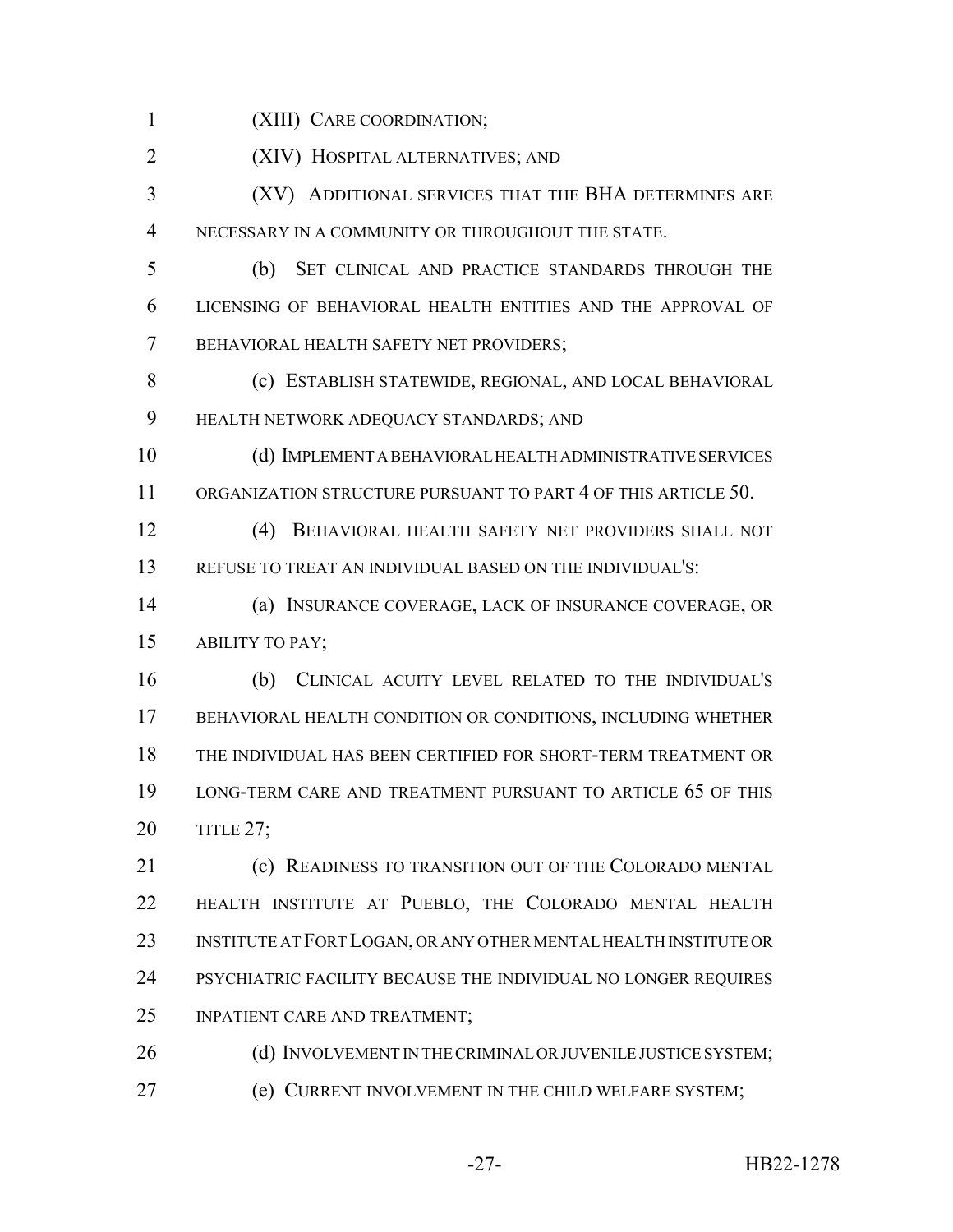(f) CO-OCCURRING MENTAL HEALTH AND SUBSTANCE USE DISORDERS, PHYSICAL DISABILITY, OR INTELLECTUAL OR DEVELOPMENTAL DISABILITY;

 (g) DISPLAYS OF AGGRESSIVE BEHAVIOR, OR HISTORY OF AGGRESSIVE BEHAVIOR, AS A SYMPTOM OF A DIAGNOSED MENTAL HEALTH DISORDER OR SUBSTANCE USE DISORDER;

(h) PLACE OF RESIDENCE; OR

 (i) DISABILITY, AGE, RACE, CREED, COLOR, SEX, SEXUAL ORIENTATION, GENDER IDENTITY, GENDER EXPRESSION, MARITAL STATUS, NATIONAL ORIGIN, ANCESTRY, OR TRIBAL AFFILIATION.

 (5) BEHAVIORAL HEALTH SAFETY NET PROVIDERS SHALL TRIAGE INDIVIDUALS WITH SEVERE BEHAVIORAL HEALTH DISORDERS IN A TIMELY MANNER TO THE APPROPRIATE CARE SETTING IF THE PROVIDER IS UNABLE TO PROVIDE ONGOING CARE AND TREATMENT FOR THE INDIVIDUAL.

 (6) THE BHA AND STATE AGENCIES, THROUGH THE BEHAVIORAL HEALTH ADMINISTRATIVE SERVICES ORGANIZATIONS ESTABLISHED PURSUANT TO PART 4 OF THIS ARTICLE 50 AND MANAGED CARE ENTITIES, 18 AS DEFINED IN SECTION 25.5-5-403, SHALL:

 (a) SUBJECT TO PERFORMANCE AND AVAILABLE FUNDS, PROVIDE BEHAVIORAL HEALTH SAFETY NET PROVIDERS WITH OPPORTUNITIES FOR QUALITY INCENTIVES, VALUE-BASED PAYMENT, OR OTHER PREFERRED CONTRACT STATUSES;

 (b) PRIORITIZE BEHAVIORAL HEALTH SAFETY NET PROVIDERS IN AWARDING CONTRACTS FOR BEHAVIORAL HEALTH SERVICES;

 (c) CONSIDER THE INPUT OF BEHAVIORAL HEALTH SAFETY NET PROVIDERS IN THE BHA'S POLICY AND RESOURCE ALLOCATION DETERMINATIONS; AND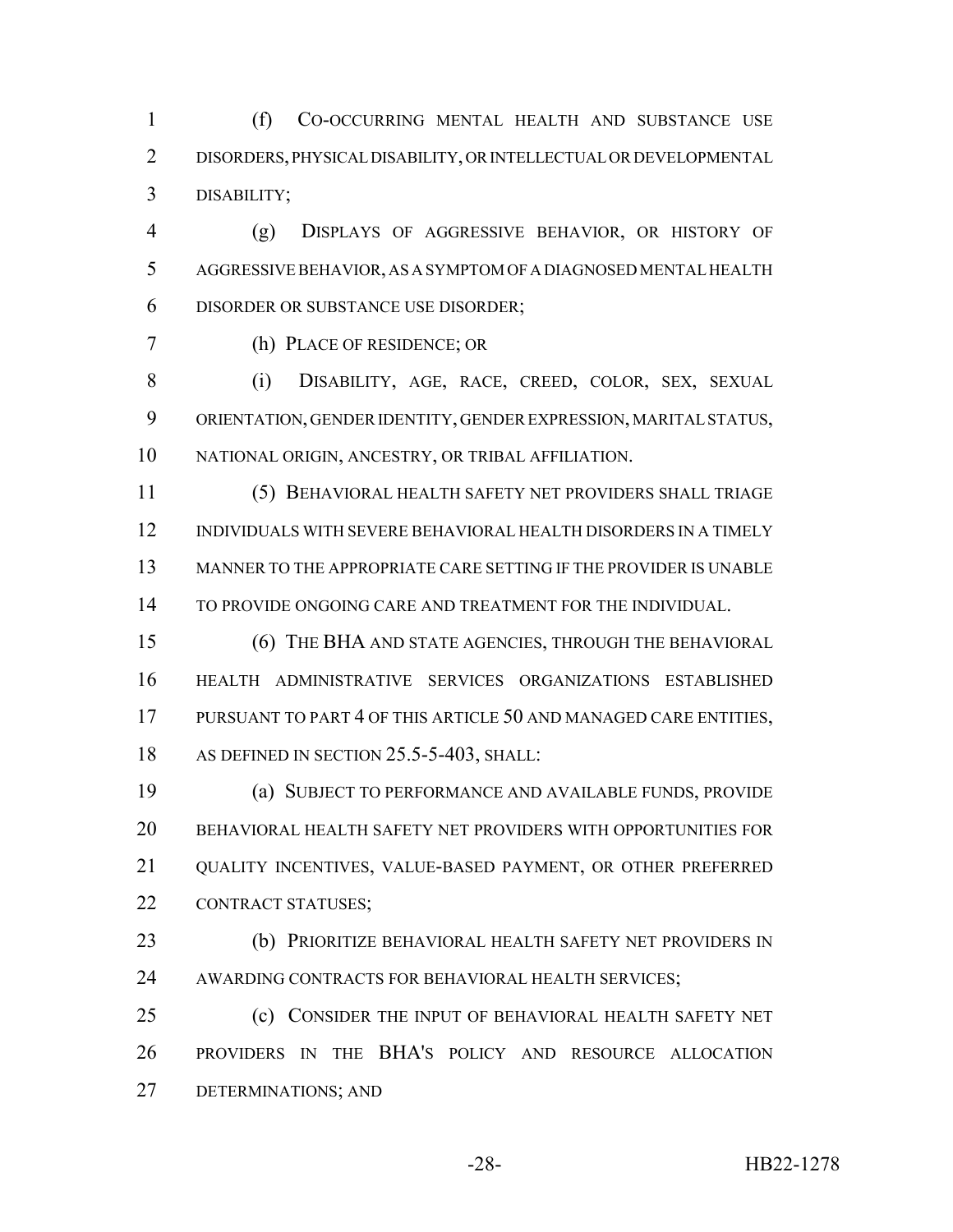(d) CONSIDER, UPON APPLICATION, BEHAVIORAL HEALTH SAFETY NET PROVIDERS FOR STATE-ADMINISTERED AND COUNTY-ADMINISTERED GRANT FUNDS RELATED TO THE PREVENTION, TREATMENT, RECOVERY, AND HARM REDUCTION FOR BEHAVIORAL HEALTH SERVICES.

 **27-50-302. Behavioral health safety net provider network - incentives - preferred status - rules.** (1) THE BHA SHALL ENSURE THAT EACH REGION IN THE STATE INCLUDES A NETWORK OF BEHAVIORAL HEALTH SAFETY NET PROVIDERS THAT COLLECTIVELY OFFER A FULL CONTINUUM OF BEHAVIORAL HEALTH SERVICES.

 (2) THE BHA SHALL PROVIDE STATEWIDE TECHNICAL ASSISTANCE SPECIFIC TO STRENGTHENING AND EXPANDING THE BEHAVIORAL HEALTH SAFETY NET SYSTEM AND INCREASING PROVIDER PARTICIPATION WITHIN THE PUBLICLY FUNDED BEHAVIORAL HEALTH SAFETY NET PROVIDER NETWORK.

 (3) THE BHA AND STATE AGENCIES, THROUGH THE BEHAVIORAL HEALTH ADMINISTRATIVE SERVICES ORGANIZATIONS ESTABLISHED PURSUANT TO PART 4 OF THIS ARTICLE 50 AND MANAGED CARE ENTITIES 18 AS DEFINED IN SECTION 25.5-5-403, SHALL:

 (a) SUBJECT TO PERFORMANCE AND AVAILABLE FUNDS, PROVIDE BEHAVIORAL HEALTH SAFETY NET PROVIDERS WITH OPPORTUNITIES FOR QUALITY INCENTIVES, VALUE-BASED PAYMENT, OR OTHER ENHANCED 22 PAYMENTS OR PREFERRED CONTRACT STATUSES;

 (b) PRIORITIZE COMPREHENSIVE BEHAVIORAL HEALTH SAFETY NET PROVIDERS IN AWARDING CONTRACTS FOR BEHAVIORAL HEALTH SERVICES; (c) CONSIDER THE INPUT OF BEHAVIORAL HEALTH SAFETY NET 26 PROVIDERS IN ITS POLICY AND RESOURCE ALLOCATION DETERMINATIONS; AND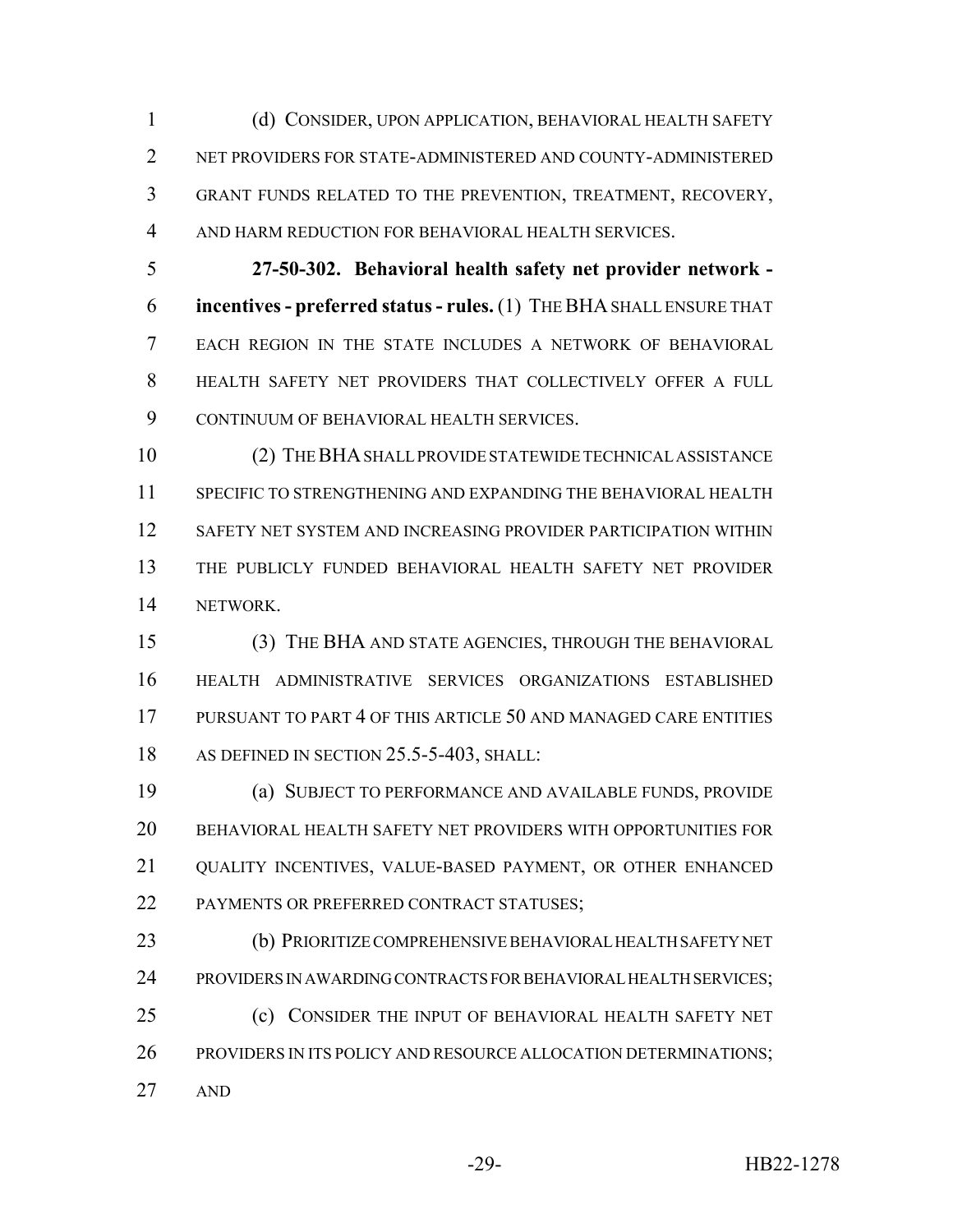(d) CONSIDER, UPON APPLICATION, BEHAVIORAL HEALTH SAFETY NET PROVIDERS FOR STATE-ADMINISTERED AND COUNTY-ADMINISTERED GRANT FUNDS RELATED TO THE PREVENTION, TREATMENT, RECOVERY, AND HARM REDUCTION FOR BEHAVIORAL HEALTH SERVICES. (4) TO BE ELIGIBLE FOR ENHANCED SERVICE PAYMENTS, BEHAVIORAL HEALTH SAFETY NET PROVIDERS MUST MEET SPECIFIC BHA LICENSING OR APPROVAL STANDARDS, PURSUANT TO PART 5 OF THIS 8 ARTICLE 50. (5) THE BHA MAY PROMULGATE RULES AS NECESSARY TO IMPLEMENT THIS SECTION. PART 4 BEHAVIORAL HEALTH ADMINISTRATIVE SERVICES ORGANIZATIONS **27-50-401. Regional behavioral health administrative services organizations - establishment.** (1) NO LATER THAN JULY 1, 2024, THE COMMISSIONER SHALL ESTABLISH REGIONALLY-BASED BEHAVIORAL HEALTH ADMINISTRATIVE SERVICES ORGANIZATIONS TO PROVIDE A CONTINUUM OF BEHAVIORAL HEALTH SAFETY NET SERVICES AND CARE COORDINATION, AS DESCRIBED IN PART 3 OF THIS ARTICLE 50. 20 (2) THE COMMISSIONER SHALL DESIGNATE REGIONS OF THE STATE FOR BEHAVIORAL HEALTH ADMINISTRATIVE SERVICES ORGANIZATIONS TO 22 OPERATE. IN ESTABLISHING REGIONS, THE COMMISSIONER SHALL CONSULT WITH THE DEPARTMENT OF HEALTH CARE POLICY AND FINANCING TO ENSURE CONSIDERATION OF THE REGIONAL STRUCTURE THAT SERVES THE MEDICAID POPULATION. **27-50-402. Behavioral health administrative services organizations - application - designation - denial - revocation.** (1) AT

-30- HB22-1278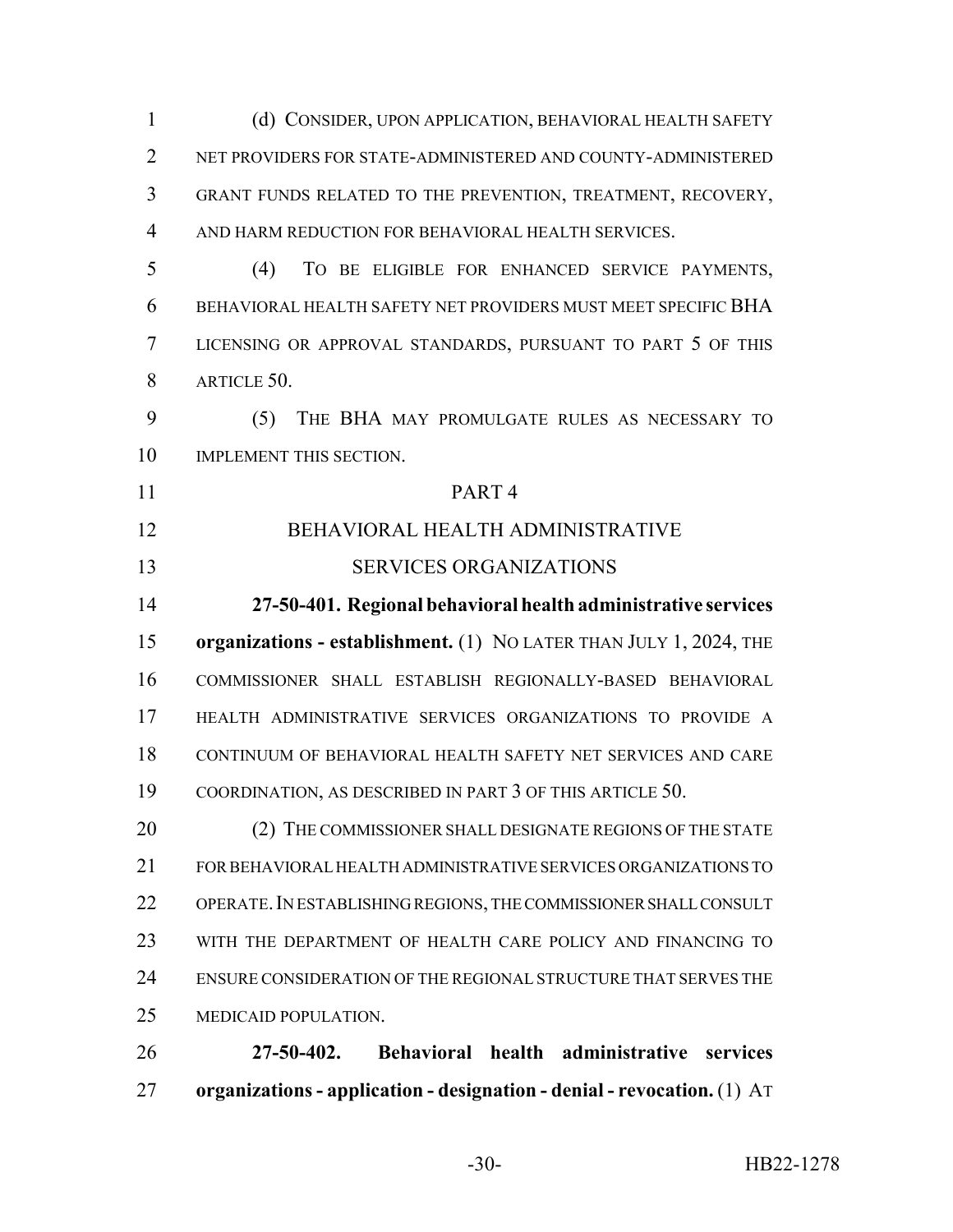LEAST ONCE EVERY FIVE YEARS, THE COMMISSIONER SHALL SOLICIT APPLICATIONS THROUGH A COMPETITIVE BID PROCESS PURSUANT TO THE "PROCUREMENT CODE", ARTICLES 101 TO 112 OF TITLE 24, FOR ENTITIES TO APPLY TO BE A BEHAVIORAL HEALTH ADMINISTRATIVE SERVICES ORGANIZATION. ANY QUALIFIED PUBLIC OR PRIVATE CORPORATION; FOR-PROFIT OR NOT-FOR-PROFIT ORGANIZATION; OR PUBLIC OR PRIVATE AGENCY, ORGANIZATION, OR INSTITUTION MAY APPLY IN THE FORM AND MANNER DETERMINED BY THE BHA'S RULES.

 (2) THE COMMISSIONER SHALL SELECT A BEHAVIORAL HEALTH ADMINISTRATIVE SERVICES ORGANIZATION BASED ON FACTORS ESTABLISHED BY BHA RULES AND THE "PROCUREMENT CODE", ARTICLES 12 101 TO 112 OF TITLE 24. THE FACTORS FOR SELECTION MUST INCLUDE, BUT 13 ARE NOT LIMITED TO, THE FOLLOWING:

 (a) THE APPLICANT'S EXPERIENCE WORKING WITH PUBLICLY FUNDED CLIENTS, INCLUDING EXPERTISE IN TREATING PRIORITY 16 POPULATIONS DETERMINED BY THE BHA;

 (b) THE APPLICANT'S EXPERIENCE WORKING WITH AND ENGAGING RELEVANT STAKEHOLDERS IN THE SERVICE AREA, INCLUDING BEHAVIORAL HEALTH PROVIDERS, STATE AND LOCAL AGENCIES, AND THE LOCAL COMMUNITY;

21 (c) THE EXTENT TO WHICH REAL OR PERCEIVED CONFLICTS OF INTEREST BETWEEN THE APPLICANT AND BEHAVIORAL HEALTH FACILITIES OR BEHAVIORAL HEALTH PROVIDERS ARE MITIGATED; AND

24 (d) THE EXTENT TO WHICH THE APPLICANT'S BOARD MEMBERSHIP REFLECTS THE DIVERSITY AND INTERESTS OF RELEVANT STAKEHOLDERS, INCLUDING, BUT NOT LIMITED TO, REPRESENTATION BY INDIVIDUALS WITH LIVED BEHAVIORAL HEALTH EXPERIENCE AND FAMILY OF INDIVIDUALS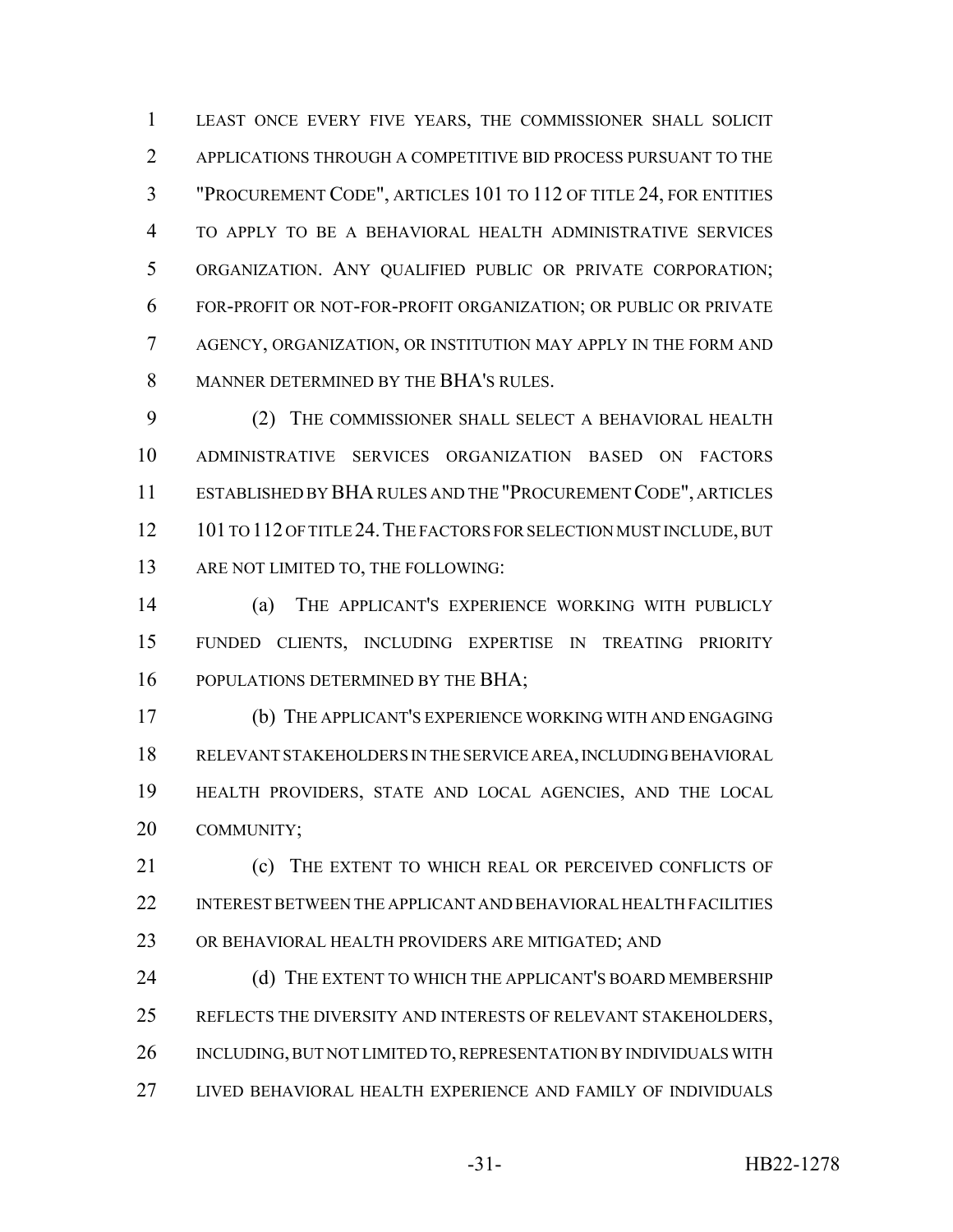WITH LIVED BEHAVIORAL HEALTH EXPERIENCE.

2 (3) THE INITIAL CONTRACT MAY BE PROVISIONAL FOR NINETY DAYS.AT THE CONCLUSION OF THE NINETY-DAY PROVISIONAL PERIOD, THE COMMISSIONER MAY CHOOSE TO REVOKE THE CONTRACT OR, SUBJECT TO MEETING THE TERMS AND CONDITIONS SPECIFIED IN THE CONTRACT, MAY CHOOSE TO EXTEND THE CONTRACT FOR A STATED TIME PERIOD.

 (4) THE BHA MAY IMPOSE INTERMEDIATE RESTRICTIONS OR CONDITIONS ON A BEHAVIORAL HEALTH ADMINISTRATIVE SERVICES 9 ORGANIZATION THAT IS NOT IN COMPLIANCE WITH THIS ARTICLE 50, APPLICABLE RULES, OR ANY CONTRACTUAL OBLIGATIONS.

 (5) THE COMMISSIONER MAY REVOKE THE CONTRACT WITH A BEHAVIORAL HEALTH ADMINISTRATIVE SERVICES ORGANIZATION UPON FINDING THAT THE BEHAVIORAL HEALTH ADMINISTRATIVE SERVICES ORGANIZATION IS IN VIOLATION OF ITS CONTRACT OR RULES PROMULGATED PURSUANT TO THIS ARTICLE 50. THE REVOCATION MUST CONFORM TO THE PROVISIONS AND PROCEDURES SPECIFIED IN ARTICLE 4 OF TITLE 24, INCLUDING ONLY AFTER NOTICE AND AN OPPORTUNITY FOR 18 A HEARING IS PROVIDED, AS SPECIFIED IN ARTICLE 4 OF TITLE 24.

 (6) IF A CONTRACT HAS BEEN REVOKED PURSUANT TO THIS SECTION, THE COMMISSIONER MAY DESIGNATE ANOTHER EXISTING BEHAVIORAL HEALTH ADMINISTRATIVE SERVICES ORGANIZATION TO TEMPORARILY PROVIDE THE BEHAVIORAL HEALTH CONTINUUM OF CARE, BEHAVIORAL HEALTH SAFETY NET SERVICES, AND CARE COORDINATION FOR THAT REGION. TEMPORARY DESIGNATION PURSUANT TO THIS 25 SUBSECTION (6) IS NOT SUBJECT TO THE "PROCUREMENT CODE", ARTICLES 26 101 TO 112 OF TITLE 24. TEMPORARY DESIGNATION MAY BE RENEWED ANNUALLY UNTIL THE END OF THE ORIGINAL FIVE-YEAR CONTRACT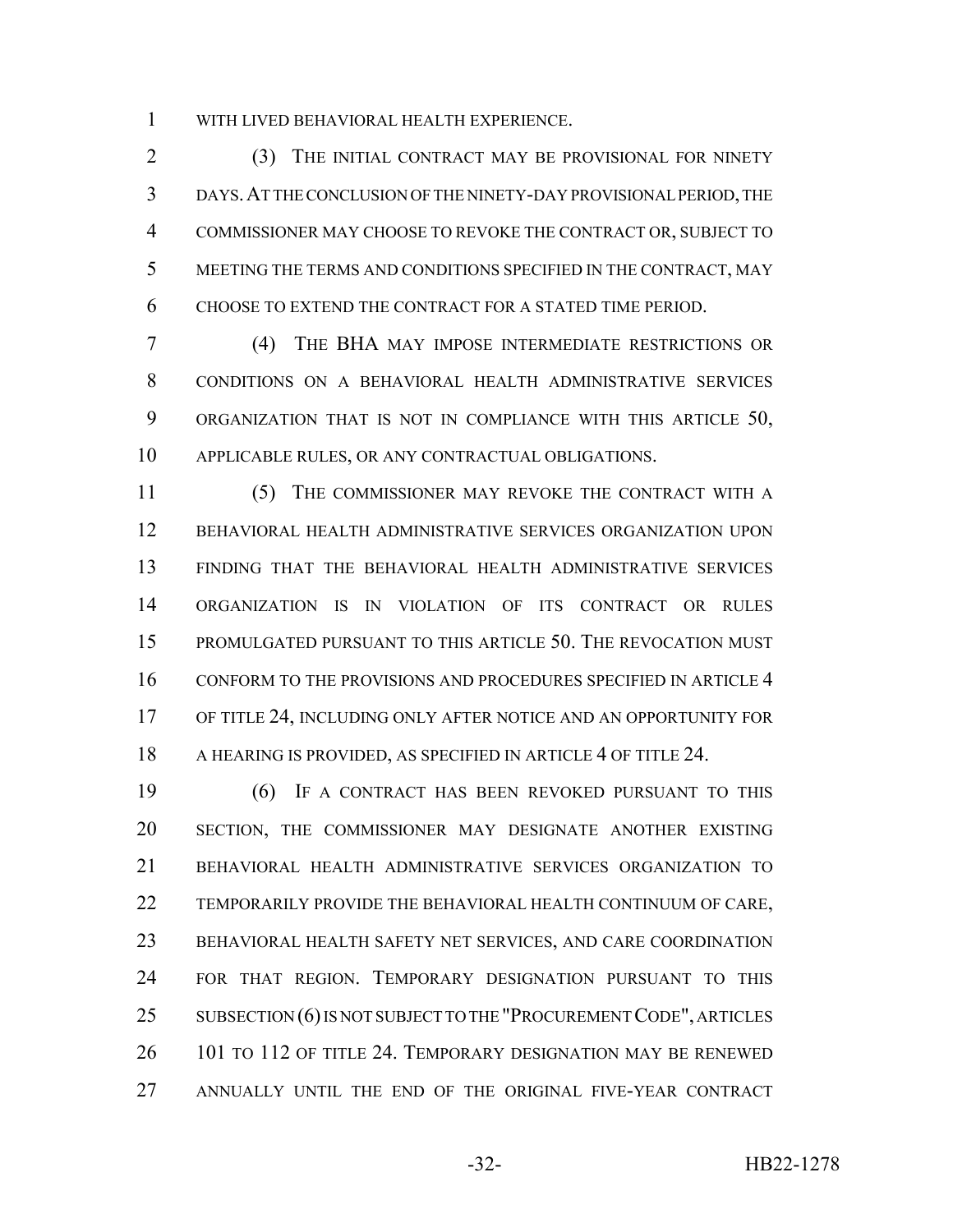PERIOD.

 (7) THE SELECTION, DENIAL, OR REVOCATION OF A CONTRACT TO BE A BEHAVIORAL HEALTH ADMINISTRATIVE SERVICES ORGANIZATION BY THE COMMISSIONER IS A FINAL AGENCY ACTION FOR PURPOSES OF JUDICIAL REVIEW.

 **27-50-403. Behavioral health administrative services organizations - contract requirements - individual access - care coordination.** (1) THE BHA SHALL DEVELOP A CONTRACT FOR DESIGNATED BEHAVIORAL HEALTH ADMINISTRATIVE SERVICES ORGANIZATIONS, WHICH MUST INCLUDE, BUT IS NOT LIMITED TO, THE FOLLOWING:

 (a) REQUIREMENTS TO ESTABLISH AND MAINTAIN A CONTINUUM OF 13 CARE IN THE SERVICE AREA CONSISTENT WITH PART 3 OF THIS ARTICLE 50, INCLUDING BUT NOT LIMITED TO PROVIDING ALL BEHAVIORAL HEALTH 15 SAFETY NET SERVICES DESCRIBED IN SECTION 27-50-301;

 (b) EXPECTATIONS FOR SUBCONTRACTING WITH BEHAVIORAL HEALTH SAFETY NET PROVIDERS AND OTHER PROVIDERS, CONSISTENT WITH PART 3 OF THIS ARTICLE 50, INCLUDING PRIORITIZATION OF COMPREHENSIVE BEHAVIORAL HEALTH SAFETY NET PROVIDERS;

20 (c) EXPECTATIONS FOR ADHERENCE TO THE UNIVERSAL CONTRACT DEVELOPED PURSUANT TO SECTION 27-50-203 AND USE OF THE UNIVERSAL 22 CONTRACT WITH ALL RELEVANT SUBCONTRACTORS;

23 (d) PROHIBITIONS ON DENYING OR PROHIBITING ACCESS TO ANY MEDICALLY NECESSARY BEHAVIORAL HEALTH SERVICE, INCLUDING MEDICATION-ASSISTED TREATMENT, AS DEFINED IN SECTION 23-21-803, 26 FOR A SUBSTANCE USE DISORDER;

(e) REQUIREMENTS TO SERVE ALL INDIVIDUALS IN NEED OF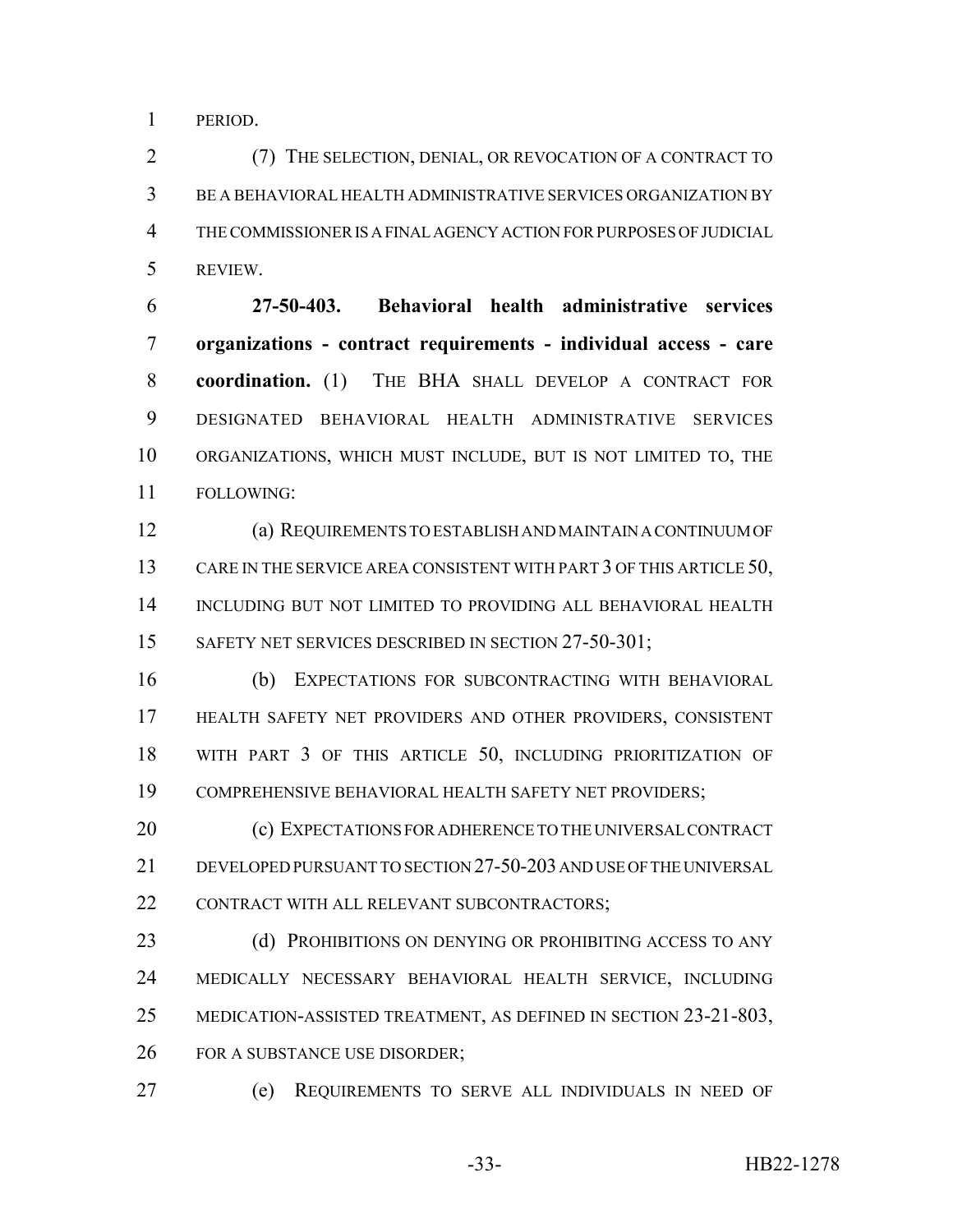SERVICES AND A SPECIFIC PROHIBITION ON DENIAL OF SERVICES FOR ANY OF THE REASONS PROVIDED IN SECTION 27-50-301 (4);

 (f) AGREEMENTS ON DATA COLLECTION AND REPORTING; AND (g) ANY PROVISIONS NECESSARY TO ENSURE THE BEHAVIORAL HEALTH ADMINISTRATIVE SERVICES ORGANIZATION FULFILLS THE FUNCTIONS PROVIDED IN SUBSECTION (2) OF THIS SECTION.

 (2) A BEHAVIORAL HEALTH ADMINISTRATIVE SERVICES ORGANIZATION SHALL:

 (a) PROACTIVELY ENGAGE HARD-TO-SERVE INDIVIDUALS WITH ADEQUATE CASE MANAGEMENT AND CARE COORDINATION THROUGHOUT THE CARE CONTINUUM;

(b) IMPLEMENT TRAUMA-INFORMED CARE PRACTICES;

 (c) ACCEPT AND PROVIDE BEHAVIORAL HEALTH SAFETY NET SERVICES TO INDIVIDUALS OUTSIDE OF THE BEHAVIORAL HEALTH ADMINISTRATIVE SERVICES ORGANIZATION'S REGION;

16 (d) PROMOTE COMPETENCY IN DE-ESCALATION TECHNIQUES;

 (e) THROUGH NETWORK ADEQUACY AND OTHER METHODS, ENSURE TIMELY ACCESS TO TREATMENT, INCLUDING HIGH-INTENSITY BEHAVIORAL HEALTH TREATMENT AND COMMUNITY-BASED TREATMENT FOR ALL INDIVIDUALS INCLUDING CHILDREN, YOUTH, AND ADULTS;

 (f) REQUIRE COLLABORATION WITH ALL LOCAL LAW ENFORCEMENT AND COUNTY AGENCIES IN THE SERVICE AREA, INCLUDING COUNTY DEPARTMENTS OF HUMAN OR SOCIAL SERVICES;

 (g) TRIAGE INDIVIDUALS WHO NEED ALTERNATIVE SERVICES 25 OUTSIDE THE SCOPE OF THE BEHAVIORAL HEALTH SAFETY NET SYSTEM; (h) PROMOTE PATIENT-CENTERED CARE, CULTURAL AWARENESS, AND COORDINATION OF CARE TO APPROPRIATE BEHAVIORAL HEALTH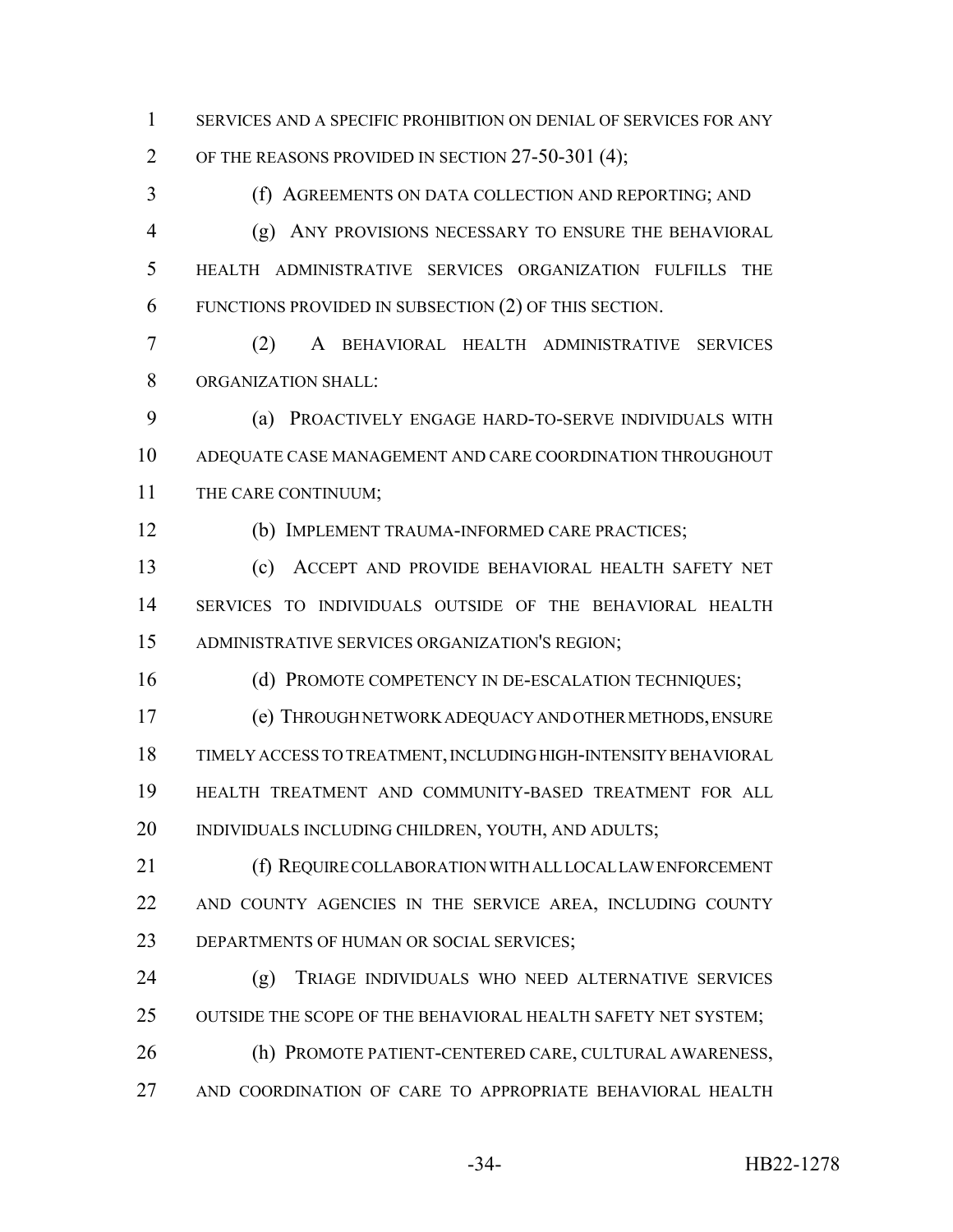SAFETY NET PROVIDERS;

**(i) UPDATE INFORMATION AS REQUESTED BY THE BHA ABOUT**  AVAILABLE TREATMENT OPTIONS AND OUTCOMES IN EACH REGION OF THE STATE;

 (j) UTILIZE EVIDENCE-BASED OR EVIDENCE-INFORMED PROGRAMMING TO PROMOTE QUALITY SERVICES; AND

(k) MEET ANY OTHER CRITERIA ESTABLISHED BY THE BHA.

 **27-50-404. Behavioral health administrative services organizations - stakeholder input - report - rules.** (1) EACH BEHAVIORAL HEALTH ADMINISTRATIVE SERVICES ORGANIZATION SHALL DEVELOP A PROCESS TO SOLICIT AND RESPOND TO INPUT FROM STAKEHOLDERS ABOUT BEHAVIORAL HEALTH SERVICES AND GAPS IN THE SERVICE AREA. A BEHAVIORAL HEALTH ADMINISTRATIVE SERVICES ORGANIZATION SHALL PUBLICLY POST AN ANNUAL REPORT THAT INCLUDES:

 (a) A REPORT ON THE STAKEHOLDER INPUT RECEIVED IN THE PRIOR YEAR, ANONYMIZED AND AGGREGATED TO PROTECT INDIVIDUAL PRIVACY; (b) DESCRIPTIONS OF HOW THE BEHAVIORAL HEALTH ADMINISTRATIVE SERVICES ORGANIZATION HAS RESPONDED TO, OR PLANS TO RESPOND TO, STAKEHOLDER INPUT FROM THE PRIOR YEAR, INCLUDING DESCRIPTIONS OF POLICY OR PRACTICE CHANGES OR EXPLANATIONS OF WHY NO CHANGES WERE MADE; AND

 (c) THE PLAN FOR STAKEHOLDER ENGAGEMENT FOR THE UPCOMING YEAR.

 (2) IN SOLICITING AND RESPONDING TO INPUT FROM STAKEHOLDERS PURSUANT TO SUBSECTION (1) OF THIS SECTION, THE BEHAVIORAL HEALTH ADMINISTRATIVE SERVICES ORGANIZATION SHALL,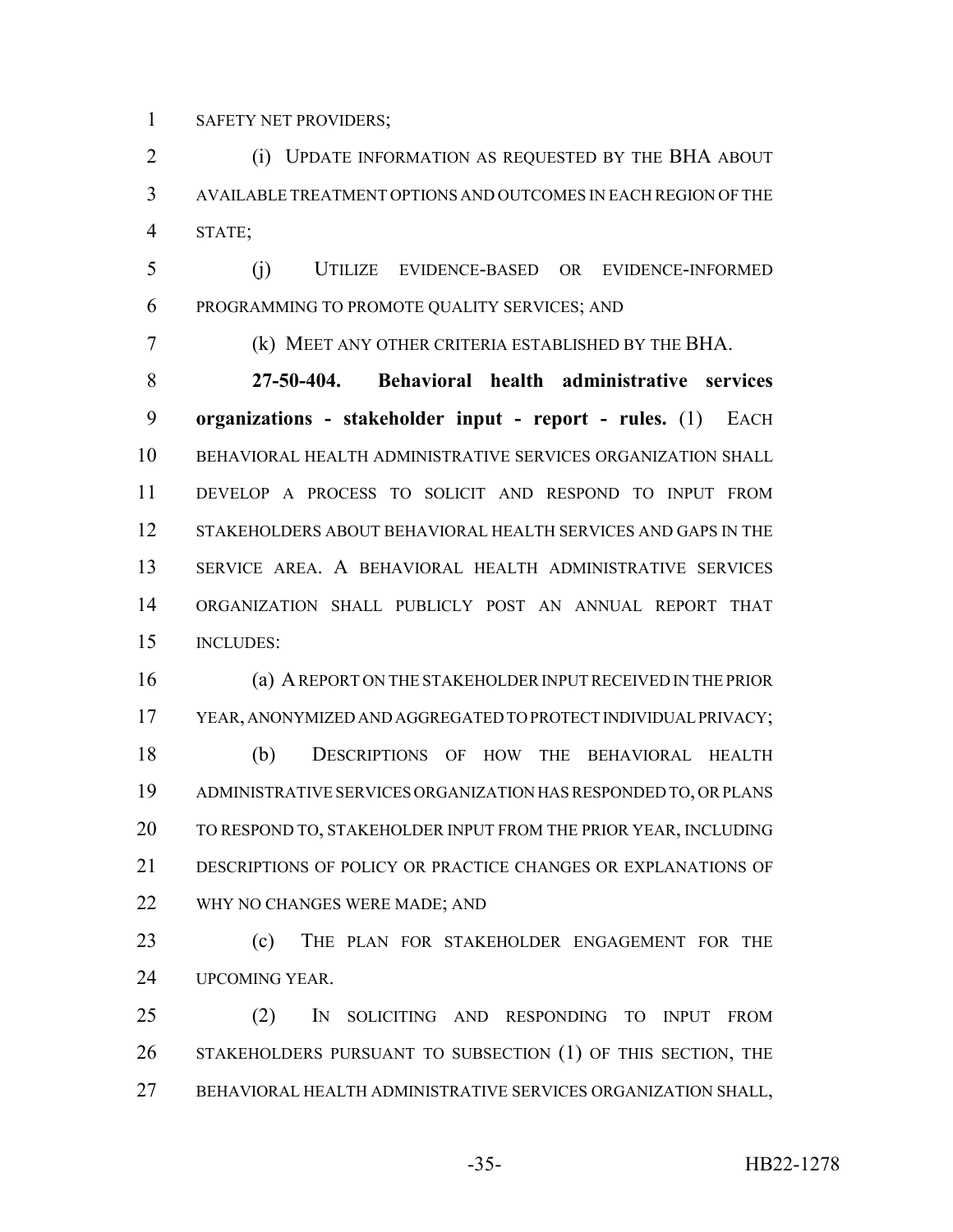AT A MINIMUM, ENGAGE THE FOLLOWING STAKEHOLDERS WITHIN THE SERVICE AREA: (a) CLIENTS OF BEHAVIORAL HEALTH SERVICES AND THEIR FAMILIES; (b) BEHAVIORAL HEALTH SAFETY NET PROVIDERS; (c) COUNTIES;

- (d) LAW ENFORCEMENT;
- (e) HOSPITALS AND PHYSICAL HEALTH PROVIDERS; AND
- (f) JUDICIAL DISTRICTS.

 (3) THE BEHAVIORAL HEALTH ADMINISTRATIVE SERVICES ORGANIZATION MAY ALSO ENGAGE STAKEHOLDERS IN NEIGHBORING SERVICE AREAS, AS APPROPRIATE.

 (4) THE BHA MAY PROMULGATE RULES AS NECESSARY TO IMPLEMENT THIS SECTION.

## PART 5

#### BEHAVIORAL HEALTH ENTITIES

 **27-50-501. Behavioral health entities - license required - criminal and civil penalties.** (1) (a) ON AND AFTER JULY 1, 2024, IT IS UNLAWFUL FOR ANY PERSON, PARTNERSHIP, ASSOCIATION, OR CORPORATION TO CONDUCT OR MAINTAIN A BEHAVIORAL HEALTH ENTITY, 21 INCLUDING A SUBSTANCE USE DISORDER PROGRAM OR ALCOHOL USE DISORDER PROGRAM, WITHOUT HAVING OBTAINED A LICENSE FROM THE BHA.

 (b) ON AND AFTER JULY 1, 2023, AN ENTITY SEEKING INITIAL LICENSURE AS A BEHAVIORAL HEALTH ENTITY SHALL APPLY FOR A BEHAVIORAL HEALTH ENTITY LICENSE FROM THE BHA IF THE ENTITY WOULD PREVIOUSLY HAVE BEEN LICENSED OR SUBJECT TO ANY OF THE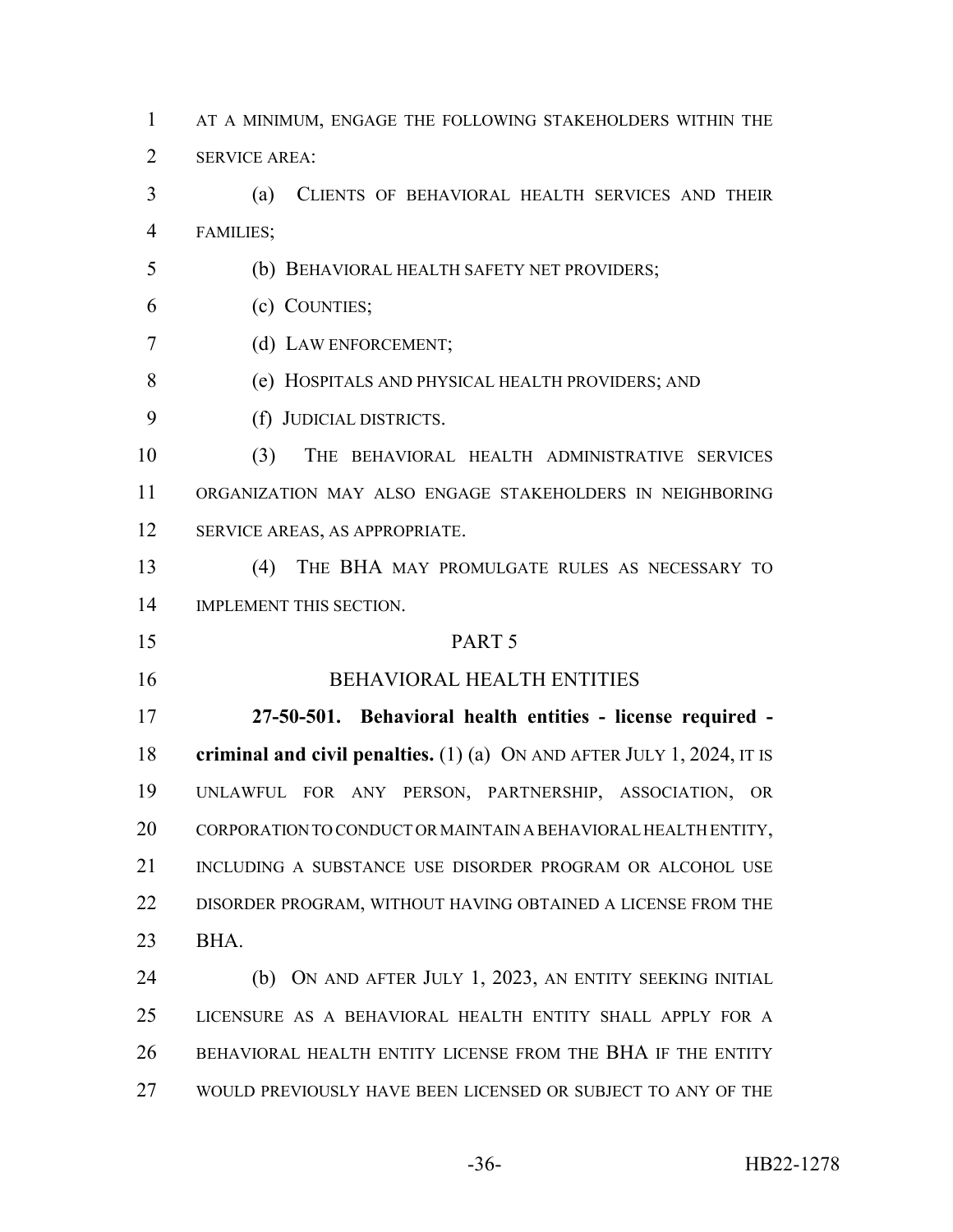FOLLOWING:

 (I) BEHAVIORAL HEALTH ENTITY LICENSURE BY THE DEPARTMENT OF PUBLIC HEALTH AND ENVIRONMENT;

 (II) APPROVAL OR DESIGNATION BY THE OFFICE OF BEHAVIORAL HEALTH, AS IT EXISTED BEFORE THE EFFECTIVE DATE OF THIS SECTION, OR 6 THE BHA PURSUANT TO THIS ARTICLE 50 OR ARTICLE 66 OF THIS TITLE 27; OR

 (III) APPROVAL BY THE OFFICE OF BEHAVIORAL HEALTH, AS IT EXISTED BEFORE THE EFFECTIVE DATE OF THIS SECTION, OR THE BHA PURSUANT TO SECTION 27-81-106 AS AN APPROVED TREATMENT PROGRAM FOR ALCOHOL USE DISORDERS OR SUBSTANCE USE DISORDERS.

 (c) A FACILITY WITH A LICENSE OR APPROVAL ON OR BEFORE JUNE 30, 2023, AS A BEHAVIORAL HEALTH ENTITY, A SUBSTANCE USE DISORDER PROGRAM, OR AN ALCOHOL USE DISORDER PROGRAM, SHALL APPLY FOR A BEHAVIORAL HEALTH ENTITY LICENSE PRIOR TO THE EXPIRATION OF THE FACILITY'S CURRENT LICENSE OR APPROVAL. SUCH A FACILITY IS SUBJECT TO THE STANDARDS UNDER WHICH IT IS LICENSED OR APPROVED AS OF JULY 1, 2023, UNTIL SUCH TIME AS THE BHA'S BEHAVIORAL HEALTH ENTITY LICENSE IS ISSUED OR DENIED.

20 (2) ANY PERSON WHO VIOLATES THE PROVISIONS OF THIS SECTION 21 IS GUILTY OF A MISDEMEANOR AND, UPON CONVICTION THEREOF, SHALL BE PUNISHED BY A FINE OF NOT LESS THAN FIFTY DOLLARS BUT NOT MORE THAN FIVE HUNDRED DOLLARS AND MAY BE SUBJECT TO A CIVIL PENALTY ASSESSED BY THE BHA OF NOT LESS THAN FIFTY DOLLARS BUT NOT MORE THAN ONE HUNDRED DOLLARS FOR EACH DAY THE PERSON IS IN VIOLATION OF THIS SECTION. THE ASSESSED PENALTY ACCRUES FROM THE DATE THE 27 BHA FINDS THAT THE PERSON IS IN VIOLATION OF THIS SECTION. THE BHA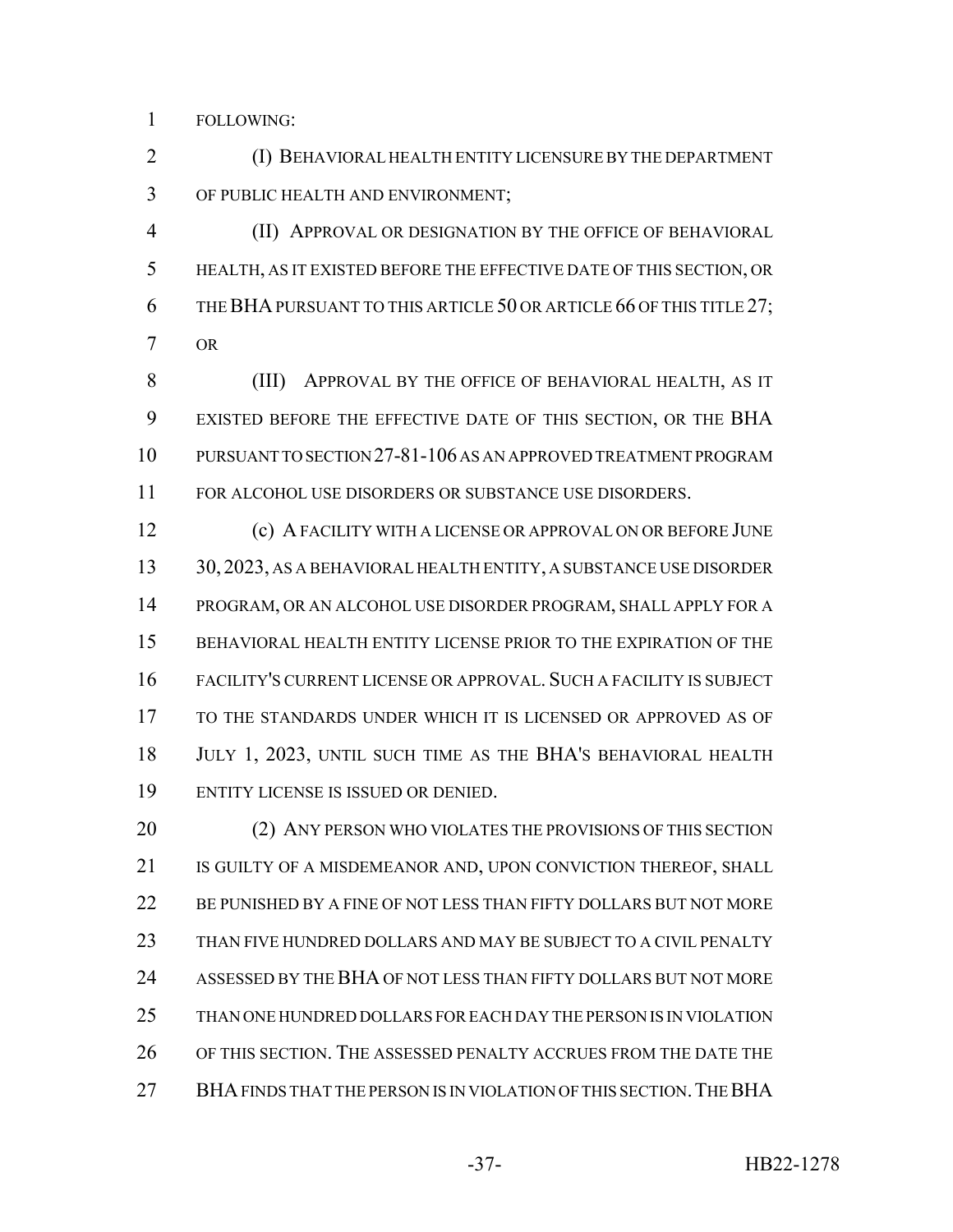SHALL ASSESS, ENFORCE, AND COLLECT THE PENALTY IN ACCORDANCE 2 WITH ARTICLE 4 OF TITLE 24 AND CREDIT THE MONEY TO THE GENERAL FUND. ENFORCEMENT AND COLLECTION OF THE PENALTY OCCURS FOLLOWING THE DECISION REACHED IN ACCORDANCE WITH PROCEDURES 5 SET FORTH IN SECTION 24-4-105.

 **27-50-502. Behavioral health entities - minimum standard - rules.** (1) NO LATER THAN APRIL 30, 2023, THE BHA SHALL PROMULGATE RULES PURSUANT TO SECTION 24-4-103 PROVIDING MINIMUM STANDARDS FOR THE OPERATION OF BEHAVIORAL HEALTH ENTITIES WITHIN THE STATE, INCLUDING THE FOLLOWING:

 (a) REQUIREMENTS TO BE MET BY ALL BEHAVIORAL HEALTH ENTITIES TO ENSURE THE HEALTH, SAFETY, AND WELFARE OF ALL BEHAVIORAL HEALTH ENTITY CONSUMERS, INCLUDING, AT A MINIMUM:

 (I) REQUIREMENTS FOR CONSUMER ASSESSMENT, TREATMENT, CARE COORDINATION, PATIENT RIGHTS, AND CONSUMER NOTICE;

 (II) ADMINISTRATIVE AND OPERATIONAL STANDARDS FOR GOVERNANCE; CONSUMER RECORDS AND RECORD RETENTION; PERSONNEL; ADMISSION AND DISCHARGE CRITERIA; POLICIES AND PROCEDURES TO ENSURE COMPLIANCE WITH REGULATORY AND CONTRACT REQUIREMENTS; AND QUALITY MANAGEMENT;

**(III) DATA REPORTING REQUIREMENTS:** 

 (IV) PHYSICAL OFFICE STANDARDS, INCLUDING INFECTION CONTROL; AND

 (V) OCCURRENCE REPORTING REQUIREMENTS PURSUANT TO SECTION 27-50-510;

 (b) SERVICE-SPECIFIC REQUIREMENTS THAT APPLY ONLY TO BEHAVIORAL HEALTH ENTITIES ELECTING TO PROVIDE THAT SERVICE OR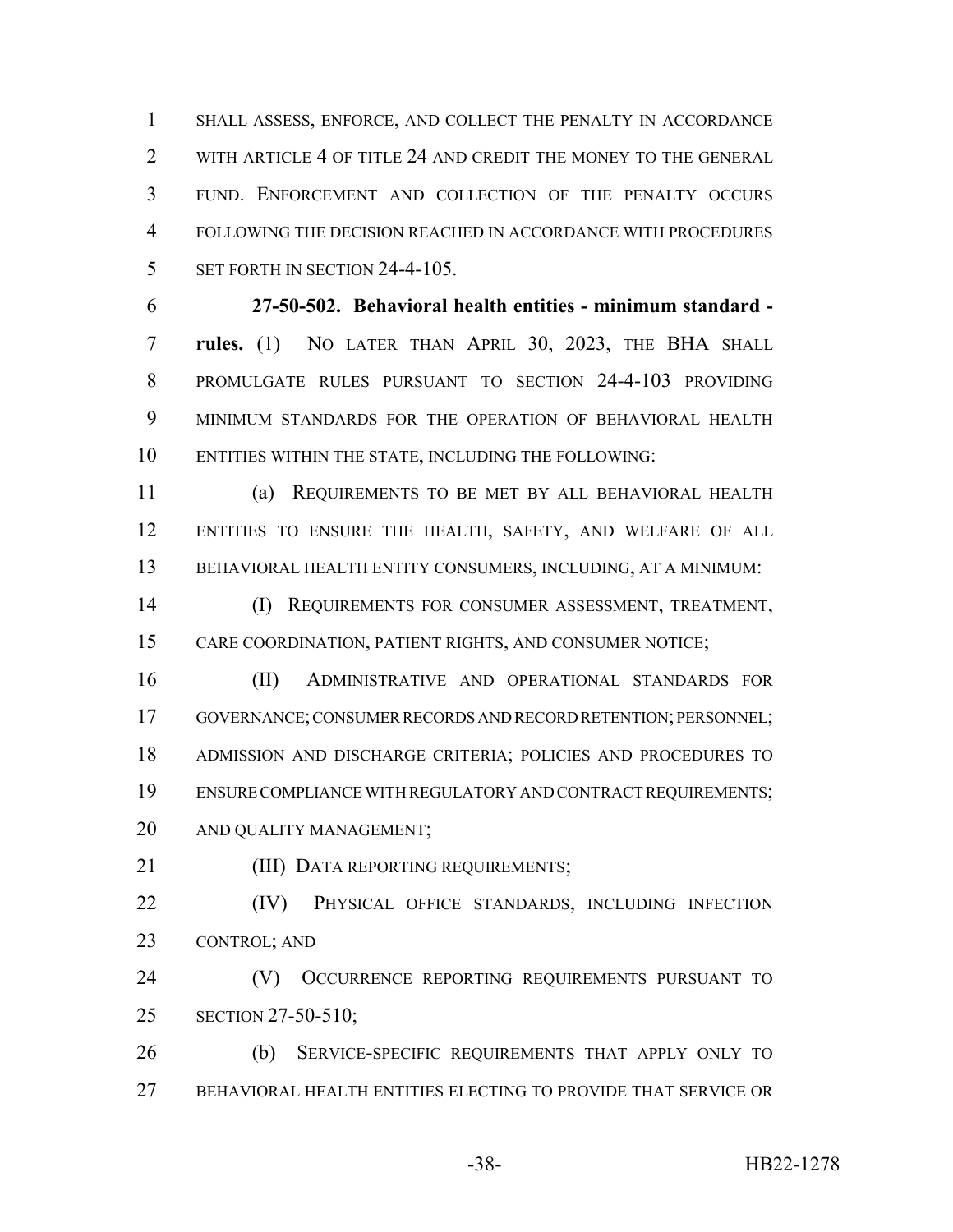1 SET OF SERVICES, INCLUDING, AT A MINIMUM, STANDARDS FOR THE SPECIFIC TYPES OF BEHAVIORAL HEALTH SAFETY NET SERVICES AND OTHER BEHAVIORAL HEALTH SERVICES ALONG THE CONTINUUM OF CARE CREATED BY THE BHA PURSUANT TO PART 3 OF THIS ARTICLE 50, INCLUDING BUT NOT LIMITED TO: (I) ESSENTIAL BEHAVIORAL HEALTH SAFETY NET PROVIDER STANDARDS; AND (II) COMPREHENSIVE BEHAVIORAL HEALTH SAFETY NET PROVIDER STANDARDS; (c) PROCEDURES FOR MANDATORY BHA INSPECTIONS OF 11 BEHAVIORAL HEALTH ENTITIES; (d) PROCEDURES FOR WRITTEN PLANS FOR A BEHAVIORAL HEALTH 13 ENTITY TO CORRECT VIOLATIONS FOUND AS A RESULT OF INSPECTIONS; (e) INTERMEDIATE ENFORCEMENT REMEDIES; (f) FACTORS FOR BEHAVIORAL HEALTH ENTITIES TO CONSIDER WHEN DETERMINING WHETHER AN APPLICANT'S CONVICTION OF OR PLEA OF GUILTY OR NOLO CONTENDERE TO AN OFFENSE DISQUALIFIES THE APPLICANT FROM EMPLOYMENT WITH THE BEHAVIORAL HEALTH ENTITY. THE STATE BOARD OF HUMAN SERVICES MAY DETERMINE WHICH OFFENSES 20 REQUIRE CONSIDERATION OF THESE FACTORS. (g) TIMELINES FOR COMPLIANCE WITH BEHAVIORAL HEALTH ENTITY STANDARDS THAT EXCEED THE STANDARDS UNDER WHICH A BEHAVIORAL HEALTH ENTITY WAS PREVIOUSLY LICENSED OR APPROVED. (2) IN APPROVING OR REJECTING AN ESSENTIAL BEHAVIORAL HEALTH SAFETY NET PROVIDER FOR ELIGIBILITY FOR ENHANCED SERVICE DELIVERY PAYMENT, THE COMMISSIONER SHALL: (a) REQUIRE TRAINING ON AND PROVISION OF CULTURALLY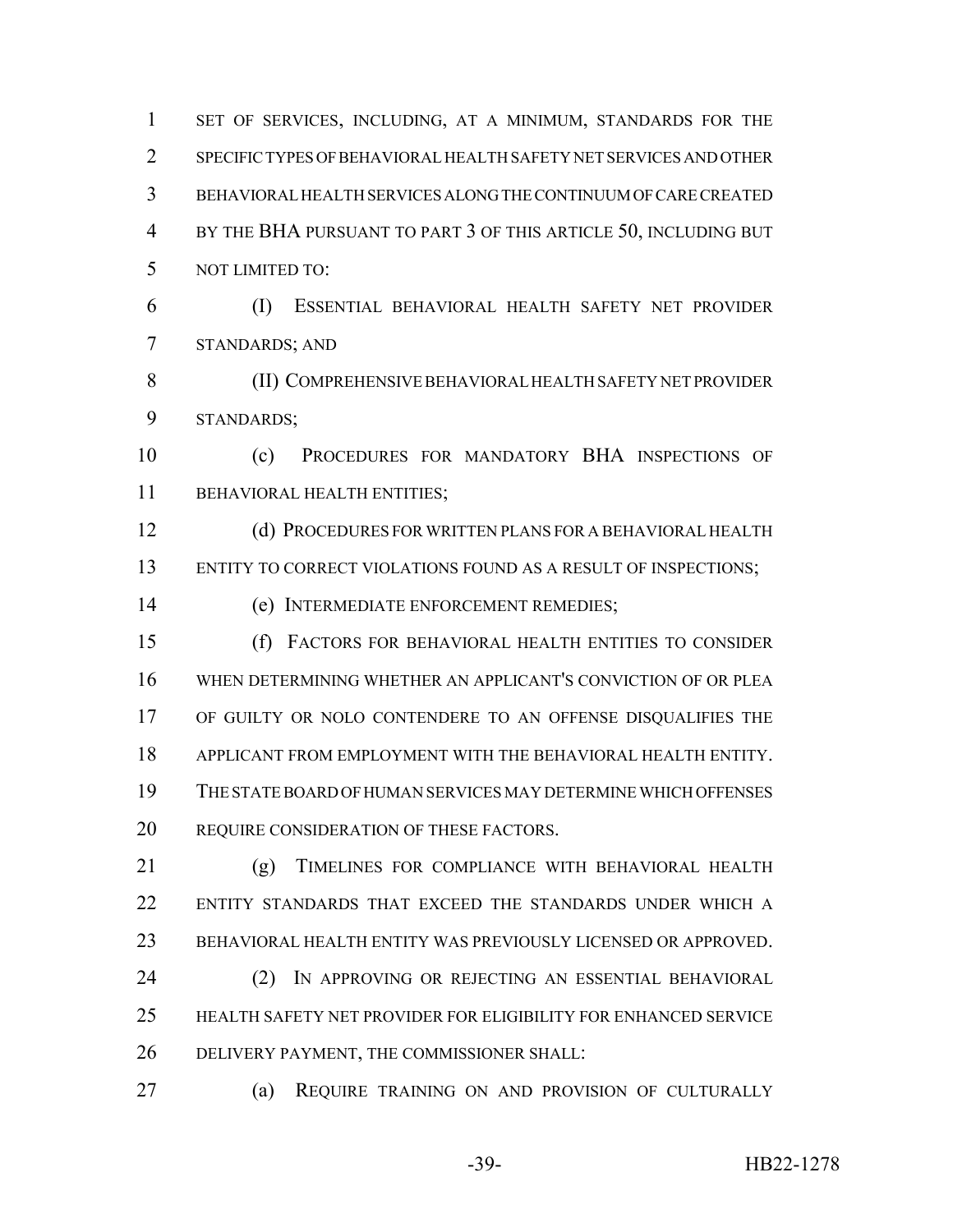COMPETENT AND TRAUMA-INFORMED SERVICES;

 (b) CONSIDER THE ADEQUACY AND QUALITY OF THE SERVICES PROVIDED, TAKING INTO CONSIDERATION FACTORS SUCH AS GEOGRAPHIC LOCATION, LOCAL COMMUNITY NEED, AND AVAILABILITY OF WORKFORCE;

 (c) REQUIRE WRITTEN POLICIES AND PROCEDURES ON ADMITTING, DISCHARGING, TRIAGING, AND DENYING SERVICES TO CLIENTS IN ALIGNMENT WITH THE STANDARDS DETERMINED BY THE BHA PURSUANT 8 TO SECTION 27-63-104 (2)(c)(IV);

 (d) REQUIRE THAT OVERALL RESPONSIBILITY FOR THE ADMINISTRATION OF AN ESSENTIAL BEHAVIORAL HEALTH SAFETY NET PROVIDER BE VESTED IN A DIRECTOR WHO IS A PHYSICIAN OR A MEMBER OF ONE OF THE LICENSED MENTAL HEALTH PROFESSIONS, UNLESS THE 13 PROVIDER IS ONLY PROVIDING RECOVERY SUPPORT SERVICES;

 (e) REQUIRE THAT ESSENTIAL BEHAVIORAL HEALTH SAFETY NET PROVIDER STAFF INCLUDE, WHEREVER FEASIBLE AND APPROPRIATE IN THE DISCRETION OF THE COMMISSIONER, OTHER PROFESSIONAL STAFF WORKERS SUCH AS PSYCHOLOGISTS, SOCIAL WORKERS, EDUCATIONAL CONSULTANTS, PEERS, COMMUNITY HEALTH WORKERS, AND NURSES, WITH SUCH QUALIFICATIONS, RESPONSIBILITIES, AND EXPERIENCE THAT 20 CORRESPONDS WITH THE SIZE AND CAPACITY OF THE PROVIDER; AND

**(f) REQUIRE THAT EACH ESSENTIAL BEHAVIORAL HEALTH SAFETY** 22 NET PROVIDER FROM WHICH SERVICES MAY BE PURCHASED:

**(I) BE UNDER THE CONTROL AND DIRECTION OF A COUNTY OR**  LOCAL BOARD OF HEALTH, A BOARD OF DIRECTORS OR BOARD OF TRUSTEES OF A CORPORATION, A FOR-PROFIT OR NOT-FOR-PROFIT ORGANIZATION, A REGIONAL MENTAL HEALTH BOARD, OR A POLITICAL SUBDIVISION OF THE STATE;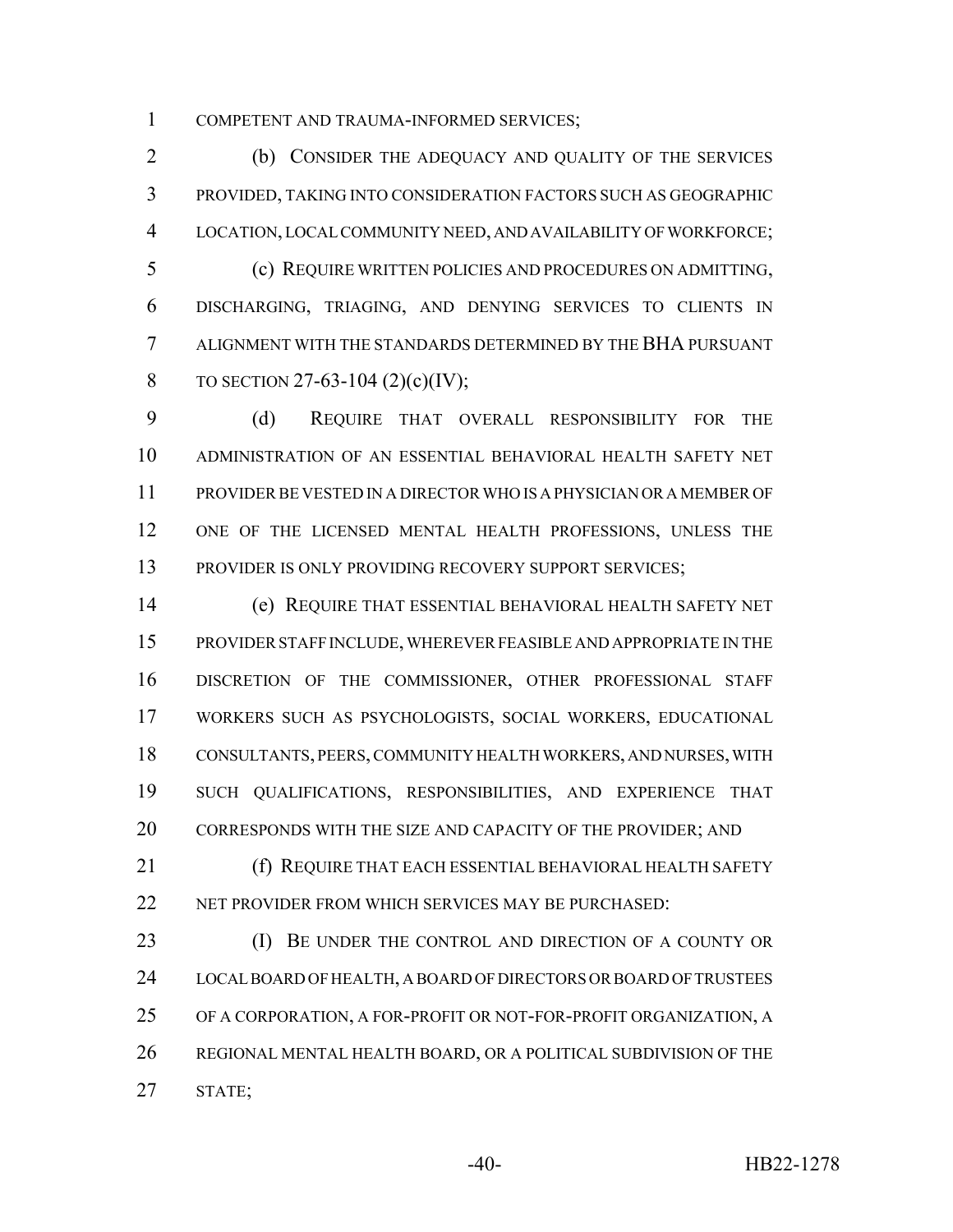(II) BE FREE OF CONFLICTS OF INTEREST; AND

 (III) SIGN THE UNIVERSAL CONTRACT DEVELOPED PURSUANT TO SECTION 27-50-203 AND ACCEPT PUBLICLY FUNDED CLIENTS.

 (3) IN APPROVING OR REJECTING A COMPREHENSIVE BEHAVIORAL HEALTH SAFETY NET PROVIDER FOR ELIGIBILITY FOR ENHANCED SERVICE DELIVERY PAYMENT, THE COMMISSIONER SHALL ADHERE TO THE STANDARDS FOR ESSENTIAL BEHAVIORAL HEALTH SAFETY NET PROVIDERS ESTABLISHED IN SUBSECTION (2) OF THIS SECTION, AND THE COMMISSIONER SHALL ALSO:

 (a) REQUIRE THAT THE TREATMENT PROGRAMS OF THE COMPREHENSIVE BEHAVIORAL HEALTH SAFETY NET PROVIDER BE UNDER THE OVERALL DIRECTION OF A PSYCHIATRIST OR ADDICTION MEDICINE SPECIALIST WHO IS A PHYSICIAN LICENSED TO PRACTICE MEDICINE IN THE STATE OF COLORADO;

 (b) CONSIDER WHETHER THE COMPREHENSIVE BEHAVIORAL HEALTH SAFETY NET PROVIDER HAS HISTORICALLY SERVED MEDICALLY NEEDY OR MEDICALLY INDIGENT PATIENTS AND DEMONSTRATES A COMMITMENT TO SERVE LOW-INCOME AND MEDICALLY INDIGENT POPULATIONS OR, IN THE CASE OF A SOLE COMMUNITY PROVIDER, SERVES THE MEDICALLY INDIGENT PATIENTS WITHIN ITS MEDICAL CAPABILITY;

**(c) REQUIRE THE COMPREHENSIVE BEHAVIORAL HEALTH SAFETY**  NET PROVIDER TO WAIVE CHARGES OR CHARGE FOR SERVICES ON A 23 SLIDING SCALE BASED ON INCOME AND REQUIRE THAT THE PROVIDER NOT RESTRICT ACCESS OR SERVICES BECAUSE OF AN INDIVIDUAL'S FINANCIAL LIMITATIONS;

26 (d) REQUIRE THE COMPREHENSIVE BEHAVIORAL HEALTH SAFETY NET PROVIDER TO SERVE PRIORITY POPULATIONS, INCLUDING BUT NOT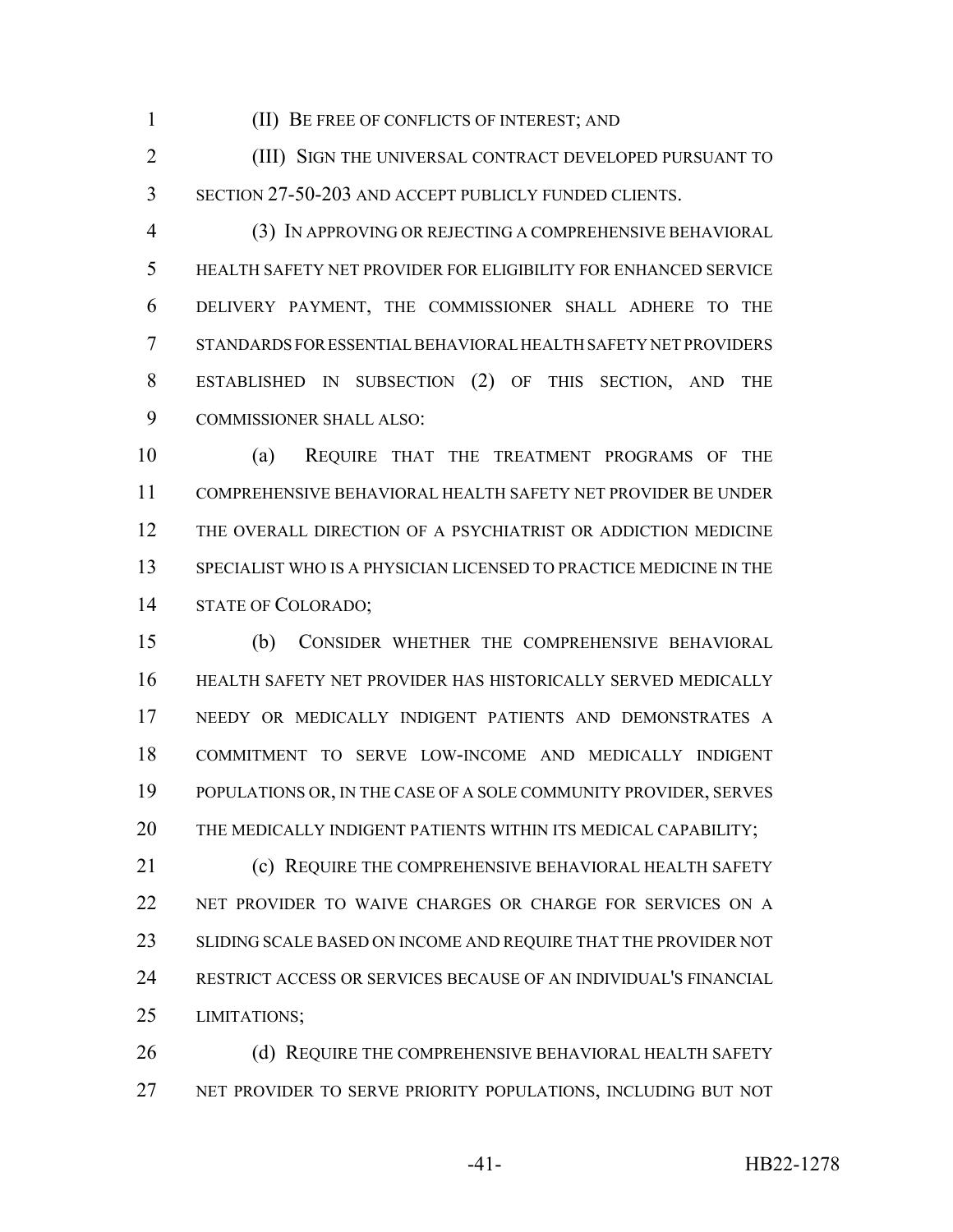LIMITED TO INDIVIDUALS WHO HAVE BEEN DETERMINED INCOMPETENT TO STAND TRIAL, ADULTS WITH SEVERE MENTAL ILLNESS, AND YOUTH WITH SEVERE EMOTIONAL DISTURBANCE;

 (e) ENCOURAGE THE COMPREHENSIVE BEHAVIORAL HEALTH SAFETY NET PROVIDER TO EMPHASIZE THE CARE AND TREATMENT OF INDIVIDUALS RECENTLY RELEASED FROM INCARCERATION AND HOSPITALS OR FACILITIES DIRECTED TOWARD ASSISTING INDIVIDUALS WITH BEHAVIORAL OR MENTAL HEALTH DISORDERS IN THE INDIVIDUAL'S ADJUSTMENT TO AND FUNCTIONING IN THE COMMUNITY;

 (f) REQUIRE THE COMPREHENSIVE BEHAVIORAL HEALTH SAFETY NET PROVIDER TO ADOPT WRITTEN POLICIES AND PROCEDURES ON ACCEPTING, DISCHARGING, TRIAGING, AND DENYING SERVICES TO INDIVIDUALS THAT ALIGN WITH THE STANDARDS DEVELOPED BY THE BHA PURSUANT TO SECTION 27-63-104 (2)(c)(IV);

 (g) REQUIRE A PROCESS FOR TRACKING AND REPORTING DENIALS OF CARE; AND

 (h) REQUIRE THAT THE BOARD IN CONTROL AND DIRECTION OF THE COMPREHENSIVE BEHAVIORAL HEALTH SAFETY NET PROVIDER INCLUDE VOTING MEMBERS THAT HAVE LIVED EXPERIENCE WITH MENTAL HEALTH DISORDERS AND SUBSTANCE USE DISORDERS AND PARENTS OF CHILDREN WITH MENTAL HEALTH DISORDERS AND SUBSTANCE USE DISORDERS.

 (4) IN APPROVING OR REJECTING LOCAL GENERAL OR PSYCHIATRIC HOSPITALS, NONTRADITIONAL FACILITIES, INNOVATIVE CARE MODELS, AND OTHER BEHAVIORAL HEALTH FACILITIES OR PROGRAMS FOR THE PURCHASE OR DESIGNATION OF SERVICES NOT PROVIDED BY ESSENTIAL OR COMPREHENSIVE BEHAVIORAL HEALTH SAFETY NET PROVIDERS, THE 27 COMMISSIONER SHALL CONSIDER THE FOLLOWING FACTORS: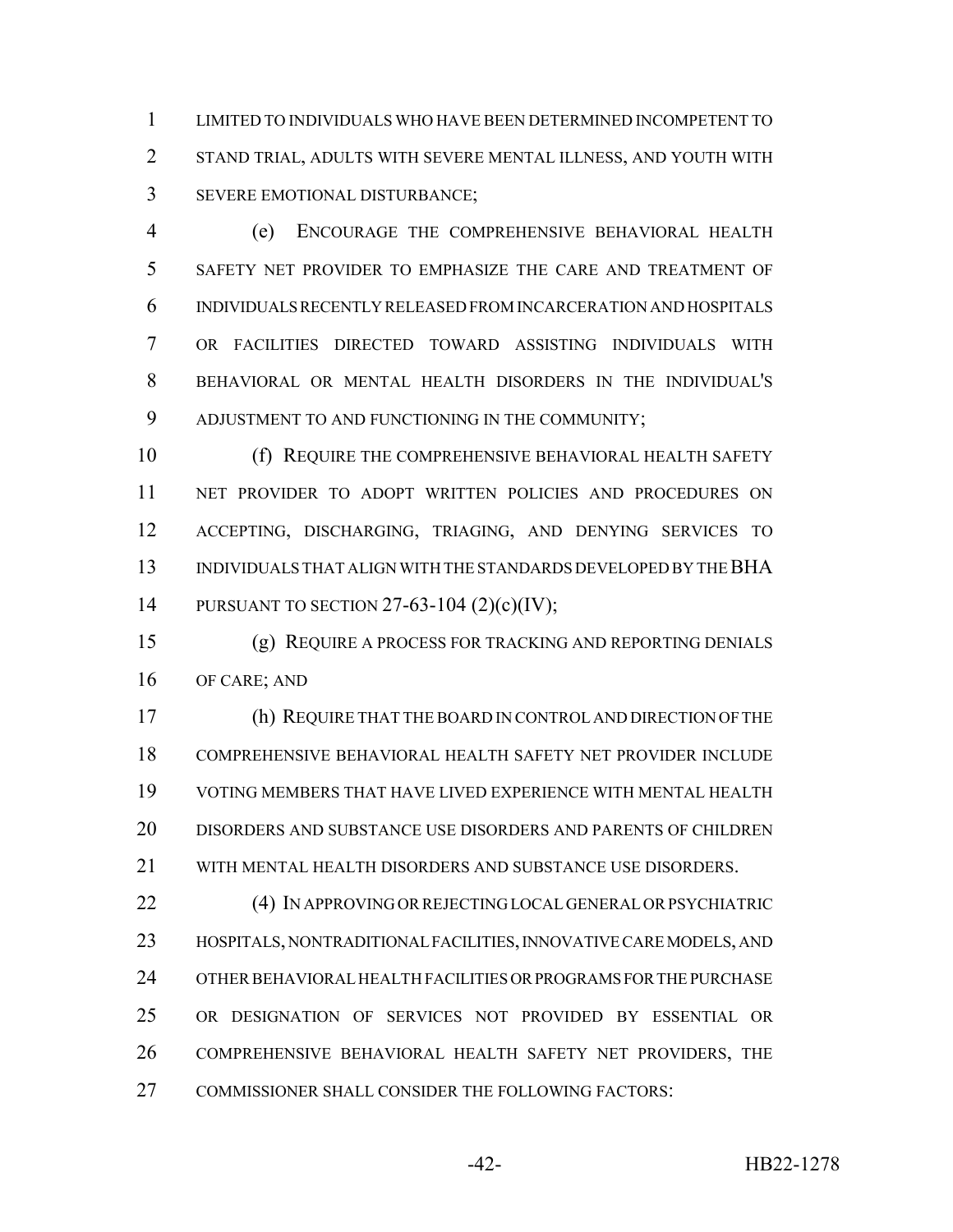(a) THE GENERAL QUALITY OF CARE PROVIDED TO PATIENTS BY SUCH AGENCIES;

 (b) THE ORGANIZATION OF THE MEDICAL STAFF TO PROVIDE FOR THE INTEGRATION AND COORDINATION OF THE PSYCHIATRIC TREATMENT PROGRAM;

 (c) THE PROVISIONS FOR THE AVAILABILITY OF NURSING, PSYCHOLOGICAL, AND SOCIAL SERVICES AND THE EXISTENCE OF AN ORGANIZED PROGRAM OF ACTIVITIES UNDER THE DIRECTION OF AN 9 OCCUPATIONAL THERAPIST OR ANOTHER QUALIFIED PERSON;

10 (d) THE LICENSURE OF SUCH ENTITY BY THE DEPARTMENT OF PUBLIC HEALTH AND ENVIRONMENT OR ANOTHER STATE AGENCY WHERE APPLICABLE;

 (e) THE METHODS BY WHICH THE AGENCY COORDINATES ITS SERVICES WITH THOSE RENDERED BY OTHER AGENCIES TO ENSURE AN UNINTERRUPTED CONTINUUM OF CARE TO INDIVIDUALS WITH BEHAVIORAL 16 OR MENTAL HEALTH DISORDERS; AND

 (f) THE AVAILABILITY OF SUCH SERVICES TO THE GENERAL PUBLIC. (5) IN APPROVING OR REJECTING BEHAVIORAL HEALTH SAFETY NET PROVIDERS PURSUANT TO SUBSECTIONS (2) AND (3) OF THIS SECTION, OR 20 OTHER AGENCIES PURSUANT TO SUBSECTION (4) OF THIS SECTION, FOR THE PURCHASE OF SERVICES, THE COMMISSIONER SHALL ENSURE THE BEHAVIORAL HEALTH SAFETY NET PROVIDERS AND AGENCIES COMPLY WITH FEDERAL FINANCIAL PARTICIPATION REQUIREMENTS FOR DEPARTMENT-ADMINISTERED PROGRAMS.

 (6) IN ADDITION TO THESE DUTIES, THE BHA MAY PROMULGATE RULES RELATED TO ADDITIONAL COMPETENCIES RELATED TO SERVING PRIORITY POPULATIONS. BEHAVIORAL HEALTH SAFETY NET PROVIDERS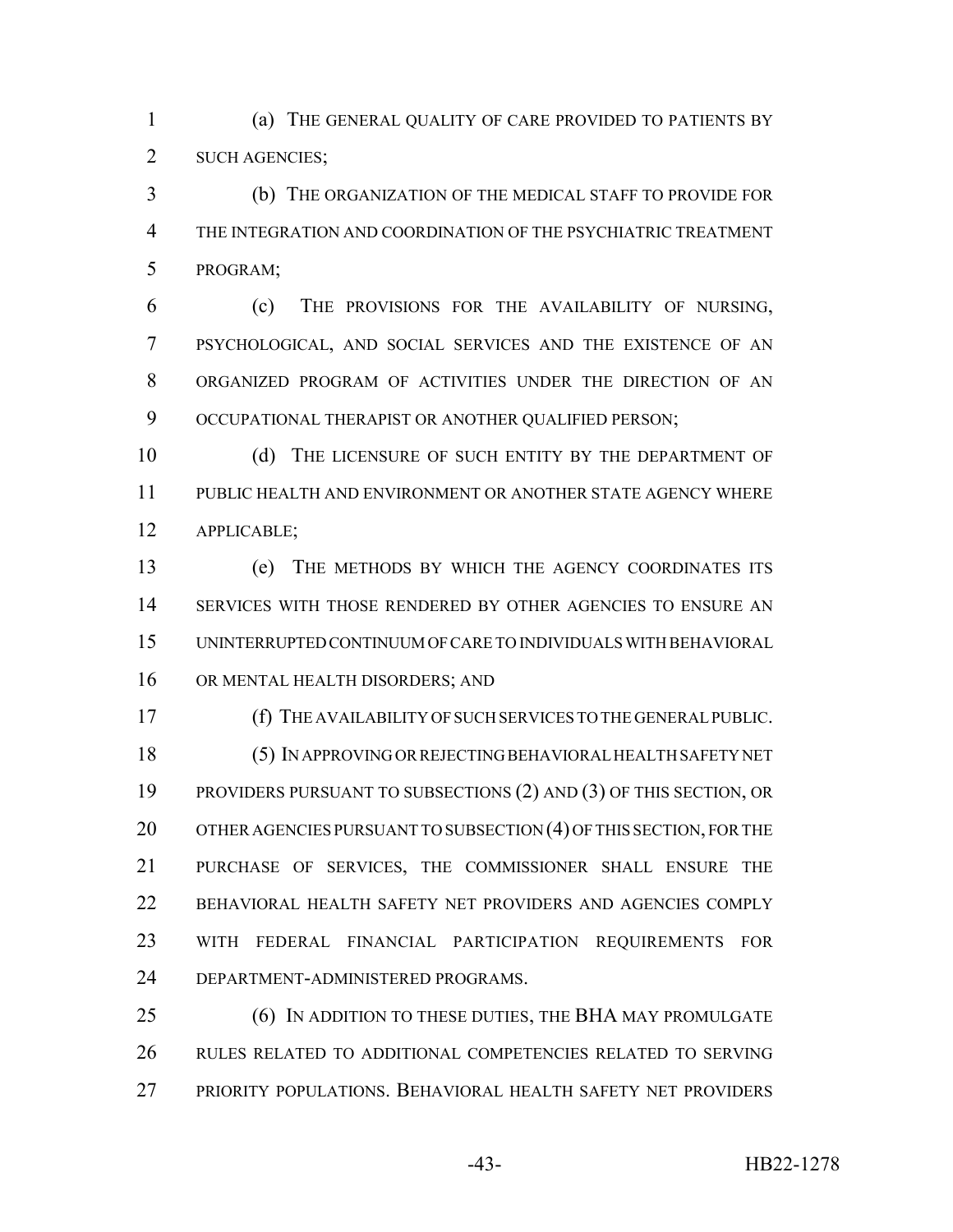APPROVED BY THE BHA AS DEMONSTRATING THESE ADDITIONAL 2 COMPETENCIES MAY BE ELIGIBLE FOR ENHANCED RATES. STATE AGENCIES SHALL CONSIDER SUCH APPROVED STATUS IN DETERMINING PAYMENT METHODOLOGIES FOR SERVICES PROVIDED.

 **27-50-503. Licenses - application - inspection - issuance.** (1) AN APPLICATION FOR A LICENSE TO OPERATE A BEHAVIORAL HEALTH ENTITY MUST BE SUBMITTED TO THE BHA ANNUALLY IN THE FORM AND MANNER PRESCRIBED BY THE BHA.

 (2) (a) THE BHA SHALL INVESTIGATE AND REVIEW EACH ORIGINAL APPLICATION AND EACH RENEWAL APPLICATION FOR A LICENSE TO OPERATE A BEHAVIORAL HEALTH ENTITY.THE BHA SHALL DETERMINE AN APPLICANT'S COMPLIANCE WITH THIS ARTICLE 50 AND THE RULES ADOPTED PURSUANT TO SECTION 27-50-504 BEFORE THE BHA ISSUES A LICENSE.

 (b) THE BHA SHALL INSPECT THE APPLICANT'S FACILITIES AS IT DEEMS NECESSARY TO ENSURE THAT THE HEALTH, SAFETY, AND WELFARE OF THE BEHAVIORAL HEALTH ENTITY'S CONSUMERS ARE PROTECTED.THE BEHAVIORAL HEALTH ENTITY SHALL SUBMIT IN WRITING, IN A FORM PRESCRIBED BY THE BHA, A PLAN DETAILING THE MEASURES THAT THE BEHAVIORAL HEALTH ENTITY WILL TAKE TO CORRECT ANY VIOLATIONS FOUND BY THE BHA AS A RESULT OF INSPECTIONS UNDERTAKEN 21 PURSUANT TO THIS SUBSECTION (2).

**(3) THE BHA SHALL KEEP ALL HEALTH-CARE INFORMATION OR**  DOCUMENTS OBTAINED DURING AN INSPECTION OR INVESTIGATION OF A BEHAVIORAL HEALTH ENTITY PURSUANT TO SUBSECTION (2) OF THIS SECTION CONFIDENTIAL. ANY SUCH RECORDS, INFORMATION, OR DOCUMENTS OBTAINED ARE EXEMPT FROM DISCLOSURE PURSUANT TO SECTIONS 24-72-204 AND 27-50-510.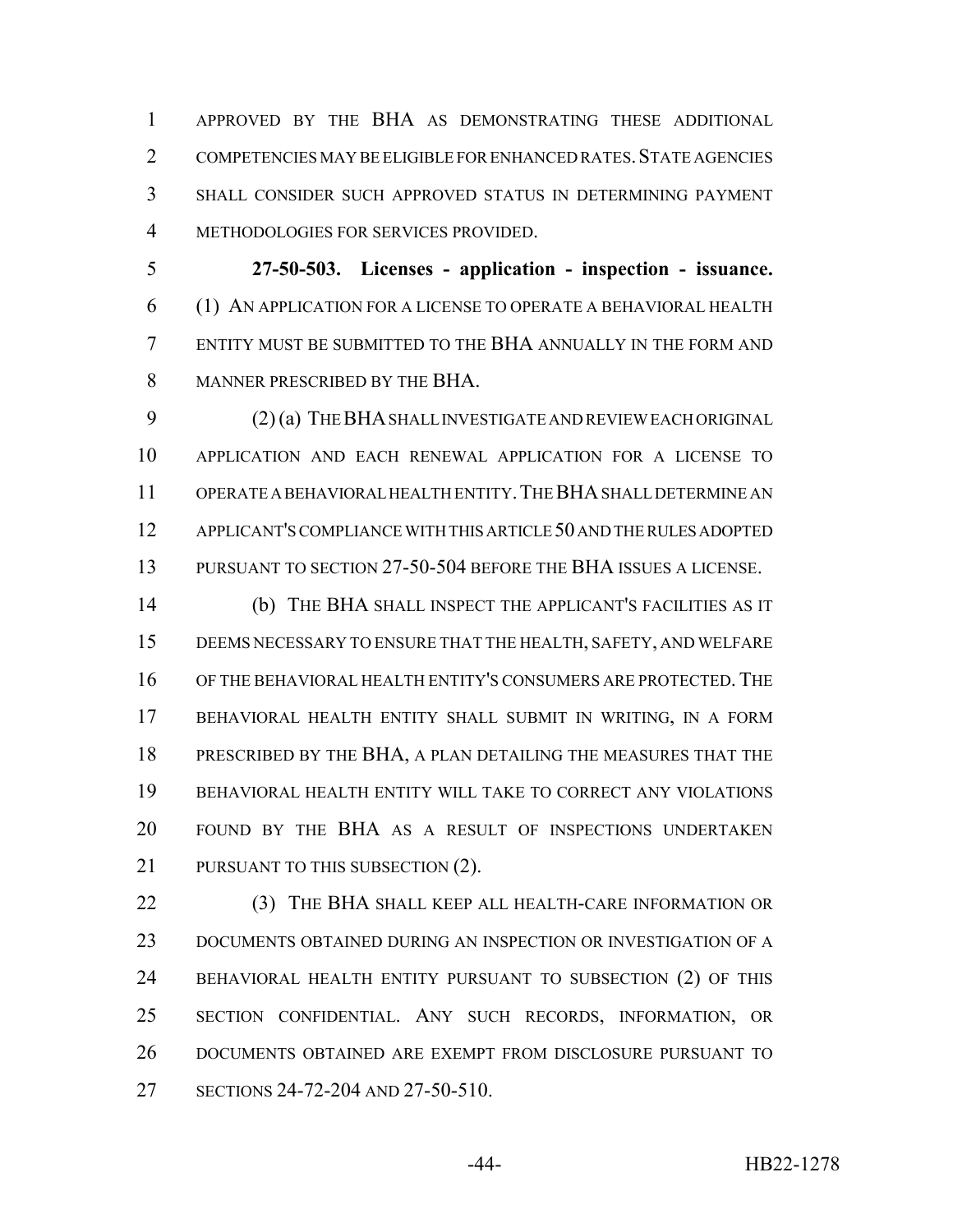(4) (a) WITH THE SUBMISSION OF AN APPLICATION FOR A LICENSE TO OPERATE A BEHAVIORAL HEALTH ENTITY, OR WITHIN TEN DAYS AFTER A CHANGE IN OWNERSHIP OR MANAGEMENT OF A BEHAVIORAL HEALTH ENTITY, EACH OWNER AND MANAGER SHALL SUBMIT A COMPLETE SET OF THE OWNER'S OR MANAGER'S FINGERPRINTS TO THE COLORADO BUREAU OF INVESTIGATION FOR THE PURPOSE OF CONDUCTING A FINGERPRINT-BASED CRIMINAL HISTORY RECORD CHECK.THE COLORADO BUREAU OF INVESTIGATION SHALL FORWARD THE FINGERPRINTS TO THE FEDERAL BUREAU OF INVESTIGATION FOR THE PURPOSE OF CONDUCTING FINGERPRINT-BASED CRIMINAL HISTORY RECORD CHECKS. EACH OWNER AND EACH MANAGER SHALL PAY THE COLORADO BUREAU OF INVESTIGATION THE COSTS ASSOCIATED WITH THE FINGERPRINT-BASED CRIMINAL HISTORY RECORD CHECK. UPON COMPLETION OF THE CRIMINAL HISTORY RECORD CHECK, THE COLORADO BUREAU OF INVESTIGATION SHALL FORWARD THE RESULTS TO THE BHA. THE BHA MAY ACQUIRE A NAME-BASED CRIMINAL HISTORY RECORD CHECK FOR AN APPLICANT WHO HAS TWICE SUBMITTED TO A FINGERPRINT-BASED CRIMINAL HISTORY RECORD CHECK AND WHOSE FINGERPRINTS ARE UNCLASSIFIABLE.

 (b) THE BHA SHALL USE THE INFORMATION FROM THE CRIMINAL 20 HISTORY RECORD CHECKS PERFORMED PURSUANT TO SUBSECTION  $(4)(a)$  OF THIS SECTION TO DETERMINE WHETHER THE PERSON APPLYING FOR LICENSURE HAS BEEN CONVICTED OF A CRIME THAT INVOLVES CONDUCT 23 THAT THE BHA DETERMINES COULD POSE A RISK TO THE HEALTH, SAFETY, OR WELFARE OF A BEHAVIORAL HEALTH ENTITY'S CONSUMERS. THE BHA SHALL CONSIDER THAT PERSONS IN RECOVERY MAY HAVE A HISTORY OF CRIMINAL JUSTICE INVOLVEMENT AND THAT CRIMINAL HISTORY DOES NOT REQUIRE A DISMISSAL OF AN APPLICATION FOR A LICENSE. THE BHA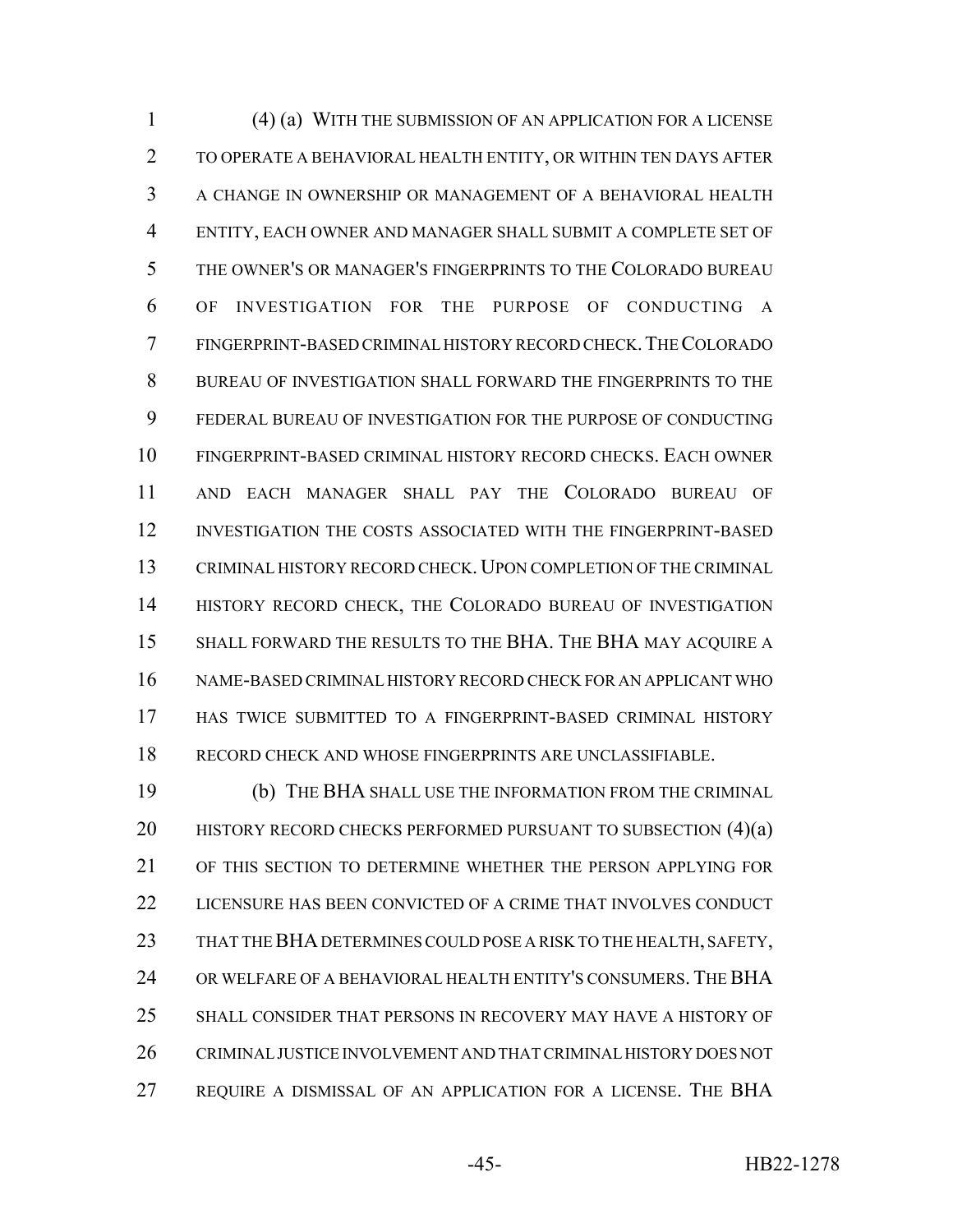SHALL KEEP INFORMATION OBTAINED IN ACCORDANCE WITH THIS 2 SUBSECTION (4) CONFIDENTIAL.

 (5) THE BHA SHALL NOT ISSUE A LICENSE TO OPERATE A BEHAVIORAL HEALTH ENTITY IF THE OWNER OR MANAGER OF THE BEHAVIORAL HEALTH ENTITY HAS BEEN CONVICTED OF A FELONY OR MISDEMEANOR THAT INVOLVES CONDUCT THAT THE BHA DETERMINES COULD POSE A RISK TO THE HEALTH, SAFETY, OR WELFARE OF THE BEHAVIORAL HEALTH ENTITY'S CONSUMERS.

 (6) EXCEPT AS OTHERWISE PROVIDED IN SUBSECTION (7) OF THIS SECTION, THE BHA SHALL ISSUE OR RENEW A LICENSE TO OPERATE A BEHAVIORAL HEALTH ENTITY WHEN IT IS SATISFIED THAT THE APPLICANT 12 OR LICENSEE IS IN COMPLIANCE WITH THE REQUIREMENTS SET FORTH IN THIS ARTICLE 50 AND THE RULES PROMULGATED PURSUANT TO THIS ARTICLE 50. EXCEPT FOR PROVISIONAL LICENSES ISSUED IN ACCORDANCE 15 WITH SUBSECTION (7) OF THIS SECTION, A LICENSE ISSUED OR RENEWED PURSUANT TO THIS SECTION EXPIRES ONE YEAR AFTER THE DATE OF ISSUANCE OR RENEWAL.

 (7) (a) THE BHA MAY ISSUE A PROVISIONAL LICENSE TO OPERATE A BEHAVIORAL HEALTH ENTITY TO AN APPLICANT FOR THE PURPOSE OF OPERATING A BEHAVIORAL HEALTH ENTITY FOR A PERIOD OF NINETY DAYS IF THE APPLICANT IS TEMPORARILY UNABLE TO CONFORM TO ALL OF THE 22 MINIMUM STANDARDS REQUIRED PURSUANT TO THIS ARTICLE 50; EXCEPT THAT THE BHA SHALL NOT ISSUE A PROVISIONAL LICENSE TO AN APPLICANT IF THE OPERATION OF THE BEHAVIORAL HEALTH ENTITY WILL ADVERSELY AFFECT THE HEALTH, SAFETY, OR WELFARE OF THE BEHAVIORAL HEALTH ENTITY'S CONSUMERS.

(b) AS A CONDITION OF OBTAINING A PROVISIONAL LICENSE, THE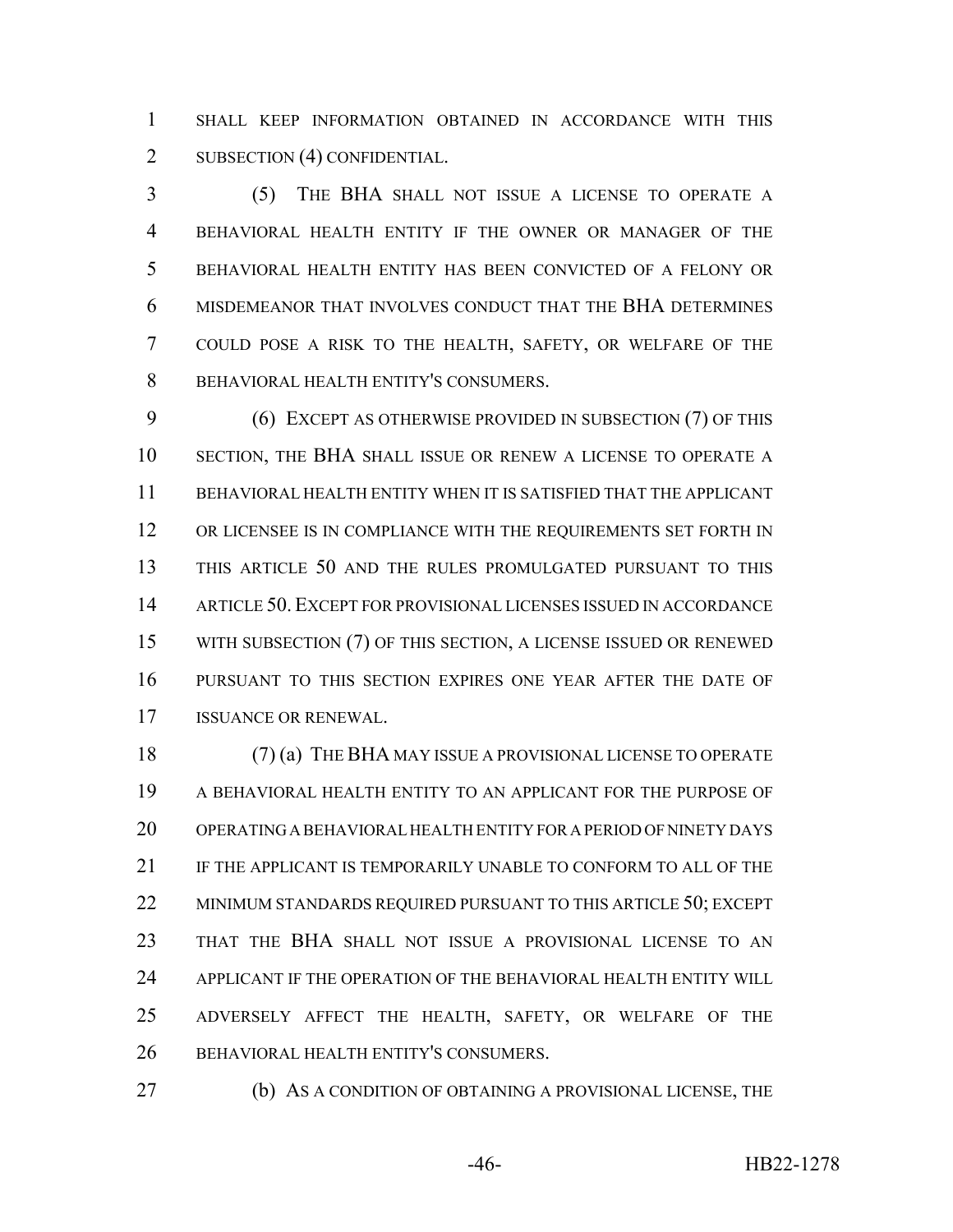APPLICANT SHALL SHOW PROOF TO THE BHA THAT ATTEMPTS ARE BEING MADE TO CONFORM AND COMPLY WITH THE APPLICABLE STANDARDS REQUIRED PURSUANT TO THIS ARTICLE 50.

 (c) THE BHA SHALL NOT GRANT A PROVISIONAL LICENSE PRIOR TO THE COMPLETION OF A CRIMINAL HISTORY BACKGROUND CHECK IN ACCORDANCE WITH SUBSECTION (4) OF THIS SECTION AND A DETERMINATION IN ACCORDANCE WITH SUBSECTION (5) OF THIS SECTION.

8 (d) A SECOND PROVISIONAL LICENSE MAY BE ISSUED, FOR A LIKE TERM AND FEE, TO EFFECT COMPLIANCE. NO FURTHER PROVISIONAL LICENSES MAY BE ISSUED FOR THE CURRENT YEAR AFTER THE SECOND 11 ISSUANCE PURSUANT TO THIS SUBSECTION (7)(d).

 **27-50-504. License fees - rules.** (1) (a) BY APRIL 30, 2023, THE COMMISSIONER SHALL PROMULGATE RULES ESTABLISHING A SCHEDULE OF FEES SUFFICIENT TO MEET THE DIRECT AND INDIRECT COSTS OF ADMINISTRATION AND ENFORCEMENT OF THIS PART 5.

 (b) THE BHA SHALL ASSESS AND COLLECT, FROM BEHAVIORAL HEALTH ENTITIES SUBJECT TO LICENSURE PURSUANT TO SECTION 27-50-503, FEES IN ACCORDANCE WITH THE FEE SCHEDULE ESTABLISHED PURSUANT TO SUBSECTION (1)(a) OF THIS SECTION.

**20 THE BHA SHALL TRANSMIT FEES COLLECTED PURSUANT TO** 21 SUBSECTION (1) OF THIS SECTION TO THE STATE TREASURER, WHO SHALL CREDIT THE MONEY TO THE BEHAVIORAL HEALTH LICENSING CASH FUND 23 CREATED PURSUANT TO SECTION 27-50-506.

 (3) FEES COLLECTED PURSUANT TO SUBSECTION (1) OF THIS SECTION MAY BE USED BY THE BHA TO PROVIDE TECHNICAL ASSISTANCE AND EDUCATION TO BEHAVIORAL HEALTH ENTITIES RELATED TO 27 COMPLIANCE WITH COLORADO LAW, IN ADDITION TO REGULATORY AND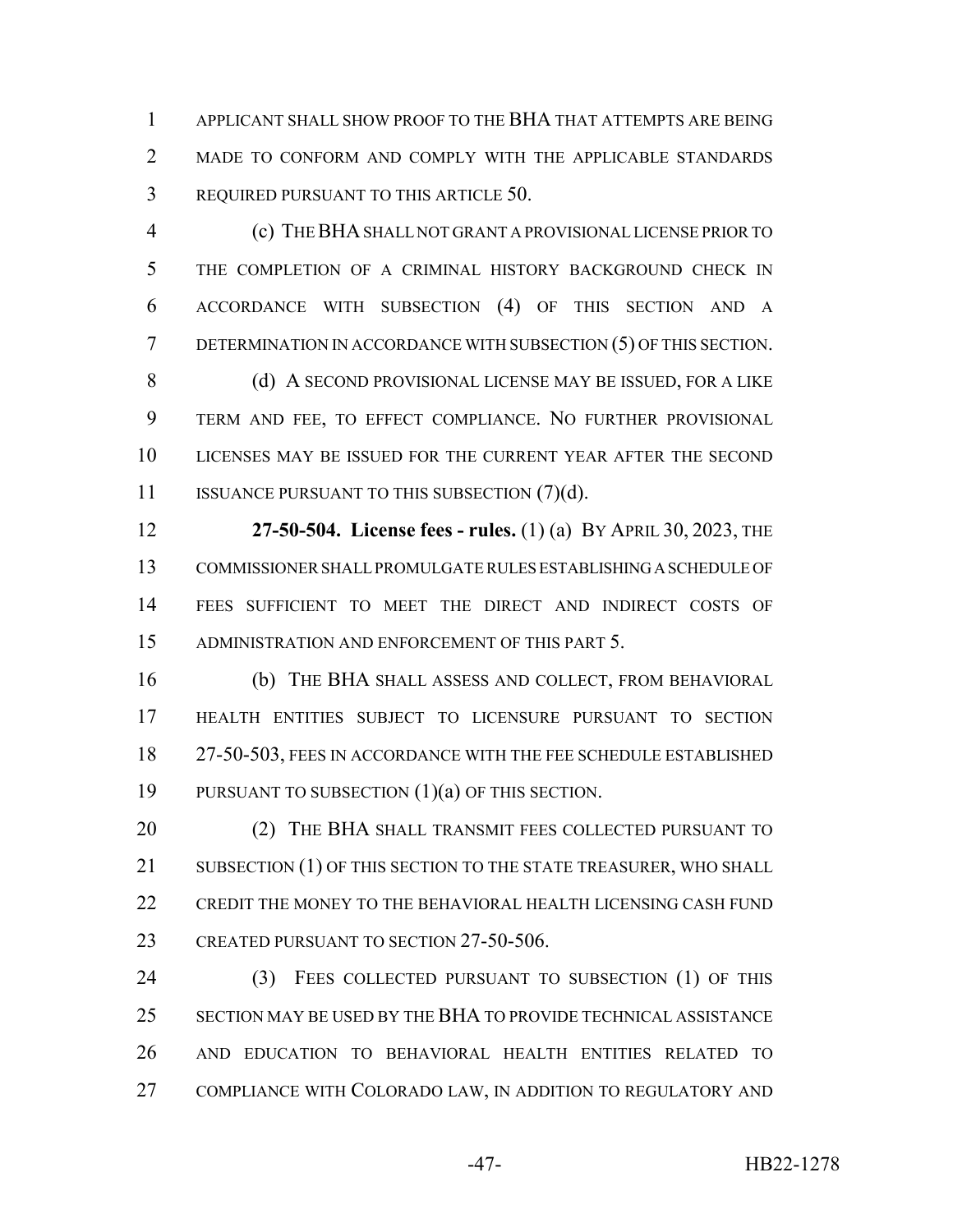ADMINISTRATIVE FUNCTIONS. THE BHA MAY CONTRACT WITH PRIVATE ENTITIES TO ASSIST THE BHA IN PROVIDING TECHNICAL ASSISTANCE AND EDUCATION.

 **27-50-505. License - denial - suspension - revocation.** (1) WHEN AN APPLICATION FOR AN INITIAL LICENSE TO OPERATE A BEHAVIORAL HEALTH ENTITY PURSUANT TO SECTION 27-50-503 HAS BEEN DENIED BY THE BHA, THE BHA SHALL NOTIFY THE APPLICANT IN WRITING OF THE DENIAL BY MAILING A NOTICE TO THE APPLICANT AT THE ADDRESS SHOWN ON THE APPLICATION. ANY APPLICANT AGGRIEVED BY A DENIAL 10 MAY PURSUE A REVIEW AS PROVIDED IN ARTICLE 4 OF TITLE 24, AND THE BHA SHALL FOLLOW THE PROVISIONS AND PROCEDURES SPECIFIED IN 12 ARTICLE 4 OF TITLE 24.

 (2) THE BHA MAY SUSPEND, REVOKE, OR REFUSE TO RENEW THE LICENSE OF ANY BEHAVIORAL HEALTH ENTITY THAT IS OUT OF COMPLIANCE WITH THE REQUIREMENTS OF THIS PART 5 OR THE RULES PROMULGATED PURSUANT TO THIS PART 5.SUSPENSION, REVOCATION, OR REFUSAL MUST NOT OCCUR UNTIL AFTER A HEARING AND IN COMPLIANCE WITH THE PROVISIONS AND PROCEDURES SPECIFIED IN ARTICLE 4 OF TITLE 24.

 (3) THE BHA MAY IMPOSE INTERMEDIATE RESTRICTIONS OR 21 CONDITIONS ON A BEHAVIORAL HEALTH ENTITY THAT MAY INCLUDE AT 22 LEAST ONE OF THE FOLLOWING:

 (a) RETAINING A CONSULTANT TO ADDRESS CORRECTIVE MEASURES;

(b) MONITORING BY THE BHA FOR A SPECIFIC PERIOD;

 (c) PROVIDING ADDITIONAL TRAINING TO EMPLOYEES, OWNERS, OR OPERATORS OF THE BEHAVIORAL HEALTH ENTITY;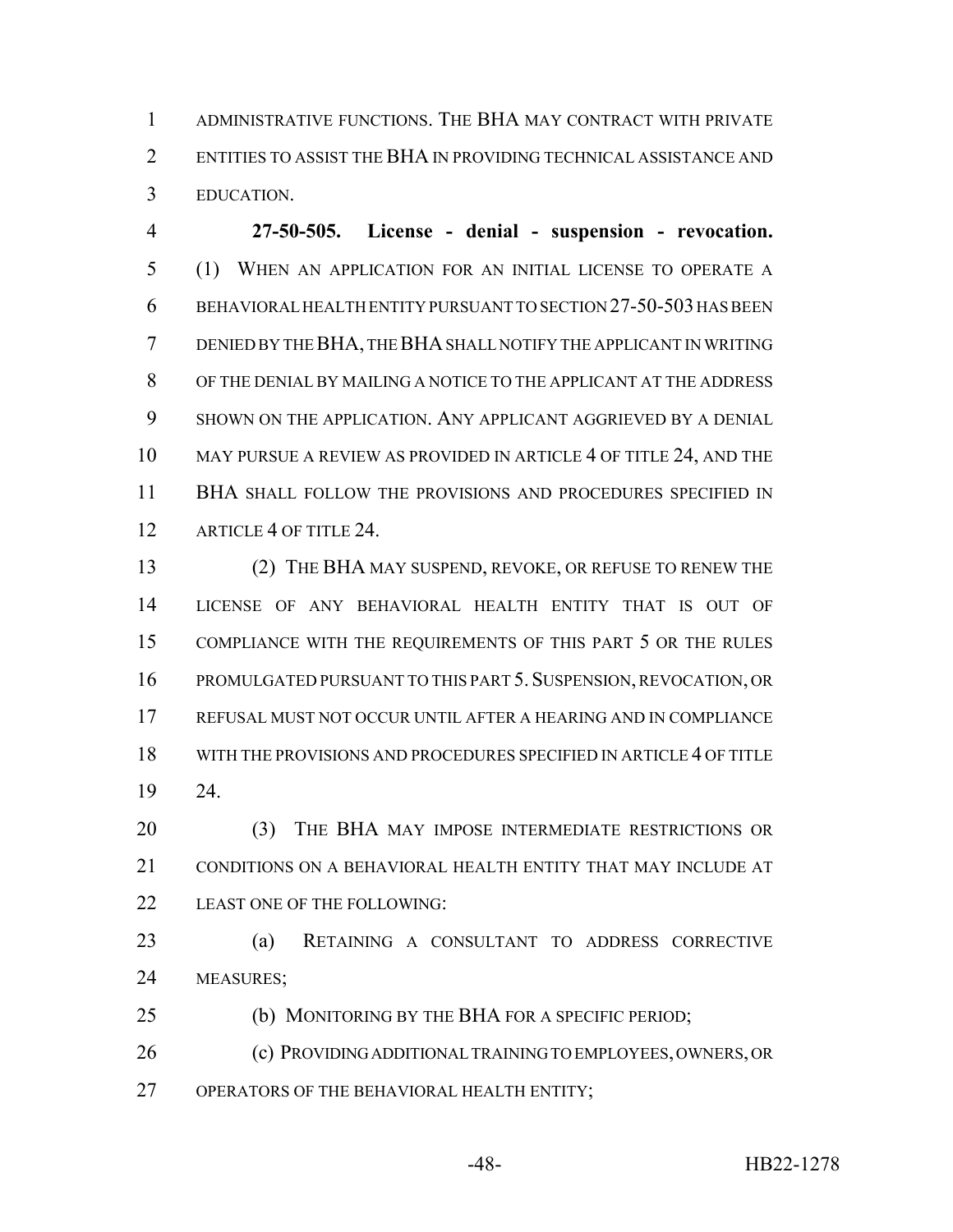(d) COMPLYING WITH A DIRECTED WRITTEN PLAN TO CORRECT THE VIOLATION; OR

 (e) PAYING A CIVIL FINE NOT TO EXCEED TWO THOUSAND DOLLARS IN A CALENDAR YEAR.

 (4) IF THE BHA ASSESSES A CIVIL FINE PURSUANT TO SUBSECTION (3)(e) OF THIS SECTION, THE BHA SHALL TRANSMIT THE MONEY TO THE STATE TREASURER, WHO SHALL CREDIT THE MONEY TO THE GENERAL FUND.

 **27-50-506. Behavioral health licensing cash fund - creation.** THE BEHAVIORAL HEALTH LICENSING CASH FUND, REFERRED TO IN THIS SECTION AS THE "FUND", IS CREATED IN THE STATE TREASURY. THE FUND CONSISTS OF MONEY CREDITED TO THE FUND PURSUANT TO SECTION 13 27-50-504 (2). THE MONEY IN THE FUND IS SUBJECT TO ANNUAL APPROPRIATION BY THE GENERAL ASSEMBLY FOR THE DIRECT AND INDIRECT COSTS OF THE BHA IN PERFORMING ITS DUTIES PURSUANT TO THIS PART 5. AT THE END OF ANY STATE FISCAL YEAR, ALL UNEXPENDED AND UNENCUMBERED MONEY IN THE FUND REMAINS IN THE FUND AND MUST NOT BE CREDITED OR TRANSFERRED TO THE GENERAL FUND OR ANY OTHER FUND.

 **27-50-507. Employee and contracted service provider - criminal history record check.** A BEHAVIORAL HEALTH ENTITY SHALL REQUIRE AN APPLICANT SEEKING EMPLOYMENT WITH, OR SEEKING TO CONTRACT TO PROVIDE SERVICES FOR, THE BEHAVIORAL HEALTH ENTITY TO SUBMIT TO A CRIMINAL HISTORY RECORD CHECK BEFORE EMPLOYMENT OR EXECUTION OF A CONTRACT. THE BEHAVIORAL HEALTH ENTITY SHALL 26 PAY THE COSTS OF THE CRIMINAL HISTORY RECORD CHECK. THE CRIMINAL 27 HISTORY RECORD CHECK MUST BE CONDUCTED NOT MORE THAN NINETY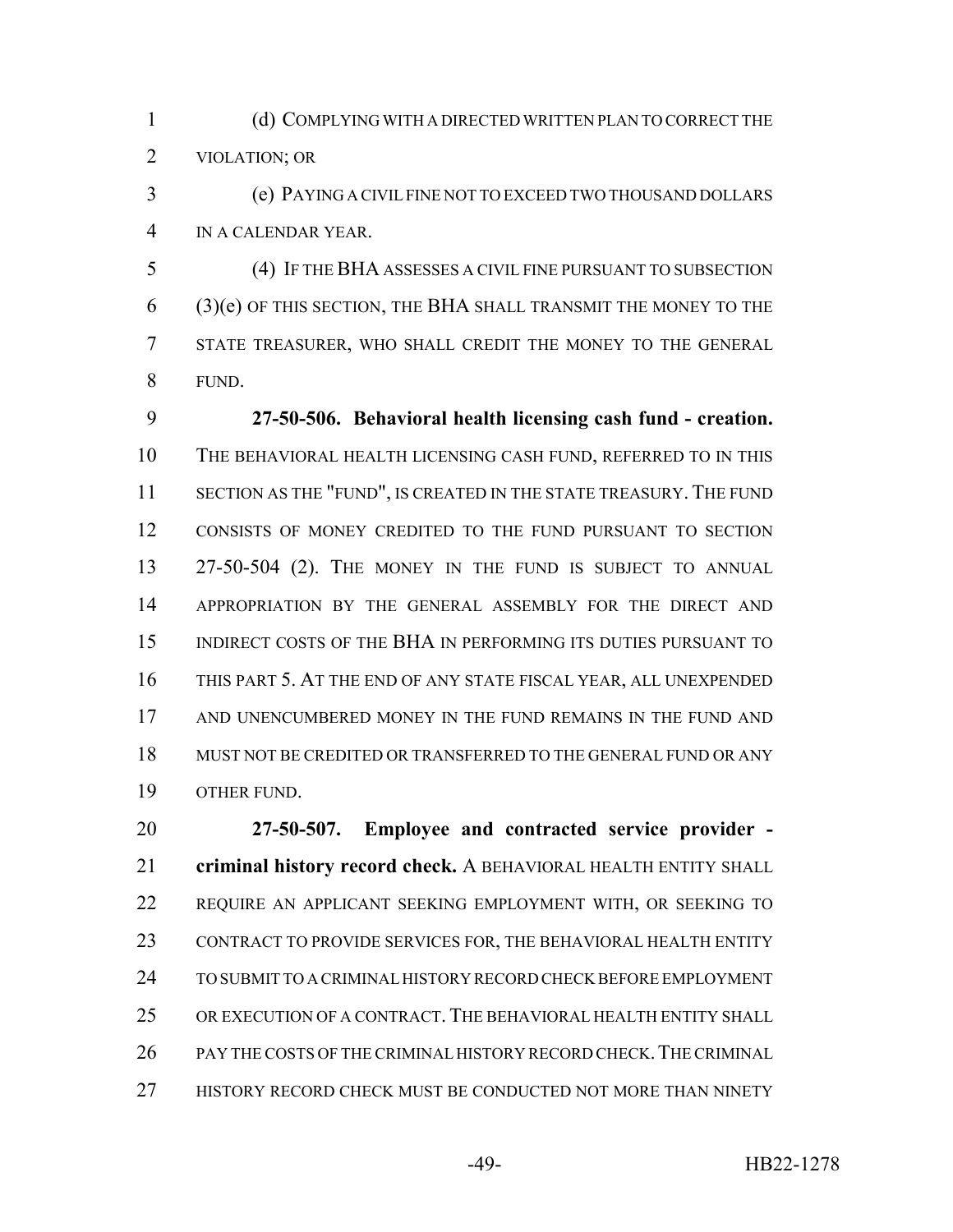DAYS BEFORE THE EMPLOYMENT OF OR CONTRACT WITH THE APPLICANT.

 **27-50-508. Enforcement.** THE BHA IS RESPONSIBLE FOR THE ENFORCEMENT OF THIS ARTICLE 50 AND THE RULES ADOPTED PURSUANT TO THIS ARTICLE 50.

 **27-50-509. Purchase of services by courts, counties, municipalities, school districts, and other political subdivisions.** ANY COUNTY, CITY AND COUNTY, MUNICIPALITY, SCHOOL DISTRICT, HEALTH SERVICE DISTRICT, OR OTHER POLITICAL SUBDIVISION OF THE STATE OR ANY COUNTY, CITY AND COUNTY, DISTRICT, OR JUVENILE COURT MAY ENTER INTO INTERGOVERNMENTAL AGREEMENTS WITH ANY COUNTY, MUNICIPALITY, SCHOOL DISTRICT, HEALTH SERVICE DISTRICT, OR OTHER POLITICAL SUBDIVISION OF THE STATE OR MAY ENTER INTO CONTRACTUAL AGREEMENTS WITH ANY PROVIDER LICENSED BY THE BHA FOR THE PURCHASE OF BEHAVIORAL HEALTH SERVICES. FOR THE PURCHASE OF BEHAVIORAL HEALTH SERVICES BY COUNTIES OR CITIES AND COUNTIES AS AUTHORIZED BY THIS SECTION, THE BOARD OF COUNTY COMMISSIONERS 17 OF ANY COUNTY OR THE CITY COUNCIL OF ANY CITY AND COUNTY MAY LEVY A TAX NOT TO EXCEED TWO MILLS UPON REAL PROPERTY WITHIN THE COUNTY OR CITY AND COUNTY IF THE BOARD FIRST SUBMITS THE QUESTION OF THE LEVY TO A VOTE OF THE QUALIFIED ELECTORS AT A GENERAL ELECTION AND RECEIVES THE ELECTORS' APPROVAL OF THE LEVY.

 **27-50-510. Behavioral health entities - consumer information - reporting - release - rules.** (1) EACH BEHAVIORAL HEALTH ENTITY LICENSED, APPROVED, OR DESIGNATED PURSUANT TO THIS PART 5 SHALL REPORT TO THE BHA ALL OF THE FOLLOWING OCCURRENCES:

 (a) ANY OCCURRENCE THAT RESULTS IN THE DEATH OF A PATIENT 27 OR RESIDENT OF THE FACILITY AND IS REQUIRED TO BE REPORTED TO THE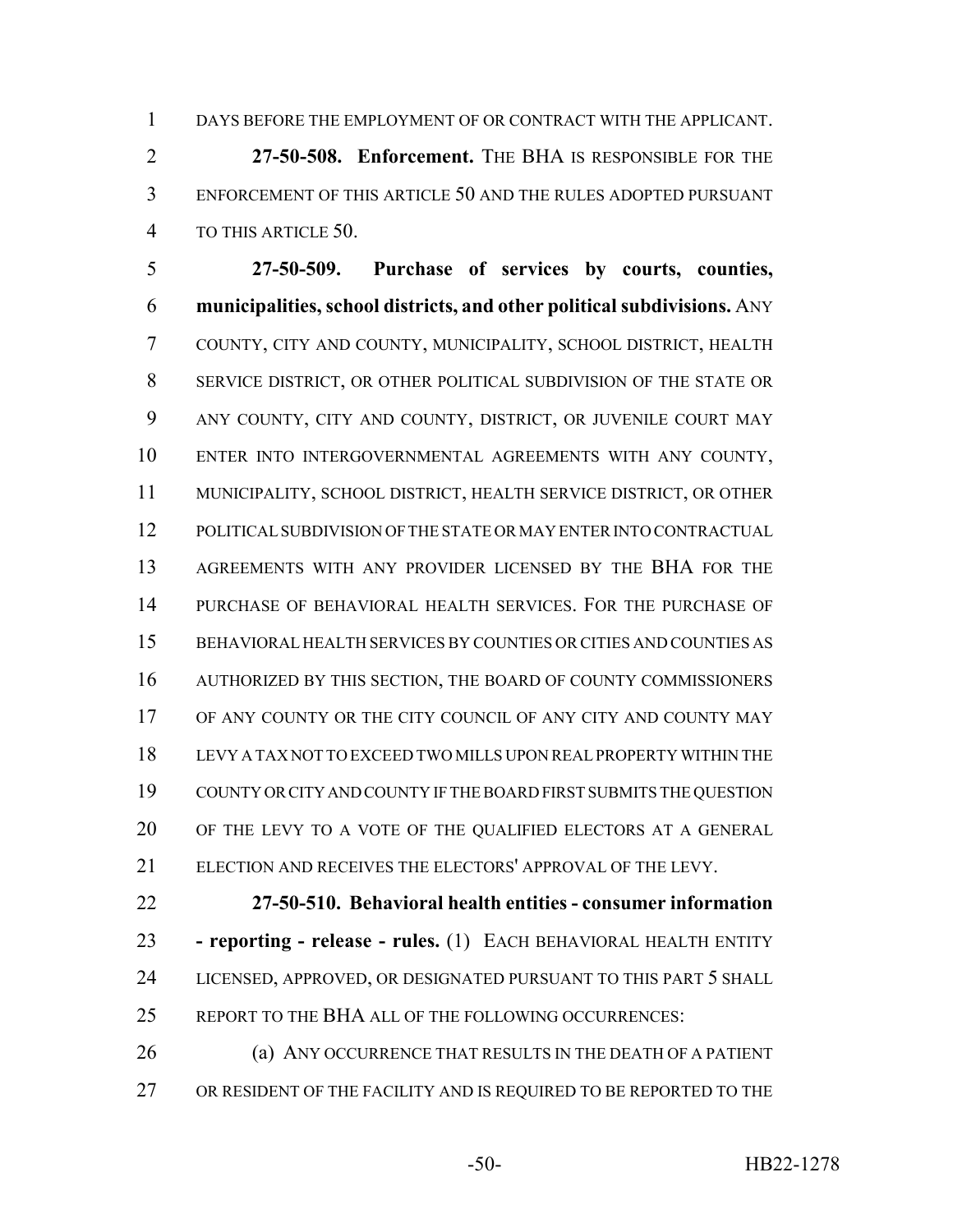CORONER PURSUANT TO SECTION 30-10-606, AS ARISING FROM AN UNEXPLAINED CAUSE OR UNDER SUSPICIOUS CIRCUMSTANCES;

 (b) ANY OCCURRENCE THAT RESULTS IN ANY OF THE FOLLOWING SERIOUS INJURIES TO A PATIENT OR RESIDENT:

(I) BRAIN OR SPINAL CORD INJURIES;

 (II) LIFE-THREATENING COMPLICATIONS OF ANESTHESIA OR LIFE-THREATENING TRANSFUSION ERRORS OR REACTIONS; OR

 (III) SECOND- OR THIRD-DEGREE BURNS INVOLVING TWENTY PERCENT OR MORE OF THE BODY SURFACE AREA OF AN ADULT PATIENT OR RESIDENT OR FIFTEEN PERCENT OR MORE OF THE BODY SURFACE AREA OF A CHILD PATIENT OR RESIDENT;

 (c) ANY OCCURRENCE WHEN A PATIENT OR RESIDENT OF THE FACILITY CANNOT BE LOCATED FOLLOWING A SEARCH OF THE FACILITY, THE FACILITY GROUNDS, AND THE AREA SURROUNDING THE FACILITY, AND: (I) THERE ARE CIRCUMSTANCES THAT PLACE THE PATIENT'S OR

RESIDENT'S HEALTH, SAFETY, OR WELFARE AT RISK; OR

 (II) THE PATIENT OR RESIDENT HAS BEEN MISSING FOR EIGHT HOURS;

 (d) ANY OCCURRENCE INVOLVING PHYSICAL, SEXUAL, OR VERBAL ABUSE OF A PATIENT OR RESIDENT, AS DESCRIBED IN SECTION 18-3-202, 18-3-203, 18-3-204, 18-3-206, 18-3-402, 18-3-404, OR 18-3-405, BY ANOTHER PATIENT OR RESIDENT, AN EMPLOYEE OF THE FACILITY, OR A 23 VISITOR TO THE FACILITY;

 (e) ANY OCCURRENCE INVOLVING CARETAKER NEGLECT OF A 25 PATIENT OR RESIDENT, AS DEFINED IN SECTION 26-3.1-101 (2.3);

26 (f) ANY OCCURRENCE INVOLVING MISAPPROPRIATION OF A 27 PATIENT'S OR RESIDENT'S PROPERTY. AS USED IN THIS SUBSECTION (1)(f),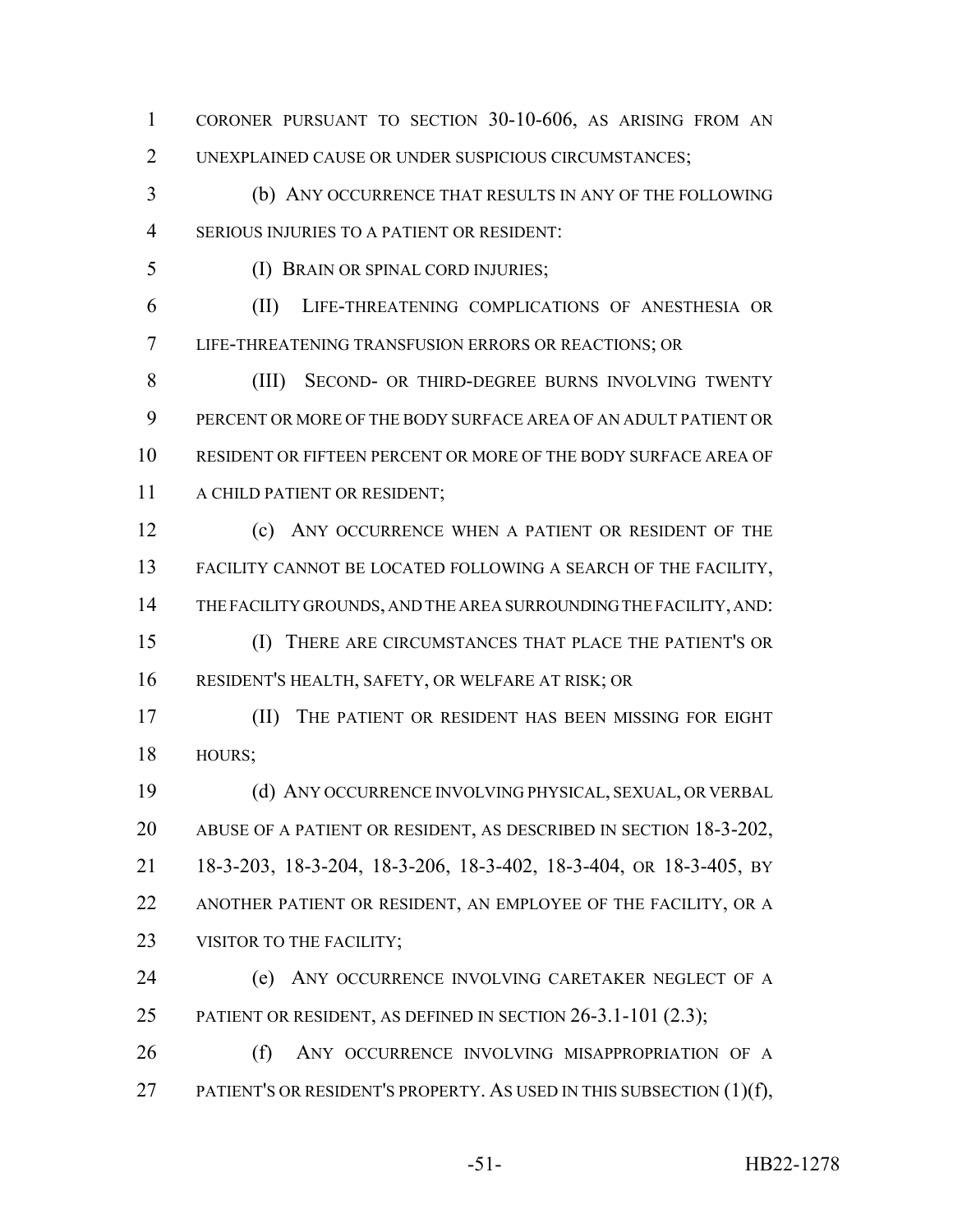"MISAPPROPRIATION OF A PATIENT'S OR RESIDENT'S PROPERTY" MEANS A PATTERN OF OR DELIBERATELY MISPLACING, EXPLOITING, OR WRONGFULLY USING, EITHER TEMPORARILY OR PERMANENTLY, A PATIENT'S OR RESIDENT'S BELONGINGS OR MONEY WITHOUT THE PATIENT'S OR RESIDENT'S CONSENT.

 (g) ANY OCCURRENCE IN WHICH DRUGS INTENDED FOR USE BY PATIENTS OR RESIDENTS ARE DIVERTED TO USE BY OTHER PERSONS.IF THE DIVERTED DRUGS ARE INJECTABLE, THE BEHAVIORAL HEALTH ENTITY SHALL ALSO REPORT THE FULL NAME AND DATE OF BIRTH OF ANY INDIVIDUAL WHO DIVERTED THE INJECTABLE DRUGS, IF KNOWN.

 (h) ANY OCCURRENCE INVOLVING THE MALFUNCTION OR INTENTIONAL OR ACCIDENTAL MISUSE OF PATIENT OR RESIDENT CARE EQUIPMENT THAT OCCURS DURING TREATMENT OR DIAGNOSIS OF A PATIENT OR RESIDENT AND THAT SIGNIFICANTLY ADVERSELY AFFECTS OR, IF NOT AVERTED, WOULD HAVE SIGNIFICANTLY ADVERSELY AFFECTED A 16 PATIENT OR RESIDENT OF THE FACILITY.

 (2) (a) IN ADDITION TO THE REPORTS REQUIRED BY SUBSECTION (1) OF THIS SECTION, IF THE COLORADO ATTORNEY GENERAL, THE DEPARTMENT OF HEALTH CARE POLICY AND FINANCING, A CASE MANAGEMENT AGENCY, AS DEFINED IN SECTION 25.5-6-1702, AN ADULT PROTECTION SERVICE, OR A LAW ENFORCEMENT AGENCY MAKES A REPORT OF AN OCCURRENCE AS DESCRIBED IN SUBSECTION (1) OF THIS SECTION 23 INVOLVING A LICENSED LONG-TERM CARE FACILITY, THAT REPORT MUST BE PROVIDED TO THE BHA AND MADE AVAILABLE FOR INSPECTION 25 CONSISTENT WITH THE PROVISIONS OF SUBSECTION (6) OF THIS SECTION. 26 ANY REPORTS CONCERNING AN ADULT PROTECTION SERVICE MUST BE IN COMPLIANCE WITH THE CONFIDENTIALITY REQUIREMENTS OF SECTION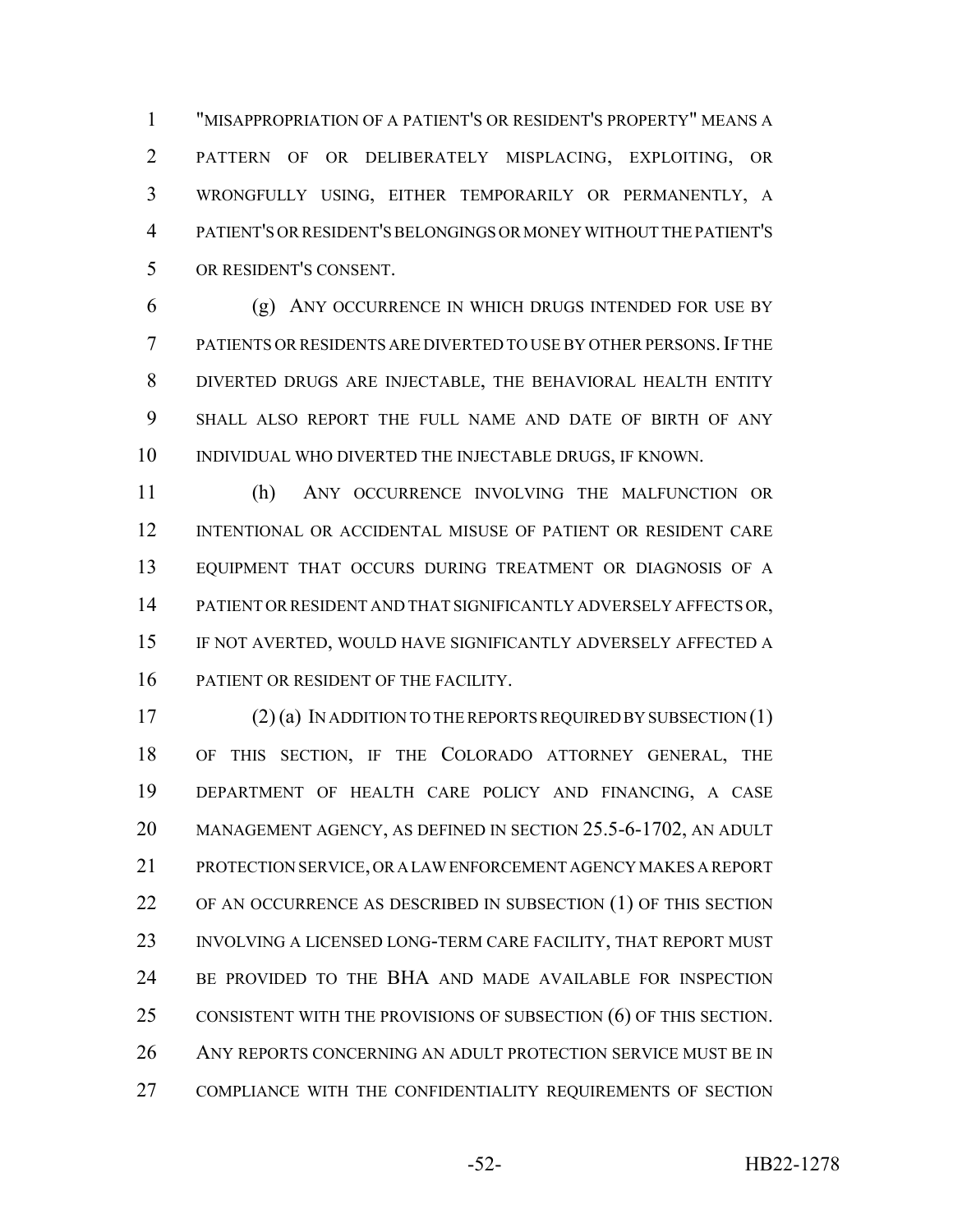$1 \qquad 26 - 3.1 - 102 \tag{7}.$ 

 (b) AS USED IN THIS SUBSECTION (2), A "LICENSED LONG-TERM CARE FACILITY" MEANS A LICENSED COMMUNITY RESIDENTIAL OR GROUP HOME, A LICENSED INTERMEDIATE CARE FACILITY FOR INDIVIDUALS WITH INTELLECTUAL DISABILITIES, AND A LICENSED FACILITY FOR PERSONS WITH DEVELOPMENTAL DISABILITIES.

 (3) THE STATE BOARD OF HUMAN SERVICES SHALL PROMULGATE RULES SPECIFYING THE MANNER, TIME PERIOD, AND FORM IN WHICH THE 9 REPORTS REQUIRED PURSUANT TO SUBSECTION (1) OF THIS SECTION MUST BE MADE.

 (4) ANY REPORT SUBMITTED PURSUANT TO SUBSECTION (1) OF THIS 12 SECTION IS STRICTLY CONFIDENTIAL; EXCEPT THAT INFORMATION IN ANY SUCH REPORT MAY BE TRANSMITTED TO AN APPROPRIATE REGULATORY AGENCY HAVING JURISDICTION FOR DISCIPLINARY OR LICENSE SANCTIONS. THE INFORMATION IN SUCH REPORTS SHALL NOT BE MADE PUBLIC UPON SUBPOENA, SEARCH WARRANT, DISCOVERY PROCEEDINGS, OR OTHERWISE, EXCEPT AS PROVIDED IN SUBSECTION (6) OF THIS SECTION.

 (5) THE BHA SHALL INVESTIGATE EACH REPORT SUBMITTED PURSUANT TO SUBSECTION (1) OF THIS SECTION THAT THE BHA DETERMINES WAS APPROPRIATELY SUBMITTED. FOR EACH REPORT INVESTIGATED, THE BHA SHALL PREPARE A SUMMARY OF ITS FINDINGS, INCLUDING THE BHA'S CONCLUSIONS AND WHETHER THERE WAS A VIOLATION OF LICENSING OR APPROVAL STANDARDS OR A DEFICIENCY AND WHETHER THE FACILITY ACTED APPROPRIATELY IN RESPONSE TO THE OCCURRENCE. IF THE INVESTIGATION IS NOT CONDUCTED ON SITE, THE BHA SHALL SPECIFY IN THE SUMMARY HOW THE INVESTIGATION WAS CONDUCTED. ANY INVESTIGATION CONDUCTED PURSUANT TO THIS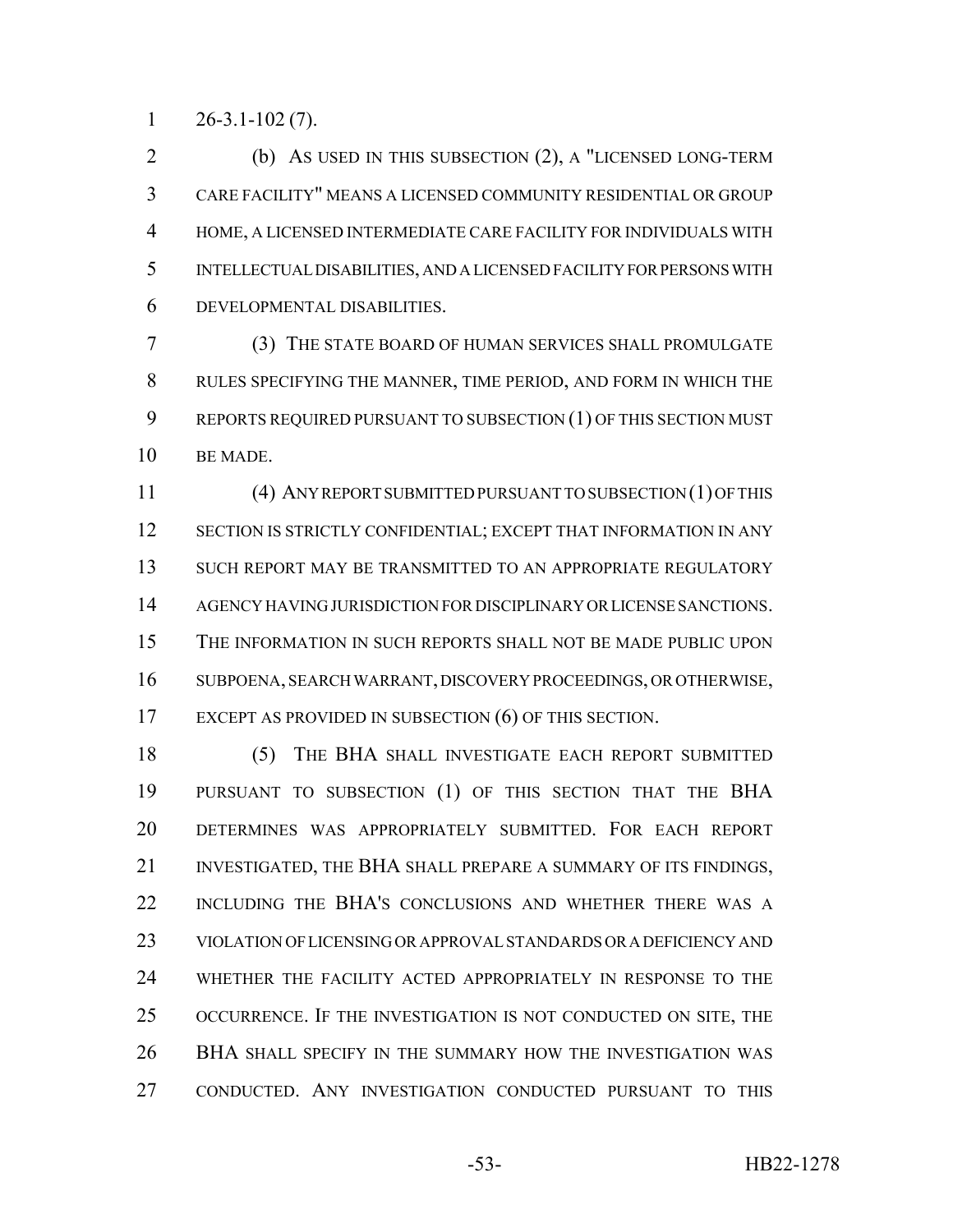1 SUBSECTION (5) IS IN ADDITION TO AND NOT IN LIEU OF ANY INSPECTION REQUIRED TO BE CONDUCTED PURSUANT TO SECTION 27-50-503 (2) WITH REGARD TO LICENSING.

 (6) (a) THE BHA SHALL MAKE THE FOLLOWING INFORMATION AVAILABLE TO THE PUBLIC:

 (I) ANY INVESTIGATION SUMMARIES PREPARED PURSUANT TO 7 SUBSECTION (5) OF THIS SECTION;

8 (II) ANY COMPLAINTS AGAINST A BEHAVIORAL HEALTH ENTITY THAT HAVE BEEN FILED WITH THE BHA AND THAT THE BHA HAS INVESTIGATED, INCLUDING THE CONCLUSIONS REACHED BY THE BHA AND WHETHER THERE WAS A VIOLATION OF LICENSING OR APPROVAL STANDARDS OR A DEFICIENCY AND WHETHER THE FACILITY ACTED 13 APPROPRIATELY IN RESPONSE TO THE SUBJECT OF THE COMPLAINT; AND (III) A LISTING OF ANY DEFICIENCY CITATIONS ISSUED AGAINST

EACH BEHAVIORAL HEALTH ENTITY.

 (b) THE INFORMATION RELEASED PURSUANT TO THIS SUBSECTION (6) SHALL NOT IDENTIFY THE PATIENT OR RESIDENT OR THE HEALTH-CARE PROFESSIONAL INVOLVED IN THE REPORT.

 (7) PRIOR TO THE COMPLETION OF AN INVESTIGATION PURSUANT TO THIS SECTION, THE BHA MAY RESPOND TO ANY INQUIRY REGARDING 21 A REPORT RECEIVED PURSUANT TO SUBSECTION (1) OF THIS SECTION BY CONFIRMING THAT IT HAS RECEIVED SUCH REPORT AND THAT AN INVESTIGATION IS PENDING.

 (8) IN ADDITION TO THE REPORT TO THE BHA FOR AN OCCURRENCE 25 DESCRIBED IN SUBSECTION  $(1)(d)$  OF THIS SECTION, THE OCCURRENCE MUST BE REPORTED TO A LAW ENFORCEMENT AGENCY.

## PART 6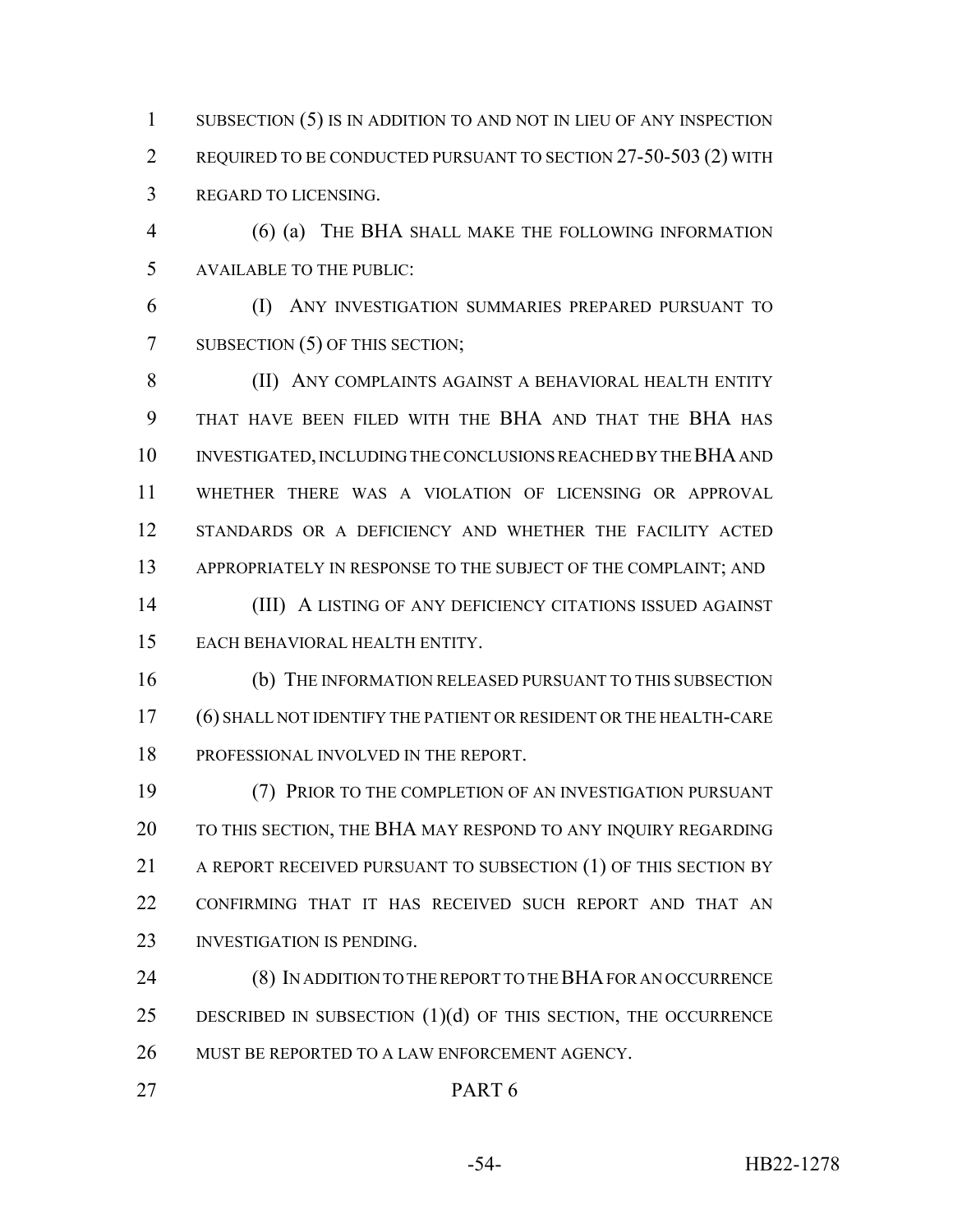## 1 NETWORK STANDARDS

 **27-50-601. Department of health care policy and financing - behavioral health network standards.** (1) THE STATEWIDE MANAGED CARE SYSTEM, CREATED PURSUANT TO PART 4 OF ARTICLE 5 OF TITLE 25.5 AND IMPLEMENTED BY THE DEPARTMENT OF HEALTH CARE POLICY AND FINANCING, SHALL USE HEALTH FACILITIES LICENSED BY THE DEPARTMENT OF PUBLIC HEALTH AND ENVIRONMENT PURSUANT TO ARTICLE 1.5 OF TITLE 8 25 OR LICENSED BY THE BHA PURSUANT TO PART 5 OF THIS ARTICLE 50 AND INDIVIDUAL BEHAVIORAL HEALTH PRACTITIONERS LICENSED BY THE DEPARTMENT OF REGULATORY AGENCIES WHEN CREATING STATEWIDE OR REGIONAL BEHAVIORAL HEALTH NETWORKS.

 (2) THE DEPARTMENT OF HEALTH CARE POLICY AND FINANCING SHALL ALIGN ALL COMMUNITY-BASED BEHAVIORAL HEALTH PROGRAMS AND NETWORKS WITH THE BEHAVIORAL HEALTH CONTINUUM OF CARE, BEHAVIORAL HEALTH SAFETY NET SERVICES, AND CARE COORDINATION PROVIDER STANDARDS CREATED BY THE BHA PURSUANT TO PART 3 OF THIS ARTICLE 50.

 (3) THE DEPARTMENT OF HEALTH CARE POLICY AND FINANCING SHALL REQUIRE THAT ALL BEHAVIORAL HEALTH PROVIDERS SIGN THE UNIVERSAL CONTRACT DEVELOPED PURSUANT TO SECTION 27-50-203 WHEN CONTRACTING FOR COMMUNITY-BASED BEHAVIORAL HEALTH 22 SERVICES IN THE STATE.

 **27-50-602. Division of insurance behavioral health network standards.** THE COMMISSIONER OF THE DIVISION OF INSURANCE IN THE DEPARTMENT OF REGULATORY AGENCIES, WHILE ASSESSING AND STANDARDIZING PROVIDER NETWORKS IN THIS STATE PURSUANT TO SECTION 10-1-108, SHALL ENSURE COMMUNITY-BASED BEHAVIORAL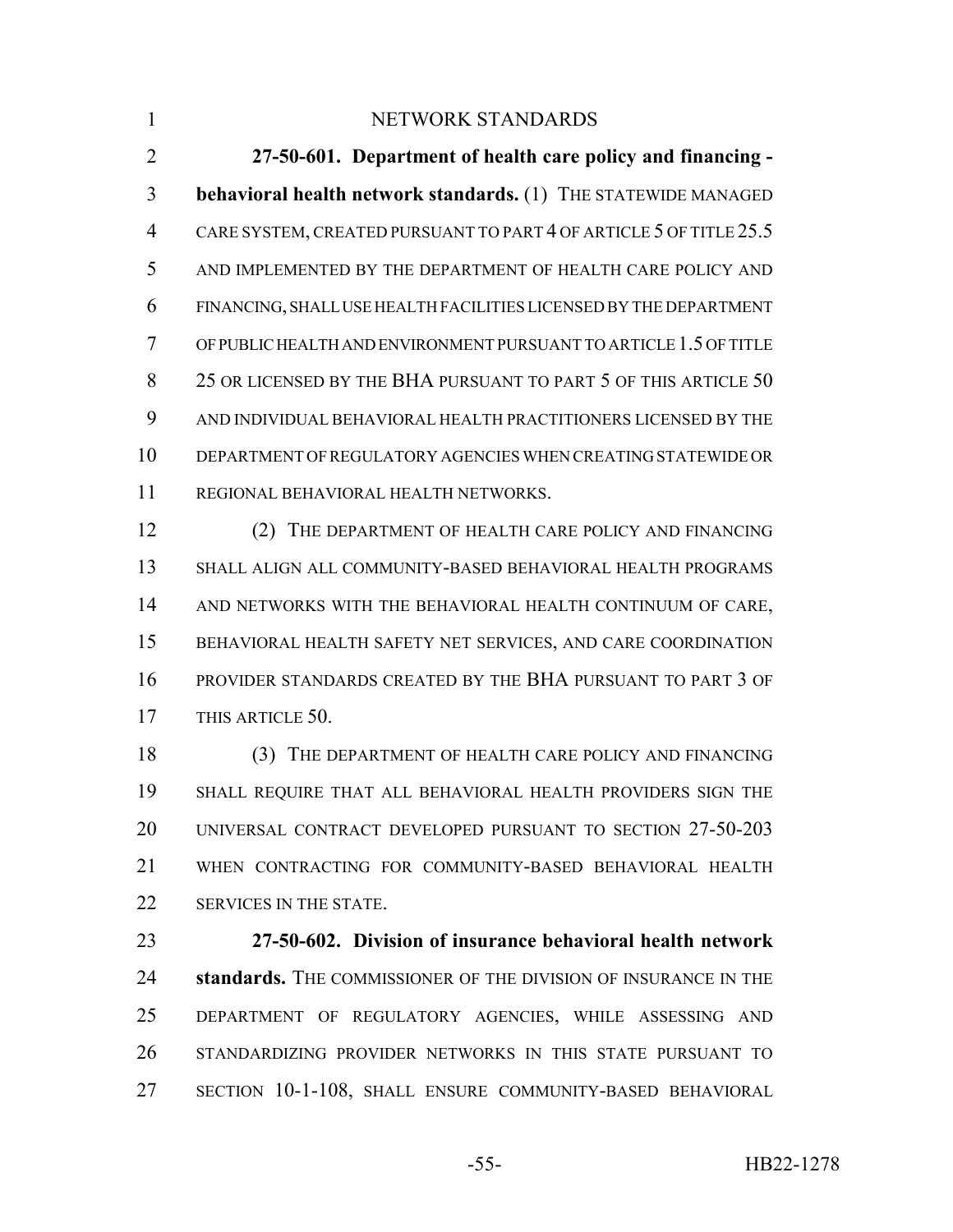HEALTH NETWORKS ALIGN WITH THE BEHAVIORAL HEALTH CONTINUUM OF CARE, BEHAVIORAL HEALTH SAFETY NET SERVICES, AND CARE COORDINATION PROVIDER STANDARDS CREATED BY THE BHA PURSUANT TO PART 3 OF THIS ARTICLE 50.

 **27-50-603. State agency behavioral health network and program standards.** (1) ALL STATE AGENCIES ADMINISTERING COMMUNITY-BASED BEHAVIORAL HEALTH PROGRAMS SHALL ENSURE THE COMMUNITY-BASED BEHAVIORAL HEALTH PROGRAMS ALIGN WITH THE BEHAVIORAL HEALTH CONTINUUM OF CARE, BEHAVIORAL HEALTH SAFETY NET SERVICES, AND CARE COORDINATION PROVIDER STANDARDS CREATED 11 BY THE BHA PURSUANT TO PART 3 OF THIS ARTICLE 50.

 (2) ALL STATE AGENCIES SHALL USE THE UNIVERSAL CONTRACT DEVELOPED PURSUANT TO SECTION 27-50-203 WHEN CONTRACTING FOR COMMUNITY-BASED BEHAVIORAL HEALTH SERVICES IN THE STATE.

PART 7

## BEHAVIORAL HEALTH ADMINISTRATION

## ADVISORY COUNCIL

 **27-50-701. Behavioral health administration advisory council - creation.** (1) THERE IS CREATED IN THE BEHAVIORAL HEALTH ADMINISTRATION THE BEHAVIORAL HEALTH ADMINISTRATION ADVISORY COUNCIL, REFERRED TO IN THIS PART 7 AS THE "ADVISORY COUNCIL", FOR THE PURPOSE OF ASSISTING AND ADVISING THE COMMISSIONER IN THE DEVELOPMENT AND ADMINISTRATION OF THE BEHAVIORAL HEALTH SYSTEM IN COLORADO.

25 (2) THE ADVISORY COUNCIL SHALL RECEIVE ROUTINE BRIEFINGS FROM THE COMMISSIONER ON THE PROGRESS OF THE BHA AND BEHAVIORAL HEALTH REFORM EFFORTS AS A METHOD TO ENSURE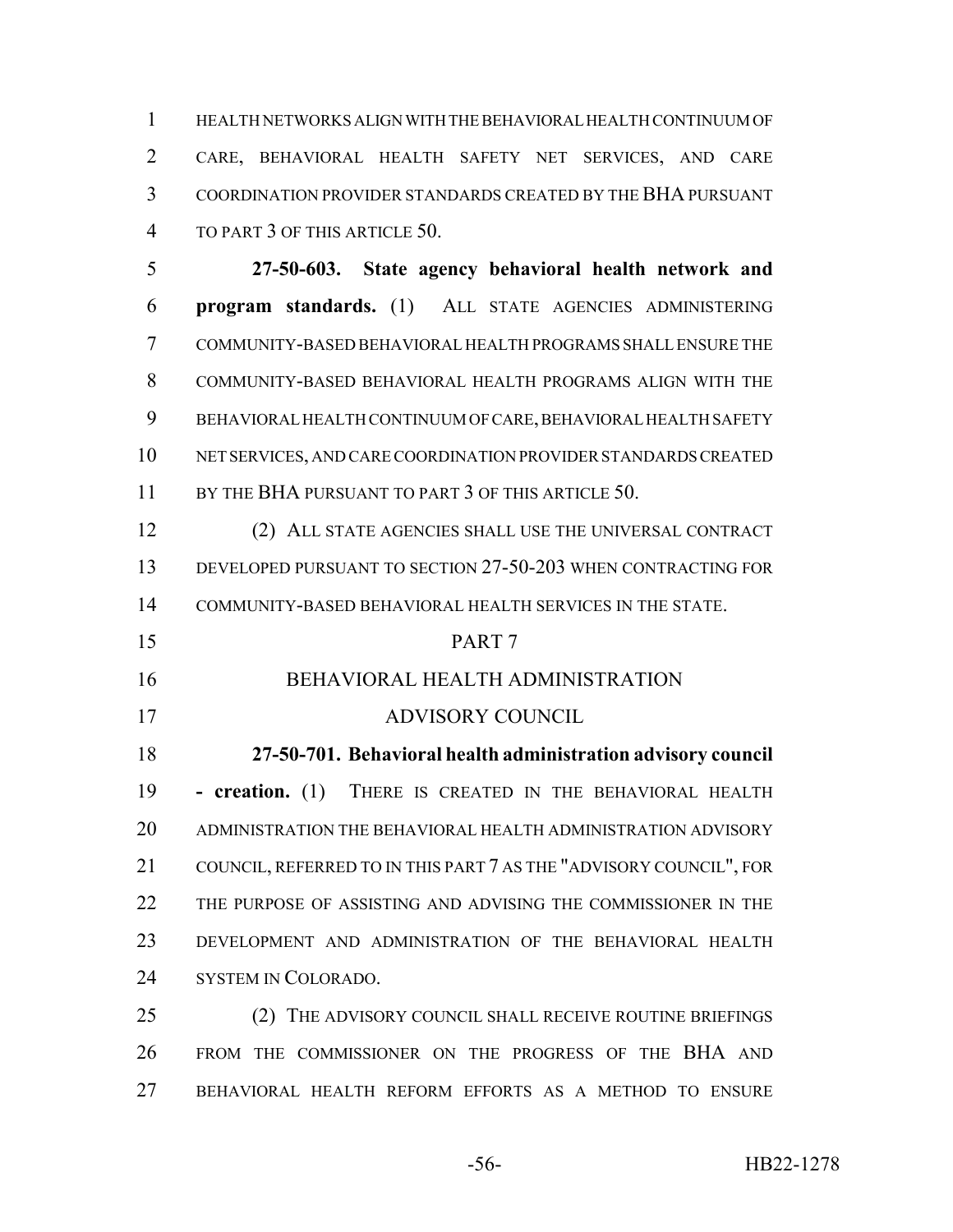ACCOUNTABILITY AND TRANSPARENCY. OTHER ADVISORY COUNCIL DUTIES INCLUDE:

 (a) PROVIDING DIVERSE COMMUNITY INPUT ON CHALLENGES, GAPS, AND POTENTIAL SOLUTIONS TO INFORM THE BHA'S VISION AND STRATEGIC PLAN;

 (b) PROVIDING EXPERTISE, ON-THE-GROUND PERSPECTIVE, AND IMPLEMENTATION CHALLENGES AS PART OF WORKING GROUPS TO SUPPORT THE BHA IN PROBLEM SOLVING AND DEVELOPING SOLUTIONS; AND

 (c) ENSURING THERE IS PUBLIC ACCOUNTABILITY AND TRANSPARENCY THROUGH REVIEWING THE BHA'S PUBLIC-FACING TRANSPARENCY ACTIVITIES, INCLUDING THE BHA'S DATA DASHBOARDS.

 **27-50-702. Advisory council - membership.** (1) THE ADVISORY COUNCIL MEMBERSHIP MUST BE REFLECTIVE OF THE DEMOGRAPHIC AND GEOGRAPHIC POPULATIONS OF THIS STATE TO ENSURE ONGOING STAKEHOLDER INPUT AND INVOLVEMENT.

 (2) (a) THE ADVISORY COUNCIL CONSISTS OF NOT LESS THAN FIFTEEN MEMBERS AND NOT MORE THAN TWENTY MEMBERS APPOINTED BY THE COMMISSIONER. IN ADDITION TO MAINTAINING A MAJORITY OF MEMBERS WHO REPRESENT INDIVIDUALS WITH LIVED BEHAVIORAL HEALTH EXPERIENCE OR FAMILIES OF INDIVIDUALS WITH LIVED BEHAVIORAL HEALTH EXPERIENCE, THE COMMISSIONER SHALL APPOINT AT LEAST ONE 22 MEMBER THAT REPRESENTS:

(I) RURAL COMMUNITIES;

(II) EACH TRIBAL GOVERNMENT WITHIN COLORADO;

(III) COUNTY GOVERNMENTS;

 (IV) PERSONS WITH DISABILITIES, AS DEFINED IN SECTION 27 24-34-301 (2.5), A FAMILY MEMBER OF A PERSON WITH A DISABILITY, OR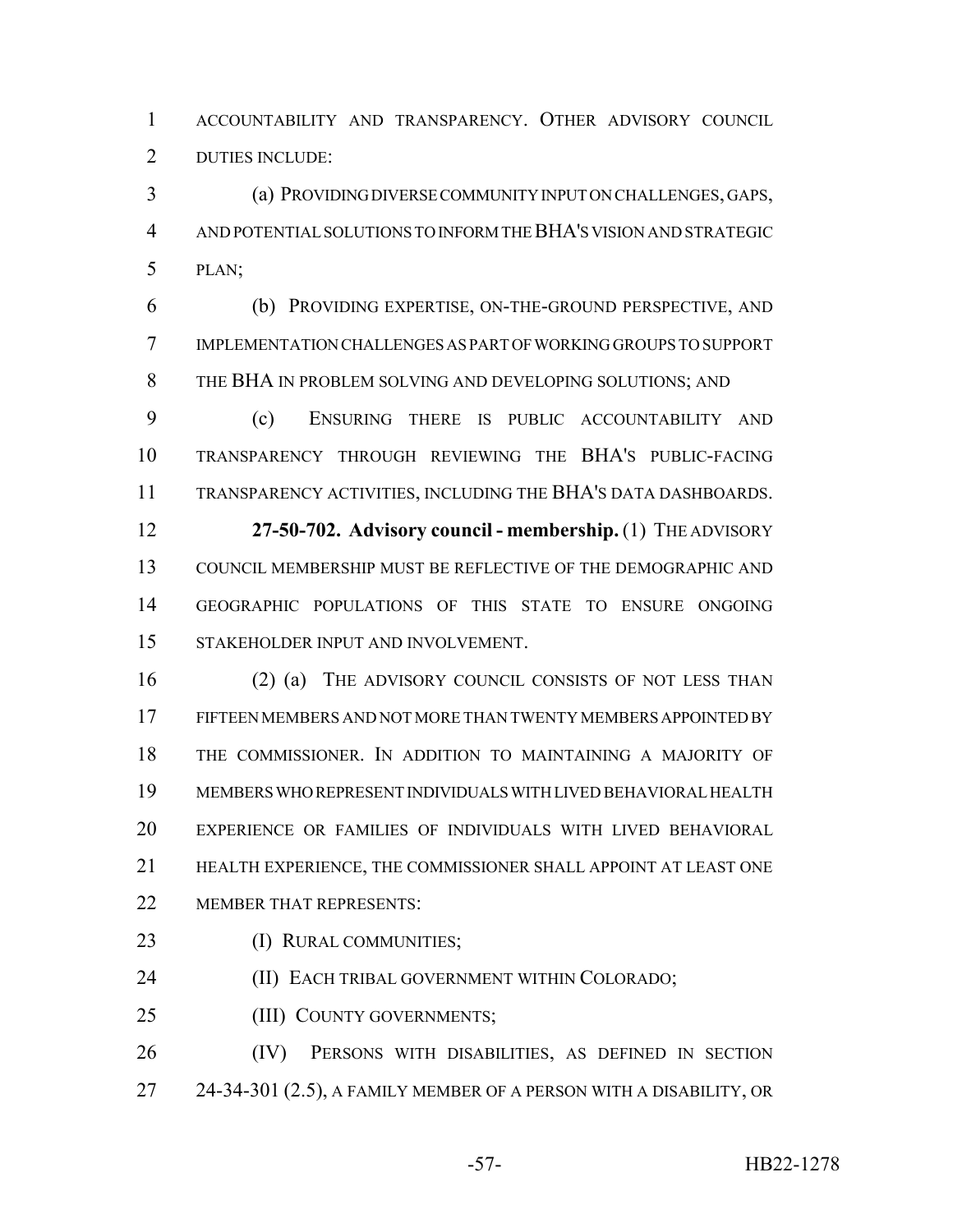AN ADVOCACY ORGANIZATION FOR PERSONS WITH DISABILITIES;

 (V) THE COLORADO STATE JUDICIAL BRANCH, IN CONSULTATION WITH THE STATE COURT ADMINISTRATOR'S OFFICE;

(VI) BEHAVIORAL HEALTH SAFETY NET PROVIDERS; AND

 (VII) NONTRADITIONAL INTEGRATED PRIMARY CARE AND BEHAVIORAL HEALTH SAFETY NET PROVIDERS.

 (b) IN MAKING APPOINTMENTS TO THE ADVISORY COUNCIL, THE COMMISSIONER SHALL CONSIDER INCLUDING MEMBERS THAT REPRESENT THE RACIAL AND ETHNIC DIVERSITY OF THE STATE; THAT REPRESENT THE 10 LESBIAN, GAY, BISEXUAL, TRANSGENDER, OR QUEER OR QUESTIONING COMMUNITY; THAT ARE INVOLVED IN THE CRIMINAL JUSTICE SYSTEM; AND THAT REPRESENT OTHER POPULATIONS WITH HEALTH DISPARITIES.

 **27-50-703. Advisory council - committees - workgroups.** (1) THE BHA MAY CREATE COMMITTEES WITHIN THE ADVISORY COUNCIL TO MEET OTHER STATE AND FEDERAL BOARD OR ADVISORY COUNCIL REQUIREMENTS, WHICH MAY INCLUDE:

 (a) THE BEHAVIORAL HEALTH PLANNING AND ADVISORY COUNCIL, 18 AUTHORIZED PURSUANT TO 42 U.S.C. SEC. 300x-3;

 (b) THE MENTAL HEALTH ADVISORY BOARD FOR SERVICE STANDARDS AND RULES CREATED PURSUANT TO SECTION 27-65-131; AND (c) THE CHILD AND YOUTH MENTAL HEALTH SERVICES STANDARDS

ADVISORY BOARD CREATED PURSUANT TO SECTION 27-67-109.

 (2) EACH COMMITTEE MEMBERSHIP SHALL MAINTAIN A MAJORITY OF MEMBERS WHO REPRESENT INDIVIDUALS WITH LIVED BEHAVIORAL HEALTH EXPERIENCE OR FAMILIES OF INDIVIDUALS WITH LIVED BEHAVIORAL HEALTH EXPERIENCE.

27 (3) THE ADVISORY COUNCIL HAS THE AUTHORITY TO CREATE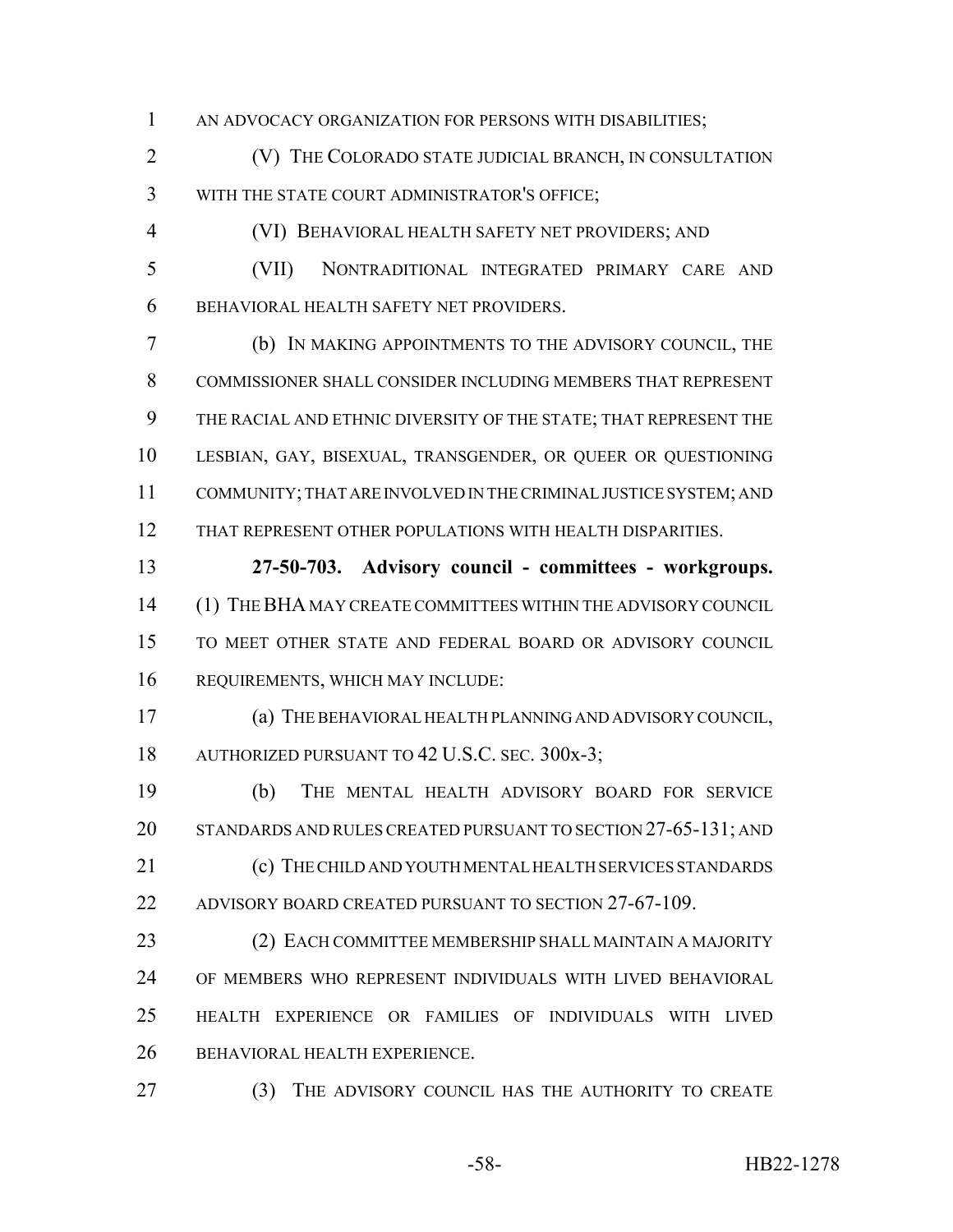ADVISORY COUNCIL WORKGROUPS FOCUSED ON REGIONS OR TOPICS OF NEED AS DETERMINED BY THE ADVISORY COUNCIL IN COLLABORATION WITH THE BHA. PART 8 MENTAL HEALTH PROGRAMS **27-50-801. Veteran suicide prevention pilot program - rules - report - definitions - repeal.** (1) AS USED IN THIS SECTION, UNLESS THE CONTEXT OTHERWISE REQUIRES: (a) "PILOT PROGRAM" MEANS THE VETERAN SUICIDE PREVENTION 10 PILOT PROGRAM DESCRIBED IN SUBSECTION (2) OF THIS SECTION. (b) "VETERAN" HAS THE SAME MEANING SET FORTH IN SECTION 28-5-100.3. (2) (a) THE BEHAVIORAL HEALTH ADMINISTRATION SHALL ESTABLISH A VETERAN SUICIDE PREVENTION PILOT PROGRAM TO REDUCE THE SUICIDE RATE AND SUICIDAL IDEATION AMONG VETERANS BY PROVIDING NO-COST, STIGMA-FREE, CONFIDENTIAL, AND EFFECTIVE BEHAVIORAL HEALTH TREATMENT FOR VETERANS AND THEIR FAMILIES. (b) THE BHA SHALL ESTABLISH THE PILOT PROGRAM TO PROVIDE SERVICES FOR SEVEN HUNDRED VETERANS IN EL PASO COUNTY. SUBJECT TO AVAILABLE APPROPRIATIONS, THE BHA MAY, AT ANY TIME, EXPAND THE PILOT PROGRAM TO SERVE MORE THAN SEVEN HUNDRED VETERANS OR 22 TO OTHER AREAS OF THE STATE. 23 (3) (a) THE PILOT PROGRAM MUST: (I) PROVIDE A SINGLE PHONE NUMBER OR OFFER ELECTRONIC MEANS OF CONTACTING THE PILOT PROGRAM, INCLUDING E-MAIL OR AN ELECTRONIC FORM ON THE PILOT PROGRAM'S WEBSITE, THAT A VETERAN 27 MAY USE TO CONTACT THE PILOT PROGRAM TO MAKE INQUIRIES ABOUT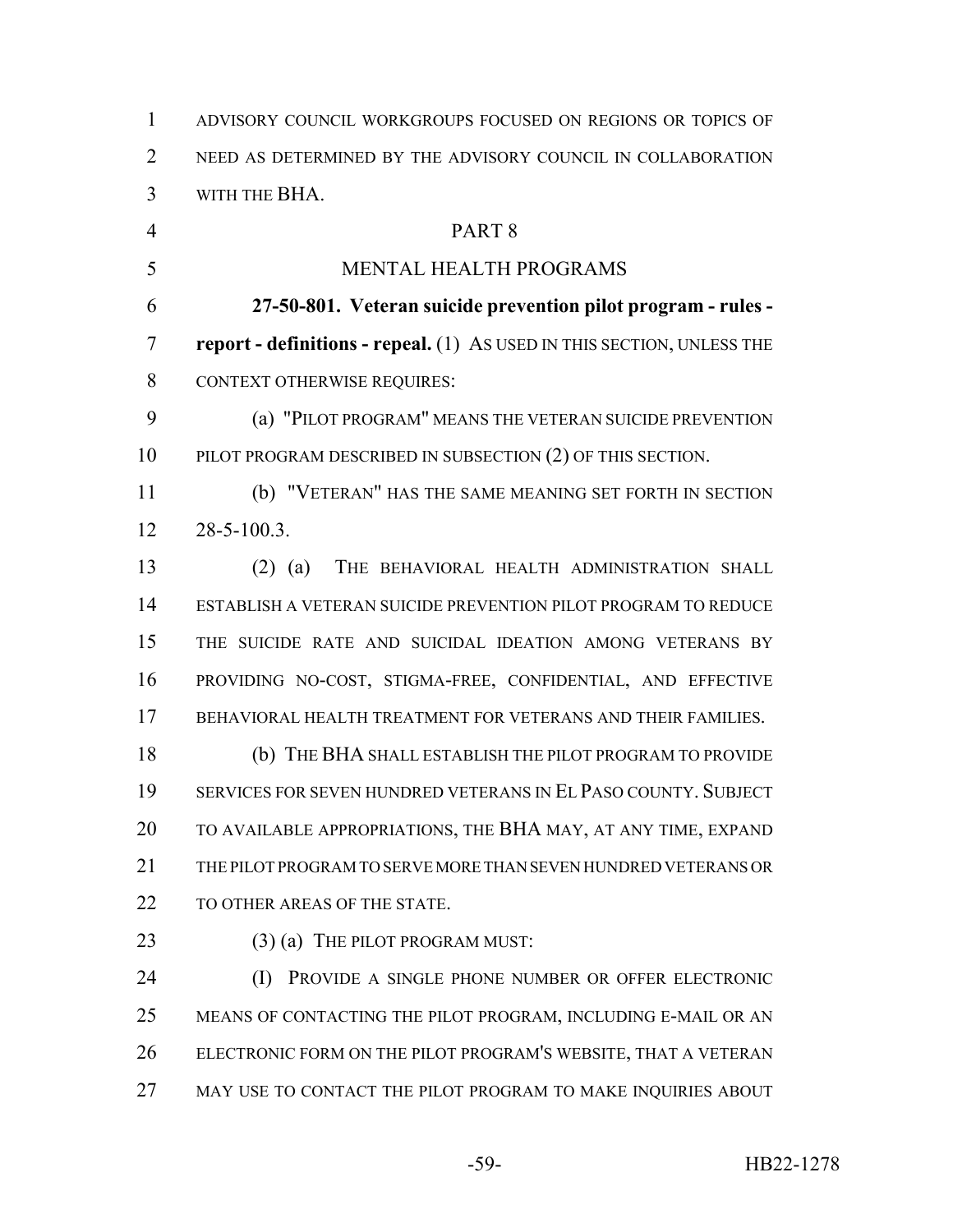AVAILABLE SERVICES AND SCHEDULE CONSULTATIONS AND TREATMENT APPOINTMENTS;

 (II) PROVIDE TREATMENT FOR CONDITIONS EXPERIENCED BY VETERANS THAT MAY CONTRIBUTE TO SUICIDAL IDEATION, INCLUDING, BUT NOT LIMITED TO, POST-TRAUMATIC STRESS DISORDER, DEPRESSION, MILITARY SEXUAL TRAUMA, SUBSTANCE USE DISORDER, AND SYMPTOMS OF TRAUMATIC BRAIN INJURY; AND

 (III) DEVELOP AN INDIVIDUALIZED TREATMENT PLAN FOR EACH VETERAN WHO IS RECEIVING TREATMENT.

 (b) THE PILOT PROGRAM MAY ENTER INTO AGREEMENTS WITH TREATMENT PROVIDERS IN THE PILOT PROGRAM AREA TO PROVIDE THE 12 SERVICES DESCRIBED IN SUBSECTIONS  $(3)(a)(II)$  AND  $(3)(a)(III)$  OF THIS SECTION.

 (4) THE BHA SHALL ADOPT RULES NECESSARY FOR THE ADMINISTRATION OF THIS SECTION.

 (5) THE BHA MAY ENTER INTO AN AGREEMENT WITH A NONPROFIT OR EDUCATIONAL ORGANIZATION TO ADMINISTER THE PILOT PROGRAM. THE NONPROFIT OR EDUCATIONAL ORGANIZATION MUST HAVE AT LEAST FIVE YEARS' EXPERIENCE PROVIDING SERVICES DESCRIBED IN THIS SECTION TO VETERANS AND SATISFY ANY ADDITIONAL QUALIFICATIONS ESTABLISHED BY THE BHA.THE BHA SHALL ADOPT RULES TO ESTABLISH ADDITIONAL QUALIFICATIONS FOR A NONPROFIT OR EDUCATIONAL ORGANIZATION TO ENSURE EFFICIENT AND EFFECTIVE ADMINISTRATION OF THE PILOT PROGRAM AND A PROCESS FOR SELECTING A NONPROFIT OR EDUCATIONAL ORGANIZATION TO ADMINISTER THE PILOT PROGRAM.

**(6) IN ITS ANNUAL REPORT TO THE COMMITTEES OF REFERENCE** PURSUANT TO SECTION 2-7-203, THE BHA SHALL INCLUDE INFORMATION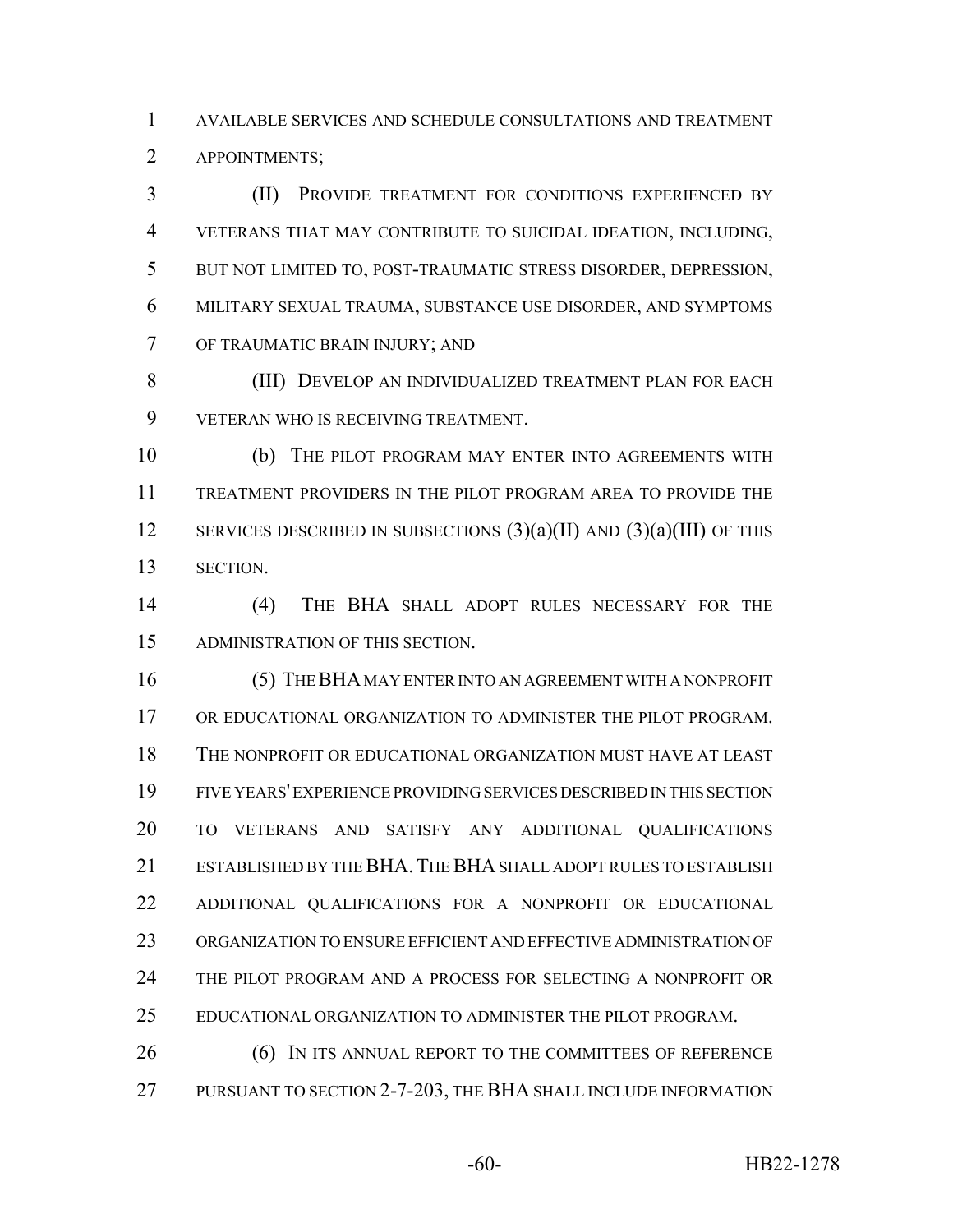| $\mathbf{1}$   | CONCERNING THE PILOT PROGRAM AND WHETHER ANY CHANGES SHOULD             |
|----------------|-------------------------------------------------------------------------|
| $\overline{2}$ | BE MADE TO THE PILOT PROGRAM THAT WOULD INCREASE ITS                    |
| 3              | EFFECTIVENESS. IN ITS FINAL REPORT PRIOR TO THE REPEAL OF THIS          |
| 4              | SECTION, THE BHA SHALL INCLUDE A RECOMMENDATION OF WHETHER              |
| 5              | THE PILOT PROGRAM SHOULD BE CONTINUED.                                  |
| 6              | (7) THIS SECTION IS REPEALED, EFFECTIVE JUNE 30, 2025.                  |
| 7              | <b>SECTION 2.</b> In Colorado Revised Statutes, add part 14 to article  |
| 8              | 20.5 of title 25 as follows:                                            |
| 9              | PART <sub>14</sub>                                                      |
| 10             | <b>COMMUNITY PREVENTION AND</b>                                         |
| 11             | <b>EARLY INTERVENTION PROGRAMS</b>                                      |
| 12             | 25-20.5-1401. Transfer of functions - employees - property -            |
| 13             | <b>records.</b> (1) As OF JULY 1, 2022, THE DEPARTMENT OF PUBLIC HEALTH |
| 14             | AND ENVIRONMENT SHALL EXECUTE, ADMINISTER, PERFORM, AND                 |
| 15             | ENFORCE THE RIGHTS, POWERS, DUTIES, FUNCTIONS, AND OBLIGATIONS OF       |
| 16             | THE COMMUNITY PREVENTION AND EARLY INTERVENTION PROGRAMS                |
| 17             | AUTHORIZED PURSUANT TO SECTIONS $27-80-103$ $(2)(d)$ , $27-80-106$ ,    |
| 18             | 27-80-117, AND 27-80-124 PREVIOUSLY ADMINISTERED BY<br><b>THE</b>       |
| 19             | DEPARTMENT OF HUMAN SERVICES.                                           |
| 20             | (2) (a) AS OF JULY 1, 2022, ALL EMPLOYEES OF THE DEPARTMENT             |
| 21             | OF HUMAN SERVICES WHOSE DUTIES AND FUNCTIONS CONCERNED THE              |
| 22             | DUTIES AND FUNCTIONS ASSUMED BY THE DEPARTMENT OF PUBLIC HEALTH         |
| 23             | AND ENVIRONMENT PURSUANT TO THIS SECTION, AND WHOSE                     |
| 24             | EMPLOYMENT IN THE DEPARTMENT OF PUBLIC HEALTH AND ENVIRONMENT           |
| 25             | IS DEEMED NECESSARY TO CARRY OUT THE PURPOSES OF THE COMMUNITY          |
| 26             | PREVENTION AND EARLY INTERVENTION PROGRAMS<br><b>THE</b><br>FOR         |
| 27             | DEPARTMENT, ARE TRANSFERRED TO THE DEPARTMENT OF PUBLIC HEALTH          |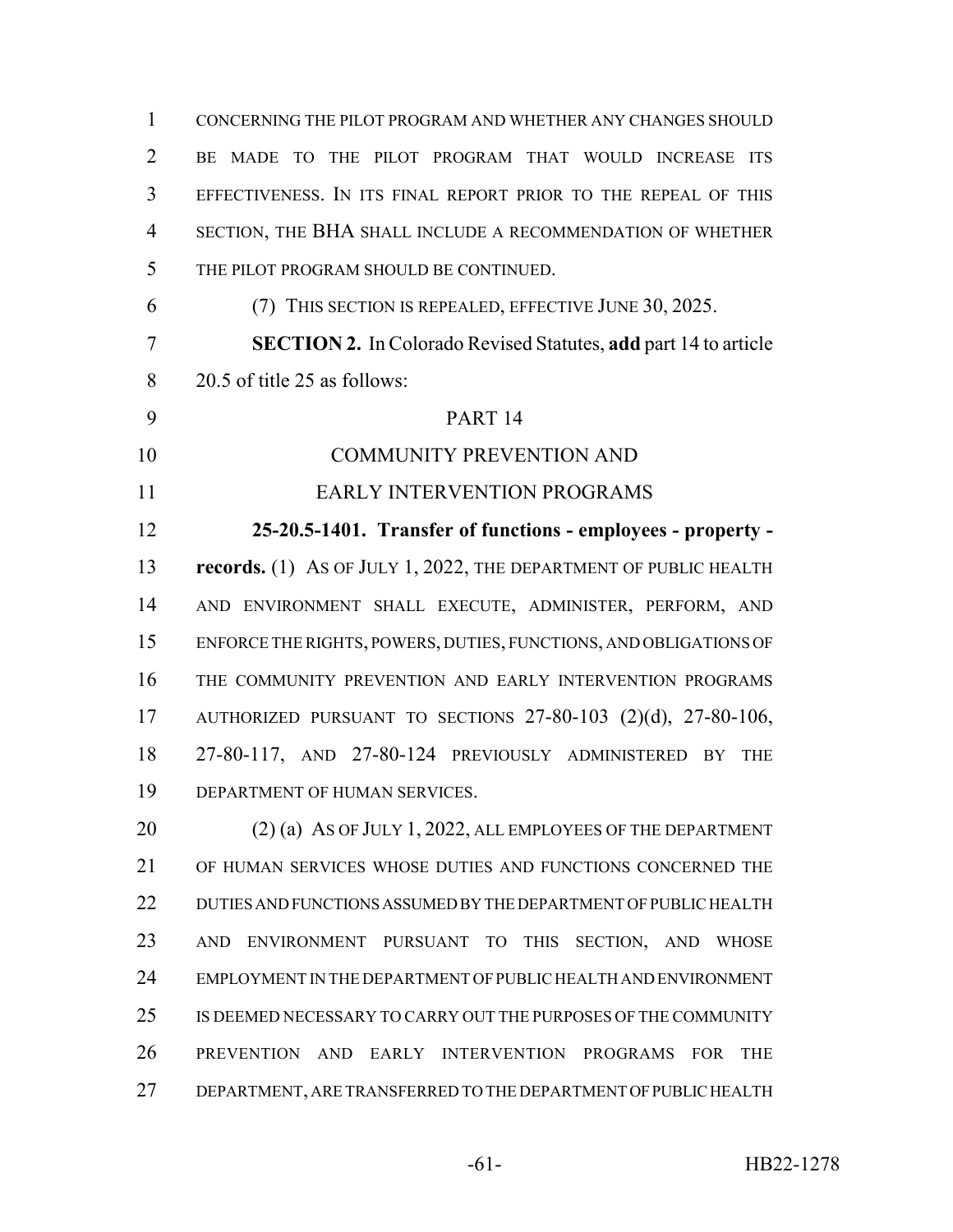AND ENVIRONMENT AND BECOME EMPLOYEES OF THE DEPARTMENT OF PUBLIC HEALTH AND ENVIRONMENT.

 (b) ANY EMPLOYEES TRANSFERRED TO THE DEPARTMENT OF PUBLIC HEALTH AND ENVIRONMENT PURSUANT TO THIS SECTION WHO ARE CLASSIFIED EMPLOYEES IN THE STATE PERSONNEL SYSTEM RETAIN ALL RIGHTS TO THE PERSONNEL SYSTEM AND RETIREMENT BENEFITS PURSUANT TO THE LAWS OF THIS STATE, AND THEIR SERVICE IS DEEMED TO HAVE BEEN CONTINUOUS.ALL TRANSFERS AND ANY ABOLISHMENT OF POSITIONS IN THE STATE PERSONNEL SYSTEM MUST BE MADE AND PROCESSED IN ACCORDANCE WITH STATE PERSONNEL SYSTEM LAWS AND RULES.

 (3) AS OF JULY 1, 2022, ALL ITEMS OF PROPERTY, REAL AND PERSONAL, INCLUDING OFFICE FURNITURE AND FIXTURES, BOOKS, 13 DOCUMENTS, AND RECORDS OF THE DEPARTMENT OF HUMAN SERVICES PERTAINING TO THE DUTIES AND FUNCTIONS TRANSFERRED PURSUANT TO THIS SECTION ARE TRANSFERRED TO THE DEPARTMENT OF PUBLIC HEALTH AND ENVIRONMENT AND SHALL BECOME THE PROPERTY OF THE DEPARTMENT OF PUBLIC HEALTH AND ENVIRONMENT.

18 (4) As of JULY 1, 2022, WHENEVER THE DEPARTMENT OF HUMAN SERVICES OR DEPARTMENT IS REFERRED TO OR DESIGNATED BY ANY CONTRACT OR OTHER DOCUMENT IN CONNECTION WITH THE DUTIES AND FUNCTIONS TRANSFERRED TO THE DEPARTMENT OF PUBLIC HEALTH AND ENVIRONMENT, SUCH REFERENCE OR DESIGNATION IS DEEMED TO APPLY TO THE DEPARTMENT OF PUBLIC HEALTH AND ENVIRONMENT. ALL 24 CONTRACTS ENTERED INTO BY THE DEPARTMENTS PRIOR TO JULY 1, 2022, IN CONNECTION WITH THE DUTIES AND FUNCTIONS TRANSFERRED TO THE DEPARTMENT OF PUBLIC HEALTH AND ENVIRONMENT ARE HEREBY VALIDATED, WITH THE DEPARTMENT OF PUBLIC HEALTH AND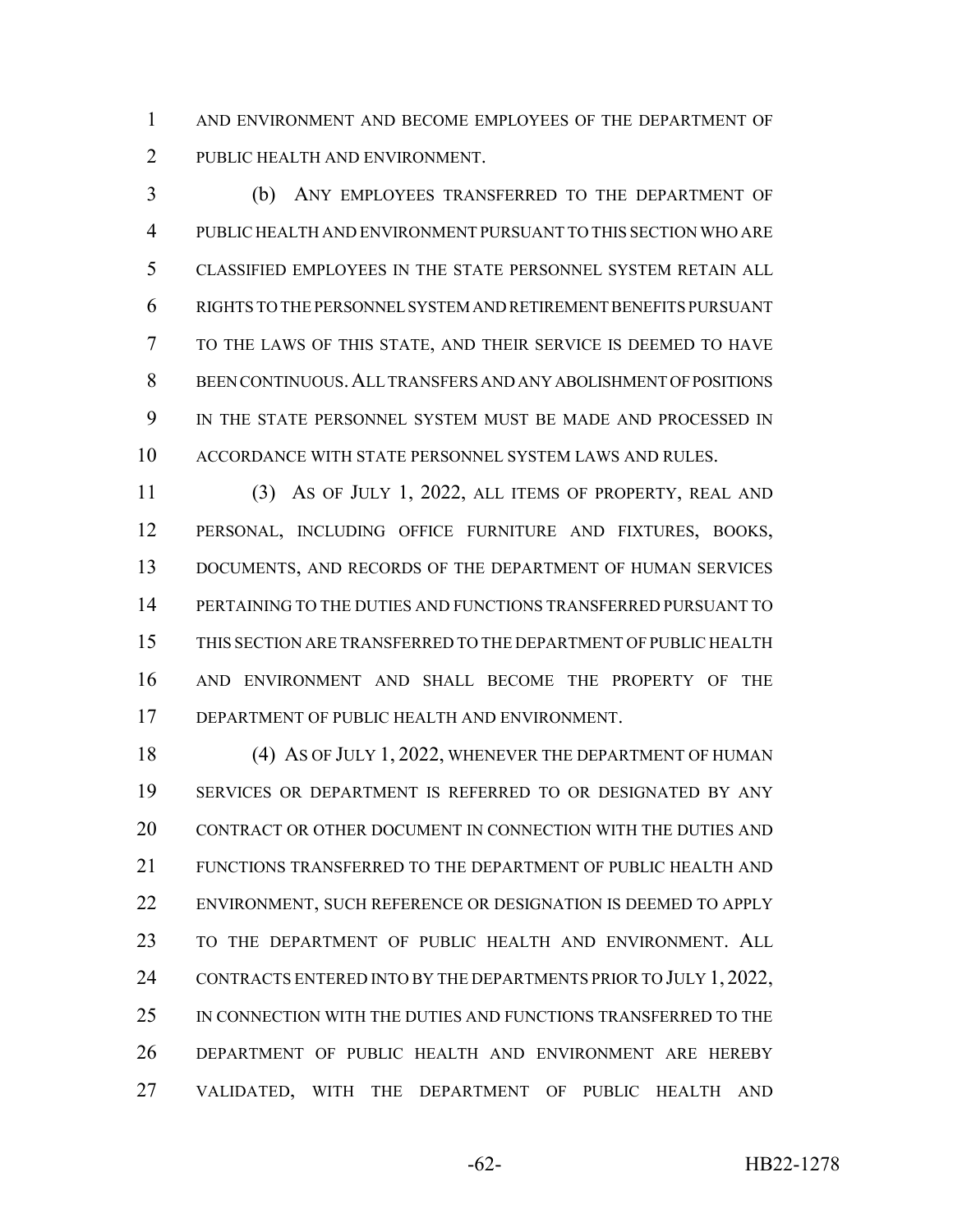ENVIRONMENT SUCCEEDING TO ALL RIGHTS AND OBLIGATIONS UNDER SUCH CONTRACTS. AS OF JULY 1, 2022, ANY CASH FUNDS, CUSTODIAL FUNDS, TRUSTS, GRANTS, AND APPROPRIATIONS OF FUNDS FROM PRIOR STATE FISCAL YEARS OPEN TO SATISFY OBLIGATIONS INCURRED UNDER SUCH CONTRACTS ARE TRANSFERRED AND APPROPRIATED TO THE DEPARTMENT OF PUBLIC HEALTH AND ENVIRONMENT FOR THE PAYMENT OF SUCH OBLIGATIONS.

 (5) ON AND AFTER JULY 1, 2022, UNLESS OTHERWISE SPECIFIED, WHENEVER ANY PROVISION OF LAW REFERS TO THE DEPARTMENT OF HUMAN SERVICES IN CONNECTION WITH THE DUTIES AND FUNCTIONS TRANSFERRED TO THE DEPARTMENT OF PUBLIC HEALTH AND ENVIRONMENT, SUCH LAW MUST BE CONSTRUED AS REFERRING TO THE DEPARTMENT OF PUBLIC HEALTH AND ENVIRONMENT.

 (6) AS OF JULY 1, 2022, ALL RULES AND ORDERS OF THE DEPARTMENT OF HUMAN SERVICES ADOPTED IN CONNECTION WITH THE POWERS, DUTIES, AND FUNCTIONS TRANSFERRED TO THE DEPARTMENT OF PUBLIC HEALTH AND ENVIRONMENT SHALL CONTINUE TO BE EFFECTIVE UNTIL REVISED, AMENDED, REPEALED, OR NULLIFIED PURSUANT TO LAW. **SECTION 3.** In Colorado Revised Statutes, 2-7-202, **amend** (1) 20 and  $(5)(a)$ ; and **add**  $(1.5)$  as follows:

 **2-7-202. Definitions.** As used in this part 2, unless the context otherwise requires:

23 (1) "Colorado commission on criminal and juvenile justice" means 24 the Colorado commission on criminal and juvenile justice created in 25 section 16-11.3-102, C.R.S. "BEHAVIORAL HEALTH ADMINISTRATION" MEANS THE BEHAVIORAL HEALTH ADMINISTRATION ESTABLISHED IN SECTION 27-50-102.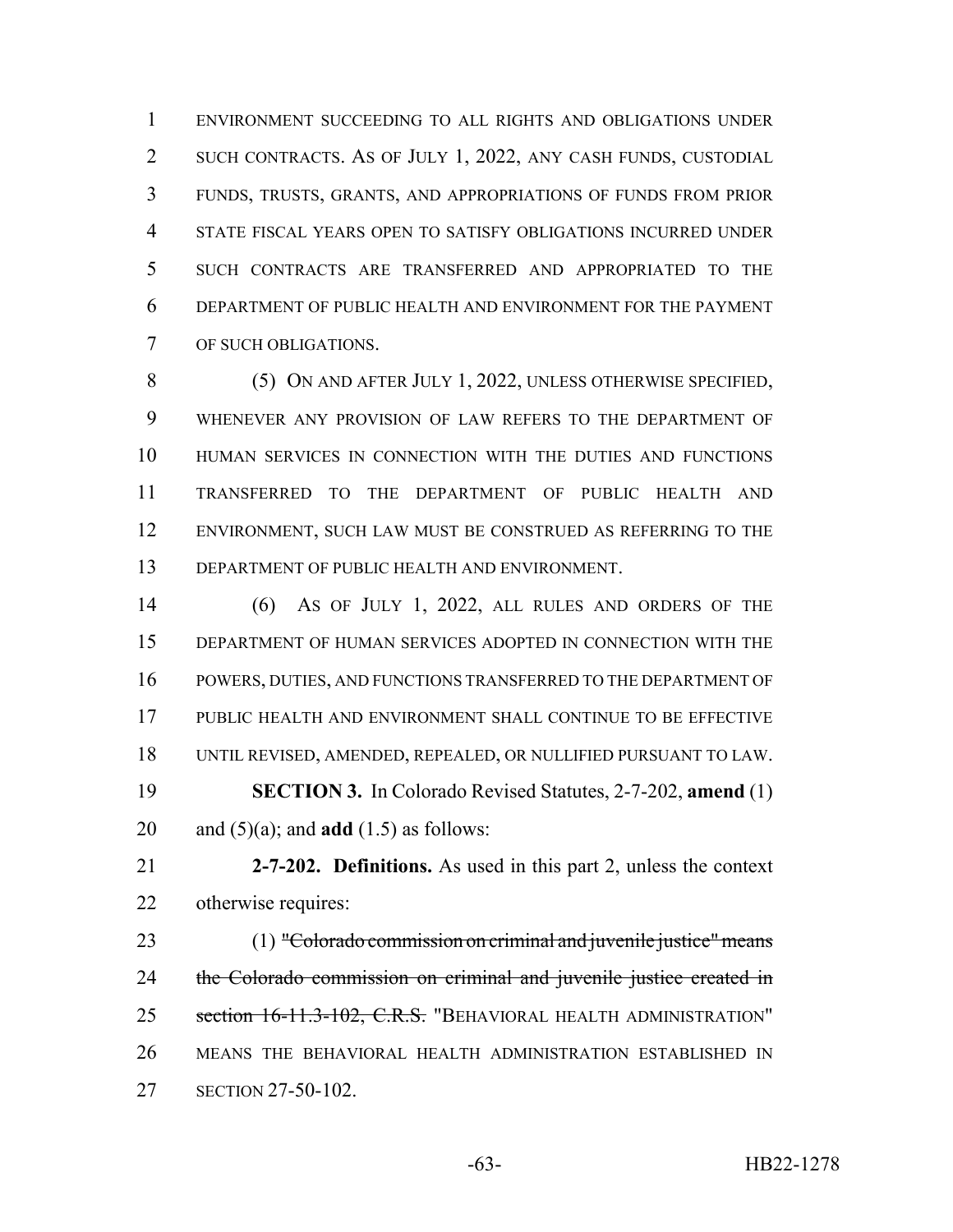(1.5) "COLORADO COMMISSION ON CRIMINAL AND JUVENILE JUSTICE" MEANS THE COLORADO COMMISSION ON CRIMINAL AND JUVENILE JUSTICE CREATED IN SECTION 16-11.3-102.

 (5) (a) "Department" means the judicial department, the office of state public defender, the office of alternate defense counsel, the office of the child's representative, the office of the child protection ombudsman, the public employees' retirement association, the Colorado energy office, the office of economic development, THE BEHAVIORAL HEALTH ADMINISTRATION, and the principal departments of the executive 10 branch of state government as specified in section 24-1-110, C.R.S., including any division, office, agency, or other unit created within a principal department.

 **SECTION 4.** In Colorado Revised Statutes, 10-16-104, **amend** 14  $(5.5)(a)(I)(B)$  as follows:

 **10-16-104. Mandatory coverage provisions - definitions - rules.** (5.5) **Behavioral, mental health, and substance use disorders - rules.** (a) (I) Every health benefit plan subject to part 2, 3, or 4 of this article 16, except those described in section 10-16-102 (32)(b), must provide coverage:

 (B) At a minimum, for the treatment of substance use disorders in accordance with the American Society of Addiction Medicine criteria for placement, medical necessity, and utilization management determinations as set forth in the most recent edition of "The ASAM Criteria for Addictive, Substance-related, and Co-occurring Conditions"; except that the commissioner may identify by rule, in consultation with the 26 department of health care policy and financing and the office of behavioral health ADMINISTRATION in the department of human services,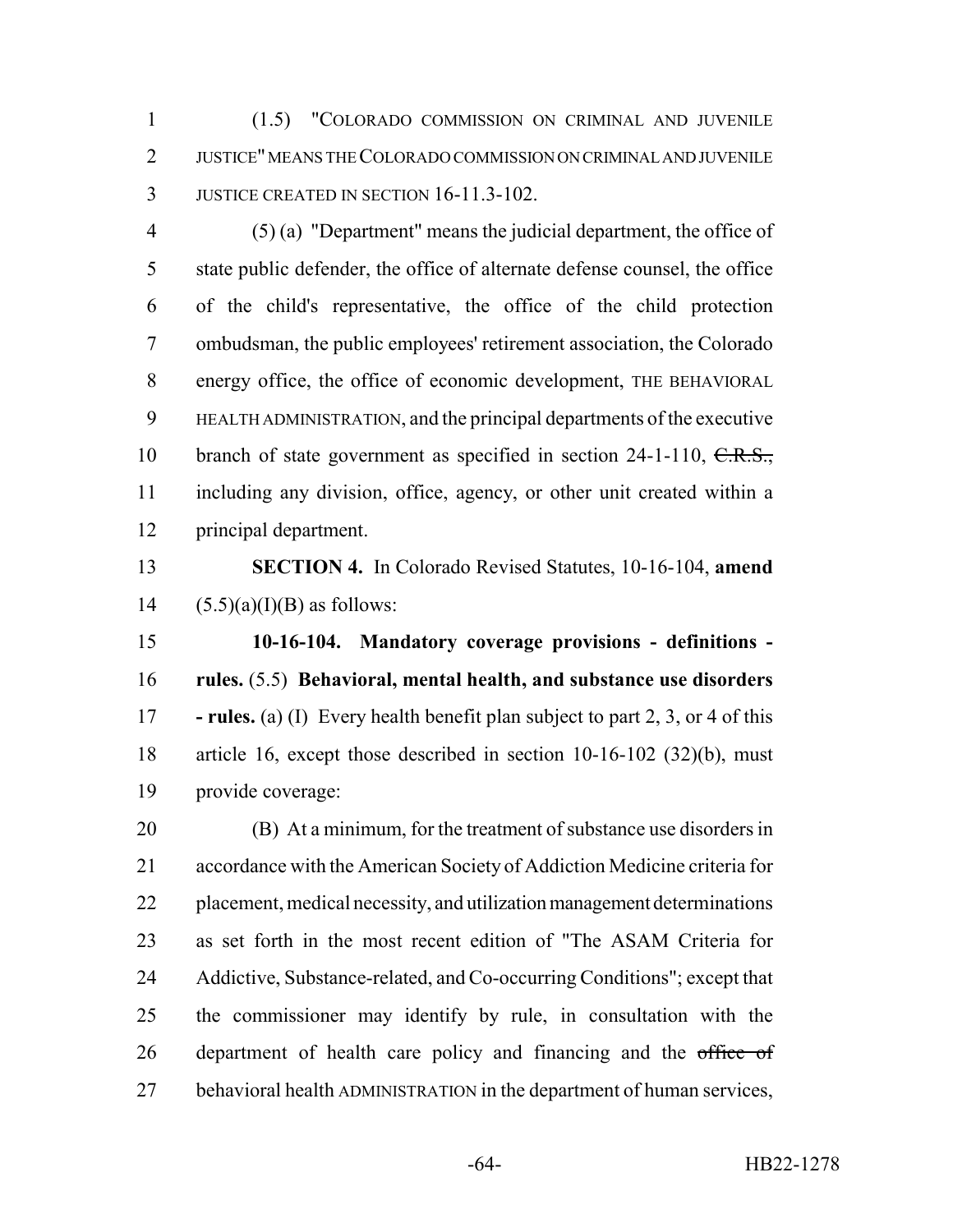an alternate nationally recognized and evidence-based substance-use-disorder-specific criteria for placement, medical necessity, or utilization management, if American Society of Addiction Medicine criteria are no longer available, relevant, or do not follow best practices for substance use disorder treatment.

 **SECTION 5.** In Colorado Revised Statutes, 12-245-216, **amend** (4)(d) as follows:

 **12-245-216. Mandatory disclosure of information to clients.** (4) The disclosure of information required by subsection (1) of this section is not required when psychotherapy is being administered in any of the following circumstances:

12 (d) The client is in the physical custody of either the department 13 of corrections, or the department of human services, OR THE BEHAVIORAL 14 HEALTH ADMINISTRATION IN THE DEPARTMENT OF HUMAN SERVICES, and such department OR ADMINISTRATION has developed an alternative program to provide similar information to the client and the program has been established through rule;

 **SECTION 6.** In Colorado Revised Statutes, 12-245-217, **amend** 19 (2) introductory portion and  $(2)(b)$  as follows:

 **12-245-217. Scope of article - exemptions.** (2) The provisions 21 of this article 245 shall DO not apply to:

22 (b) Employees of the state department of human services OR THE BEHAVIORAL HEALTH ADMINISTRATION IN THE DEPARTMENT OF HUMAN SERVICES; employees of county departments of human or social services; or personnel under the direct supervision and control of the state department of human services, THE BEHAVIORAL HEALTH ADMINISTRATION, or any county department of human or social services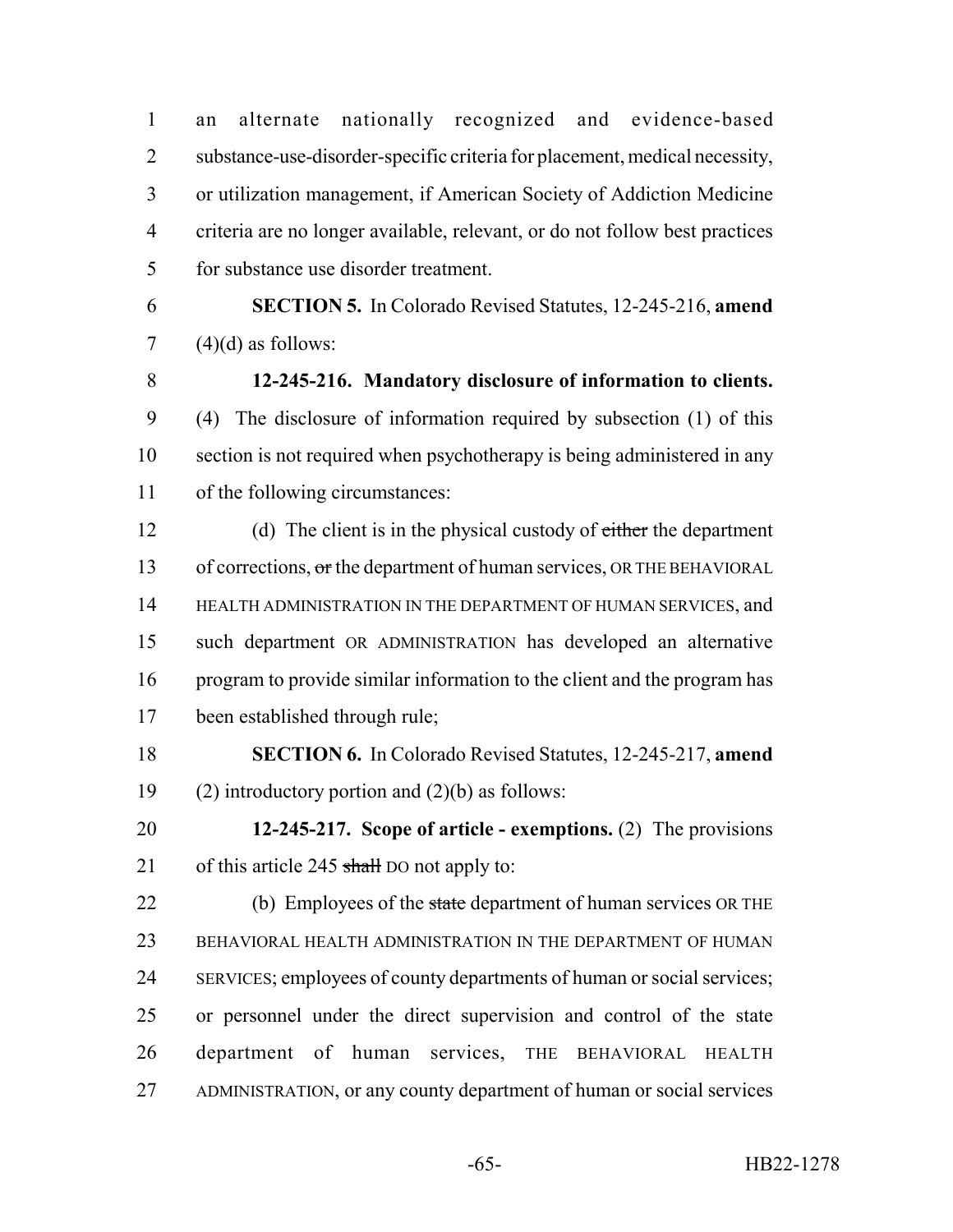for work undertaken as part of their employment;

 **SECTION 7.** In Colorado Revised Statutes, **amend** 12-245-409 as follows:

 **12-245-409. Employees of social services.** (1) Notwithstanding 5 the exemption in section 12-245-217 (2)(b), an employee of the state department of human services OR THE BEHAVIORAL HEALTH ADMINISTRATION IN THE DEPARTMENT OF HUMAN SERVICES, AN employee of a county department of human or social services, or personnel under the direct control or supervision of those departments OR 10 ADMINISTRATION shall not state that he or she THE PERSON is engaged in 11 the practice of social work as a social worker or refer to himself or herself THE PERSON'S SELF as a social worker unless the person is licensed pursuant to this part 4 or has completed an earned social work degree, as specified in section 12-245-401 (9).

 (2) Notwithstanding the exemption in section 12-245-217 (2)(b), any employee licensed pursuant to this article 245 who is terminated from 17 employment by the state department of human services, THE BEHAVIORAL HEALTH ADMINISTRATION IN THE DEPARTMENT OF HUMAN SERVICES, or a county department of human or social services is subject to review and disciplinary action by the board that licenses or regulates the employee.

21 (3) An employee of the state department of human services, THE 22 BEHAVIORAL HEALTH ADMINISTRATION IN THE DEPARTMENT OF HUMAN SERVICES, or a county department of human or social services who has completed a bachelor's or master's degree in social work may apply to the board, for purposes related to licensure under this part 4, for approval for supervision by a person other than a licensed clinical social worker. The 27 board shall consider input from representatives of the state department of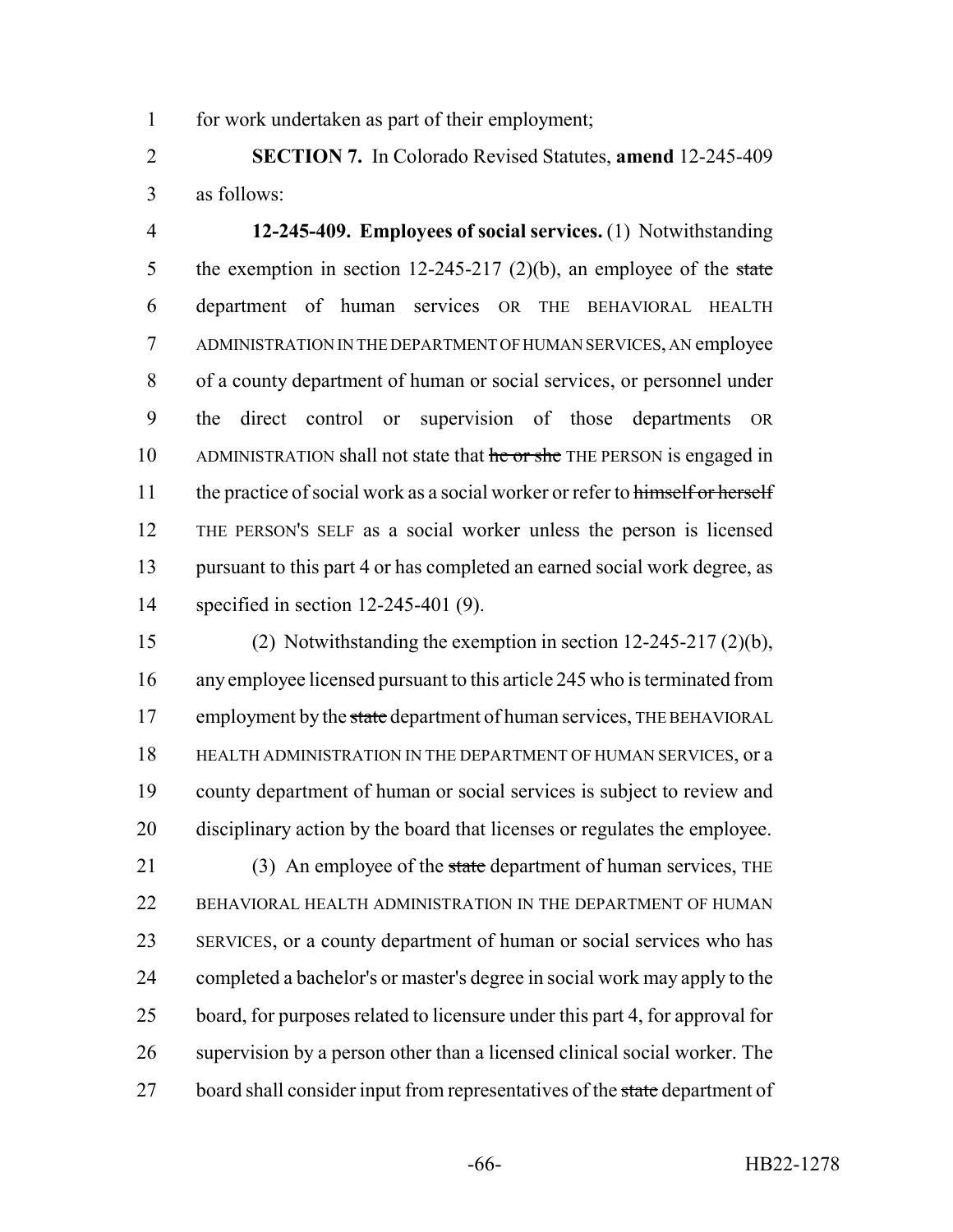human services, THE BEHAVIORAL HEALTH ADMINISTRATION IN THE DEPARTMENT OF HUMAN SERVICES, and the county departments of human or social services when promulgating the rule concerning what qualifications or experience a person is required to possess in order to supervise an employee pursuant to this subsection (3).

 **SECTION 8.** In Colorado Revised Statutes, 13-5-142, **amend** 7 (1)(b) and (3)(b)(II) as follows:

 **13-5-142. National instant criminal background check system - reporting.** (1) On and after March 20, 2013, the state court administrator shall send electronically the following information to the Colorado bureau of investigation created pursuant to section 24-33.5-401, referred to in this section as the "bureau":

 (b) The name of each person who has been committed by order of 14 the court to the custody of the office of behavioral health ADMINISTRATION in the department of human services pursuant to section 27-81-112; and

 (3) The state court administrator shall take all necessary steps to cancel a record made by the state court administrator in the national instant criminal background check system if:

 (b) No less than three years before the date of the written request: (II) The period of certification or commitment of the most recent order of certification, commitment, recertification, or recommitment expired, or a court entered an order terminating the person's incapacity or 24 discharging the person from certification or commitment in the nature of habeas corpus, if the record in the national instant criminal background 26 check system is based on an order of certification or commitment to the 27 custody of the office of behavioral health ADMINISTRATION in the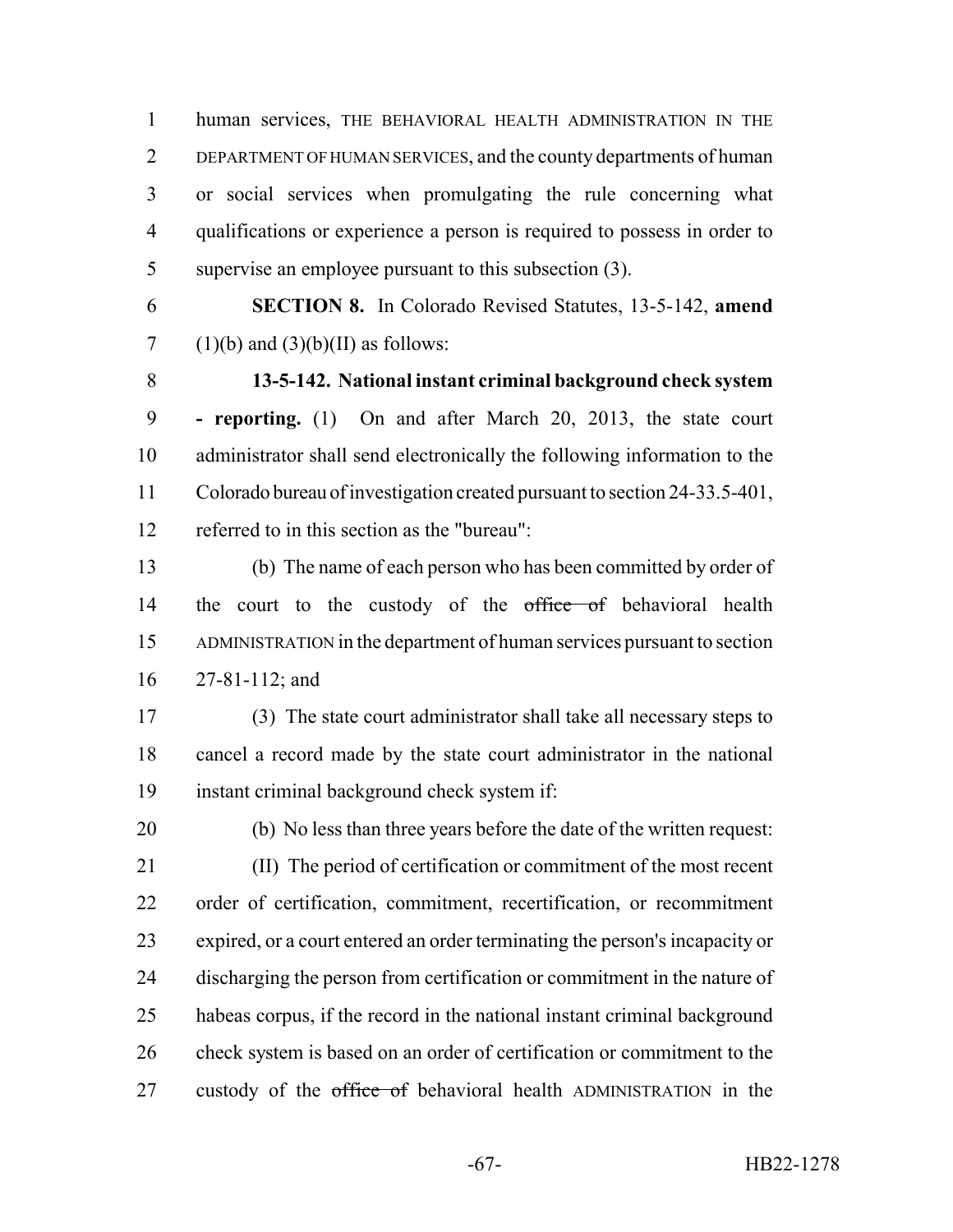department of human services; except that the state court administrator 2 shall not cancel any record pertaining to a person with respect to whom two recommitment orders have been entered pursuant to section 4 27-81-112 (7) and (8), or who was discharged from treatment pursuant to 5 section 27-81-112 (11) on the grounds that further treatment is not likely to bring about significant improvement in the person's condition; or

 **SECTION 9.** In Colorado Revised Statutes, 13-5-142.5, **amend** 8  $(2)(a)(II)$  as follows:

 **13-5-142.5. National instant criminal background check system - judicial process for awarding relief from federal prohibitions - legislative declaration.** (2) **Eligibility.** A person may petition for relief pursuant to this section if:

13 (a) (II) He or she THE PERSON has been committed by order of the 14 court to the custody of the office of behavioral health ADMINISTRATION in the department of human services pursuant to section 27-81-112; or **SECTION 10.** In Colorado Revised Statutes, 13-9-123, **amend**

17 (1)(b) and  $(3)(b)(II)$  as follows:

 **13-9-123. National instant criminal background check system - reporting.** (1) On and after March 20, 2013, the state court 20 administrator shall send electronically the following information to the Colorado bureau of investigation created pursuant to section 24-33.5-401, referred to in this section as the "bureau":

 (b) The name of each person who has been committed by order of 24 the court to the custody of the office of behavioral health ADMINISTRATION in the department of human services pursuant to section 27-81-112; and

(3) The state court administrator shall take all necessary steps to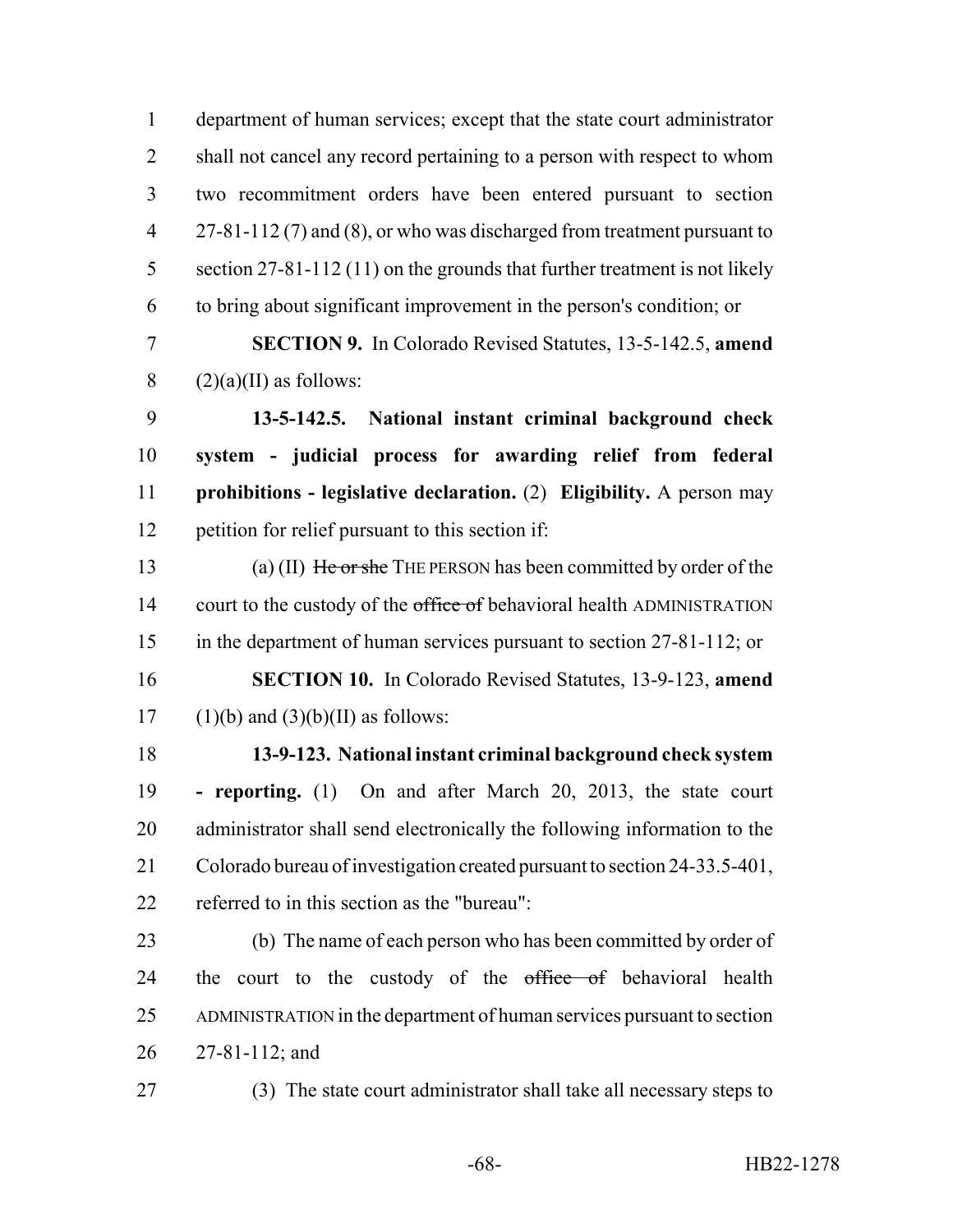cancel a record made by the state court administrator in the national instant criminal background check system if:

 (b) No less than three years before the date of the written request: (II) The period of certification or commitment of the most recent order of certification, commitment, recertification, or recommitment expired, or the court entered an order terminating the person's incapacity or discharging the person from certification or commitment in the nature of habeas corpus, if the record in the national instant criminal background check system is based on an order of certification or commitment to the 10 custody of the office of behavioral health ADMINISTRATION in the department of human services; except that the state court administrator 12 shall not cancel any record pertaining to a person with respect to whom two recommitment orders have been entered pursuant to section 14 27-81-112 (7) and (8), or who was discharged from treatment pursuant to 15 section 27-81-112 (11), on the grounds that further treatment is not likely to bring about significant improvement in the person's condition; or

 **SECTION 11.** In Colorado Revised Statutes, 13-9-124, **amend** (2)(a)(II) as follows:

 **13-9-124. National instant criminal background check system - judicial process for awarding relief from federal prohibitions - legislative declaration.** (2) **Eligibility.** A person may petition for relief pursuant to this section if:

23 (a) (II) He or she THE PERSON has been committed by order of the 24 court to the custody of the office of behavioral health ADMINISTRATION in the department of human services pursuant to section 27-81-112; or **SECTION 12.** In Colorado Revised Statutes, 13-20-401, **amend** (2) as follows: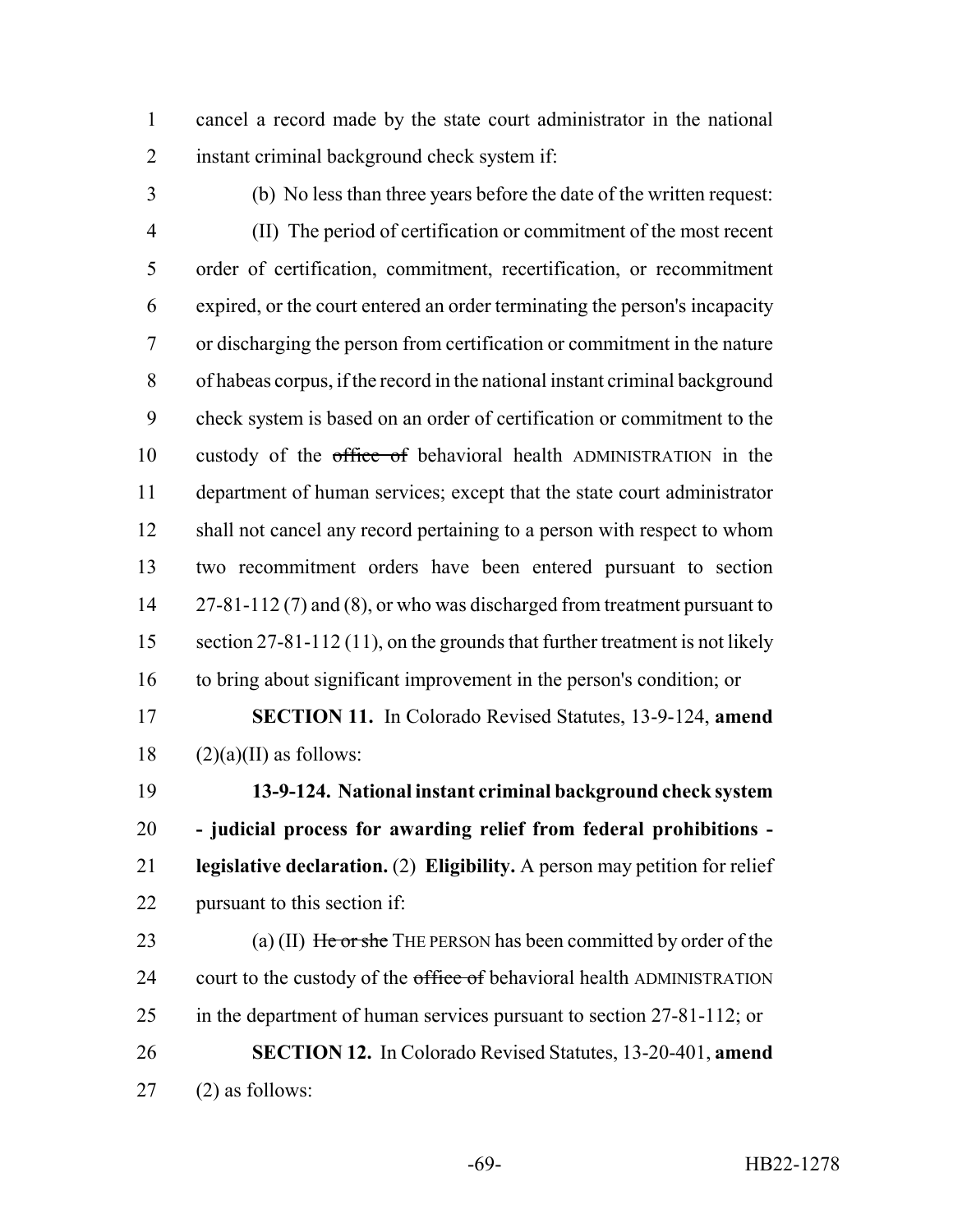**13-20-401. Definitions.** As used in this part 4, unless the context otherwise requires:

 (2) "Patient" means the person upon whom a proposed electroconvulsive treatment is to be performed; except that nothing in this part 4 supersedes the provisions of article 65 of title 27 or any rule adopted by the BEHAVIORAL HEALTH ADMINISTRATION IN THE department of human services pursuant to section 27-65-116 (2) with regard to the care and treatment of any person unable to exercise written informed consent or of a person with a mental health disorder.

 **SECTION 13.** In Colorado Revised Statutes, 16-8.5-111, **amend** 11  $(2)(b)(II)(B)$  as follows:

 **16-8.5-111. Procedure after determination of competency or incompetency.** (2) If the final determination made pursuant to section 14 16-8.5-103 is that the defendant is incompetent to proceed, the court has the following options:

 (b) (II) (B) As a condition of bond, the court shall order that the restoration take place on an outpatient basis. Pursuant to section 18 27-60-105, the department through the office of THE behavioral health ADMINISTRATION IN THE DEPARTMENT is the entity responsible for the oversight of restoration education and coordination of all competency restoration services. As a condition of release for outpatient restoration services, the court may require pretrial services, if available, to work with 23 the <del>department</del> BEHAVIORAL HEALTH ADMINISTRATION and the restoration 24 services provider under contract with the department BEHAVIORAL HEALTH ADMINISTRATION to assist in securing appropriate support and care management services, which may include housing resources. The individual agency responsible for providing outpatient restoration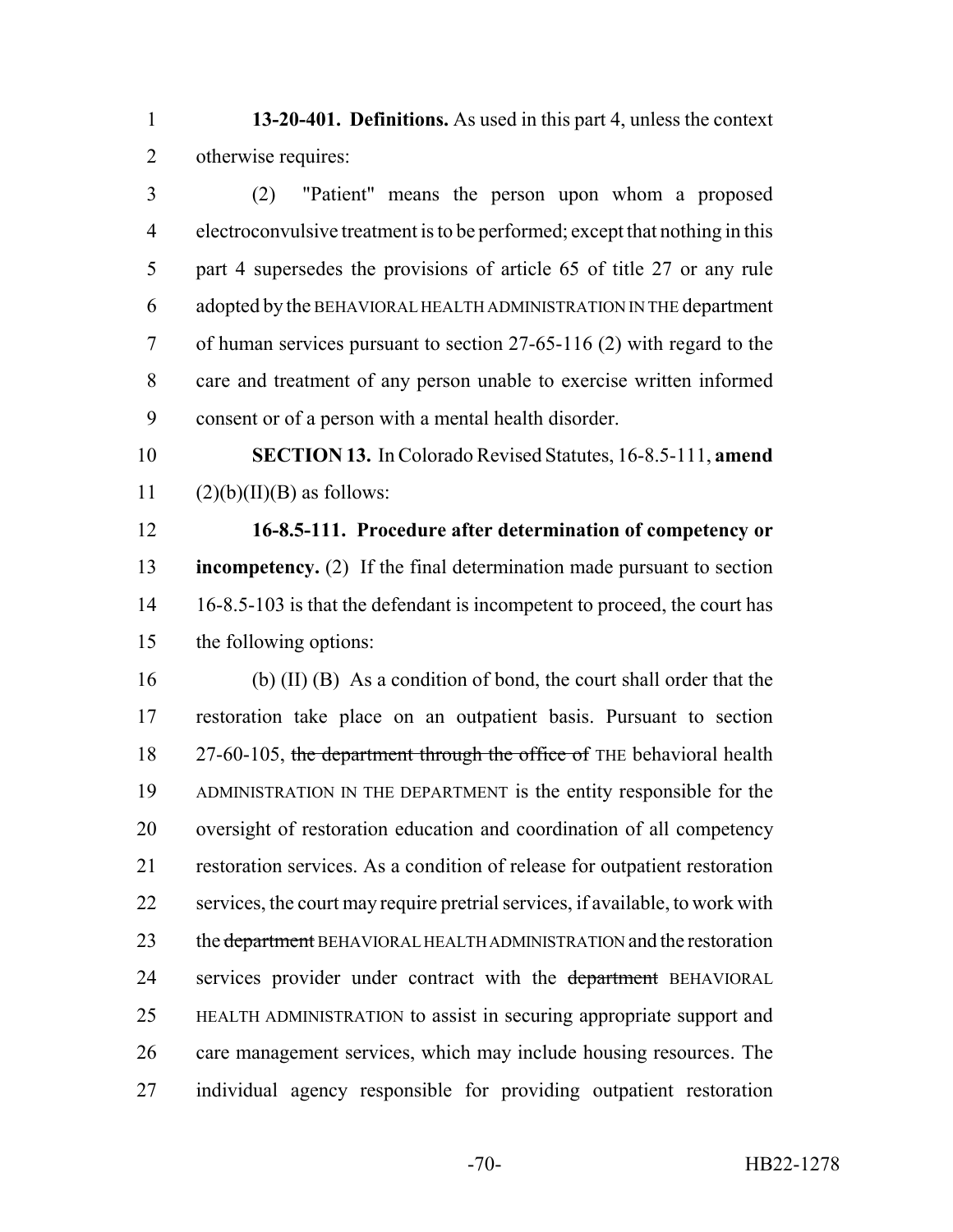services for the defendant shall notify the court or other designated agency within twenty-one days if restoration services have not commenced.

 **SECTION 14.** In Colorado Revised Statutes, 16-11.9-102, **amend** (1) introductory portion and (2) introductory portion as follows: **16-11.9-102. Screening for behavioral or mental health disorders - standardized process - development.** (1) The director of the 8 division of criminal justice within IN the department of public safety is responsible for ensuring that the head of the department of psychiatry at the university of Colorado health sciences center, the judicial department, the department of corrections, the state board of parole, the division of 12 criminal justice within IN the department of public safety, THE BEHAVIORAL HEALTH ADMINISTRATION IN THE DEPARTMENT OF HUMAN 14 SERVICES, and the office of behavioral health UNITS RESPONSIBLE FOR THE MENTAL HEALTH INSTITUTES AND FORENSIC SERVICES in the department of human services meet and cooperate to develop a standardized 17 screening procedure for the assessment of behavioral or mental health disorders in persons who are involved in the adult criminal justice system. The standardized screening procedure must include, but is not limited to:

 (2) In conjunction with the development of a standardized behavioral or mental health disorder screening procedure for the adult criminal justice system as specified in subsection (1) of this section, the 23 judicial department, the division of youth services within IN the department of human services, the unit responsible for child welfare 25 services within IN the department of human services, the office of behavioral health ADMINISTRATION in the department of human services, THE UNITS RESPONSIBLE FOR THE MENTAL HEALTH INSTITUTES AND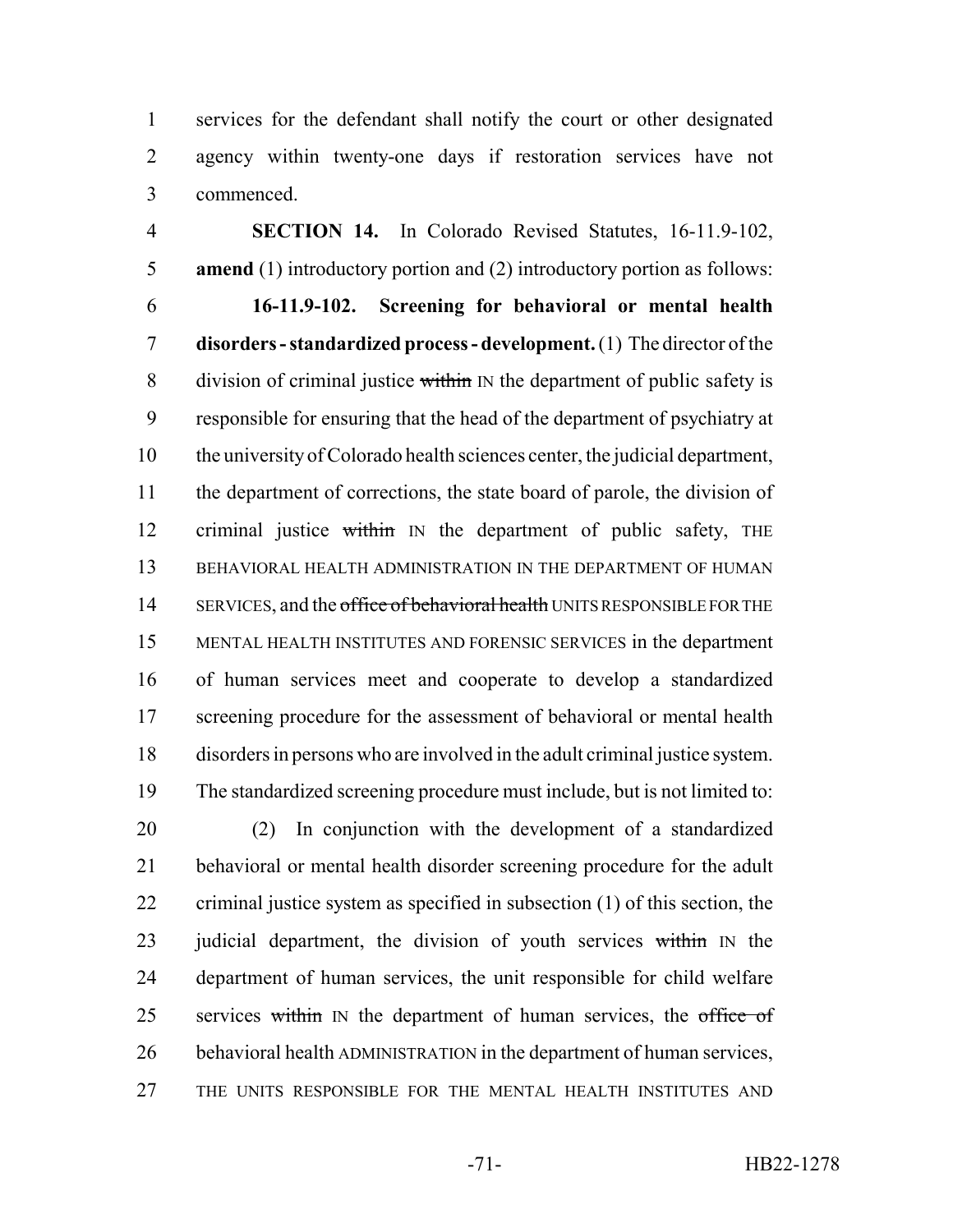FORENSIC SERVICES IN THE DEPARTMENT OF HUMAN SERVICES, the 2 division of criminal justice within IN the department of public safety, and the department of corrections shall cooperate to develop a standardized screening procedure for the assessment of behavioral or mental health disorders in juveniles who are involved in the juvenile justice system. The standardized screening procedure must include, but is not limited to:

 **SECTION 15.** In Colorado Revised Statutes, **amend** 16-11.9-105 as follows:

 **16-11.9-105. Periodic review.** On or before October 1, 2004, and on or before October 1 every two years thereafter, the judicial department, the department of corrections, the state board of parole, the division of 12 criminal justice within IN the department of public safety, and the BEHAVIORAL HEALTH ADMINISTRATION IN THE department of human services shall jointly review the implementation of the standardized procedures and the use of the standardized screening instruments 16 developed pursuant to this article ARTICLE 11.9.

 **SECTION 16.** In Colorado Revised Statutes, 16-11.9-204, **amend** (1)(f)(III) introductory portion as follows:

 **16-11.9-204. Behavioral health court liaisons - duties and responsibilities - consultation and collaboration.** (1) A court liaison hired pursuant to this part 2 has the following duties and responsibilities:

 (f) Identifying existing programs and resources that are already available in the community, including but not limited to:

 (III) Community mental health centers and other local community 25 behavioral health providers that receive state funding through the office 26 of behavioral health ADMINISTRATION IN THE DEPARTMENT OF HUMAN SERVICES for services such as: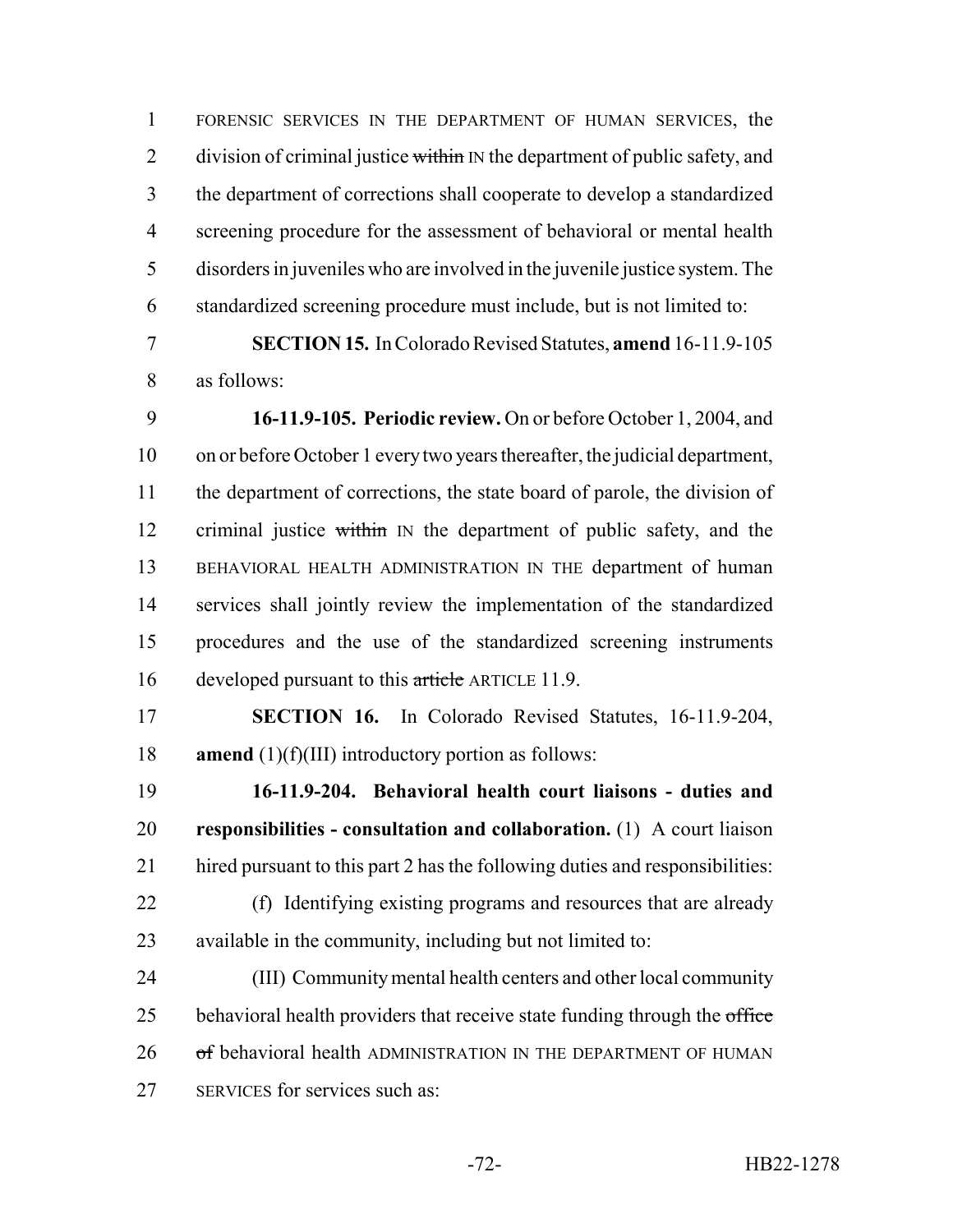**SECTION 17.** In Colorado Revised Statutes, 16-13-311, **amend** 2 (3)(a)(VII) introductory portion and  $(3)(a)$ (VII)(B) as follows:

 **16-13-311. Disposition of seized personal property.** (3) (a) If the prosecution prevails in the forfeiture action, the court shall order the property forfeited. Such order perfects the state's right and interest in and title to such property and relates back to the date when title to the property vested in the state pursuant to section 16-13-316. Except as otherwise provided in subsection (3)(c) of this section, the court shall also order such property to be sold at a public sale by the law enforcement agency in possession of the property in the manner provided for sales on execution, or in another commercially reasonable manner. Property forfeited pursuant to this section or proceeds therefrom must be distributed or applied in the following order:

14 (VII) The balance shall MUST be delivered, upon order of the court, as follows:

 (B) Twenty-five percent to the managed service organization 17 contracting with the office of behavioral health ADMINISTRATION in the department of human services serving the judicial district where the forfeiture proceeding was prosecuted to fund detoxification and substance use disorder treatment. Money appropriated to the managed service organization must be in addition to, and not be used to supplant, other 22 funding appropriated to the office of behavioral health ADMINISTRATION; and

 **SECTION 18.** In Colorado Revised Statutes, 16-13-701, **repeal** (9) as follows:

 **16-13-701. Reports related to seizures and forfeitures - legislative declaration - definitions.** (9) (a) The office of behavioral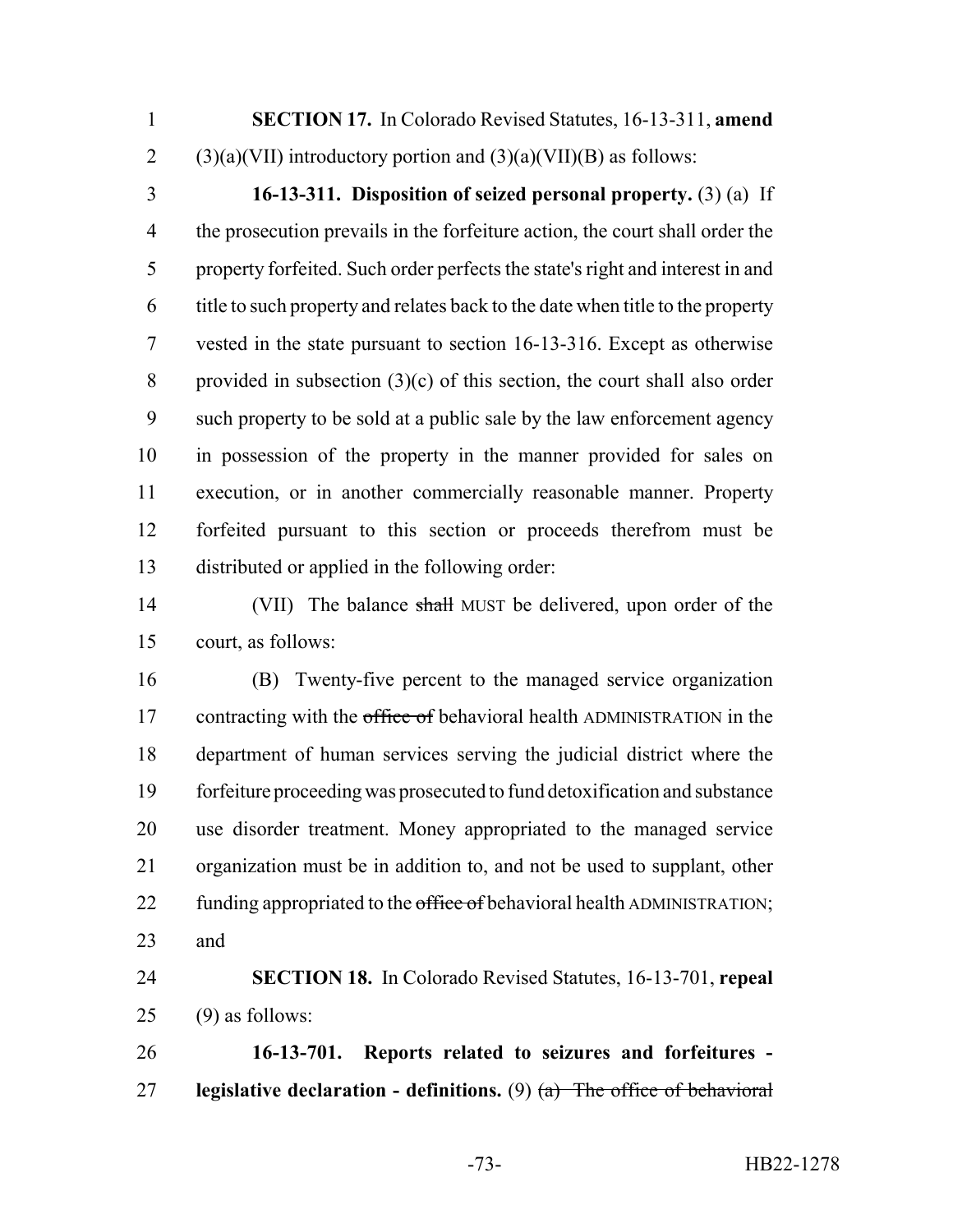health shall prepare an annual accounting report of money received by the managed service organization pursuant to section 16-13-311 (3)(a)(VII)(B), including revenues, expenditures, beginning and ending balances, and services provided. The office of behavioral health shall provide this report to the health and human services committee of the senate and the public health care and human services committee of the house of representatives, or any successor committees.

8 (b) Pursuant to section  $24-1-136(11)(a)(I)$ , the report required in 9 this subsection (9) expires on February 1, 2021.

 **SECTION 19.** In Colorado Revised Statutes, 17-1-103, **amend** 11  $(1)(r)$  as follows:

 **17-1-103. Duties of the executive director.** (1) The duties of the executive director are:

14 (r) In consultation with the offices of behavioral health ADMINISTRATION and THE OFFICE OF economic security in the department of human services, the department of health care policy and financing, the department of local affairs, and local service providers, to develop resources for inmates post-release that provide information to help prepare inmates for release and successful reintegration into their communities. The resources must reflect the needs of diverse and underserved populations and communities.

 **SECTION 20.** In Colorado Revised Statutes, 17-2-201, **amend** 23 (5.7)(a) and  $(5.7)(d)$  as follows:

 **17-2-201. State board of parole - duties - definitions.** (5.7) If, as a condition of parole, an offender is required to undergo counseling or 26 treatment, unless the parole board determines that treatment at another 27 facility or with another person is warranted, the treatment or counseling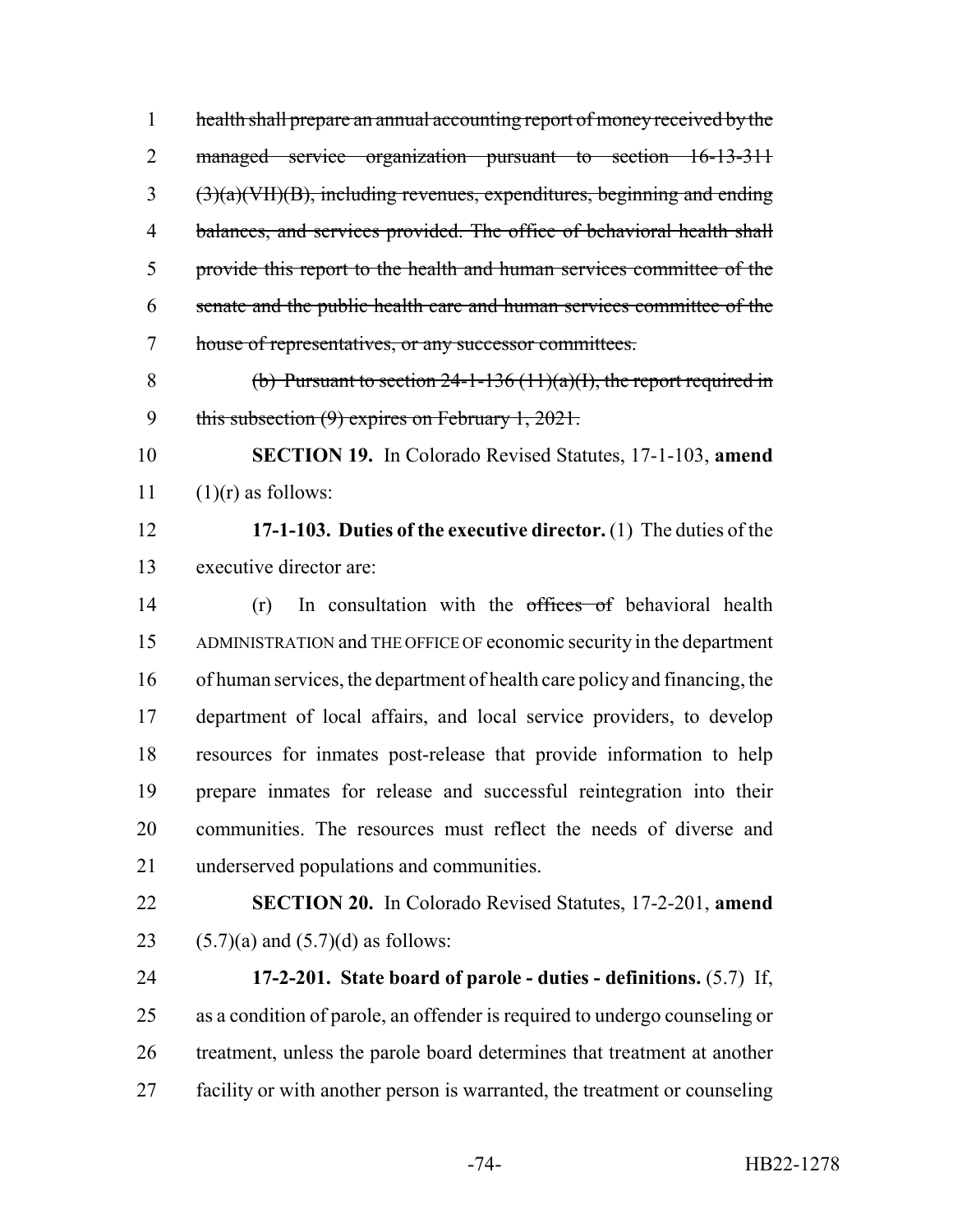must be at a facility or with a person:

2 (a) Approved by the office of behavioral health ADMINISTRATION 3 in the department of human services established in article 80 of title 27, if the treatment is for alcohol or drug abuse;

 (d) Licensed or certified by the division of adult parole in the department of corrections, the department of regulatory agencies, the 7 office of behavioral health ADMINISTRATION in the department of human services, the state board of nursing, or the Colorado medical board, whichever is appropriate for the required treatment or counseling.

 **SECTION 21.** In Colorado Revised Statutes, 17-26-140, **amend** (1)(b) as follows:

## **17-26-140. Continuity of care for persons released from jail.**

 (1) If a person is treated for a substance use disorder throughout the person's incarceration, the county jail shall, at a minimum, conduct the following before releasing the person from the county jail's custody:

 (b) Provide a list of available substance use providers, to the 17 extent the office of behavioral health ADMINISTRATION in the state department OF HUMAN SERVICES has such a list available.

 **SECTION 22.** In Colorado Revised Statutes, 17-27.1-101, 20 **amend**  $(5)(a)(I)$  and  $(5)(a)(IV)$  as follows:

 **17-27.1-101. Nongovernmental facilities for offenders - registration - notifications - penalties - definitions.** (5) A private treatment program in Colorado shall not admit or accept a supervised or unsupervised person into the program unless the program:

 (a) Is registered with the compact administrator, and, if the person is a supervised person, the private treatment program is:

27 (I) Approved by the office of behavioral health ADMINISTRATION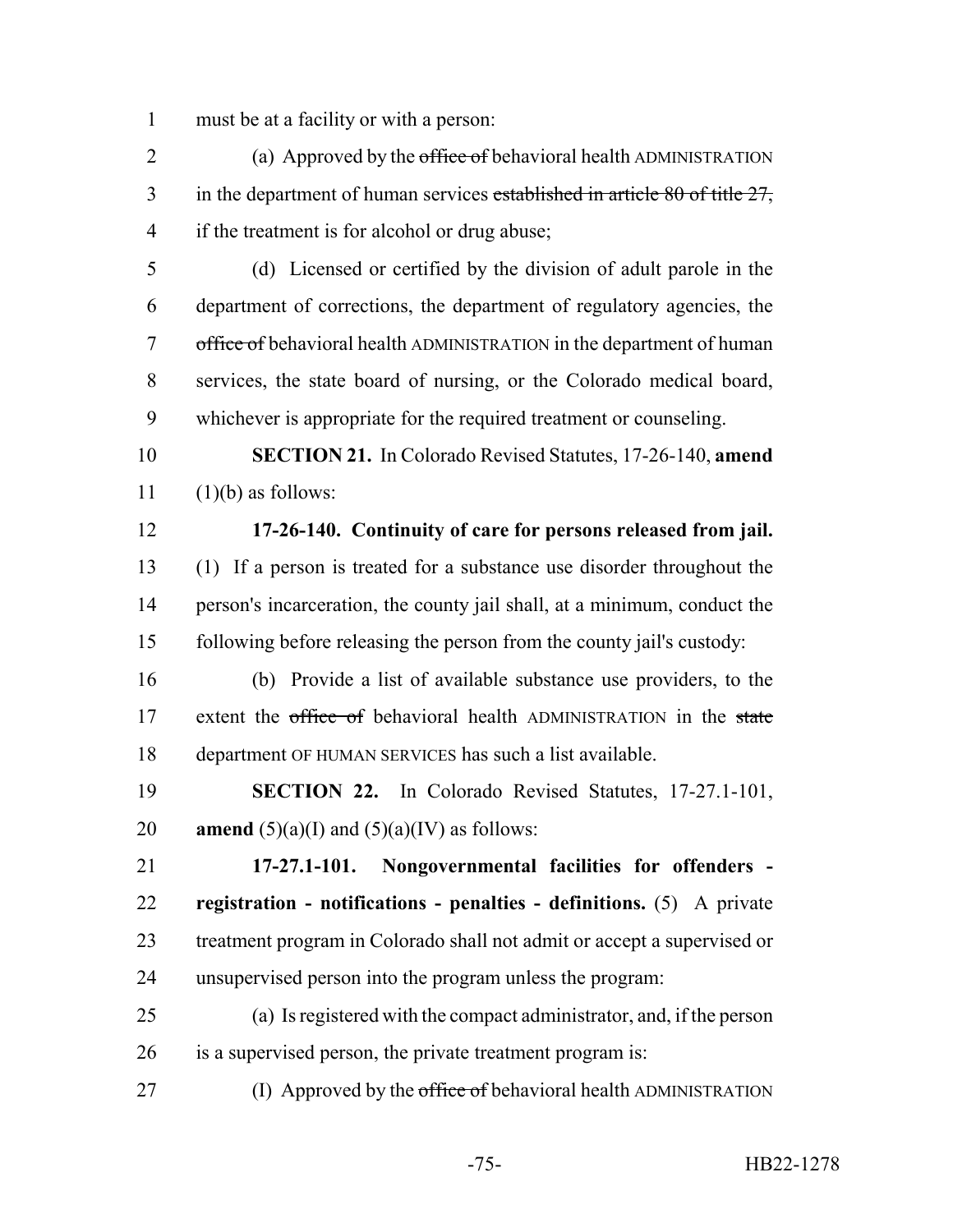1 in the department of human services established in article 80 of title 27, if the program provides alcohol or drug abuse treatment;

 (IV) Licensed or certified by the division of adult parole in the department of corrections, the department of regulatory agencies, the 5 office of behavioral health ADMINISTRATION in the department of human services, the state board of nursing, or the Colorado medical board if the program provides treatment that requires certification or licensure;

 **SECTION 23.** In Colorado Revised Statutes, 17-27.9-102, **amend** (1) as follows:

 **17-27.9-102. Specialized restitution and community service programs - contract with treatment providers - division of criminal justice.** (1) The director of the division of criminal justice of IN the department of public safety may, pursuant to section 17-27-108, contract with one or more public or private providers or community corrections boards, as defined in section 17-27-102 (2), who operate restitution and community service facilities, to provide specialized restitution and community service programs that meet the requirements of this section. As used in this article 27.9, such providers are referred to as "providers". 19 The office of behavioral health ADMINISTRATION in the department of human services shall approve any entity that provides treatment for substance use disorders pursuant to article 80 of title 27.

 **SECTION 24.** In Colorado Revised Statutes, 18-1.3-204, **amend** 23 (2)(c)(I) and (2)(c)(IV) as follows:

 **18-1.3-204. Conditions of probation - interstate compact probation transfer cash fund - creation.** (2) (c) If the court orders counseling or treatment as a condition of probation, unless the court makes a specific finding that treatment in another facility or with another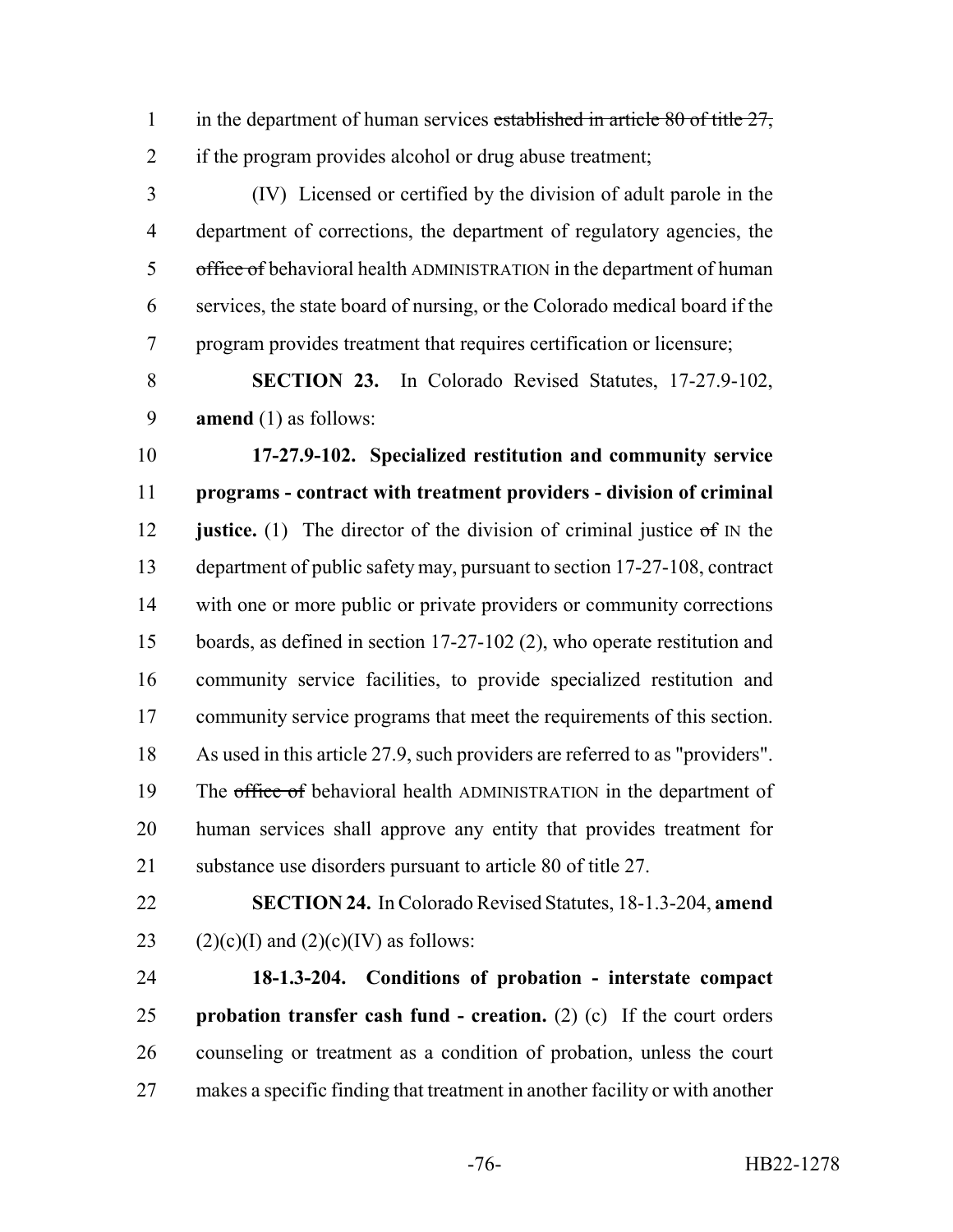1 person is warranted, the court shall order that the treatment or counseling 2 be at a facility or with a person:

3 (I) Approved by the office of behavioral health ADMINISTRATION 4 in the department of human services established in article 80 of title 27, 5 if the treatment is for alcohol or drug abuse;

 (IV) Licensed or certified by the division of adult parole in the department of corrections, the department of regulatory agencies, the 8 office of behavioral health ADMINISTRATION in the department of human services, the state board of nursing, or the Colorado medical board, whichever is appropriate for the required treatment or counseling.

11 **SECTION 25.** In Colorado Revised Statutes, **amend** 18-1.3-210 12 as follows:

## 13 **18-1.3-210. Counseling or treatment for alcohol or drug abuse**

14 **or substance use disorder.** (1) In any case in which treatment or 15 counseling for alcohol or drug abuse or a substance use disorder is 16 authorized in connection with a deferred prosecution, deferred judgment 17 and sentence, or probation, the court may require the defendant to obtain 18 counseling or treatment for the condition. If the court orders the 19 counseling or treatment, the court shall order that the counseling or 20 treatment is obtained from a treatment facility or person approved by the 21 office of behavioral health ADMINISTRATION in the department of human 22 services, established in article 80 of title 27, unless the court makes a 23 finding that counseling or treatment in another facility or with another 24 person is warranted. If the defendant voluntarily submits himself or 25 herself THE DEFENDANT's SELF for treatment or counseling, the district 26 attorney and the court may consider his or her THE DEFENDANT's 27 willingness to correct his or her THE DEFENDANT'S condition as a basis for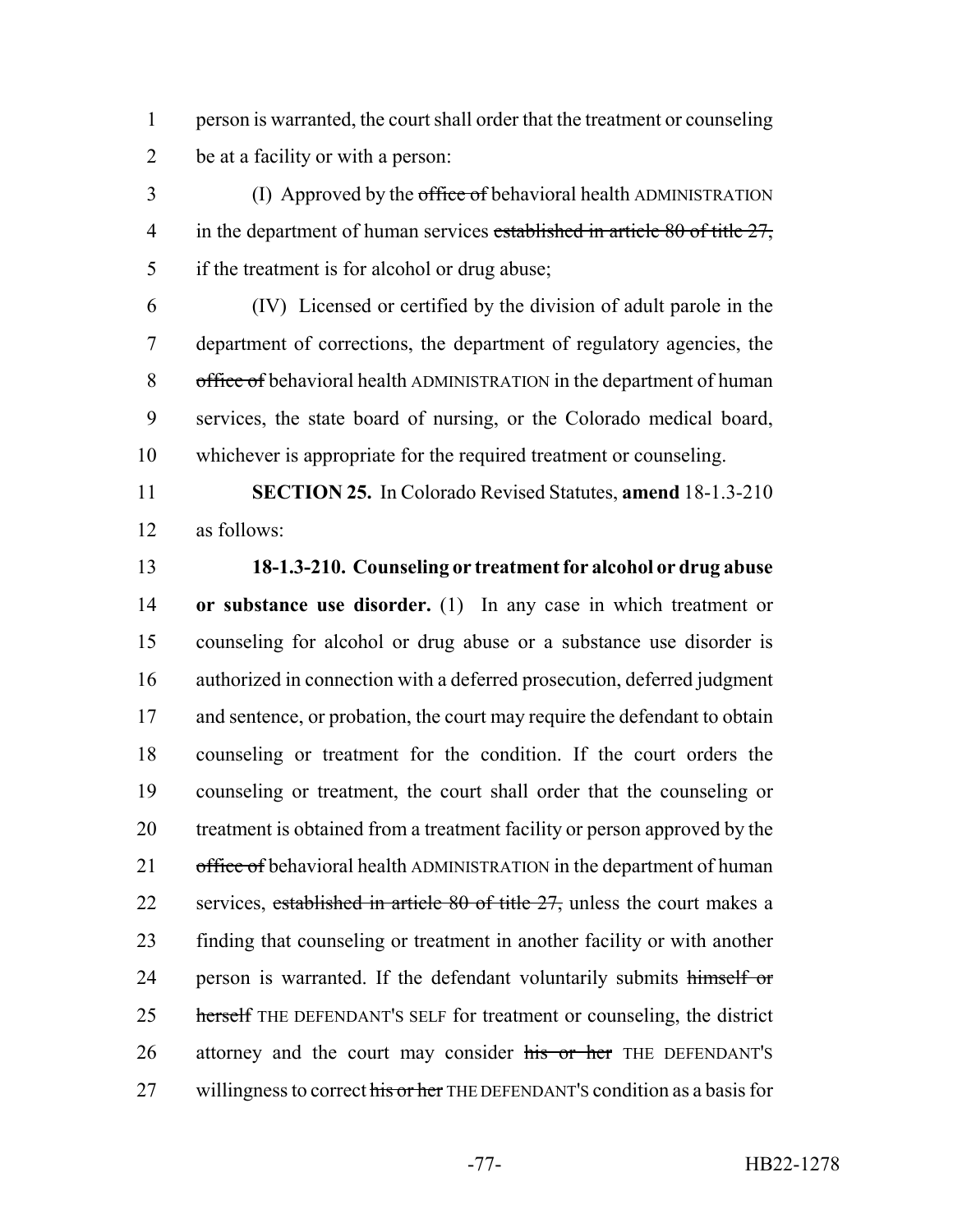granting deferred prosecution or deferred judgment and sentence.

 (2) Notwithstanding the provisions of subsection (1) of this section, in any case in which treatment or counseling for alcohol or drug abuse or a substance use disorder is authorized and ordered by the court in connection with a deferred prosecution, deferred judgment and sentence, or probation for an offense involving unlawful sexual behavior, as defined in section 16-22-102 (9), the court shall order that the counseling or treatment is obtained from a treatment facility or person 9 approved by the office of behavioral health ADMINISTRATION in the department of human services. established in article 80 of title 27.

 **SECTION 26.** In Colorado Revised Statutes, **amend** 18-1.3-211 as follows:

 **18-1.3-211. Sentencing of felons - parole of felons - treatment and testing based upon assessment required.** (1) Each person 15 sentenced by the court for a felony committed on or after July 1, 1992, is required, as a part of any sentence to probation, community corrections, or incarceration with the department of corrections, to undergo periodic testing and treatment for substance abuse that is appropriate to the felon based upon the recommendations of the assessment made pursuant to section 18-1.3-209, or based upon any subsequent recommendations by the department of corrections, the judicial department, or the division of 22 criminal justice  $\sigma f$  IN the department of public safety, whichever is appropriate. Any testing or treatment must be at a facility or with a person 24 approved by the office of behavioral health ADMINISTRATION in the 25 department of human services established in article of title  $27$ , and at 26 the felon's own expense, unless he or she THE FELON is indigent.

(2) Each person placed on parole by the state board of parole on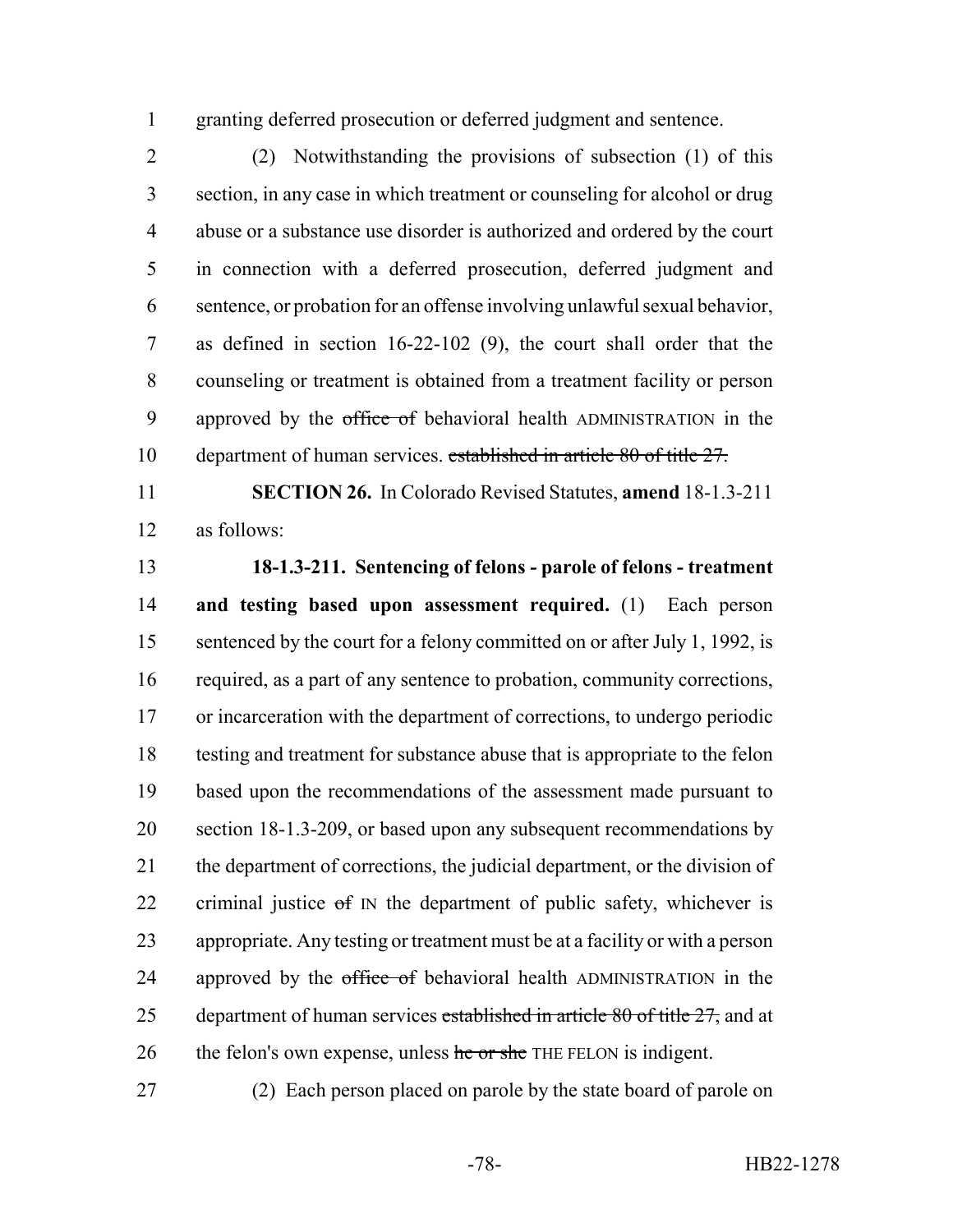or after July 1, 1992, is required, as a condition of parole, to undergo periodic testing and treatment for substance abuse that is appropriate to the parolee based upon the recommendations of the assessment made pursuant to section 18-1.3-209 or any assessment or subsequent 5 reassessment made regarding the parolee during his or her THE PAROLEE's incarceration or any period of parole. Any testing or treatment must be at 7 a facility or with a person approved by the office of behavioral health ADMINISTRATION in the department of human services established in 9 article of title  $27$ , and at the parolee's own expense, unless he or she THE PAROLEE is indigent. **SECTION 27.** In Colorado Revised Statutes, 18-1.9-104, **amend**  $(1)(c)(IV)(A)$  as follows: **18-1.9-104. Task force concerning the treatment of persons with mental health disorders in the criminal and juvenile justice systems - creation - membership - duties.** (1) **Creation.** (c) The chair and vice-chair of the committee shall appoint twenty-nine members as follows: (IV) Five members who represent the department of human services, as follows: 20 (A) One member who represents the office of behavioral health ADMINISTRATION in the department of human services; **SECTION 28.** In Colorado Revised Statutes, **amend** 18-1.9-105 as follows: **18-1.9-105. Task force funding - staff support.** (1) The division 25 of criminal justice  $\sigma f$  IN the department of public safety, the  $\sigma f$  of  $\sigma f$  behavioral health ADMINISTRATION in the department of human services, 27 and any state department or agency with an active representative on the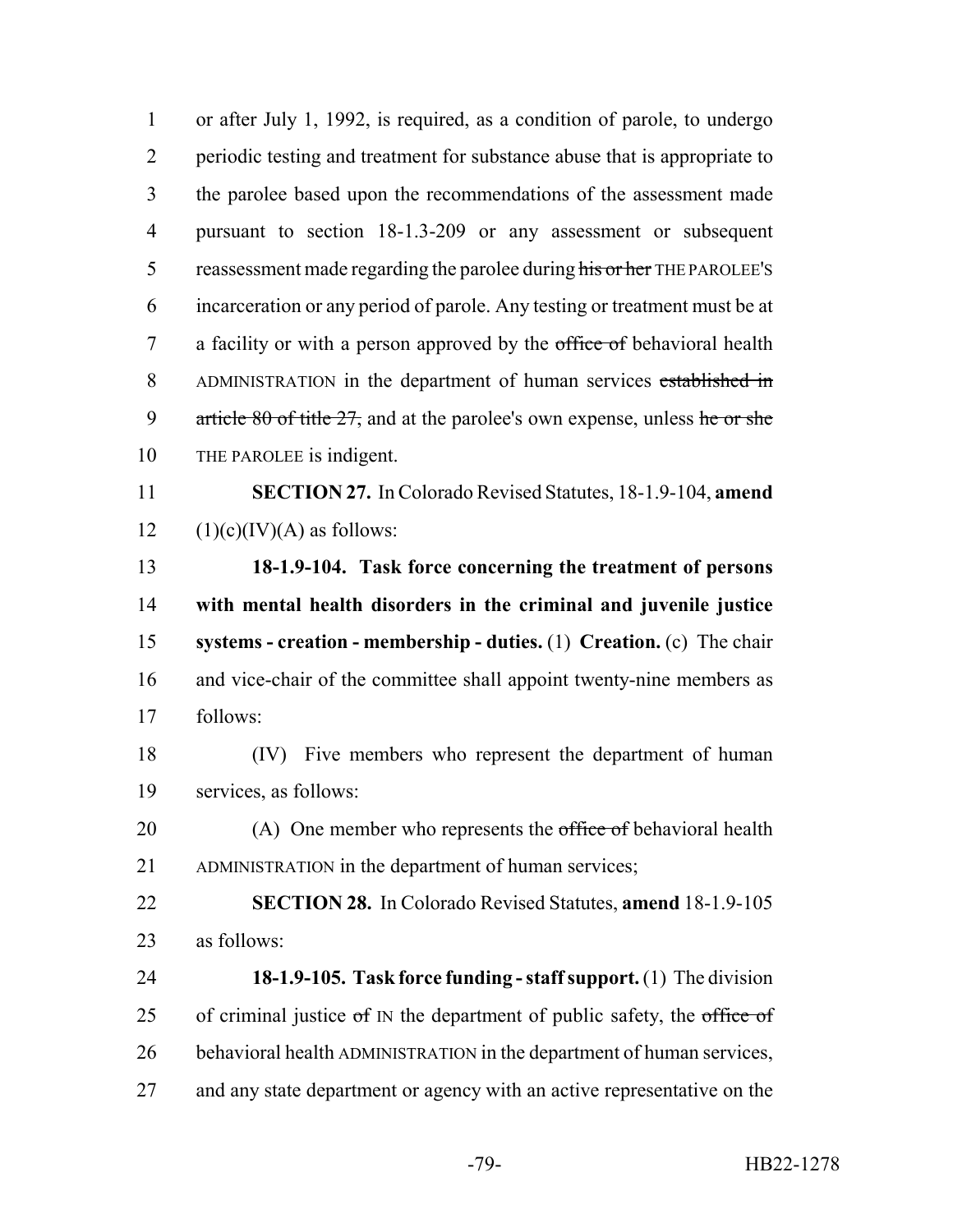task force are authorized to receive and expend gifts, grants, and donations, including donations of in-kind services for staff support, from any public or private entity for any direct or indirect costs associated with the duties of the task force.

 (2) The director of research of the legislative council, the director of the office of legislative legal services, the director of the division of 7 criminal justice within IN the department of public safety, the director of 8 the office of COMMISSIONER OF THE behavioral health ADMINISTRATION IN THE DEPARTMENT OF HUMAN SERVICES, and the executive directors of the departments represented on the task force may supply staff assistance to the task force as they deem appropriate within existing appropriations 12 or if money is credited to the treatment of persons with mental health disorders in the criminal and juvenile justice systems fund created in 14 section 18-1.9-106 for the purpose of and in an amount sufficient to fund staff assistance. The task force may also accept donations of in-kind services for staff support from the private sector.

 **SECTION 29.** In Colorado Revised Statutes, 18-13-122, **amend** 18 (4)(a), (4)(b)(I), (4)(b)(II), (4)(c)(I), and (18) as follows:

 **18-13-122. Illegal possession or consumption of ethyl alcohol or marijuana by an underage person - illegal possession of marijuana paraphernalia by an underage person - adolescent substance abuse prevention and treatment fund - legislative declaration - definitions.** 23 (4) (a) Upon conviction of a first offense of subsection  $(3)$  of this section, 24 the court shall sentence the underage person to a fine of not more than one hundred dollars, or the court shall order that the underage person 26 complete a substance abuse education program approved by the office of behavioral health ADMINISTRATION in the department of human services,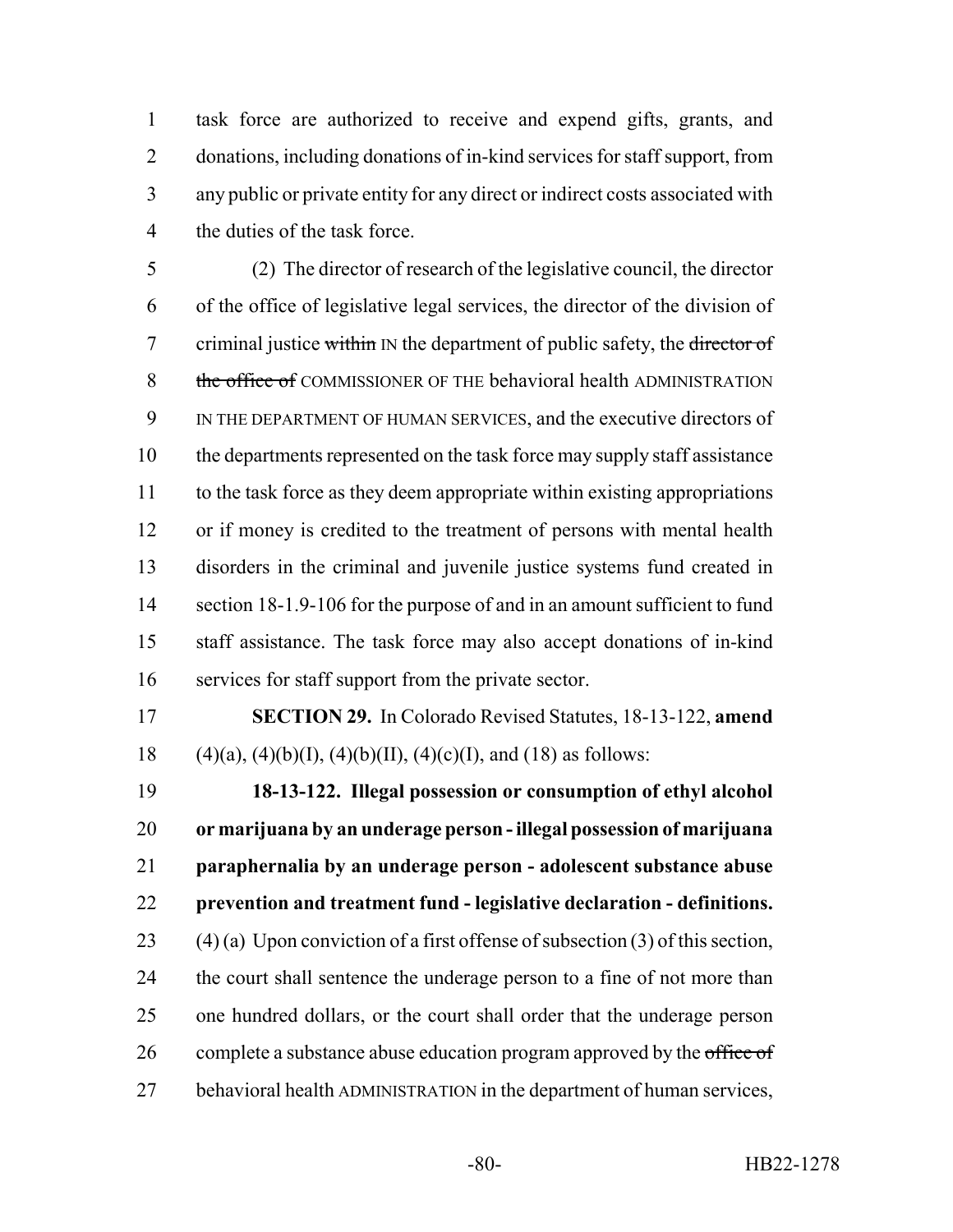or both.

 (b) Upon conviction of a second offense of subsection (3) of this section, the court shall sentence the underage person to a fine of not more than one hundred dollars, and the court shall order the underage person to:

 (I) Complete a substance abuse education program approved by 7 the office of behavioral health ADMINISTRATION in the department of human services;

 (II) If determined necessary and appropriate, submit to a substance 10 abuse assessment approved by the office of behavioral health ADMINISTRATION in the department of human services and complete any treatment recommended by the assessment; and

 (c) Upon conviction of a third or subsequent offense of subsection (3) of this section, the court shall sentence the defendant to a fine of up to two hundred fifty dollars, and the court shall order the underage person to:

17 (I) Submit to a substance abuse assessment approved by the office 18 of behavioral health ADMINISTRATION in the department of human services and complete any treatment recommended by the assessment; and

 (18) **Cash fund.** The surcharge collected pursuant to subsection (4)(e) of this section must be transmitted to the state treasurer, who shall 23 credit the same MONEY to the adolescent substance abuse prevention and treatment fund, which is created and referred to in this section as the "fund". Money in the fund is subject to annual appropriation by the 26 general assembly to the office of behavioral health ADMINISTRATION in 27 the department of human services established in article 80 of title 27, for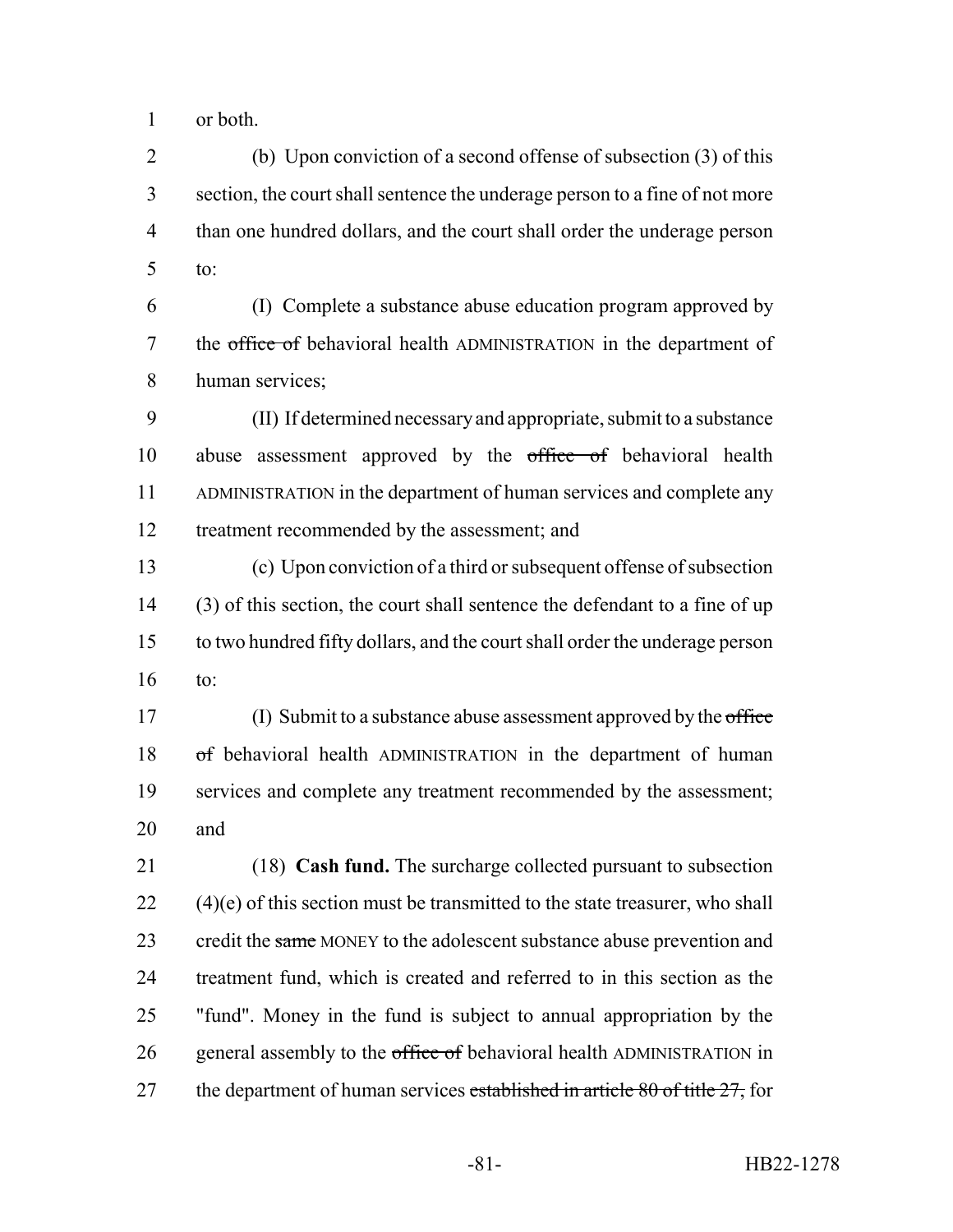adolescent substance abuse prevention and treatment programs. The 2 office of behavioral health ADMINISTRATION is authorized to seek and accept gifts, grants, or donations from private or public sources for the purposes of this section. All private and public money received through gifts, grants, or donations must be transmitted to the state treasurer, who 6 shall credit the same MONEY to the fund. Any unexpended money in the fund may be invested by the state treasurer as provided by law. All interest and income derived from the investment and deposit of money in the fund must be credited to the fund. Any unexpended and unencumbered money remaining in the fund at the end of a fiscal year remains in the fund and must not be credited or transferred to the general fund or another fund. **SECTION 30.** In Colorado Revised Statutes, 18-18-102, **amend** (32); **repeal** (8); and **add** (3.2) as follows: **18-18-102. Definitions.** As used in this article 18: (3.2) "BEHAVIORAL HEALTH ADMINISTRATION" OR "BHA" MEANS THE BEHAVIORAL HEALTH ADMINISTRATION ESTABLISHED IN SECTION 27-50-102. (8) "Department" means the department of human services. 20 (32) "Researcher" means any person licensed by the department 21 BHA pursuant to this article ARTICLE 18 to experiment with, study, or test any controlled substance within this state and includes analytical laboratories. **SECTION 31.** In Colorado Revised Statutes, **amend** 18-18-301 as follows: **18-18-301. Rules.** The board or the department BHA may adopt 27 rules and charge reasonable fees relating to the registration and control of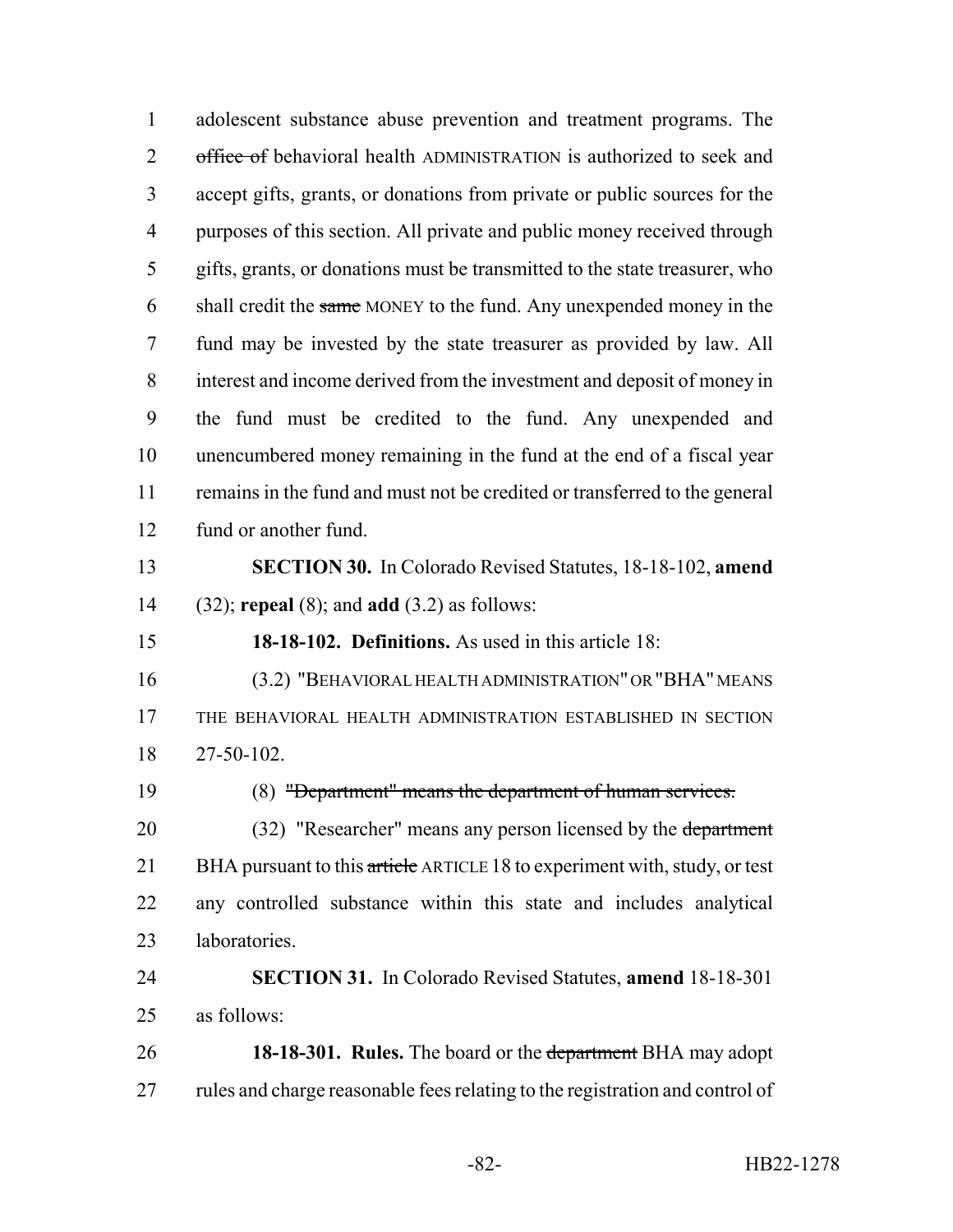the manufacture, distribution, and dispensing of controlled substances within this state.

 **SECTION 32.** In Colorado Revised Statutes, 18-18-302, **amend** 4 (1), (2), (4), and (5) as follows:

 **18-18-302. Registration requirements - definitions.** (1) Every person who manufactures, distributes, or dispenses any controlled substance within this state, or who proposes to engage in the manufacture, distribution, or dispensing of any controlled substance within this state, shall obtain annually or biannually, if applicable, a registration, issued by 10 the respective licensing board or the department BHA in accordance with 11 rules adopted by such board or by the department BHA. For purposes of this section and this article 18, "registration" or "registered" means the registering of manufacturers, pharmacists, pharmacies, and humane societies located in this state, and distributors located in or doing business in this state, by the state board of pharmacy, as set forth in article 280 of 16 title 12, the licensing of physicians by the Colorado medical board, as set forth in article 240 of title 12, the licensing of podiatrists by the Colorado podiatry board, as set forth in article 290 of title 12, the licensing of dentists by the Colorado dental board, as set forth in article 220 of title 20 12, the licensing of optometrists by the state board of optometry, as set forth in article 275 of title 12, the licensing of veterinarians by the state 22 board of veterinary medicine, as set forth in article 315 of title 12, and the 23 licensing of researchers and CERTIFIED addiction programs COUNSELORS 24 by the department of human services BHA, as set forth in part 2 of article 80 of title 27.

26 (2) A person registered by the board or the department BHA under 27 this part 3 to manufacture, distribute, dispense, or conduct research with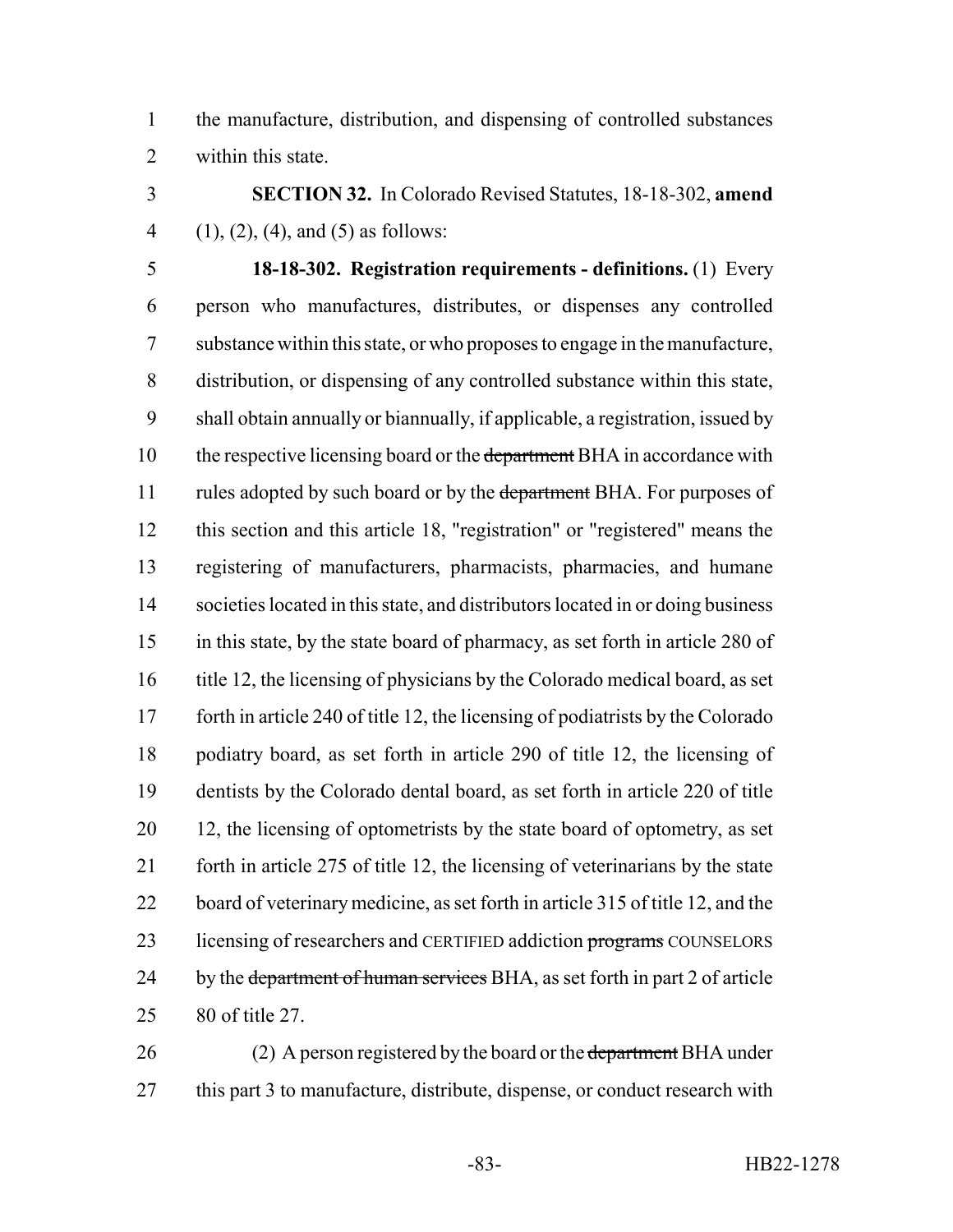controlled substances may possess, manufacture, distribute, dispense, or 2 conduct research with those substances to the extent authorized by the registration and in conformity with this article 18 and with article 280 of title 12.

5 (4) The board or department BHA may waive by rule the 6 requirement for registration of certain manufacturers, distributors, or 7 dispensers upon finding it consistent with the public health and safety.

8 (5) The board or department BHA may inspect the establishment 9 of a registrant or applicant for registration of those persons they are 10 authorized to register under this part 3 in accordance with rules adopted 11 by the board or department BHA.

12 **SECTION 33.** In Colorado Revised Statutes, 18-18-303, **amend** 13 (1) introductory portion and (3) as follows:

14 **18-18-303. Registration.** (1) The board or department BHA shall 15 register an applicant to manufacture or distribute substances included in 16 schedules I through V unless the board or department BHA determines 17 that the issuance of that registration would be inconsistent with the public 18 interest. In determining the public interest, the board or department BHA 19 shall consider the following factors:

20 (3) A practitioner must be registered with the board or department 21 BHA before dispensing a controlled substance or conducting research 22 with respect to a controlled substance included in schedules II through V. 23 The department BHA need not require separate registration under this 24 article ARTICLE 18 for practitioners engaging in research with nonnarcotic 25 substances included in schedules II through V where the registrant is 26 already registered under this article ARTICLE 18 in another capacity. 27 Practitioners registered under federal law to conduct research with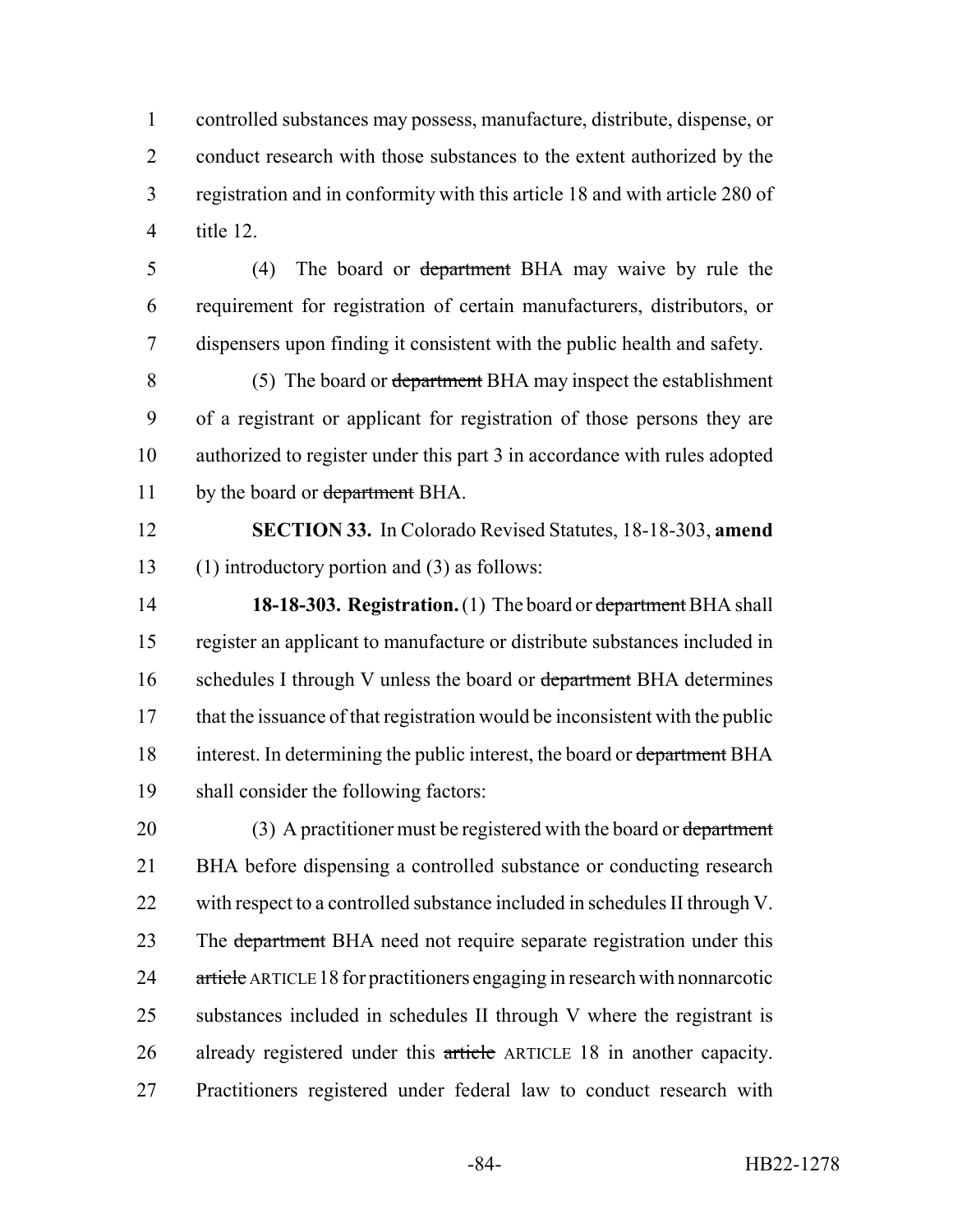substances included in schedule I may conduct research with substances 2 included in schedule I within this state upon furnishing the department BHA evidence of that federal registration.

 **SECTION 34.** In Colorado Revised Statutes, **amend** 18-18-304 as follows:

 **18-18-304. Suspension or revocation of registration.** (1) The board or department BHA may suspend or revoke a registration under section 18-18-303 to manufacture, distribute, or dispense a controlled substance upon finding that the registrant has:

 (a) Furnished false or fraudulent material information in any application filed under this part 3;

 (b) Been convicted of a felony under any state or federal law relating to any controlled substance;

 (c) Had the registrant's federal registration suspended or revoked and is no longer authorized by federal law to manufacture, distribute, or dispense controlled substances; or

 (d) Committed acts that would render registration under section 18-18-303 inconsistent with the public interest as determined under that section.

20 (2) The board or department BHA may deny, suspend, revoke, or take other authorized disciplinary action to limit the authority of any registrant to prescribe, distribute, dispense, or administer controlled substances, or any classification thereof, within this state if grounds for 24 denial, suspension, or revocation exist. These proceedings shall MUST be 25 conducted in accordance with the provisions of article 4 of title 24.  $C.R.S.$  (3) If a registration is suspended or revoked, the board or 27 department BHA may place under seal all controlled substances owned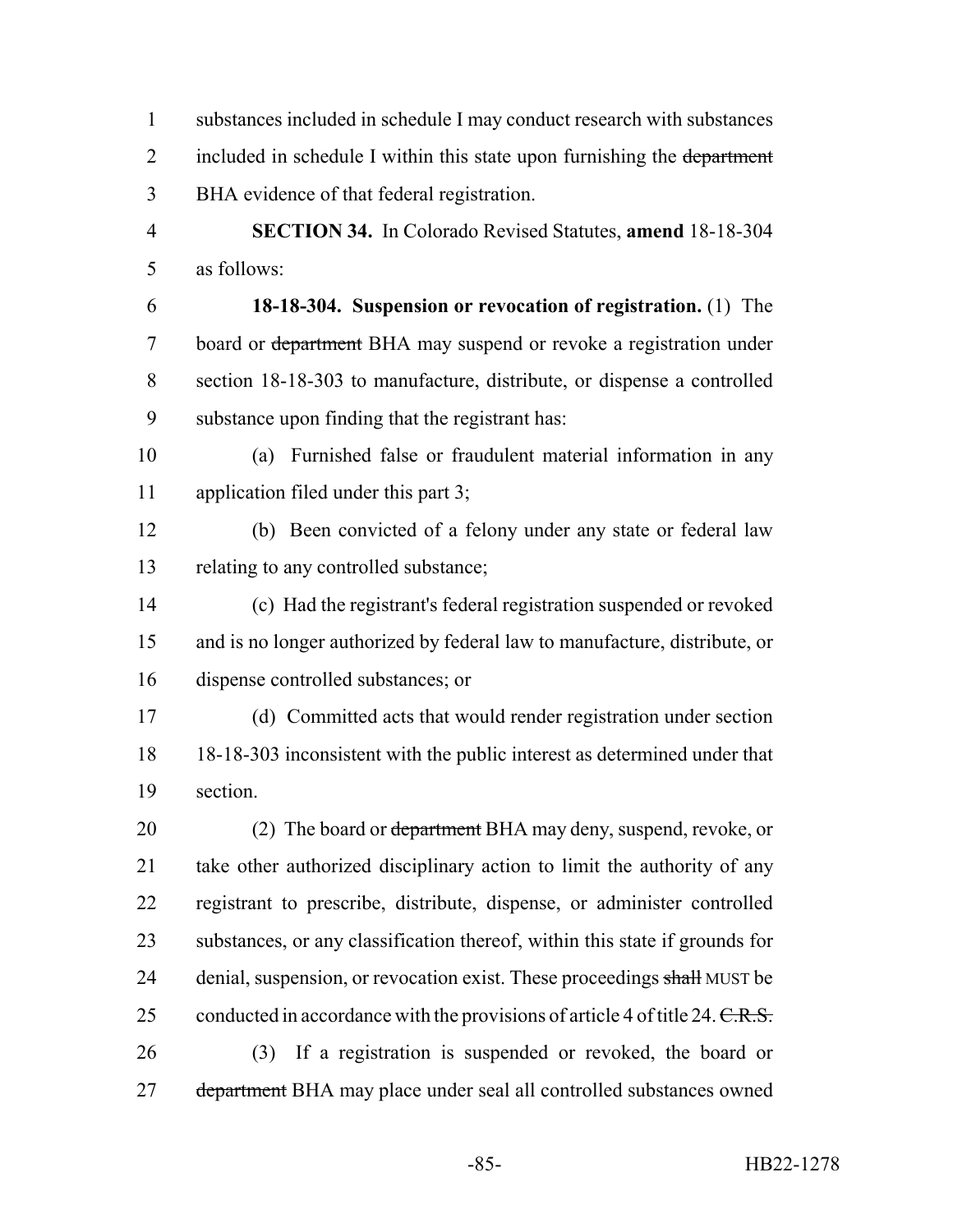or possessed by the registrant at the time of suspension or the effective 2 date of the revocation order. No disposition may be made of substances under seal until the time for taking an appeal has elapsed or until all appeals have been concluded unless a court, upon application, orders the sale of perishable substances and the deposit of the proceeds of the sale with the court. When a revocation order becomes final, the court may order the controlled substances forfeited to the state.

 (4) The board or department BHA may seize or place under seal any controlled substance owned or possessed by a registrant whose registration has expired or who has ceased to practice or do business in the manner contemplated by the registration. The controlled substance must be held for the benefit of the registrant or the registrant's successor 13 in interest. The board or department BHA shall notify a registrant, or the registrant's successor in interest, whose controlled substance is seized or placed under seal, of the procedures to be followed to secure the return of the controlled substance and the conditions under which it will be 17 returned. The board or department BHA may not dispose of any controlled substance seized or placed under seal under this subsection (4) until the expiration of one hundred eighty days after the controlled substance was seized or placed under seal. The costs incurred by the 21 board or department BHA in seizing, placing under seal, maintaining custody, and disposing of any controlled substance under this subsection 23 (4) may be recovered from the registrant, any proceeds obtained from the disposition of the controlled substance, or from both. Any balance 25 remaining after the costs have been recovered from the proceeds of any disposition must be delivered to the registrant or the registrant's successor in interest.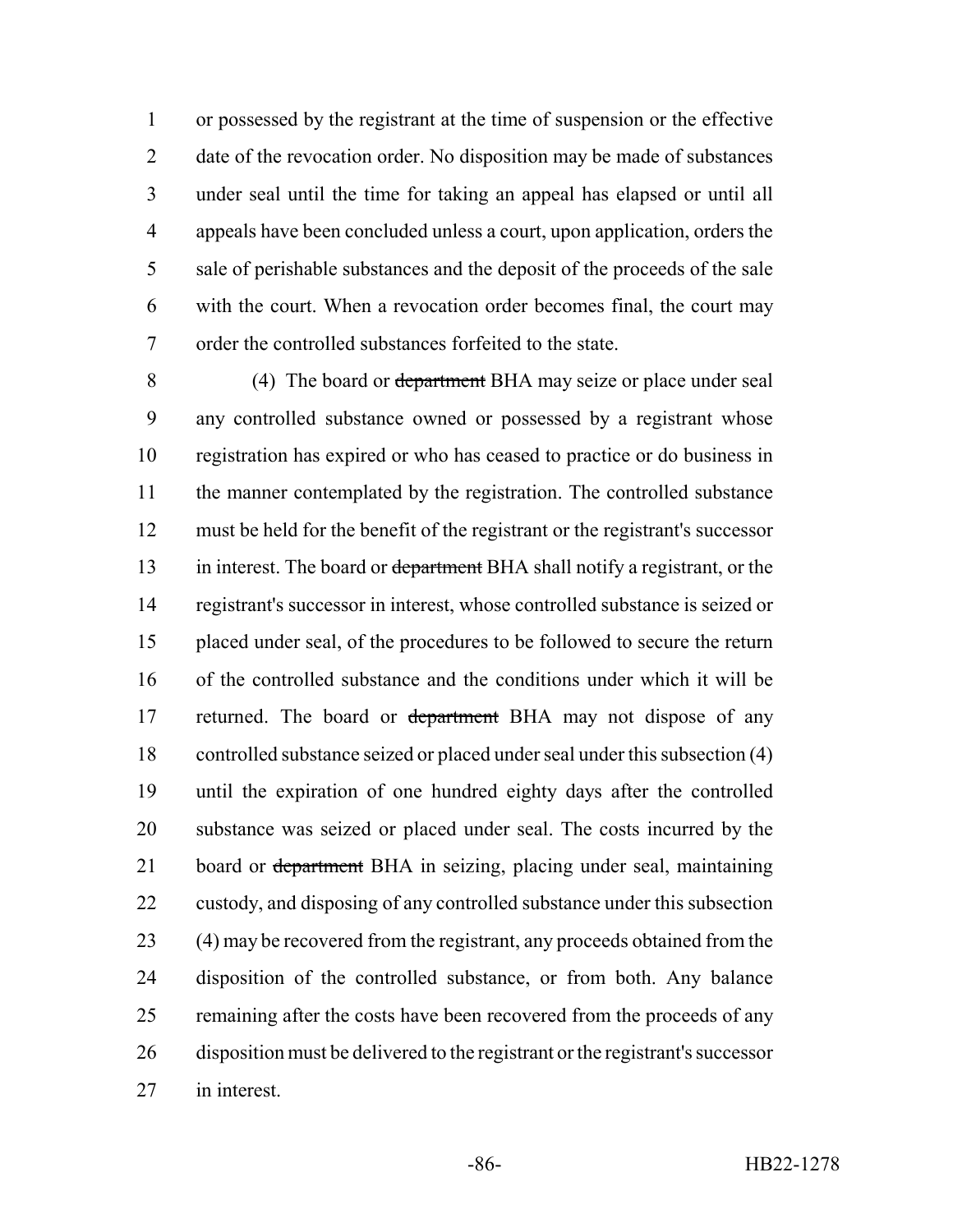1 (5) The board or department BHA shall promptly notify the drug enforcement administration of all orders restricting, suspending, or revoking registration and all forfeitures of controlled substances.

 **SECTION 35.** In Colorado Revised Statutes, **amend** 18-18-305 as follows:

 **18-18-305. Order to show cause.** (1) Before denying, suspending, or revoking a registration, or refusing a renewal of 8 registration, the board or department BHA shall serve upon the applicant or registrant an order to show cause why registration should not be denied, revoked, or suspended, or the renewal refused. The order must state its grounds and direct the applicant or registrant to appear before the 12 board or department BHA at a specified time and place not less than thirty days after the date of service of the order. In case of a refusal to renew a registration, the order must be served not later than thirty days before the expiration of the registration. These proceedings must be conducted in 16 accordance with section 24-4-105. C.R.S. The proceedings do not 17 preclude any criminal prosecution or other proceeding. A proceeding to refuse to renew a registration does not affect the existing registration, which remains in effect until completion of the proceeding.

20 (2) The board or department BHA may suspend, without an order to show cause, any registration simultaneously with the institution of proceedings under section 18-18-304, or where renewal of registration is refused, upon finding that there is an imminent danger to the public health 24 or safety which THAT warrants this action. The suspension continues in effect until the conclusion of the proceedings, including judicial review 26 thereof, unless sooner withdrawn by the board or department BHA or dissolved by a court of competent jurisdiction.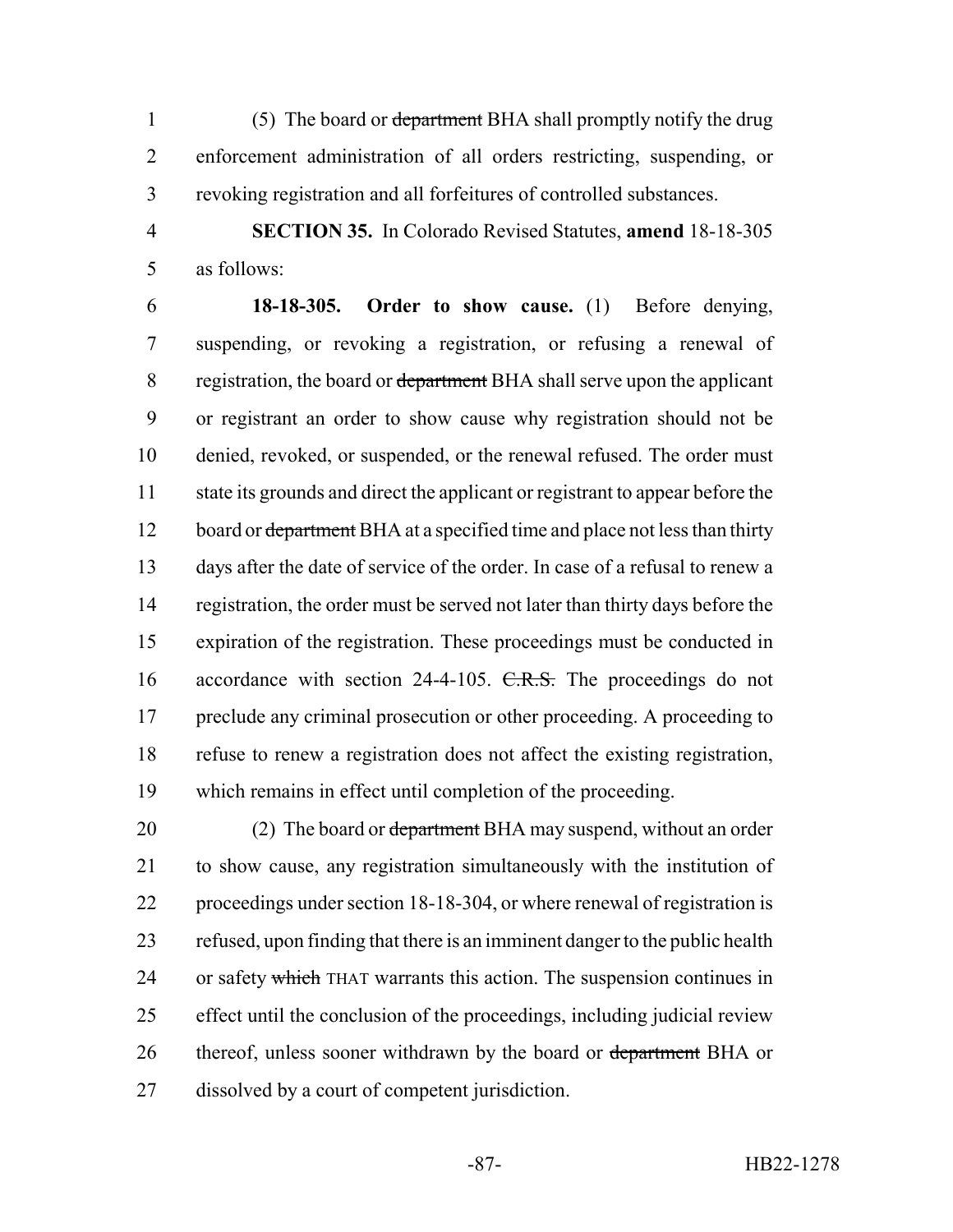**SECTION 36.** In Colorado Revised Statutes, **amend** 18-18-306 as follows:

 **18-18-306. Records of registrants.** Persons registered to manufacture, distribute, or dispense controlled substances under this part 3 shall keep records and maintain inventories in conformance with the record keeping and inventory requirements of federal law and with any 7 additional rules adopted by the board or department BHA.

 **SECTION 37.** In Colorado Revised Statutes, 18-18-309, **amend** 9 (2) and (3) as follows:

 **18-18-309. Diversion prevention and control.** (2) The 11 department BHA shall regularly prepare and make available to other state regulatory, licensing, and law enforcement agencies a report on the patterns and trends of actual distribution, diversion, and abuse of controlled substances.

 (3) The department BHA shall enter into written agreements with local, state, and federal agencies for the purpose of improving identification of sources of diversion and to improve enforcement of and 18 compliance with this article ARTICLE 18 and other laws and regulations RULES pertaining to unlawful conduct involving controlled substances. An agreement must specify the roles and responsibilities of each agency that has information or authority to identify, prevent, and control drug 22 diversion and drug abuse. The department BHA shall convene periodic meetings to coordinate a state diversion prevention and control program. 24 The department BHA shall arrange for cooperation and exchange of information among agencies and with neighboring states and the federal government.

**SECTION 38.** In Colorado Revised Statutes, 18-18-418, **amend**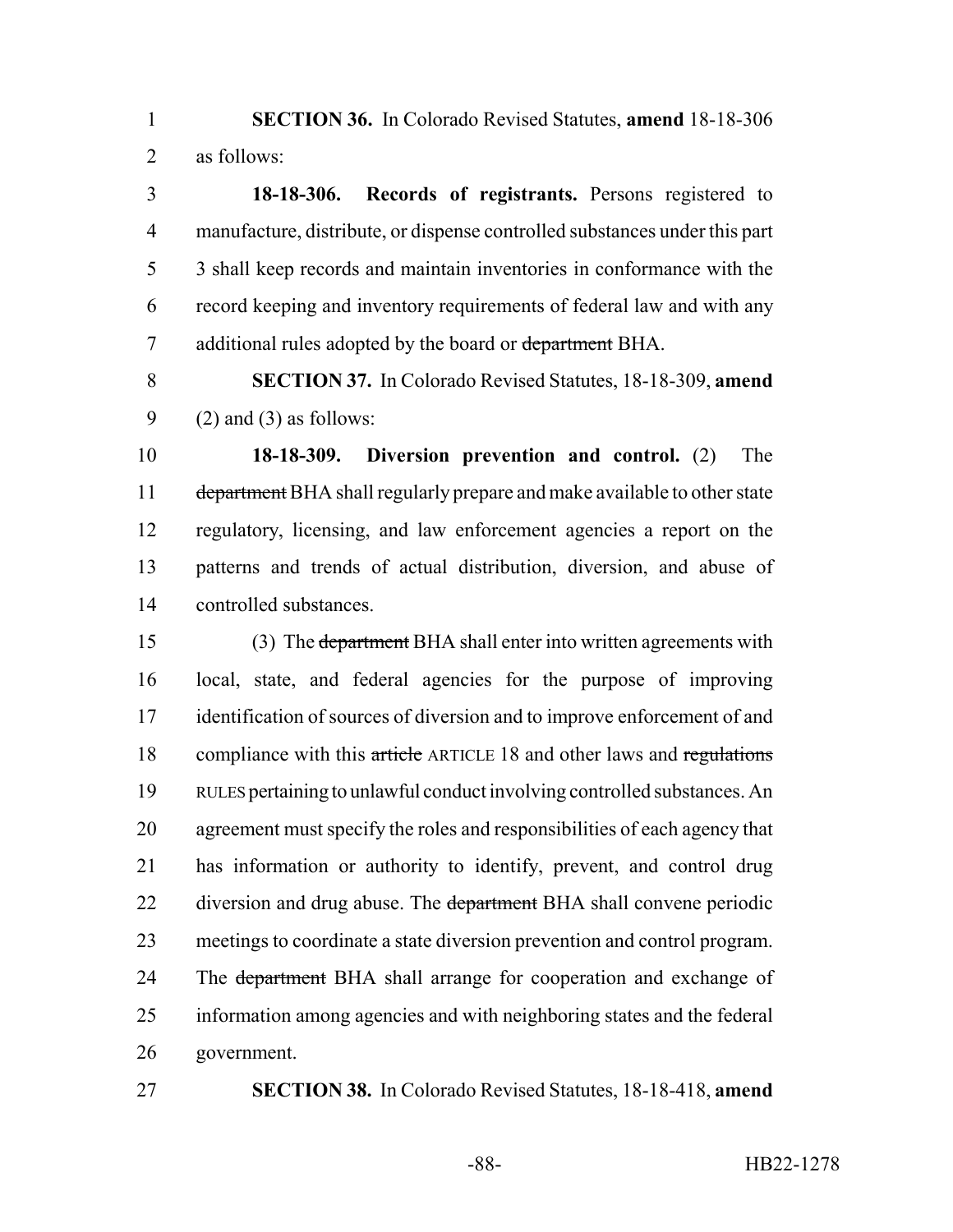1 (1) introductory portion and  $(1)(c)$  as follows:

 **18-18-418. Exemptions.** (1) The provisions of section 18-18-414 3 shall DO not apply to:

 (c) A student who is in possession of an immediate precursor who is enrolled in a chemistry class for credit at an institution of higher education, or a work study student, a teaching assistant, a graduate assistant, or a laboratory assistant, if such student's or technician's ASSISTANT'S use of the immediate precursor is for a bona fide educational purpose or research purpose and if the chemistry department of the institution of higher education otherwise possesses all the necessary 11 licenses required by the department BHA.

 **SECTION 39.** In Colorado Revised Statutes, 18-18-501, **amend** 13 (3) introductory portion,  $(3)(a)$ , and  $(3)(b)$  introductory portion as follows: **18-18-501. Administrative inspections and warrants.** (3) The 15 board or department BHA may make CONDUCT administrative inspections of controlled premises of those persons they are authorized to register 17 under this article ARTICLE 18 in accordance with the following provisions:

 (a) If authorized by an administrative inspection warrant issued pursuant to subsection (2) of this section, an officer or employee 20 designated by the board or department BHA, upon presenting the warrant and appropriate credentials to the owner, operator, or agent in charge, may enter controlled premises for the purpose of conducting an administrative inspection.

 (b) If authorized by an administrative inspection warrant, an 25 officer or employee designated by the board or department BHA may:

 **SECTION 40.** In Colorado Revised Statutes, 18-18-503, **amend** 27 (1) introductory portion, (2), and (3) as follows: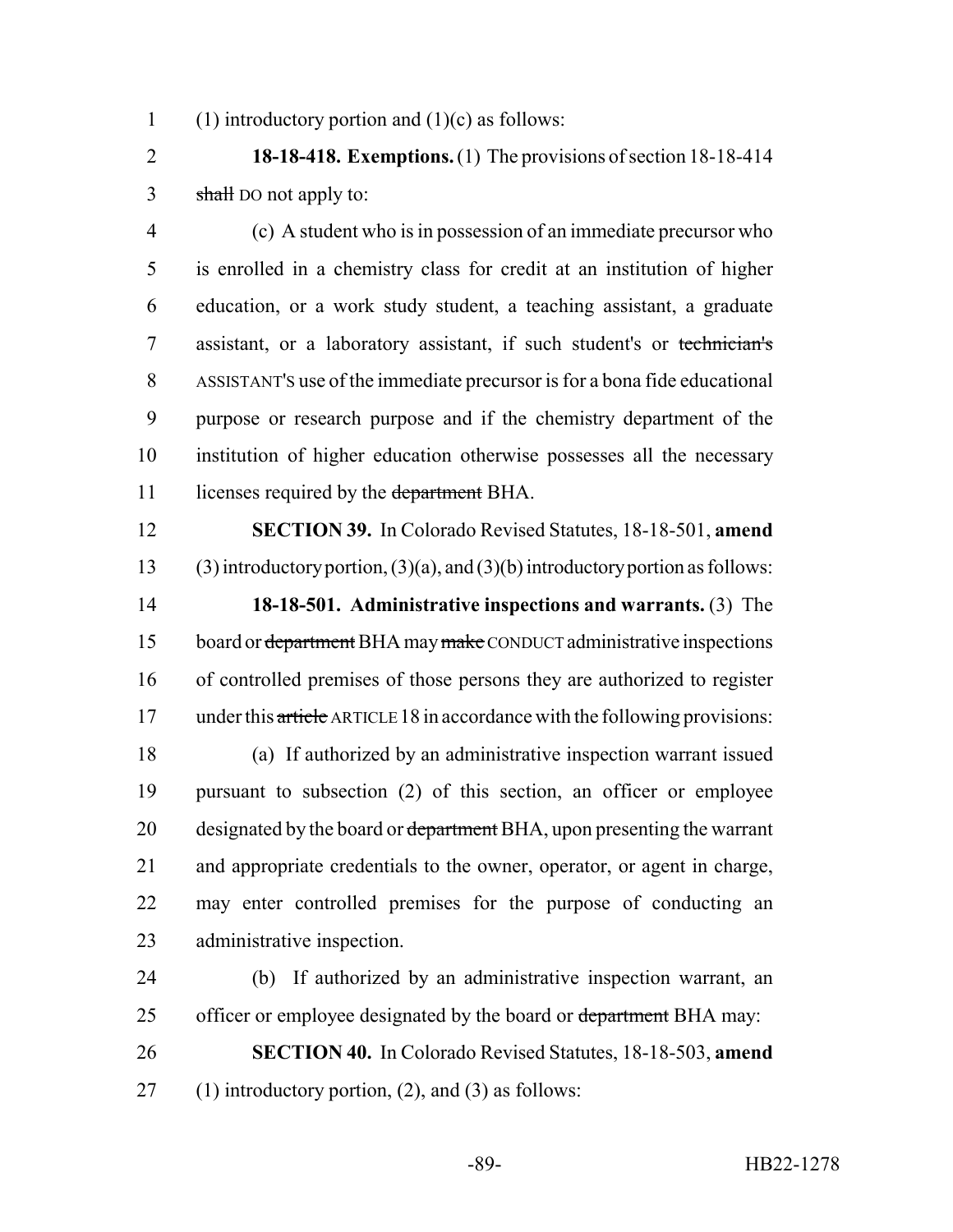**18-18-503. Cooperative arrangements and confidentiality.** 2 (1) The board and the department BHA shall cooperate with federal and other state agencies in discharging the board's and the department's BHA'S responsibilities concerning controlled substances and in controlling the abuse of controlled substances. To this end, the department BHA may:

 (2) Results, information, and evidence received from the drug enforcement administration relating to the regulatory functions of this 9 article ARTICLE 18, including results of inspections conducted by it THE DRUG ENFORCEMENT ADMINISTRATION, may be relied and acted upon by 11 the board or department BHA in the exercise of the regulatory functions 12 under this article ARTICLE 18.

 (3) A practitioner engaged in medical practice or research is not required or compelled to furnish the name or identity of a patient or research subject to the board or department BHA, nor may the practitioner be compelled in any state or local civil, criminal, administrative, legislative, or other proceedings to furnish the name or identity of an individual that the practitioner is obligated to keep confidential.

 **SECTION 41.** In Colorado Revised Statutes, **amend** 18-18-505 as follows:

 **18-18-505. Judicial review.** All final determinations, findings, 23 and conclusions of the board or department BHA under this article ARTICLE 18 are subject to judicial review pursuant to section 24-4-106.  $25 \quad \text{C.R.S.}$ 

 **SECTION 42.** In Colorado Revised Statutes, 18-18-506, **amend** 27 (1) introductory portion, (2) introductory portion,  $(3)$ ,  $(4)$ , and  $(5)$  as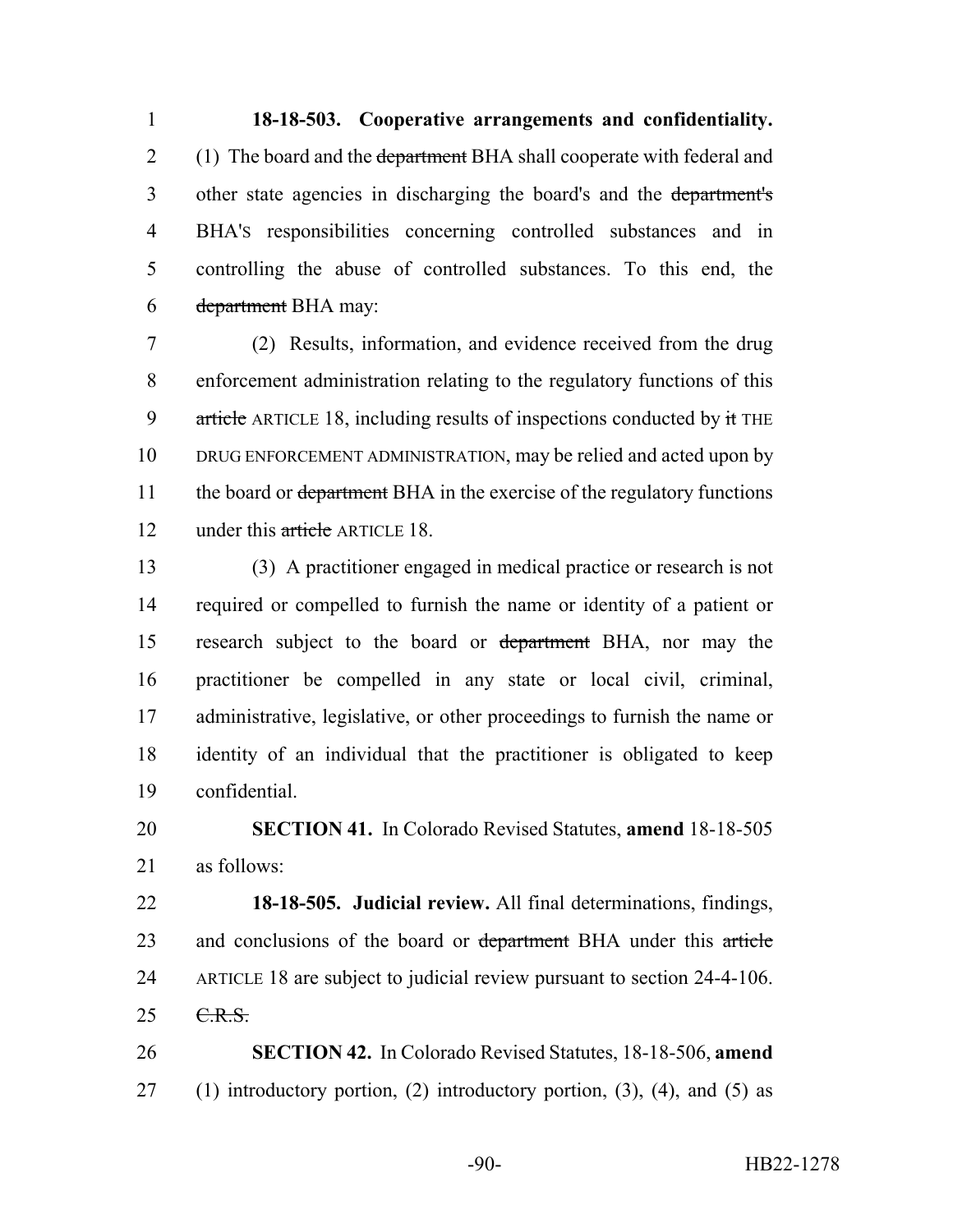follows:

 **18-18-506. Education and research.** (1) The department BHA shall carry out educational programs designed to prevent and deter misuse and abuse of controlled substances. In connection with these programs, 5 the <del>department</del> BHA may:

 (2) The department BHA shall encourage research on misuse and abuse of controlled substances. In connection with the research, and in 8 furtherance of the enforcement of this article, the department ARTICLE 18, THE BHA may:

 (3) The department BHA may enter into contracts for educational and research activities.

12 (4) The department BHA may authorize persons engaged in research on the use and effects of controlled substances to withhold the names and other identifying characteristics of individuals who are the subjects of the research. Persons who obtain this authorization are not compelled in any civil, criminal, administrative, legislative, or other proceeding to identify the individuals who are the subjects of research for which the authorization was obtained.

 (5) The department BHA may authorize the possession and distribution of controlled substances by persons engaged in research. Persons who obtain this authorization are exempt from state prosecution for possession and distribution of controlled substances to the extent of 23 the authorization.

 **SECTION 43.** In Colorado Revised Statutes, 18-18-601, **repeal** (4) as follows:

 **18-18-601. Pending proceedings - applicability.** (4) The board 27 or department shall initially permit persons to register who own or operate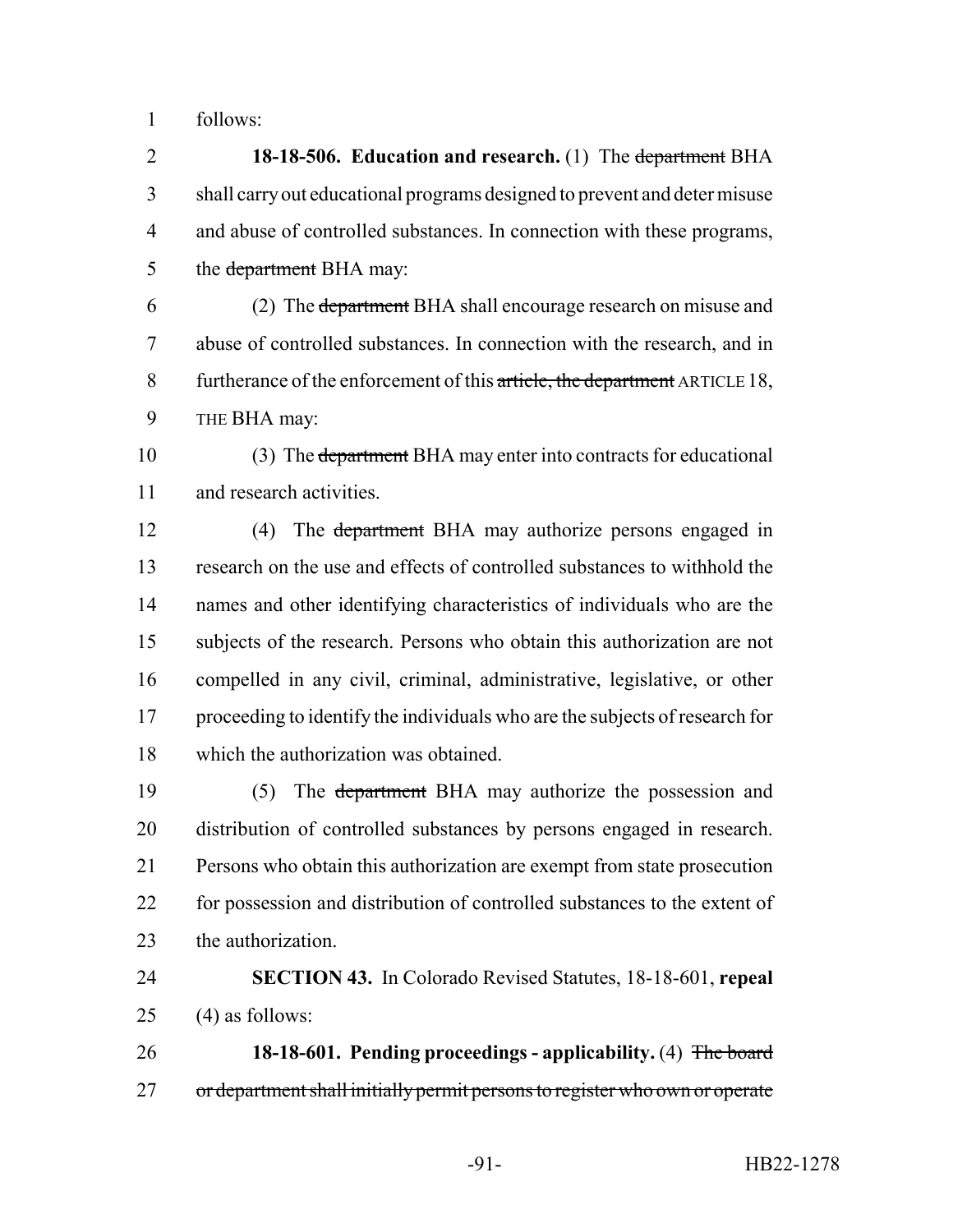any establishment engaged in the manufacture, distribution, or dispensing 2 of any controlled substance prior to July 1, 1992, and who are registered or licensed by the state.

 **SECTION 44.** In Colorado Revised Statutes, 18-18-607, **amend** (2) as follows:

 **18-18-607. Safe stations - disposal of controlled substances - medical evaluation - definition.** (2) Reasonable efforts should be taken by safe station personnel to determine if the person is in need of immediate medical attention and facilitate transportation to an appropriate medical facility, if necessary. If the person does not require immediate medical attention, the safe station personnel shall provide the person with information about the behavioral health crisis response system, created in section 27-60-103, to help identify available treatment options and, if practicable, provide transportation for the person to the most appropriate facility for treatment of a substance use disorder. Information about the 16 crisis hotline must be developed by the office of behavioral health in the 17 state department BHA and be provided to safe stations for distribution.

 **SECTION 45.** In Colorado Revised Statutes, 18-18.5-103, **amend** (2) introductory portion and (2)(b)(XXII) as follows:

 **18-18.5-103. State substance abuse trend and response task force - creation - membership - duties - report.** (2) The task force shall 22 consist CONSISTS of the following members:

 (b) Twenty-two members appointed by the task force chair and vice-chairs as follows:

25 (XXII) A representative of the office of behavioral health 26 ADMINISTRATION in the Colorado department of human services.

**SECTION 46.** In Colorado Revised Statutes, 18-19-103, **amend**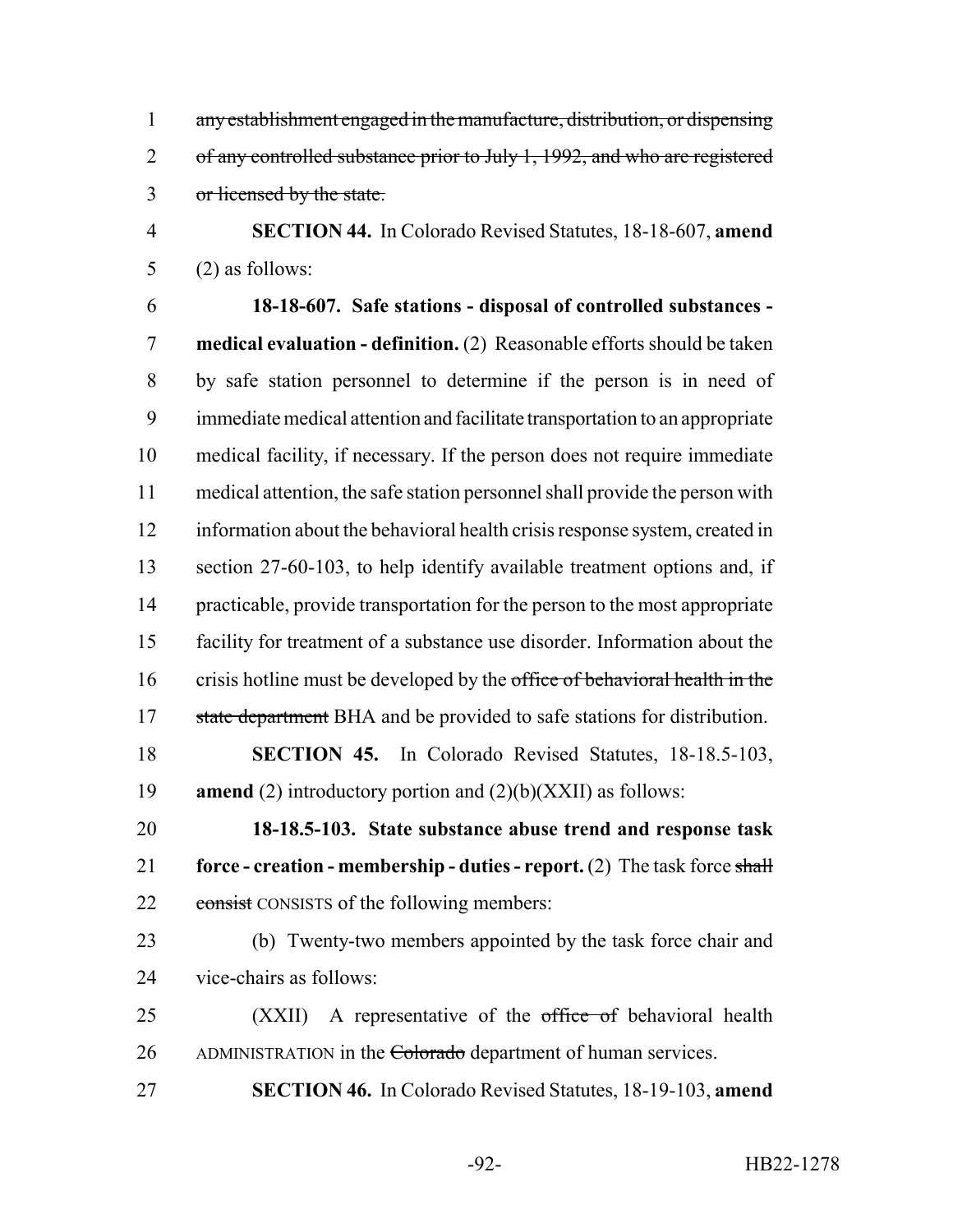1  $(5)(b)(IV)$  as follows:

 **18-19-103. Source of revenues - allocation of money.** (5) (b) The board consists of: 4 (IV) The executive director COMMISSIONER of THE BEHAVIORAL

5 HEALTH ADMINISTRATION IN the department of human services or his or her THE COMMISSIONER'S designee. If the executive director 7 COMMISSIONER appoints a designee, the executive director COMMISSIONER is encouraged to select someone with expertise in substance use disorder counseling and substance abuse issues.

 **SECTION 47.** In Colorado Revised Statutes, 19-2.5-704, **amend** (2)(b) as follows:

 **19-2.5-704. Procedure after determination of competency or incompetency.** (2) (b) Pursuant to section 27-60-105, the office of behavioral health ADMINISTRATION in the department of human services is the entity responsible for the oversight of restoration education and coordination of services necessary to competency restoration.

 **SECTION 48.** In Colorado Revised Statutes, 24-1-120, **amend** (6)(d); and **add** (6)(f) as follows:

 **24-1-120. Department of human services - creation.** (6) The department consists of the following divisions, units, and offices:

 (d) The office of behavioral health in the department of human 22 services created pursuant to article 80 of title 27. The office of behavioral 23 health and its powers, duties, and functions, including the powers, duties, 24 and functions relating to the alcohol and drug driving safety program specified in section 42-4-1301.3, are transferred by a **type 2** transfer to 26 the department of human services.

(f) THE BEHAVIORAL HEALTH ADMINISTRATION ESTABLISHED IN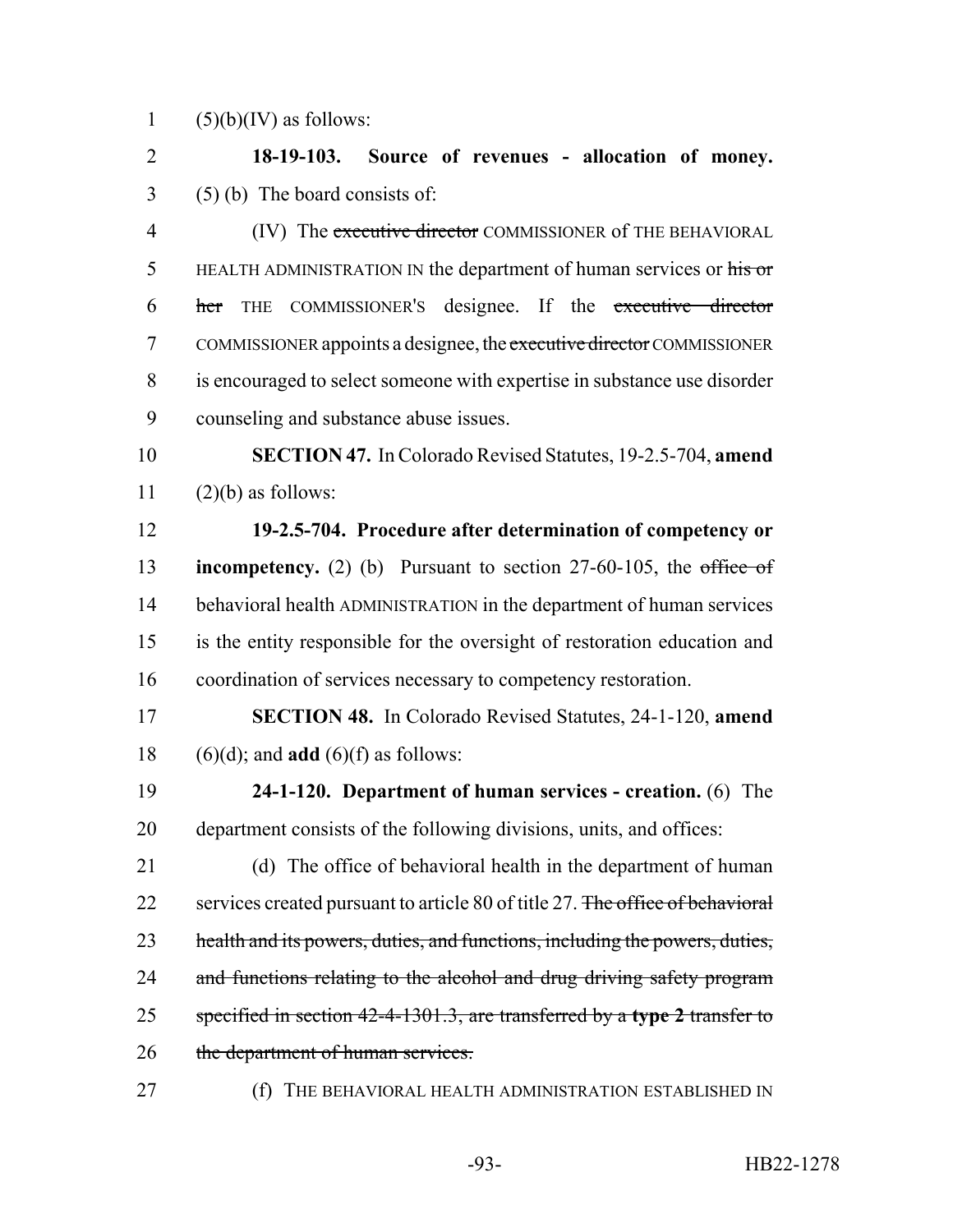ARTICLE 50 OF TITLE 27.THE BEHAVIORAL HEALTH ADMINISTRATION AND ITS POWERS, DUTIES, AND FUNCTIONS, INCLUDING THE POWERS, DUTIES, AND FUNCTIONS RELATING TO THE ALCOHOL AND DRUG DRIVING SAFETY PROGRAM SPECIFIED IN SECTION 42-4-1301.3, ARE TRANSFERRED BY A **TYPE 2** TRANSFER TO THE DEPARTMENT OF HUMAN SERVICES.

 **SECTION 49.** In Colorado Revised Statutes, 24-34-104, **amend** 7 (26)(a)(IV) and  $(27)(a)(XI)$  as follows:

 **24-34-104. General assembly review of regulatory agencies and functions for repeal, continuation, or reestablishment - legislative declaration - repeal.** (26) (a) The following agencies, functions, or both, are scheduled for repeal on September 1, 2025:

 (IV) The rural alcohol and substance abuse prevention and 13 treatment program created pursuant to section 27-80-117 in the office of behavioral health ADMINISTRATION in the department of human services; (27) (a) The following agencies, functions, or both, are scheduled 16 for repeal on September 1, 2026:

 (XI) The record-keeping, licensing, and central registry functions of the BEHAVIORAL HEALTH ADMINISTRATION IN THE department of human services relating to substance use disorder treatment programs under which controlled substances are compounded, administered, or dispensed in accordance with part 2 of article 80 of title 27;

 **SECTION 50.** In Colorado Revised Statutes, 25-1.5-103, **amend** (3.5) as follows:

 **25-1.5-103. Health facilities - powers and duties of department - limitations on rules promulgated by department - definitions.** (3.5) The department of public health and environment may establish 27 physical plant requirements for an occupancy that is contiguous with an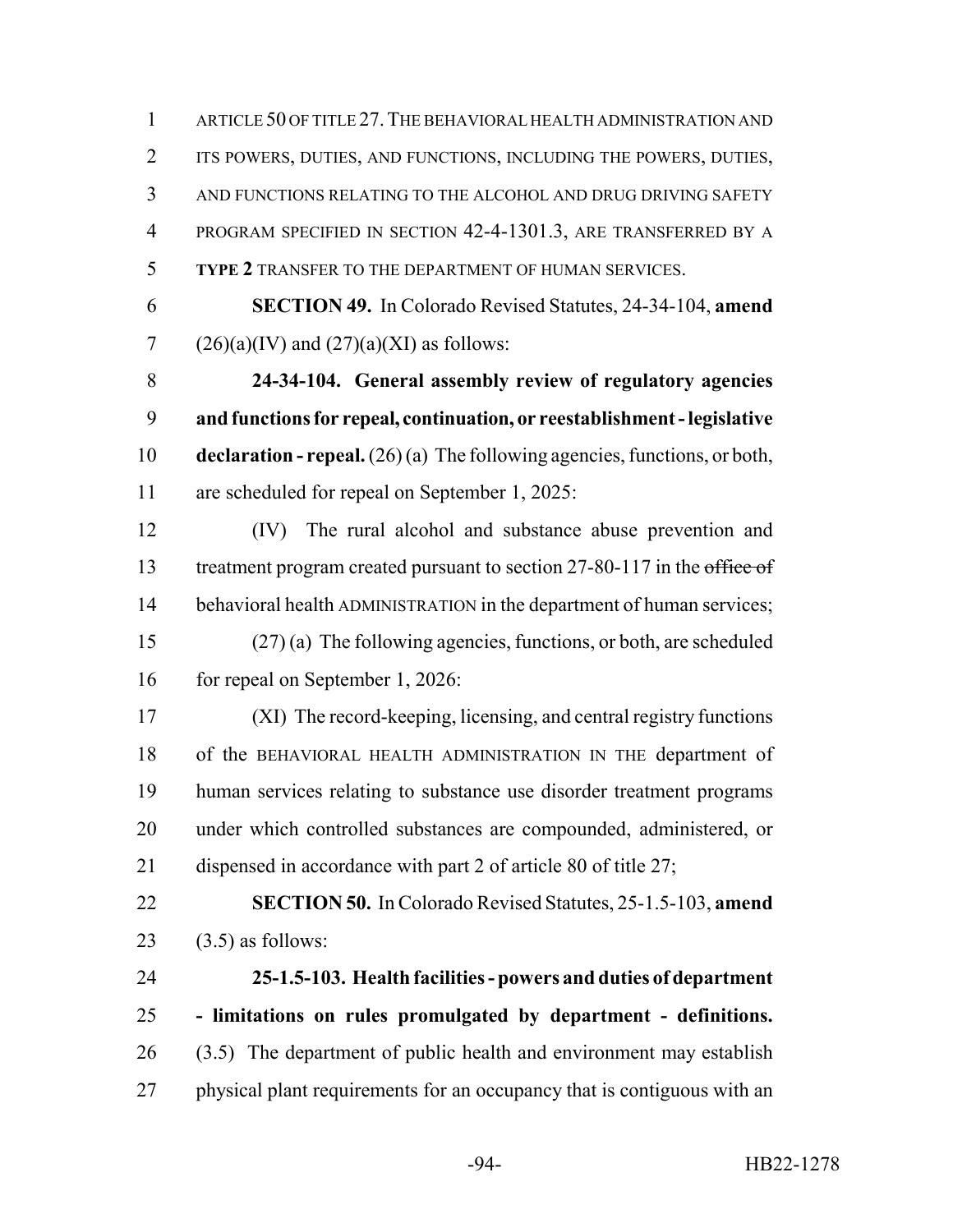acute treatment unit if the occupancy is operated by the acute treatment 2 unit licensee and the services provided by the occupancy are outpatient services certified in accordance with article 65 of title 27 to determine appropriate placement or detoxification services licensed by the BEHAVIORAL HEALTH ADMINISTRATION IN THE department of human services. The services provided by the occupancy must benefit acute treatment unit clients, although the occupancy may also provide such services to other populations. The acute treatment unit licensee may either construct the necessary fire safety separations between the occupancy and the acute treatment unit or assume fiscal and administrative responsibility for assuring that the occupancy meets the life safety code requirements as specified and verified by the department of public safety. **SECTION 51.** In Colorado Revised Statutes, 25-1.5-108.5, **amend** (1)(b)(III), (3)(a), (4), and (5)(a)(III) as follows: **25-1.5-108.5. Regulation of recovery residences - definition - rules.** (1) (b) "Recovery residence" does not include: 17 (III) A facility approved for residential treatment by the office of behavioral health ADMINISTRATION in the department of human services; or (3) Effective January 1, 2020, a person shall not operate a facility using the term "recovery residence", "sober living facility", "sober home", or a substantially similar term, and a licensed, registered, or certified health-care provider or a licensed health facility shall not refer an individual in need of recovery support services to a facility, unless the facility: (a) Is certified by a recovery residence certifying body approved 27 by the office of behavioral health ADMINISTRATION in the department of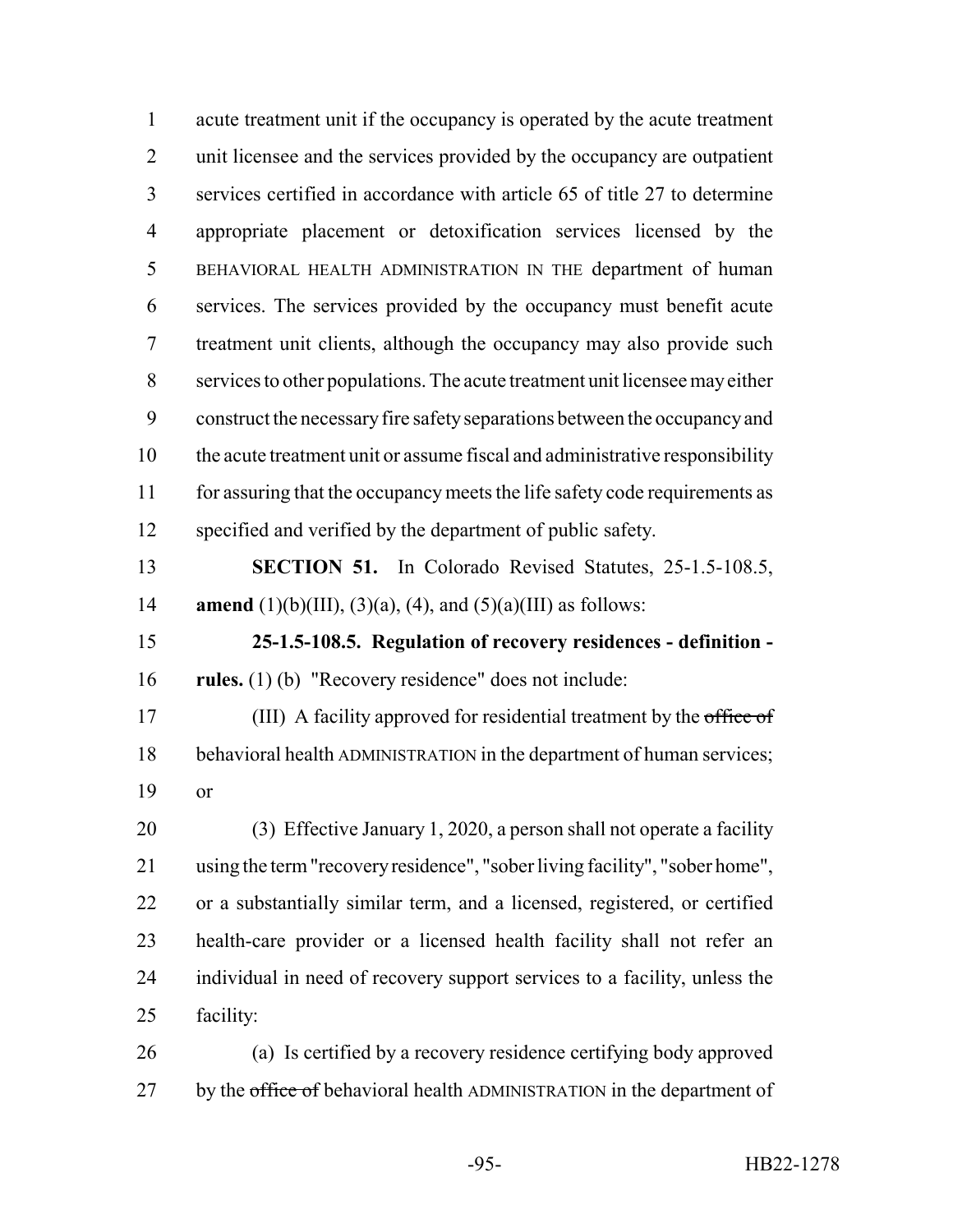human services as specified in subsection (4) of this section;

2 (4) The office of behavioral health ADMINISTRATION in the department of human services shall, by rule, determine the requirements for a recovery residence certifying body seeking approval for purposes of subsection (3)(a) of this section, which rules must include a requirement that a recovery residence certifying body include a representative from the office BEHAVIORAL HEALTH ADMINISTRATION on its board.

 (5) A recovery residence owner, employee, or administrator, or an individual related to a recovery residence owner, employee, or administrator, shall not directly or indirectly:

 (a) Solicit, accept, or receive a commission, payment, trade, fee, or anything of monetary or material value, excluding the supportive services required to place the resident:

 (III) From a facility approved for residential treatment by the 15 office of behavioral health ADMINISTRATION in the department of human services;

 **SECTION 52.** In Colorado Revised Statutes, 25-1.5-111, **amend** 18  $(2)(a)(II)$  and (3) as follows:

 **25-1.5-111. Suicide prevention commission - created - responsibilities - gifts, grants, or donations - definition - repeal.** 21 (2) (a) Within sixty days after May 29, 2014, the executive director of the department of public health and environment shall appoint to the commission no more than twenty-six members, including:

24 (II) A representative from the office of behavioral health ADMINISTRATION in the department of human services;

 (3) The department shall provide to the commission support that includes the coordination of all commission activities, including: Meeting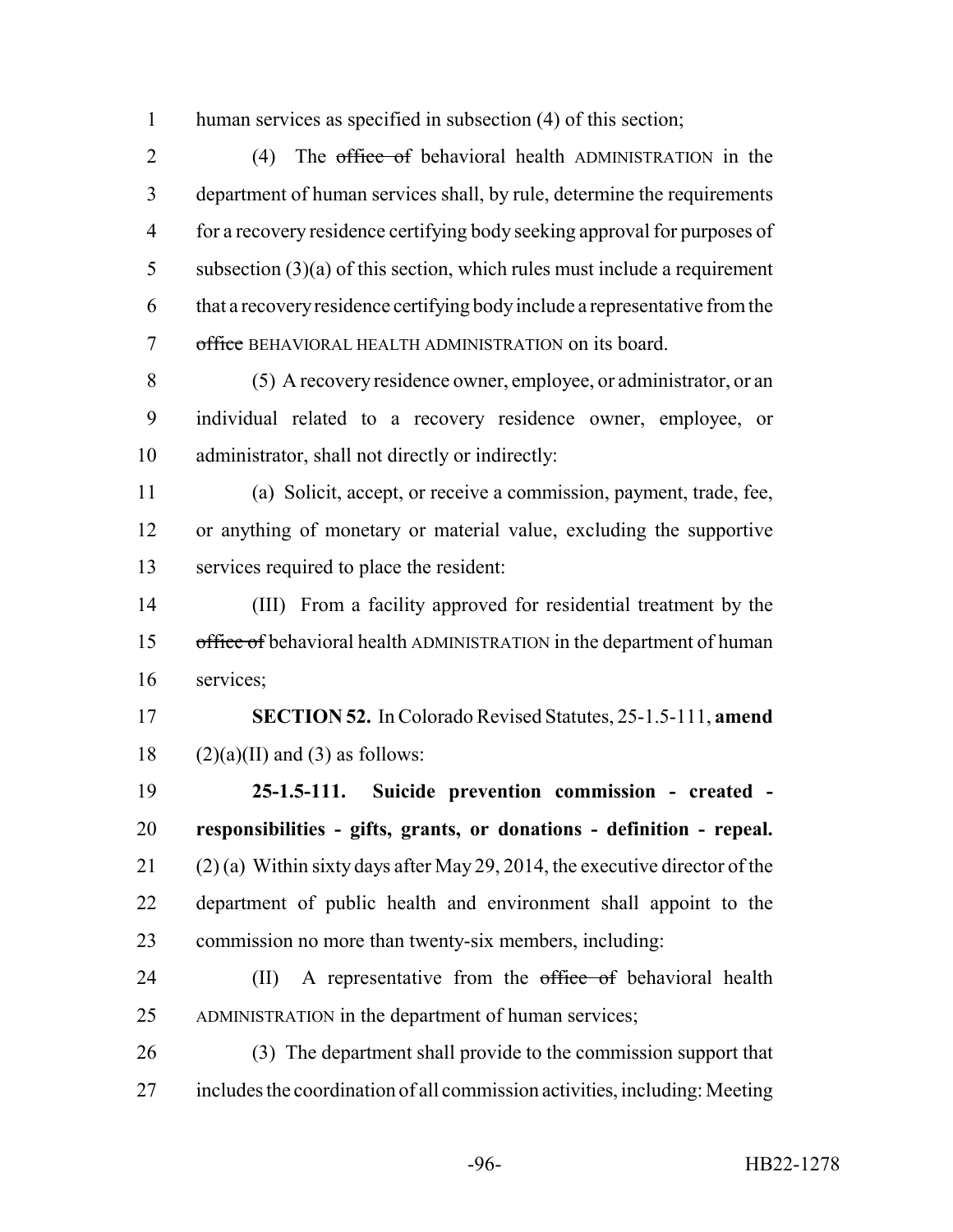logistics, agenda development, and follow-up; organizing and orienting commission members; working closely with the co-chairpersons to set priorities, recruit members, oversee all commission initiatives, coordinate activities, and implement any commission-directed initiatives; and any 5 other duties assigned by the co-chairpersons. The <del>director of the office of</del> COMMISSIONER OF THE behavioral health ADMINISTRATION in the department of human services, a representative from the university of Colorado depression center, and a representative of the suicide prevention coalition of Colorado may also provide support to the commission.

 **SECTION 53.** In Colorado Revised Statutes, 25-1.5-112, **amend** (2) introductory portion and (5) as follows:

 **25-1.5-112. Colorado suicide prevention plan - established - goals - responsibilities - funding - definition.** (2) The suicide prevention commission, together with the office of suicide prevention, the 15 office of behavioral health ADMINISTRATION IN THE DEPARTMENT OF HUMAN SERVICES, the department, and the department of health care policy and financing, is strongly encouraged to collaborate with criminal 18 justice and health-care systems, mental and behavioral health systems, primary care providers, physical and mental health clinics in educational institutions, community mental health centers, advocacy groups, emergency medical services professionals and responders, public and private insurers, hospital chaplains, and faith-based organizations to develop and implement:

 (5) The office of suicide prevention shall include a summary of 25 the Colorado plan in a report submitted to the office of behavioral health 26 ADMINISTRATION IN THE DEPARTMENT OF HUMAN SERVICES, as well as the report submitted annually to the general assembly pursuant to section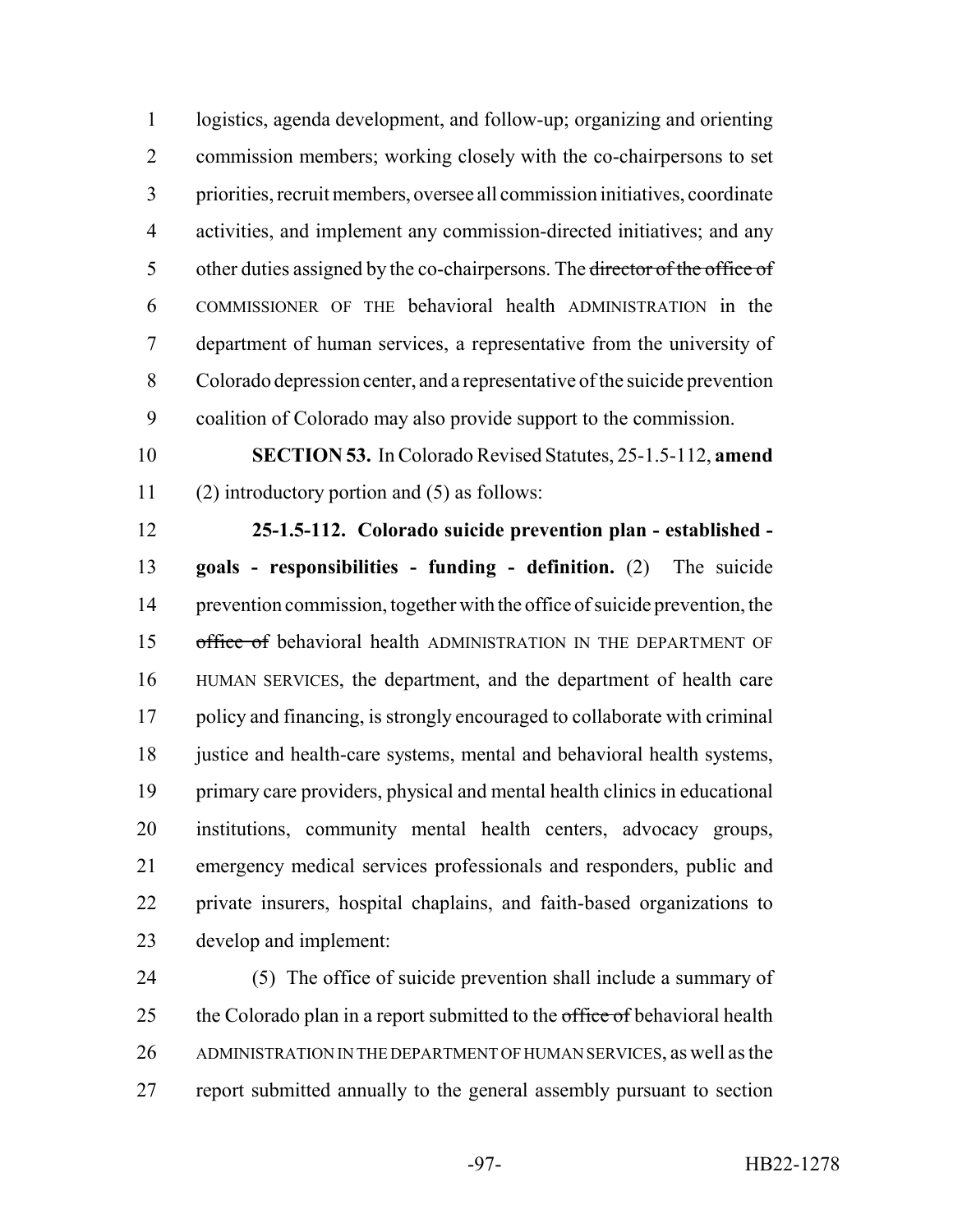| $\mathbf{1}$   | $25-1.5-101$ (1)(w)(III)(A) and as part of its annual presentation to the  |
|----------------|----------------------------------------------------------------------------|
| 2              | general assembly pursuant to the "State Measurement for Accountable,       |
| 3              | Responsive, and Transparent (SMART) Government Act", part 2 of             |
| $\overline{4}$ | article 7 of title 2. <del>C.R.S.</del>                                    |
| 5              | <b>SECTION 54.</b> In Colorado Revised Statutes, 25-3.5-103, amend         |
| 6              | $(11.4)(b)(I)$ and $(11.4)(b)(III)(B)$ as follows:                         |
| 7              | 25-3.5-103. Definitions. As used in this article 3.5, unless the           |
| 8              | context otherwise requires:                                                |
| 9              | $(11.4)$ (b) Secure transportation includes:                               |
| 10             | For an individual being transported pursuant to section<br>(I)             |
| 11             | $27-65-103$ or $27-65-105$ (1), transportation from the community to a     |
| 12             | facility designated by the executive director of COMMISSIONER OF THE       |
| 13             | BEHAVIORAL HEALTH ADMINISTRATION IN the department of human                |
| 14             | services for treatment and evaluation pursuant to article 65 of title 27;  |
| 15             | (III) For an individual who is receiving transportation across             |
| 16             | levels of care or to a higher level of care, transportation between any of |
| 17             | the following types of facilities:                                         |
| 18             | A facility designated by the executive director of<br>(B)                  |
| 19             | COMMISSIONER OF THE BEHAVIORAL HEALTH ADMINISTRATION IN the                |
| 20             | department of human services for treatment and evaluation pursuant to      |
| 21             | article 65 of title 27;                                                    |
| 22             | <b>SECTION 55.</b> In Colorado Revised Statutes, 25-3.5-309, amend         |
| 23             | $(2)$ as follows:                                                          |
| 24             | 25-3.5-309. Secure transportation - license required - fees -              |
| 25             | exceptions. (2) Ambulance agencies, transportation services provided by    |
| 26             | the office of behavioral health within ADMINISTRATION IN the state         |
| 27             | department of human services, emergency service patrols established        |
|                |                                                                            |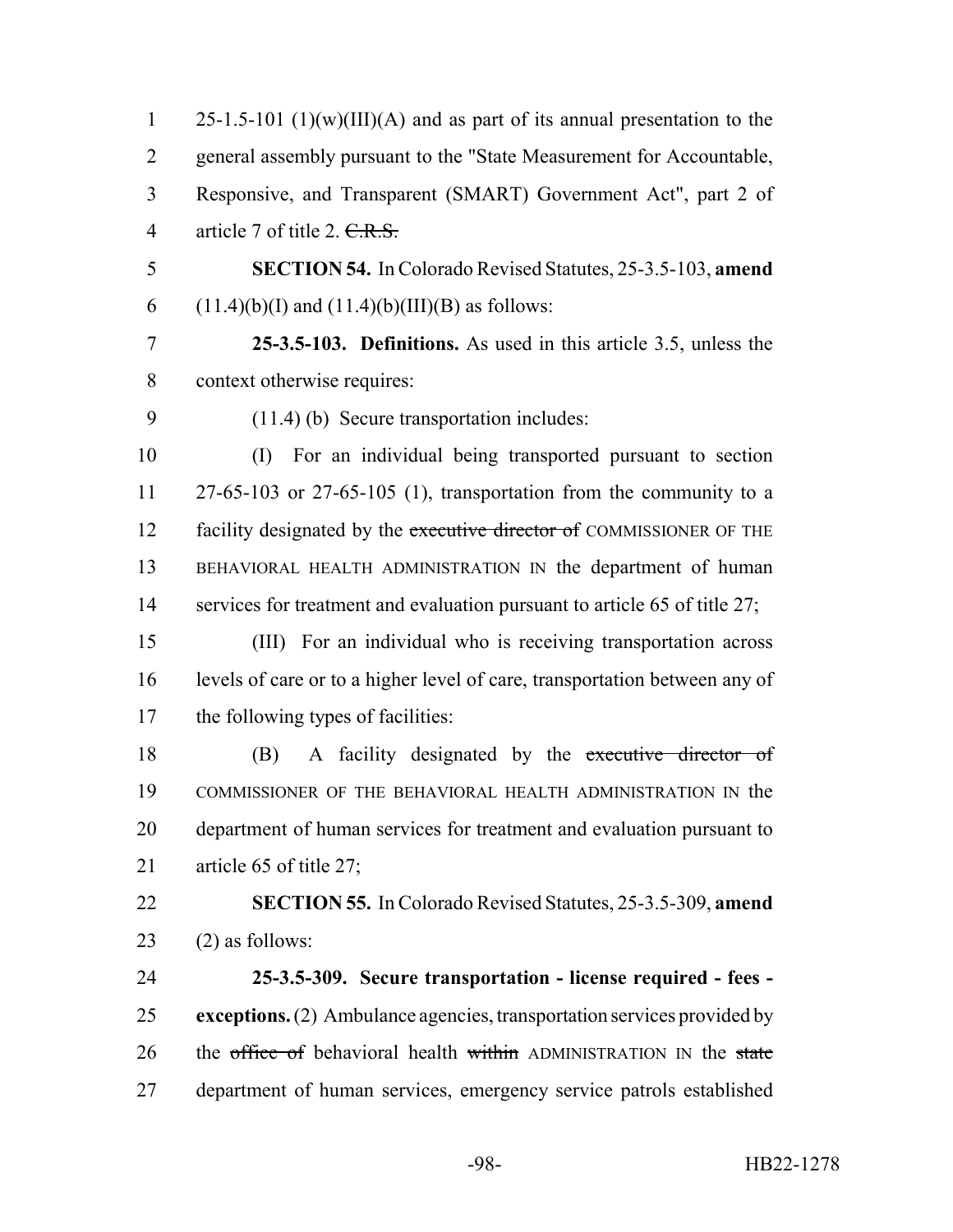pursuant to section 27-81-115, and law enforcement may provide secure transportation services to an individual in need of urgent behavioral health care. **SECTION 56.** In Colorado Revised Statutes, 25-20.5-406, **amend**  $(2)(b)(III)$  as follows:

 **25-20.5-406. State review team - creation - membership - vacancies.** (2) (b) The executive director of the department of human services shall appoint six voting members, as follows:

9 (III) Two members who represent the office of behavioral health ADMINISTRATION in the department of human services;

 **SECTION 57.** In Colorado Revised Statutes, 25-20.5-1202, **amend** (2) as follows:

 **25-20.5-1202. Office of gun violence prevention - created - director - staff - collaboration.** (2) In order to effectively carry out its responsibilities, the office may collaborate with other state agencies, including the address confidentiality program created in section 24-30-2104; the office of suicide prevention established in section 25-1.5-101 (1)(w); the safe2tell program created in section 24-31-606; the school safety resource center created in section 24-33.5-1803; the 20 department of education; the office of behavioral health within the 21 department of human services; the behavioral health administration upon 22 its creation in 2022 pursuant to part 2 of article 60 of title 27 IN THE DEPARTMENT OF HUMAN SERVICES; the office of the attorney general; and 24 the division of criminal justice within  $\mathbb{N}$  the department of public safety. The office may also collaborate with individuals, educational institutions, health-care providers, and organizations with expertise in gun violence prevention and gun safety, including gun dealers, shooting ranges, and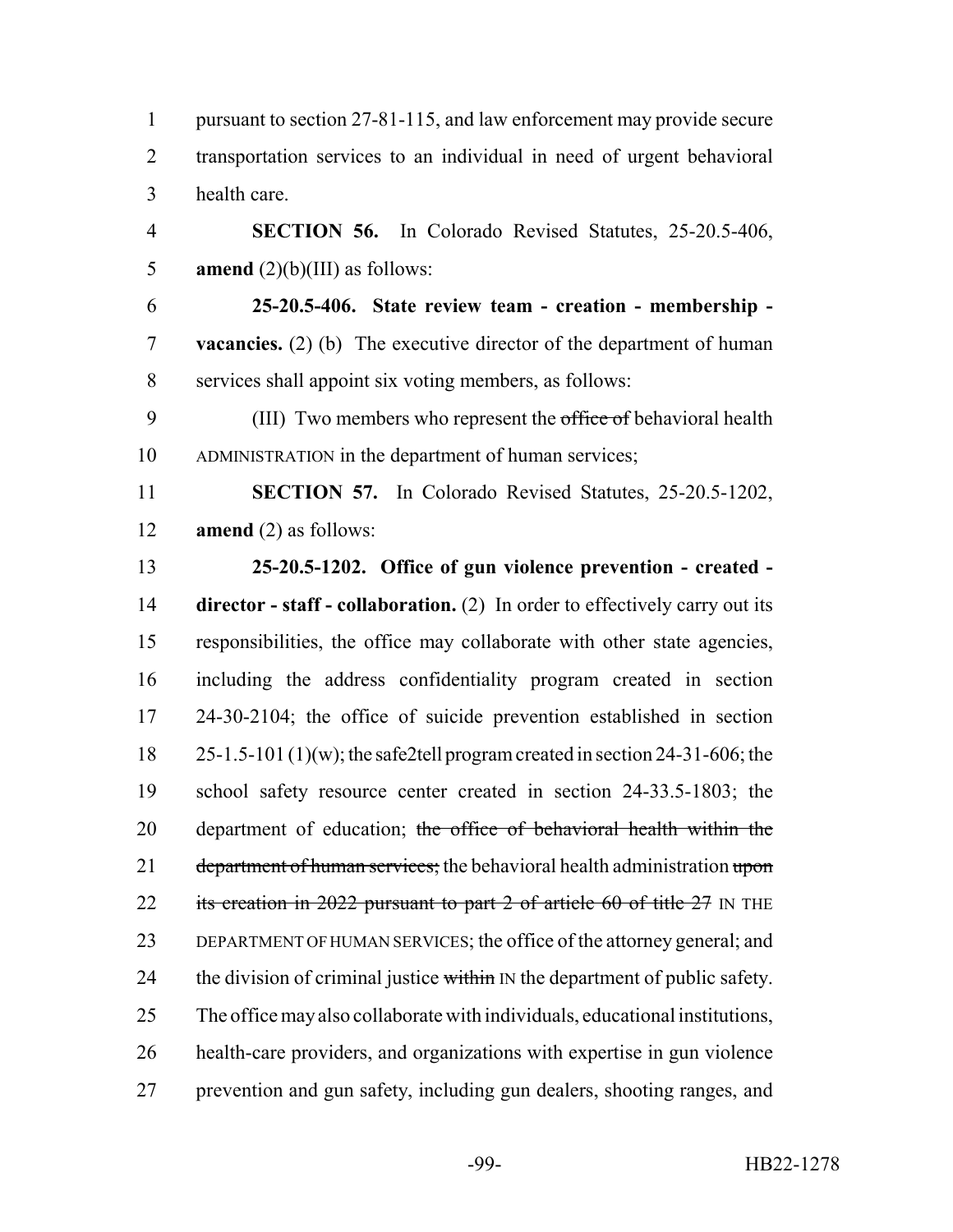firearms safety instructors.

 **SECTION 58.** In Colorado Revised Statutes, 25-27.6-101, **amend** (4) as follows:

 **25-27.6-101. Legislative declaration.** (4) It is the intent of the general assembly that the behavioral health entity license is implemented in two separate phases as follows:

 (a) Phase one implementation includes the incorporation of SO THAT a facility currently licensed or previously eligible for licensure as an acute treatment unit or as a community mental health center, community mental health clinic, or crisis stabilization unit that was 11 licensed as a community clinic Such a facility will transition to the 12 behavioral health entity license no later than July 1, 2022. in accordance 13 with section 25-27.6-104 (1).

 (b) Phase two implementation includes the incorporation of behavioral health entities that provide behavioral health services for the 16 treatment of alcohol use disorders and substance use disorders; except 17 that phase two shall not include controlled substance licenses currently 18 issued by the department of human services, which shall be studied by the behavioral health entity implementation and advisory committee established pursuant to section 25-27.6-103. Such entities shall apply for 21 licensure as behavioral health entities no later than July 1, 2024, in 22 accordance with section  $25-27.6-104(1)$ .

 **SECTION 59.** In Colorado Revised Statutes, 25-27.6-104, **repeal** (2); and **repeal as it will become effective July 1, 2022,** (1) as follows: **25-27.6-104. License required - criminal and civil penalties.** 26 (1) (a) On or after July 1, 2024, it is unlawful for any person, partnership, 27 association, or corporation to conduct or maintain a behavioral health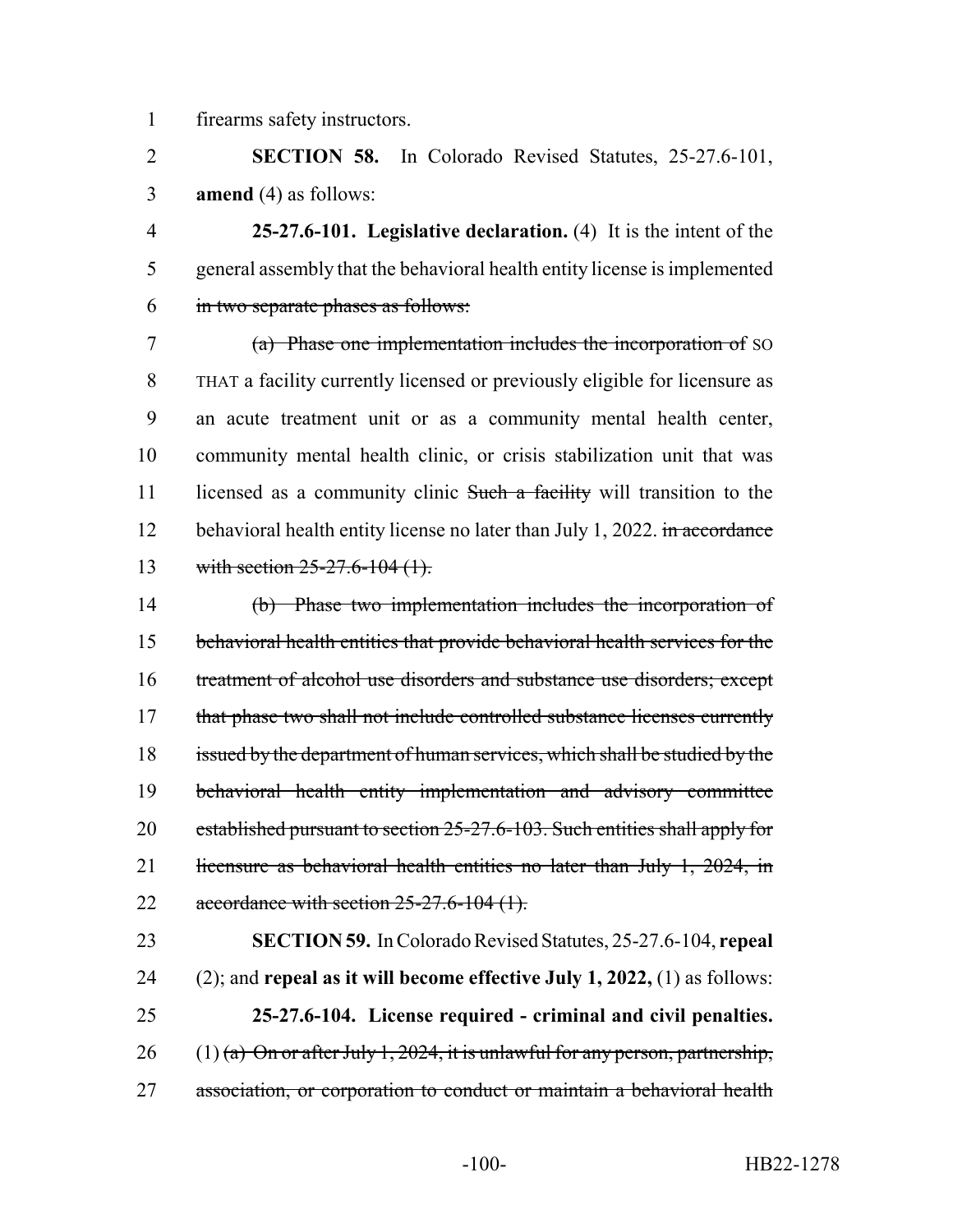entity, including a substance use disorder program or alcohol use disorder 2 program, without having obtained a license therefor from the department. (b) On or after July 1, 2023, an entity seeking initial licensure as a behavioral health entity shall apply for a behavioral health entity license if the entity would previously have been licensed or subject to approval by the office of behavioral health in the department of human services pursuant to section 27-81-106 as an approved treatment program for alcohol use disorders or substance use disorders.

9 (c) A facility with a license or approval on or before June  $30$ , 10 2023, as a behavioral health entity, a substance use disorder program, or 11 an alcohol use disorder program shall apply for a behavioral health entity 12 license prior to the expiration of the facility's current license or approval. 13 Such a facility is subject to the standards under which it is licensed or 14 approved as of July 1, 2023, until such time as the behavioral health entity 15 license is issued.

16 (2) Any person who violates the provisions of this section is guilty 17 of a misdemeanor, and upon conviction thereof, shall be punished by a 18 fine of not less than fifty dollars nor more than five hundred dollars and 19 may be subject to a civil penalty assessed by the department of not less 20 than fifty dollars nor more than one hundred dollars for each day the 21 person is in violation of this section. The assessed penalty accrues from 22 the date the department finds that the person is in violation of this section. 23 The department shall assess, enforce, and collect the penalty in 24 accordance with article 4 of title 24 and credit the money to the general 25 fund. Enforcement and collection of the penalty occurs following the 26 decision reached in accordance with procedures set forth in section 27 24-4-105.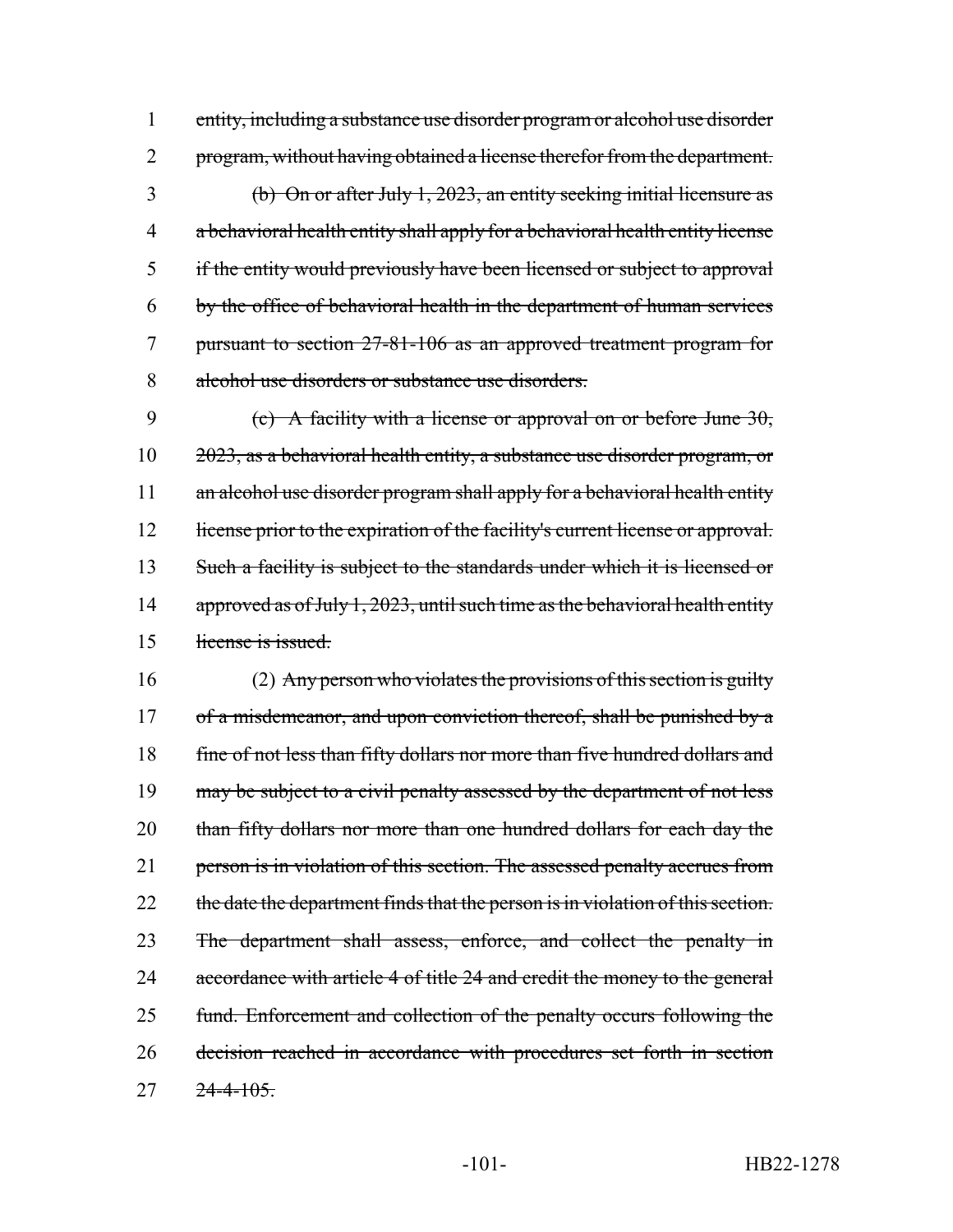**SECTION 60.** In Colorado Revised Statutes, 25-27.6-105, **repeal**  $2 \qquad (2)$  as follows:

 **25-27.6-105. Minimum standards for behavioral health entities - rules.** (2) On or before April 30, 2023, the state board shall promulgate rules that must include the following:

- (a) Basic requirements to be met by all behavioral health entities to ensure the health, safety, and welfare of all behavioral health entity consumers, including, at a minimum:
- (I) Consumer assessment, care coordination, patient rights, and consumer notice requirements;

 (II) Administrative and operational standards for governance; consumer records and record retention; personnel, admission, and discharge criteria; policies and procedures; and quality management;

 (III) Physical plant standards, including infection control; and (IV) Occurrence reporting requirements promulgated pursuant to section 25-1-124;

 (b) Service-specific requirements that apply only to behavioral health entities electing to provide that service, including, at a minimum, standards for the services included in the definitions in section 25-27.6-102 of acute treatment unit, community mental health center, community mental health clinic, crisis stabilization unit, walk-in centers, 22 and alcohol use disorder and substance use disorder services that meet the 23 regulatory requirements for licensing, operations, and partnerships with 24 the state:

 (c) Mandatory department inspections of behavioral health entities;

27 (d) Behavioral health entity written plans, detailing the measures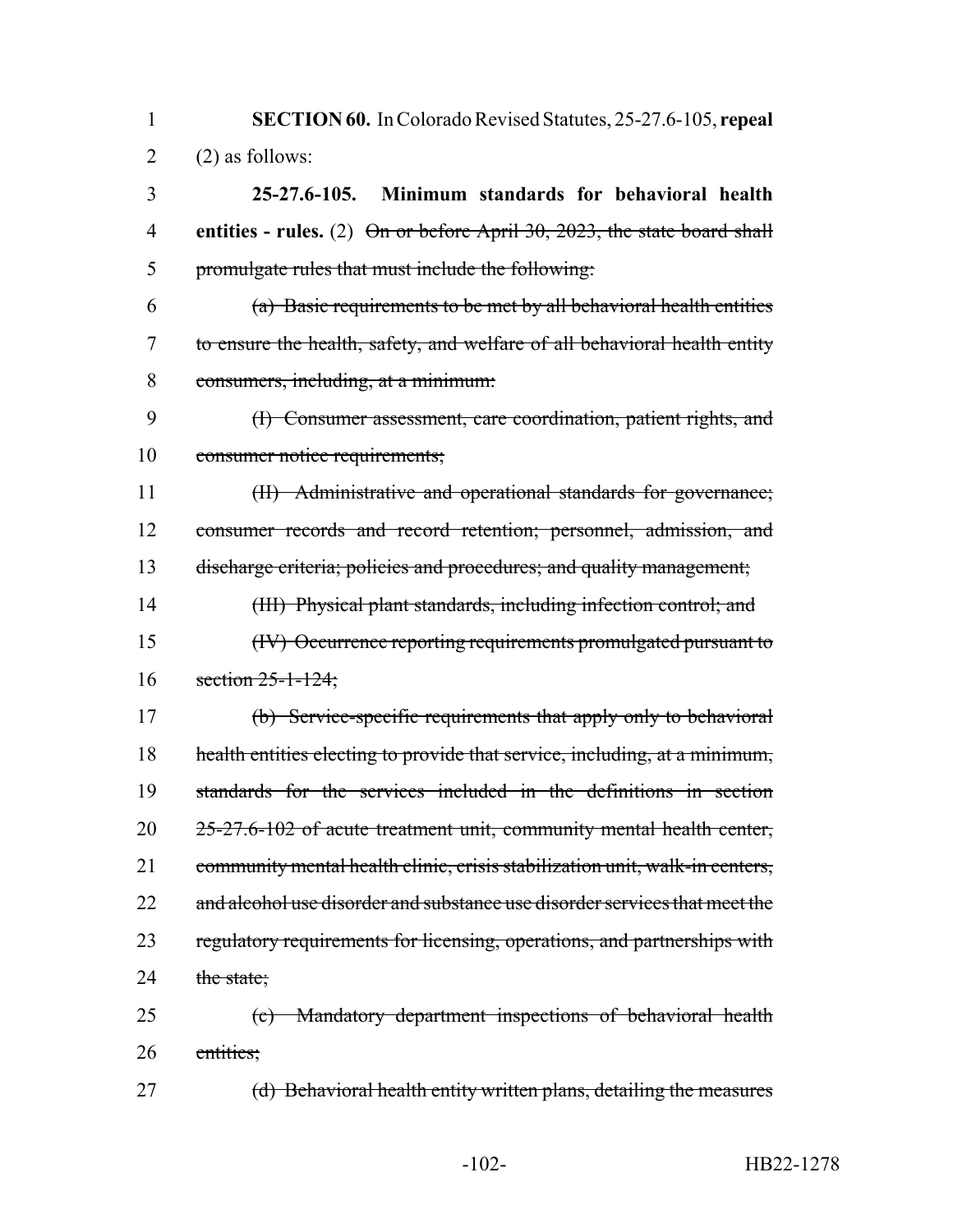that will be taken to correct violations found as a result of inspections, 2 submitted to the department for approval;

 (e) Intermediate enforcement remedies imposed by the department 4 as authorized in section  $25-27.6-110(2)(b)$ ;

 (f) Factors for behavioral health entities to consider when determining whether an applicant's conviction of or plea of guilty or nolo contendere to an offense disqualifies the applicant from employment with the behavioral health entity. The state board may determine which offenses require consideration of these factors.

 (g) Timelines for compliance with behavioral health entity 11 standards that exceed the standards under which a behavioral health entity 12 was previously licensed or approved.

 **SECTION 61.** In Colorado Revised Statutes, **amend** 25-27.6-108 as follows:

 **25-27.6-108. Behavioral health entity cash fund - created.** (1) The behavioral health entity cash fund, referred to in this section as 17 the "fund", is created in the state treasury. The fund consists of money credited to the fund pursuant to section 25-27.6-107. The money in the fund is subject to annual appropriation by the general assembly for the direct and indirect costs of the department in performing its duties pursuant to this article 27.6. At the end of any fiscal year, all unexpended and unencumbered money in the fund remains in the fund and must not be credited or transferred to the general fund or any other fund.

24 (2) ON JUNE 30, 2024, THE STATE TREASURER SHALL TRANSFER ALL UNEXPENDED AND UNENCUMBERED MONEY IN THE FUND TO THE BEHAVIORAL HEALTH LICENSING CASH FUND CREATED PURSUANT TO SECTION 27-50-506.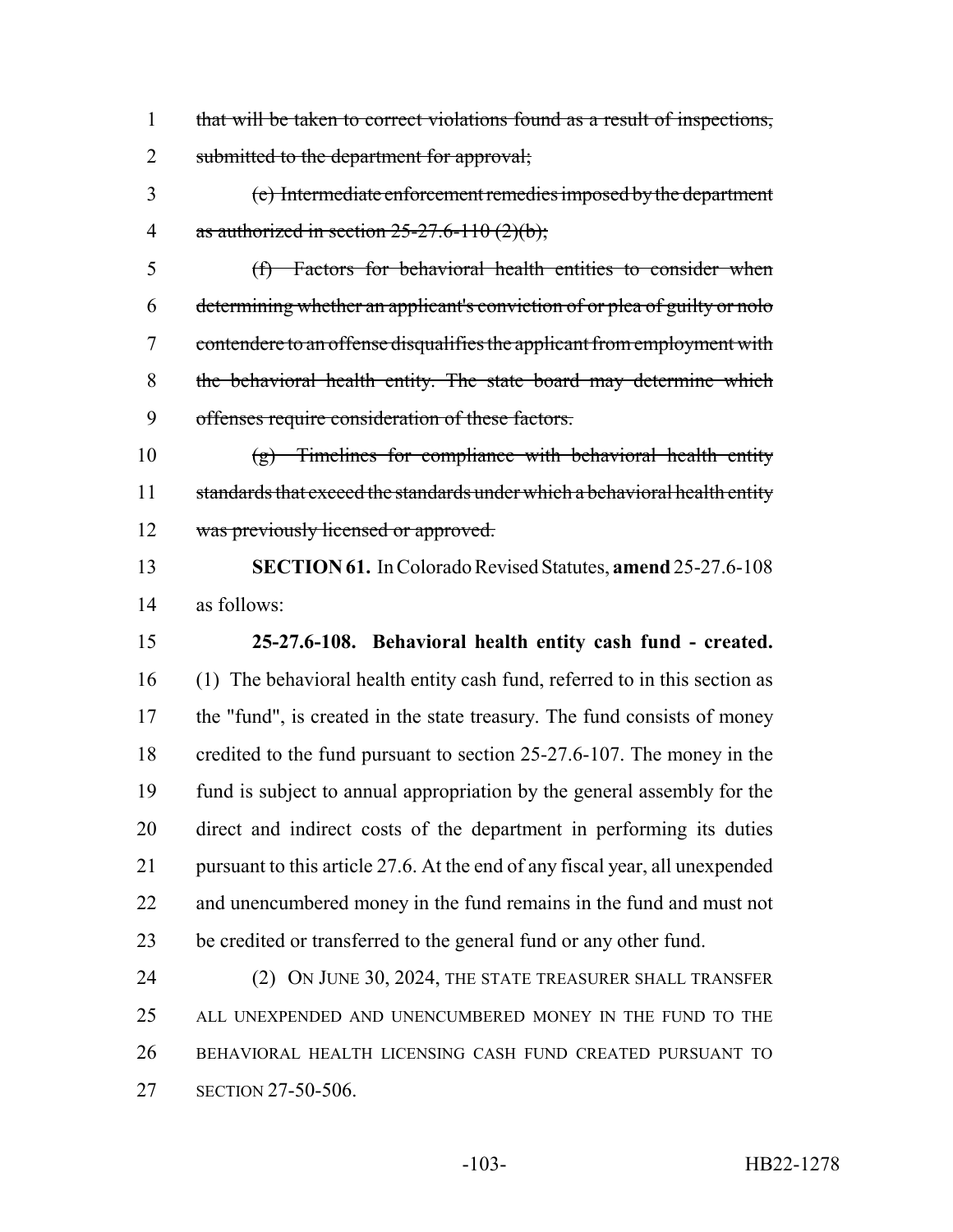**SECTION 62.** In Colorado Revised Statutes, **amend** 25.5-3-110 as follows:

 **25.5-3-110. Effect of part 1.** This part 1 shall DOES not affect the 4 department of human services' responsibilities OF THE BEHAVIORAL HEALTH ADMINISTRATION IN THE DEPARTMENT OF HUMAN SERVICES for the provision of mental health care in accordance with article 66 of title 7 27, C.R.S., and this part 1 shall DOES not affect any provisions of article 8 22 of title 23 <del>C.R.S.,</del> or any other provisions of law relating to the university of Colorado psychiatric hospital.

 **SECTION 63.** In Colorado Revised Statutes, 25.5-4-103, **amend as it exists until July 1, 2024,** (3) as follows:

 **25.5-4-103. Definitions.** As used in this article 4 and articles 5 and 6 of this title 25.5, unless the context otherwise requires:

 (3) "Case management services" means services provided by 15 community-centered boards, as defined by IN section 25.5-10-202; COMPREHENSIVE AND ESSENTIAL BEHAVIORAL HEALTH SAFETY NET PROVIDERS, AS DEFINED IN SECTION 27-50-101; and community mental 18 health centers and community mental health clinics, as defined  $b\dot{y}$  IN 19 section 27-66-101, to assist persons with intellectual and developmental 20 disabilities, as defined by IN section 25.5-10-202, and persons with mental 21 health disorders, as defined by IN section  $27-65-102$  (11.5), by case management agencies, as defined in section 25.5-6-303 (5), providing case management services, as defined in sections 25.5-6-104 (2)(b) and 25.5-6-303 (6), to persons with a disability, persons who are elderly or blind, and long-term care clients, in gaining access to needed medical, social, educational, and other services.

**SECTION 64.** In Colorado Revised Statutes, 25.5-4-401.2,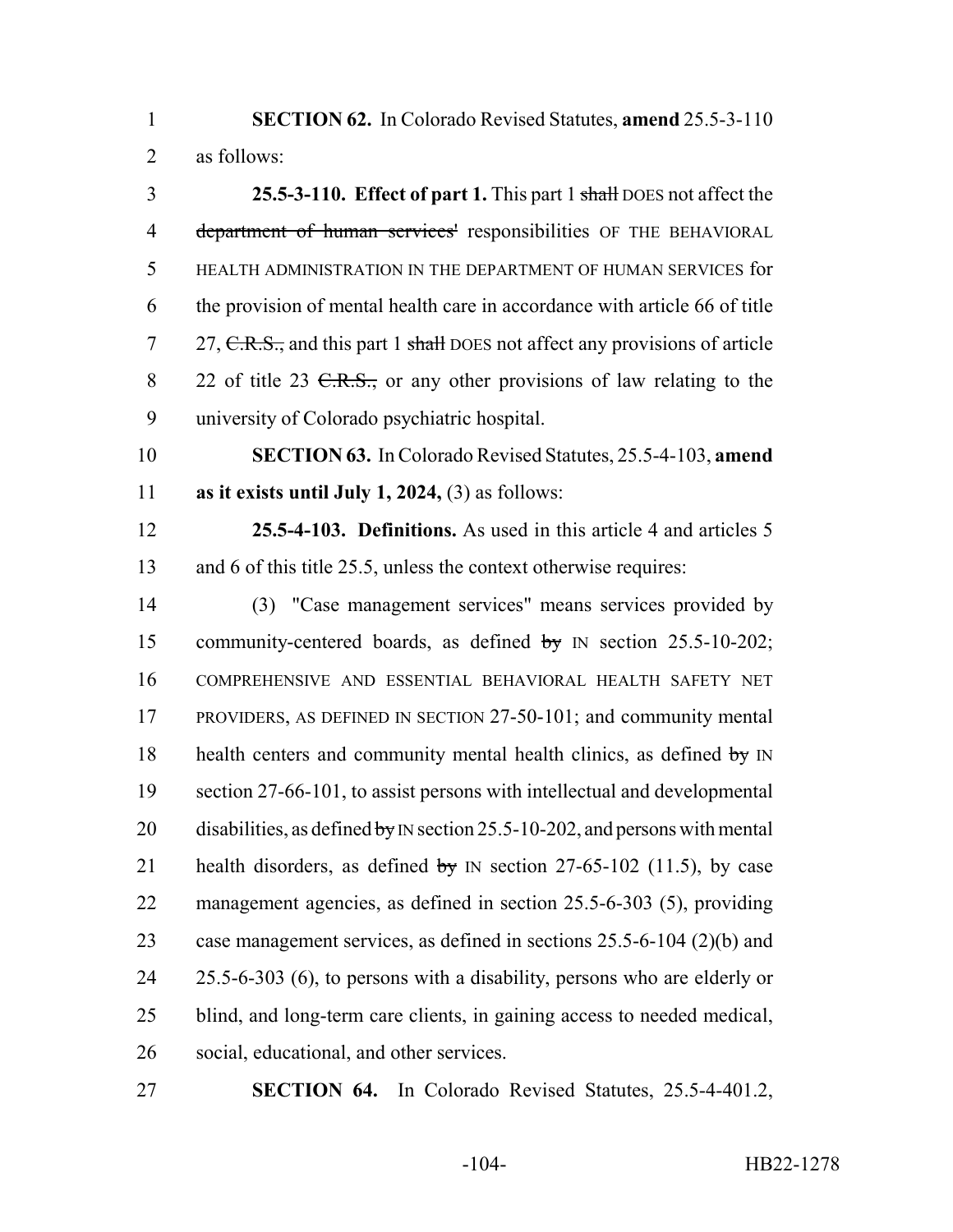**amend** (1)(d) as follows:

 **25.5-4-401.2. Performance-based payments - reporting.** (1) To improve health outcomes and lower health-care costs, the state department may develop payments to providers that are based on quantifiable performance or measures of quality of care. These performance-based payments may include, but are not limited to, payments to: (d) Behavioral health providers, including, but not limited to: (I) Community mental health centers, as defined in section  $27-66-101$ ; and (II) BEHAVIORAL HEALTH SAFETY NET PROVIDERS, AS DEFINED IN 12 SECTION 27-50-101; AND 13 (III) Entities contracted with the state department to administer the statewide system of community behavioral health care established in section 25.5-5-402. **SECTION 65.** In Colorado Revised Statutes, **amend** 25.5-4-403 as follows: **25.5-4-403. Providers - behavioral health safety net providers - reimbursement.** (1) For the purpose of reimbursing community mental 20 health center and clinic ESSENTIAL AND COMPREHENSIVE BEHAVIORAL HEALTH SAFETY NET providers, AS DEFINED IN SECTION 27-50-101, the 22 state department shall establish a price schedule PAYMENT METHODOLOGY annually with the BEHAVIORAL HEALTH ADMINISTRATION IN THE 24 department of human services in order to reimburse each provider for its 25 actual or reasonable cost of services SUPPORT SUSTAINABLE ACCESS TO BEHAVIORAL HEALTH SAFETY NET SERVICES, AS DEFINED IN SECTION 27 27-50-101. IN ESTABLISHING THE PAYMENT METHODOLOGY, THE STATE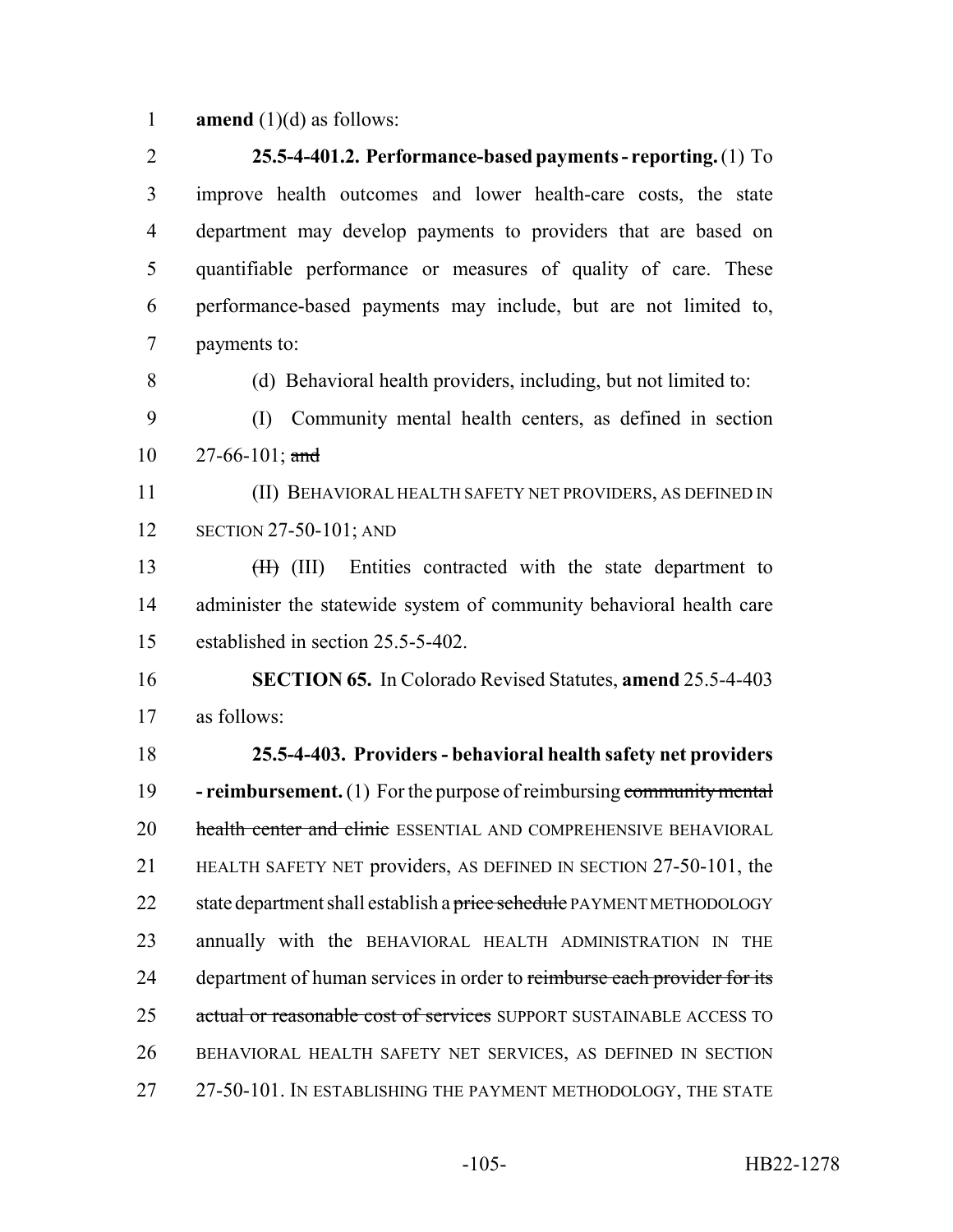DEPARTMENT SHALL CONSIDER:

(a) ACTUAL COSTS OF SERVICES;

 (b) COSTS THAT ARE REASONABLE, AS DETERMINED BY THE STATE DEPARTMENT IN COLLABORATION WITH THE BEHAVIORAL HEALTH ADMINISTRATION IN THE DEPARTMENT OF HUMAN SERVICES;

 (c) QUALITY AND ACCESSIBILITY OF BEHAVIORAL HEALTH SAFETY NET CARE PROVIDED, AS DETERMINED BY THE STATE DEPARTMENT, IN COLLABORATION WITH THE BEHAVIORAL HEALTH ADMINISTRATION IN THE DEPARTMENT OF HUMAN SERVICES, BY RULE;

10 (d) HEALTH EQUITY;

 (e) ACCESS BY PRIORITY POPULATIONS AS DETERMINED BY THE BEHAVIORAL HEALTH ADMINISTRATION IN THE DEPARTMENT OF HUMAN SERVICES; AND

 (f) PAYMENT APPROACHES THAT INCENTIVIZE PROVIDERS TO 15 SERVE THE BEHAVIORAL HEALTH SAFETY NET.

 (2) THE STANDARDS AND PROCESSES FOR DETERMINING THE PAYMENT METHODOLOGY WILL BE DETERMINED BY AN AUDITING AND ACCOUNTING COMMITTEE. THE MEMBERS OF THE COMMITTEE ARE SELECTED BY THE STATE DEPARTMENT TO INCLUDE BEHAVIORAL HEALTH ADMINISTRATIVE SERVICE ORGANIZATIONS, MANAGED CARE ENTITIES, BEHAVIORAL HEALTH SAFETY NET PROVIDERS AS DEFINED IN SECTION 22 27-50-101, INDEPENDENT AUDITORS, ACTUARIES, CONSUMER AND FAMILY ADVOCATES, LOCAL GOVERNMENT REPRESENTATIVES, OTHER STATE 24 AGENCIES, AND OTHER RELEVANT STAKEHOLDERS.

 **SECTION 66.** In Colorado Revised Statutes, 25.5-5-202, **amend** (4) as follows:

**25.5-5-202. Basic services for the categorically needy - optional**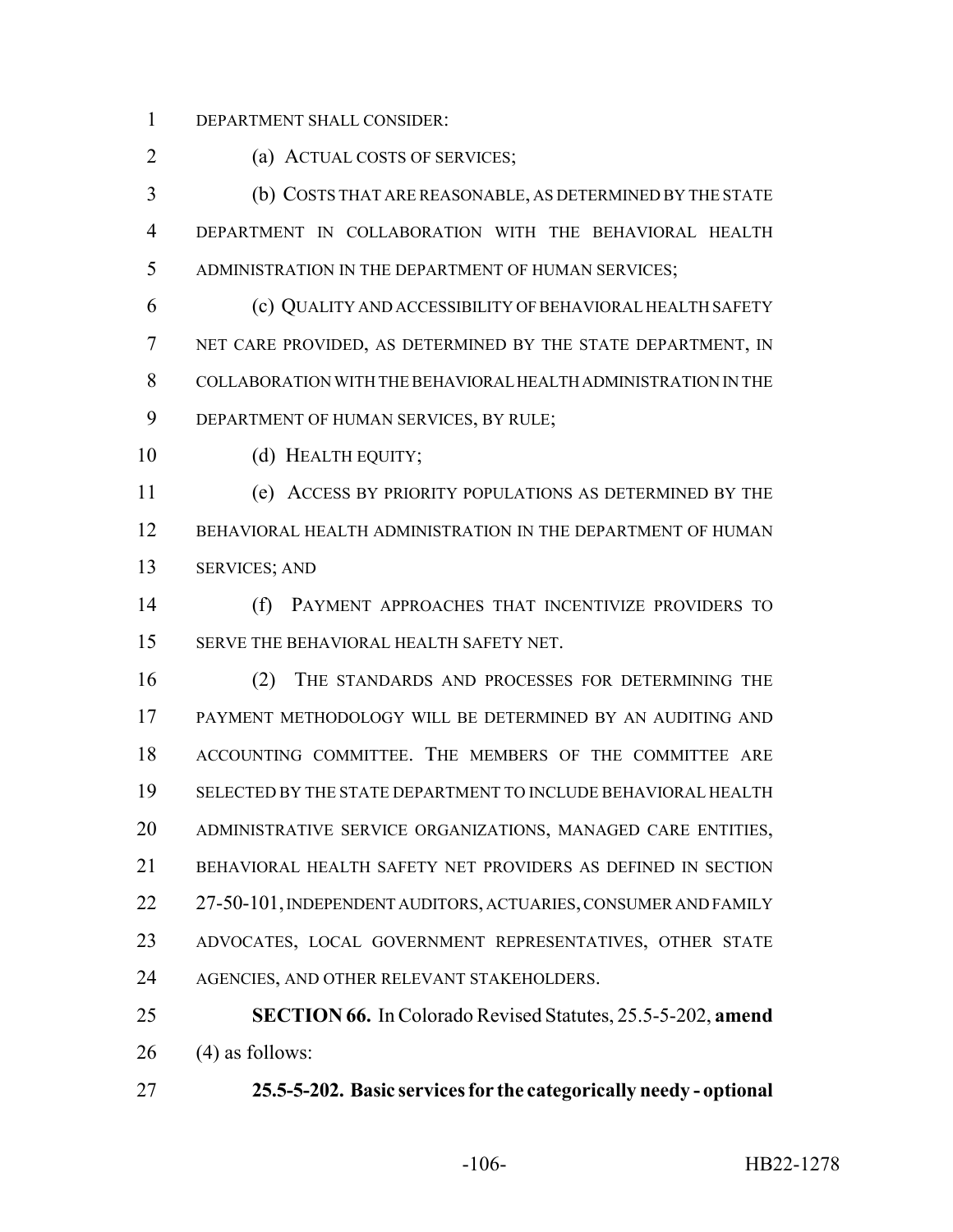**services.** (4) The state department and the office of behavioral health ADMINISTRATION in the department of human services, in collaboration with community mental health services providers and substance use disorder providers, shall establish rules that standardize utilization management authority timelines for the nonpharmaceutical components of medication-assisted treatment for substance use disorders.

 **SECTION 67.** In Colorado Revised Statutes, 25.5-5-301, **amend** (4) as follows:

 **25.5-5-301. Clinic services.** (4) "Clinic services" also means preventive, diagnostic, therapeutic, rehabilitative, or palliative items or services furnished to a pregnant woman who is enrolled or eligible for services pursuant to section 25.5-5-101 (1)(c) or 25.5-5-201 (1)(m.5) in a facility that is not a part of a hospital but is organized and operated as a freestanding substance use disorder treatment program approved and 15 licensed by the office of behavioral health ADMINISTRATION in the department of human services pursuant to section 27-80-108 (1)(c).

 **SECTION 68.** In Colorado Revised Statutes, 25.5-5-309, **amend** (1) as follows:

 **25.5-5-309. Pregnant women - needs assessment - referral to treatment program - definition.** (1) The health-care practitioner for each pregnant woman who is enrolled or eligible for services pursuant to 22 section 25.5-5-101 (1)(c) or 25.5-5-201 (1)(m.5) is encouraged to identify as soon as possible after the woman is determined to be pregnant whether 24 the woman is at risk of a poor birth outcome due to substance use during the prenatal period and in need of special assistance in order to reduce the risk. If the health-care practitioner makes such determination regarding any pregnant woman, the health-care practitioner is encouraged to refer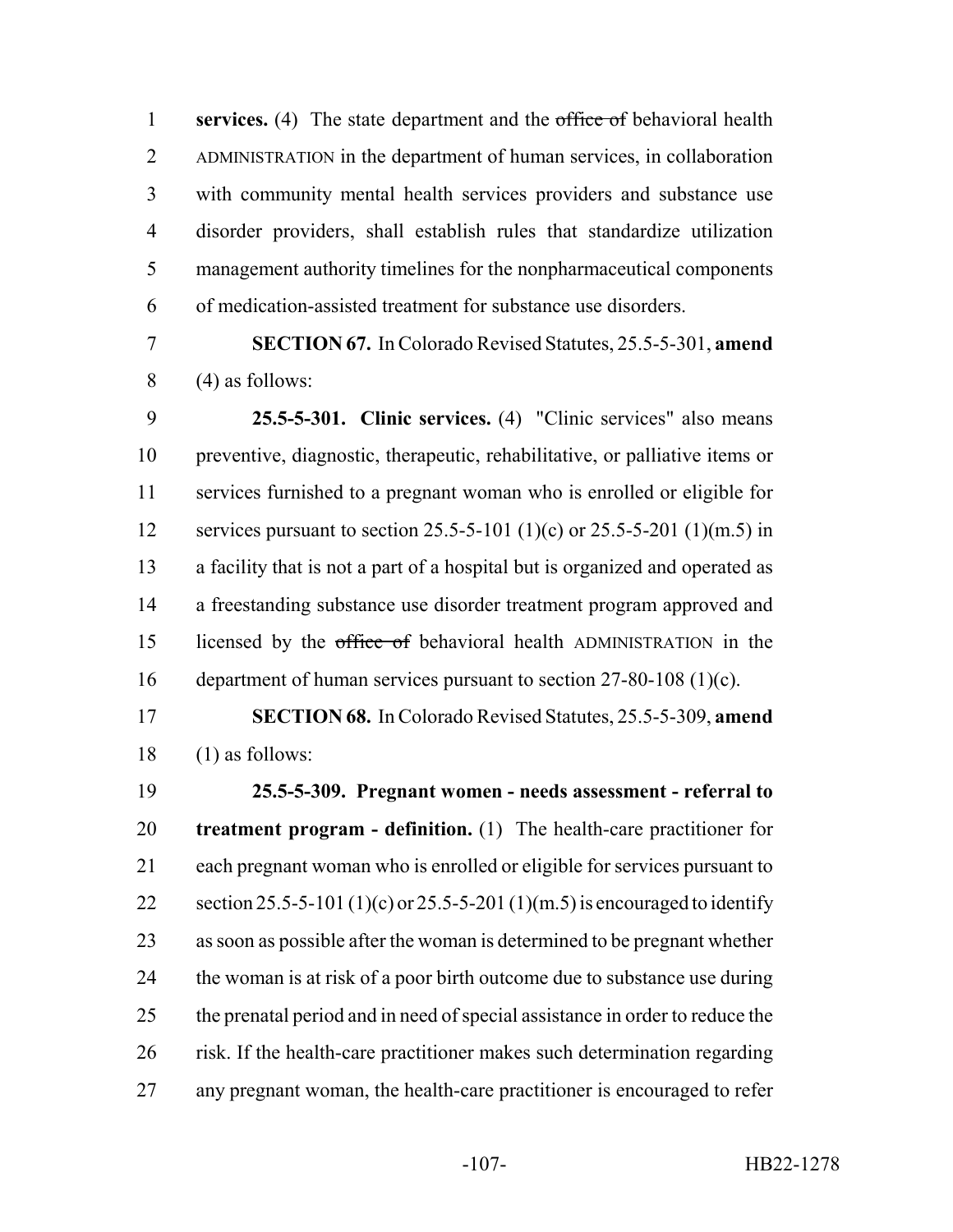the woman to any entity approved and licensed by THE BEHAVIORAL HEALTH ADMINISTRATION IN the department of human services for the performance of a needs assessment. Any county department of human or social services may refer an eligible woman for a needs assessment, or any pregnant woman who is eligible for services pursuant to section  $6 \times 25.5 - 5 - 201 \text{ (1)} \text{ (m.5)}$  may refer herself for a needs assessment.

 **SECTION 69.** In Colorado Revised Statutes, 25.5-5-310, **amend** 8 (1)(b) and (2) as follows:

 **25.5-5-310. Treatment program for high-risk pregnant and parenting women - cooperation with private entities - definition.** (1) (b) The state department, and THE BEHAVIORAL HEALTH ADMINISTRATION IN THE DEPARTMENT OF HUMAN SERVICES, the 13 departments DEPARTMENT of human services, and THE DEPARTMENT OF public health and environment shall cooperate with any organizations that desire to assist the departments AND THE ADMINISTRATION in the provision of services connected with the treatment program for high-risk pregnant and parenting women. Organizations may provide services that are not provided to persons pursuant to this article 5 or article 4 or 6 of this title 25.5 or article 2 of title 26, which services may include but are not limited to needs assessment services, preventive services, rehabilitative services, care coordination, nutrition assessment, psychosocial counseling, intensive health education, home visits, transportation, development of provider training, child care, child care navigation, and other necessary components of residential or outpatient treatment or care.

 (2) (a) Health-care practitioners and county departments of human or social services are encouraged to identify any pregnant or parenting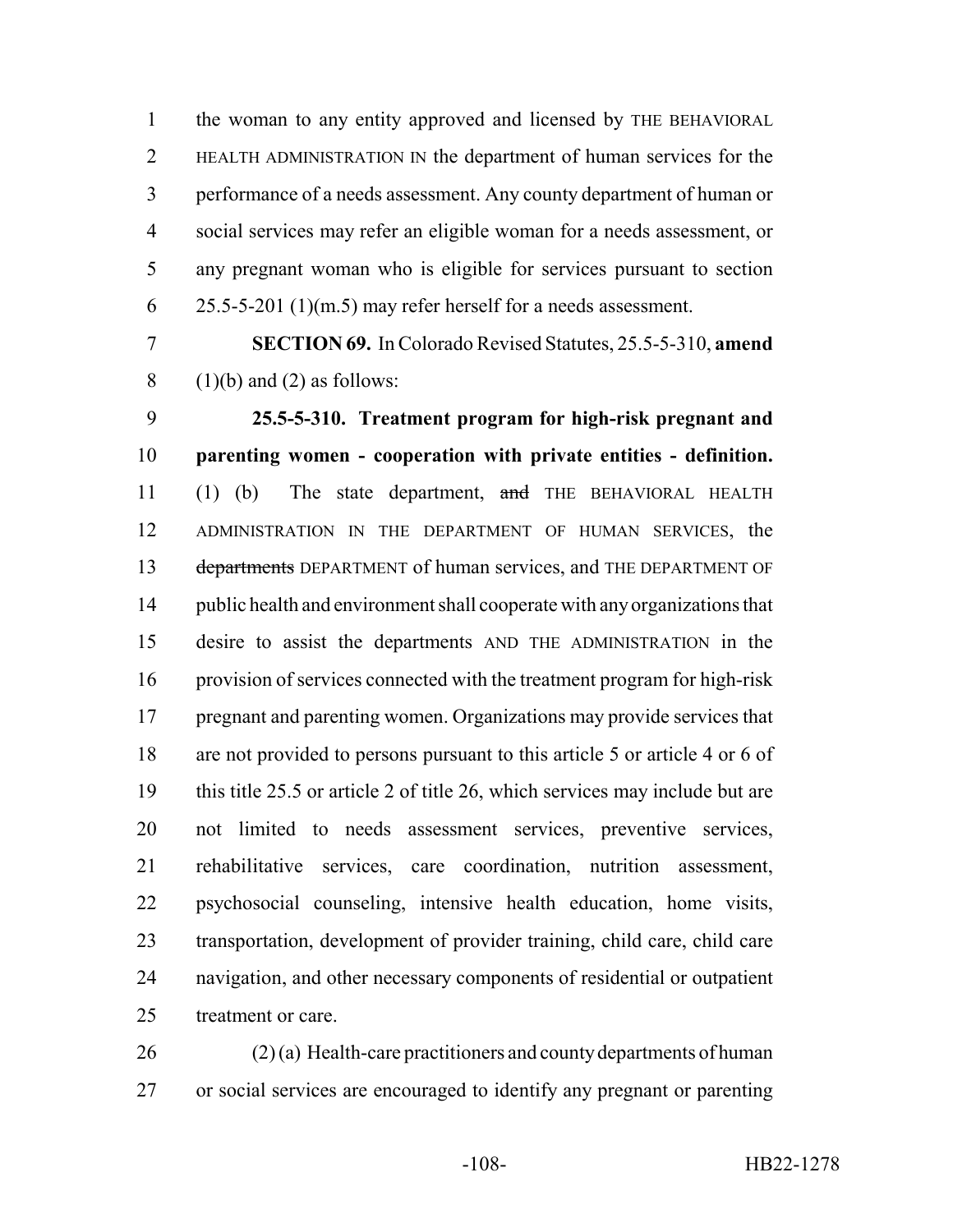woman. If a practitioner or county department of human or social services makes such determination regarding any pregnant or parenting woman up to one year postpartum, the practitioner or county department of human or social services is encouraged to refer the woman to any entity approved and licensed by THE BEHAVIORAL HEALTH ADMINISTRATION IN the department of human services for a needs assessment in order to improve outcomes for the pregnant or parenting woman and child and reduce the likelihood of out-of-home placement. Any pregnant or parenting woman up to one year postpartum may also refer herself for a needs assessment.

 (b) The BEHAVIORAL HEALTH ADMINISTRATION IN THE department of human services is authorized to use state money to provide services to women, including women enrolled in the medical assistance program established pursuant to this article 5 and articles 4 and 6 of this title 25.5, who enroll, up to one year postpartum, in residential substance use disorder treatment and recovery services, until such time as those services are covered by the medical assistance program. The BEHAVIORAL HEALTH ADMINISTRATION IN THE department of human services may continue to use state money to enroll parenting women in residential services who qualify as indigent but who are not eligible for services under the medical assistance program.

21 (c) Facilities approved and licensed by the office of behavioral 22 health ADMINISTRATION within IN the department of human services to provide substance use disorder services to high-risk pregnant and parenting women and that offer child care services must allow a woman to begin treatment without first presenting up-to-date health records for her child, including those referenced in section 25-4-902. The parenting woman in treatment must present up-to-date health records for her child,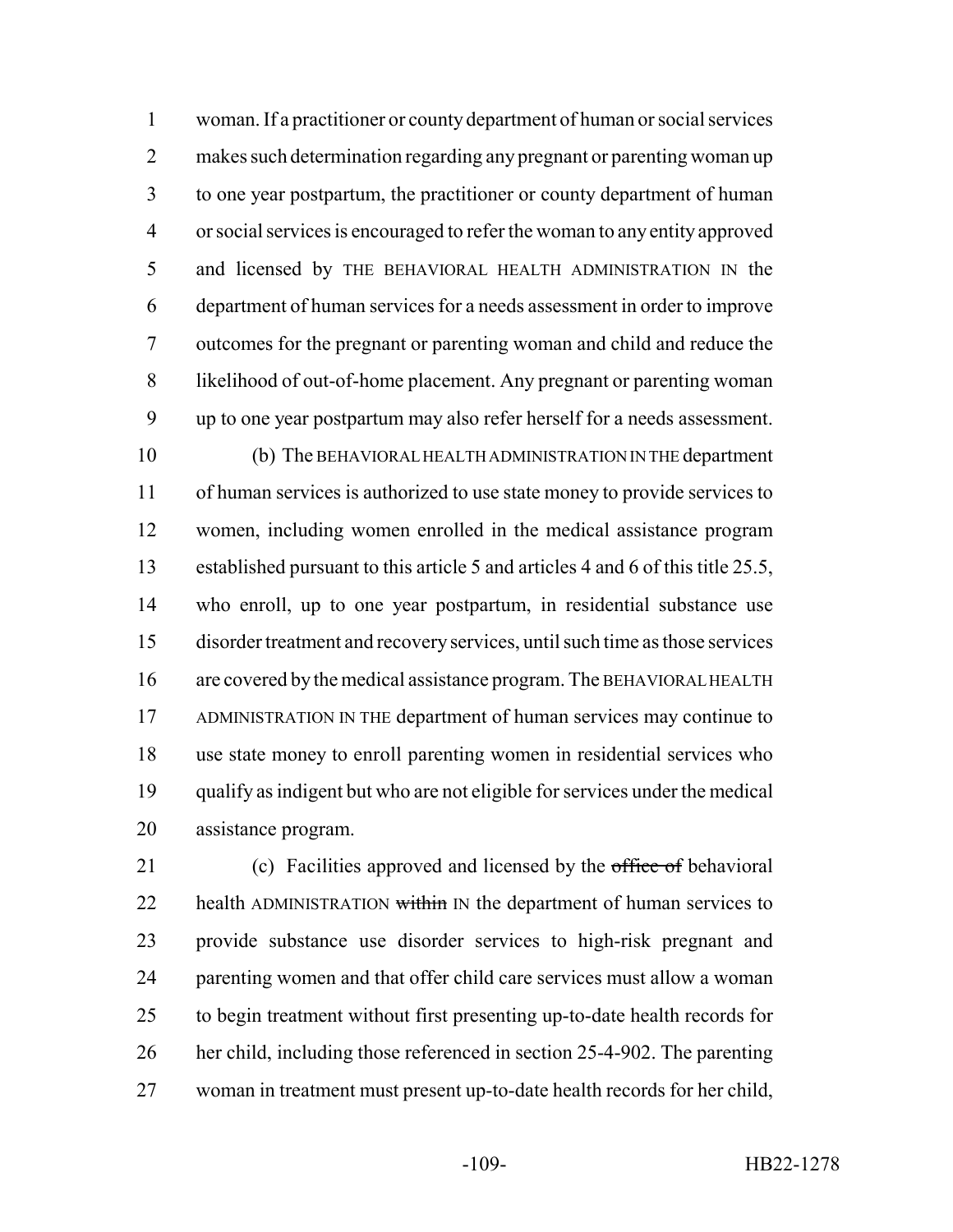including those referenced in section 25-4-902, within thirty days after commencing treatment.

 **SECTION 70.** In Colorado Revised Statutes, **amend** 25.5-5-311 as follows:

 **25.5-5-311. Treatment program for high-risk pregnant and parenting women - data collection.** The state department, in cooperation with the BEHAVIORAL HEALTH ADMINISTRATION IN THE department of human services, shall create a data collection mechanism regarding persons receiving services pursuant to the treatment program for high-risk pregnant and parenting women that includes the collection of any data 11 that the departments STATE DEPARTMENT AND BEHAVIORAL HEALTH ADMINISTRATION IN THE DEPARTMENT OF HUMAN SERVICES deem appropriate.

 **SECTION 71.** In Colorado Revised Statutes, 25.5-5-325, **amend** 15  $(2)(b)(I)$  as follows:

 **25.5-5-325. Residential and inpatient substance use disorder treatment - medical detoxification services - federal approval - performance review report.** (2) (b) Prior to seeking federal approval pursuant to subsection (2)(a) of this section, the state department shall seek input from relevant stakeholders, including existing providers of substance use disorder treatment and medical detoxification services and 22 managed service organizations. The state department shall seek input and involve stakeholders in decisions regarding:

 (I) The coordination of benefits with managed service 25 organizations and the office of behavioral health ADMINISTRATION in the department of human services;

**SECTION 72.** In Colorado Revised Statutes, 25.5-5-328, **amend**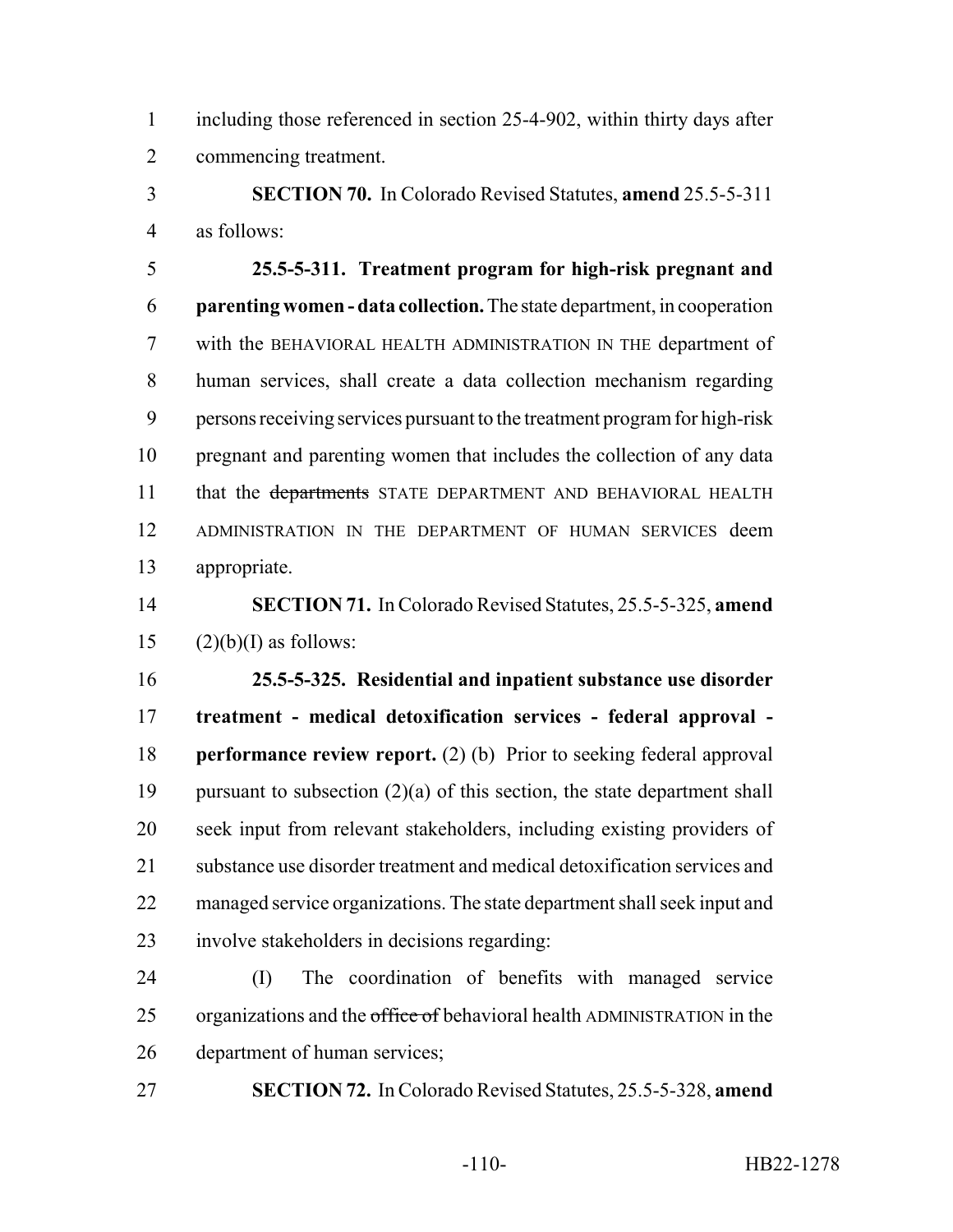(1) as follows:

 **25.5-5-328. Secure transportation for behavioral health crises - benefit - funding.** (1) On or before January 1, 2023, the state 4 department shall create a benefit for secure transportation services, as that 5 term is defined in section 25-3.5-103 (11.4). The state department shall research and create a plan to establish secure transportation services, which may include supplemental and coordinated community response services, to be implemented on or before July 1, 2023. The state 9 department shall collaborate with the office of behavioral health ADMINISTRATION IN THE DEPARTMENT OF HUMAN SERVICES in its research and planning efforts to determine how this benefit may align with co-responder, mobile crisis, and emergency crisis dispatch. **SECTION 73.** In Colorado Revised Statutes, 25.5-5-402, **amend** (3)(e) as follows: **25.5-5-402. Statewide managed care system - rules - definition.** (3) The statewide managed care system must include a statewide system of community behavioral health care that must: (e) Be paid for by the state department establishing capitated rates 19 specifically for community mental BEHAVIORAL health services that account for a comprehensive continuum of needed services such as those 21 provided by community mental health centers as defined in section 22 <del>27-66-101</del> LICENSED BEHAVIORAL HEALTH PROVIDERS, INCLUDING ESSENTIAL AND COMPREHENSIVE BEHAVIORAL HEALTH SAFETY NET PROVIDERS, AS DEFINED IN SECTION 27-50-101; **SECTION 74.** In Colorado Revised Statutes, 25.5-5-424, **amend** 26 (1) and (4)(a) introductory portion as follows:

**25.5-5-424. Residential and inpatient substance use disorder**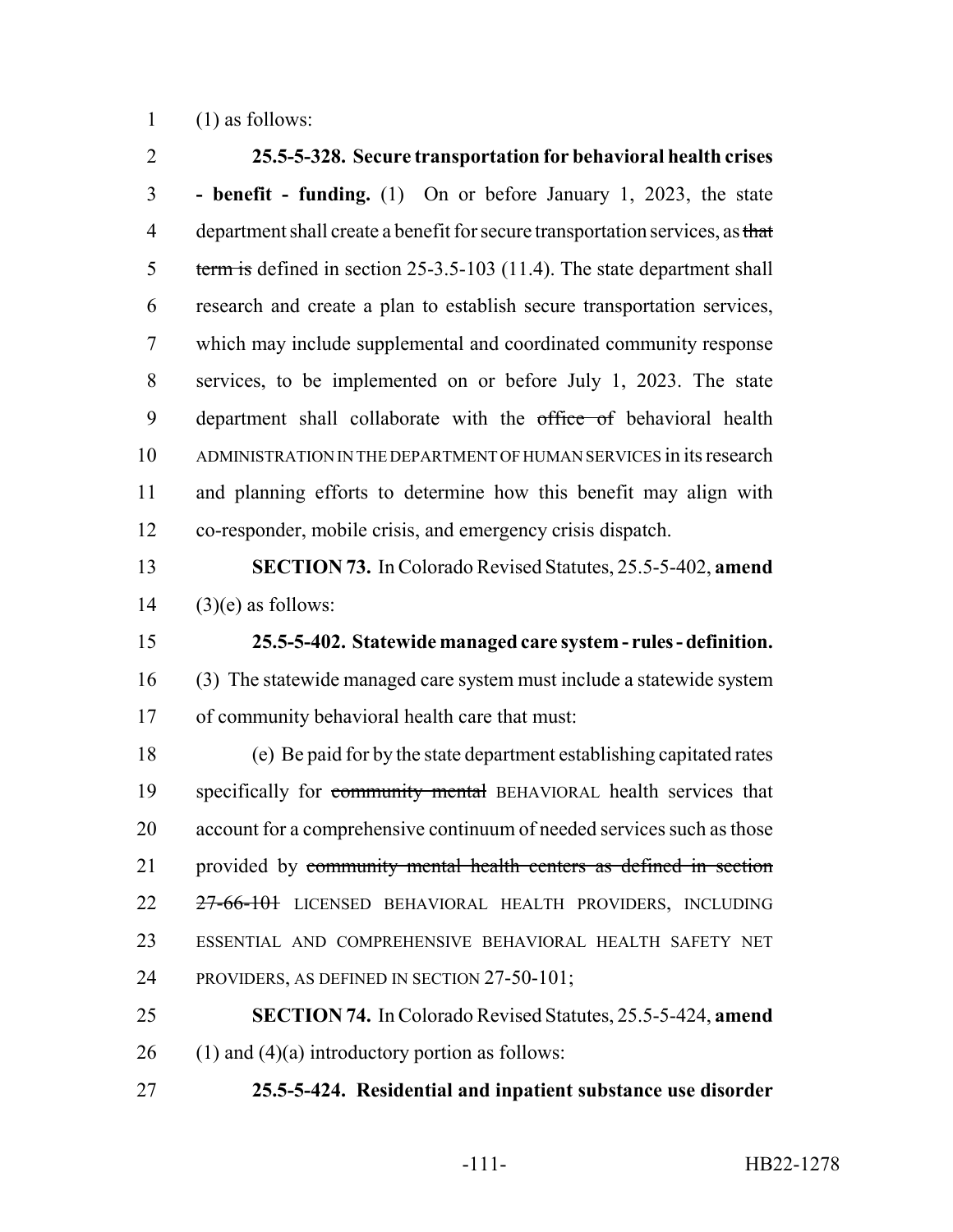**treatment - MCE standardized utilization management process - medical necessity - report.** (1) On or before October 1, 2021, the state 3 department shall consult with the office of behavioral health ADMINISTRATION in the department of human services, residential treatment providers, and MCEs to develop standardized utilization management processes to determine medical necessity for residential and inpatient substance use disorder treatment. The processes must incorporate the most recent edition of "The ASAM Criteria for Addictive, Substance-related, and Co-occurring Conditions" and align with federal medicaid payment requirements.

 (4) (a) Beginning October 1, 2021, and quarterly thereafter, the 12 state department shall collaborate with the office of behavioral health ADMINISTRATION in the department of human services, residential 14 treatment providers, and MCEs to develop a report on the residential and inpatient substance use disorder utilization management statistics. At a minimum, the report must include:

 **SECTION 75.** In Colorado Revised Statutes, **amend** 25.5-5-803 as follows:

 **25.5-5-803. High-fidelity wraparound services for children and youth - federal approval - reporting.** (1) Subject to available appropriations, the state department shall seek federal authorization from the federal centers for medicare and medicaid services to provide wraparound services for eligible children and youth who are at risk of out-of-home placement or in an out-of-home placement. Prior to seeking federal authorization, the state department shall seek input from relevant stakeholders including counties, managed care entities participating in the statewide managed care system, families of children and youth with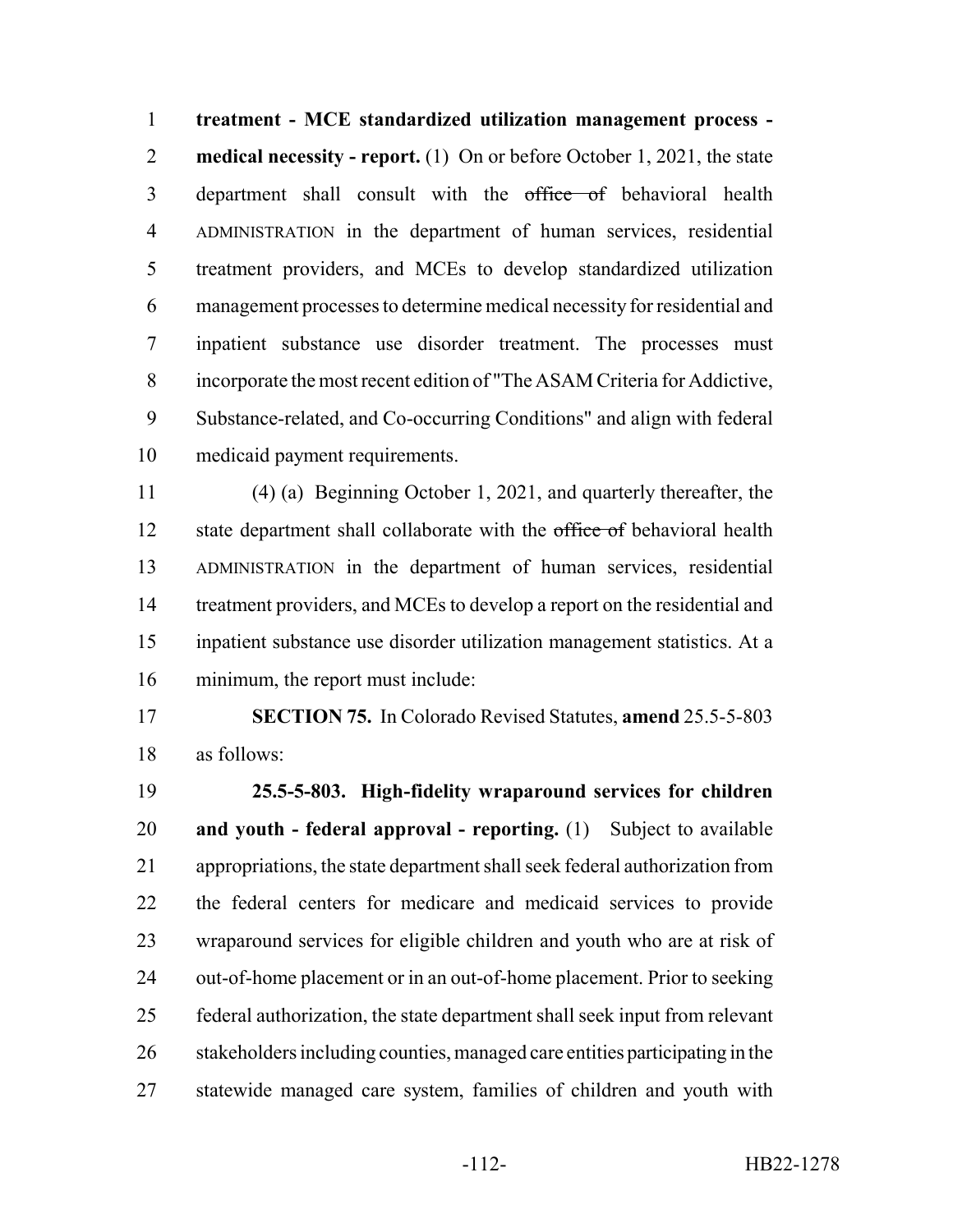behavioral health disorders, communities that have previously implemented wraparound services, mental health professionals, THE BEHAVIORAL HEALTH ADMINISTRATION AND THE OFFICE OF BEHAVIORAL HEALTH IN THE DEPARTMENT OF HUMAN SERVICES, and other relevant departments. The state department shall consider tiered care coordination as an approach when developing the wraparound model.

 (2) Upon federal authorization, and subject to available appropriations, the state department shall require managed care entities to implement wraparound services, which may be contracted out to a third party. Subject to available appropriations, the state department shall 11 contract with the department of human services and office of THE behavioral health ADMINISTRATION IN THE DEPARTMENT OF HUMAN SERVICES to ensure care coordinators and those responsible for implementing wraparound services have adequate training and resources to support children and youth who may have co-occurring diagnoses, including behavioral health disorders and physical or intellectual or developmental disabilities. Attention must also be given to the geographic diversity of the state in designing this program in rural communities.

 (3) Upon implementation of the wraparound services, the state department, THE DEPARTMENT OF HUMAN SERVICES, and THE BEHAVIORAL HEALTH ADMINISTRATION IN the department of human services shall monitor and report the annual cost savings associated with eligible children and youth receiving wraparound services to the public through the annual hearing, pursuant to the "State Measurement for Accountable, Responsive, and Transparent (SMART) Government Act", part 2 of 26 article 7 of title 2. The STATE department of health care policy and 27 financing shall require managed care entities to report data on the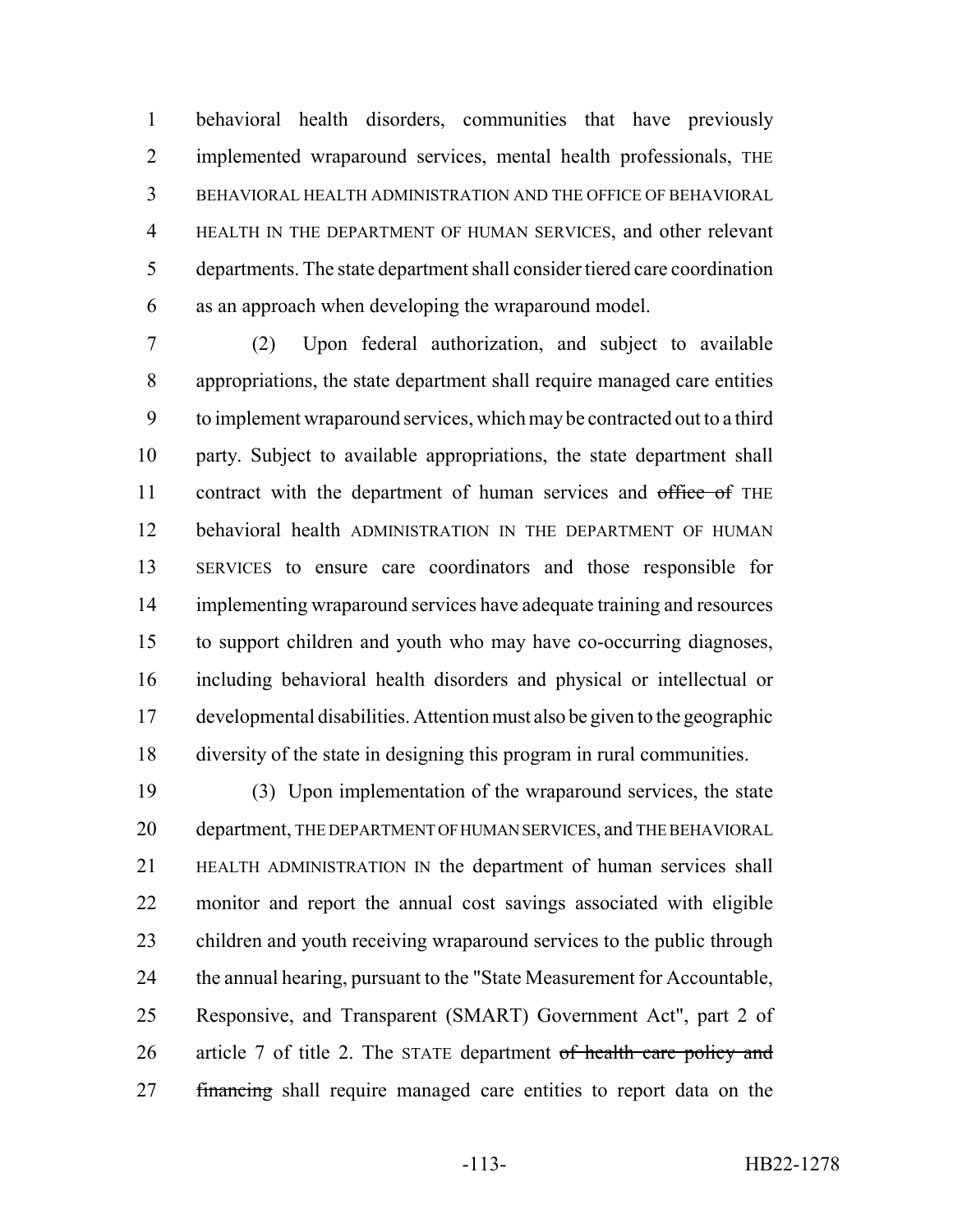utilization and effectiveness of wraparound services.

 (4) Subject to available appropriations, the state department shall work collaboratively with THE DEPARTMENT OF HUMAN SERVICES, THE BEHAVIORAL HEALTH ADMINISTRATION IN the department of human services, counties, and other departments, as appropriate, to develop and implement wraparound services for children and youth at risk of out-of-home placement or in an out-of-home placement. The BEHAVIORAL HEALTH ADMINISTRATION IN THE department of human services shall oversee that the wraparound services are delivered with fidelity to the model. As part of routine collaboration, and subject to available appropriations, the state department shall develop a model of sustainable funding for wraparound services in consultation with THE DEPARTMENT OF HUMAN SERVICES AND THE BEHAVIORAL HEALTH ADMINISTRATION IN the department of human services. Wraparound services provided to eligible children and youth pursuant to this section must be covered under the "Colorado Medical Assistance Act", articles 4, 5, and 6 of this title 17 25.5, subject to available appropriations. The state department may use targeting criteria to ramp up wraparound services as service capacity increases, or temporarily, as necessary, to meet certain federal financial participation requirements.

 **SECTION 76.** In Colorado Revised Statutes, **amend** 25.5-5-804 as follows:

 **25.5-5-804. Integrated funding pilot.** Subject to available appropriations, the state department, in conjunction with THE BEHAVIORAL HEALTH ADMINISTRATION IN the department of human services, counties, and other relevant departments, shall design and recommend a child and youth behavioral health delivery system pilot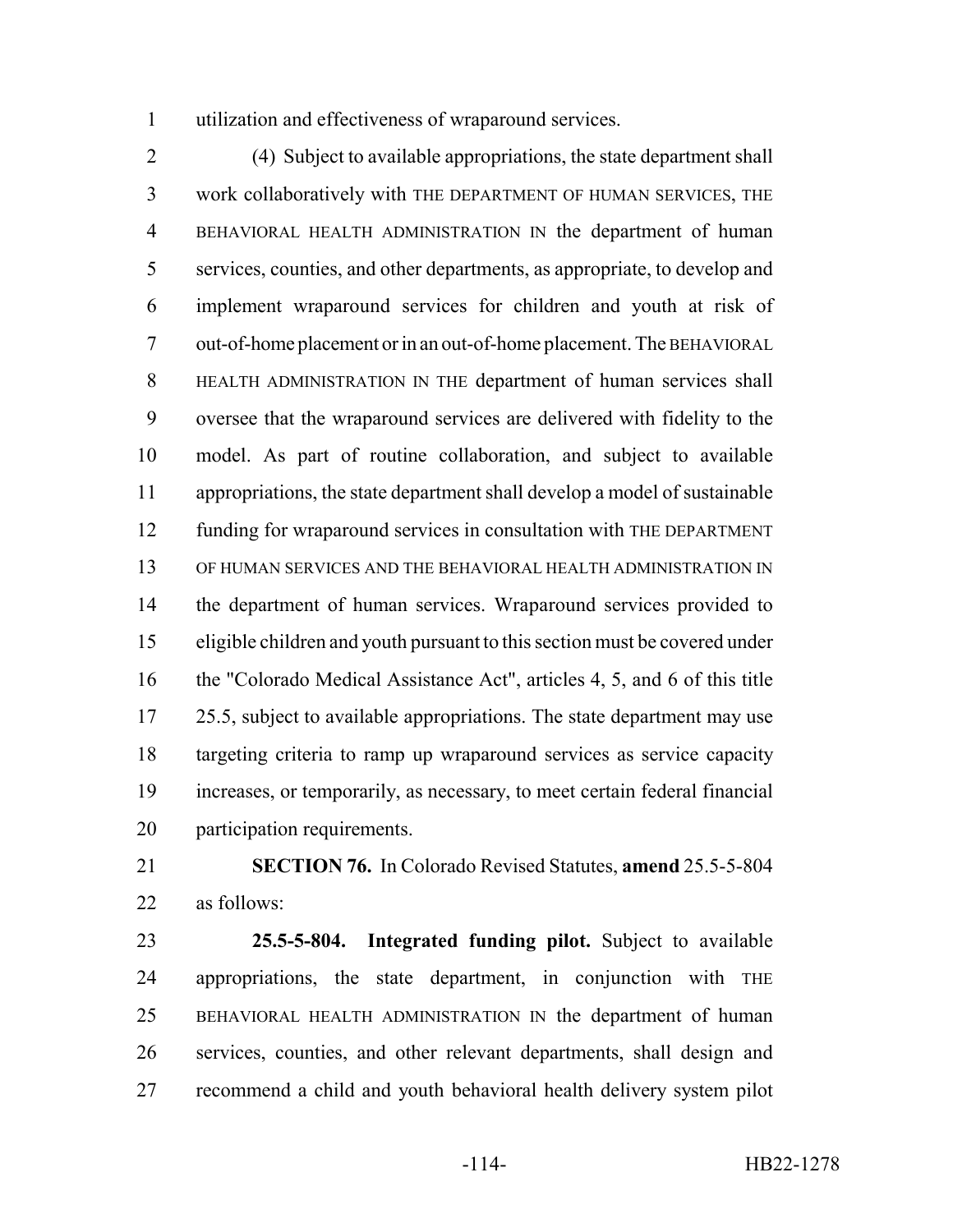program that addresses the challenges of fragmentation and duplication of behavioral health services. The pilot program shall integrate funding for behavioral health intervention and treatment services across the state to serve children and youth with behavioral health disorders. To implement the provisions of this section, the state department shall collaborate with the BEHAVIORAL HEALTH ADMINISTRATION IN THE department of human services and other relevant stakeholders, including counties, managed care entities, and families.

 **SECTION 77.** In Colorado Revised Statutes, 26-1-108, **amend** 10  $(1.7)$  and  $(1.8)$  as follows:

 **26-1-108. Powers and duties of the executive director - rules.** 12  $(1.7)$  (a) The executive director shall have HAS THE authority to adopt "executive director rules" for programs administered and services 14 provided by the state department as set forth in this title and in title , 15 C.R.S. TITLE 26. Such rules shall be promulgated in accordance with the 16 provisions of section 24-4-103.  $C.R.S.$ 

 (b) Any rules adopted by the state board to implement the 18 provisions of this title or title 27, C.R.S., TITLE 26 prior to March 25, 2009, whose content meets the definition of "executive director rules" shall continue to be effective until revised, amended, or repealed by the executive director.

 (1.8) Whenever a statutory grant of rule-making authority in this 23 title or title 27, C.R.S., TITLE 26 refers to the state department or the 24 department of human services, it shall mean MEANS the state department acting through either the state board or the executive director or both. 26 When exercising rule-making authority under this title or title 27, C.R.S. 27 TITLE 26, the state department, either acting through the state board or the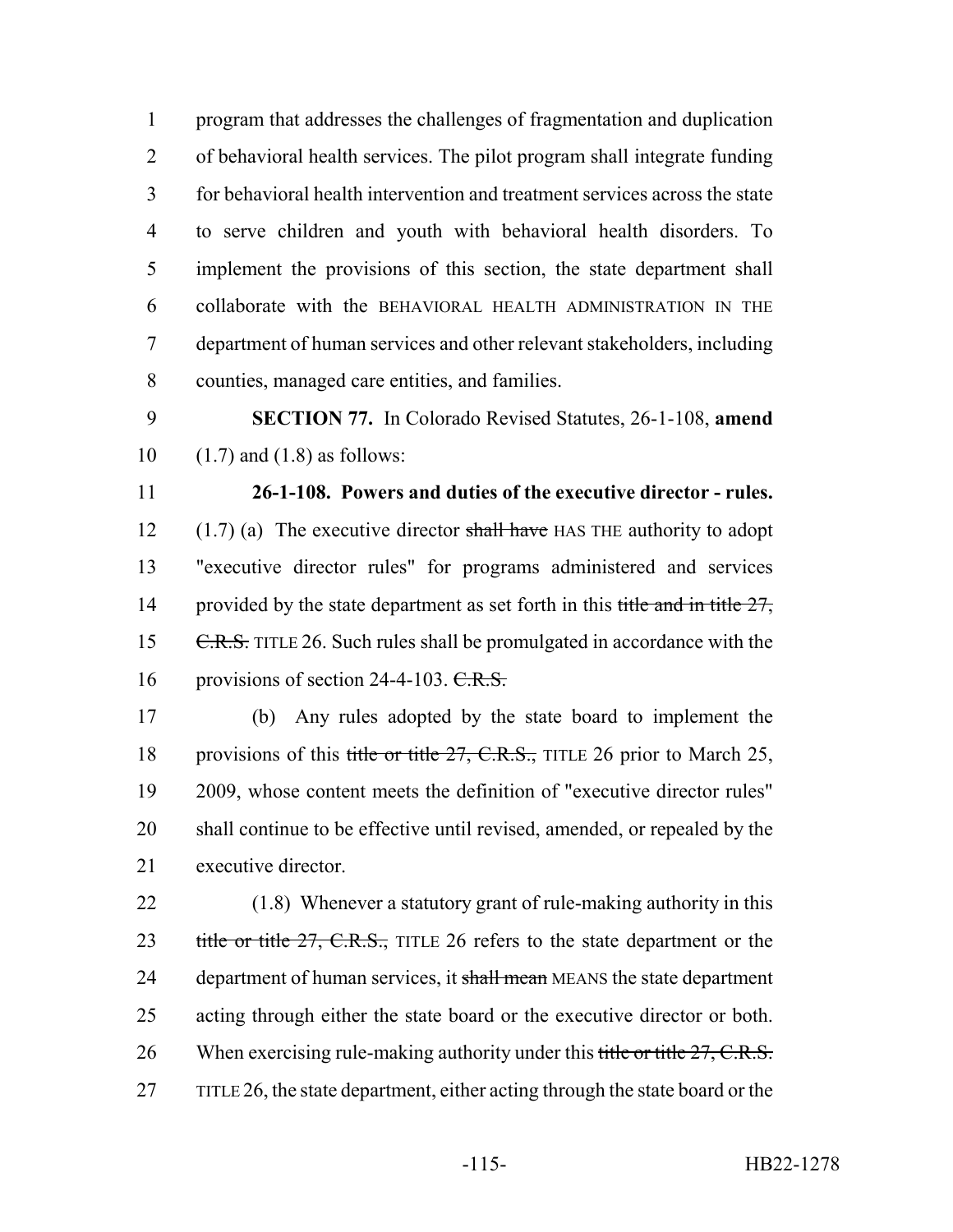executive director, shall establish rules consistent with the powers and the distinction between "board rules" as set forth in section 26-1-107 and "executive director rules" as set forth in this section.

 **SECTION 78.** In Colorado Revised Statutes, 26-1-111, **repeal** (5) as follows:

 **26-1-111. Activities of the state department under the supervision of the executive director - cash fund - report - rules - statewide adoption resource registry.** (5) The state department, through the office of behavioral health in the state department, shall administer 10 substance use disorder treatment programs set forth in articles 80, 81, and 11 82 of title 27.

 **SECTION 79.** In Colorado Revised Statutes, **repeal** 26-1-142. **SECTION 80.** In Colorado Revised Statutes, 26-1-201, **repeal** 14 (1)(a), (1)(b), and (1)(c) as follows:

 **26-1-201. Programs administered - services provided - department of human services.** (1) This section specifies the programs to be administered and the services to be provided by the department of human services. These programs and services include the following:

 (a) Programs related to substance abuse and substance use 20 disorders, as specified in article of title  $27$ ;

 (b) Programs related to alcohol abuse and alcohol use disorders, 22 as specified in article of title  $27$ ;

 (c) Programs related to prevention, education, and treatment for 24 substance abuse and substance use disorders, as specified in article 82 of 25  $title 27$ ;

 **SECTION 81.** In Colorado Revised Statutes, 26-2-111, **amend** 27 (4)(e) introductory portion and  $(4)(e)$ (I) as follows: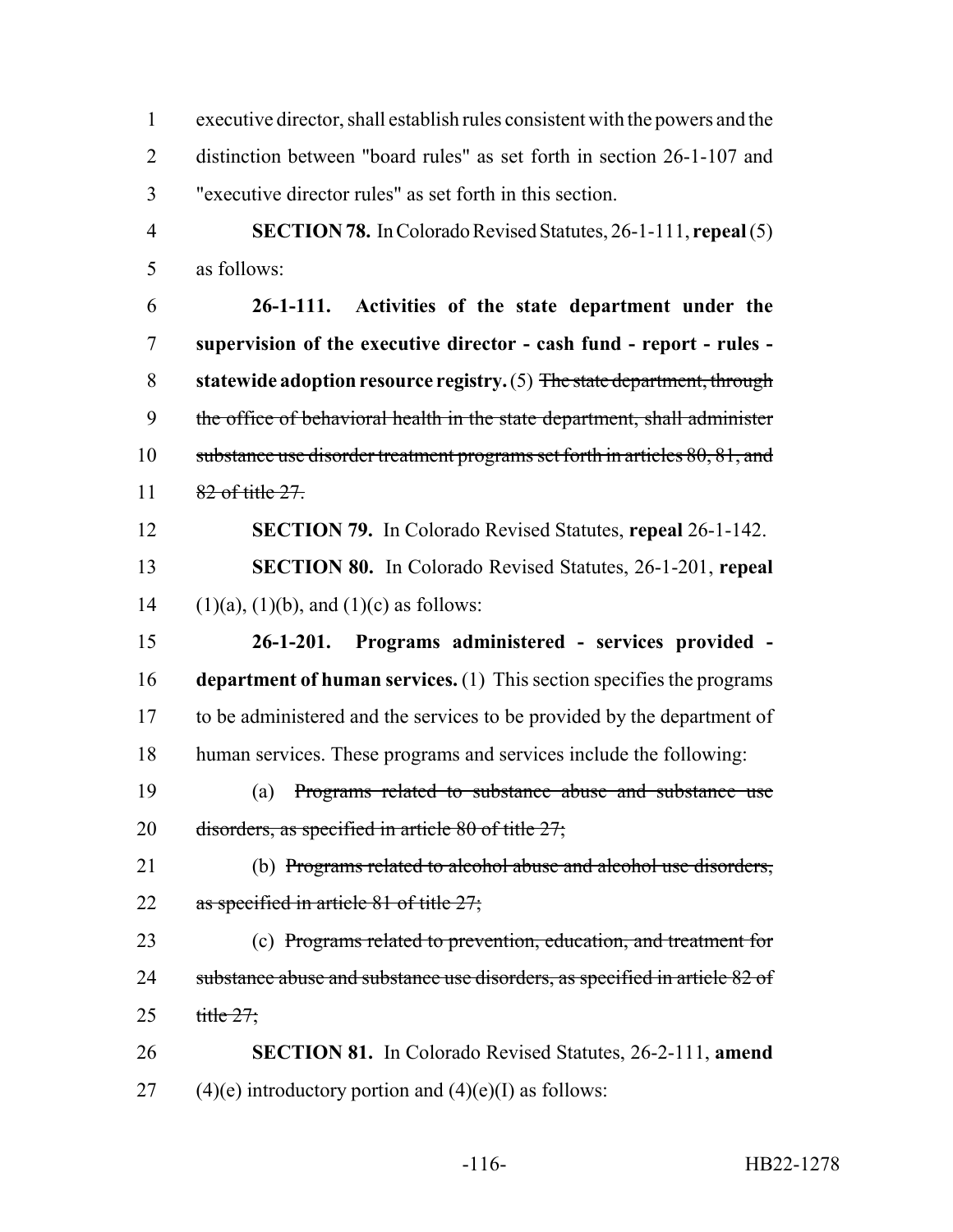**26-2-111. Eligibility for public assistance - rules - repeal.** (4) **Aid to the needy disabled.** Public assistance in the form of aid to the needy disabled must be granted to any person who meets the requirements of subsection (1) of this section and all of the following requirements: (e) If the applicant is disabled as a result of a primary diagnosis 6 of a substance use disorder, he or she THE APPLICANT, as conditions of 7 eligibility, shall be IS required to: (I) Participate in treatment services approved by the office of behavioral health ADMINISTRATION in the state department; and **SECTION 82.** In Colorado Revised Statutes, 26-6-102, **amend** (33) introductory portion as follows: **26-6-102. Definitions.** As used in this article 6, unless the context otherwise requires: (33) "Residential child care facility" means a facility licensed by the state department pursuant to this part 1 to provide twenty-four-hour group care and treatment for five or more children operated under private, public, or nonprofit sponsorship. "Residential child care facility" includes community-based residential child care facilities, qualified residential treatment programs, as defined in section 26-5.4-102 (2), shelter facilities, and therapeutic residential child care facilities as defined in rule by the state board, and psychiatric residential treatment facilities as defined in section 25.5-4-103 (19.5). A residential child care facility may be eligible 23 for designation by the executive director of COMMISSIONER OF THE BEHAVIORAL HEALTH ADMINISTRATION IN the state department pursuant to article 65 of title 27. A child who is admitted to a residential child care facility must be:

**SECTION 83.** In Colorado Revised Statutes, 26-20-103, **amend**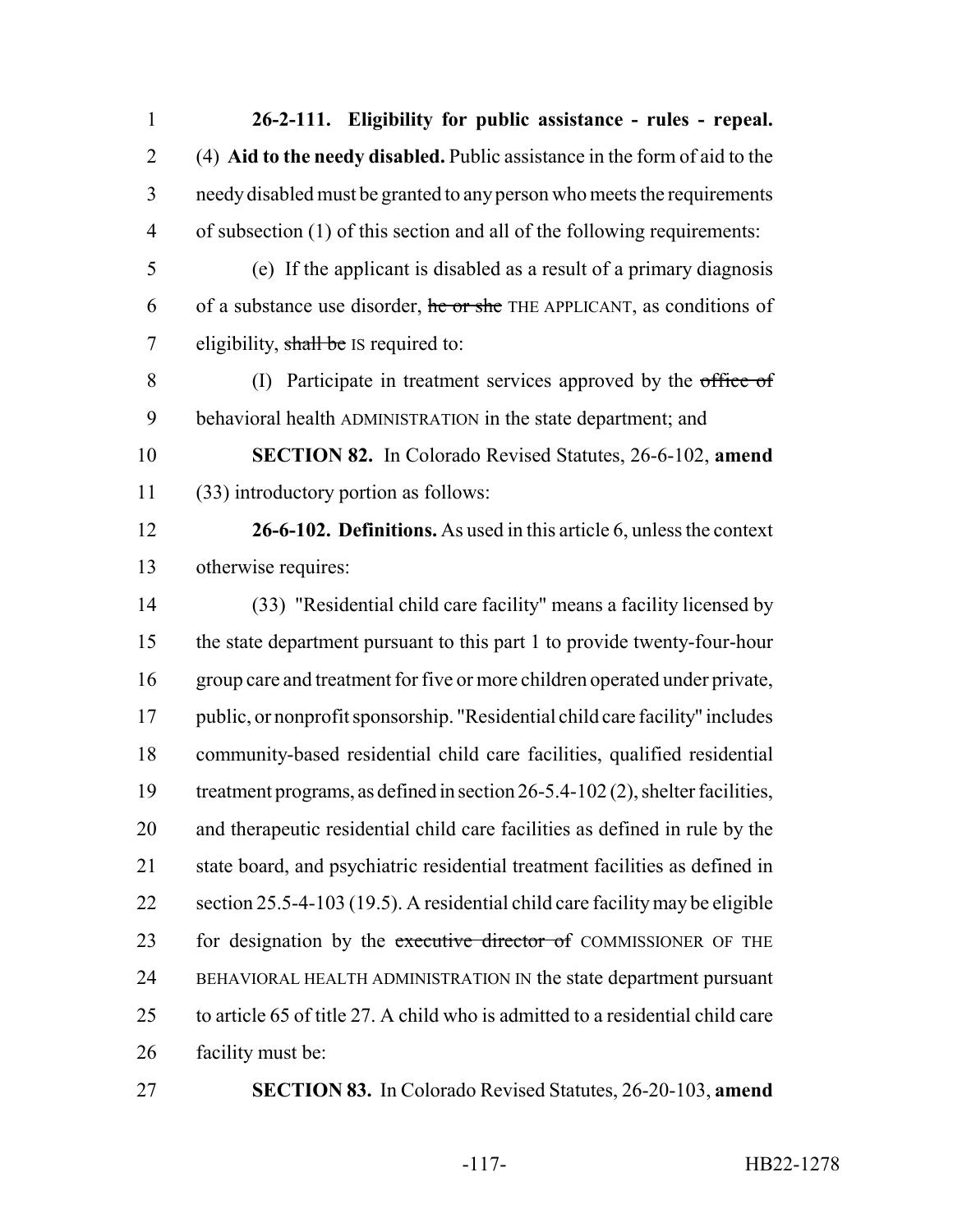(3) as follows:

 **26-20-103. Basis for use of restraint or seclusion.** (3) In addition to the circumstances described in subsection (1) of this section, a facility, as defined in section 27-65-102 (7), that is designated by the 5 executive director of COMMISSIONER OF THE BEHAVIORAL HEALTH ADMINISTRATION IN the state department to provide treatment pursuant to section 27-65-105, 27-65-106, 27-65-107, or 27-65-109 to an individual with a mental health disorder, as defined in section 27-65-102 (11.5), may use seclusion to restrain an individual with a mental health disorder when the seclusion is necessary to eliminate a continuous and serious disruption of the treatment environment. **SECTION 84.** In Colorado Revised Statutes, 26-20-110, **amend**  $(1)(d)$  as follows: **26-20-110. Youth restraint and seclusion working group - membership - purpose - repeal.** (1) There is established within the division of youth services a youth restraint and seclusion working group, referred to in this section as the "working group". The working group consists of: 19 (d) The <del>director</del> COMMISSIONER of the office of behavioral health 20 within ADMINISTRATION IN the state department, or his or her THE COMMISSIONER'S designee; **SECTION 85.** In Colorado Revised Statutes, 27-60-100.3, **repeal** (4.7); and **add** (1.1) and (1.3) as follows: **27-60-100.3. Definitions - repeal.** As used in this article 60, unless the context otherwise requires: (1.1) "BEHAVIORAL HEALTH ADMINISTRATION" OR "BHA" MEANS THE BEHAVIORAL HEALTH ADMINISTRATION ESTABLISHED IN SECTION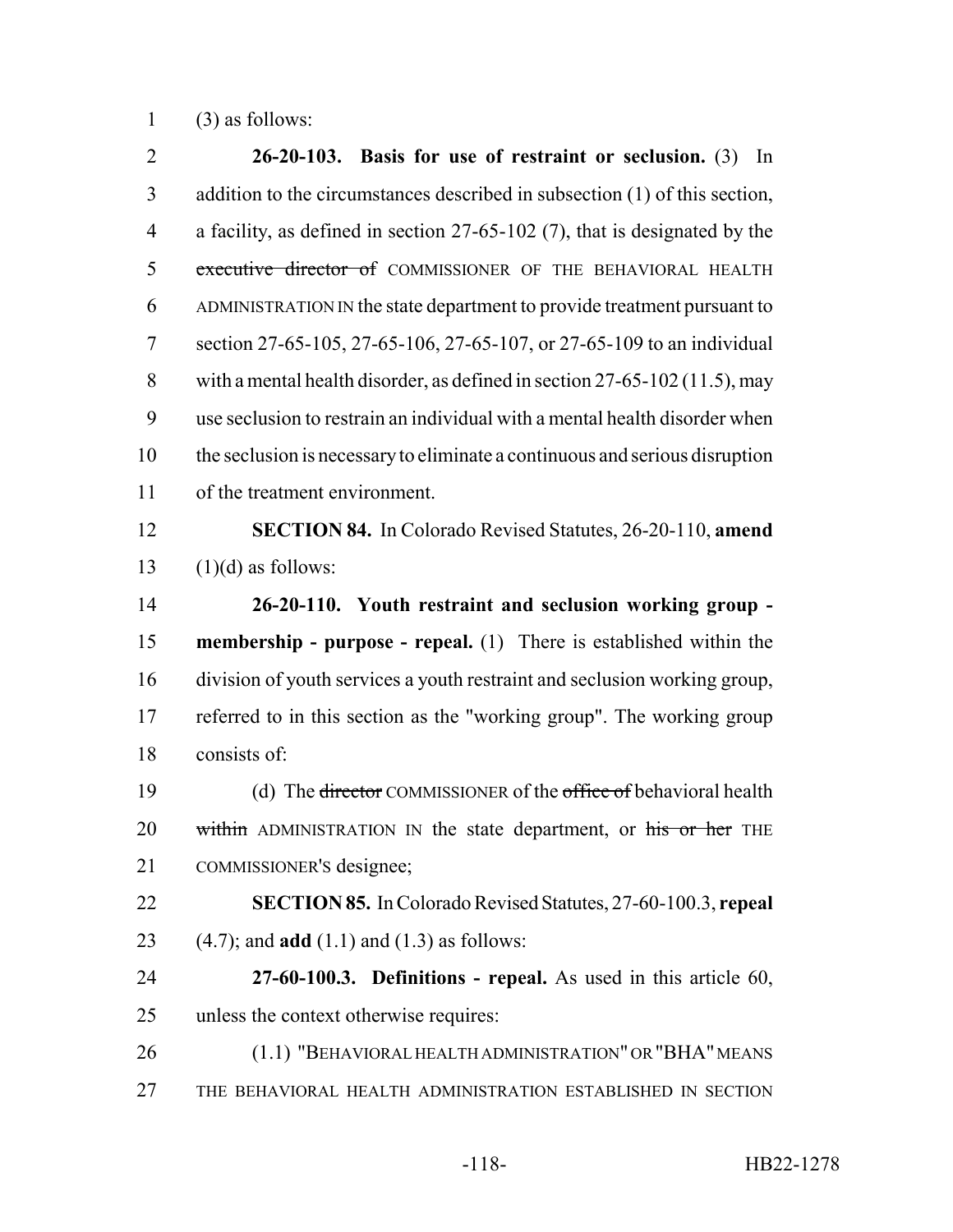27-50-102.

 (1.3) "COMMISSIONER" MEANS THE COMMISSIONER OF THE BEHAVIORAL HEALTH ADMINISTRATION.

 (4.7) "Office" means the office of behavioral health in the department of human services.

 **SECTION 86.** In Colorado Revised Statutes, 27-60-103, **amend** 7 (1)(a) introductory portion, (2) introductory portion, (3), (4)(a), and 8 (6)(a); and **repeal** (6)(b) and (6)(c) as follows:

 **27-60-103. Behavioral health crisis response system - services - request for proposals - criteria - reporting - rules.** (1) (a) On or 11 before September 1, 2013, the state department shall THE BHA MAY issue a statewide request for proposals to entities with the capacity to create a coordinated and seamless behavioral health crisis response system to provide crisis intervention services for communities throughout the state. Separate proposals may be solicited and accepted for each of the five components listed in subsection (1)(b) of this section. The crisis response 17 system created through this request for proposals process must be based on the following principles:

 (2) The state department BHA shall collaborate with the committee of interested stakeholders established in subsection (3) of this section to develop the request for proposals, including eligibility and award criteria. Priority may be given to entities that have demonstrated partnerships with Colorado-based resources. Proposals will be evaluated on, at a minimum, an applicant's ability, relative to the specific component involved, to:

26 (3) The state department BHA shall establish a committee of interested stakeholders that will be responsible for reviewing the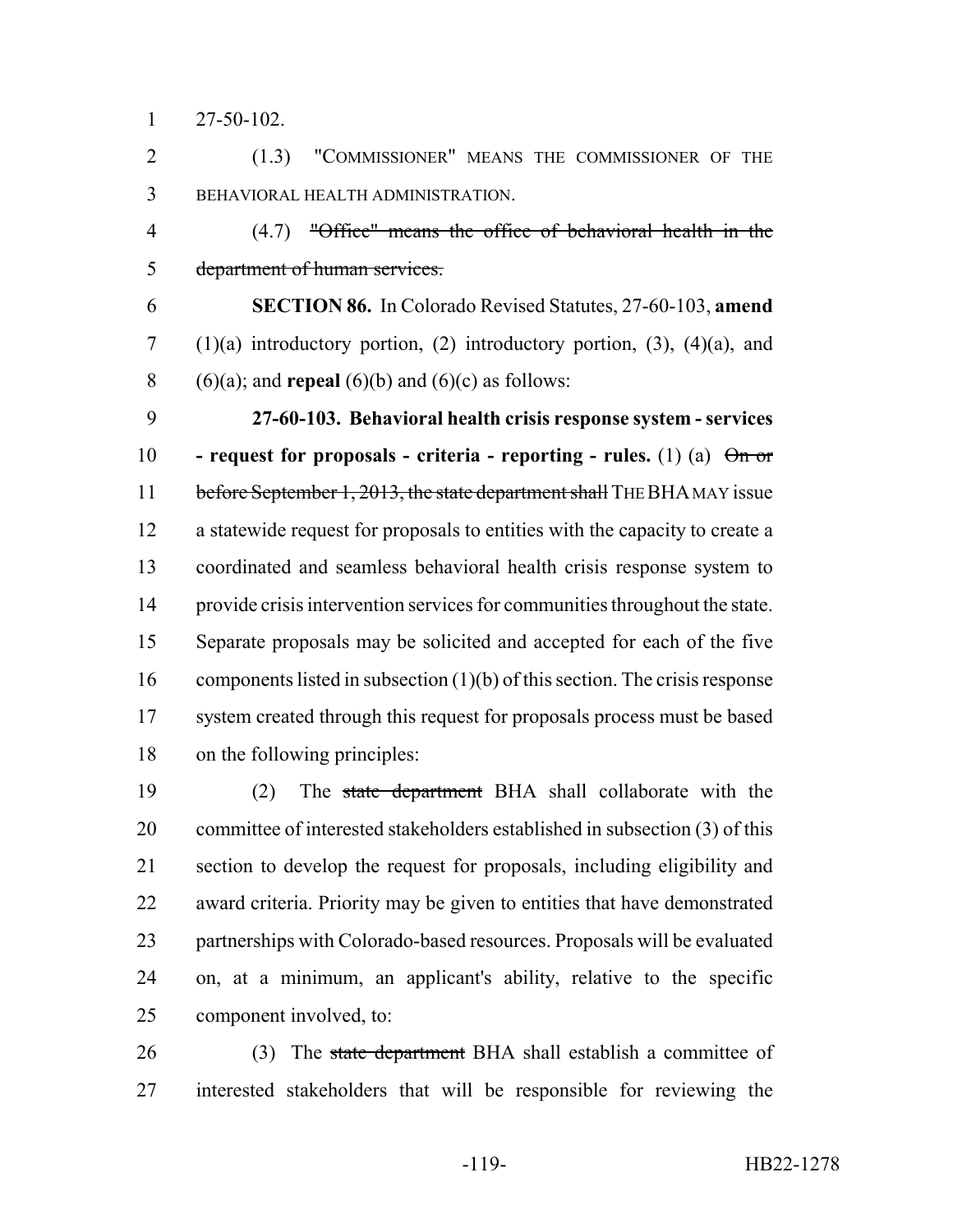proposals and awarding contracts pursuant to this section. 2 Representations REPRESENTATIVES from the state department of health care policy and financing must be included in the committee of interested stakeholders. A stakeholder participating in the committee must not have 5 a financial or other conflict of interest that would prevent him or her THE STAKEHOLDER from impartially reviewing proposals.

 (4) (a) The state department shall issue the initial request for proposals on or before September 1, 2013, subject to available 9 appropriations. Pursuant to the state procurement code, articles 101 and 102 of title 24, the state department shall make awards on or before 11 January 1, 2014. If additional money is appropriated, the state department BHA may issue additional requests for proposals consistent with this section and the state procurement code, articles 101 and 102 of title 24.

 (6) (a) Beginning in January 2014, and every January thereafter, 15 the state department BHA shall report progress on the implementation of the crisis response system, as well as information about and updates to the system, as part of its "State Measurement for Accountable, Responsive, and Transparent (SMART) Government Act" hearing required by section 19 2-7-203.

20 (b) On or before November 1, 2017, the office of behavioral 21 health within the state department shall prepare a report and submit such 22 report to the joint judiciary committee; the joint health and human 23 services committee; the joint budget committee; the governor; and the 24 commission on criminal and juvenile justice, established in section 25 16-11.3-102. At a minimum, the report must include details concerning 26 the current status of funding and the implementation of the expansion of 27 behavioral health crisis services.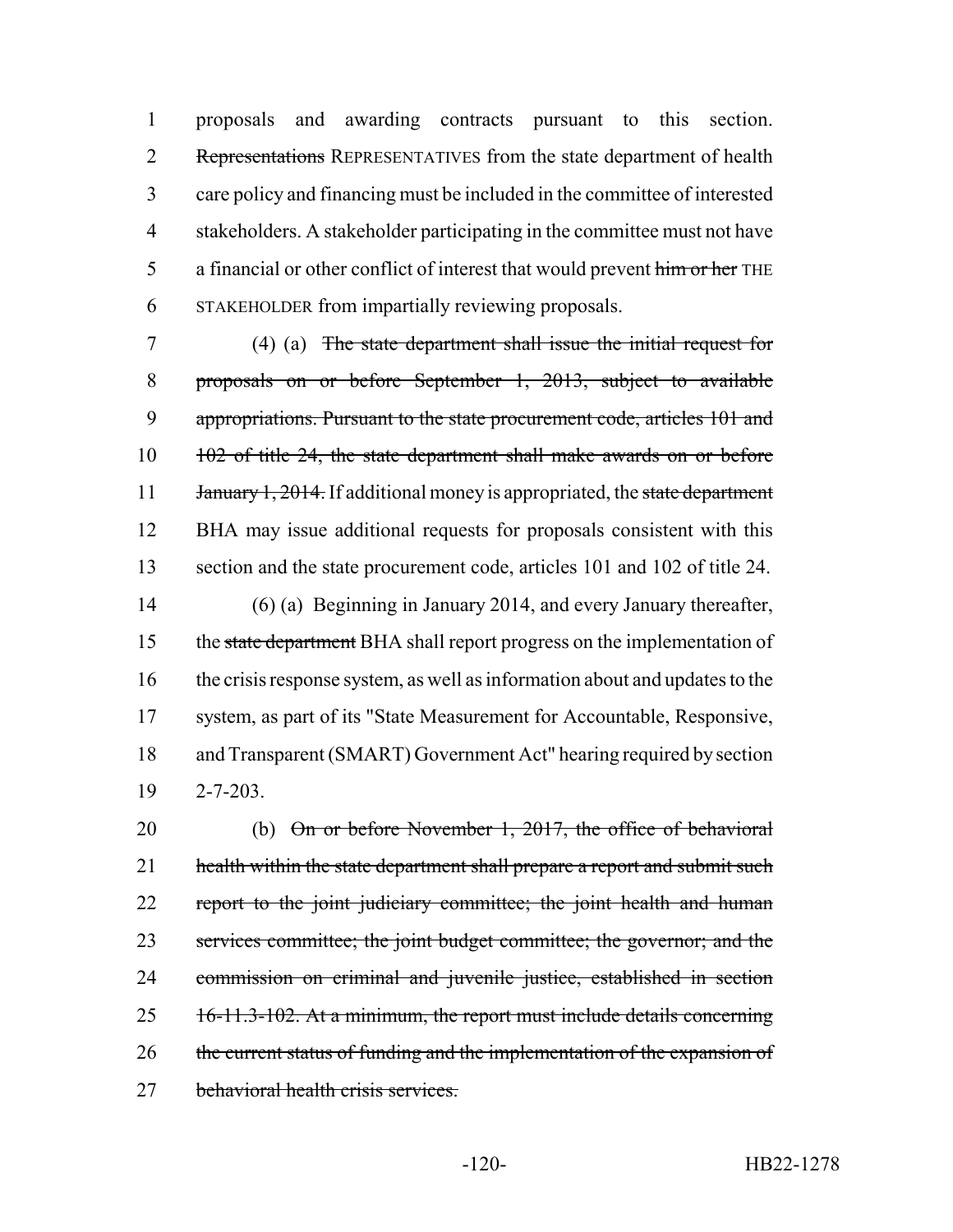(c) On or before May 1, 2018, but after January 31, 2018, the 2 office of behavioral health within the state department shall present a report to the joint judiciary committee and the joint committee on health 4 and human services concerning the current status of funding and the implementation of the expansion of behavioral health crisis services.

 **SECTION 87.** In Colorado Revised Statutes, 27-60-104, **amend** (2), (3)(a), (5), (7) introductory portion, (7)(b), (8), and (9); and **amend as it will become effective July 1, 2022,** (6) introductory portion as follows:

 **27-60-104. Behavioral health crisis response system - crisis service facilities - walk-in centers - mobile response units - report.** 12 (2) (a)  $\Theta$ n or before January 1, 2018, the state department THE BHA shall ensure that mobile response units are available to respond to a behavioral health crisis anywhere in the state within no more than two hours, either face-to-face or using telehealth operations, for mobile crisis evaluations.

 (b) Mobile crisis services may be delivered by criminal justice 17 diversion programs approved by the state department BHA or a crisis response system contractor.

19 (3) (a)  $\Theta$ n or before January 1, 2018, All walk-in centers throughout the state's crisis response system must be appropriately 21 designated by the executive director COMMISSIONER for a seventy-two-hour treatment and evaluation, adequately prepared, and properly staffed to accept an individual through the emergency mental 24 health procedure outlined in section 27-65-105 or a voluntary application for mental health services pursuant to section 27-65-103. Priority for 26 individuals receiving emergency placement pursuant to section 27-65-105 is on treating high-acuity individuals in the least restrictive environment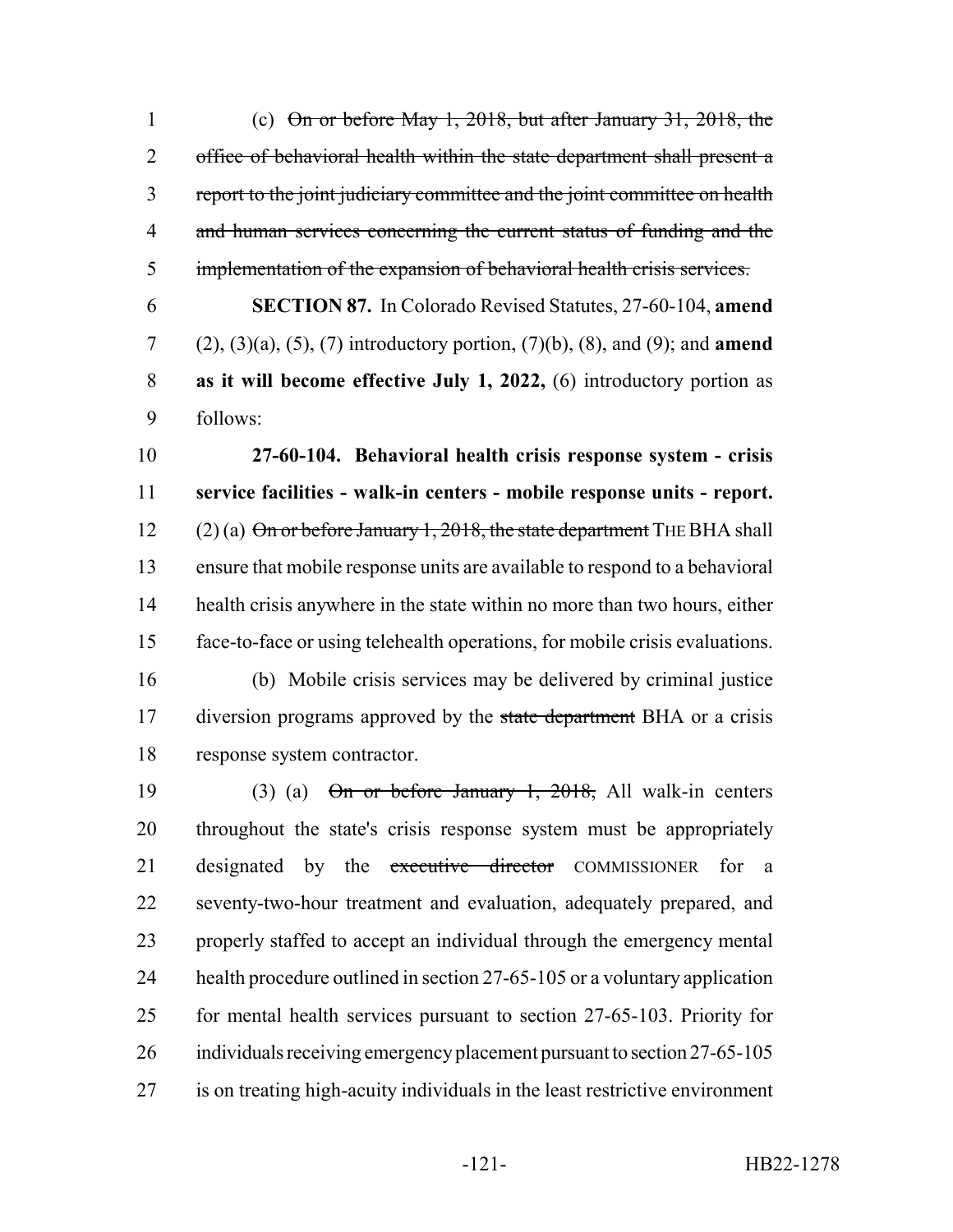without the use of law enforcement.

2 (5) The state department BHA shall encourage crisis response system contractors in each region to develop partnerships with the broad array of crisis intervention services through mobile response units and telehealth-capable walk-in centers in rural communities that offer care twenty-four hours a day, seven days a week.

7 (6) The state department BHA shall ensure crisis response system contractors are responsible for community engagement, coordination, and system navigation for key partners, including criminal justice agencies, emergency departments, hospitals, primary care facilities, behavioral health entities, walk-in centers, and other crisis service facilities. The goals of community coordination are to:

 (7) The state department BHA shall explore solutions for 14 addressing secure transportation, as defined in section 25-3.5-103 (11.4), of individuals placed on a seventy-two-hour treatment and evaluation hold pursuant to article 65 of this title 27, and shall include the following information as part of its 2023 "State Measurement for Accountable, Responsive, and Transparent (SMART) Government Act" presentation required pursuant to section 2-7-203:

20 (b) How the state department BHA has supported and encouraged crisis contractors to include secure transportation in the behavioral health crisis response system.

23 (8) The state department BHA shall ensure consistent training for professionals who have regular contact with individuals experiencing a behavioral health crisis.

26 (9) The state department BHA shall conduct an assessment of need and capacity of the statewide crisis response system to better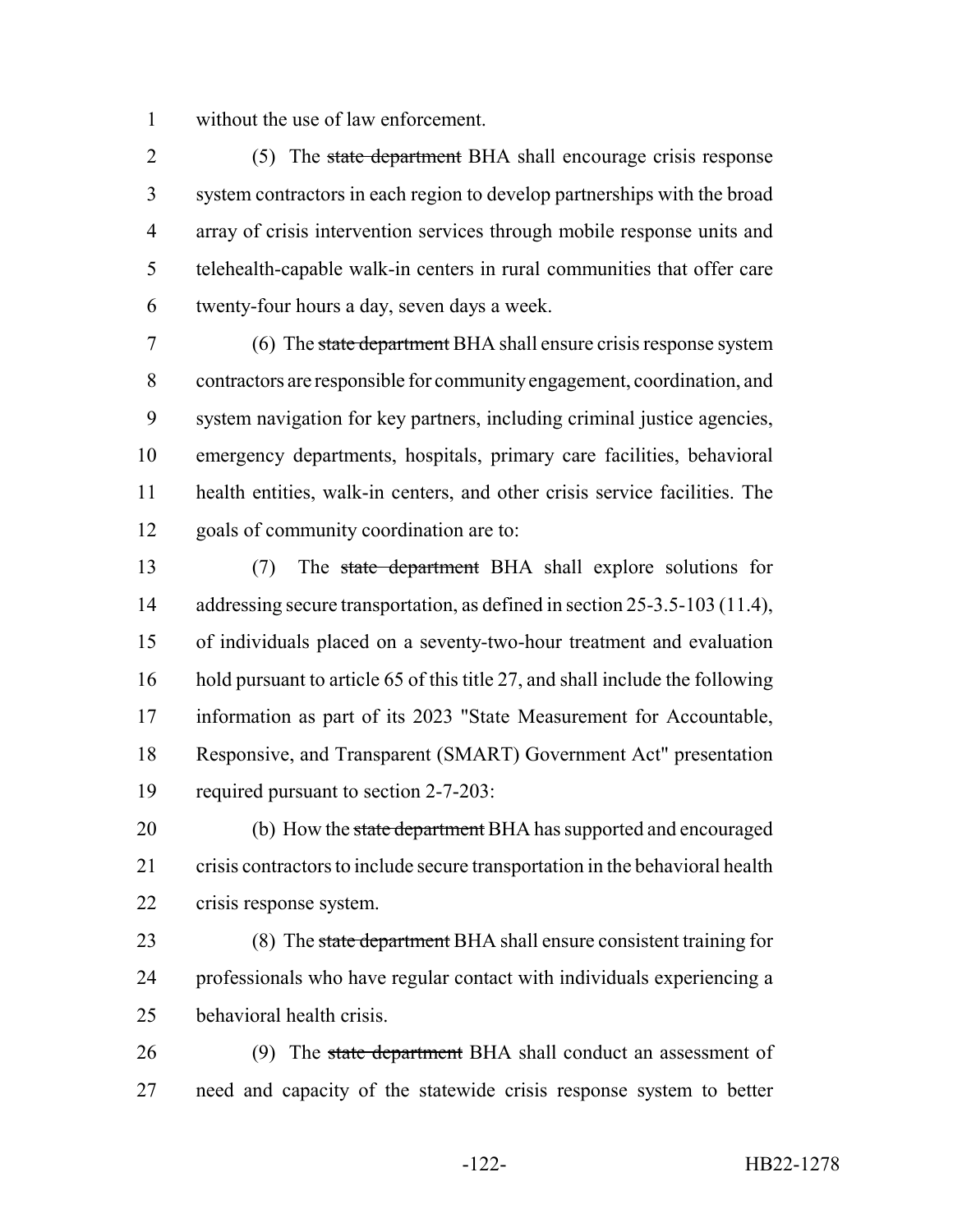understand the state's needs for crisis response and service gaps across the state.

 **SECTION 88.** In Colorado Revised Statutes, 27-60-104.5, **amend** (3) introductory portion, (4), (8), and (10); and **repeal** (7) as follows:

 **27-60-104.5. Behavioral health capacity tracking system - rules - legislative declaration - definitions.** (3) Pursuant to subsection (8) of this section, the state department BHA shall implement a behavioral health capacity tracking system, which must include the following:

 (4) In addition to reporting by those facilities listed in subsection (3)(e) of this section, the tracking system may allow any medical provider providing behavioral health treatment as part of the provider's medical practice to participate in the tracking system with prior approval by the state department BHA.

 (7) Prior to contracting for components of the tracking system or 17 its implementation, the state department shall convene a stakeholder process to identify an efficient and effective tracking system design. The 19 state department shall receive input relating to existing information and reporting systems that may be expanded upon for the tracking system, 21 issues relating to data collection and input by facilities and treatment 22 providers, and the most effective interface for tracking system users. In 23 addition to any persons or organizations identified by the state 24 department, the stakeholder process must include input from the department of public health and environment, emergency medical service providers, contractors operating existing information and reporting 27 systems in the state, and facilities required to provide information for the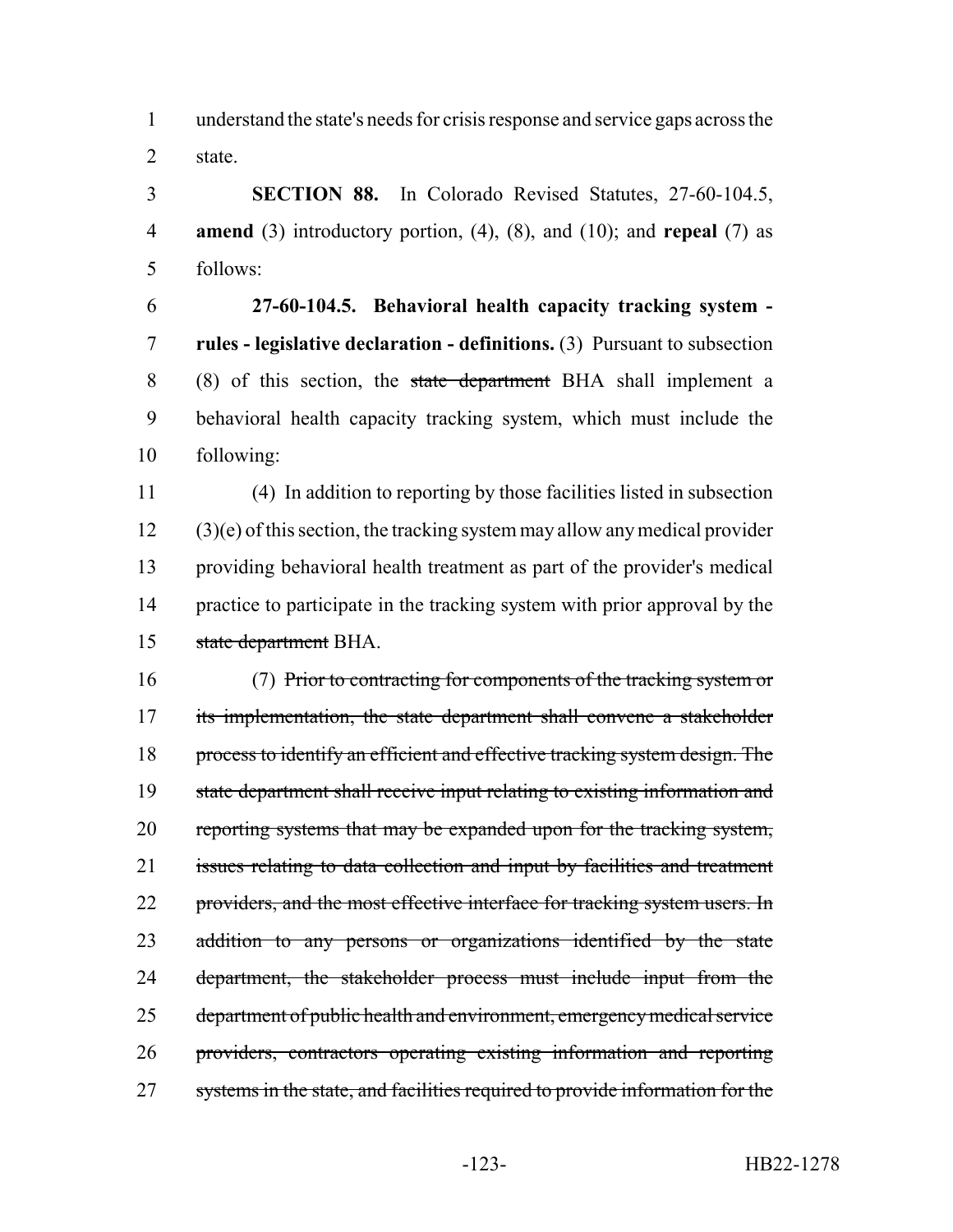tracking system. The state department shall report to the opioid and other substance use disorders study committee during the legislative interim preceding the 2020 legislative session concerning the results of the stakeholder process.

 (8) Subject to available appropriations, the state department BHA shall implement a centralized, web-based tracking system as described in this section and shall ensure that appropriate tracking system information is available to the public. The contractor of the twenty-four-hour telephone crisis services provided pursuant to section 27-60-103 shall use the tracking system as an available service resource locator.

11 (10) The state department BOARD may adopt rules, as necessary, to implement this section.

 **SECTION 89.** In Colorado Revised Statutes, 27-60-105, **amend** 14 (2), (3), (4) introductory portion, (5) introductory portion, (5)(b), and (6) as follows:

 **27-60-105. Outpatient restoration to competency services - jail-based behavioral health services - responsible entity - duties - report - legislative declaration.** (2) The office of behavioral health BHA serves as a central organizing structure and responsible entity for the provision of competency restoration education services, coordination of competency restoration services ordered by the court pursuant to section 16-8.5-111 (2)(b) or 19-2.5-704 (2), and jail-based behavioral health services pursuant to section 27-60-106.

24 (3) On or before December 1, 2017, the office THE BHA shall develop standardized juvenile and adult curricula for the educational 26 component of competency restoration services. The curricula must have 27 a content and delivery mechanism that allows  $\pm$  THE CURRICULA to be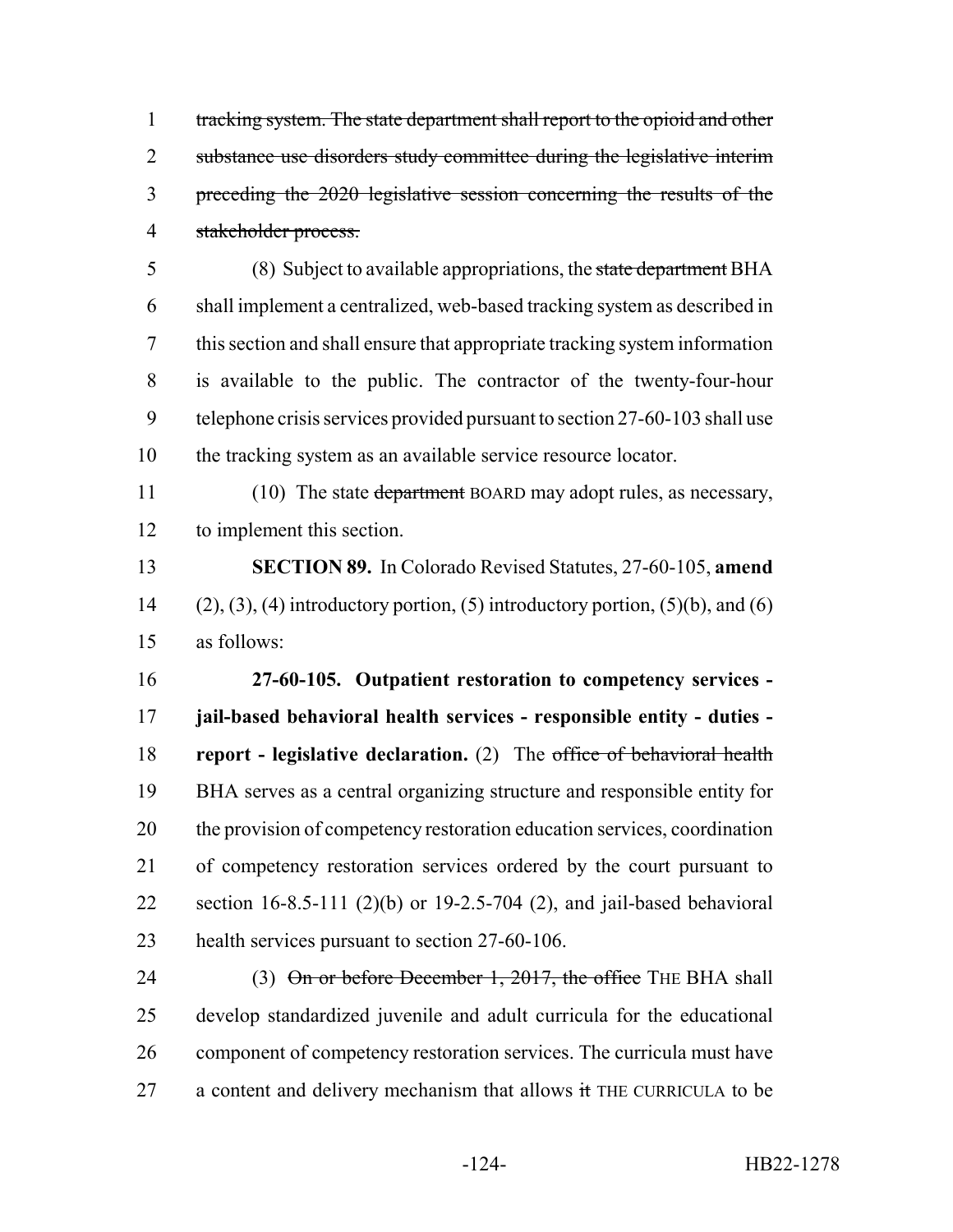tailored to meet individual needs, including those of persons with intellectual and developmental disabilities.

- (4) Beginning July 1, 2019, the office BHA has the following duties and responsibilities, subject to available appropriations:
- 5 (5) Notwithstanding section  $24-1-136$  (11)(a)(I), on or before 6 January 1, 2019, and every January 1 thereafter, the office BHA shall submit an annual written report to the general assembly summarizing the office's BHA'S provision of competency restoration education, its efforts toward the coordination of competency restoration education with other existing services, and the results of the jail-based behavioral health services program created in section 27-60-106. The report must include:
	- (b) A description of the office's BHA'S engagement with community partners to coordinate competency restoration services in an effective and efficient manner;
	- (6) In addition to subsection (4) of this section and subject to 16 available appropriations, the office BHA shall require any county jail to assist in the provision of interim mental health services for individuals who have been court-ordered for inpatient competency restoration and who are waiting admission for an inpatient bed. This section does not toll 20 or otherwise modify the time frames for the department BHA to offer inpatient admission pursuant to the provisions of section 16-8.5-111.
	- **SECTION 90.** In Colorado Revised Statutes, 27-60-106, **amend** 23 (1), (3), (4) introductory portion, (4)(a), (4)(g), (4)(h), (5)(a), and (6) as follows:
	- **27-60-106. Jail-based behavioral health services program - purpose - created - funding.** (1) There is created in the office BEHAVIORAL HEALTH ADMINISTRATION the jail-based behavioral health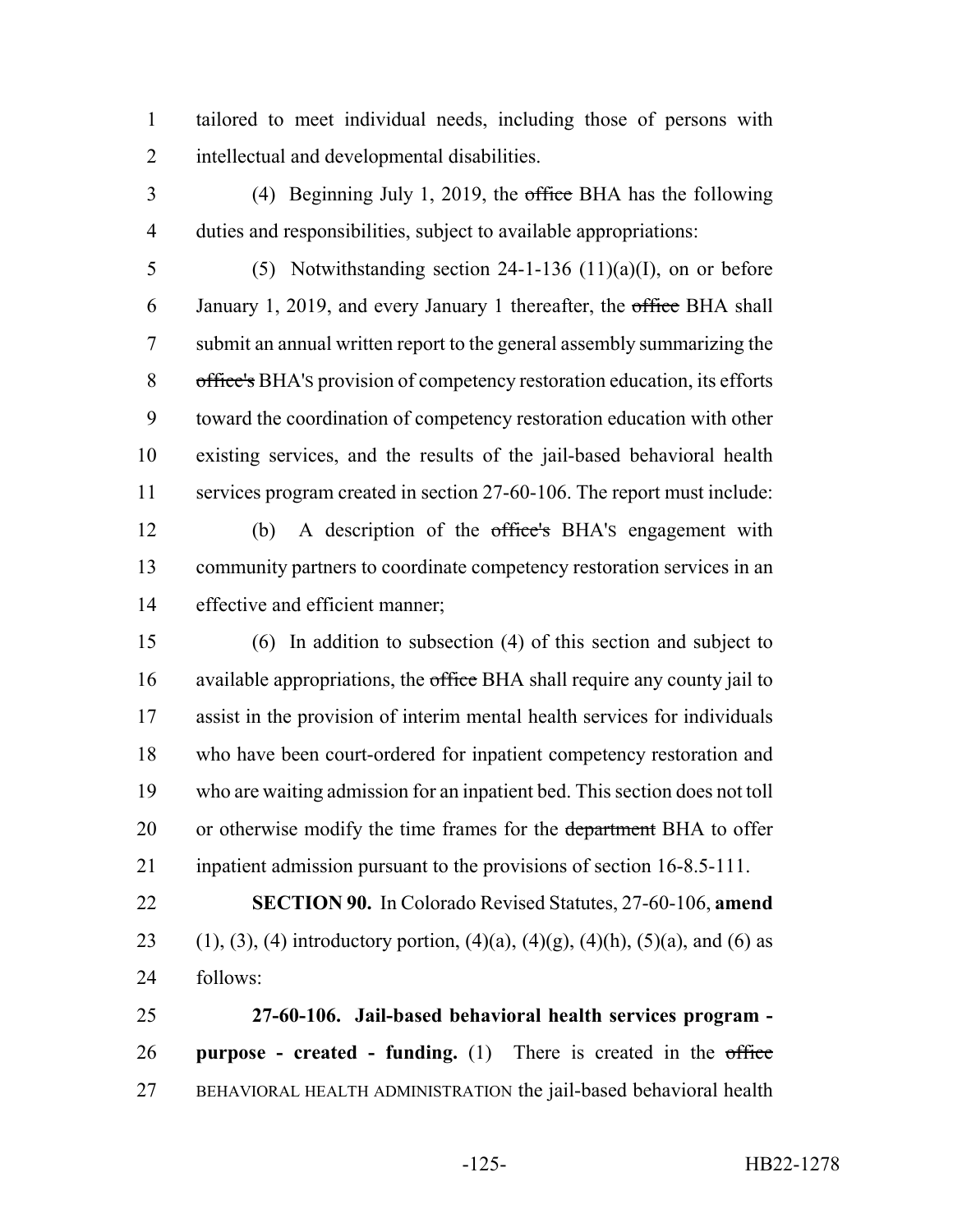services program, referred to in this section as the "program". The program may receive money from the correctional treatment cash fund 3 pursuant to section  $18-19-103$  (5)(c)(V).

 (3) The office BHA shall prioritize jails with minimal behavioral health services, including but not limited to rural and frontier jails.

6 (4) Subject to available appropriations, the office BHA may require a county jail that receives funding through the program to:

 (a) Screen all individuals booked into the jail facility with 9 standardized evidence-based screening tools, as determined by the office BHA, for mental health disorders, substance use disorders, and suicide risk;

 (g) Track performance outcomes for measures developed by the 13 office BHA, including behavioral health disorder prevalence and service 14 data through information-sharing processes, as defined by the office BHA; and

16 (h) Partner with the office BHA to develop feasible health information exchange strategies for medical and behavioral health records.

 (5) (a) The office BHA shall require a county jail that receives funding through the program to have a policy in place on or before 21 January 1, 2020, that describes how medication-assisted treatment, as  $\dot{\mathbf{t}}$ 22 is defined in section 23-21-803, will be provided, when necessary, to individuals confined in the county jail.

 (6) Subject to available appropriations, nothing in this section prohibits program funds from being used to meet the requirements outlined in sections 17-26-303 and 17-26-304 for local jails, as defined in section 17-26-302 (2), by providing additional staffing, training, robust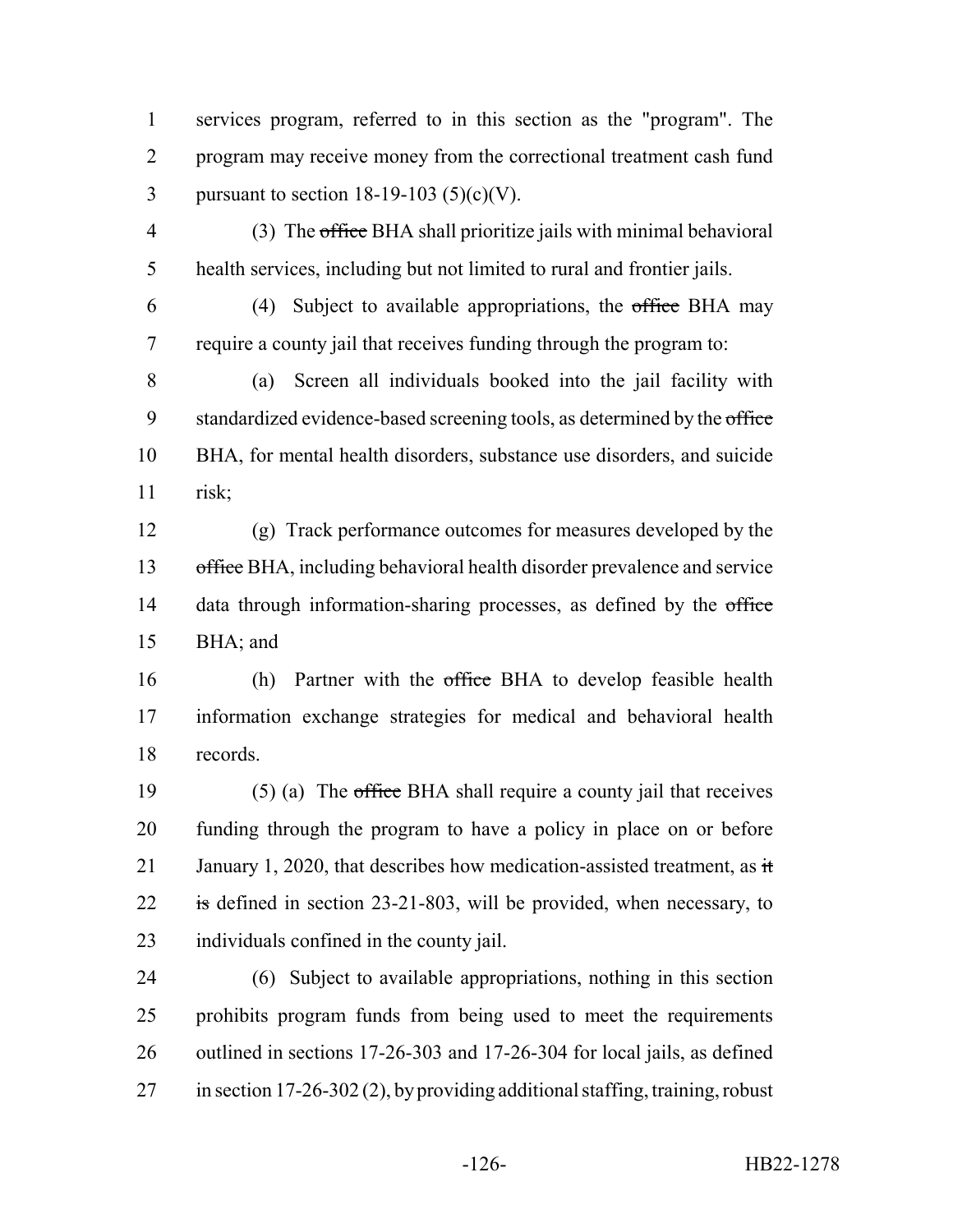behavioral health services and supports, or facility changes. Any facility 2 changes must be approved by the office of behavioral health BHA before funds may be expended.

 **SECTION 91.** In Colorado Revised Statutes, 27-60-106.5, **amend** (1) and (2) as follows:

 **27-60-106.5. Criminal justice diversion programs - report - rules.** (1) (a) The office of behavioral health in the state department BHA may contract with cities and counties for the creation, maintenance, or expansion of criminal justice diversion programs. The goal of each 10 program created pursuant to this section should be to connect law 11 enforcement officers FIRST RESPONDERS with behavioral health providers to assist individuals in need of behavioral health intervention or to divert individuals from the criminal justice system.

14 (b) The office of behavioral health in the state department BHA may require criminal justice diversion programs contracted pursuant to 16 subsection  $(1)(a)$  of this section to participate as a mobile crisis service in 17 the behavioral health crisis response system, created pursuant to section 27-60-103.

 (2) On or before November 1, 2021, and on or before each 20 November 1 thereafter, the state department BHA shall include an update regarding the current status of funding and the criminal justice diversion programs implemented pursuant to this section in its report to the 23 judiciary committees of the senate and the house of representatives, the health and human services committee of the senate, the public AND 25 BEHAVIORAL health care and human services committee of the house of representatives, or any successor committees, as part of its "State Measurement for Accountable, Responsive, and Transparent (SMART)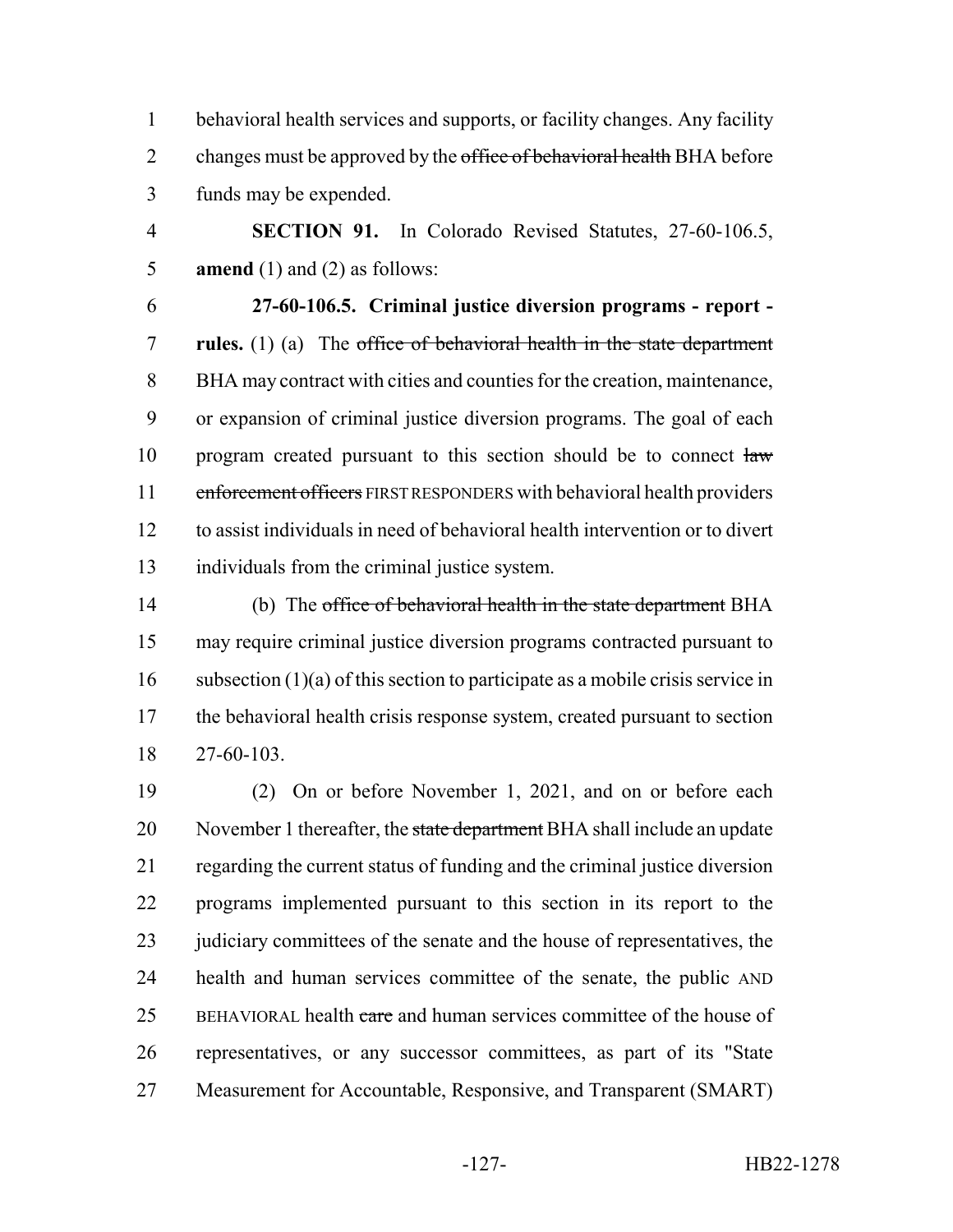Government Act" presentation required by section 2-7-203.

 **SECTION 92.** In Colorado Revised Statutes, **repeal** 27-60-107. **SECTION 93.** In Colorado Revised Statutes, 27-60-108, **amend** 4 (2)(c), (3)(a) introductory portion, (3)(a)(III)(B), (3)(c), (4), (5), (6)(d), and (7) as follows:

 **27-60-108. Peer support professionals - cash fund - fees - requirements - legislative declaration - rules - definitions.** (2) As used in this section, unless the context otherwise requires:

 (c) "Recovery support services organization" means an independent entity led and governed by representatives of local 11 communities of recovery and approved by the executive director of the 12 state department COMMISSIONER pursuant to subsection  $(3)(a)$  of this section.

14 (3) (a) On or before July 1, 2022, the state department BHA shall develop a procedure for recovery support services organizations to be 16 approved by the executive director of the state department COMMISSIONER 17 for reimbursement pursuant to this section. The procedures must ensure 18 that the recovery support services organization:

 (III) Employs or contracts with peer support professionals who must:

 (B) Have successfully completed formal training covering all content areas outlined in the core competencies for peer support 23 professionals established by either the state department BHA or the substance abuse and mental health services administration of the United States department of health and human services; and

26 (c) The executive director of the state department COMMISSIONER, in collaboration with the department of health care policy and financing,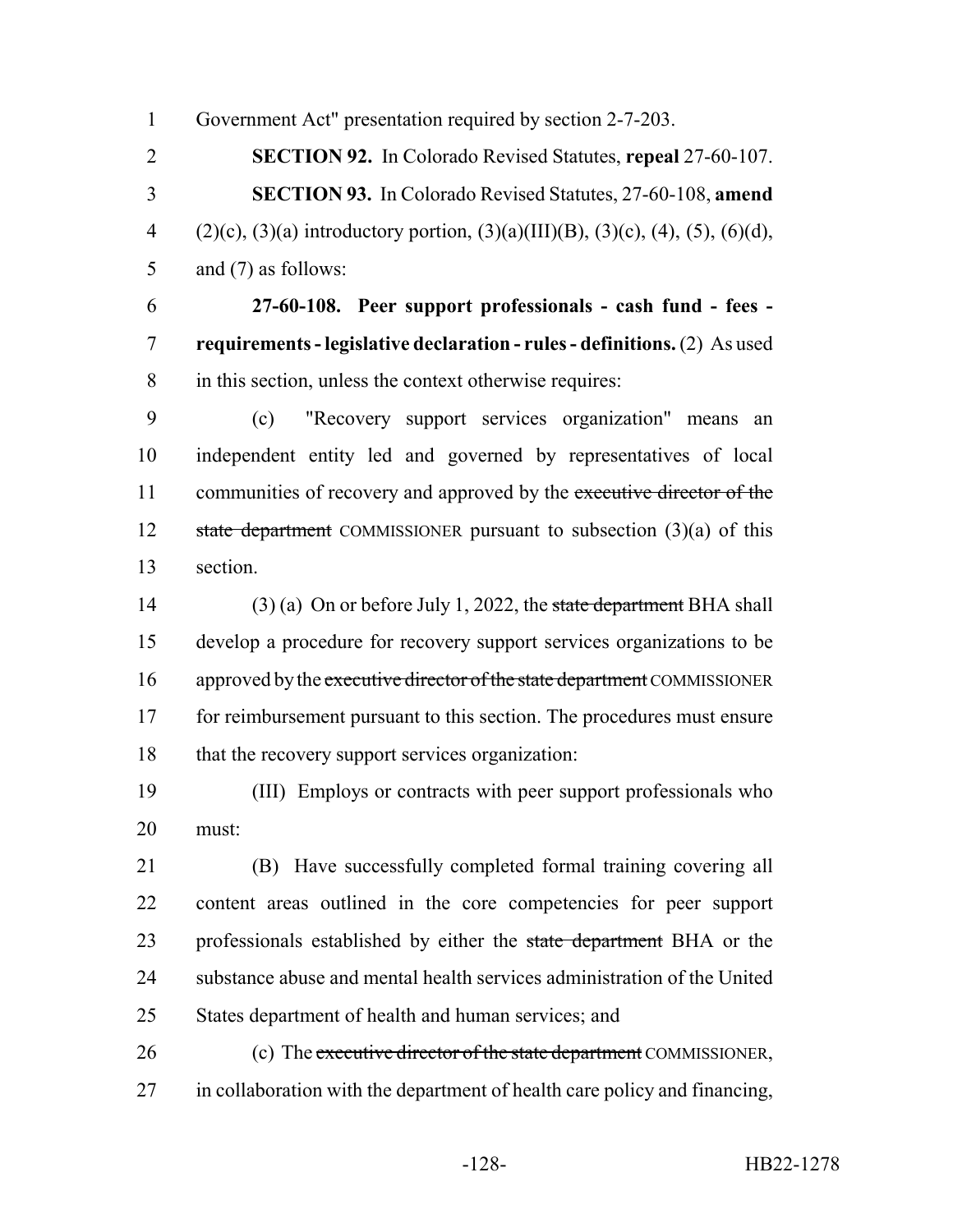1 may promulgate rules establishing minimum standards that recovery 2 support services organizations must meet.

3 (4) The state department BHA may charge a fee for recovery 4 support services organizations seeking approval pursuant to subsection  $5$  (3)(a) of this section. If the executive director of the state department 6 COMMISSIONER charges a fee to recovery support services organizations, 7 the executive director COMMISSIONER shall promulgate rules to establish 8 the fee  $at \, N$  an amount not to substantially exceed the amount charged to 9 other behavioral health providers seeking approval from the state 10 department. The state department BHA. THE BHA shall deposit any fees 11 collected into the peer support professional workforce cash fund created 12 in subsection (6) of this section.

13 (5) The state department BHA may seek, accept, and expend gifts, 14 grants, or donations from private or public sources for the purposes of this 15 section. The state department BHA shall transfer each gift, grant, and 16 donation to the state treasurer, who shall credit the same to the peer 17 support professional workforce cash fund created in subsection (6) of this 18 section.

19 (6) (d) Subject to annual appropriation by the general assembly, 20 the state department BHA may expend state money from the fund for the 21 purpose of implementing this section.

 (7) A peer-run recovery service provider shall not be compelled 23 to seek approval from the state department BHA to become a recovery support services organization. Expanded service funding available for recovery services through recovery support services organizations is intended to supplement existing state investment in the recovery system 27 infrastructure. The state department BHA shall fund recovery services,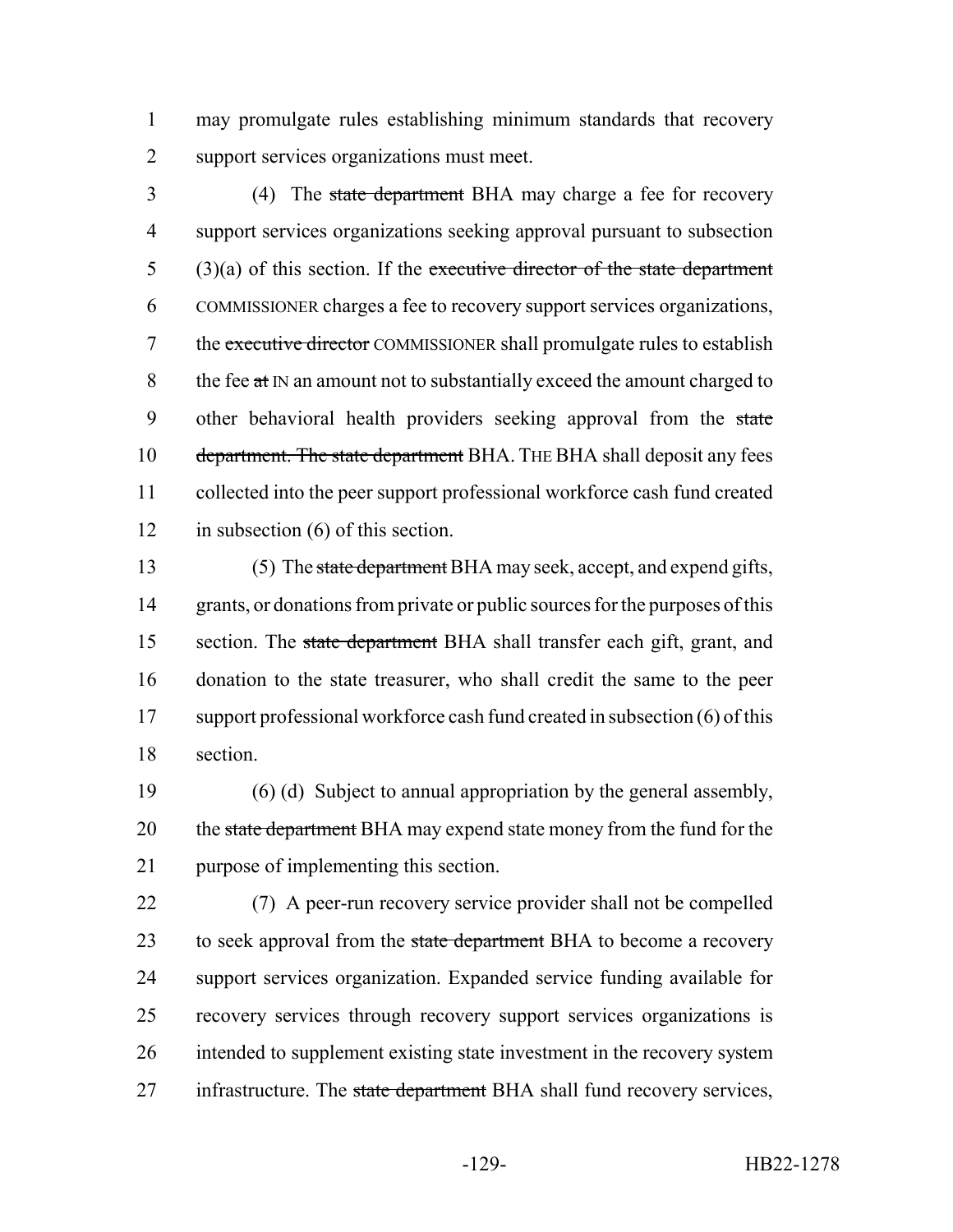within existing appropriations, including peer-run organizations that do not seek to be recovery support services organizations.

 **SECTION 94.** In Colorado Revised Statutes, 27-60-109, **amend** 4 (2)(a), (2)(b), (3)(a) introductory portion, (3)(a)(III), (3)(b), and (4)(a) introductory portion as follows:

 **27-60-109. Temporary youth mental health services program - established report - rules - definitions - repeal.** (2) (a) There is 8 established in the office BEHAVIORAL HEALTH ADMINISTRATION the temporary youth mental health services program to facilitate access to mental health services, including substance use disorder services, for youth to respond to mental health needs identified in an initial mental 12 health screening through the portal, including those needs that may have resulted from the COVID-19 pandemic. The program reimburses providers for up to three mental health sessions with a youth.

 (b) The office BHA shall reimburse providers who participate in the program for each mental health session with a youth, either in-person or by telehealth, up to a maximum of three sessions per youth client; 18 except that subject to available money, the state department BHA may reimburse a provider for additional sessions. To be eligible for reimbursement from the program, a provider must be available to provide 21 three mental health sessions to each youth the provider accepts as a client. 22 (3) (a) The office BHA shall:

 (III) Implement a statewide public awareness and outreach 24 campaign about the program. The general assembly encourages the office BHA to involve schools, neighborhood youth organizations, health-care providers, faith-based organizations, and any other community-based organizations that interact with youth on the local level in disseminating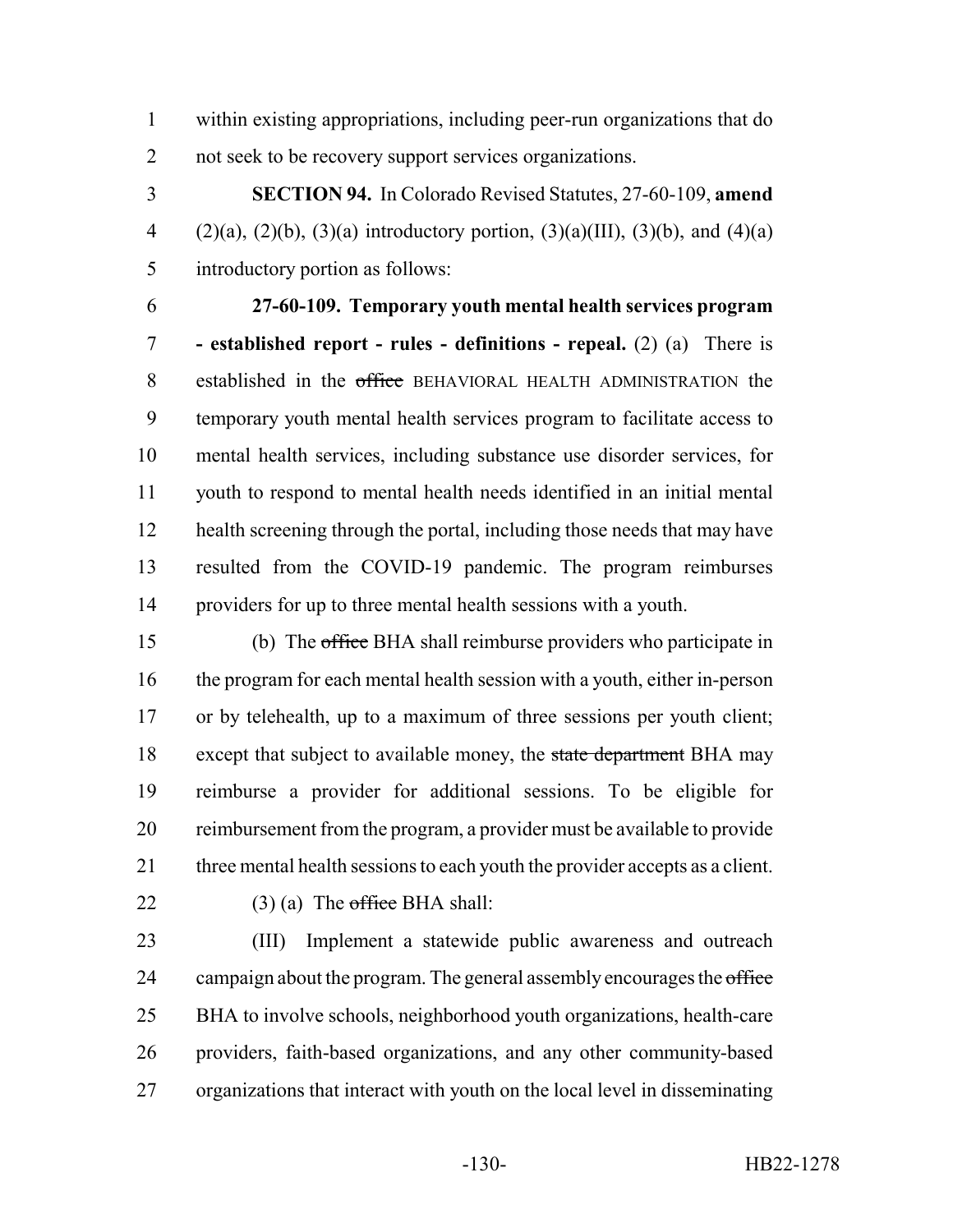information about the program.

2 (b) The state department BOARD may promulgate rules necessary for the administration of this section, including rules to protect the privacy of youth who receive services through the program.

 (4) (a) As soon as practicable, but no later than August 1, 2021, 6 the state department THE BHA shall enter into an agreement with a vendor to create, or use an existing, website or web-based application as a portal available to youth and providers to facilitate the program. The portal must:

 **SECTION 95.** In Colorado Revised Statutes, 27-60-110, **amend** (1) as follows:

 **27-60-110. Behavioral health-care services for rural and agricultural communities - vouchers - contract - appropriation.** 14 (1) No later than one hundred eighty days after June 28, 2021, the state department BHA, in collaboration with the department of agriculture, shall contract with a nonprofit organization primarily focused on serving 17 agricultural and rural communities in Colorado, as identified by the state 18 department BHA, to provide vouchers to individuals living in rural and frontier communities in need of behavioral health-care services.

 **SECTION 96.** In Colorado Revised Statutes, 27-60-111, **amend** 21 (1), (2)(o), (3), (4), (6), (7), (8), and (9) as follows:

 **27-60-111. County-based behavioral health grant program - created - report - rules - repeal.** (1) There is created in the office BEHAVIORAL HEALTH ADMINISTRATION the county-based behavioral health grant program, referred to in this section as the "grant program", to provide matching grants to county departments of human or social services for the expansion or improvement of local or regional behavioral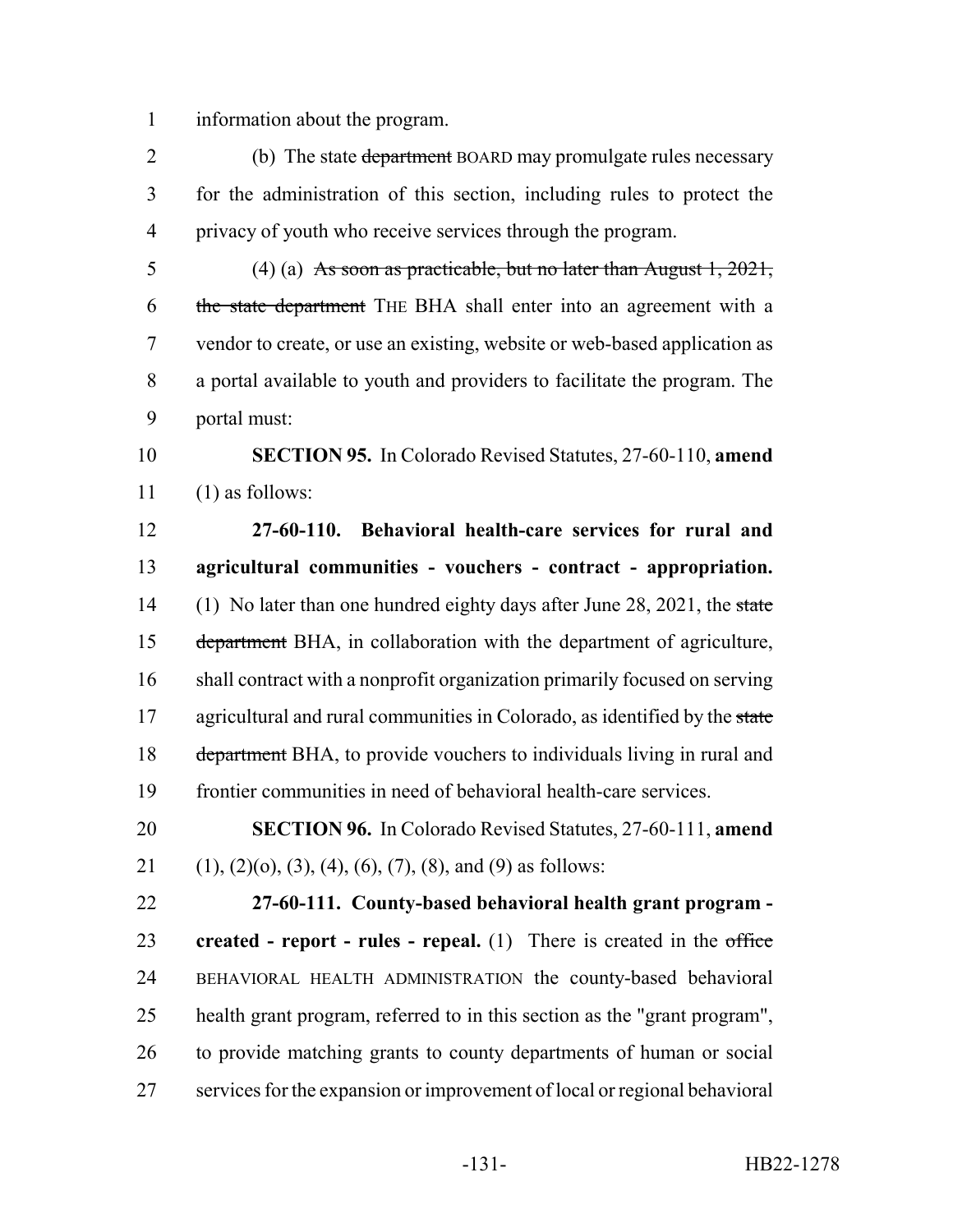health disorder treatment programs.

 (2) Grant recipients may use the money received through the grant program for the following purposes:

 (o) Any other purpose the office BHA identifies that will expand or improve local or regional behavioral health disorder treatment programs.

 (3) The office BHA shall administer the grant program and shall award grants as provided in this section.

 (4) The office BHA shall implement the grant program in 10 accordance with this section. At a minimum, the office BHA shall specify the time frames for applying for grants, the form of the grant program application, and the time frames for distributing grant money.

 (6) To receive a grant, a county department of human or social 14 services shall submit an application to the office BHA. The office BHA shall give priority to applications that demonstrate innovation and collaboration or include rural or frontier communities; address a demonstrated need, as identified by community input and local planning efforts; and demonstrate the ability to rapidly distribute the grant money 19 into the community. The office BHA shall award grant money equitably to reflect the geographic diversity of the state.

 (7) Subject to available appropriations, beginning January 1, 2022, and on or before January 1 each year thereafter for the duration of the 23 grant program, the office BHA shall award grants as provided in this 24 section. The office BHA shall distribute the grant money within ninety 25 days after the office BHA awards the grants.

 (8) (a) On or before February 1, 2023, and on or before February 27 1 each year thereafter for the duration of the grant program, each county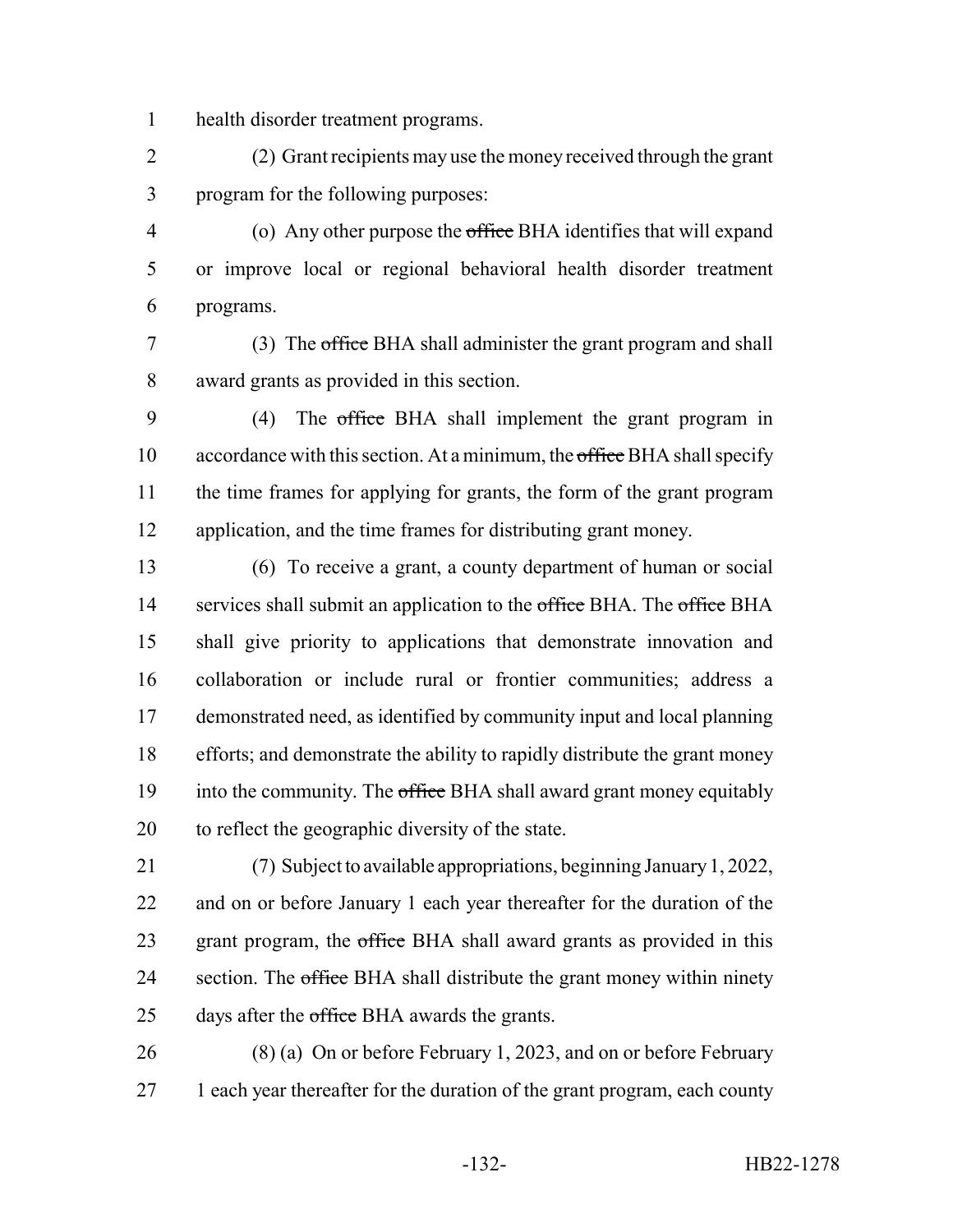department of human or social services that receives a grant through the 2 grant program shall submit a report to the office BHA on the use of the grant money received pursuant to this section, including the total number of individuals served, disaggregated by race, ethnicity, and age.

 (b) On or before April 1, 2023, and on or before April 1 each year 6 thereafter for the duration of the grant program, the state department BHA shall submit a summarized report of the information received 8 pursuant to subsection  $(8)(a)$  of this section to the joint budget committee, the health and insurance committee and the public and behavioral health and human services committee of the house of representatives, and the health and human services committee of the senate, or any successor committees, on the grant program.

 (9) For the 2021-22 state fiscal year, the general assembly shall appropriate nine million dollars from the behavioral and mental health 15 cash fund created in section 24-75-230 to the STATE department of human 16 services for use by the office BHA for the purposes of this section. If any unexpended or unencumbered money remains at the end of the fiscal year, 18 the office BHA may expend the money for the same purposes in the next fiscal year without further appropriation.

 **SECTION 97.** In Colorado Revised Statutes, 27-60-112, **amend** 21 (1), (2) introductory portion, (2)(e), (3), and (4) as follows:

 **27-60-112. Behavioral health-care workforce development program - creation - report - rules.** (1) There is created in the office BEHAVIORAL HEALTH ADMINISTRATION the behavioral health-care workforce development program, referred to in this section as the "program". The purpose of the program is to increase the behavioral health-care workforce's ability to treat individuals, including youth, with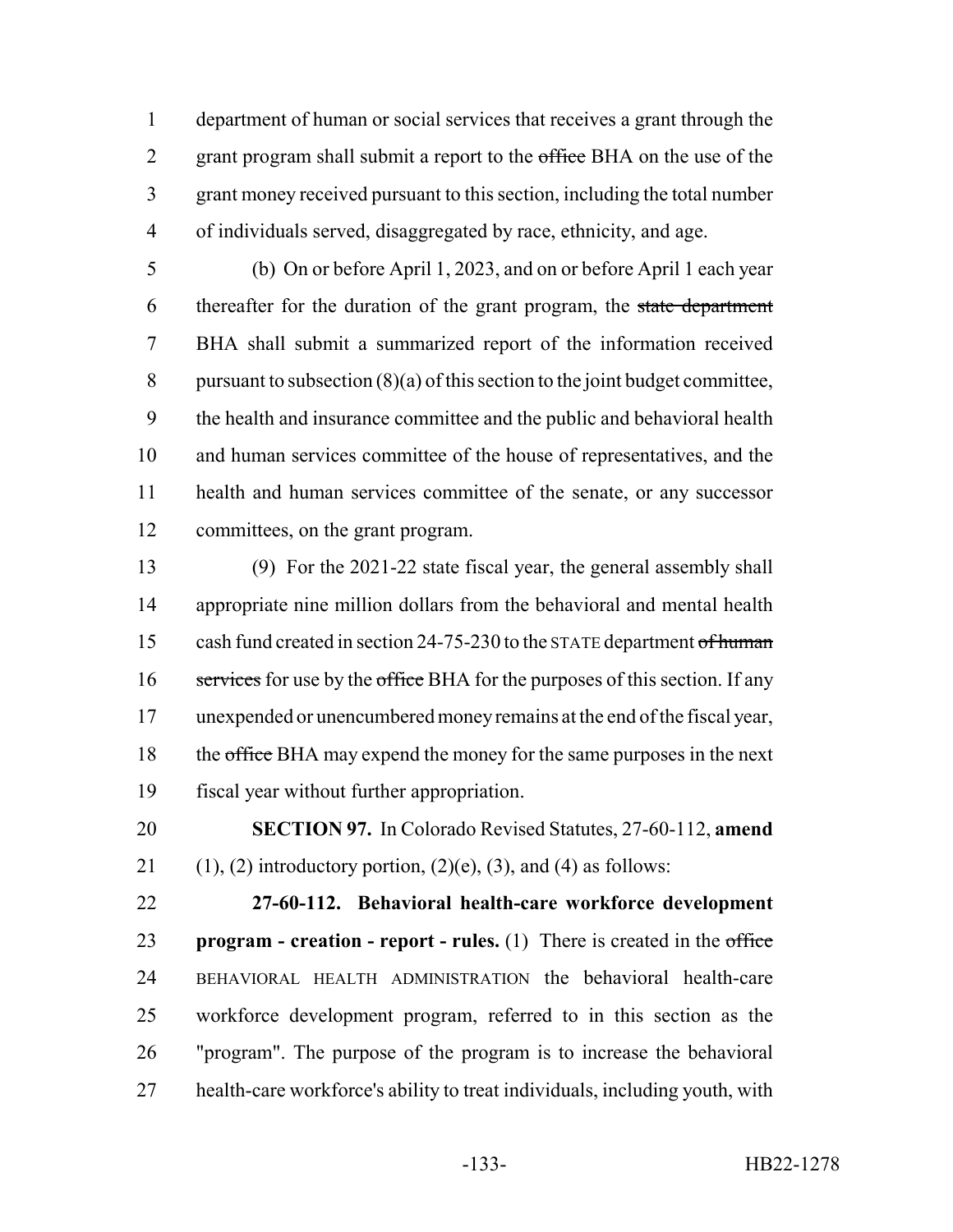severe behavioral health disorders.

2 (2) To implement the program, the office BHA shall:

 (e) Provide capacity-building grants to diversify the safety net 4 provider workforce and meet the requirements of section 27-63-103 PART 5 3 OF ARTICLE 50 OF THIS TITLE 27.

 (3) The state department BOARD may promulgate rules as necessary for the implementation of this section.

 (4) For the state fiscal year 2021-22 and each state fiscal year 9 thereafter for which the program receives funding, the state department BHA shall report a summary of the expenditures from the program, the impact of the expenditures in increasing the behavioral health-care workforce, and any recommendations to strengthen and improve the behavioral health-care workforce as part of its annual presentation to the general assembly required under the "State Measurement for Accountable, Responsive, and Transparent (SMART) Government Act", part 2 of article 7 of title 2.

 **SECTION 98.** In Colorado Revised Statutes, 27-60-113, **amend** 18 (2), (3), (4)(a) introductory portion, (4)(a)(II), (4)(b), (4)(c), (4)(d), (5), 19 (6), (7) introductory portion, and (8) as follows:

 **27-60-113. Out-of-home placement for children and youth with mental or behavioral needs - rules - report - legislative declaration - repeal.** (2) On or before August 1, 2021, the state 23 department shall develop a program to THE BHA SHALL provide emergency resources to licensed providers to help remove barriers such providers face in serving children and youth whose behavioral or mental health needs require services and treatment in a residential child care facility. Any such licensed provider shall meet the requirements of a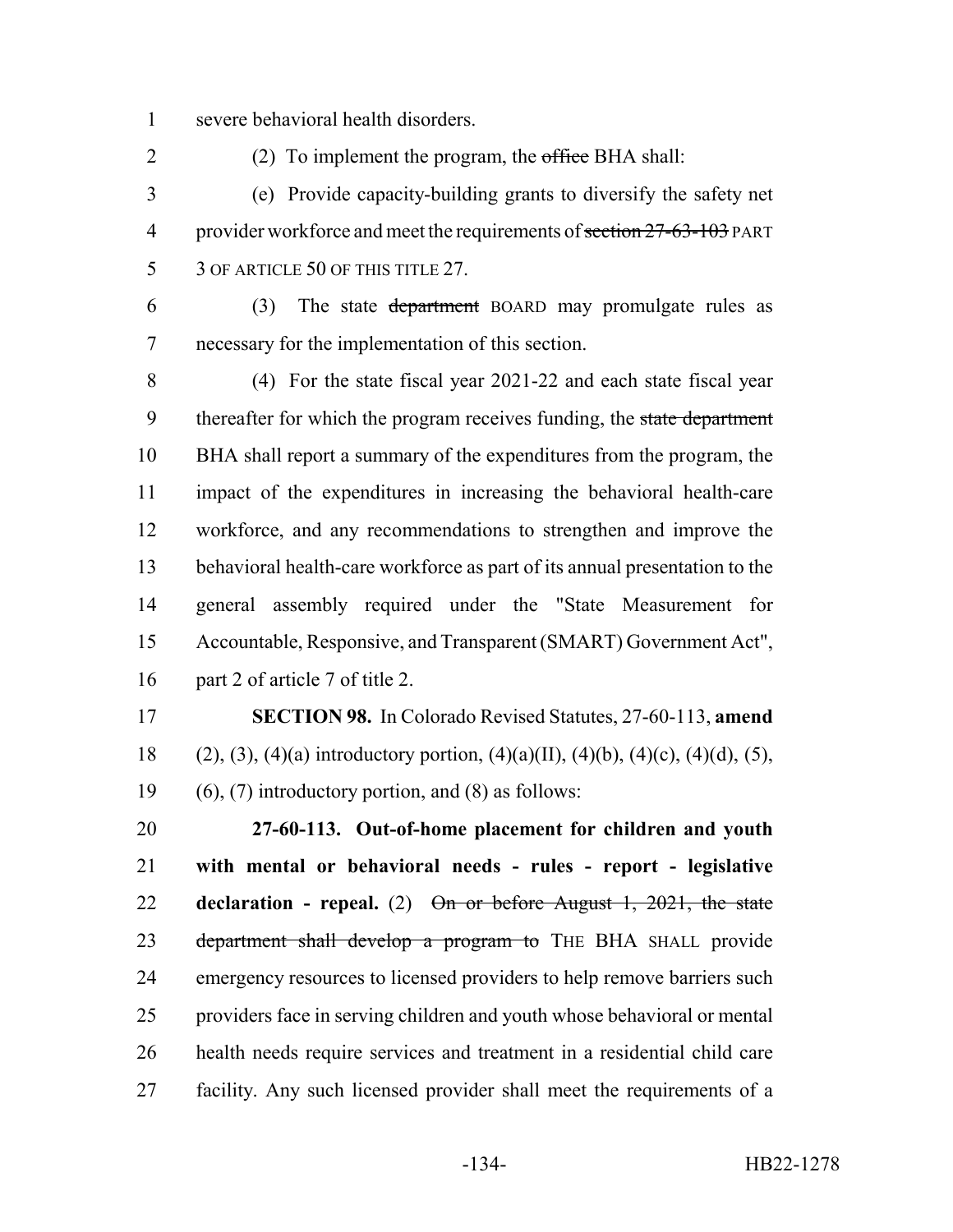qualified residential treatment program, as defined in section 26-5.4-102, a psychiatric residential treatment facility, as defined in section 26-5.4-103 (19.5), or therapeutic foster care, as defined in section 26-6-102 (39).

5 (3) The state department BOARD may promulgate rules concerning the placement of a child or youth in the program. The rules may address quality assurance monitoring, admissions, discharge planning, appropriate length of stay, an appeals process for children and youth who are determined ineligible for the program, and compliance with applicable federal law, including the federal "Family First Prevention Services Act"; except that rules concerning the placement of a child or youth who is not 12 in the custody of a state or county department of human or social services shall not inappropriately apply compliance with such act.

14 (4) (a) On or before December 31, 2021, the state department THE BHA shall contract with licensed providers for the delivery of services to children and youth who are determined eligible for and placed in the 17 program. A provider that contracts with the state department BHA shall not:

 (II) Discharge a child or youth based on the severity or complexity 20 of the child CHILD's or youth's physical, behavioral, or mental health 21 needs; except that the state department BHA may arrange for the 22 placement of a child or youth with an alternate contracted provider if the placement with the alternate provider is better suited to deliver services that meet the needs of the child or youth.

25 (b) The state department BHA shall reimburse a provider directly 26 for the costs associated with the placement of a child or youth in the program for the duration of the treatment, including the costs the provider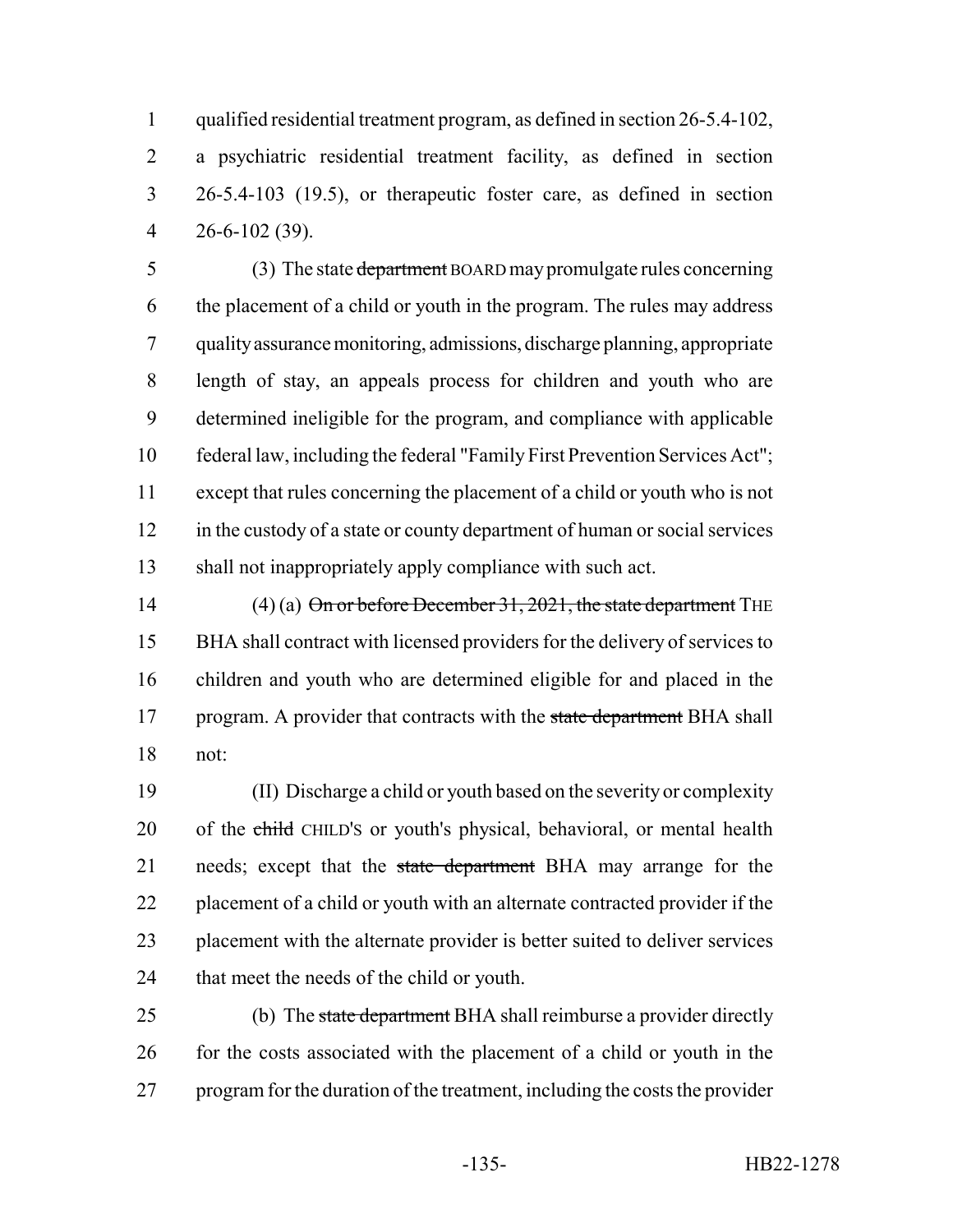demonstrates are necessary in order for the provider to operate continuously during this period.

 (c) The state department BHA shall coordinate with the department of health care policy and financing to support continuity of care and payment for services for any children or youth placed in the program.

 (d) The state department BHA shall reimburse the provider one hundred percent of the cost of unutilized beds in the program to ensure available space for emergency residential out-of-home placements.

 (5) (a) A hospital, health-care provider, provider of case management services, school district, managed care entity, or state or county department of human or social services may refer a family for the placement of a child or youth in the program. The entity referring a child or youth for placement in the program shall submit or assist the family 15 with submitting an application to the state department BHA for review. 16 The state department BHA shall consider each application as space 17 becomes available. The state department BHA shall approve admissions into the program and determine admission and discharge criteria for placement.

20 (b) The state department BHA shall develop a discharge plan for each child or youth placed in the program. The plan must include the eligible period of placement of the child or youth and shall identify the entity that will be responsible for the placement costs if the child or youth remains with the provider beyond the date of eligibility identified in the plan.

 (c) The entity or family that places the child or youth in the program retains the right to remove the child or youth from the program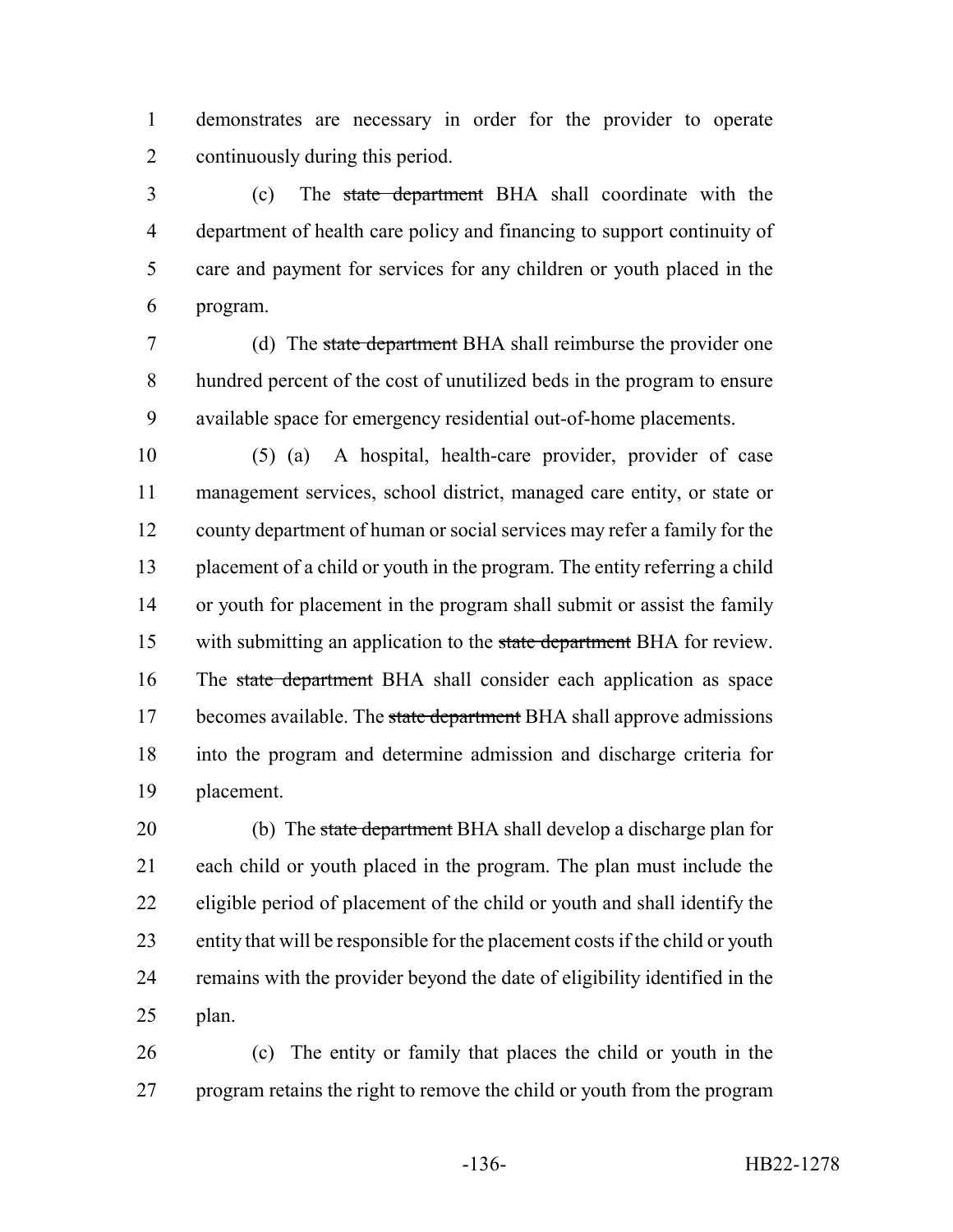1 any time prior to the discharge date specified by the state department BHA.

 (6) Within seven days after submitting an application to the state 4 department BHA for placing a child or youth in the program, the state 5 department BHA shall work with the referring entity and the child's or youth's parents or legal guardians to ensure the child or youth is assessed for eligibility for enrollment into the state medical assistance program. A child or youth who is eligible for enrollment into the state medical assistance program shall be enrolled. Enrollment of a child or youth into the state medical assistance program does not constitute automatic placement into the program.

 (7) No later than November 1, 2022, 2023, and 2024, the state 13 department BHA shall submit a written report to the house of representatives public and behavioral health and human services committee, the senate health and human services committee, or their successor committees, and the joint budget committee. At a minimum, the report must include:

 (8) This section is intended to provide enhanced emergency services resulting from the increased need for services due to the 20 COVID-19 pandemic. No later than September 30, 2024, the state 21 department BHA shall submit recommendations to the house of representatives public and behavioral health and human services committee, the senate health and human services committee, or their successor committees, and the joint budget committee about how to provide necessary services for children and youth in need of residential care, including hospital step-down services on an ongoing basis.

**SECTION 99.** In Colorado Revised Statutes, 27-60-202, **amend**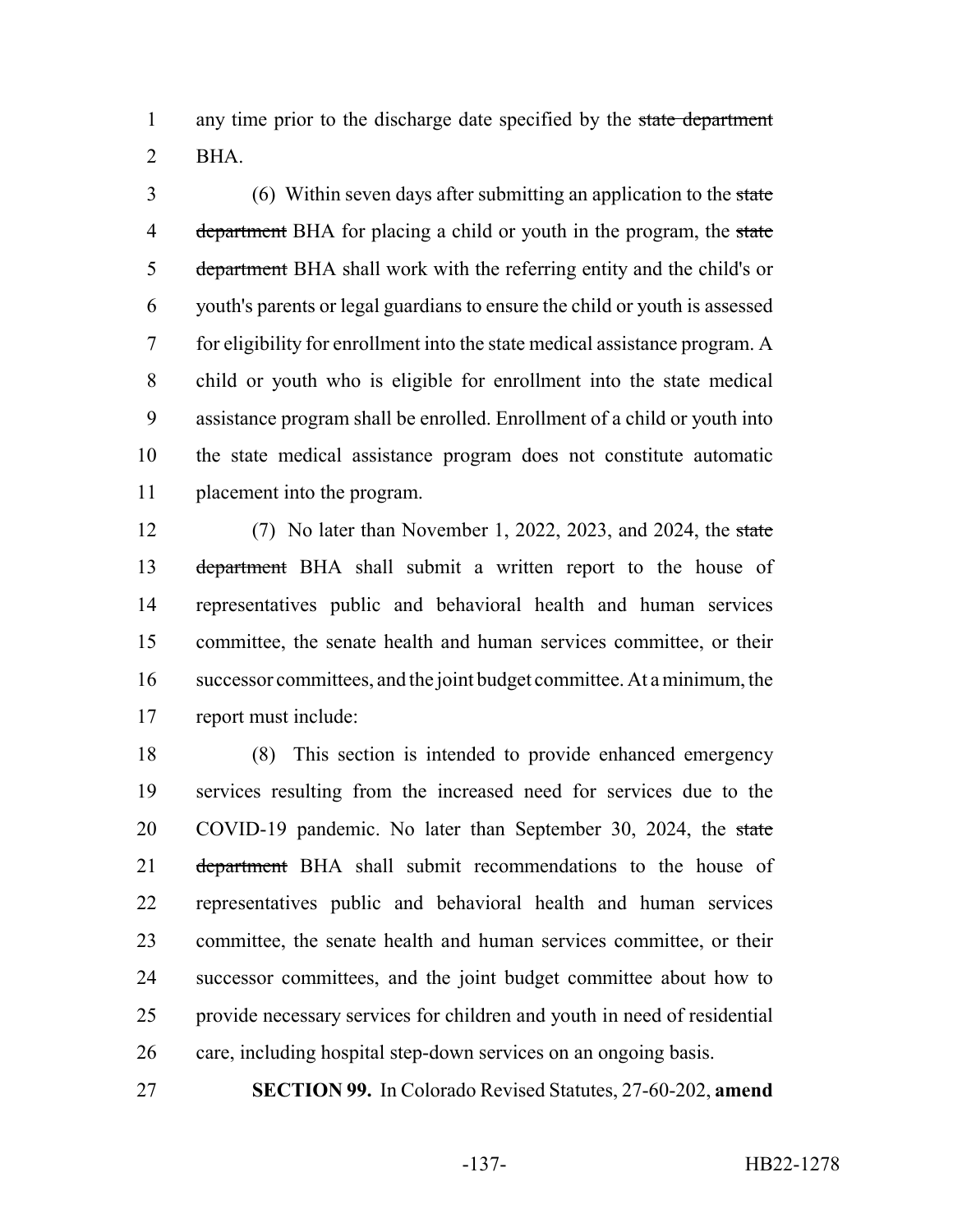(2); and **repeal** (3) as follows:

 **27-60-202. Definitions.** As used in this part 2, unless the context otherwise requires:

 (2) "Behavioral health administration" or "BHA" means the behavioral health administration established in section 27-60-203 SECTION 27-50-102.

 (3) "Plan" means the proposed plan, as described in section 27-60-203, for the creation of the behavioral health administration.

 **SECTION 100.** In Colorado Revised Statutes, 27-60-203, **repeal** 10 (1), (2), (3), and (4) as follows:

 **27-60-203. Behavioral health administration - timeline.** (1) (a) On or before November 1, 2021, based on the September 2020 recommendations from the Colorado behavioral health task force, the 14 state department shall develop a plan for the creation of the behavioral health administration. The plan must include strategies to streamline and improve efforts that address behavioral health needs in the state and 17 reduce behavioral health disparities.

 (b) The state department shall solicit feedback from and engage with demographically diverse community stakeholders in the development of the plan described in this section. This includes, but is not 21 limited to, direct engagement of consumers and consumers' advocates, county governments, municipal governments, tribal governments, managed service organizations, health care providers, managed care 24 entities, insurance carriers, community mental health centers, and substance use disorder services providers.

 (c) On or before November 1, 2021, the state department shall 27 provide the plan as a written report to the joint budget committee, the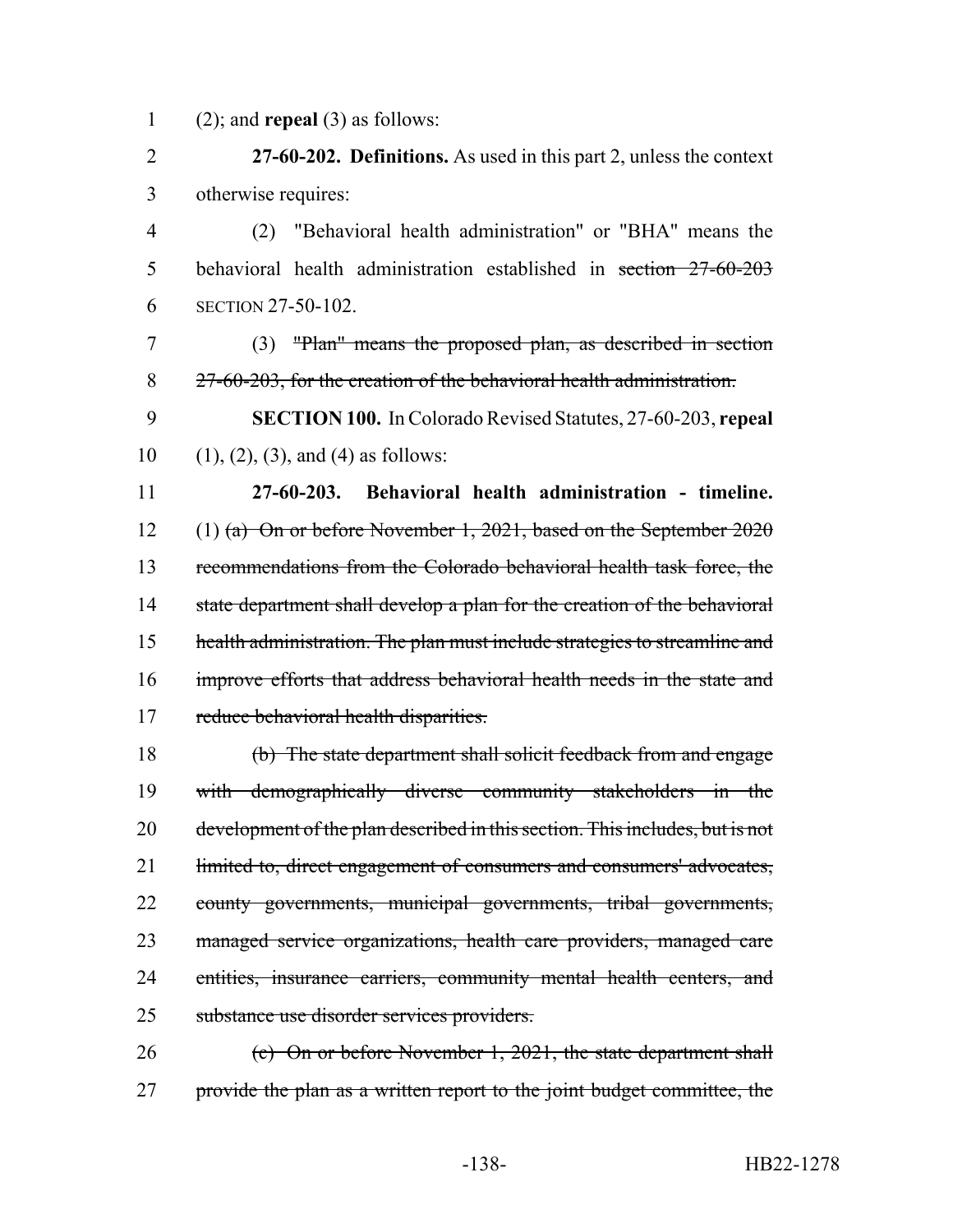1 public and behavioral and human services committee of the house of 2 representatives, and the health and human services committee of the 3 senate, or any successor committees.

4 (2) The plan must include, but is not limited to, the following:

5 (a) Recommendations for funding and legislation necessary to 6 appropriately implement the plan and address initial start-up as well as 7 ongoing operational costs for the BHA;

8 (b) A list and description of which state programs, both statutory 9 and nonstatutory, along with the associated funding streams and 10 personnel, that should be included or managed by the BHA. The list must 11 specifically address all the functions currently overseen by the office of 12 behavioral health in the state department of human services.

 (c) The governance structure of the BHA, including a 14 recommendation for infrastructure within any governance structure to oversee and be accountable for policy, strategy, and services for all children and youth;

17 (d) Potential opportunities for collaboration with local 18 municipalities, counties, and tribes;

19 (e) Recommendations for a plan of action regarding grievances, 20 appeals, and ombudsman services within the BHA;

21  $(f)$  A data integration plan to create a data and information sharing 22 and legal framework to support an agreed-upon approach and specific use 23 case for information sharing that leverages existing infrastructure, such 24 as health information exchanges, reusable architecture, and data standards 25 to enable and advance coordinated care and services and behavioral 26 health equity while maintaining tribal sovereignty;

27  $(g)$  A description of how the BHA will ensure the availability of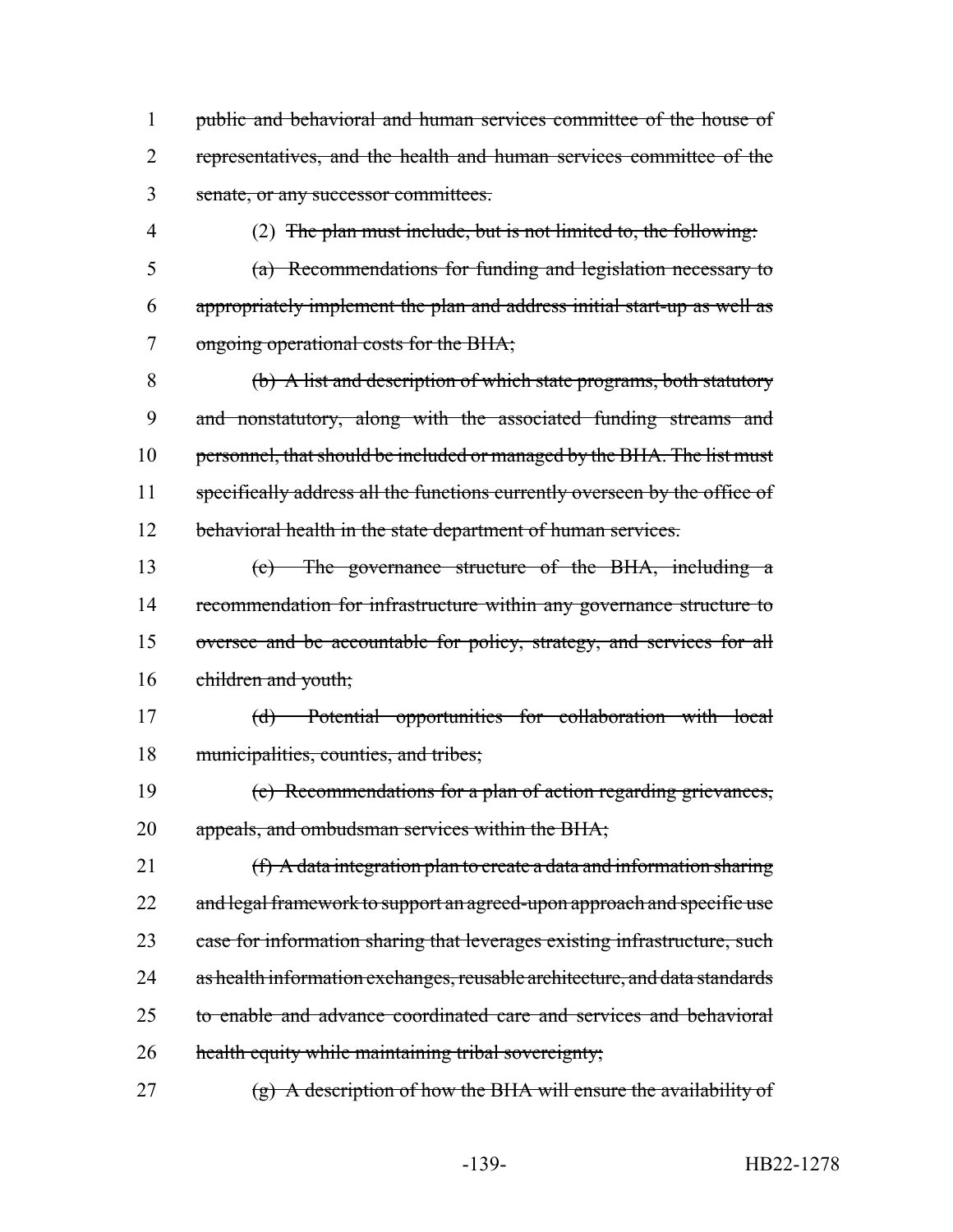1 services and establish a standard of care across Colorado; and

2 (h) Specific recommendations as follows:

 (I) Recommendations for the department of health care policy and financing, developed in collaboration with community stakeholders, on how medical assistance programs for behavioral health should be aligned or integrated with the BHA in such a way that consumers of behavioral health services have seamless access to needed services regardless of payer. The recommendations must include a description of how the BHA 9 will ensure that access to services deemed medically necessary pursuant 10 to the early and period screening, diagnostic, and treatment benefit is 11 arranged for eligible children and youth.

12 (II) Recommendations for the division of insurance within the 13 department of regulatory agencies, developed in collaboration with the 14 community stakeholders, concerning how private insurance efforts that 15 are specific to behavioral health should be aligned or integrated with the 16 BHA; and

17 (III) Recommendations for the department of public health and 18 environment, developed in collaboration with the community 19 stakeholders, concerning how prevention and preventive services should 20 be aligned or integrated with the BHA and the extent to which the BHA 21 will engage in population health.

22 (3) The duties of the BHA, once established and fully operational, 23 must include, but are not limited to:

24 (a) Serving as the single state agency responsible for state 25 behavioral health programs that were identified as appropriate to 26 transition into the BHA;

27 (b) Receiving, coordinating, and distributing appropriate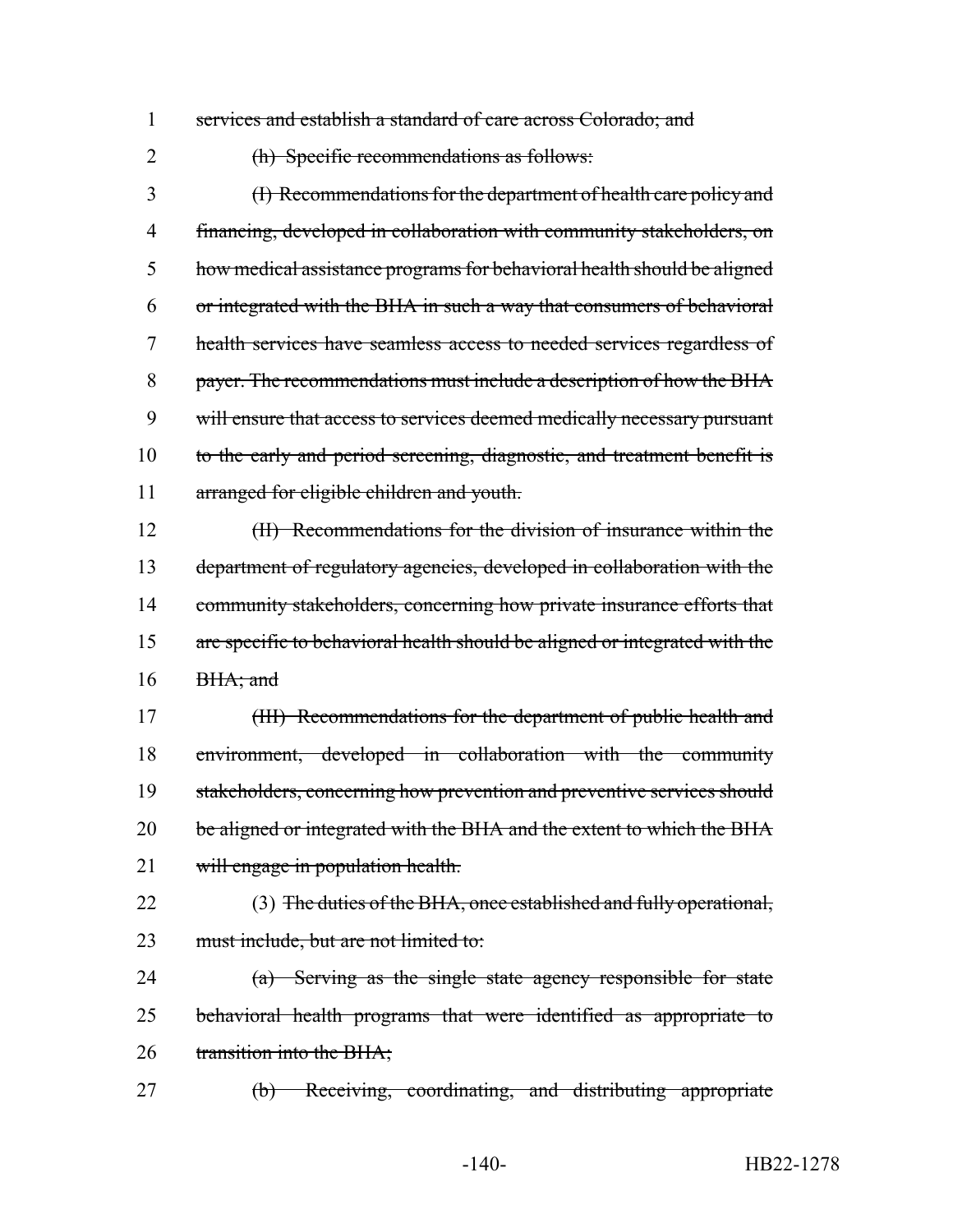community behavioral health funding throughout the state; (c) Monitoring, evaluating, and reporting behavioral health outcomes across the state and within various jurisdictions, while maintaining tribal sovereignty; and (d) Promoting a behavioral health system that supports a whole-person approach to ensure Coloradans have the best chance to achieve and maintain wellness. This approach includes: (I) Promoting an integrated approach to mental health and substance use treatment; (II) Strengthening the integration of behavioral and physical care; 11 (III) Enhancing programmatic and funding opportunities in 12 support of the overall well-being of the individual or family; (IV) Promoting culturally responsive, trauma-informed, and 14 equitable behavioral health care; and (V) Promoting coordination of supportive services outside of the behavioral health system to address social determinants of health, and to 17 connect people to services such as housing, transportation, and employment. (4) The state department shall work collaboratively with the 20 department of health care policy and financing, community stakeholders, 21 and other state departments, as appropriate, to promulgate rules for the 22 BHA to provide adequate oversight of the quality of services and set 23 standards of care for services for adults as well as children and youth. **SECTION 101.** In Colorado Revised Statutes, 27-60-204, **amend** 25 (1)(a), (1)(b), (1)(d), and (2) as follows: **27-60-204. Care coordination infrastructure.** (1) (a) The state 27 department BHA, in collaboration with the department of health care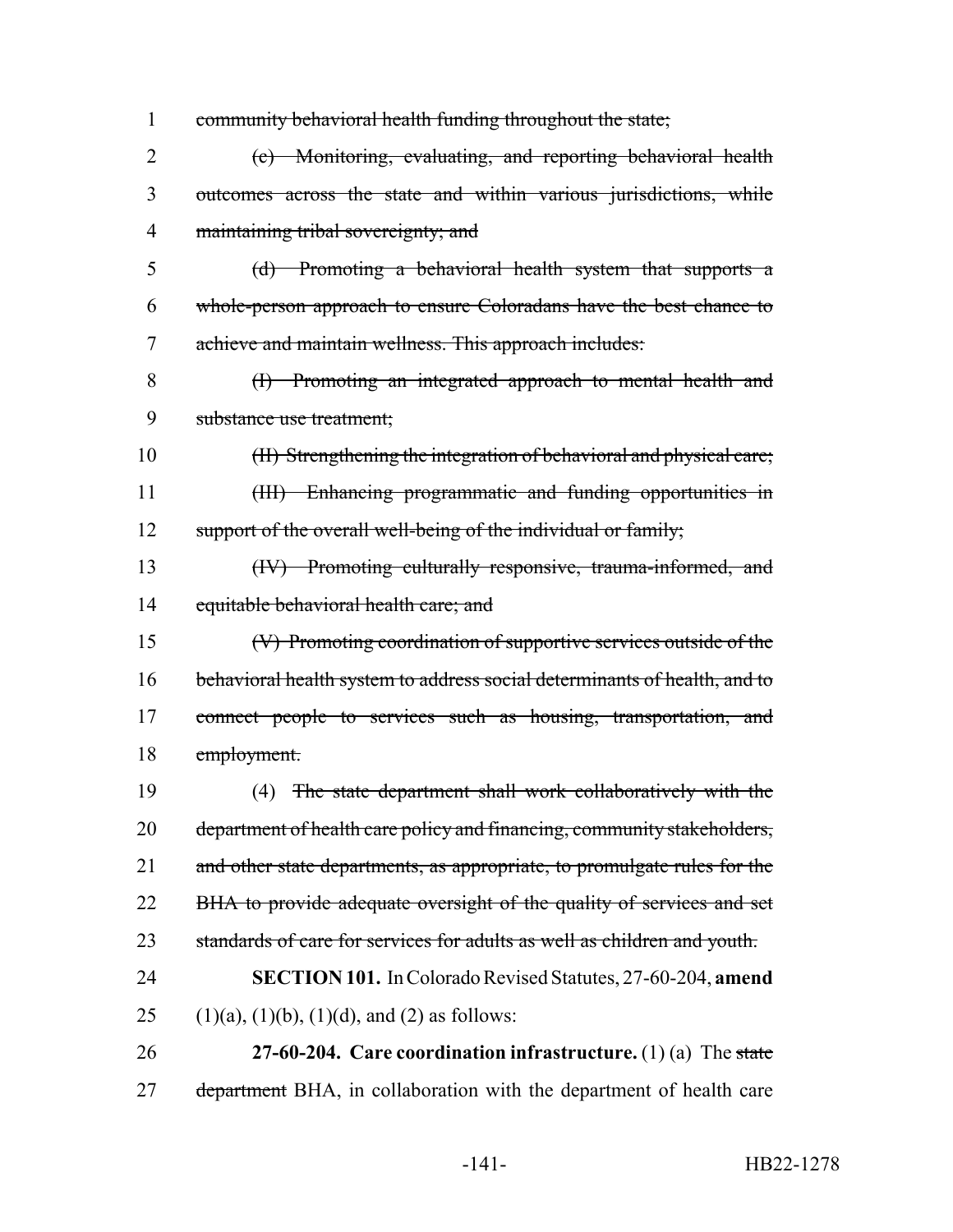policy and financing, shall develop a statewide care coordination infrastructure to drive accountability and more effective behavioral health navigation to care that builds upon and collaborates with existing care coordination services. The infrastructure must include a website and mobile application that serves as a centralized gateway for information for patients, providers, and care coordination and that facilities access and navigation of behavioral health-care services and support.

8 (b) The state department BHA shall convene a working group of geographically and demographically diverse partners and stakeholders, including those with lived and professional experience, to provide feedback and recommendations that inform and guide the development of the statewide care coordination infrastructure developed pursuant to subsection (1)(a) of this section.

14 (d) The state department BHA shall implement, directly or through a contractor, a comprehensive and robust marketing and outreach 16 plan to make Coloradans aware of the website and mobile application and associated care coordination services developed pursuant to subsection 18  $(1)(a)$  of this section.

 (2) On or before July 1, 2022, the statewide care coordination 20 infrastructure developed pursuant to subsection  $(1)(a)$  of this section is 21 the responsibility of the behavioral health administration established in 22 section 27-60-203 BHA.

 **SECTION 102.** In Colorado Revised Statutes, 27-62-101, **repeal** (8); and **add** (1.5) and (3.5) as follows:

 **27-62-101. Definitions.** As used in this article 62, unless the context otherwise requires:

(1.5) "BEHAVIORAL HEALTH ADMINISTRATION" OR "BHA" MEANS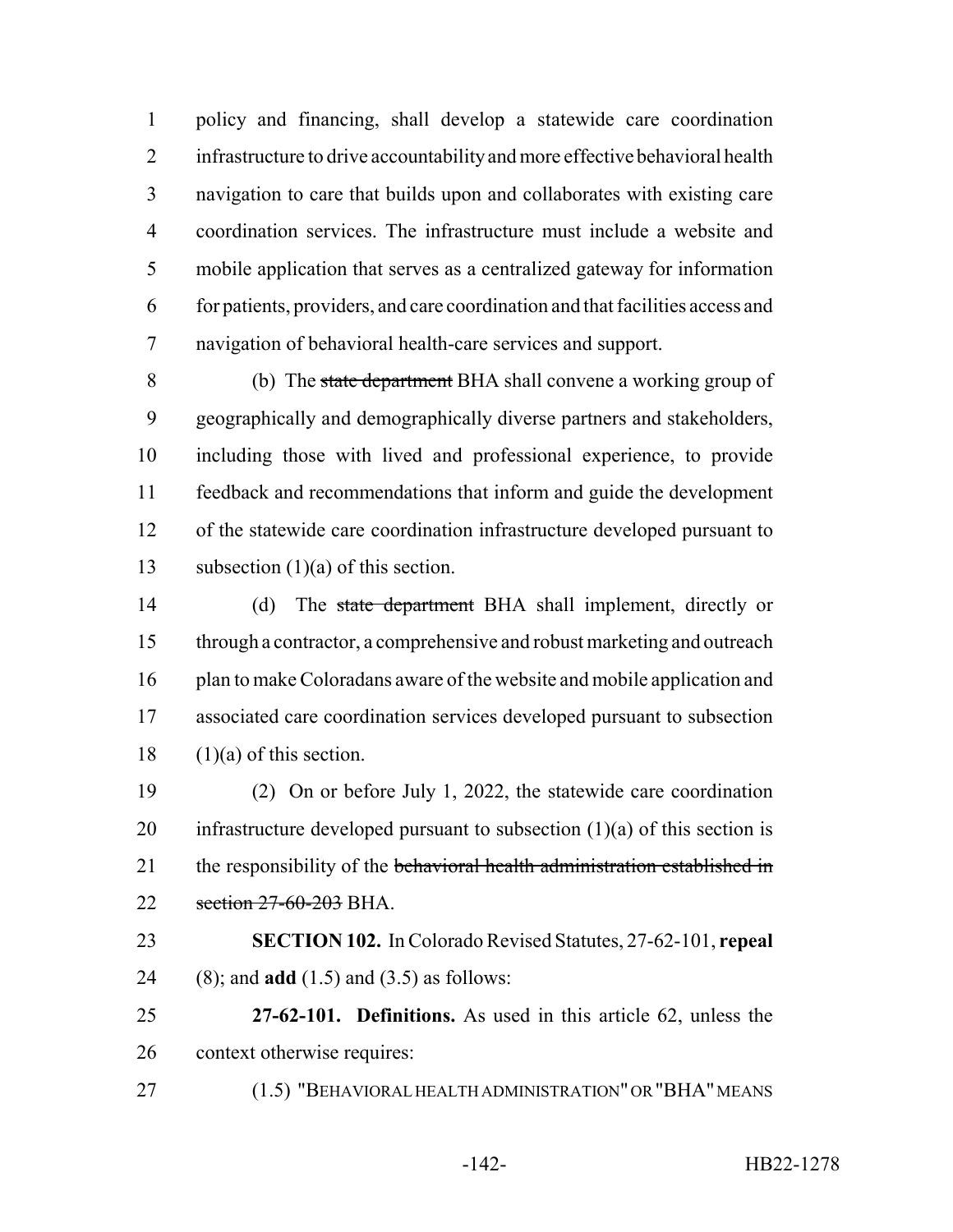THE BEHAVIORAL HEALTH ADMINISTRATION ESTABLISHED IN SECTION  $2^{7-50-102}$ .

 (3.5) "COMMISSIONER" MEANS THE COMMISSIONER OF THE BEHAVIORAL HEALTH ADMINISTRATION.

 (8) "State department" means the department of human services created pursuant to section 26-1-105.

 **SECTION 103.** In Colorado Revised Statutes, **amend** 27-62-102 as follows:

 **27-62-102. High-fidelity wraparound services for children and youth - interagency coordination - reporting.** (1) Pursuant to section 11 25.5-5-803 (4), the department of human services BHA shall work collaboratively with the department of health care policy and financing, counties, and other relevant departments, as appropriate, to develop and oversee wraparound services for children and youth at risk of out-of-home placement or in an out-of-home placement. As part of 16 routine collaboration, the department of human services BHA shall assist 17 the department of health care policy and financing in developing a model 18 of sustainable funding for wraparound services. The department of human 19 services BHA and the department of health care policy and financing shall monitor and report the annual cost savings associated with eligible children and youth receiving wraparound services to the public through 22 the annual hearing, pursuant to the "State Measurement for Accountable, Responsive, and Transparent (SMART) Government Act", part 2 of article 7 of title 2.

 (2) Subject to available appropriations, two full-time staff persons 26 shall be appointed by the executive director of the department of human 27 services COMMISSIONER to support and facilitate interagency coordination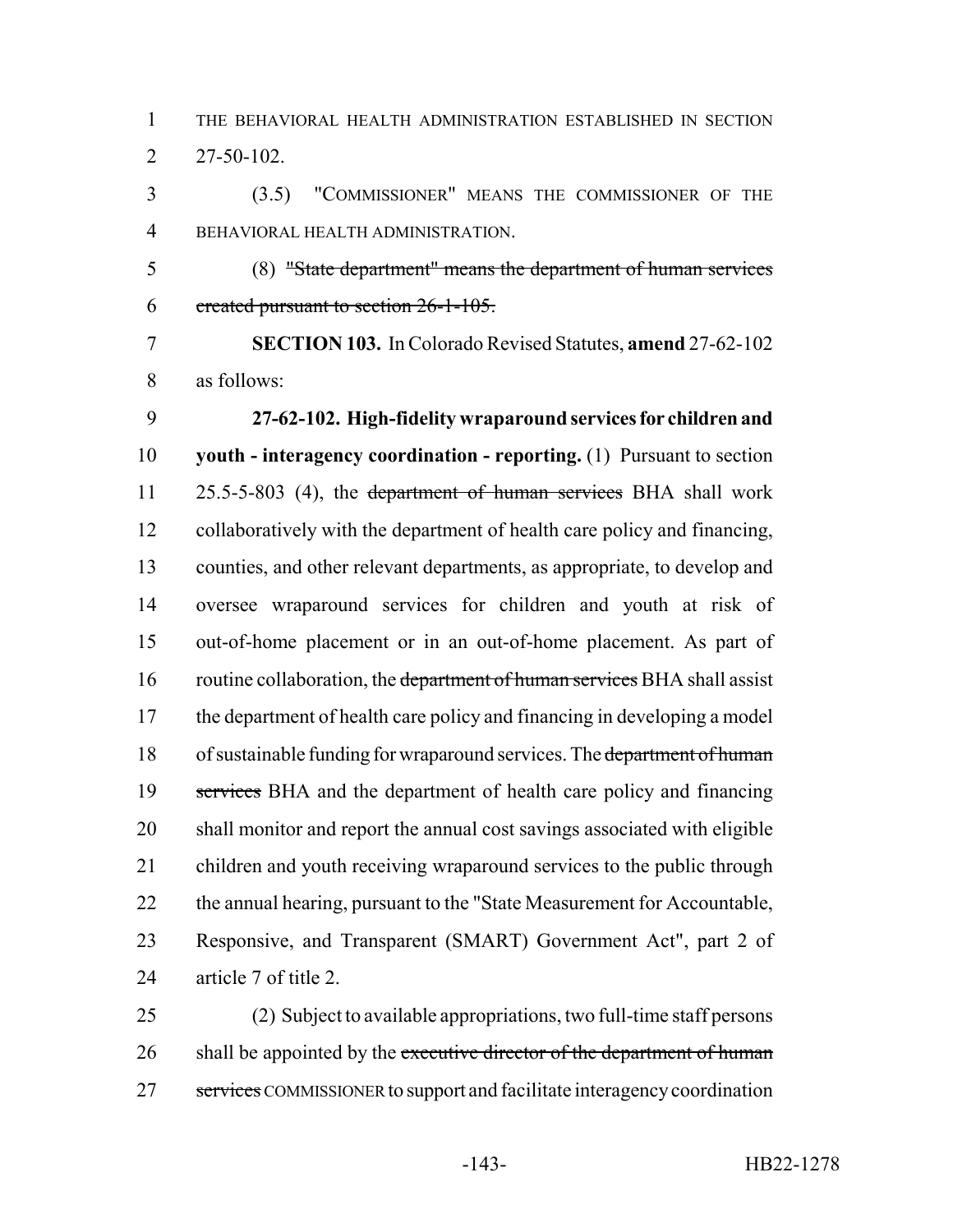pursuant to this article 62, part 8 of article 5 of title 25.5, and any other related interagency behavioral health efforts as determined by the 3 executive director of the department of human services COMMISSIONER. **SECTION 104.** In Colorado Revised Statutes, **amend** 27-62-103

as follows:

 **27-62-103. Standardized assessment tool - standardized screening tools - interagency coordination - single referral and entry point.** (1) **Standardized assessment tool.** Subject to available 9 appropriations, the state department BHA shall select a single standardized assessment tool to facilitate identification of behavioral health issues and other related needs in children and youth and to develop 12 a plan to implement the tool for programmatic utilization. The state 13 department BHA shall consult with the department of health care policy and financing, managed care entities, counties, stakeholders, and other relevant departments, as appropriate, prior to selecting the tool.

 (2) **Standardized screening tools.** Subject to available 17 appropriations, the state department BHA shall select developmentally appropriate and culturally competent statewide behavioral health standardized screening tools for primary care providers serving children, youth, and caregivers in the perinatal period, including postpartum 21 women. The state department BHA and the department of human services may make the tools available electronically for health-care professionals and the public. Prior to the adoption of the standardized assessment tool described in subsection (1) of this section, and the standardized screening 25 tools described in this subsection  $(2)$ , the state department BHA shall lead a public consultation process involving relevant stakeholders, including health-care professionals and managed care entities, with input from the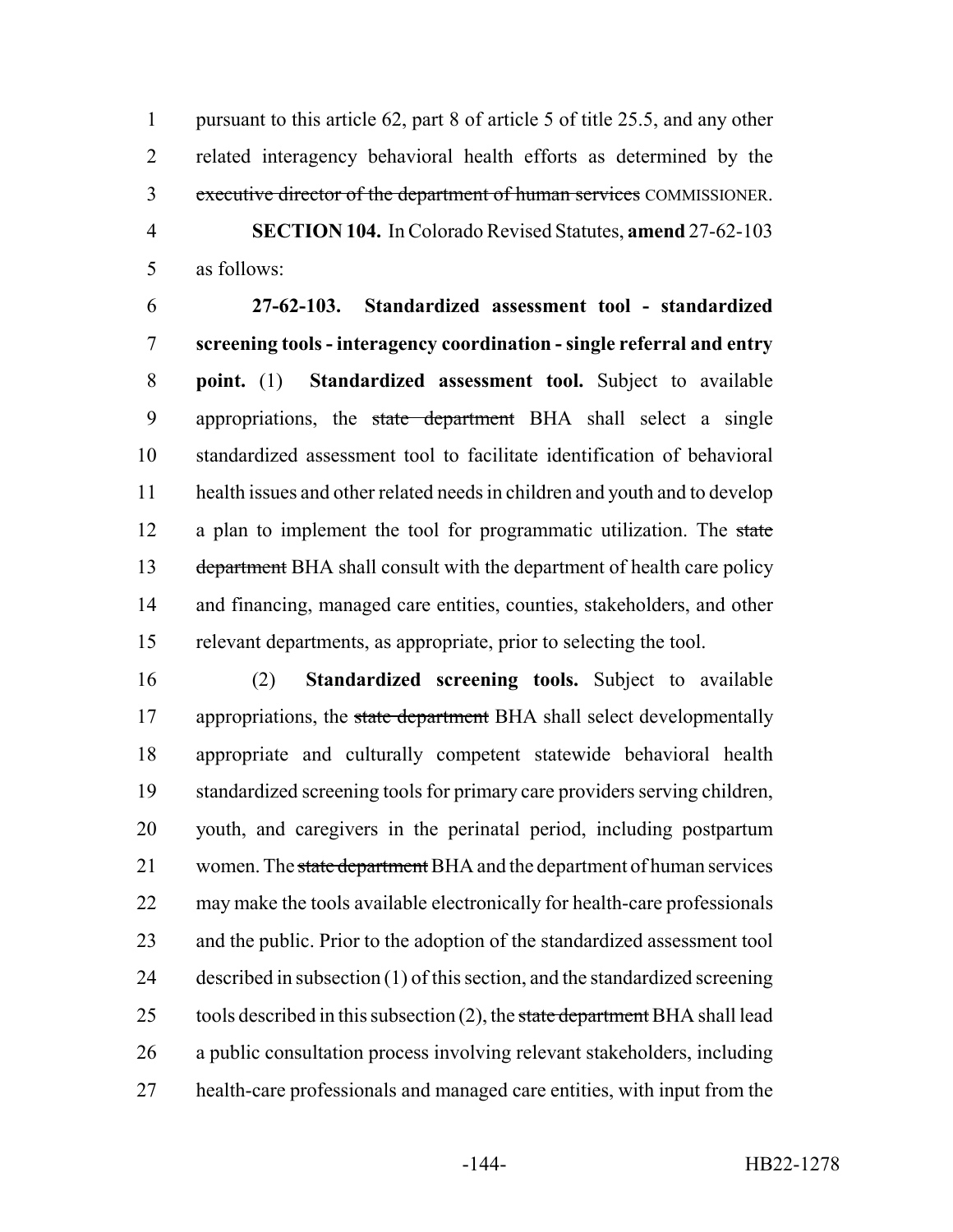department of health care policy and financing, the department of public health and environment, and the division of insurance.

 (3) **Single statewide referral and entry point.** Subject to 4 available appropriations, the state department BHA, in conjunction with the department of health care policy and financing, the department of public health and environment, and other relevant departments and counties, as necessary, shall develop a plan for establishing a single statewide referral and entry point for children and youth who have a positive behavioral health screening or whose needs are identified through a standardized assessment. In developing the single statewide 11 referral and entry point plan, the state department BHA shall seek input from relevant stakeholders, including counties, managed care entities participating in the statewide managed care system, families of children and youth with behavioral health disorders, communities that have previously implemented wraparound services, mental health professionals, and other relevant departments.

 **SECTION 105.** In Colorado Revised Statutes, 27-63-101, **repeal** (2); and **add** (3) as follows:

 **27-63-101. Definitions.** As used in the article 63, unless the context otherwise requires:

(2) "Department" means the department of human services.

 (3) "BEHAVIORAL HEALTH ADMINISTRATION" OR "BHA" MEANS THE BEHAVIORAL HEALTH ADMINISTRATION ESTABLISHED IN SECTION 27-50-102.

 **SECTION 106.** In Colorado Revised Statutes, **repeal** 27-63-102 and 27-63-103.

**SECTION 107.** In Colorado Revised Statutes, 27-63-104, **amend**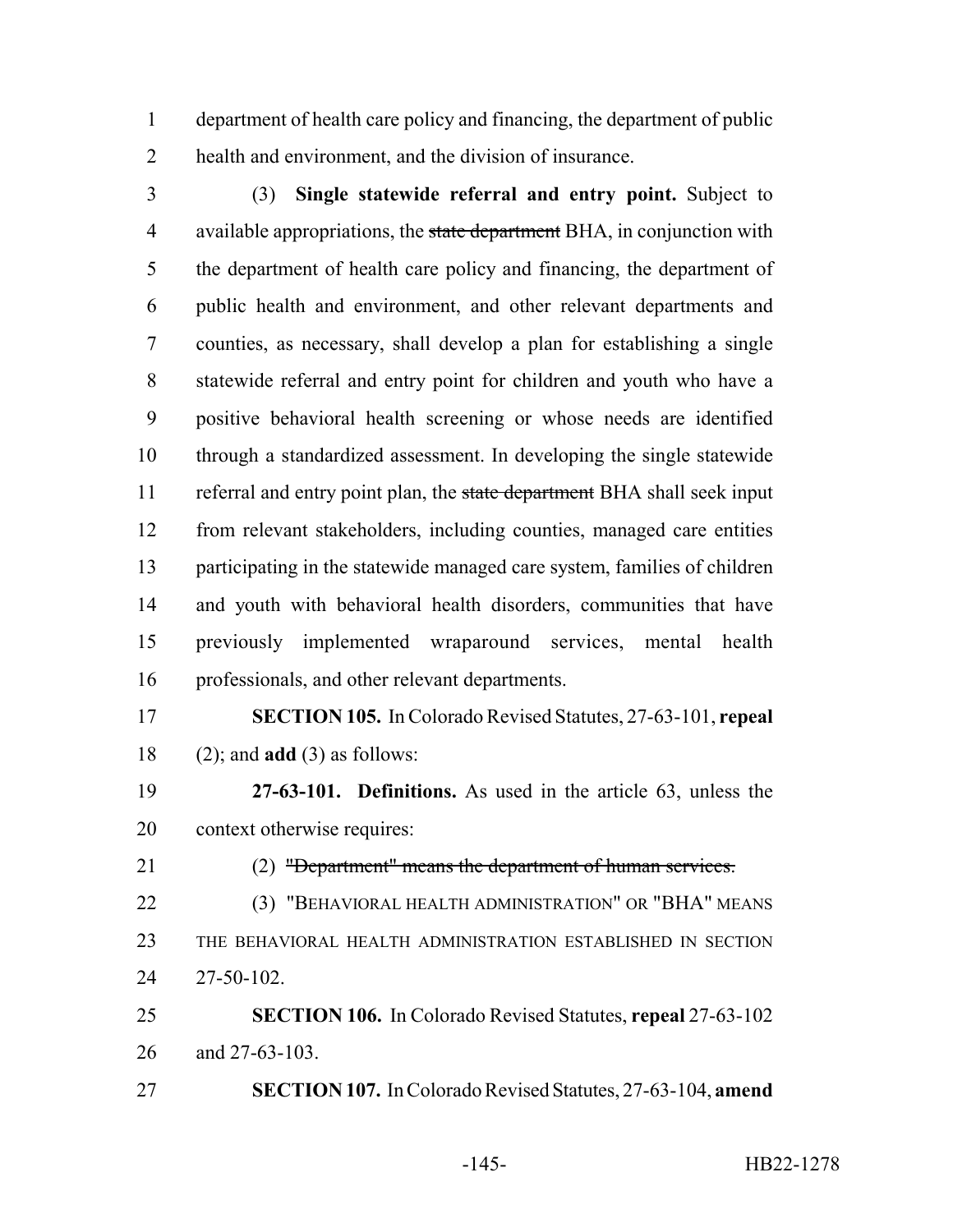1 (1), (2)(a), and (2)(b) as follows:

 **27-63-104. Community behavioral health safety net system advisory body - creation - membership - repeal.** (1) The department BHA shall identify an advisory body, referred to in this article 63 as the 5 "advisory body", to assist the department BHA in creating a comprehensive proposal to strengthen and expand the behavioral health 7 safety net system. The advisory body shall MUST include but not be limited to representatives from other relevant state departments, representatives from counties representing various regions of the state affected by community behavioral health service availability, representatives from law enforcement, consumers, family members of consumers, behavioral health providers, behavioral health administrative organizations, and advocates. Members of the advisory body shall disclose potential conflicts of interest and shall recuse themselves from voting when the member has a financial interest related to the provision of delivering clinical services in the behavioral health safety net system. 17 Voting members of the advisory body shall MUST not include behavioral health providers that have a potential financial interest related to the provision of delivering clinical services in the behavioral health safety net system.

 (2) **Safety net system comprehensive proposal.** (a) No later 22 than July 1, 2021, the department THE BHA, in collaboration with the 23 advisory body, shall develop a comprehensive proposal to strengthen and expand the safety net system that provides behavioral health services for individuals with severe behavioral health disorders, referred to in this article 63 as a "safety net system", including individuals with co-occurring mental health and substance use disorders.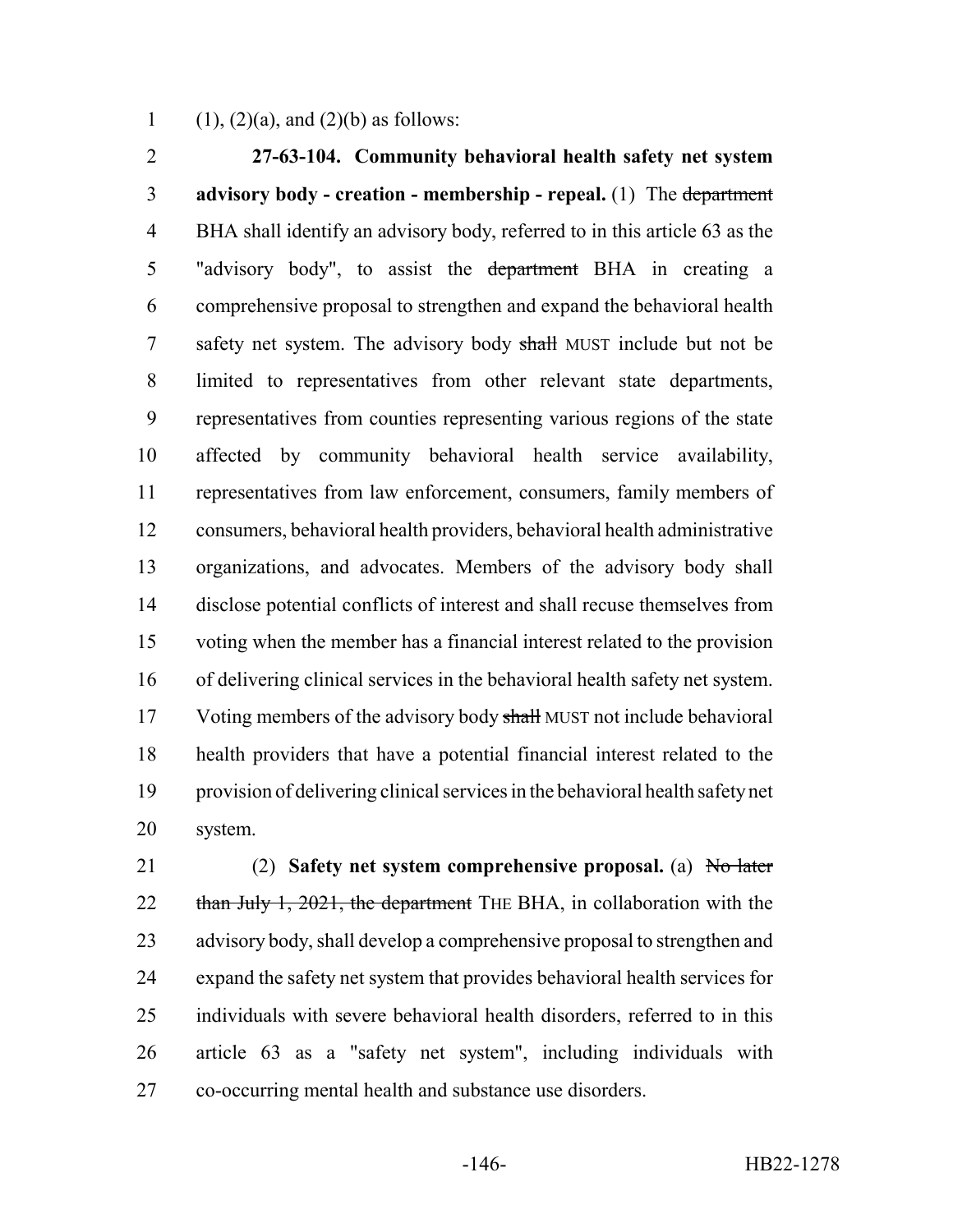1 (b) The department BHA and advisory body shall solicit feedback from community stakeholders and engage community stakeholders when developing the proposal described in subsection (2)(a) of this section, including direct engagement of consumers and consumers' families, managed service organizations, health-care providers, managed care entities, community mental health centers, and substance use disorder services providers.

 **SECTION 108.** In Colorado Revised Statutes, 27-63-105, **amend** 9 (1) introductory portion,  $(1)(b)(VII)$ ,  $(1)(b)(IX)$ , and  $(2)$  as follows:

 **27-63-105. Safety net system implementation - safety net system criteria.** (1) No later than January 1, 2024, the department BHA shall implement the comprehensive proposal and the funding model 13 developed pursuant to section 27-63-104 (2), which shall MUST meet the following criteria:

(b) The safety net system must:

16 (VII) Update information as requested by the department BHA about available treatment options and outcomes in each region of the state;

19 (IX) Meet any other criteria established by the department BHA.

 (2) The safety net system must have a network of behavioral health-care providers that collectively offer a full continuum of services to ensure individuals with severe behavioral health disorders are triaged in a timely manner to the appropriate care setting if an individual behavioral health-care provider is unable to provide ongoing care and 25 treatment for the individual. The department BHA shall consider community mental health centers, managed service organizations, contractors for the statewide behavioral health crisis response system, and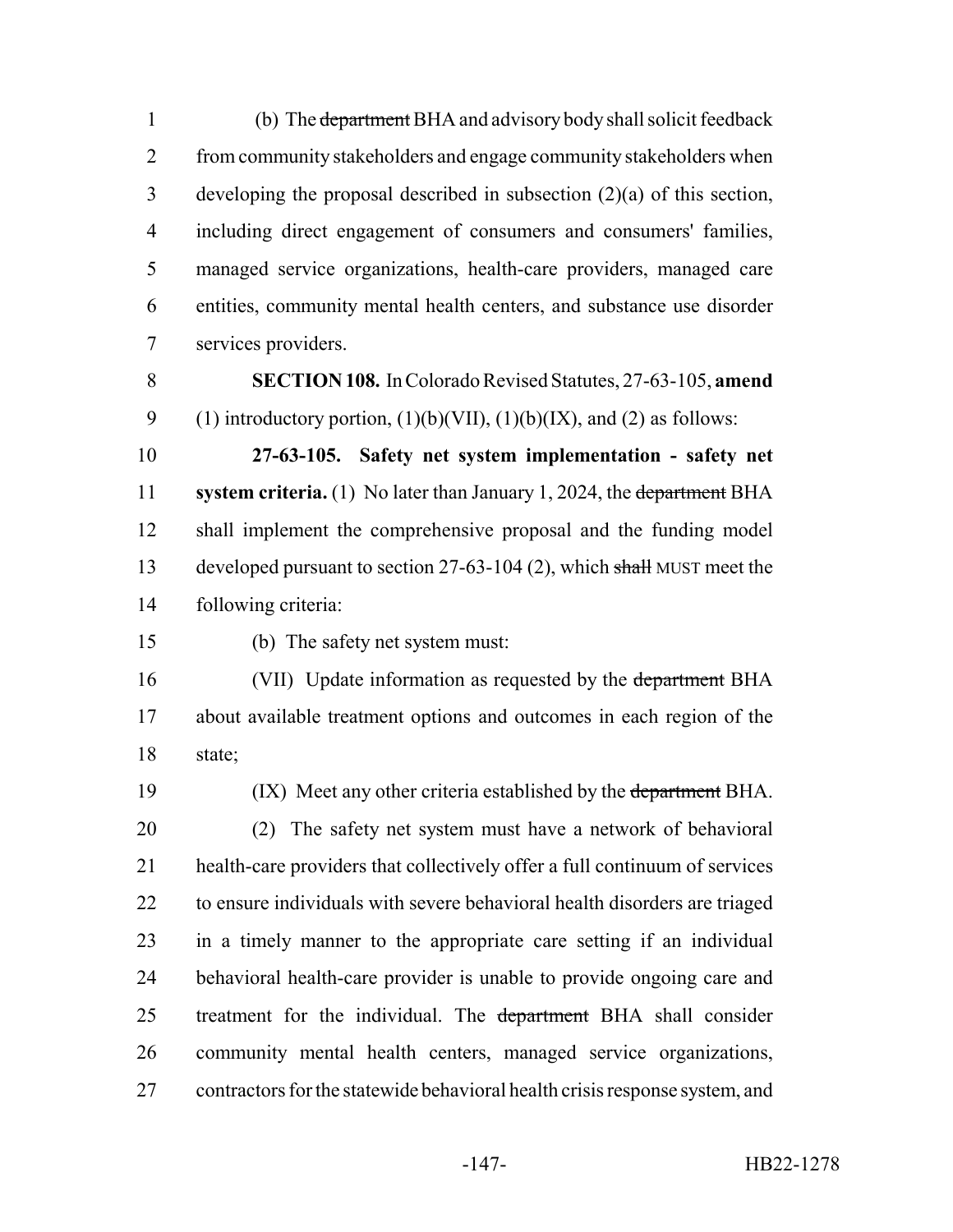other behavioral health community providers as key elements in the behavioral health safety net system.

 **SECTION 109.** In Colorado Revised Statutes, **amend** 27-63-106 as follows:

 **27-63-106. Safety net system - effectiveness - report.** (1) From 6 January 1, 2022, until July 1, 2024, the department BHA shall provide an annual report on the progress made by the department BHA on the behavioral health safety net system to the public through the annual hearing, pursuant to the "State Measurement for Accountable, Responsive, and Transparent (SMART) Government Act", part 2 of article 7 of title 2.

 (2) Notwithstanding section 24-1-136 (11)(a)(I), no later than 13 January 1, 2025, the department BHA shall provide an annual report to the joint budget committee of the general assembly related to the expenditures, outcomes, and effectiveness of the safety net system by service area region, including any recommendations to improve the system and the transparency of the system.

 **SECTION 110.** In Colorado Revised Statutes, 27-64-102, **add** (1.5) as follows:

 **27-64-102. Definitions.** As used in this article 64, unless the context otherwise requires:

 (1.5) "BEHAVIORAL HEALTH ADMINISTRATION" OR "BHA" MEANS THE BEHAVIORAL HEALTH ADMINISTRATION ESTABLISHED IN SECTION 27-50-102.

 **SECTION 111.** In Colorado Revised Statutes, 27-64-103, **amend** 26 (1) and  $(4)(d)(III)$  as follows:

**27-64-103. 988 crisis hotline enterprise - creation - powers and**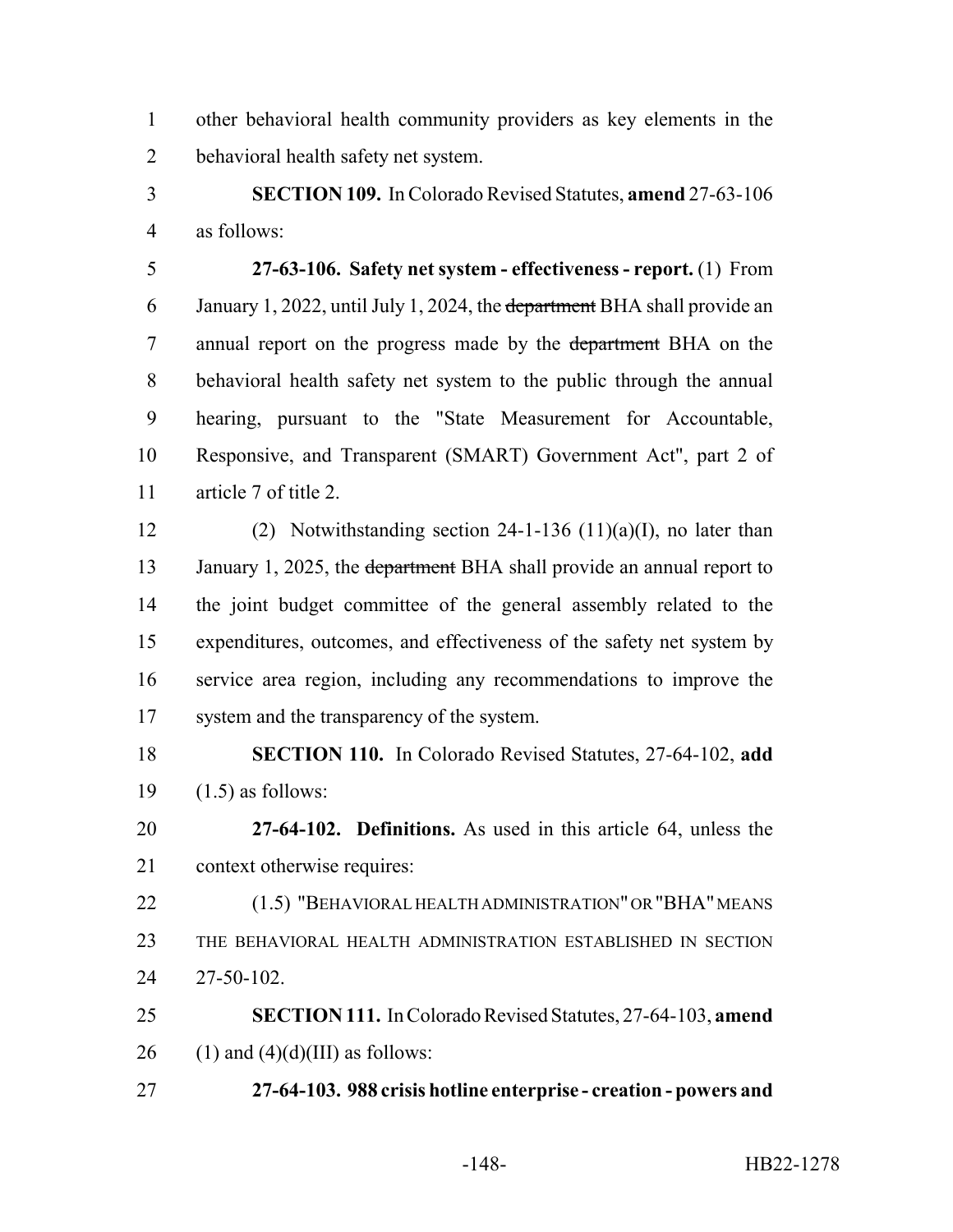| $\mathbf{1}$   | <b>duties.</b> (1) There is created in the department of human services       |
|----------------|-------------------------------------------------------------------------------|
| $\overline{2}$ | BEHAVIORAL HEALTH ADMINISTRATION the 988 crisis hotline enterprise.           |
| 3              | The enterprise is and operates as a government-owned business within the      |
| $\overline{4}$ | department of human services BHA for the business purpose of imposing         |
| 5              | charges pursuant to subsections $(4)(a)$ and $(4)(b)$ of this section, and    |
| 6              | utilizing the charges' revenue to fund the 988 crisis hotline and provide     |
| 7              | crisis outreach, stabilization, and acute care to individuals calling the 988 |
| 8              | crisis hotline. The enterprise exercises its power and performs its duties    |
| 9              | as if the same were transferred by a type 1 transfer, as defined in section   |
| 10             | 24-1-105, to the state department BHA.                                        |
| 11             | (4) The enterprise's primary powers and duties are to:                        |
| 12             | (d) (III) The department of human services BHA shall provide                  |
| 13             | office space and administrative staff to the enterprise pursuant to a         |
| 14             | contract entered into pursuant to subsection $(4)(d)(II)$ of this section.    |
| 15             | SECTION 112. In Colorado Revised Statutes, 27-64-105, amend                   |
| 16             | (1) introductory portion as follows:                                          |
| 17             | 27-64-105. Reports. $(1)$ Beginning January 1, 2023, and each                 |
| 18             | January 1 thereafter, the department of human services BHA shall:             |
| 19             | SECTION 113. In Colorado Revised Statutes, 27-65-102, amend                   |
| 20             | $(5.5)$ and $(18)$ ; repeal $(6)$ ; and add $(1.3)$ and $(2.5)$ as follows:   |
| 21             | 27-65-102. Definitions. As used in this article 65, unless the                |
| 22             | context otherwise requires:                                                   |
| 23             | (1.3) "BEHAVIORAL HEALTH ADMINISTRATION" OR "BHA" MEANS                       |
| 24             | THE BEHAVIORAL HEALTH ADMINISTRATION ESTABLISHED IN SECTION                   |
| 25             | 27-50-102.                                                                    |
| 26             | "COMMISSIONER" MEANS THE COMMISSIONER OF THE<br>(2.5)                         |
| 27             | BEHAVIORAL HEALTH ADMINISTRATION.                                             |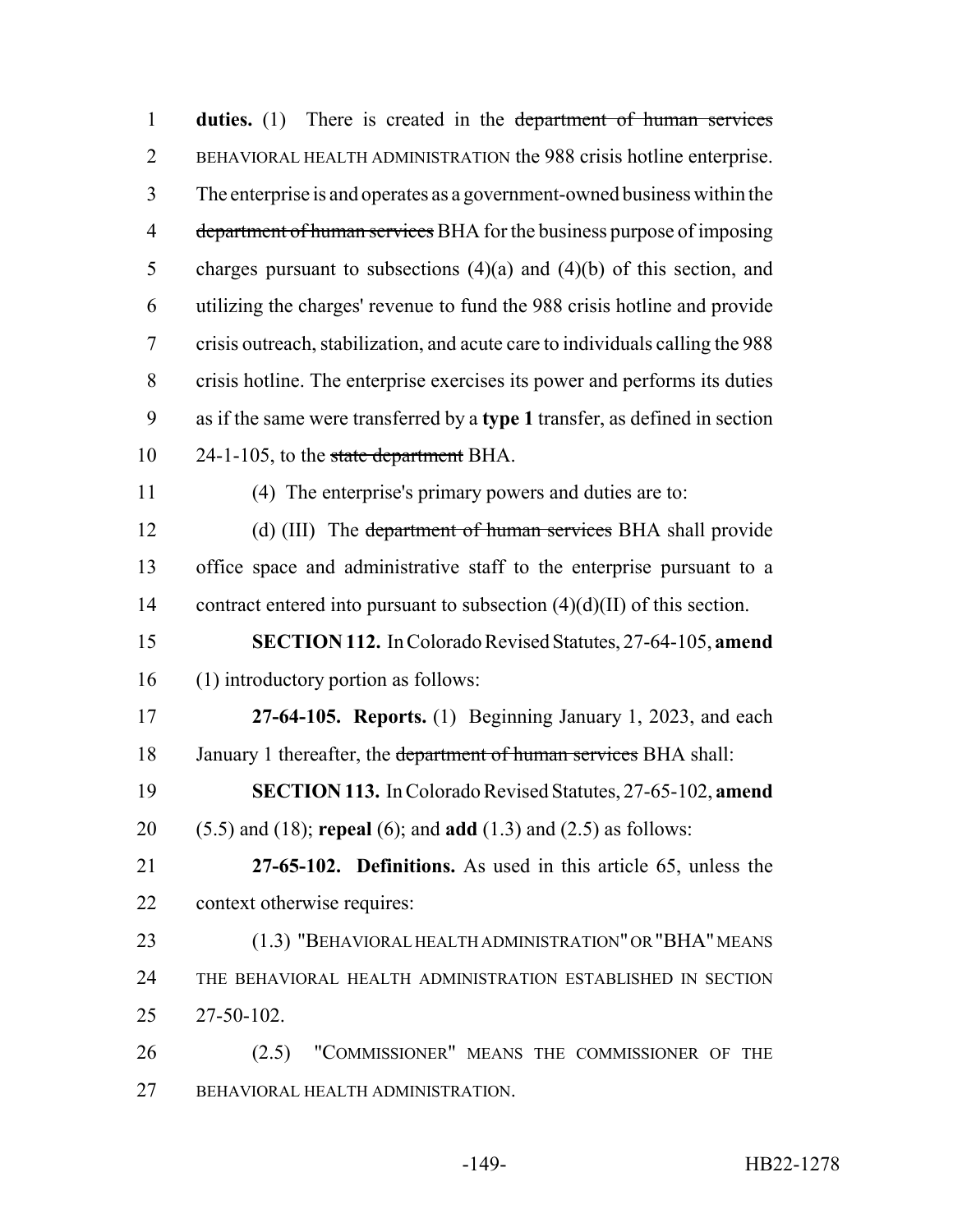(5.5) "Emergency medical services facility" means a facility licensed pursuant to part 1 of article 3 of title 25 or certified pursuant to section 25-1.5-103, or any other licensed and certified facility that provides emergency medical services. An emergency medical services facility is not required to be, but may elect to become, a facility 6 designated or approved by the executive director COMMISSIONER for a seventy-two-hour treatment and evaluation pursuant to section 27-65-105.

 (6) "Executive director" means the executive director of the department of human services.

 (18) "Residential child care facility" means a facility licensed by 11 the state department of human services pursuant to article 6 of title 26 12 C.R.S., to provide group care and treatment for children as such facility 13 is defined in section 26-6-102 (33). C.R.S. A residential child care facility 14 may be eligible for designation by the executive director of the 15 department of human services COMMISSIONER pursuant to this article ARTICLE 65.

 **SECTION 114.** In Colorado Revised Statutes, 27-65-105, **amend** 18 (1)(a)(I), (1)(a)(I.5), (1)(b), (1)(c), (3), (7)(a) introductory portion, and 19  $(7)(b)(I)$  as follows:

 **27-65-105. Emergency procedure.** (1) Emergency procedure may be invoked under one of the following conditions:

 (a) (I) When any person appears to have a mental health disorder and, as a result of such mental health disorder, appears to be an imminent 24 danger to others or to himself or herself or appears to be gravely disabled, 25 then an intervening professional, as specified in subsection  $(1)(a)(II)$  of this section, upon probable cause and with such assistance as may be required, may take the person into custody, or cause the person to be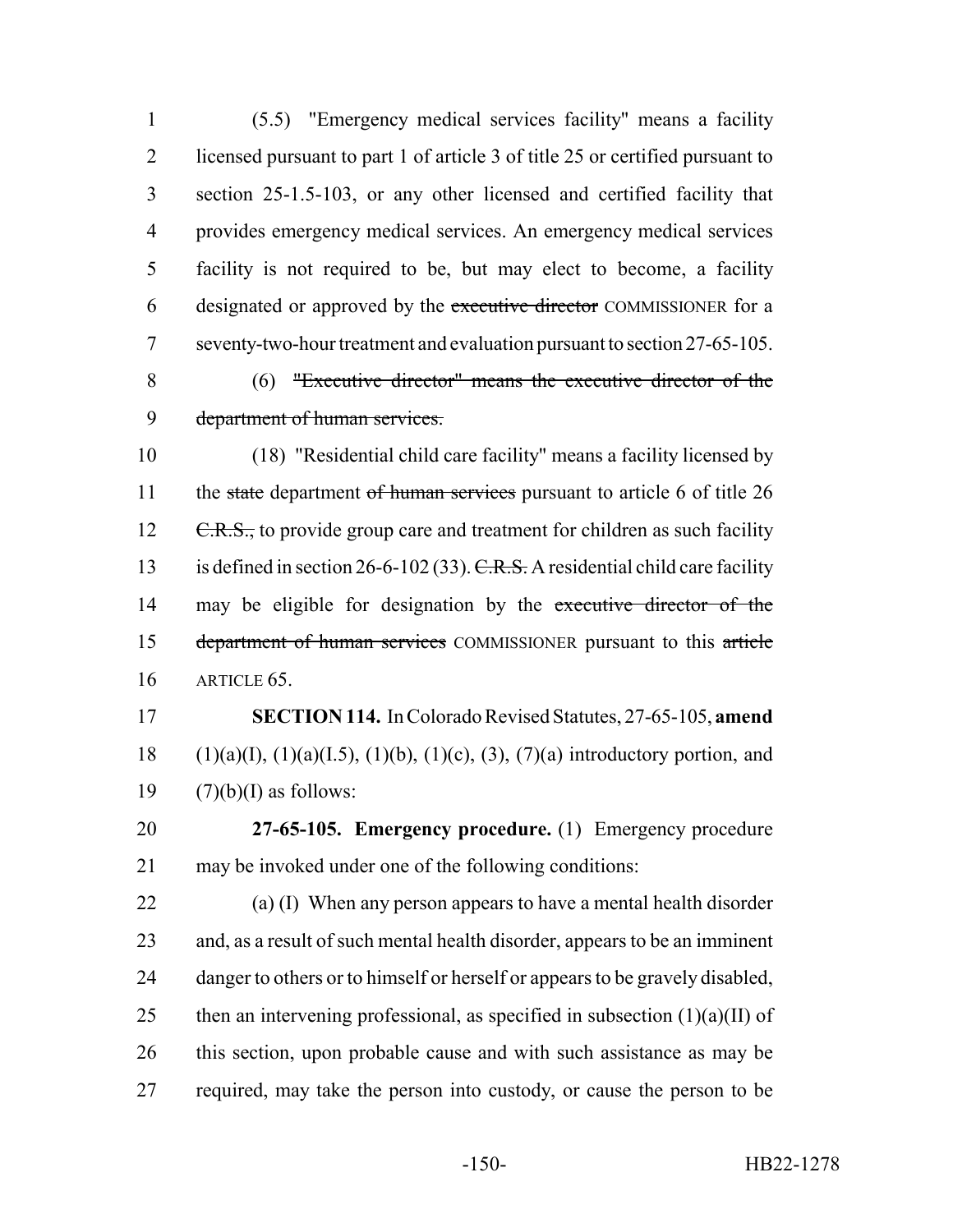taken into custody, and placed in a facility designated or approved by the 2 executive director COMMISSIONER for a seventy-two-hour treatment and evaluation. If such a facility is not available, the person may be taken to an emergency medical services facility.

 (I.5) When any person appears to have a mental health disorder and, as a result of such mental health disorder, is in need of immediate evaluation for treatment in order to prevent physical or psychiatric harm to others or to himself or herself, then an intervening professional, as 9 specified in subsection  $(1)(a)(II)$  of this section, upon probable cause and with such assistance as may be required, may immediately transport the person to an outpatient mental health facility or other clinically 12 appropriate facility designated or approved by the executive director COMMISSIONER. If such a facility is not available, the person may be taken to an emergency medical services facility.

 (b) Upon an affidavit sworn to or affirmed before a judge that relates sufficient facts to establish that a person appears to have a mental health disorder and, as a result of the mental health disorder, appears to be an imminent danger to others or to himself or herself or appears to be gravely disabled, the court may order the person described in the affidavit to be taken into custody and placed in a facility designated or approved 21 by the executive director COMMISSIONER for a seventy-two-hour treatment and evaluation. Whenever in this article 65 a facility is to be designated 23 or approved by the executive director COMMISSIONER, hospitals, if available, must be approved or designated in each county before other facilities are approved or designated. Whenever in this article 65 a facility 26 is to be designated or approved by the executive director COMMISSIONER as a facility for a stated purpose and the facility to be designated or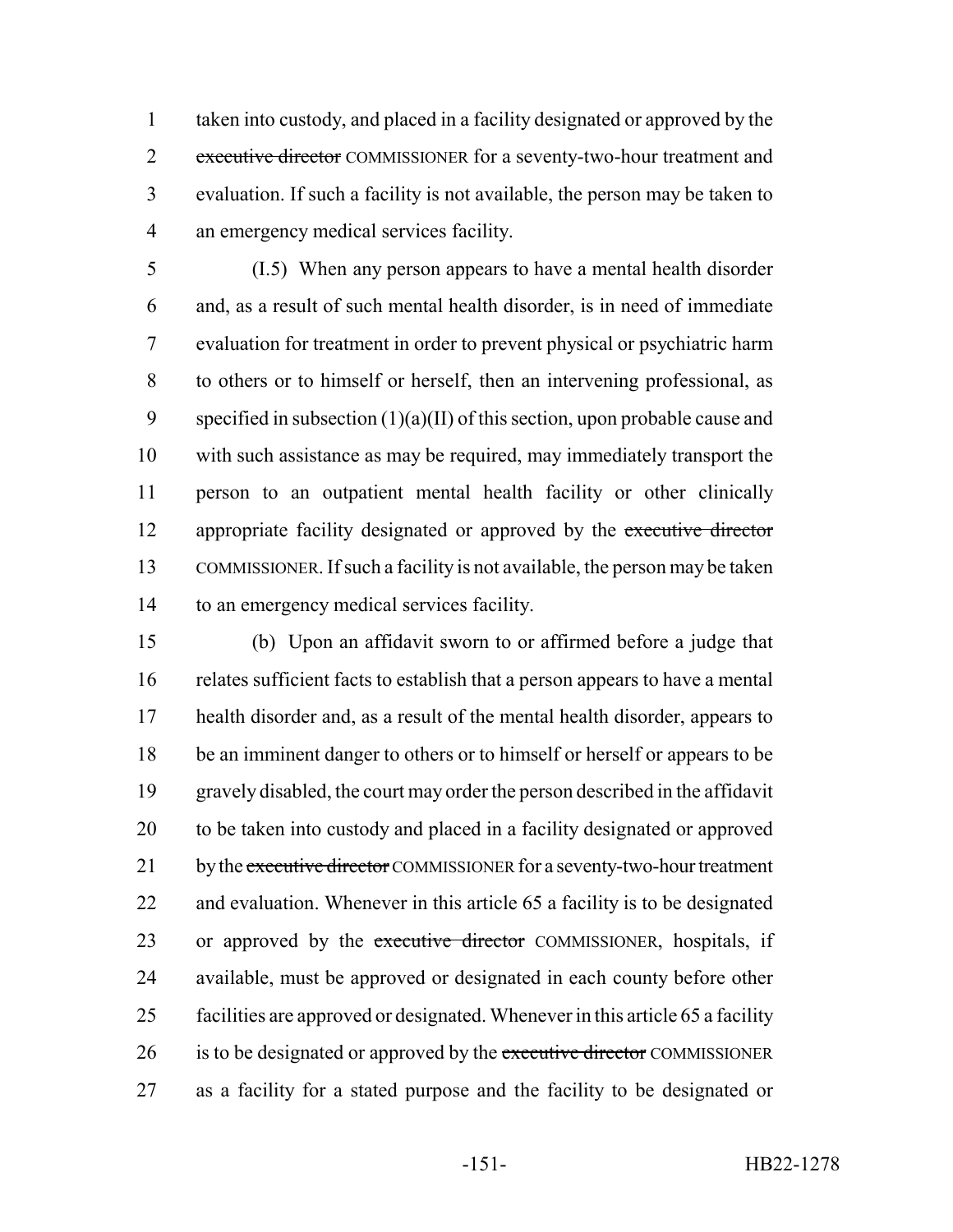approved is a private facility, the consent of the private facility to the 2 enforcement of standards set by the executive director COMMISSIONER is a prerequisite to the designation or approval.

 (c) Upon an affidavit sworn to or affirmed before a judge that relates sufficient facts to establish that a person appears to have a mental health disorder and, as a result of the mental health disorder, is in need of immediate evaluation for treatment to prevent physical or psychiatric harm to others or to himself or herself, the court may order the person described in the affidavit to be transported to an outpatient mental health facility or other clinically appropriate facility designated or approved by 11 the executive director COMMISSIONER.

 (3) When a person is taken into emergency custody by an intervening professional pursuant to subsection (1) of this section and is 14 presented to an emergency medical services facility or a facility that is 15 designated or approved by the executive director COMMISSIONER, the facility shall require an application in writing, stating the circumstances under which the person's condition was called to the attention of the intervening professional and further stating sufficient facts, obtained from the intervening professional's personal observations or obtained from others whom he or she reasonably believes to be reliable, to establish that the person has a mental health disorder and, as a result of the mental health disorder, is an imminent danger to others or to himself or herself, is gravely disabled, or is in need of immediate evaluation for treatment. The application must indicate when the person was taken into custody and who brought the person's condition to the attention of the intervening professional. A copy of the application must be furnished to the person 27 being evaluated, and the application must be retained in accordance with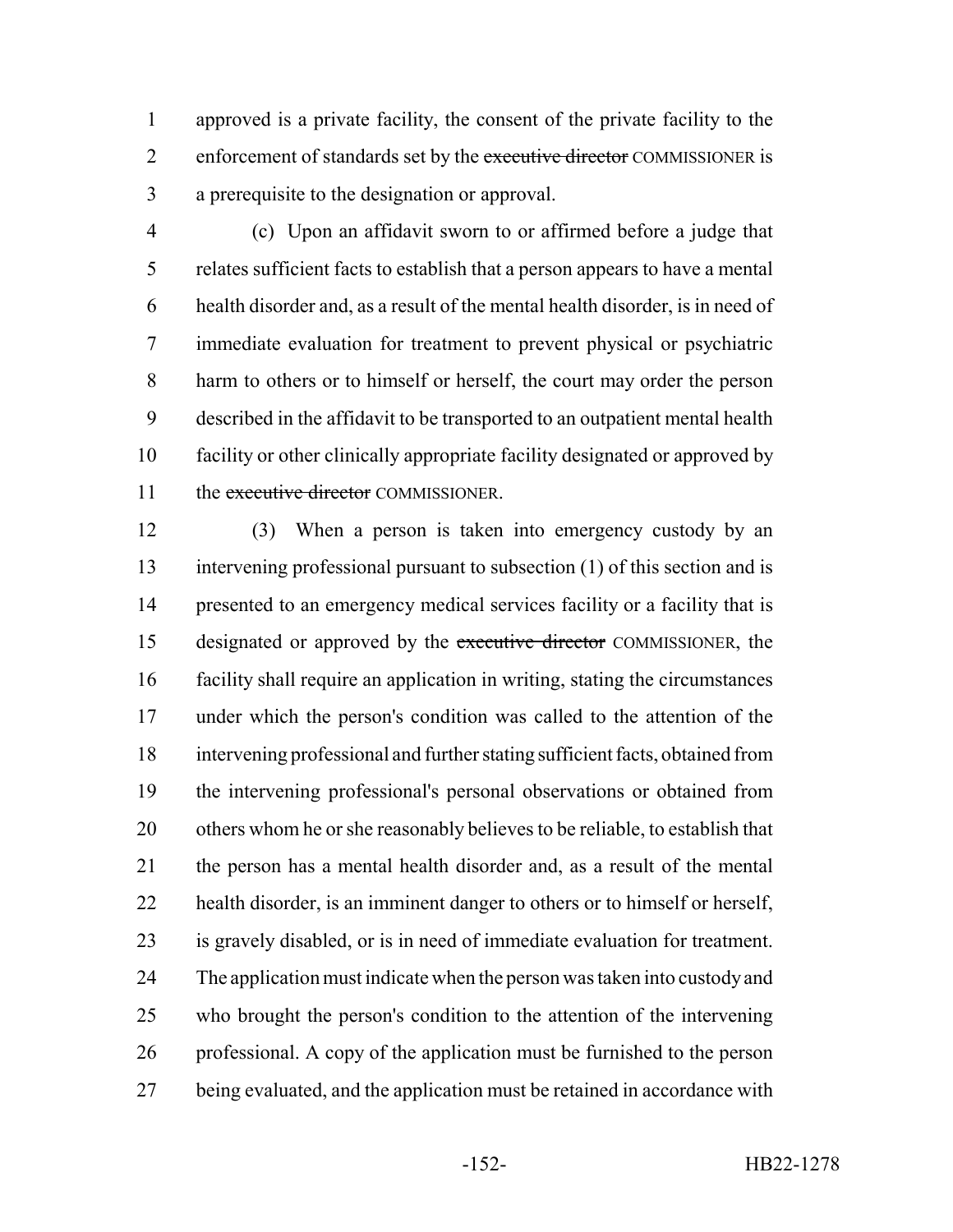1 the provisions of section 27-65-121 (4).

 (7) (a) On or before July 1, 2019, and each July 1 thereafter, each emergency medical services facility that has treated a person pursuant to 4 this section shall provide an annual report to the department BHA that includes only aggregate and nonidentifying information concerning persons who were treated at an emergency medical services facility pursuant to this section. The report must comply with the provisions of section 24-1-136 (9) and is exempt from the provisions of section 24-1-136 (11)(a)(I). The report must contain the following:

 (b) (I) Any information aggregated and provided to the 11 department BHA pursuant to this subsection (7) is privileged and confidential. Such information must not be made available to the public except in an aggregate format that cannot be used to identify an individual facility. The information is not subject to civil subpoena and is not discoverable or admissible in any civil, criminal, or administrative proceeding against an emergency medical services facility or health-care professional. The information must be used only to assess statewide behavioral health services needs and to plan for sufficient levels of statewide behavioral health services. In the collection of data to 20 accomplish the requirements of this subsection (7), the department BHA shall protect the confidentiality of patient records, in accordance with state and federal laws, and shall not disclose any public identifying or proprietary information of any hospital, hospital administrator, health-care professional, or employee of a health-care facility.

 **SECTION 115.** In Colorado Revised Statutes, 27-65-106, **amend** (4) and (6) as follows:

**27-65-106. Court-ordered evaluation for persons with mental**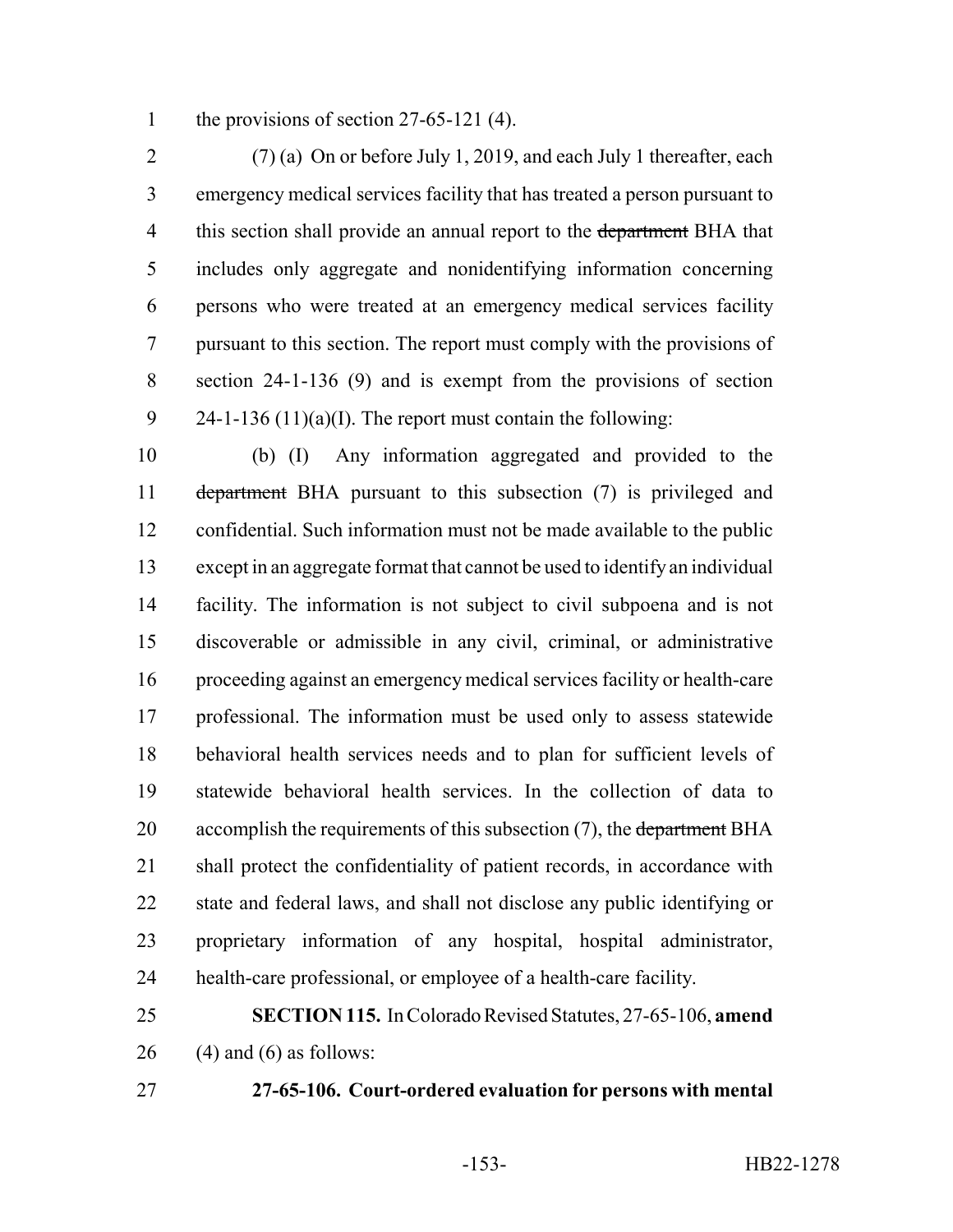**health disorders.** (4) Upon receipt of a petition satisfying the requirements of subsection (3) of this section, the court shall designate a facility, approved by the executive director COMMISSIONER, or a professional person to provide screening of the respondent to determine whether there is probable cause to believe the allegations.

 (6) Whenever it appears, by petition and screening pursuant to this section, to the satisfaction of the court that probable cause exists to believe that the respondent has a mental health disorder and, as a result of the mental health disorder, is a danger to others or to himself or herself or is gravely disabled and that efforts have been made to secure the cooperation of the respondent, who has refused or failed to accept evaluation voluntarily, the court shall issue an order for evaluation authorizing a certified peace officer to take the respondent into custody 14 and place him or her THE RESPONDENT in a facility designated by the executive director COMMISSIONER for seventy-two-hour treatment and evaluation. At the time of taking the respondent into custody, a copy of the petition and the order for evaluation must be given to the respondent, and promptly thereafter to any one person designated by the respondent and to the person in charge of the seventy-two-hour treatment and 20 evaluation facility named in the order or his or her THE RESPONDENT's designee.

 **SECTION 116.** In Colorado Revised Statutes, 27-65-107, **amend** 23  $(1)(c)$  as follows:

## **27-65-107. Certification for short-term treatment - procedure.**

 (1) If a person detained for seventy-two hours pursuant to the provisions of section 27-65-105 or a respondent under court order for evaluation 27 pursuant to section 27-65-106 has received an evaluation, he or she may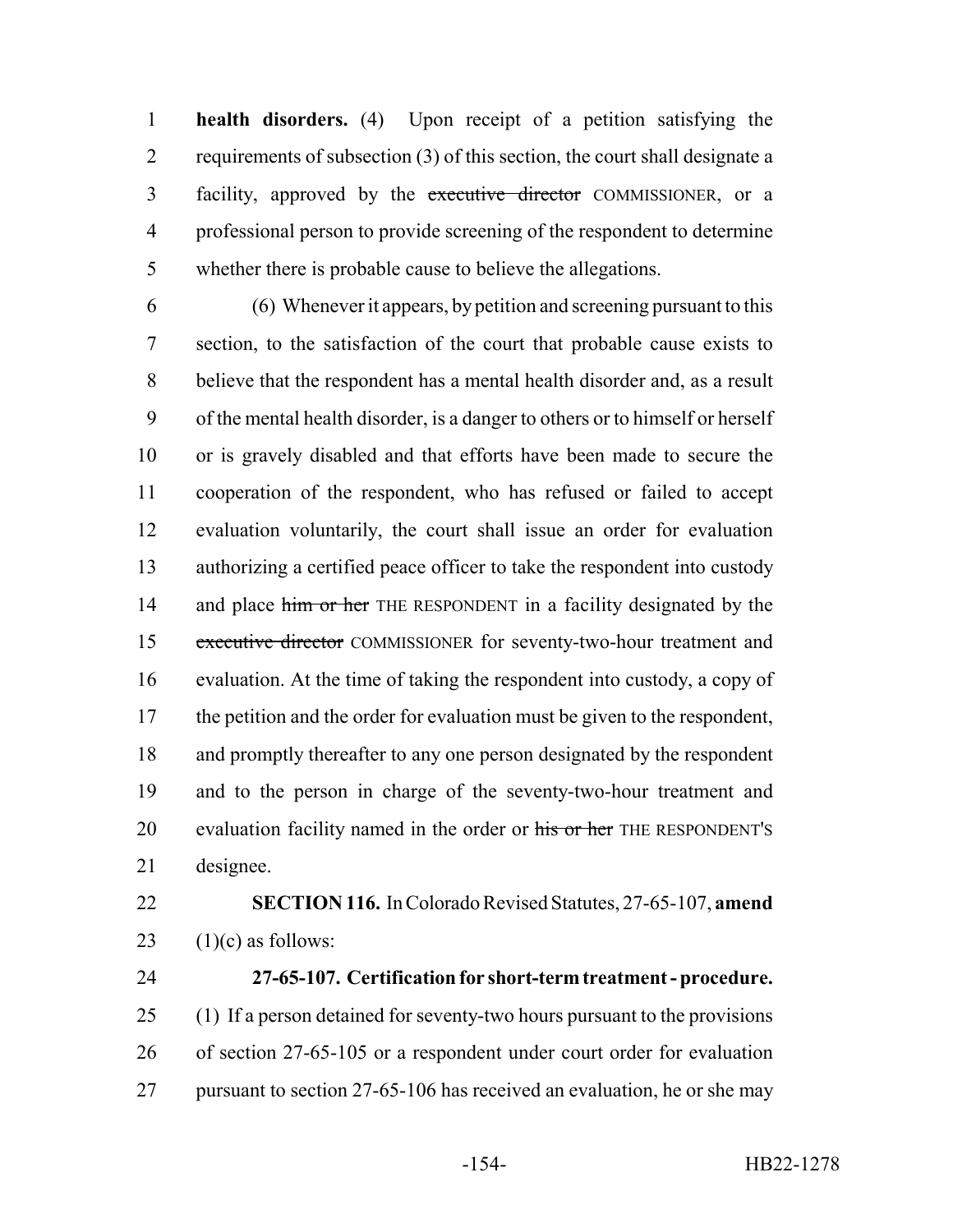be certified for not more than three months of short-term treatment under the following conditions:

 (c) The facility which THAT will provide short-term treatment has 4 been designated or approved by the executive director COMMISSIONER to provide such treatment.

 **SECTION 117.** In Colorado Revised Statutes, 27-65-109, **amend**  $7 \quad (1)(c)$  and (4) as follows:

 **27-65-109. Long-term care and treatment of persons with mental health disorders - procedure.** (1) Whenever a respondent has received short-term treatment for five consecutive months pursuant to the provisions of sections 27-65-107 and 27-65-108, the professional person in charge of the evaluation and treatment may file a petition with the court for long-term care and treatment of the respondent under the following conditions:

 (c) The facility that will provide long-term care and treatment has 16 been designated or approved by the executive director COMMISSIONER to provide the care and treatment.

 (4) The court or jury shall determine whether the conditions of 19 subsection (1) of this section are met and whether the respondent has a mental health disorder and, as a result of the mental health disorder, is a danger to others or to himself or herself or is gravely disabled. The court 22 shall thereupon issue an order of long-term care and treatment for a term not to exceed six months, or it shall discharge the respondent for whom long-term care and treatment was sought, or it shall enter any other appropriate order, subject to available appropriations. An order for 26 long-term care and treatment must grant custody of the respondent to the 27 department BHA for placement with an agency or facility designated by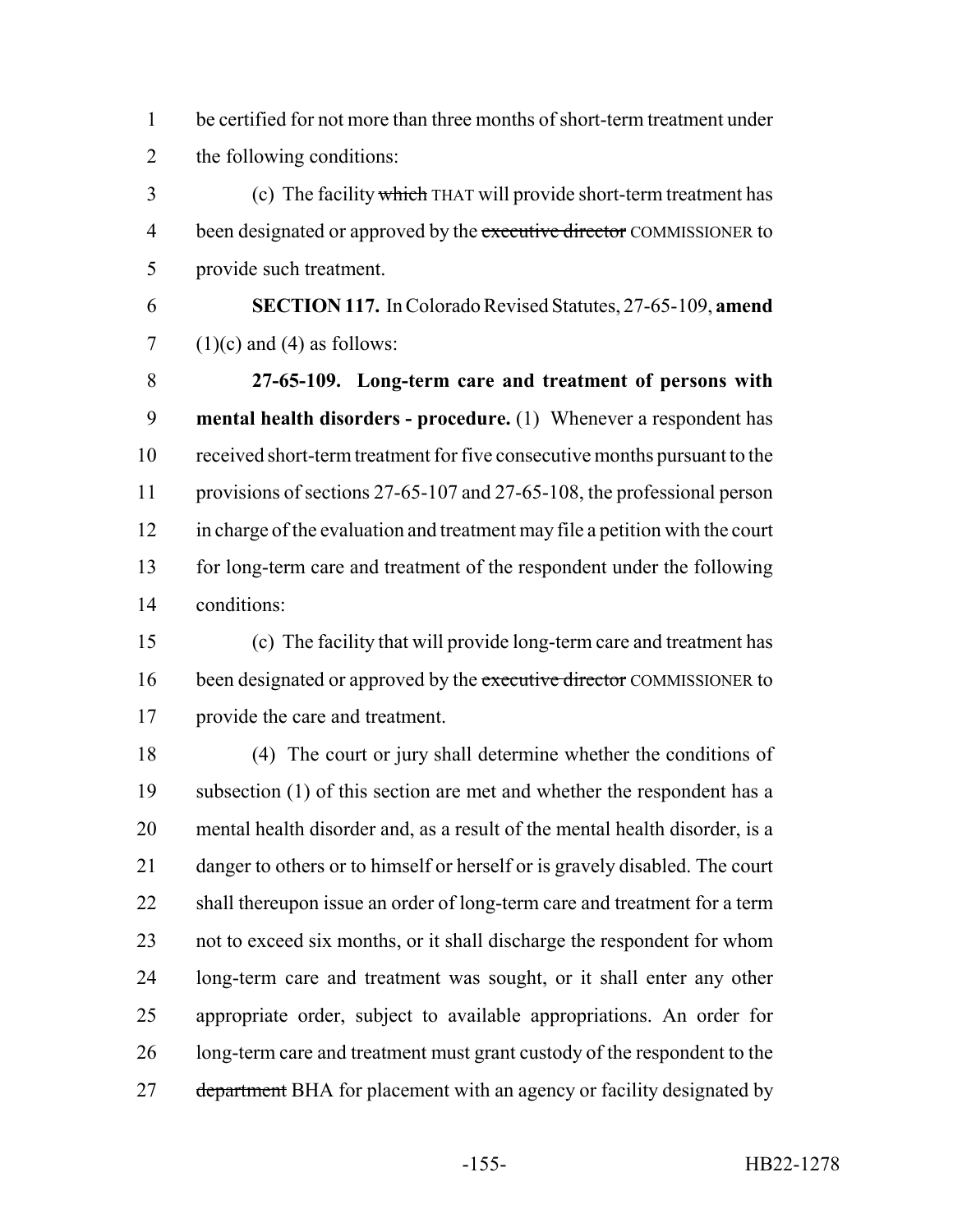1 the executive director COMMISSIONER to provide long-term care and treatment. When a petition contains a request that a specific legal disability be imposed or that a specific legal right be deprived, the court may order the disability imposed or the right deprived if the court or a jury has determined that the respondent has a mental health disorder or is gravely disabled and that, by reason thereof, the person is unable to competently exercise said right or perform the function as to which the disability is sought to be imposed. Any interested person may ask leave of the court to intervene as a copetitioner for the purpose of seeking the imposition of a legal disability or the deprivation of a legal right. **SECTION 118.** In Colorado Revised Statutes, 27-65-116, **amend** 12 (2) introductory portion,  $(2)(a)$ , and  $(2)(d)$  as follows: **27-65-116. Right to treatment - rules.** (2) The department BHA 14 shall adopt regulations RULES to assure that each agency or facility providing evaluation, care, or treatment shall require the following: (a) Consent for specific therapies and major medical treatment in 17 the nature of surgery. The nature of the consent, by whom it is given, and 18 under what conditions, shall be determined by rules of the department BHA. (d) Conduct according to the guidelines contained in the 21 regulations of the federal government and the department RULES OF THE BHA with regard to clinical investigations, research, experimentation, and testing of any kind; and **SECTION 119.** In Colorado Revised Statutes, **amend** 27-65-118 as follows: **27-65-118. Administration or monitoring of medications to persons receiving care.** The executive director COMMISSIONER has the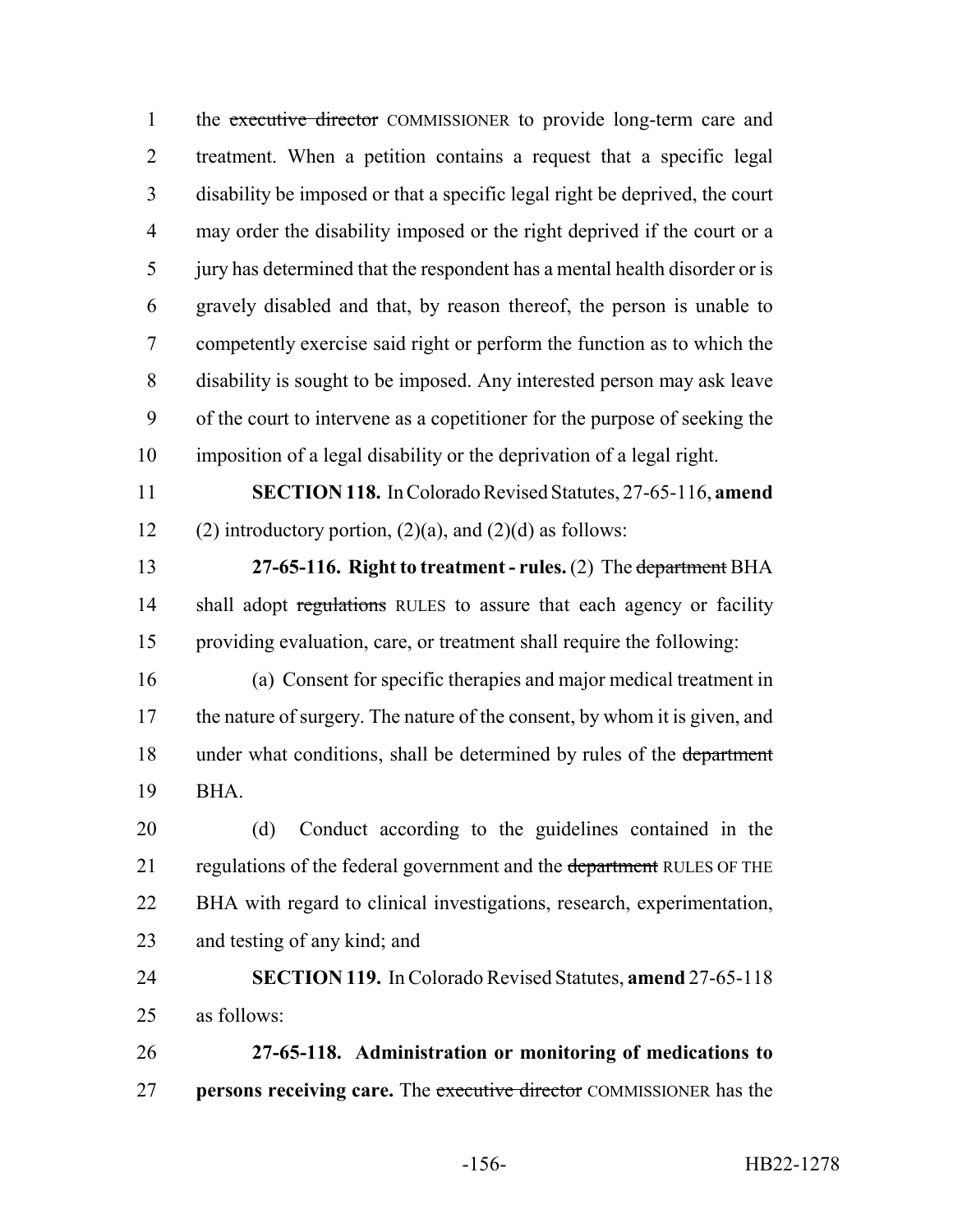power to direct the administration or monitoring of medications in 2 conformity with part 3 of article 1.5 of title 25  $C.R.S.,$  to persons 3 receiving treatment in facilities created pursuant to this article ARTICLE 65.

 **SECTION 120.** In Colorado Revised Statutes, **amend** 27-65-119 as follows:

 **27-65-119. Employment of persons in a facility - rules.** The 8 department BHA shall adopt rules governing the employment and compensation therefor of persons receiving care or treatment under any 10 provision of this article ARTICLE 65. The department BHA shall establish standards for reasonable compensation for such employment.

 **SECTION 121.** In Colorado Revised Statutes, 27-65-121, **amend** 13  $(1)(d)$  as follows:

 **27-65-121. Records.** (1) Except as provided in subsection (2) of this section, all information obtained and records prepared in the course of providing any services pursuant to this article 65 to individuals pursuant to any provision of this article 65 are confidential and privileged matter. The information and records may be disclosed only:

19 (d) If the department BHA has promulgated rules for the conduct of research. Such rules shall include, but not be limited to, the requirement that all researchers must sign an oath of confidentiality. All 22 identifying information concerning individual patients, including names, 23 addresses, telephone numbers, and social security numbers, shall not be disclosed for research purposes.

 **SECTION 122.** In Colorado Revised Statutes, **amend** 27-65-128 as follows:

**27-65-128. Administration - rules.** The department BHA shall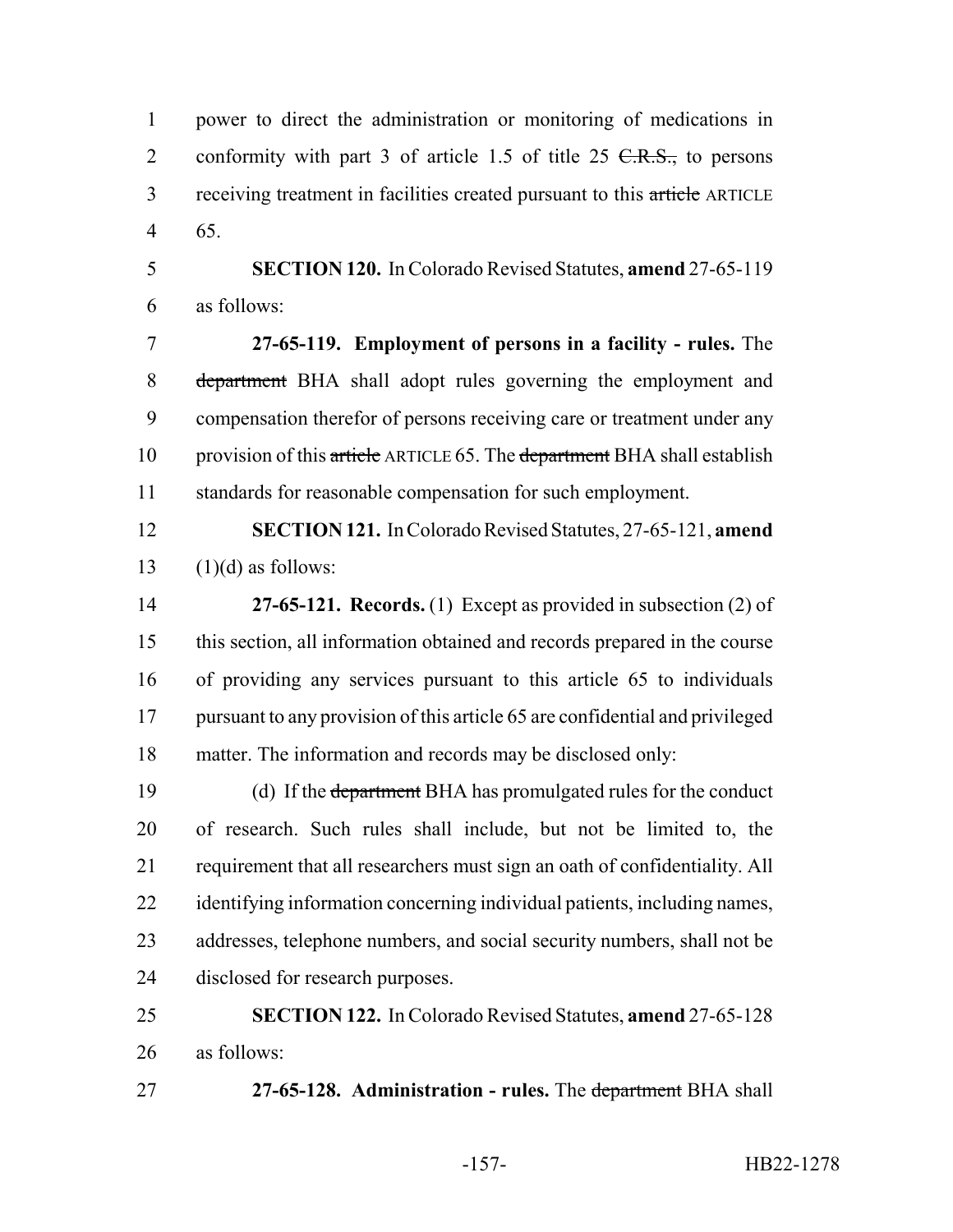1 make such rules as will consistently enforce the provisions of this article 2 ARTICLE 65.

 **SECTION 123.** In Colorado Revised Statutes, **amend** 27-65-131 as follows:

 **27-65-131. Advisory board - service standards and rules.** An advisory board, referred to as the "board" in this section, to the 7 department BHA is established for the purpose of assisting and advising 8 the executive director COMMISSIONER in accordance with section 27-65-130 in the development of service standards and rules. The board consists of not less than eleven nor more than fifteen members appointed by the governor. The board includes one representative each from the 12 office of behavioral health BHA, the department of human services, the department of public health and environment, the university of Colorado health sciences center, and a leading professional association of psychiatrists in this state; at least one member representing proprietary skilled health-care facilities; one member representing nonprofit health-care facilities; one member representing the Colorado bar association; one member representing consumers of services for persons with mental health disorders; one member representing families of persons with mental health disorders; one member representing children's health-care facilities; and other persons from both the private and the 22 public sectors who are recognized or known to be interested and informed 23 in the area of the board's purpose and function. In making appointments to the board, the governor is encouraged to include representation by at least one member who is a person with a disability, as defined in section 24-34-301 (2.5), a family member of a person with a disability, or a member of an advocacy group for persons with disabilities, provided that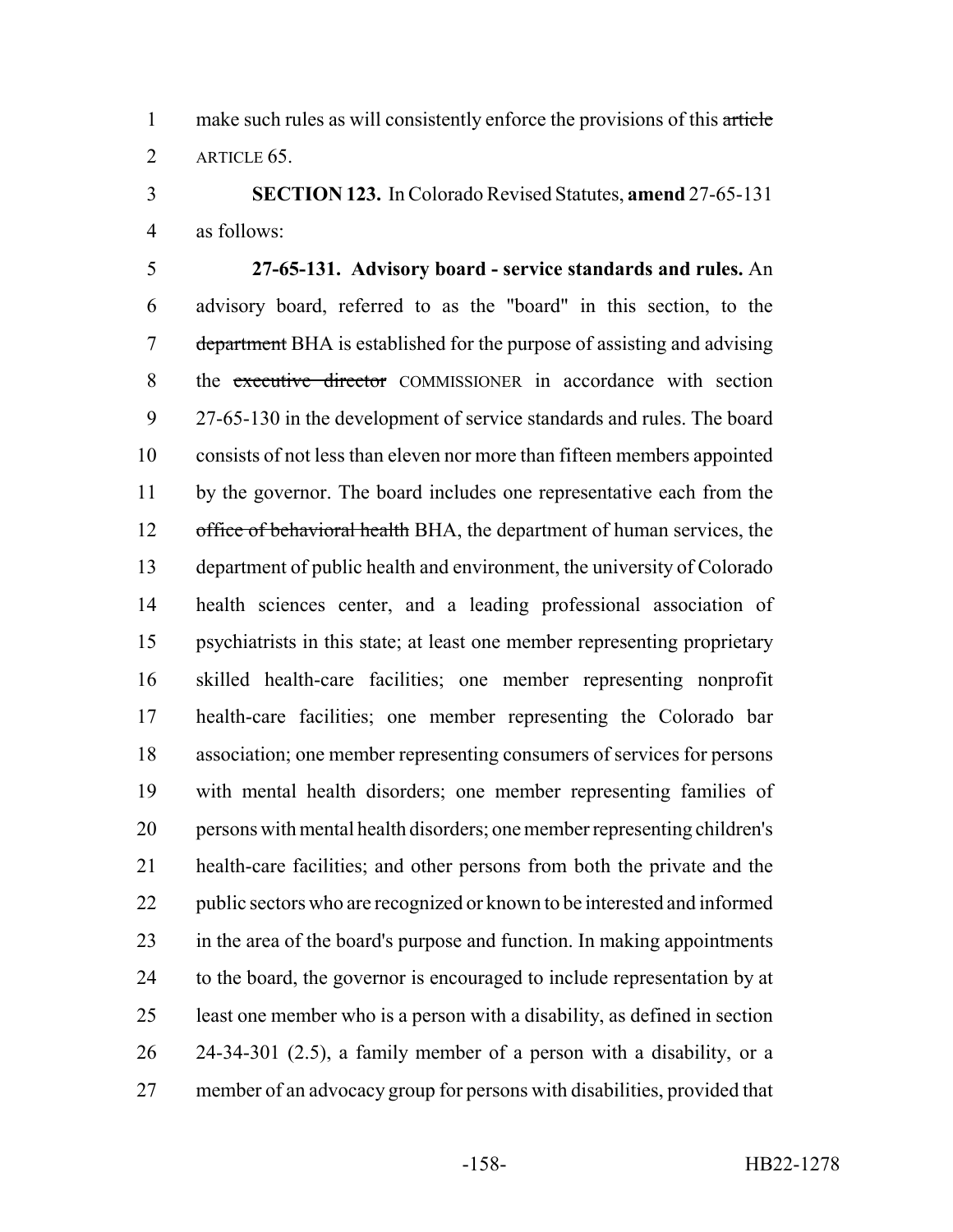| $\mathbf{1}$   | the other requirements of this section are met.                             |
|----------------|-----------------------------------------------------------------------------|
| $\overline{2}$ | <b>SECTION 124.</b> In Colorado Revised Statutes, 27-66-101, repeal         |
| 3              | $(4)$ , $(5)$ , and $(6)$ ; and <b>add</b> $(1.3)$ and $(1.7)$ as follows:  |
| 4              | 27-66-101. Definitions. As used in this article 66, unless the              |
| 5              | context otherwise requires:                                                 |
| 6              | (1.3) "BEHAVIORAL HEALTH ADMINISTRATION" OR "BHA" MEANS                     |
| 7              | THE BEHAVIORAL HEALTH ADMINISTRATION ESTABLISHED IN SECTION                 |
| 8              | 27-50-102.                                                                  |
| 9              | (1.7) "COMMISSIONER" MEANS THE COMMISSIONER OF THE                          |
| 10             | BEHAVIORAL HEALTH ADMINISTRATION.                                           |
| 11             | (4) "Department" means the department of human services created             |
| 12             | in section 26-1-105, C.R.S.                                                 |
| 13             | (5) "Executive director" means the executive director of the                |
| 14             | department of human services.                                               |
| 15             | $(6)$ "Office of behavioral health" means the office of behavioral          |
| 16             | health in the department.                                                   |
| 17             | <b>SECTION 125.</b> In Colorado Revised Statutes, amend 27-66-102           |
| 18             | as follows:                                                                 |
| 19             | 27-66-102. Administration - rules. $(1)$ The executive director             |
| 20             | COMMISSIONER has the power and duty to administer and enforce the           |
| 21             | provisions of this article ARTICLE 66.                                      |
| 22             | (2) The department STATE BOARD OF HUMAN SERVICES may adopt                  |
| 23             | reasonable and proper rules to implement this article ARTICLE 66 in         |
| 24             | accordance with the provisions of section 24-4-103 $C.R.S.,$ and consistent |
| 25             | with sections 27-90-102 and 27-90-103.                                      |
| 26             | <b>SECTION 126.</b> In Colorado Revised Statutes, amend 27-66-103           |
| 27             | as follows:                                                                 |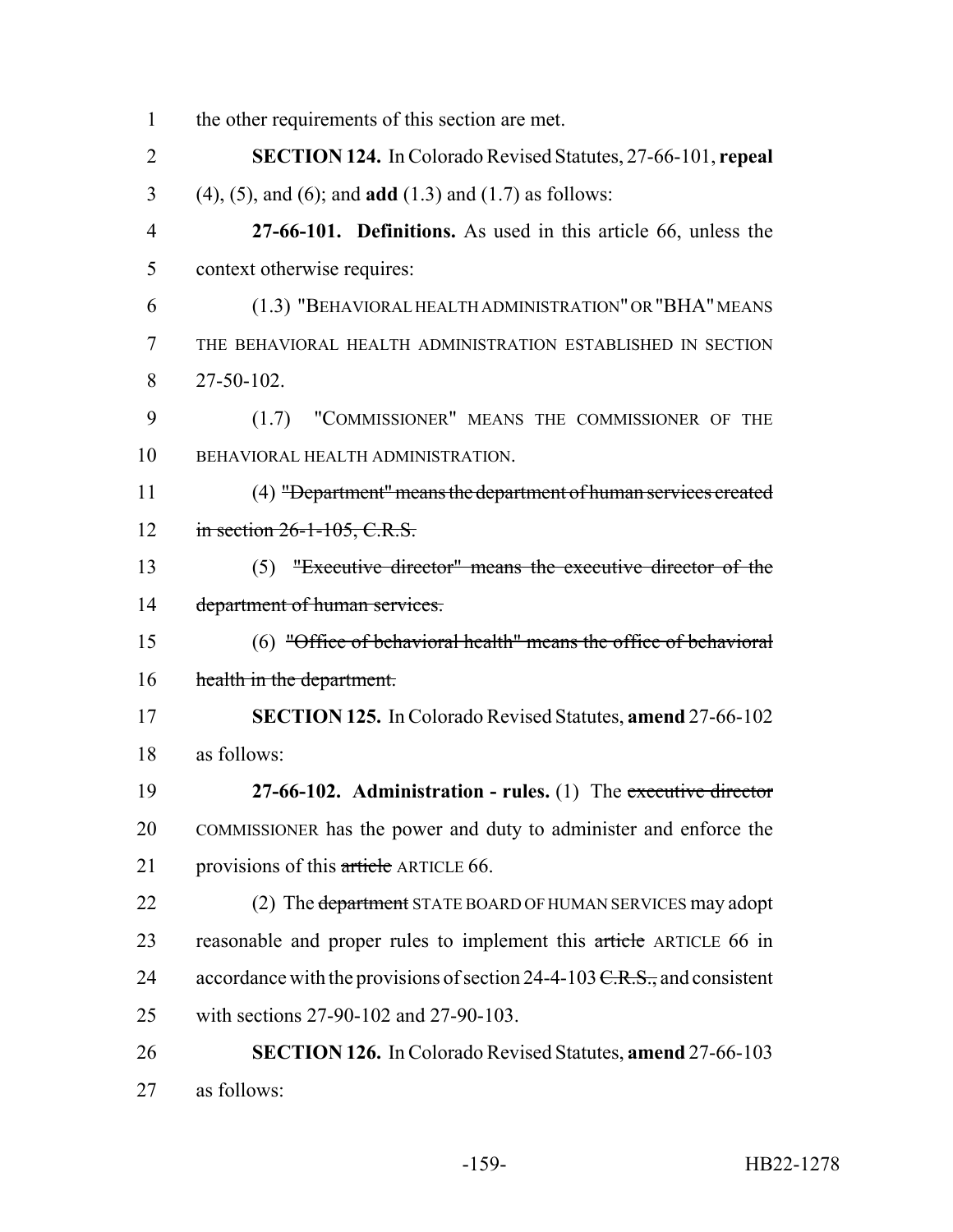**27-66-103. Community mental health services - purchase program.** In order to encourage the development of preventive, treatment, and rehabilitative services through new community mental health programs, the improvement and expansion of existing community mental health services, and the integration of community with state mental health services, there is established a program to purchase 7 community mental health services by the department BHA.

 **SECTION 127.** In Colorado Revised Statutes, 27-66-104, **amend** (5); and **amend as they will become effective July 1, 2022,** (1), (2)(b), and (3) as follows:

 **27-66-104. Types of services purchased - limitation on payments.** (1) Community mental health services may be purchased from behavioral health entities, clinics, community mental health centers, local general or psychiatric hospitals, and other agencies that have been 15 approved by the executive director COMMISSIONER.

 (2) (b) The money appropriated for the purposes of this subsection 17 (2) shall be distributed by the executive director COMMISSIONER to approved behavioral health entities, community mental health centers, and other agencies on the basis of need and in accordance with the services provided.

 (3) Each year the general assembly may appropriate money in 22 addition to the money appropriated for purposes of subsection (2) of this 23 section, which money may be used by the executive director COMMISSIONER to assist behavioral health entities and community mental health clinics and centers in instituting innovative programs, in providing mental health services to impoverished areas, and in dealing with crisis 27 situations. The executive director COMMISSIONER shall require that any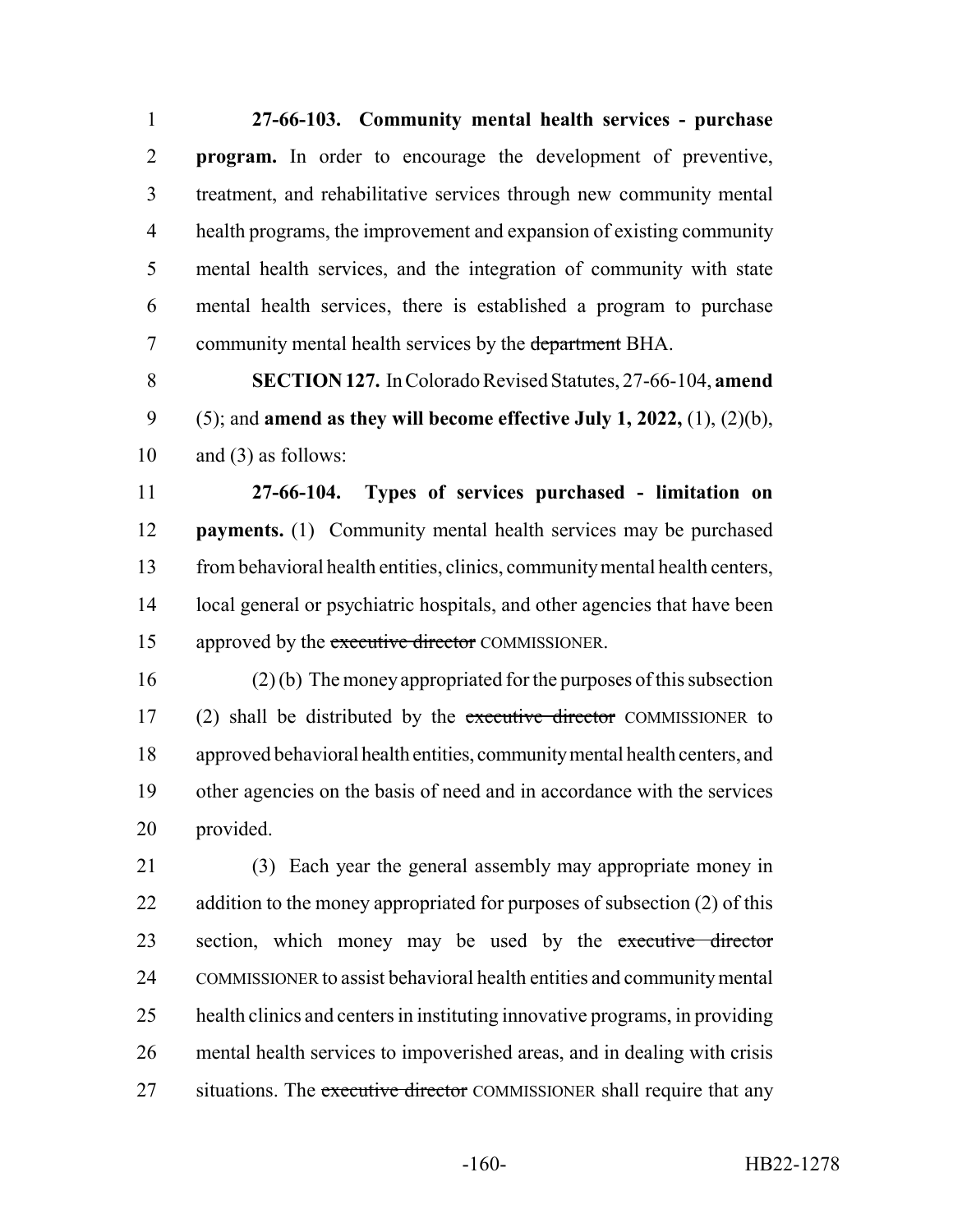innovative or crisis programs for which money is allocated pursuant to 2 this subsection (3) be clearly defined in terms of services to be rendered, program objectives, scope and duration of the program, and the maximum amount of money to be provided.

 (5) If there is a reduction in the financial support of local governmental bodies for community mental health services, the executive director COMMISSIONER is authorized to reduce state payments for services in an amount proportional to the reduction in such local financial support.

 **SECTION 128.** In Colorado Revised Statutes, 27-66-105, **amend** (1) introductory portion and (1)(d); **amend as they will become effective July 1, 2022,** (2) introductory portion, (3), and (4); and **repeal as it will become effective July 1, 2022,** (1)(g) as follows:

 **27-66-105. Standards for approval.** (1) In approving or rejecting community mental health clinics for the purchase of behavioral 16 or mental health services, the executive director COMMISSIONER shall:

 (d) Require that the clinic staff include, wherever feasible, other professional staff workers, such as psychologists, social workers, educational consultants, and nurses, with such qualifications, responsibilities, and time on the job as correspond with the size and capacity of the clinic. The clinic staff may include, with the approval of 22 the executive director COMMISSIONER, such other nonprofessional persons as may be deemed necessary by the clinic board for the proper discharge of its functions.

25 (g)  $\Theta$ n and after July 1, 2022, require licensure by the department 26 of public health and environment pursuant to section 25-27.6-104.

(2) In approving or rejecting local general or psychiatric hospitals,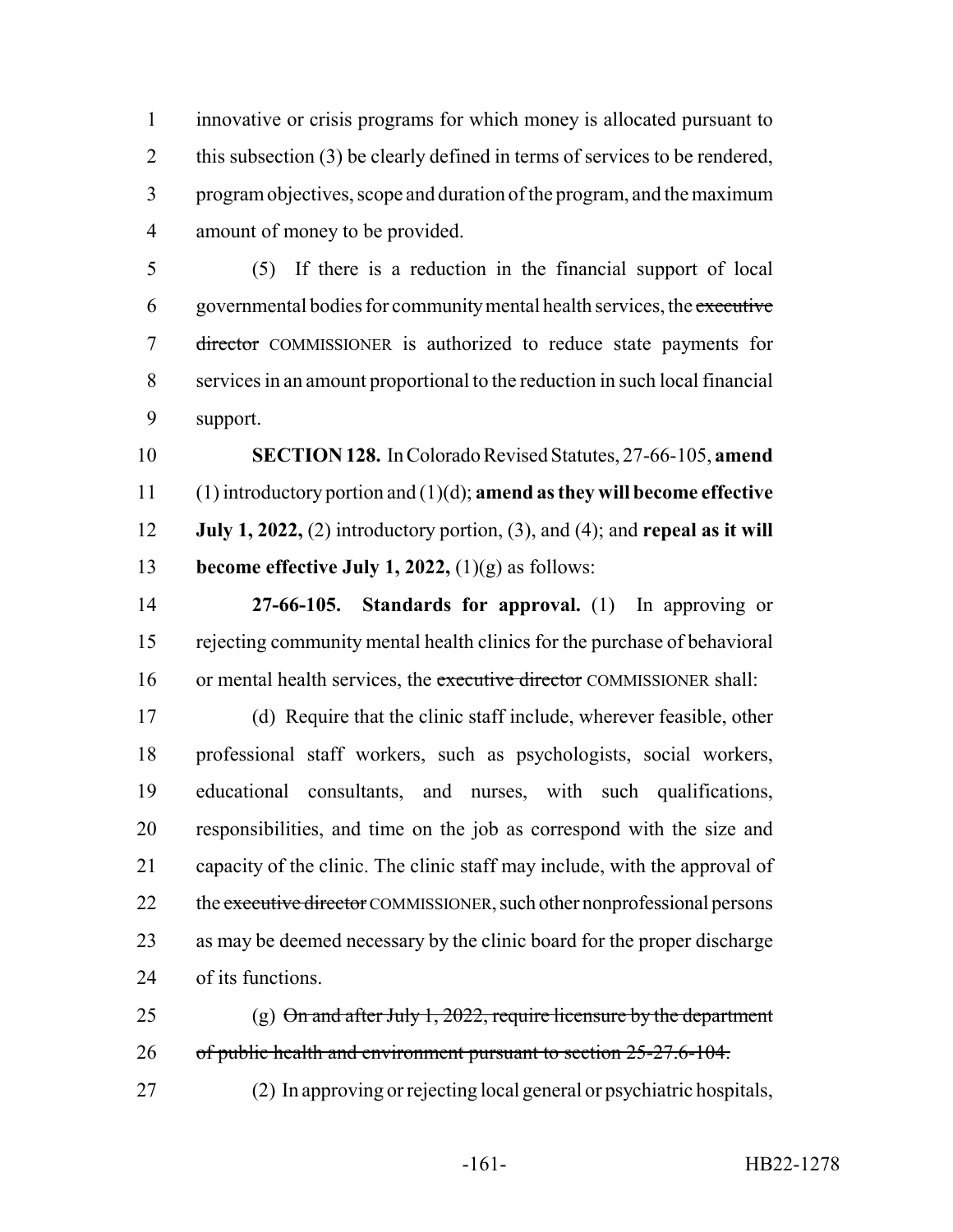behavioral health entities, community mental health centers, acute treatment units, and other agencies for the purchase of services not provided by local mental health clinics, including, but not limited to, 4 twenty-four-hour and partial hospitalization, the executive director COMMISSIONER shall consider the following factors:

 (3) In the purchase of services from behavioral health entities or 7 community mental health centers, the executive director COMMISSIONER shall specify levels and types of inpatient, outpatient, consultation, education, and training services and expenditures and shall establish minimum standards for other programs of such centers that are to be supported with state funds.

 (4) In approving or rejecting behavioral health entities, community mental health clinics, community mental health centers, acute treatment units, local general or psychiatric hospitals, and other agencies 15 for the purchase of services, the executive director COMMISSIONER shall ensure the agencies comply with federal financial participation 17 requirements for department-administered BHA-ADMINISTERED programs.

 **SECTION 129.** In Colorado Revised Statutes, **repeal** 27-66-108; and **repeal as they will become effective July 1, 2022,** 27-66-106 and 27-66-107.

 **SECTION 130.** In Colorado Revised Statutes, **amend** 27-66-110 as follows:

 **27-66-110. Trauma-informed care standards of approval.** The 25 office of behavioral health BHA shall establish care standards and an approval process that a qualified residential treatment program, as defined in section 26-6-102 (30.5), must meet to ensure that qualified residential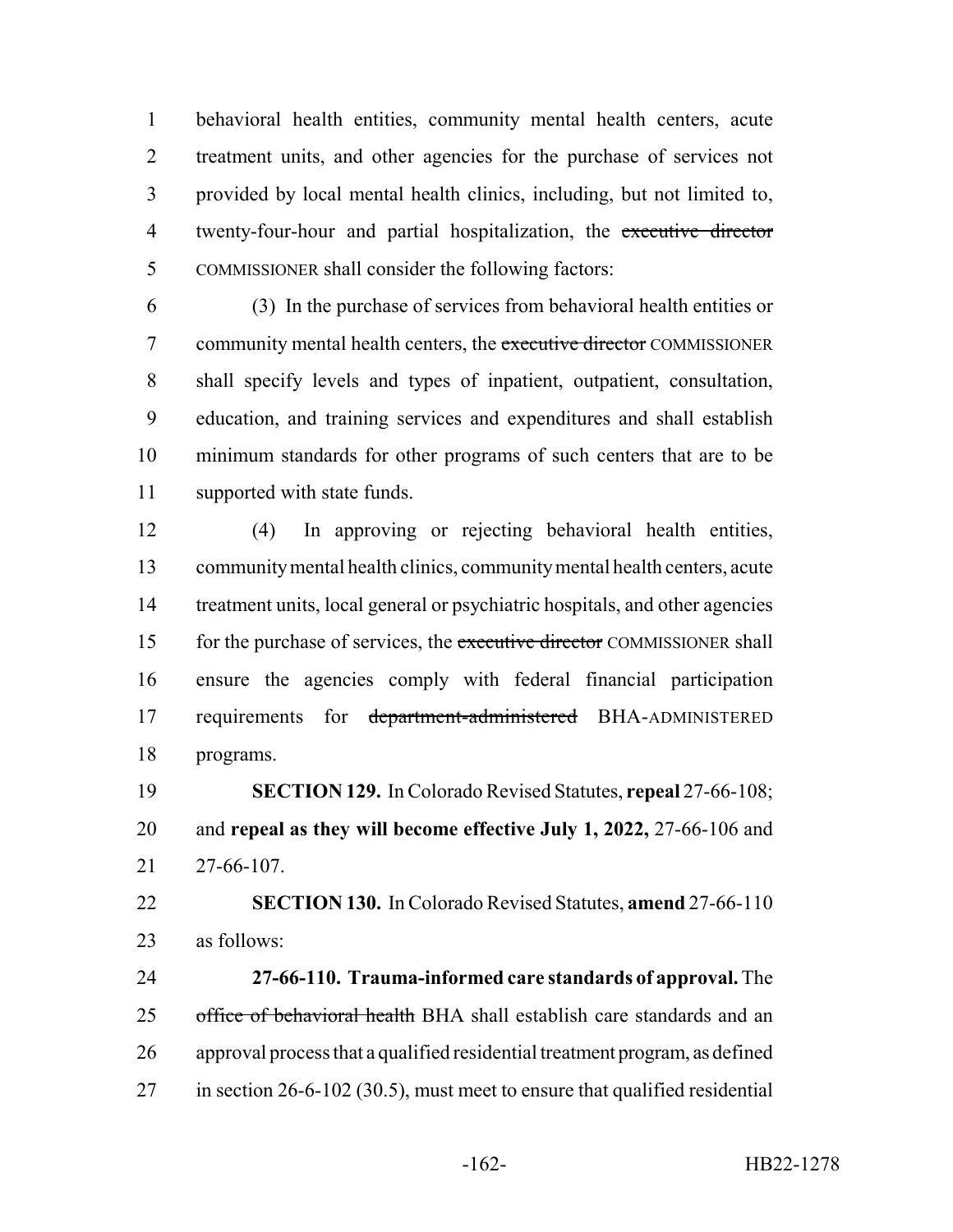treatment programs have a trauma-informed treatment model that addresses the needs of children and youth with serious emotional or behavioral health disorders or disturbances.

 **SECTION 131.** In Colorado Revised Statutes, 27-66.5-102, **amend** (1) and (2); and **repeal** (4) as follows:

 **27-66.5-102. Definitions.** As used in this article 66.5, unless the context otherwise requires:

 (1) "Department" means the Colorado department of human 9 services created in section 26-1-105 "BEHAVIORAL HEALTH ADMINISTRATION" OR "BHA" MEANS THE BEHAVIORAL HEALTH ADMINISTRATION ESTABLISHED IN SECTION 27-50-102.

 (2) "Director" means the director of the office of behavioral health "COMMISSIONER" MEANS THE COMMISSIONER OF THE BEHAVIORAL HEALTH ADMINISTRATION.

 (4) "Office" means the office of behavioral health in the department of human services.

 **SECTION 132.** In Colorado Revised Statutes, 27-66.5-103, **amend** (1), (5), and (6) as follows:

 **27-66.5-103. Community transition specialist program - program requirements - acceptance of referrals - contract for services - rules.** (1) The community transition specialist program is 22 established in the office of behavioral health BEHAVIORAL HEALTH ADMINISTRATION. The program coordinates referrals of high-risk individuals from withdrawal management facilities, facilities providing acute treatment services, facilities providing crisis stabilization services, and hospitals or emergency departments to appropriate transition specialists.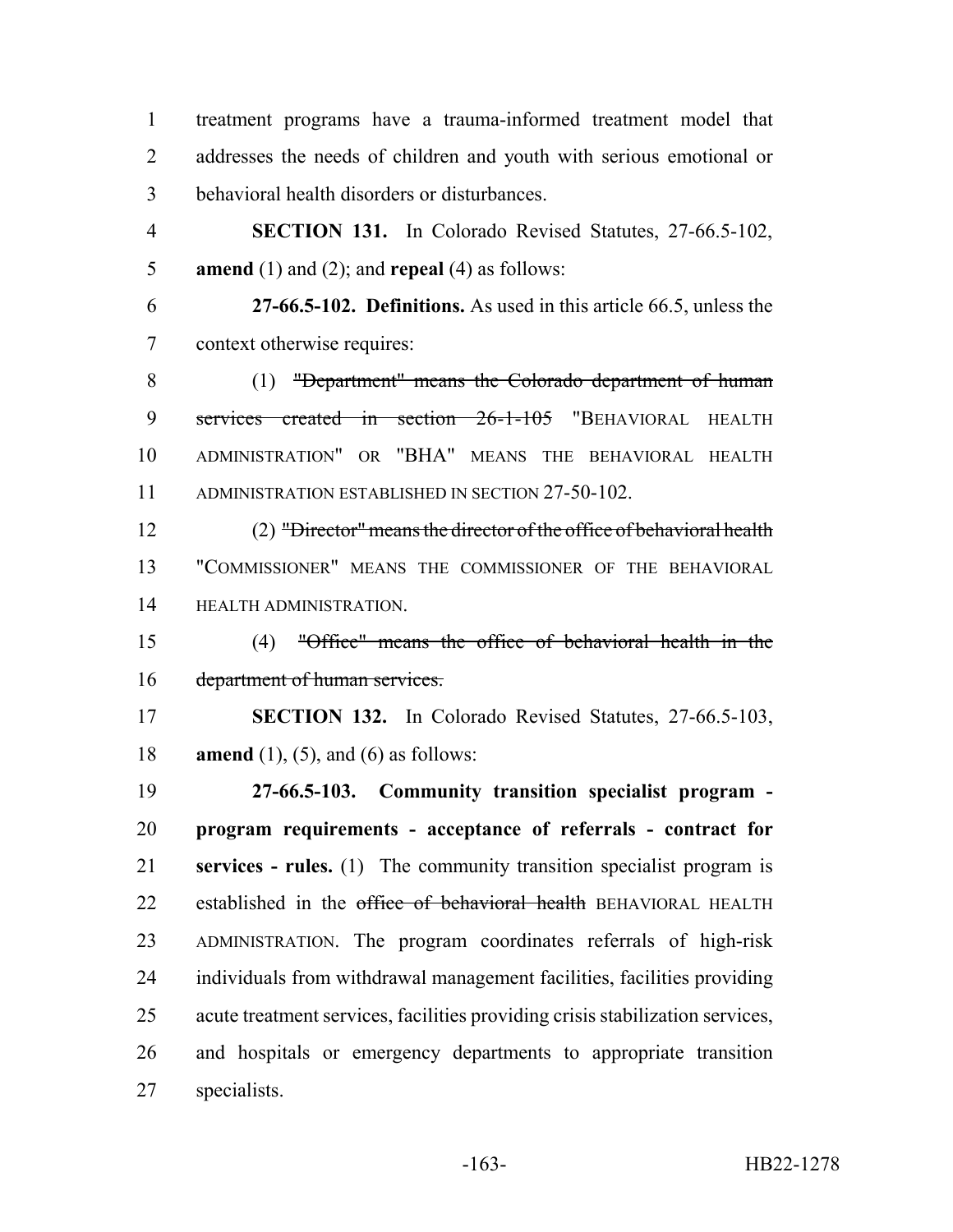1 (5) The office BHA may contract with a vendor to provide the referral and coordination services required by this article 66.5.

3 (6) The department STATE BOARD OF HUMAN SERVICES may 4 promulgate rules necessary for the implementation of this article 66.5.

 **SECTION 133.** In Colorado Revised Statutes, 27-66.5-104, **amend** (1) introductory portion and (2) as follows:

 **27-66.5-104. Data collection and recommendations.** (1) The office BHA shall collect information on the following:

 (2) On or before January 1, 2020, and on or before January 1 each year thereafter, the office BHA shall analyze the data collected in accordance with subsection (1) of this section and prepare recommendations to increase access to, and coordination of, transition 13 specialist services for high-risk individuals. The recommendations shall 14 MUST be reported to the executive director of the department 15 COMMISSIONER and shall be included in the reporting requirements in section 27-66.5-105.

 **SECTION 134.** In Colorado Revised Statutes, **amend** 27-66.5-105 as follows:

 **27-66.5-105. Reporting requirements - "State Measurement for Accountable, Responsive, and Transparent (SMART) Government Act" report.** The office BHA shall report information on 22 the community transition specialist program in the department's BHA's annual presentation to the general assembly required under the "State Measurement for Accountable, Responsive, and Transparent (SMART) Government Act", part 2 of article 7 of title 2.

 **SECTION 135.** In Colorado Revised Statutes, 27-67-103, **amend** (1) and (10); **repeal** (12); and **add** (1.5) and (2.5) as follows: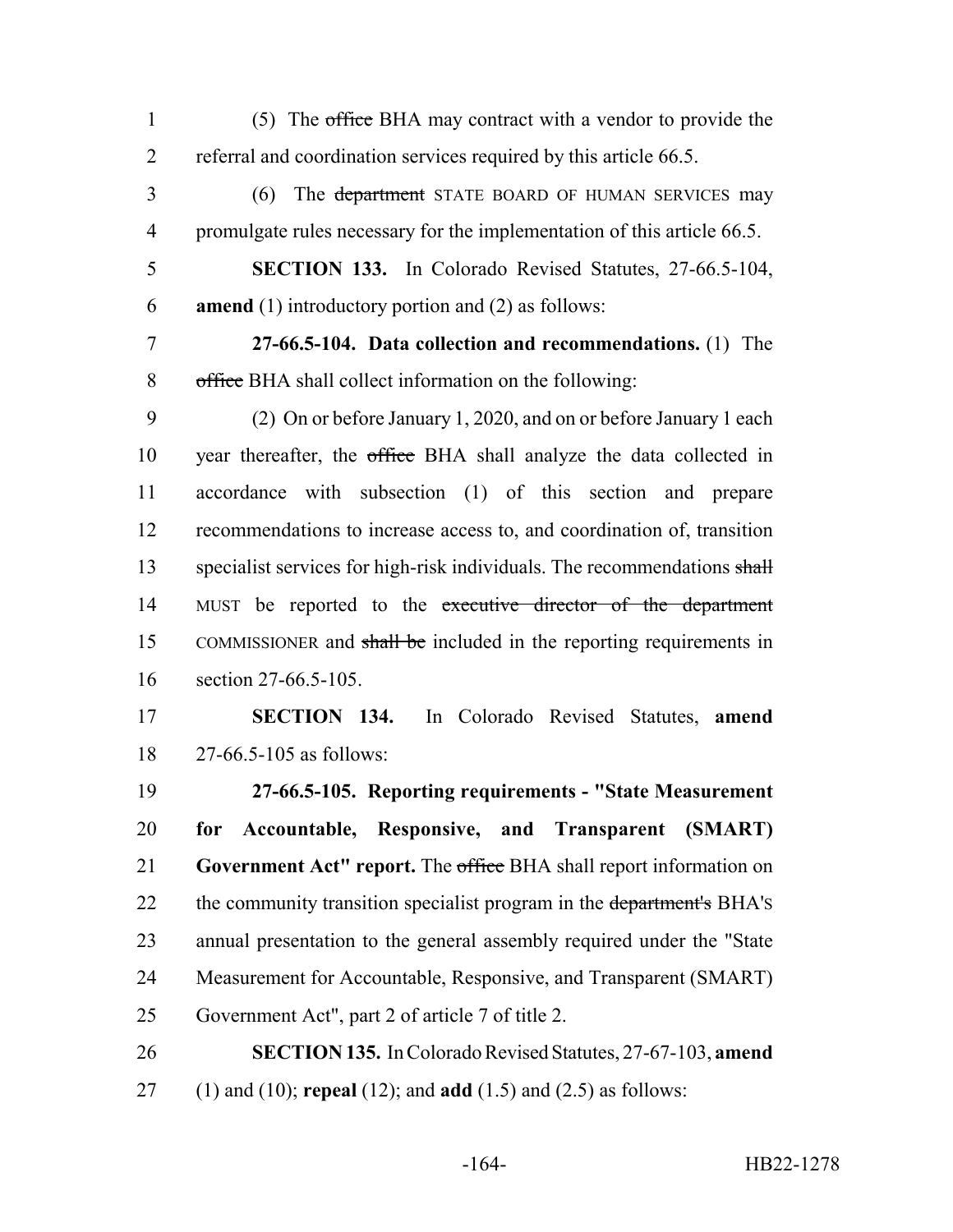**27-67-103. Definitions.** As used in this article 67, unless the context otherwise requires:

 (1) "Care management" includes, but is not limited to, consideration of the continuity of care and array of services necessary for appropriately treating a child or youth and the decision-making authority regarding the child's or youth's placement in and discharge from behavioral health services "BEHAVIORAL HEALTH ADMINISTRATION" OR "BHA" MEANS THE BEHAVIORAL HEALTH ADMINISTRATION ESTABLISHED 9 IN SECTION 27-50-102.

 (1.5) "CARE MANAGEMENT" INCLUDES, BUT IS NOT LIMITED TO, CONSIDERATION OF THE CONTINUITY OF CARE AND ARRAY OF SERVICES NECESSARY FOR APPROPRIATELY TREATING A CHILD OR YOUTH AND THE DECISION-MAKING AUTHORITY REGARDING THE CHILD'S OR YOUTH'S PLACEMENT IN AND DISCHARGE FROM BEHAVIORAL HEALTH SERVICES.

 (2.5) "COMMISSIONER" MEANS THE COMMISSIONER OF THE BEHAVIORAL HEALTH ADMINISTRATION.

 (10) "Mental health agency" means a behavioral health services 18 contractor through the state department of human services BEHAVIORAL HEALTH ADMINISTRATION serving children and youth statewide or in a particular geographic area, including but not limited to community mental health centers, and with the ability to meet all expectations of this article 67.

23 (12) "State department" means the state department of human 24 services.

 **SECTION 136.** In Colorado Revised Statutes, 27-67-104, **amend** 26 (1) and  $(1.5)$  as follows:

**27-67-104. Provision of mental health treatment services for**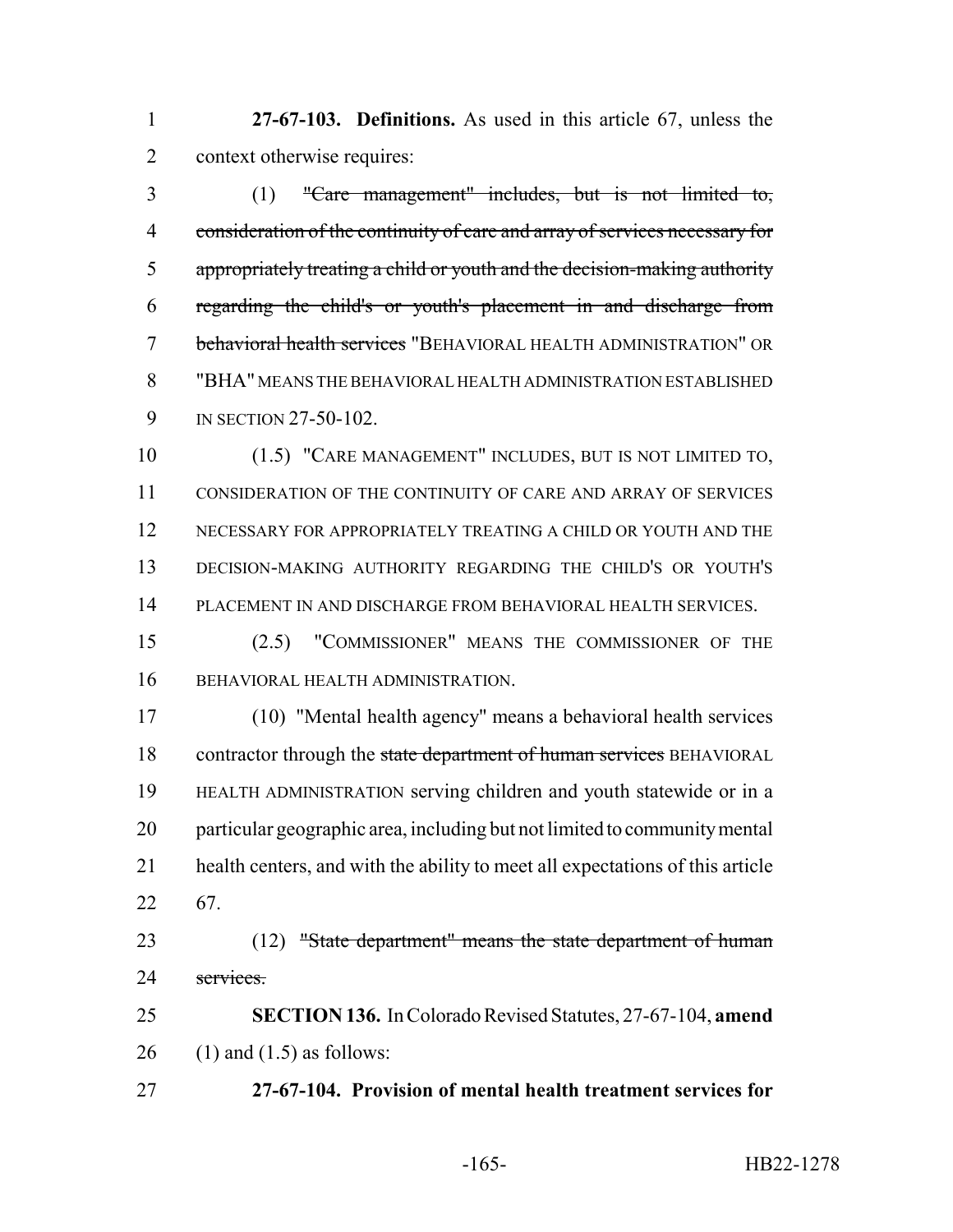**children and youth.** (1) (a) A parent or guardian may apply to a mental health agency on behalf of a child or youth for mental health treatment services for the child or youth pursuant to this section, if the parent or guardian believes the child or youth is at risk of out-of-home placement. The parent's or guardian's request for services described in this section may be done with assistance from a family advocate, family systems navigator, nonprofit advocacy organization, or county department; 8 however, the state department BHA is not obligated to pay for any services provided by entities with which they do not contract. In such circumstances, the mental health agency is responsible for evaluating the child or youth and clinically assessing the child's or youth's need for mental health services and, when warranted, to provide treatment services as necessary and in the best interests of the child or youth and the child's or youth's family. When evaluating a child or youth for eligibility, the mental health agency shall use a standardized risk stratification tool, in a 16 manner determined by rule of the state department BOARD OF HUMAN SERVICES. Following the evaluation of the child or youth, the mental health agency shall provide a written notification to the child's or youth's parent or guardian that includes a comprehensive list of potential treatment providers, with a disclosure that the child's or youth's family may choose to seek services from the provider of their choice, including 22 but not limited to the mental health agency. The written notification must also inform the child's or youth's family that they may request assistance from a family advocate, family systems navigator, nonprofit advocacy 25 organization, or county department; however, the state department BHA is not obligated to pay for any services provided by entities with which 27 they do not contract. The state department BHA shall maintain a list of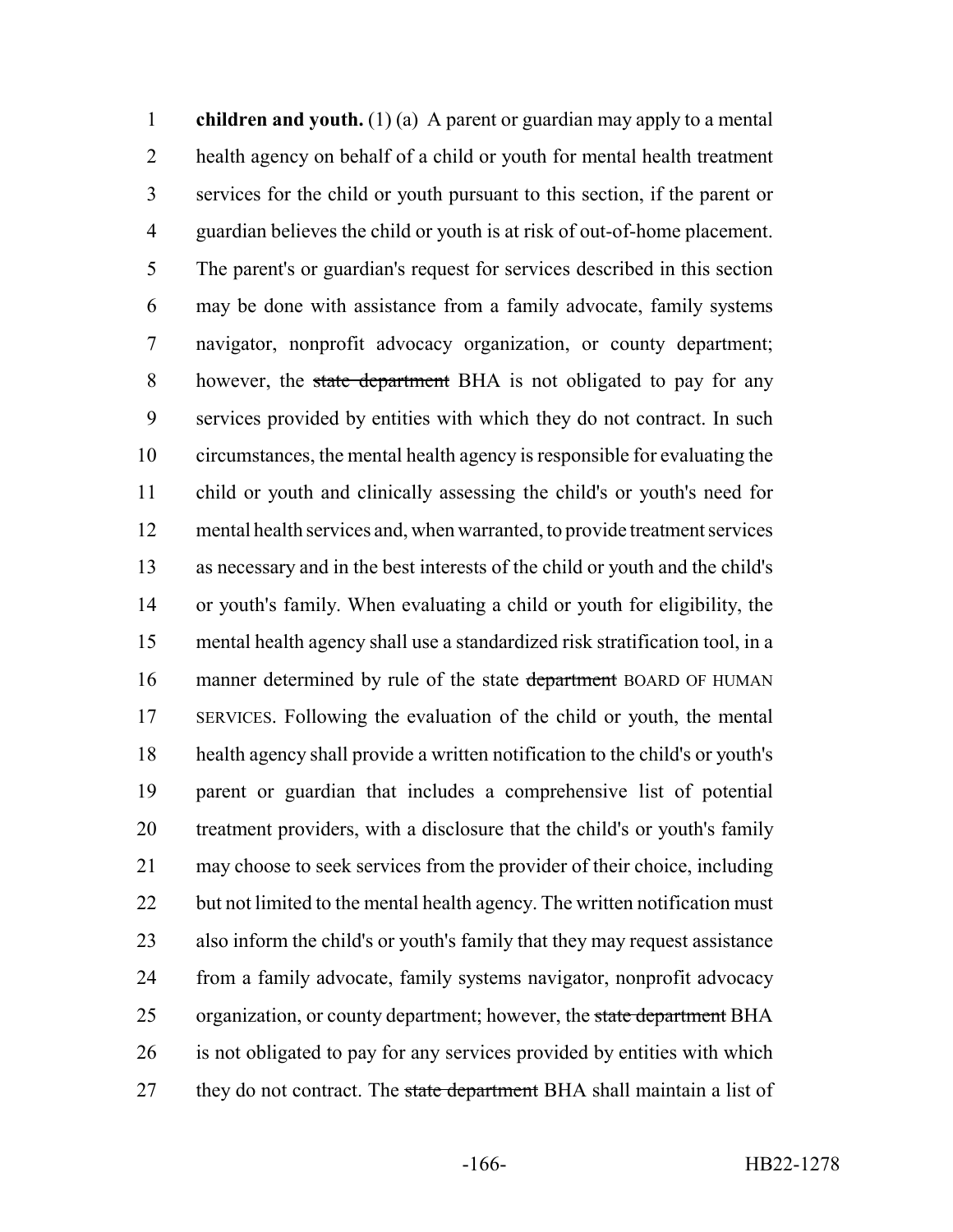available providers on a public website and shall update the website 2 quarterly. The mental health agency is responsible for the provision of the treatment services and care management, including any residential treatment, community-based care, or any post-residential follow-up 5 services that may be appropriate for the child's or youth's needs or his or her THE CHILD'S OR YOUTH'S family's needs. A dependency or neglect action pursuant to article 3 of title 19 is not required in order to allow a family access to residential mental health treatment services for a child or youth.

 (b) At the time of the assessment by the mental health agency, if requested services are denied, or at the time when the mental health agency has recommended that the child or youth be discharged from services, the mental health agency shall advise the family, both orally and in writing, of the appeal process available to them. The mental health agency shall have two working days within which to complete any internal appeal process. Within five working days after the mental health agency's final denial or recommendation for discharge, a parent or 18 guardian may request an objective third party at the state department BHA who is a professional person to review the action of the mental health agency. A family advocate, family systems navigator, nonprofit advocacy organization, or county department may assist a family in filing 22 an appeal; however, the state department BHA is not obligated to pay for any services provided by entities with which they do not contract. The review must occur within three working days of the parent's or guardian's request. The professional person shall determine if the requested services are appropriate.

27 (1.5) (a) The parent or guardian of a medicaid child or youth who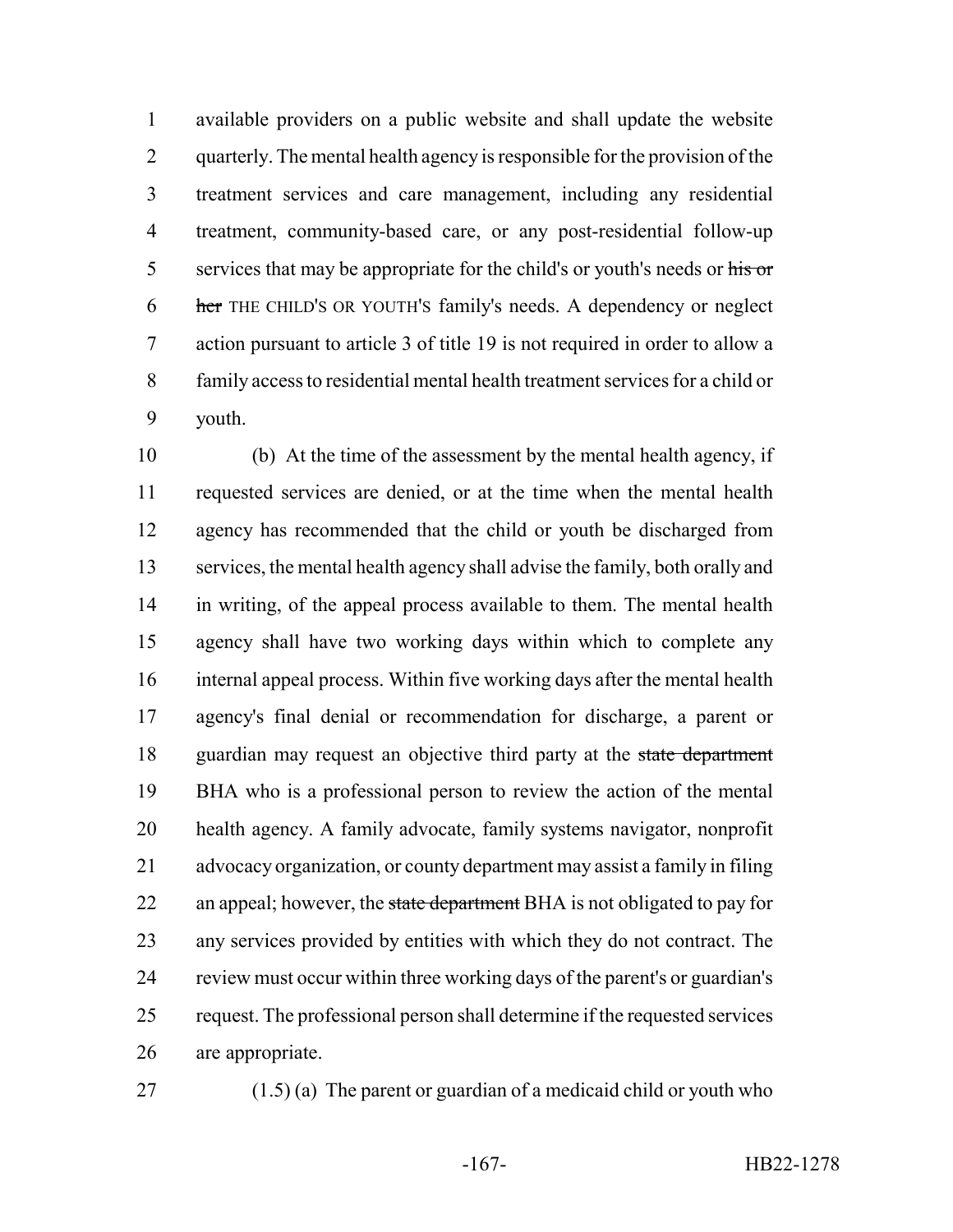is at risk of out-of-home placement may request, within five days after all first-level medicaid appeals processes are exhausted, an objective third 3 party at the state department BHA who is a professional person to review 4 the service request made to medicaid. A family advocate, family system navigator, or county department may assist a family in filing an appeal. The review must occur within three working days of the parent's or guardian's request.

 (b) The administrative law judge considering the medicaid appeal for the medicaid child or youth who is at risk of out-of-home placement 10 shall take into consideration the objective third-party review by the state 11 department BHA as part of his or her THE ADMINISTRATIVE LAW JUDGE'S reconsideration and decision of the medicaid service request.

 **SECTION 137.** In Colorado Revised Statutes, 27-67-105, **amend** 14 (1) introductory portion,  $(1)(e)$ ,  $(1)(f)$ ,  $(1)(h)$ , and  $(2)$  as follows:

 **27-67-105. Monitoring - reports.** (1) On or before September 1, 2018, and by September 1 of each year thereafter, each mental health 17 agency shall report to the state department BHA the following information:

 (e) The demographic information of the children, youth, and 20 families served, as outlined by the state department BHA;

 (f) The outcomes of treatment for the children and youth served, 22 as determined by the state department BHA in consultation with mental health agencies, service providers, and families;

 (h) The aggregate number of third-party reviews completed by the 25 state department BHA for children served pursuant to this article 67, delineated by children who are and are not categorically eligible for medicaid.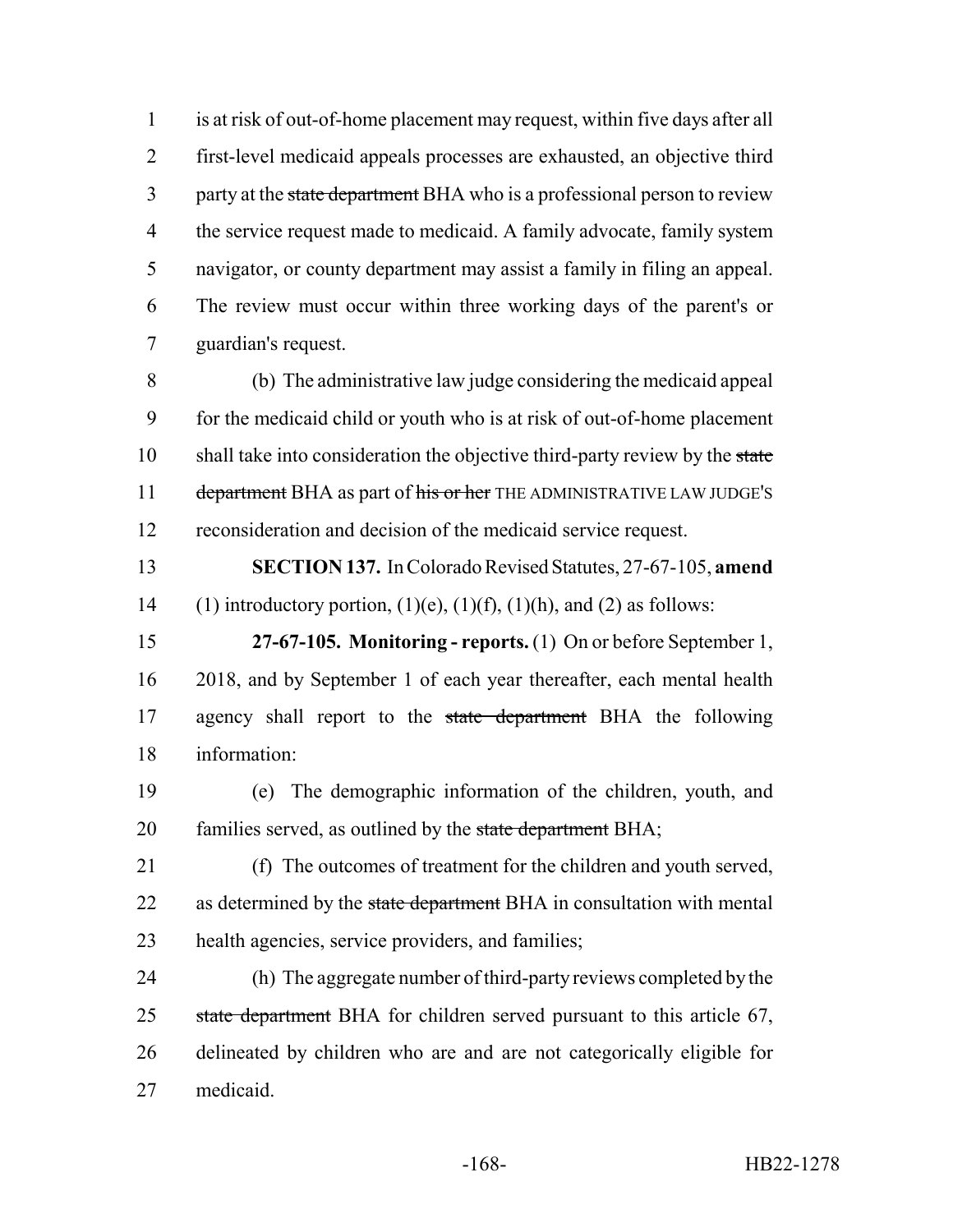1 (2) On or after January 1, 2019, the state department BHA shall 2 make the information obtained pursuant to subsection (1) of this section 3 available to the public by posting it to the state department's BHA's website. Any information so posted must not include any personal health information.

 **SECTION 138.** In Colorado Revised Statutes, 27-67-107, **amend** (1) as follows:

 **27-67-107. Dispute resolution - rules.** (1) The state department BHA shall utilize, when appropriate, established grievance and dispute resolution processes in order to assure that parents have access to mental health services on behalf of their children.

 **SECTION 139.** In Colorado Revised Statutes, 27-67-109, **amend** 13 (2) introductory portion,  $(2)(a)$ , and  $(3)$  as follows:

 **27-67-109. Child and youth mental health services standards - advisory board.** (2) An advisory board to the state department BHA is 16 established for the purpose of assisting and advising the executive 17 director COMMISSIONER in accordance with this section in the development of service standards and rules. The advisory board consists of not less than eleven nor more than fifteen members appointed by the 20 state department BHA as follows:

21 (a) One representative each from the office of behavioral health BHA; the office of children, youth, and families; the department of health care policy and financing; and a leading professional association of psychiatrists in this state;

25 (3) In making appointments to the advisory board, the state 26 department BHA must include representation by at least one member who is a person with a disability, a family member of a person with a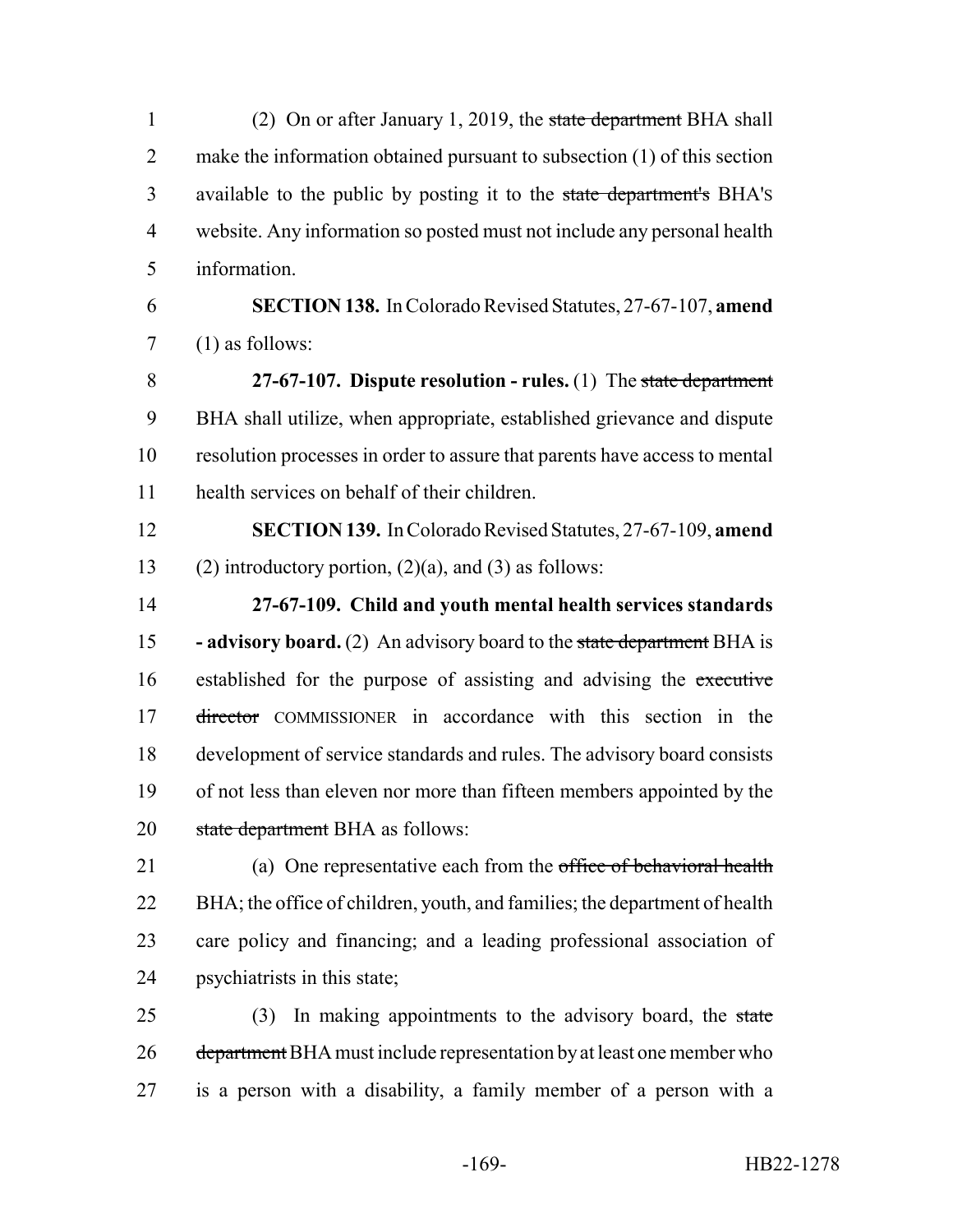| $\mathbf{1}$   | disability, or a member of an advocacy group for persons with disabilities,                          |
|----------------|------------------------------------------------------------------------------------------------------|
| $\overline{2}$ | provided that the other requirements of subsection (2) of this section are                           |
| 3              | met.                                                                                                 |
| $\overline{4}$ | SECTION 140. In Colorado Revised Statutes, 27-70-102, amend                                          |
| 5              | $(1)$ ; and <b>repeal</b> $(4)$ as follows:                                                          |
| 6              | 27-70-102. Definitions. As used in this article 70, unless the                                       |
| $\overline{7}$ | context otherwise requires:                                                                          |
| 8              | (1) "Department" means the department of human services created                                      |
| 9              | in section 26-1-105 "BEHAVIORAL HEALTH ADMINISTRATION" OR "BHA"                                      |
| 10             | MEANS THE BEHAVIORAL HEALTH ADMINISTRATION ESTABLISHED IN                                            |
| 11             | <b>SECTION 27-50-102.</b>                                                                            |
| 12             | $(4)$ "Office" means the office of behavioral health in the                                          |
| 13             | department of human services.                                                                        |
| 14             | <b>SECTION 141.</b> In Colorado Revised Statutes, 27-70-103, amend                                   |
| 15             | $(1)(a)$ , $(2)$ introductory portion, $(2)(a)$ , $(2)(b)$ , $(2)(c)$ , $(2)(d)(I)$ , $(2)(e)$ , and |
| 16             | $(3)(a)$ as follows:                                                                                 |
| 17             | 27-70-103. Medication consistency for individuals with                                               |
| 18             | behavioral or mental health disorders in the criminal and juvenile                                   |
| 19             | justice systems - medication formulary - cooperative purchasing -                                    |
| 20             | <b>reporting - rules.</b> (1) (a) Beginning December 1, 2017, the department                         |
| 21             | of human services STATE BOARD OF HUMAN SERVICES, in consultation                                     |
| 22             | with the department of corrections, shall promulgate rules that require                              |
| 23             | providers under each department's THE DEPARTMENT'S AND THE BHA'S                                     |
| 24             | authority to use a medication formulary that has been developed                                      |
| 25             | collaboratively by departments, agencies, and providers. Public hospitals                            |
| 26             | and licensed private hospitals may also, at their discretion, participate in                         |
| 27             | the medication formulary. Using consulting services as necessary, the                                |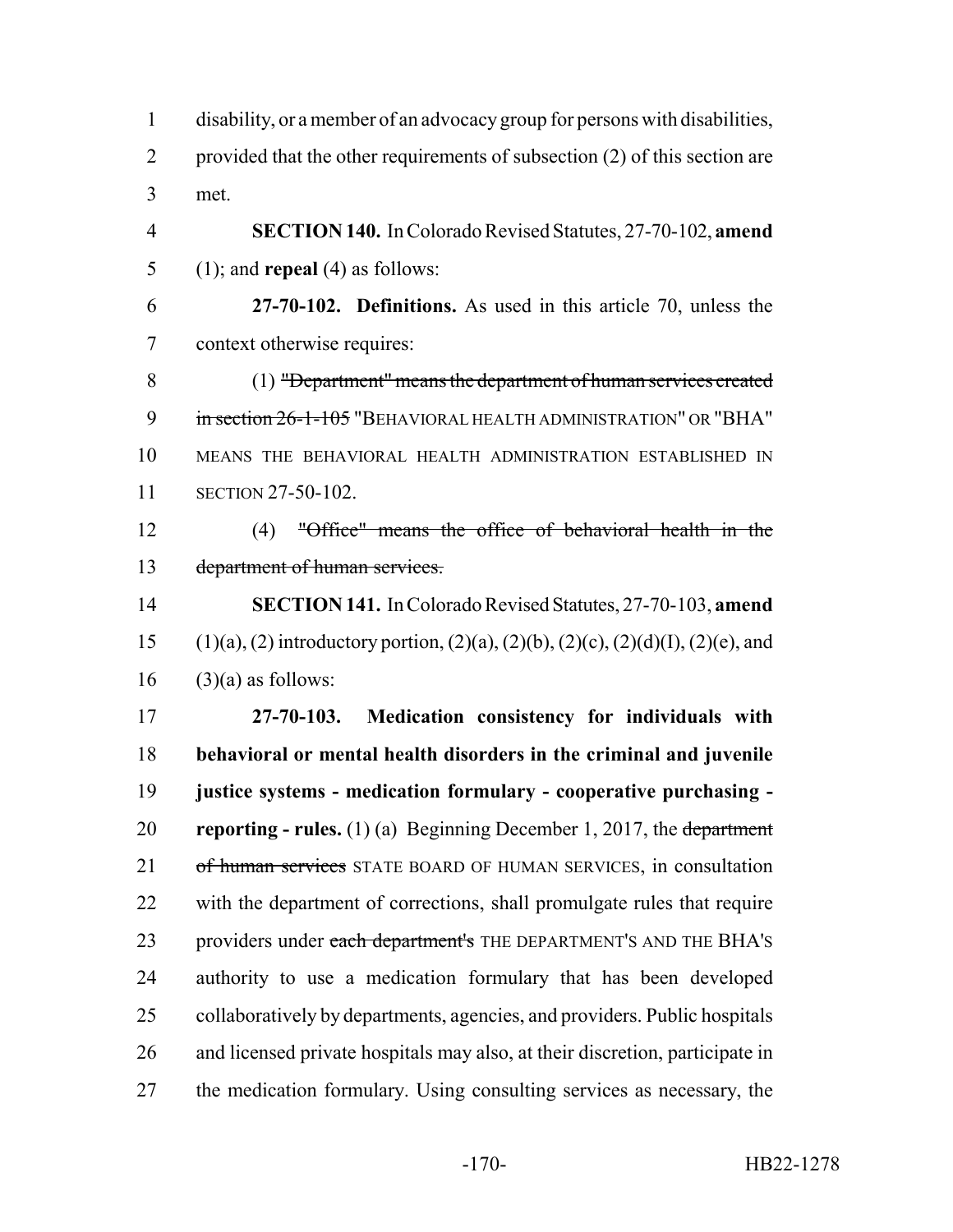1 departments DEPARTMENT AND THE BHA shall also develop processes for education and marketing related to information regarding the medication formulary and cooperative purchasing opportunities for facilities and 4 providers. The processes for education and marketing required pursuant to this subsection (1) shall be completed on or before December 1, 2017.

 (2) Beginning July 1, 2018, the office BHA shall have the following duties and responsibilities, subject to available appropriations:

 (a) On or before September 1, 2018, and every September 1 of 9 every even-numbered year thereafter, the office BHA shall conduct a review of the medication formulary to address any urgent concerns related to the formulary and to propose updates to the formulary. During this 12 review, the office BHA shall also create the appropriate notification process for updates to the formulary.

 (b) On or before July 1, 2019, and every two years thereafter as necessary, the office BHA shall conduct a review of the medication formulary to update the medication formulary and ensure compliance 17 with the medicaid formulary used by the department of health care policy and financing.

19 (c) On or before September 1, 2018, the office THE BHA, in collaboration with the office of information technology, the office of e-health innovation, the department of health care policy and financing, 22 the department of public safety, the department of corrections, and other agencies as appropriate, shall develop a plan by which the patient-specific information required by subsection (1)(b) of this section can be shared electronically, while still in compliance with confidentiality requirements, including any necessary memorandums of understanding between providers, set forth in the federal "Health Insurance Portability and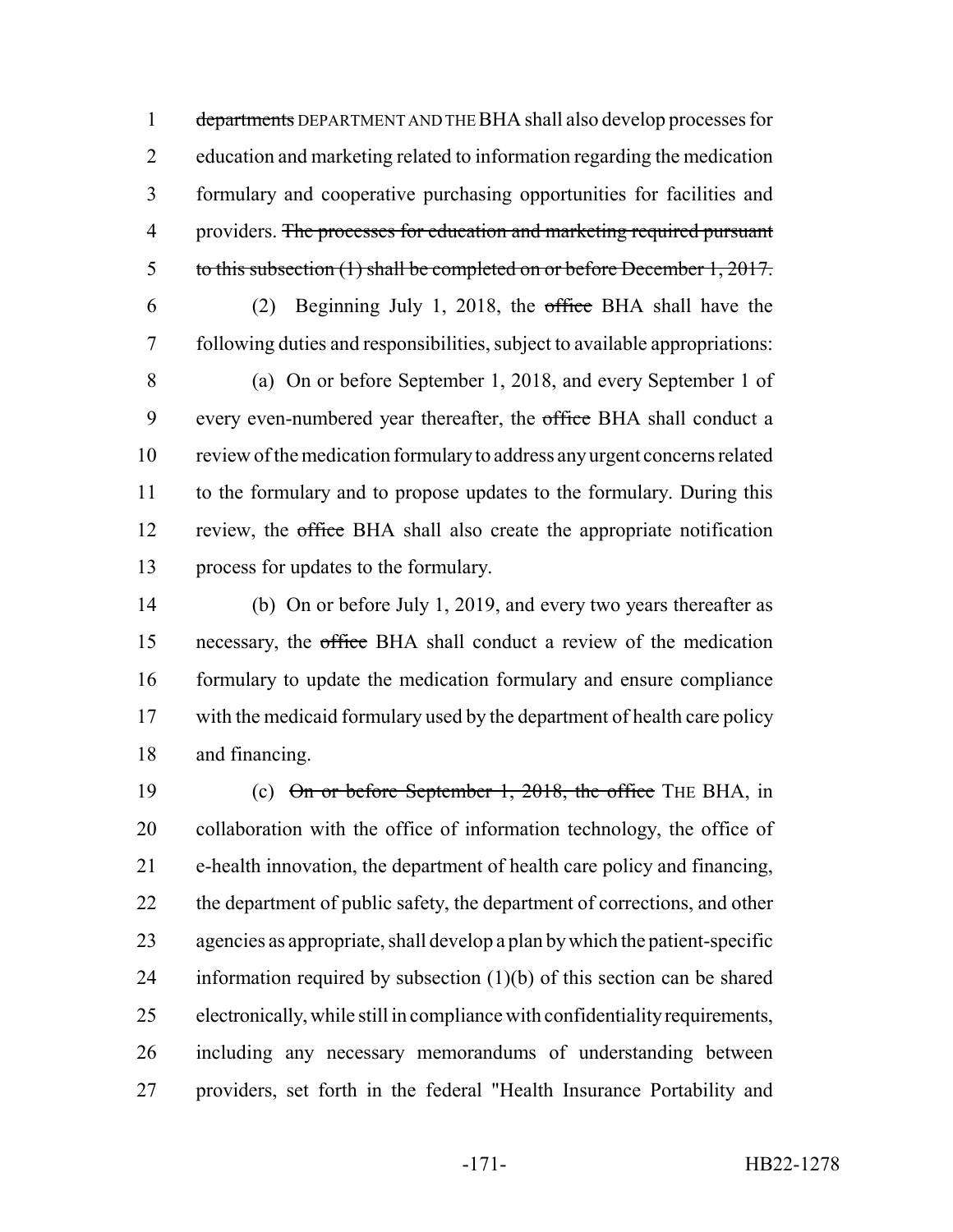Accountability Act of 1996", 45 CFR parts 2, 160, 162, and 164.

2 (d) (I) The office BHA shall encourage providers that have been granted purchasing authority by the department of personnel pursuant to section 24-102-204 to utilize cooperative purchasing for the medication formulary, as authorized pursuant to section 24-110-201, unless the provider can obtain the medication elsewhere at a lower cost. The use of cooperative purchasing may, and is encouraged to, include external procurement activity, as defined in section 24-110-101 (2), if the external procurement activity aggregates purchasing volume to negotiate discounts with manufacturers, distributors, and other vendors.

 (e) The office BHA shall investigate and develop options for collaboration with local county jails to coordinate medication purchasing. (3) (a) Beginning in January 2019, and every January thereafter, 14 the department of human services BHA and the department of corrections shall report progress on the implementation and use of the medication 16 formulary and cooperative purchasing as part of each THE BHA's AND department's "State Measurement for Accountable, Responsive, and Transparent (SMART) Government Act" hearing required by section 19 2-7-203. Each department THE DEPARTMENT AND THE BHA shall make such reports to the joint health and human services committee and the 21 joint judiciary committee, or any successor committees.

 **SECTION 142.** In Colorado Revised Statutes, 27-80-101, **amend** (1) and (2); **repeal** (3) and (4.7); and **add** (2.3) and (2.6) as follows:

 **27-80-101. Definitions.** As used in this article 80, unless the context otherwise requires:

 (1) "Department" means the department of human services created 27 in section 26-1-105, C.R.S. "BEHAVIORAL HEALTH ADMINISTRATION" OR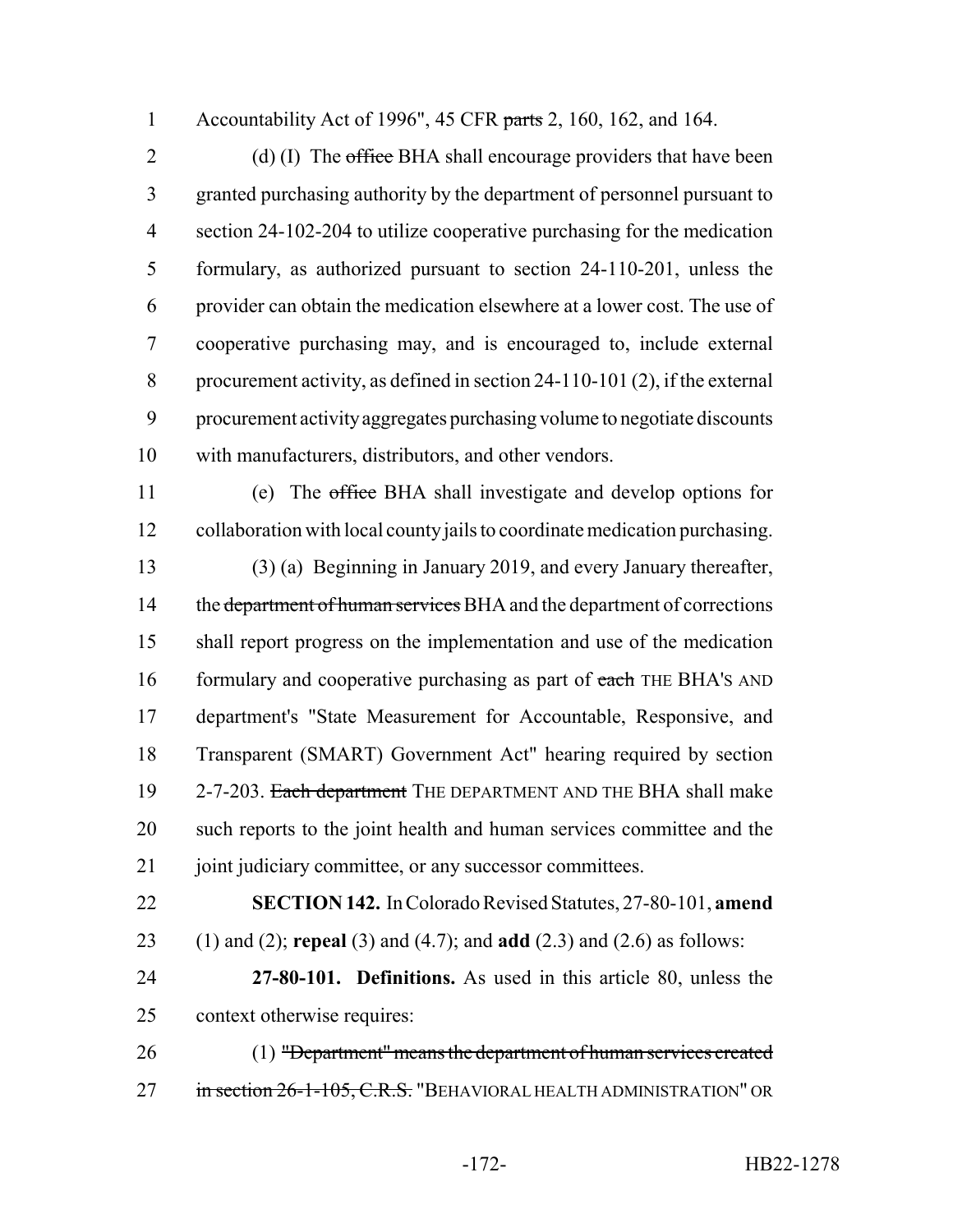1 "BHA" MEANS THE BEHAVIORAL HEALTH ADMINISTRATION ESTABLISHED 2 IN SECTION 27-50-102.

3 (2) "Designated service area" means the geographical substate 4 planning area specified by the director of the office of behavioral health 5 to be served by a designated managed service organization, as described 6 in section 27-80-107 "COMMISSIONER" MEANS THE COMMISSIONER OF THE 7 BEHAVIORAL HEALTH ADMINISTRATION.

8 (2.3) "DEPARTMENT" MEANS THE DEPARTMENT OF HUMAN 9 SERVICES CREATED IN SECTION 26-1-105.

 (2.6) "DESIGNATED SERVICE AREA" MEANS THE GEOGRAPHICAL SUBSTATE PLANNING AREA SPECIFIED BY THE COMMISSIONER TO BE SERVED BY A DESIGNATED MANAGED SERVICE ORGANIZATION, AS 13 DESCRIBED IN SECTION 27-80-107.

14 (3) "Executive director" means the executive director of the 15 department of human services.

16 (4.7) "Office of behavioral health" means the office of behavioral 17 health in the department.

18 **SECTION 143.** In Colorado Revised Statutes, **repeal** 27-80-102. 19 **SECTION 144.** In Colorado Revised Statutes, 27-80-103, **amend** 20 (1), (3) introductory portion,  $(3)(e)$ ,  $(4)$ , and  $(5)$  as follows:

 **27-80-103. Grants for public programs.** (1) The office of 22 behavioral health BHA may make grants, from money appropriated by the general assembly for purposes of this section or available from any other governmental or private source, to approved public programs.

25 (3) In approving any public program, the office of behavioral 26 health BHA shall take into consideration the following:

27 (e) Any other information the office of behavioral health BHA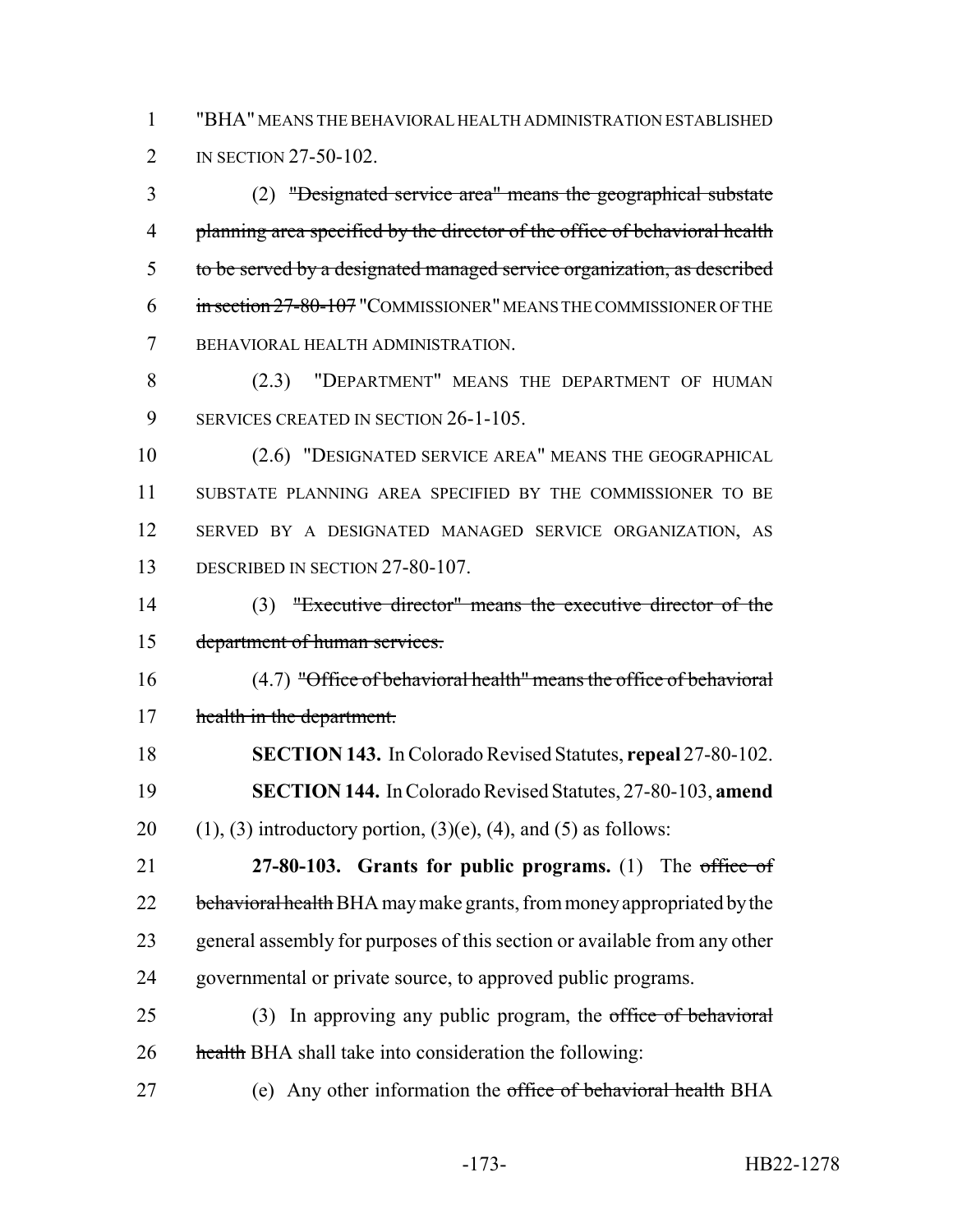deems necessary.

 (4) Applications for grants made pursuant to subsection (1) of this section are made to the office of behavioral health BHA, on forms 4 furnished by the office of behavioral health BHA, and must contain any 5 information the office of behavioral health BHA requires. Wherever 6 possible, the office of behavioral health BHA shall give priority to public programs that are community-based and include services to children and juveniles as well as adults, that provide a comprehensive range of services, and that evidence a high degree of community support, either financial or in the furnishing of services and facilities, or both.

 (5) Whenever THE BHA OR any department or agency of the state 12 has money available from any source for public programs, the department 13 or agency BHA, DEPARTMENT, OR AGENCY is authorized to distribute the money in accordance with the state plan and to make reasonable rules for the administration of the public programs.

 **SECTION 145.** In Colorado Revised Statutes, 27-80-104, **amend** 17 (1) introductory portion,  $(1)(c)$ , and  $(2)$  as follows:

 **27-80-104. Cancellation of grants.** (1) The office of behavioral 19 health BHA may cancel a grant for any public program for any of the following reasons:

 (c) The public program does not meet the standards or 22 requirements adopted by the department BHA or does not conform to the comprehensive state plan for substance use disorder treatment programs. (2) Before canceling a grant for the reasons set forth in subsection 25 (1)(c) of this section, the office of behavioral health BHA shall notify the

 person or agency in charge of the public program of the deficiency in the 27 program, and the person or agency must be given a reasonable amount of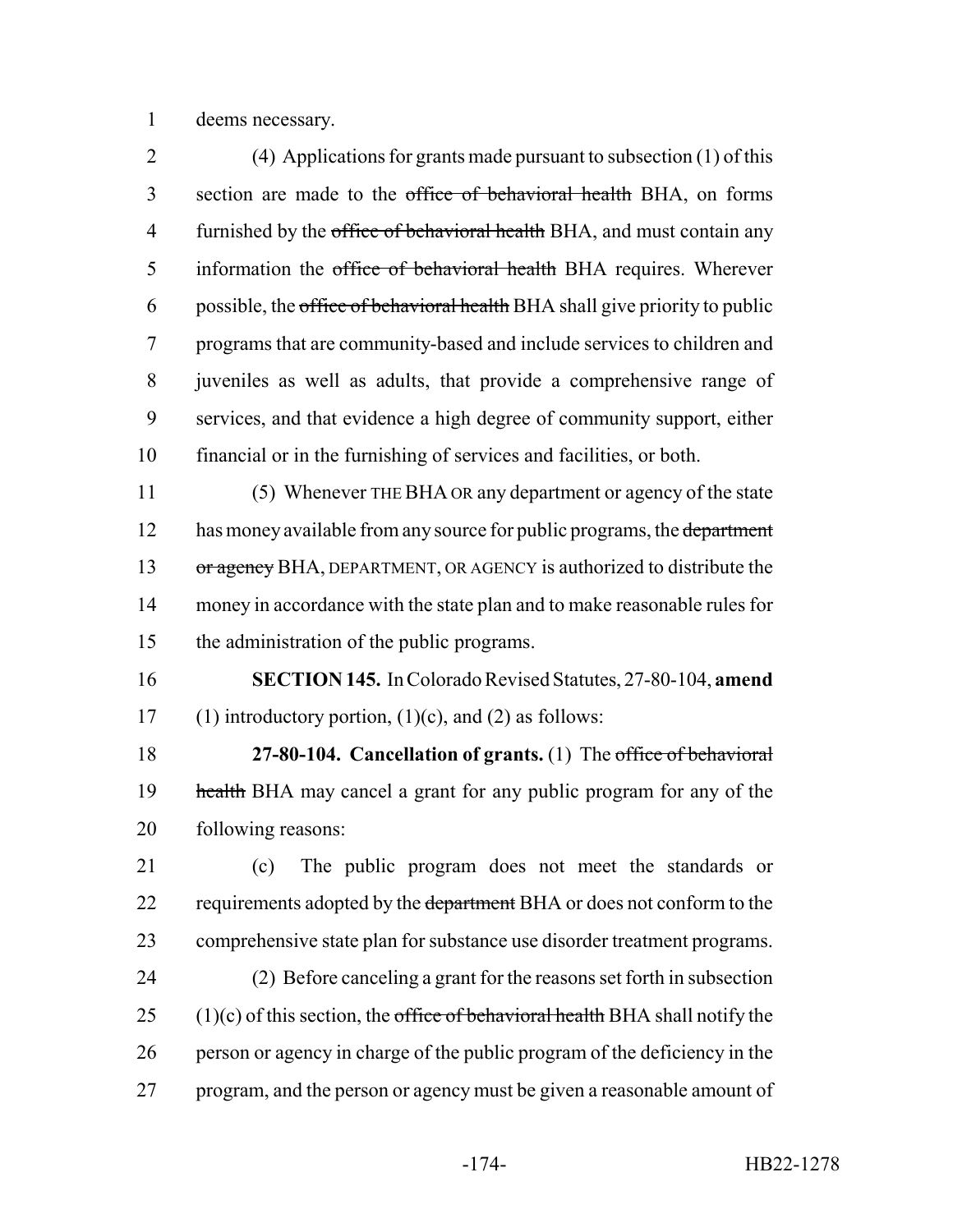1 time in which to correct the deficiency.

 **SECTION 146.** In Colorado Revised Statutes, 27-80-106, **amend** 3 (1) and  $(2)(a)$  as follows:

 **27-80-106. Purchase of prevention and treatment services.** (1) Using money appropriated for purposes of this section or available 6 from any other governmental or private source, the office of behavioral 7 health BHA may purchase services for prevention or for THE treatment of alcohol and drug abuse or substance use disorders or both types of services on a contract basis from any tribal nation or any public or private agency, organization, or institution approved by the office of behavioral 11 health BHA. The services purchased may be any of those provided through a public program, as set forth in section 27-80-103 (2). In 13 contracting for services, the office of behavioral health BHA shall attempt to obtain services that are in addition to, and not a duplication of, existing available services or services that are of a pilot or demonstration nature. An agency operating a public program may also purchase services on a contract basis.

 (2) (a) In addition to the services purchased pursuant to subsection (1) of this section, using money appropriated for purposes of this section 20 or available from any other governmental or private source, the office of 21 behavioral health BHA may purchase services for the treatment of alcohol and drug abuse or substance use disorders on a contract basis from a designated managed service organization for a designated service area as set forth in section 27-80-107. A public or private agency, organization, 25 or institution approved by the office of behavioral health BHA through the process set forth in section 27-80-107 may be designated as a designated managed service organization.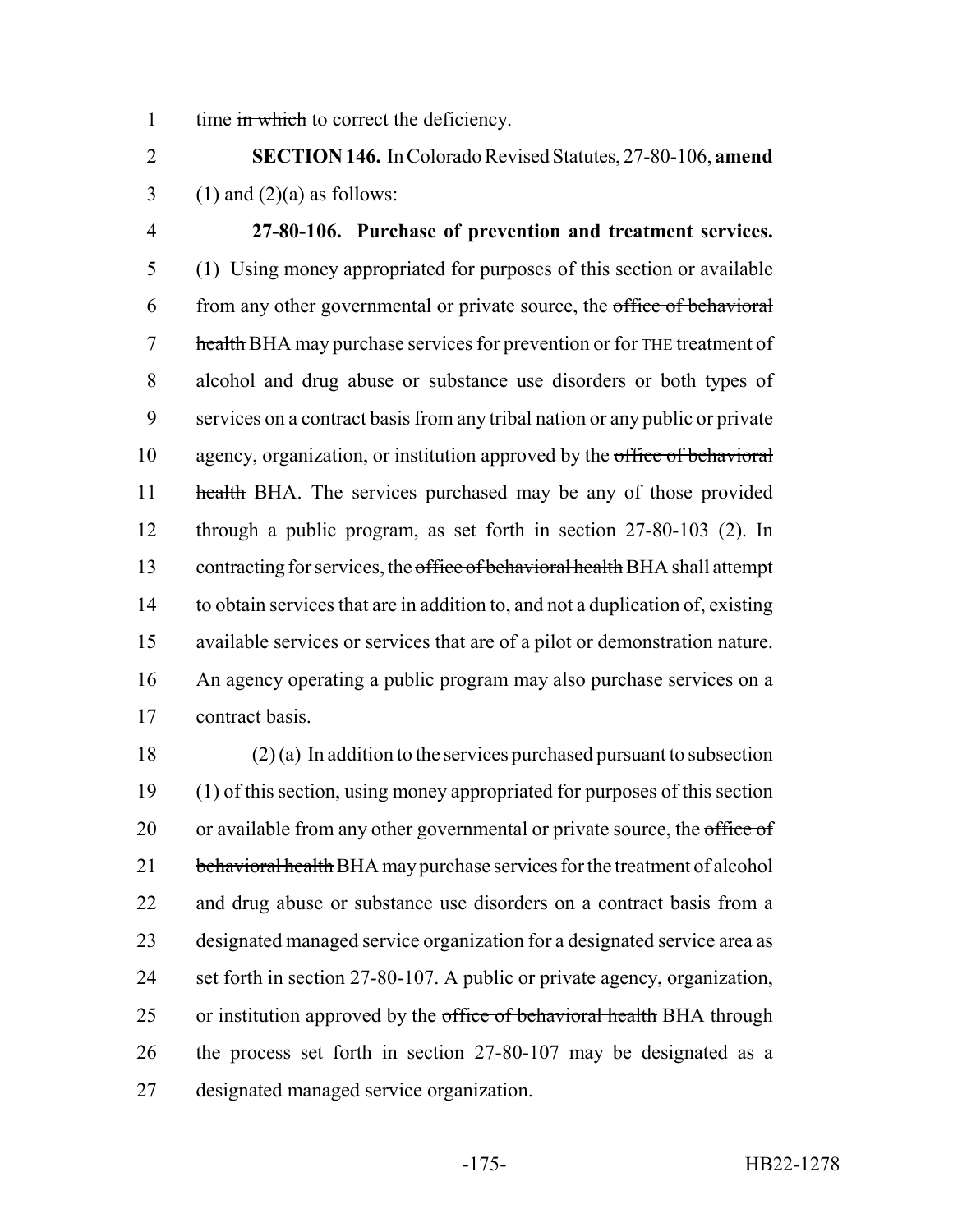1 **SECTION 147.** In Colorado Revised Statutes, 27-80-107, **amend** 2 (1), (2) introductory portion, (2)(b), (2)(d), (3), (4), (5), and (7) as 3 follows:

 **27-80-107. Designation of managed service organizations - purchase of services - revocation of designation.** (1) The director of 6 the office of behavioral health COMMISSIONER shall establish designated service areas to provide substance use disorder treatment and recovery services in a particular geographical region of the state.

9 (2) To be selected as a designated managed service organization 10 to provide services in a particular designated service area, a private 11 corporation; for profit or not for profit; or a public agency, organization, 12 or institution shall apply to the office of behavioral health BHA for a 13 designation in the form and manner specified by the executive director 14 COMMISSIONER or the executive director's COMMISSIONER's designee. The 15 designation process is in lieu of a competitive bid process pursuant to the 16 "Procurement Code", articles 101 to 112 of title 24. The <del>director of the</del> 17 office of behavioral health COMMISSIONER shall make the designation 18 based on factors established by the executive director COMMISSIONER or 19 the executive director's COMMISSIONER'S designee. The factors for 20 designation established by the executive director COMMISSIONER or the 21 executive director's COMMISSIONER's designee include the following:

22 (b) Whether the managed service organization has experience 23 working with publicly funded clients, including expertise in treating 24 priority populations designated by the office of behavioral health BHA;

25 (d) Whether the managed service organization has experience 26 using the cost-share principles used by the office of behavioral health 27 BHA in its contracts with providers and is willing to cost-share;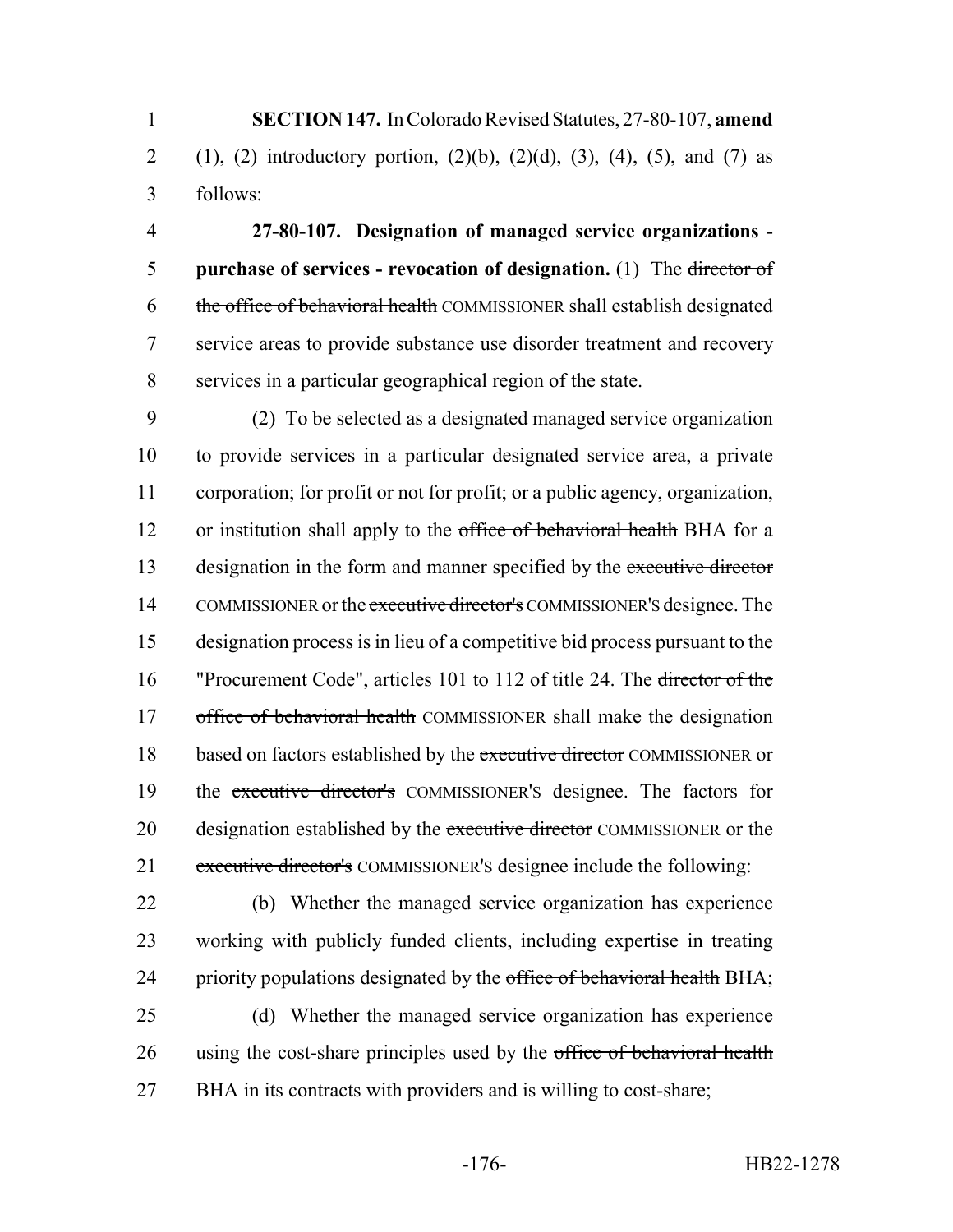(3) The designation of a managed service organization by the 2 director of the office of behavioral health COMMISSIONER, as described in 3 subsection (2) of this section, is an initial decision of the department 4 BHA, which may be reviewed by the executive director COMMISSIONER in accordance with the provisions of section 24-4-105. Review by the executive director COMMISSIONER in accordance with section 24-4-105 constitutes final agency action for purposes of judicial review.

 (4) (a) The terms and conditions for providing substance use disorder treatment and recovery services must be specified in the contract entered into between the office of behavioral health BHA and the designated managed service organization. Contracts entered into between 12 the office of behavioral health BHA and the designated managed service organization must include terms and conditions prohibiting a designated managed service organization contracted treatment provider from denying or prohibiting access to medication-assisted treatment, as defined in section 23-21-803, for a substance use disorder.

 (b) Contracts entered into between the office of behavioral health BHA and the designated managed service organization must include terms and conditions that outline the expectations for the designated managed service organization to invest in the state's recovery services infrastructure, which include peer-run recovery support services and specialized services for underserved populations. Investments are based on available appropriations.

 (5) The contract may include a provisional designation for ninety 25 days. At the conclusion of the ninety-day provisional period, the director 26 of the office of behavioral health COMMISSIONER may choose to revoke 27 the contract or, subject to meeting the terms and conditions specified in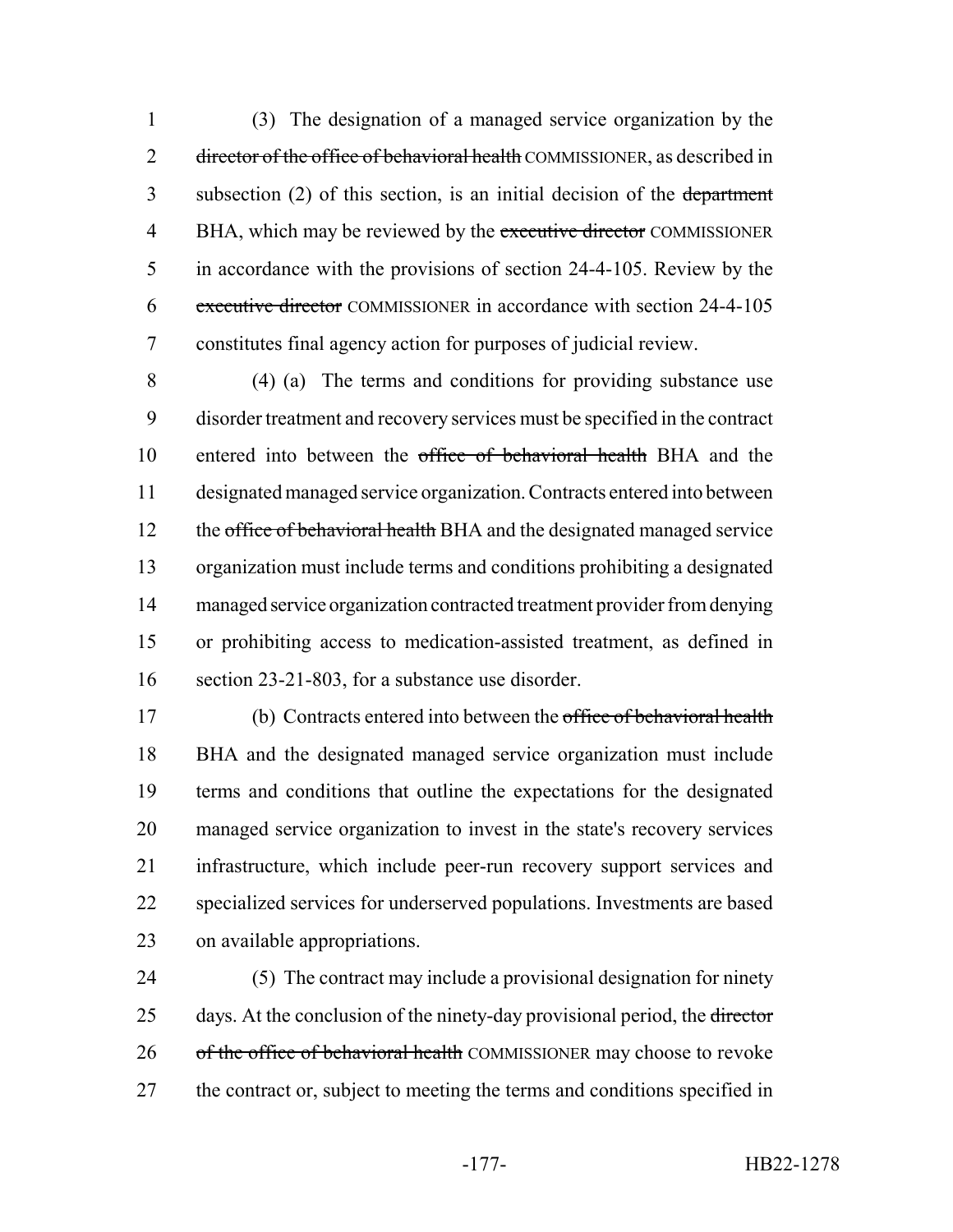the contract, may choose to extend the contract for a stated time period.

 (7) (a) The director of the office of behavioral health COMMISSIONER may revoke the designation of a designated managed service organization upon finding that the managed service organization is in violation of the performance of the provisions of or rules promulgated pursuant to this article 80. The revocation must conform to the provisions and procedures specified in article 4 of title 24, and occur only after notice and an opportunity for a hearing is provided as specified in article 4 of title 24. A hearing to revoke a designation as a designated managed service organization constitutes final agency action for purposes of judicial review.

 (b) Once a designation has been revoked pursuant to subsection  $(7)(a)$  of this section, the <del>director of the office of behavioral health</del> COMMISSIONER may designate one or more service providers to provide the treatment services pending designation of a new designated managed 16 service organization or may enter into contracts with subcontractors to provide the treatment services.

 (c) From time to time, the director of the office of behavioral 19 health COMMISSIONER may solicit applications from applicants for managed service organization designation to provide substance use disorder treatment and recovery services for a specified planning area or areas.

 **SECTION 148.** In Colorado Revised Statutes, 24-80-107.5, **amend** (3), (4)(b), (4)(c), (5)(a), (5)(b), and (7); and **repeal** (4)(a), (4)(d), 25 (5)(c), and (6) as follows:

 **27-80-107.5. Increasing access to effective substance use disorder services act - managed service organizations - substance use**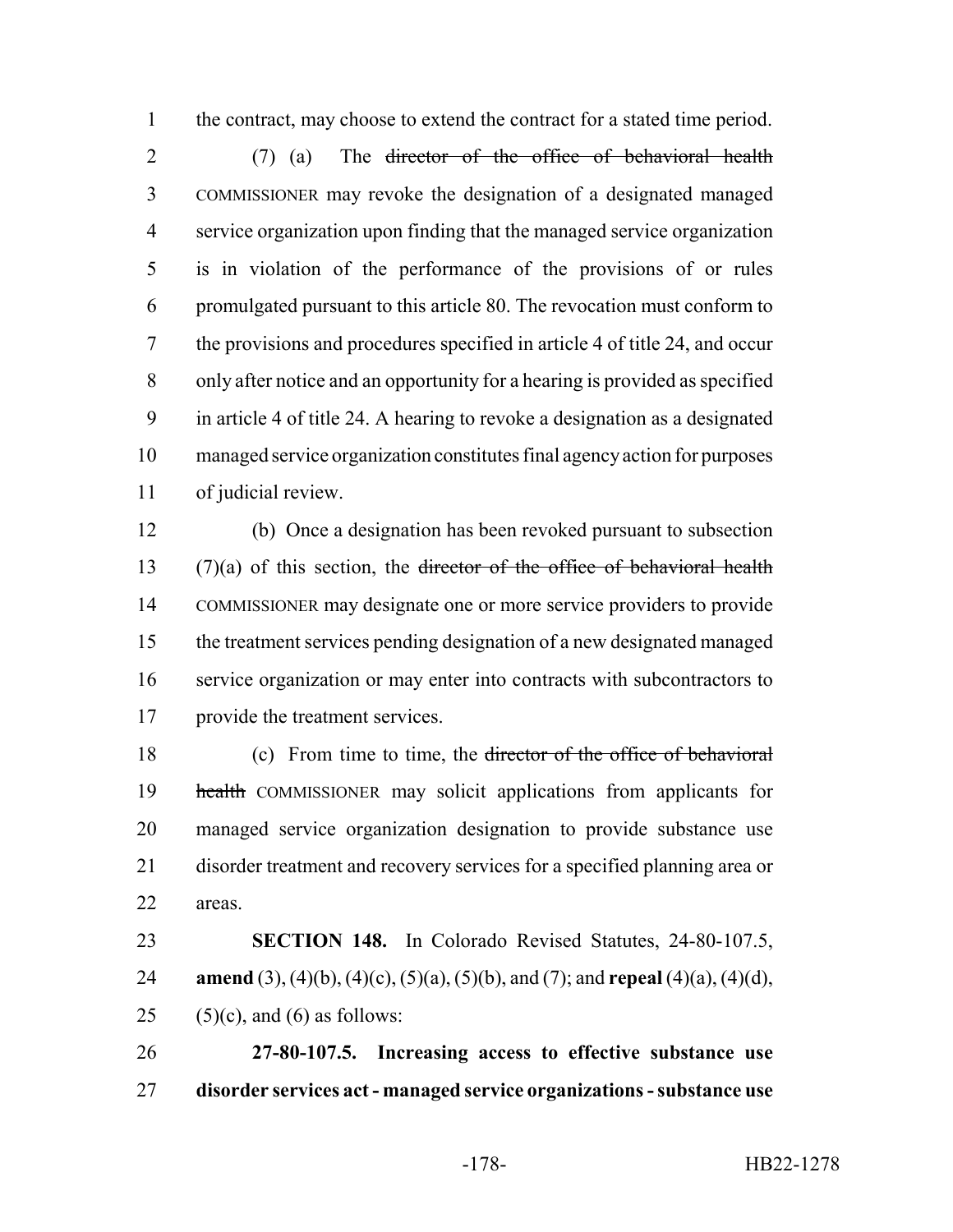**disorder services - assessment - community action plan - allocations - reporting requirements - evaluation.** (3) (a) On or before March 1, 2017, each managed service organization that has completed a community assessment pursuant to subsection (2) of this section shall prepare and 5 submit in electronic format to the department BHA and the department of health care policy and financing a community action plan to increase access to effective substance use disorder services, referred to in this section as the "community action plan". The community action plan must summarize the results of the community assessment and include a description of how the managed service organization will utilize its allocation of funding from the marijuana tax cash fund created in section 12 39-28.8-501 <del>C.R.S.,</del> to address the most critical service gaps in its geographic region and a timeline for implementation of the community action plan.

 (b) A managed service organization may periodically update its community action plan to reflect changes in community needs and priorities. Any such updated plan must be submitted in electronic format 18 to the <del>department</del> BHA and the department of health care policy and financing.

20 (c) On or before May 1, 2017, the department BHA shall post the community action plans from the managed service organizations 22 developed pursuant to paragraph  $(a)$  of this subsection  $(3)$  SUBSECTION (3)(a) OF THIS SECTION on its website. On or before May 1, 2017, the 24 department BHA shall submit a report summarizing all of the community action plans received from the managed service organizations to the joint budget committee, the health and human services committee of the 27 senate, and the public AND BEHAVIORAL health care and human services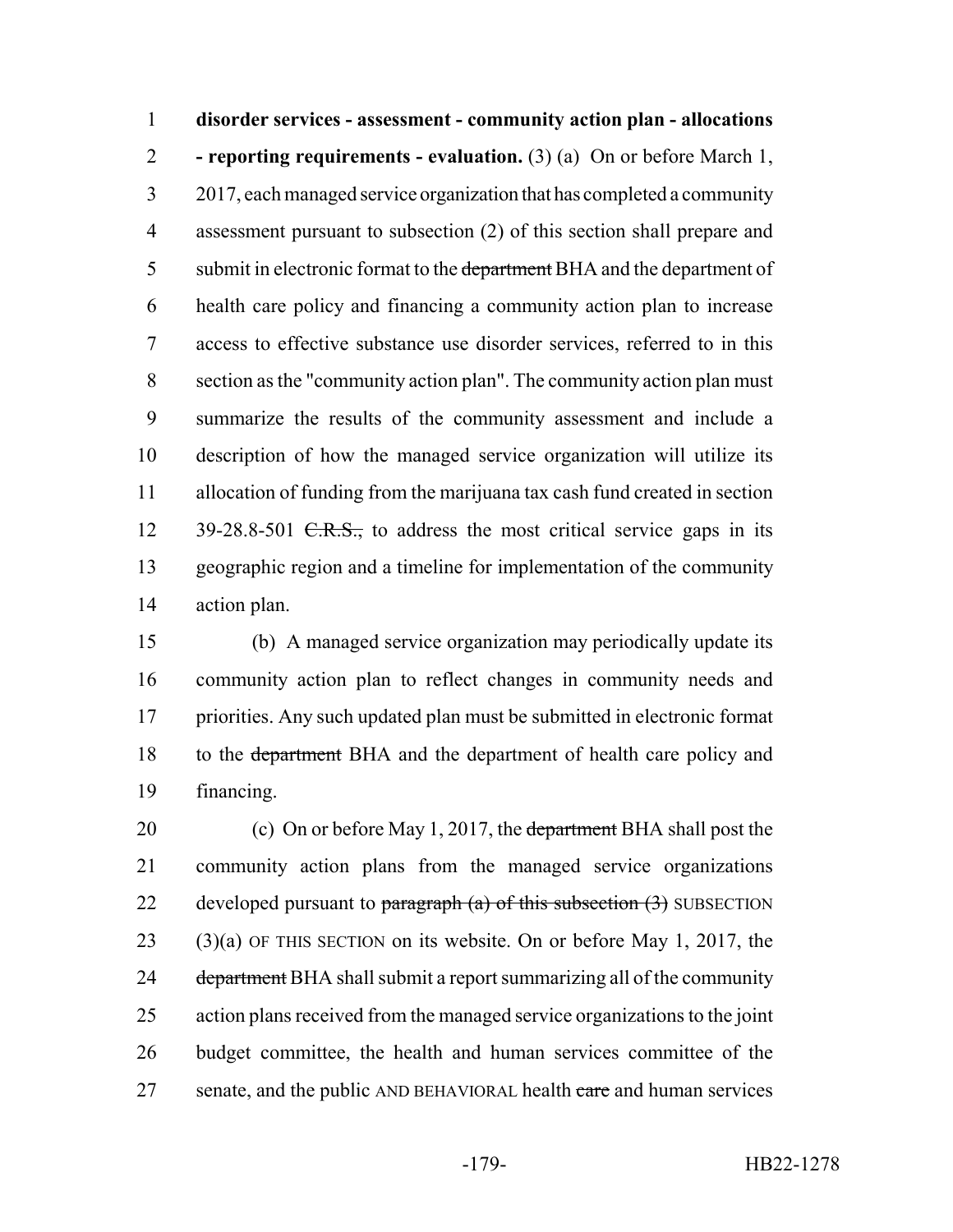committee of the house of representatives, or any successor committees. 2 The department BHA shall post on its website any updated community 3 action plans received pursuant to paragraph (b) of this subsection (3) 4 SUBSECTION (3)(b) OF THIS SECTION.

5 (4) (a)  $\Theta$ n July 1, 2016, the department shall disburse to each designated managed service organization sixty percent of the designated managed service organization's allocation from the money appropriated from the marijuana tax cash fund. Each designated managed service organization that conducts a community assessment and prepares a 10 community action plan pursuant to subsection  $(3)$  of this section may use up to fifteen percent of its state fiscal year 2016-17 allocation from the marijuana tax cash fund for such purposes and the remainder for substance use disorder services. The department shall disburse the 14 remaining forty percent of the designated managed service organization's marijuana tax cash fund allocation to each designated managed service organization after the submission of its community action plan.

 (b) On July 1, 2017, and on every July 1 thereafter, the department BHA shall disburse to each designated managed service organization that has submitted a community action plan one hundred percent of the designated managed service organization's allocation from the money appropriated from the marijuana tax cash fund.

 (c) It is the intent of the general assembly that each designated managed service organization use money allocated to it from the marijuana tax cash fund to cover expenditures for substance use disorder services that are not otherwise covered by public or private insurance. 26 Except as provided in subsection  $(4)(a)$  of this section, Each managed service organization may use its allocation from the marijuana tax cash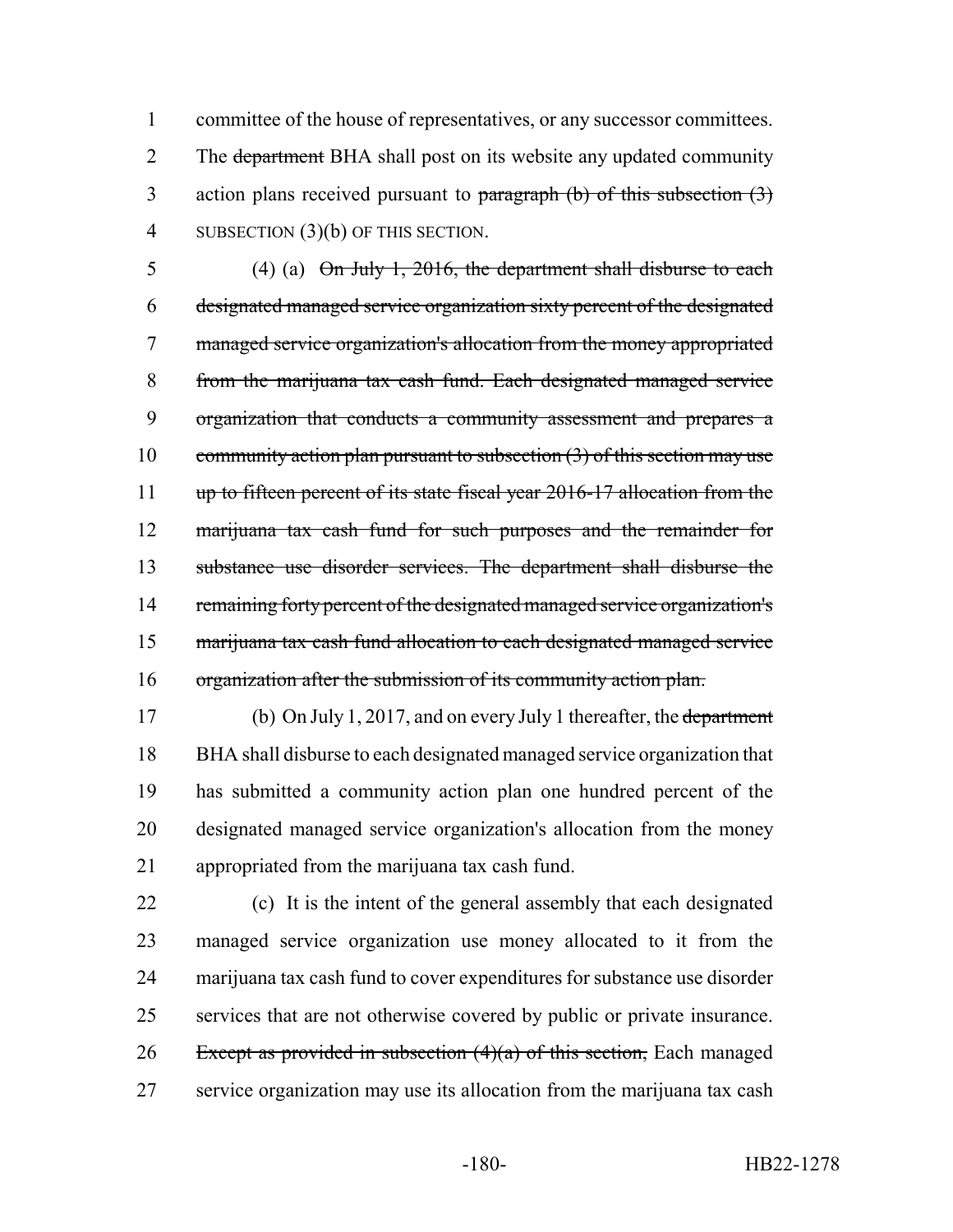fund to implement its community action plan, including expenditures for substance use disorder services and for any start-up costs or other expenses necessary to increase capacity to provide such services. A designated managed service organization must spend its allocation in the state fiscal year in which it is received or in the next state fiscal year thereafter. If there is any money from the allocation remaining after the second state fiscal year, then the designated managed service organization 8 shall return the money to the department BHA. If an enhanced residential and inpatient substance use disorder treatment and medical detoxification services benefit becomes available under the Colorado medical assistance program, managed service organizations shall determine to what extent money allocated from the marijuana tax cash fund may be used to assist in providing substance use disorder treatment, including residential and inpatient substance use disorder treatment and medical detoxification services, if those services are not otherwise covered by public or private insurance.

17 (d) <del>(I) For state fiscal year 2016-17, and each state fiscal year</del> 18 thereafter, the department shall allocate money that is annually appropriated to it from the marijuana tax cash fund to the designated managed service organizations based on the department's allocation of the federal substance abuse prevention and treatment block grant to 22 geographical areas for the same state fiscal year. Any money from the 23 marijuana tax cash fund that is allocated in accordance with this 24 subsection  $(4)(d)(I)$  and that is not expended by a managed service organization in the state fiscal year in which it is disbursed remains available for expenditure by the department in the next state fiscal year 27 without further appropriation.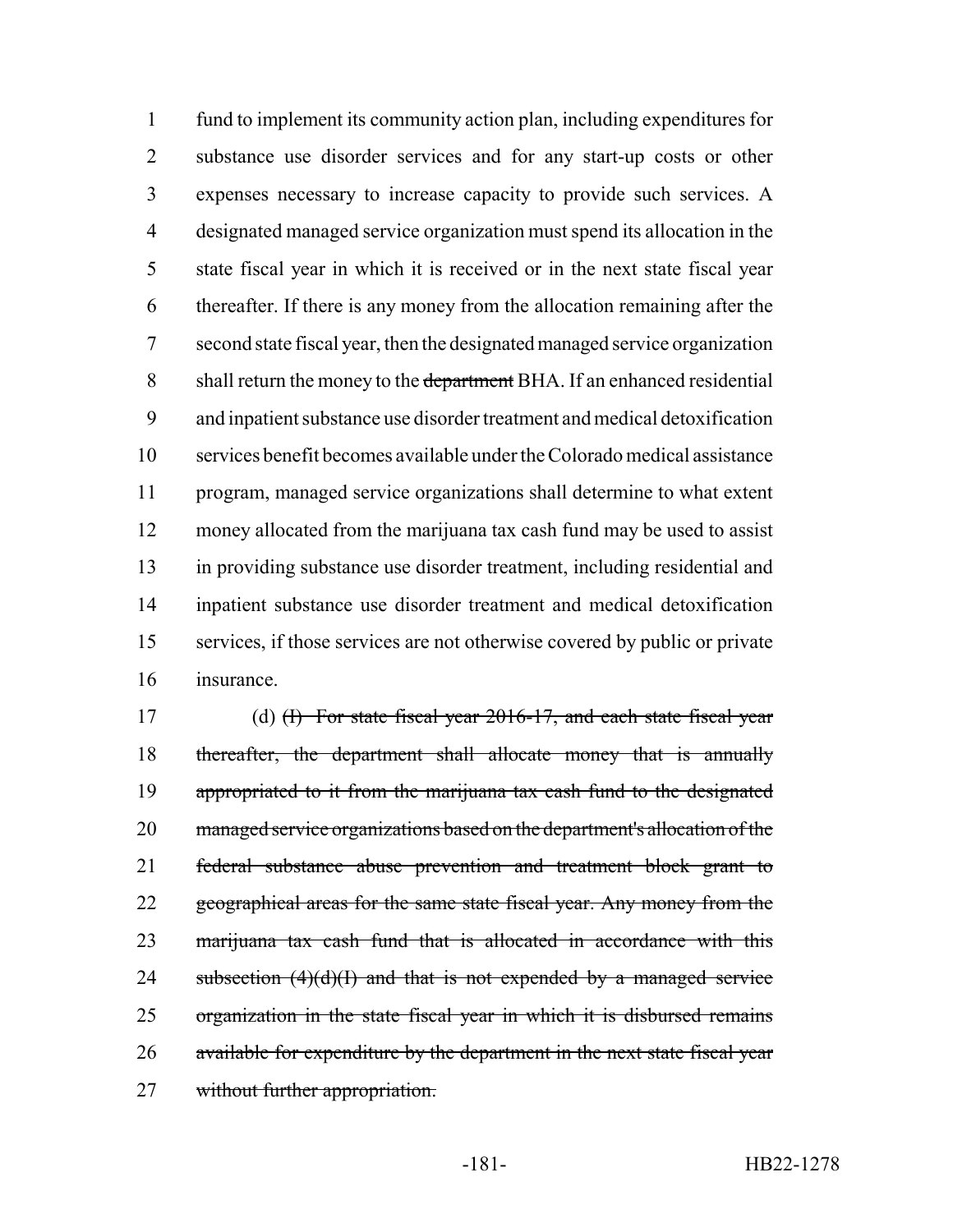(II) For state fiscal year 2017-18 and each fiscal year thereafter, 2 the department shall modify the allocation methodology set forth in subparagraph (I) of this paragraph (d) if the designated managed service organizations recommend, by consensus, a change. Any such recommendation must be submitted to the department by February 28 prior to the state fiscal year in which the change would apply.

 (5) (a) On or before September 1, 2017, and on or before each September 1 thereafter, each designated managed service organization 9 shall submit an annual report to the department BHA, the joint budget committee, the health and human services committee of the senate, and 11 the public AND BEHAVIORAL health care and human services committee of the house of representatives, or their successor committees, concerning the amount and purpose of actual expenditures made using money from the marijuana tax cash fund in the previous state fiscal year. The report must contain a description of the impact of the expenditures on addressing the needs that were identified in the initial and any subsequent community assessments and action plans developed pursuant to subsection (3) of this section, as well as any other requirements 19 established for the contents of the report by the department BHA.

20 (b) A designated managed service organization shall provide the 21 department BHA with information about actual expenditures as required 22 by the <del>department</del> BHA.

23 (c) On or before November 1, 2020, the department, in 24 collaboration with the designated managed service organizations, shall 25 submit a report to the joint budget committee and the joint health and 26 human services committee, or any successor committees. The report must: 27 (I) Summarize expenditures made by the designated managed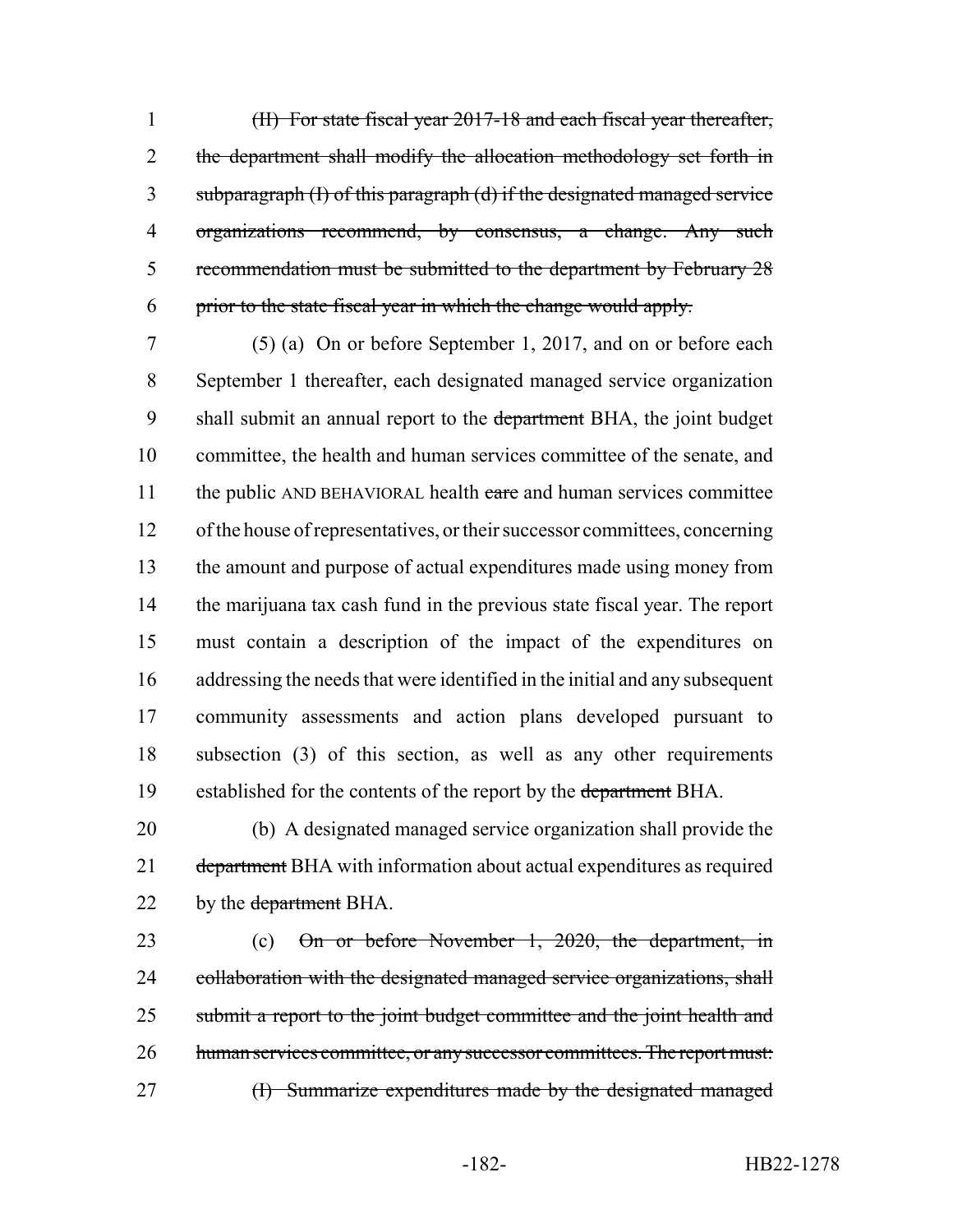service organizations using money made available pursuant to this section for state fiscal years 2016-17, 2017-18, 2018-19, and 2019-20;

 (II) Describe the impact the expenditures have had on increasing statewide access to a continuum of effective substance use disorder services, including the availability of prevention, intervention, treatment, and recovery support services in each designated service area; and

 (III) Include any recommendations to strengthen or improve the program.

9 (6) (a) On or before November 1, 2016, the department shall enter 10 into a contract with an evaluation contractor to study the effectiveness of intensive residential treatment of substance use disorders provided through managed service organizations. The department and the 13 department of health care policy and financing shall collaborate with the 14 evaluation contractor on the design of the evaluation so that the data and analyses will be of maximum benefit for evaluating whether the medicaid behavioral health benefit should be expanded to include intensive residential treatment for substance use disorders.

 (b) Prior to entering into a contract for the evaluation of intensive residential treatment of substance use disorders provided through managed service organizations, the department shall seek input from managed service organizations and residential substance use disorder 22 treatment providers concerning relevant outcome measures to be used by 23 the evaluation contractor in the study.

24 (c) On or before February 1, 2019, the department shall submit a 25 copy of the evaluation contractor's final report to the joint budget 26 committee, the health and human services committee of the senate, and 27 the public health care and human services committee of the house of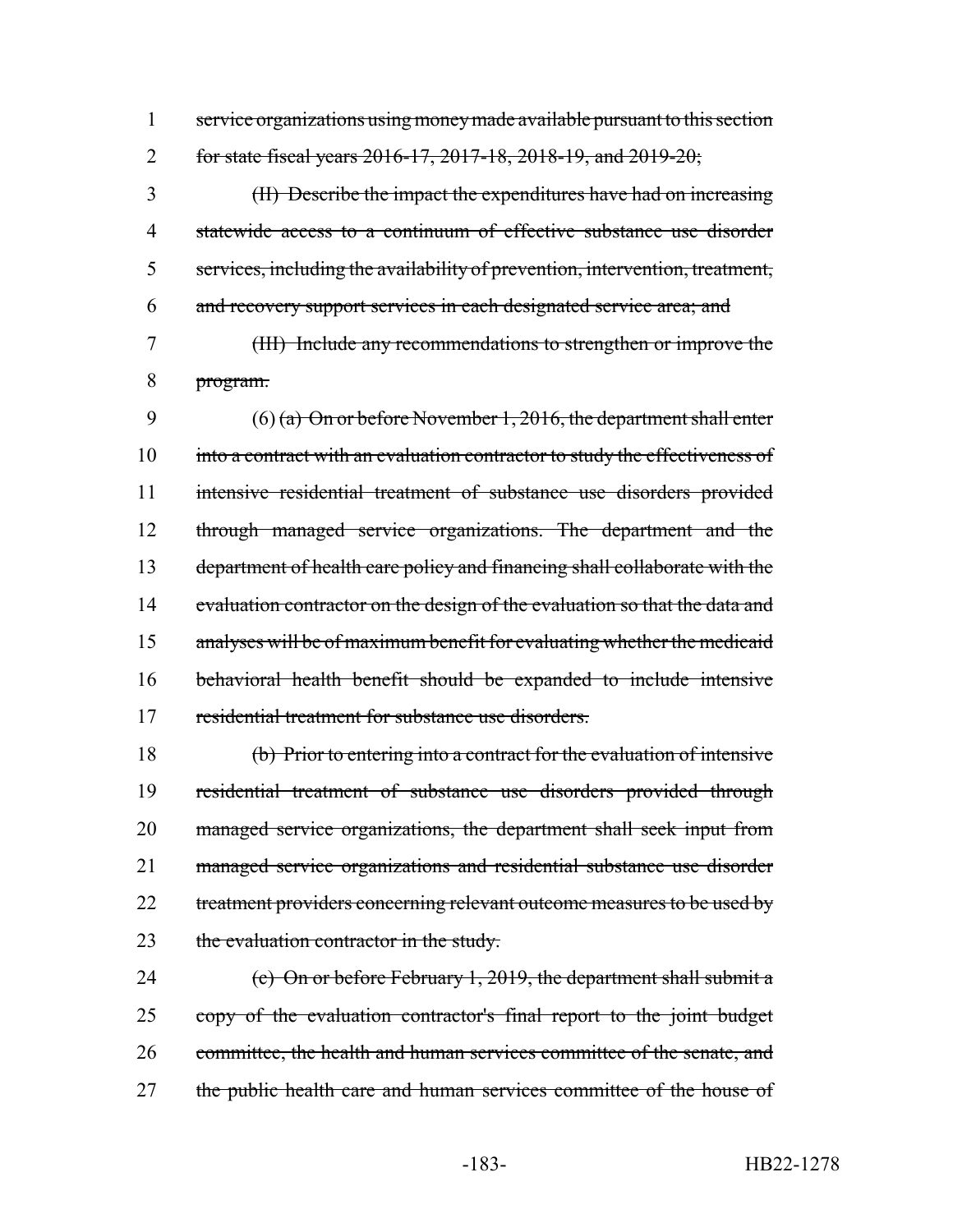representatives, or any successor committees.

2 (7) Notwithstanding section  $24-1-136 (11)(a)(I)$ , the department BHA shall report on outcomes related to the implementation of this section as part of its annual "State Measurement for Accountable, Responsive, and Transparent (SMART) Government Act" hearing required by section 2-7-203, beginning with the hearing that precedes the 2019 legislative session.

 **SECTION 149.** In Colorado Revised Statutes, 27-80-108, **amend** 9 (1)(c) and (1)(d) as follows:

 **27-80-108. Rules.** (1) The state board of human services, created in section 26-1-107, has the power to promulgate rules governing the provisions of this article 80. The rules may include, but are not limited to:

 (c) Requirements for public and private agencies, organizations, 14 and institutions from which the office of behavioral health BHA may 15 purchase services pursuant to section 27-80-106 (1), which requirements must include prohibiting the purchase of services from entities that deny or prohibit access to medical services or substance use disorder treatment and services to persons who are participating in prescribed medication-assisted treatment, as defined in section 23-21-803, for a substance use disorder;

 (d) Requirements for managed service organizations that are 22 designated by the <del>director of the office of behavioral health</del> COMMISSIONER to provide services in a designated service area pursuant to section 27-80-106 (2);

 **SECTION 150.** In Colorado Revised Statutes, **amend** 27-80-109 as follows:

**27-80-109. Coordination of state and federal funds and**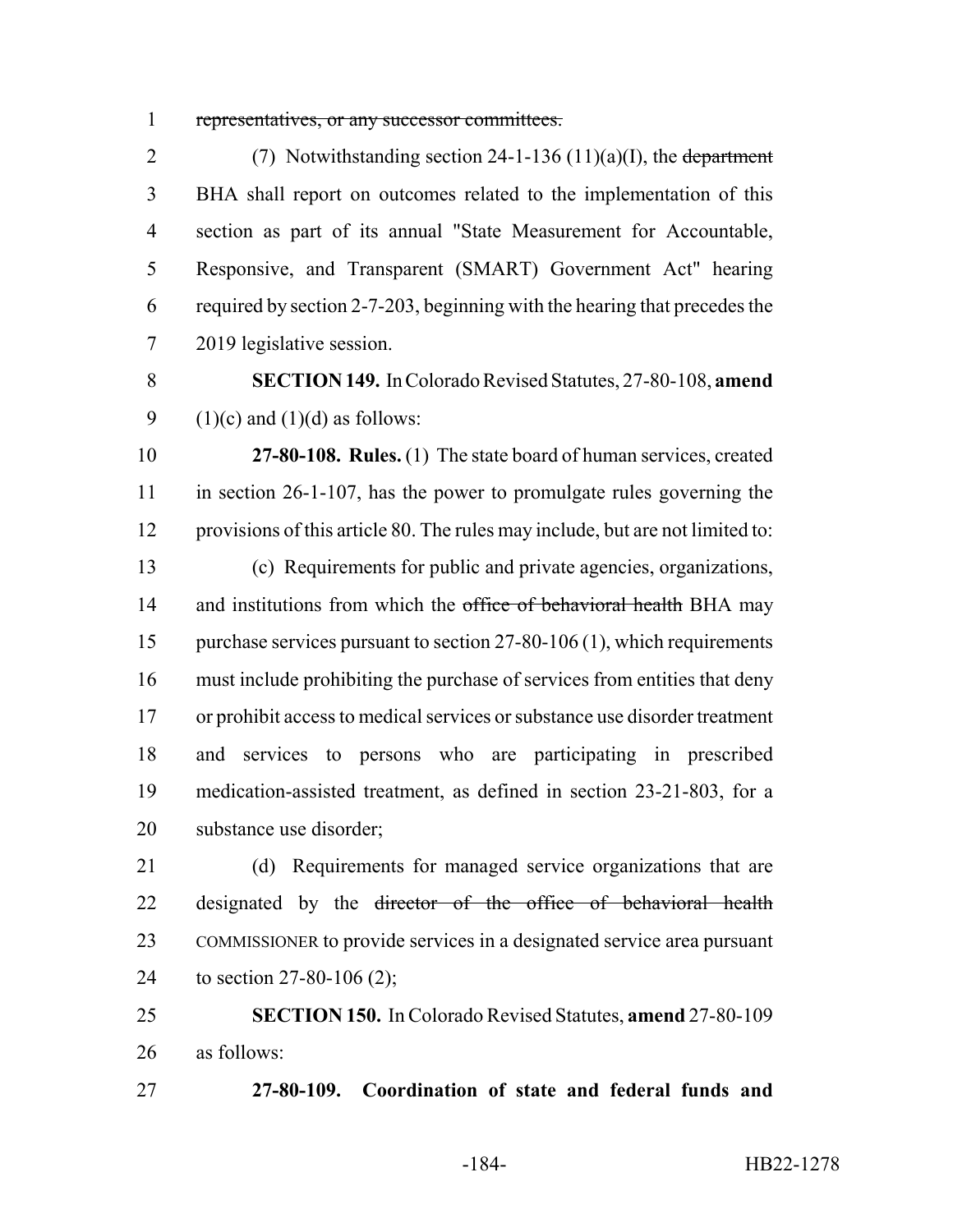**programs.** (1) Requests for state appropriations for substance use 2 disorder treatment programs must be submitted to the office of behavioral 3 health BHA and the office of state planning and budgeting on dates 4 specified by the office of behavioral health BHA, consistent with requirements and procedures of the office of state planning and budgeting. After studying each request, the office of behavioral health BHA shall make a report with its comments and recommendations, including priorities for appropriations and a statement as to whether the requested appropriation would be consistent with the comprehensive state 10 plan for substance use disorder treatment programs. The office of 11 behavioral health BHA shall submit its reports to the governor, the office of state planning and budgeting, and the joint budget committee, together with all pertinent material on which the report's recommendations are based.

 (2) The office of behavioral health BHA shall also review applications for federal grants for substance use disorder treatment programs submitted by any department or agency of state government; political subdivision of the state; Indian tribal reservation; or other public or private agency, organization, or institution. The office of behavioral 20 health BHA shall transmit to the division of planning and to the appropriate United States agency its comments and recommendations, 22 together with a statement as to whether the grant would be consistent with the comprehensive state plan for substance use disorder treatment programs.

 **SECTION 151.** In Colorado Revised Statutes, **amend** 27-80-111 as follows:

**27-80-111. Counselor training - fund created - rules.** (1) The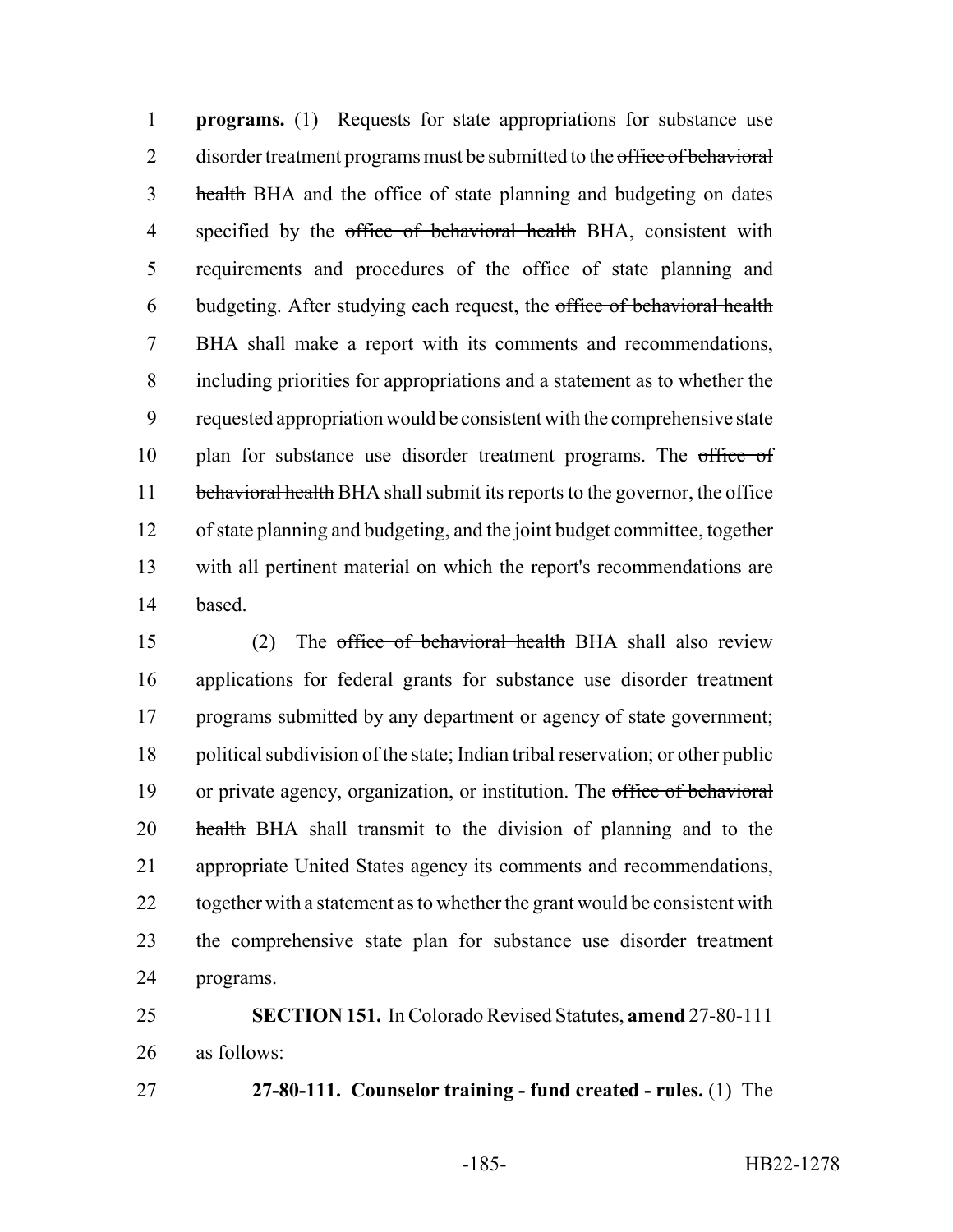executive director COMMISSIONER shall establish by rule fees to be charged for addiction counselor training. The amount assessed must be sufficient to cover a portion of the costs of administering the training, and 4 the money collected must be deposited in the addiction counsel or training fund. Additional funding may be obtained from general, cash, or federal 6 funds otherwise appropriated to the office of behavioral health BHA.

 (2) There is created in the office of the state treasurer the addiction counselor training fund, referred to in this section as the "fund". Money collected pursuant to subsection (1) of this section shall be deposited in the fund. The money in the fund is subject to annual 11 appropriation by the general assembly to the department for allocation to 12 the office of behavioral health BHA for the administration of addiction counselor training requirements established by rules of the state board of 14 human services pursuant to section 27-80-108 (1)(e). Money in the fund at the end of the fiscal year must remain in the fund and not revert to the general fund.

## **SECTION 152.** In Colorado Revised Statutes, 27-80-112, **amend** (2) as follows:

 **27-80-112. Legislative declaration - treatment program for high-risk pregnant women - creation.** (2) In recognition of such problems, there is hereby created a treatment program for high-risk pregnant women IN THE BEHAVIORAL HEALTH ADMINISTRATION.

 **SECTION 153.** In Colorado Revised Statutes, **amend** 27-80-113 as follows:

 **27-80-113. Substance use and addiction counseling and treatment - necessary components.** Any entity that qualifies to provide 27 services pursuant to section  $25.5 - 5 - 202$  (1)(r) in regard to the treatment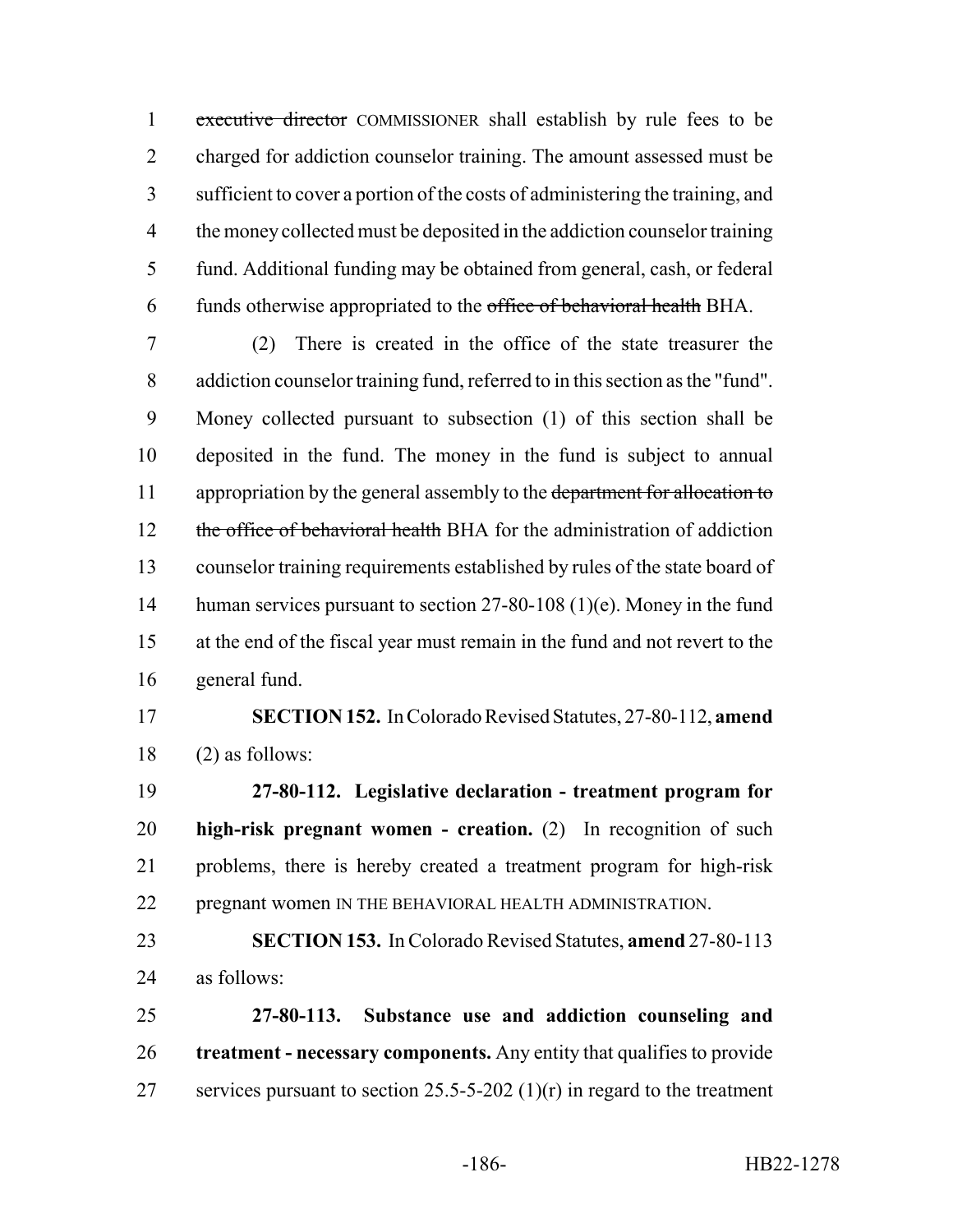program for high-risk pregnant women, shall make available, in addition to substance use and addiction counseling and treatment: Risk assessment services; care coordination; nutrition assessment; psychosocial counseling; intensive health education, including parenting education and education on risk factors and appropriate health behaviors; home visits; 6 transportation services; and other services deemed necessary by the office of behavioral health BHA and the department of health care policy and financing.

 **SECTION 154.** In Colorado Revised Statutes, 27-80-117, **amend** 10 (2)(a)(I) introductory portion,  $(2)(a)(II)$ ,  $(2)(b)$ ,  $(2)(c)$ , and  $(3)$  as follows: **27-80-117. Rural alcohol and substance abuse prevention and treatment program - creation - administration - cash fund - definitions - repeal.** (2) (a) (I) There is created the rural alcohol and 14 substance abuse prevention and treatment program in the office of behavioral health BHA to provide:

16 (II) The office of behavioral health BHA shall administer the 17 program pursuant to rules adopted by the state board of human services as of January 1, 2010, or as amended by the state board.

 (b) The office of behavioral health BHA shall incorporate provisions to implement the program into its regular contracting mechanism for the purchase of prevention and treatment services pursuant to section 27-80-106, including detoxification programs. The 23 office of behavioral health BHA shall develop a method to equitably distribute and provide additional money through contracts to provide for prevention services for and treatment of persons in rural areas.

 (c) Notwithstanding any provision of this section to the contrary, 27 the office of behavioral health BHA shall implement the program on or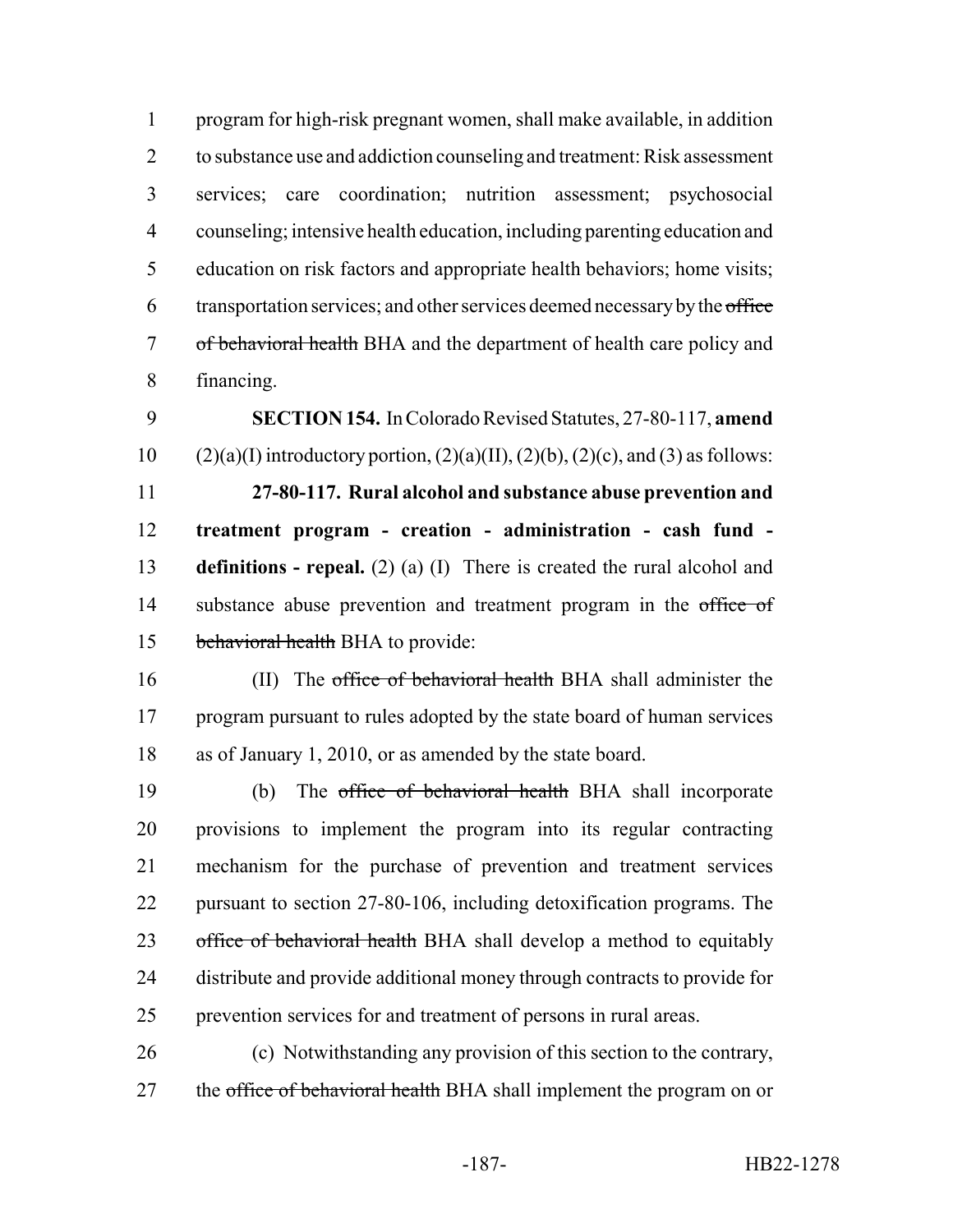after January 1, 2011, subject to the availability of sufficient money to 2 operate an effective program, as determined by the office BHA.

 (3) (a) There is created in the state treasury the rural alcohol and substance abuse cash fund, referred to in this section as the "fund", that consists of the rural youth alcohol and substance abuse prevention and treatment account, referred to in this section as the "youth account", and the rural detoxification account, referred to in this section as the "detoxification account". The fund is comprised of money collected from surcharges assessed pursuant to sections 18-19-103.5, 42-4-1307 (10)(d)(I), and 42-4-1701 (4)(f). The money collected from the surcharges must be divided equally between the youth account and the detoxification account. The fund also includes any money credited to the fund pursuant to subsection (3)(b) of this section. Money in the fund credited pursuant to subsection (3)(b) of this section must be divided equally between the youth account and the detoxification account unless the grantee or donor specifies to which account the grant, gift, or donation is to be credited. The money in the fund is subject to annual appropriation by the general 18 assembly to the office of behavioral health BHA for the purpose of implementing the program. All interest derived from the deposit and investment of money in the fund remains in the fund. Any unexpended or unencumbered money remaining in the fund at the end of a fiscal year remains in the fund and shall not be transferred or credited to the general fund or another fund; except that any unexpended and unencumbered money remaining in the fund as of August 30, 2025, is credited to the general fund.

26 (b) The office of behavioral health BHA is authorized to accept grants, gifts, or donations from any private or public source on behalf of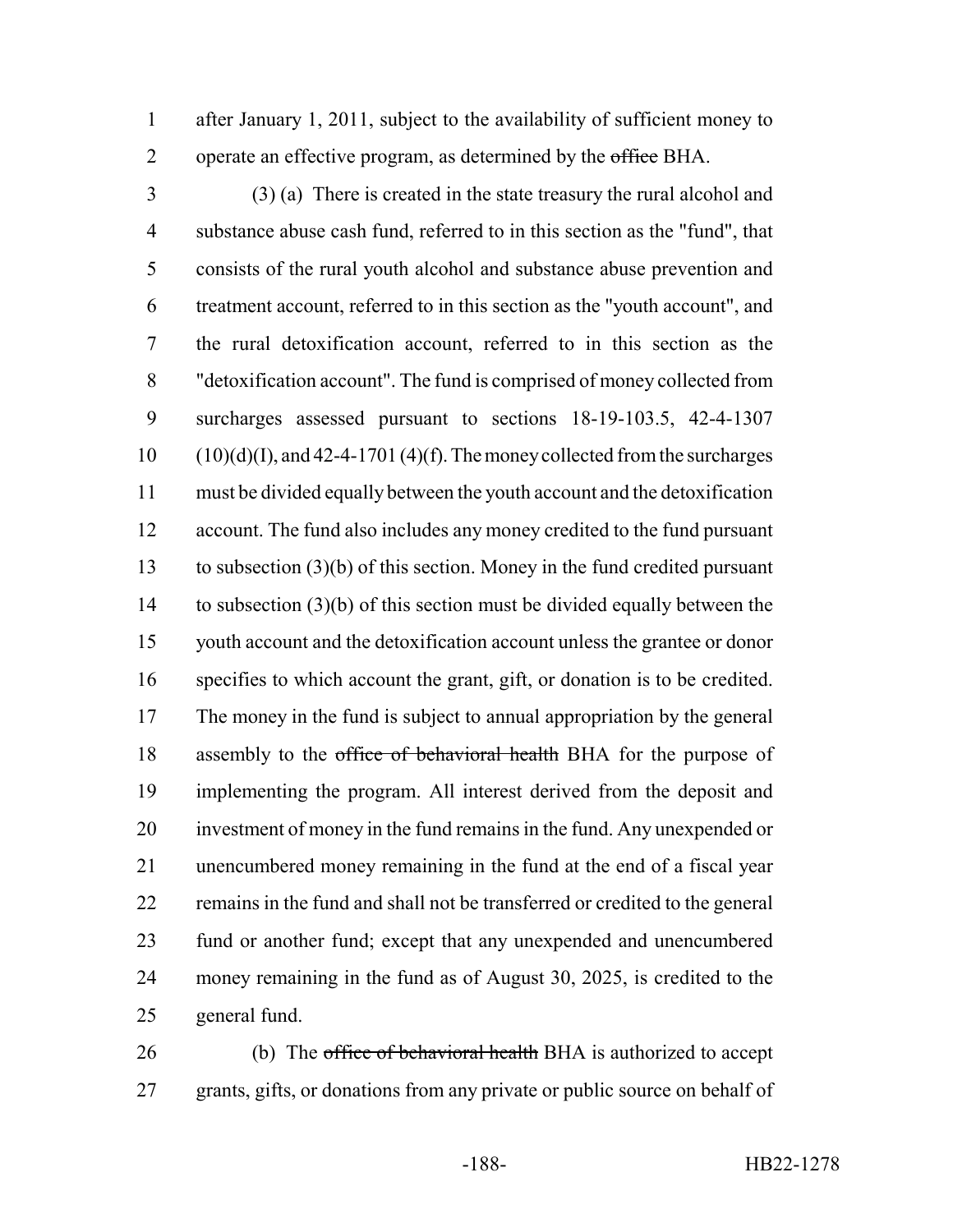1 the state for the purpose of the program. The office of behavioral health BHA shall transmit all private and public money received through grants, gifts, or donations to the state treasurer, who shall credit the same to the fund.

 **SECTION 155.** In Colorado Revised Statutes, 27-80-119, **amend** 6 (3), (4), (6) introductory portion,  $(6)(f)$ , (7), and (8) as follows:

 **27-80-119. Care navigation program - creation - reporting - rules - legislative declaration - definition.** (3) Subject to available 9 appropriations, the department BHA shall implement a care navigation program to assist engaged clients in obtaining access to treatment for substance use disorders. At a minimum, services available statewide must include independent screening of the treatment needs of the engaged client using nationally recognized screening criteria to determine the correct level of care; the identification of licensed or accredited substance use disorder treatment options, including social and medical detoxification services, medication-assisted treatment, and inpatient and outpatient treatment programs; and the availability of various treatment options for the engaged client.

19 (4) To implement the care navigation program, the office BHA shall include care navigation services in the twenty-four-hour telephone crisis service created pursuant to section 27-60-103. The contractor 22 selected by the office BHA must provide care navigation services to engaged clients statewide. Care navigation services must be available twenty-four hours a day and must be accessible through various formats. The contractor shall coordinate services in conjunction with other state care navigation and coordination services and behavioral health response systems to ensure coordinated and integrated service delivery. The use of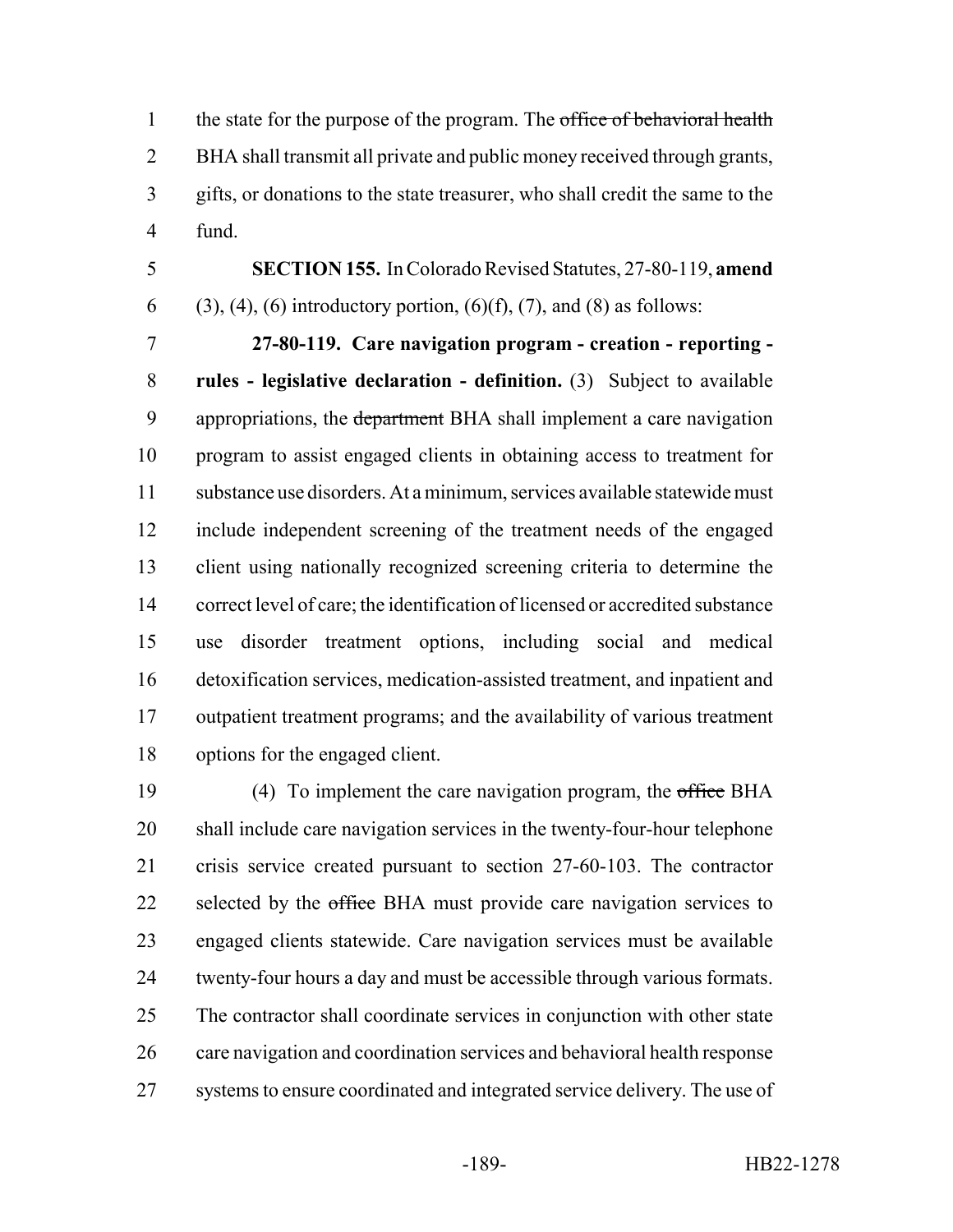peer support specialists is encouraged in the coordination of services. The contractor shall assist the engaged client with accessing treatment facilities, treatment programs, or treatment providers and shall provide services to engaged clients regardless of the client's payer source or whether the client is uninsured. Once the engaged client has initiated treatment, the contractor is no longer responsible for care navigation for that engaged client for that episode. Engaged clients who are enrolled in the medical assistance program pursuant to articles 4, 5, and 6 of title 25.5 shall be provided with contact information for their managed care entity. The contractor shall conduct ongoing outreach to inform behavioral health providers, counties, county departments of human or social services, jails, law enforcement personnel, health-care professionals, and other interested persons about care navigation services.

14 (6) The contractor shall collect and transmit to the department 15 BHA, in the time and manner determined by rule of the department STATE BOARD OF HUMAN SERVICES, the following data and information relating to engaged clients served by the contractor:

 (f) Whether the engaged client had private or public insurance or 19 was eligible for services through the office BHA due to income;

 (7) The state board OF HUMAN SERVICES may promulgate any rules necessary to implement the care navigation program.

 (8) No later than September 1 during the first year in which the 23 care navigation program is implemented pursuant to this section, and no later than September 1 of each year thereafter in which the care 25 navigation program is implemented, the department BHA shall submit an annual report to the joint budget committee, the public AND BEHAVIORAL 27 health care and human services committee and the health and insurance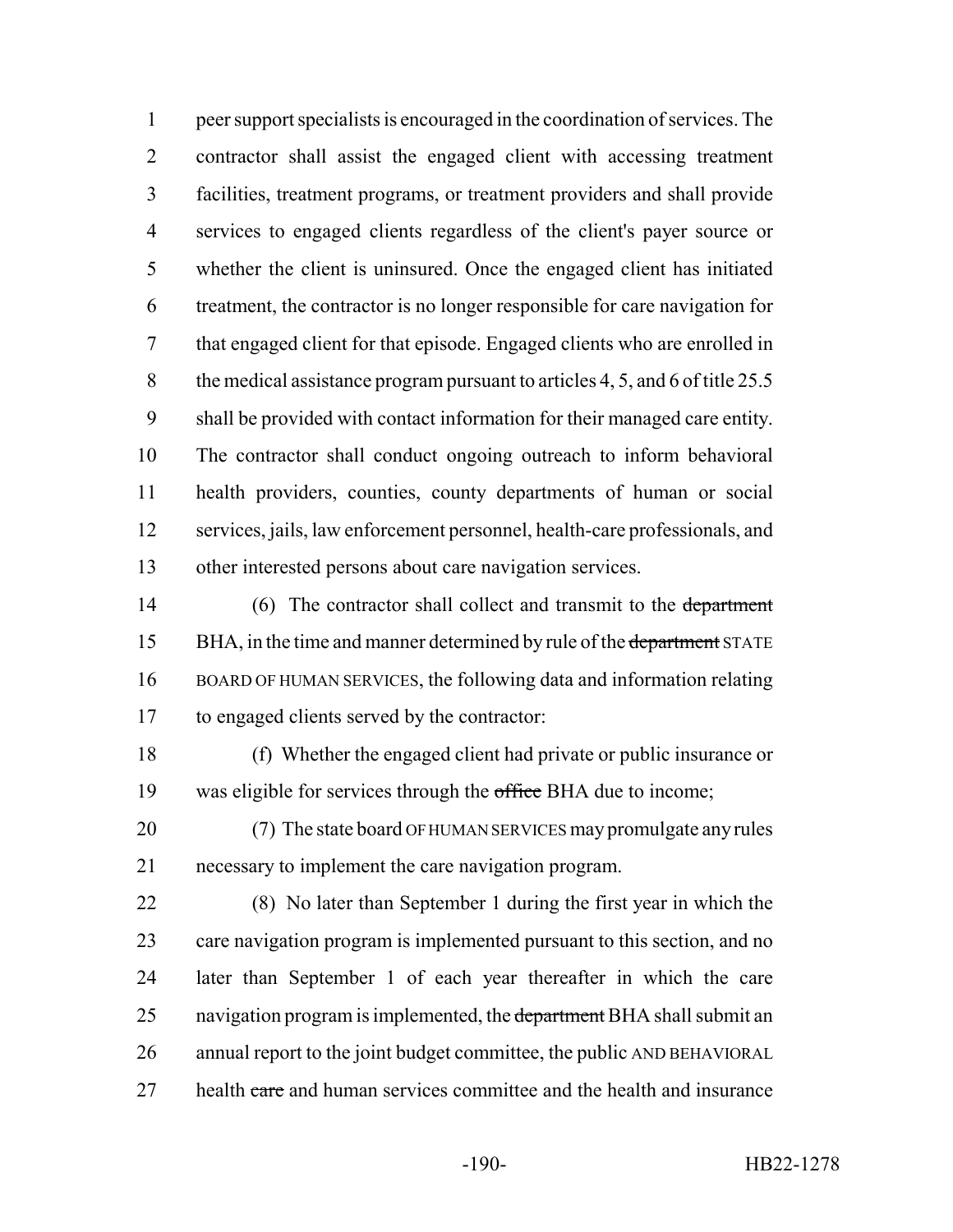committee of the house of representatives, and the health and human services committee of the senate, or any successor committees, concerning the utilization of care navigation services pursuant to this section, including a summary of the data and information collected by the contractor pursuant to subsection (6) of this section, in accordance with state and federal health-care privacy laws. Notwithstanding the provisions 7 of section 24-1-136 (11)(a)(I), the reporting requirements of this subsection (8) continue indefinitely.

 **SECTION 156.** In Colorado Revised Statutes, 27-80-120, **amend** 10 (1), (2), (3), and (6) as follows:

 **27-80-120. Building substance use disorder treatment capacity in underserved communities - grant program.** (1) There is created in 13 the department BEHAVIORAL HEALTH ADMINISTRATION the building substance use disorder treatment capacity in underserved communities grant program, referred to in this section as the "grant program".

16 (2) Subject to available appropriations, the department BHA shall award grant program money to increase substance use disorder capacity and services in rural and frontier communities. Each managed service organization area that consists of at least fifty percent rural or frontier counties shall receive an equal proportion of the annual grant program money to disburse in local grants.

 (3) A grant committee shall review grant applications and, if approved, award local grants. The grant committee includes two members appointed by the county commissioners in the relevant managed service organization service area, two representatives from the managed service 26 organization, and two members representing the department BHA and 27 appointed by the executive director of the department COMMISSIONER.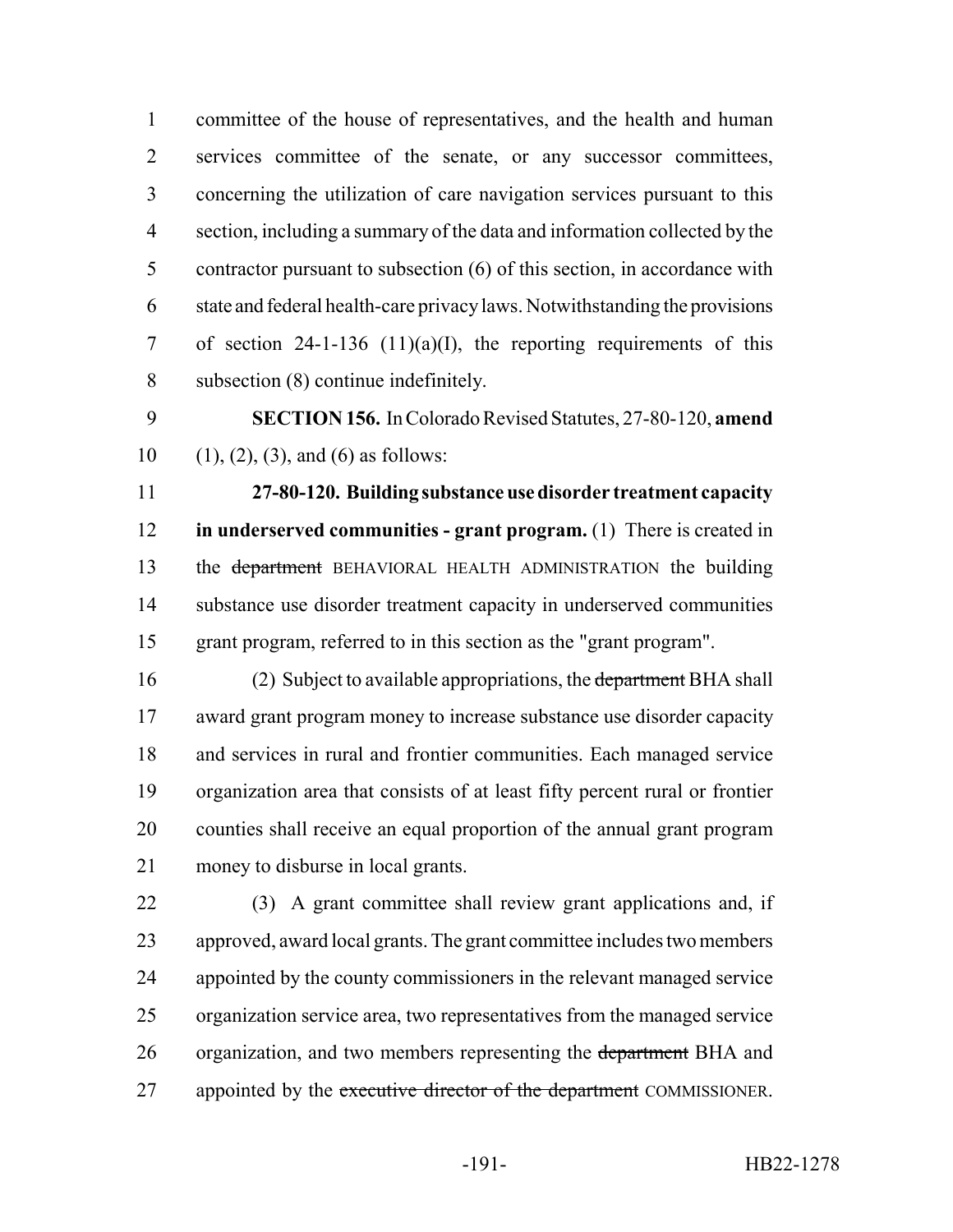The award of a local grant must be approved by a majority of the members of the grant committee. In awarding a local grant, the grant committee shall prioritize geographic areas that are unserved or underserved. After local grants are approved for each managed service 5 organization service area, the department BHA shall disburse grant program money to the managed service organization for distribution to local grant recipients.

 (6) Money appropriated for the pilot program that remains unexpended and unencumbered at the end of the fiscal year is further 10 appropriated to the department BHA for the pilot program in the next fiscal year.

 **SECTION 157.** In Colorado Revised Statutes, 27-80-121, **amend** (1) introductory portion as follows:

 **27-80-121. Perinatal substance use data linkage project - center for research into substance use disorder prevention, treatment, and recovery support strategies - report.** (1) The center for 17 research into substance use disorder prevention, treatment, and recovery support strategies established in section 27-80-118, referred to in this section as the "center", in partnership with an institution of higher education and the state substance abuse trend and response task force established in section 18-18.5-103, may conduct a statewide perinatal substance use data linkage project that uses ongoing collection, analysis, interpretation, and dissemination of data for the planning, implementation, and evaluation of public health actions to improve outcomes for families impacted by substance use during pregnancy. The data linkage project shall utilize data from the medical assistance program, articles 4 to 6 of title 25.5; the electronic prescription drug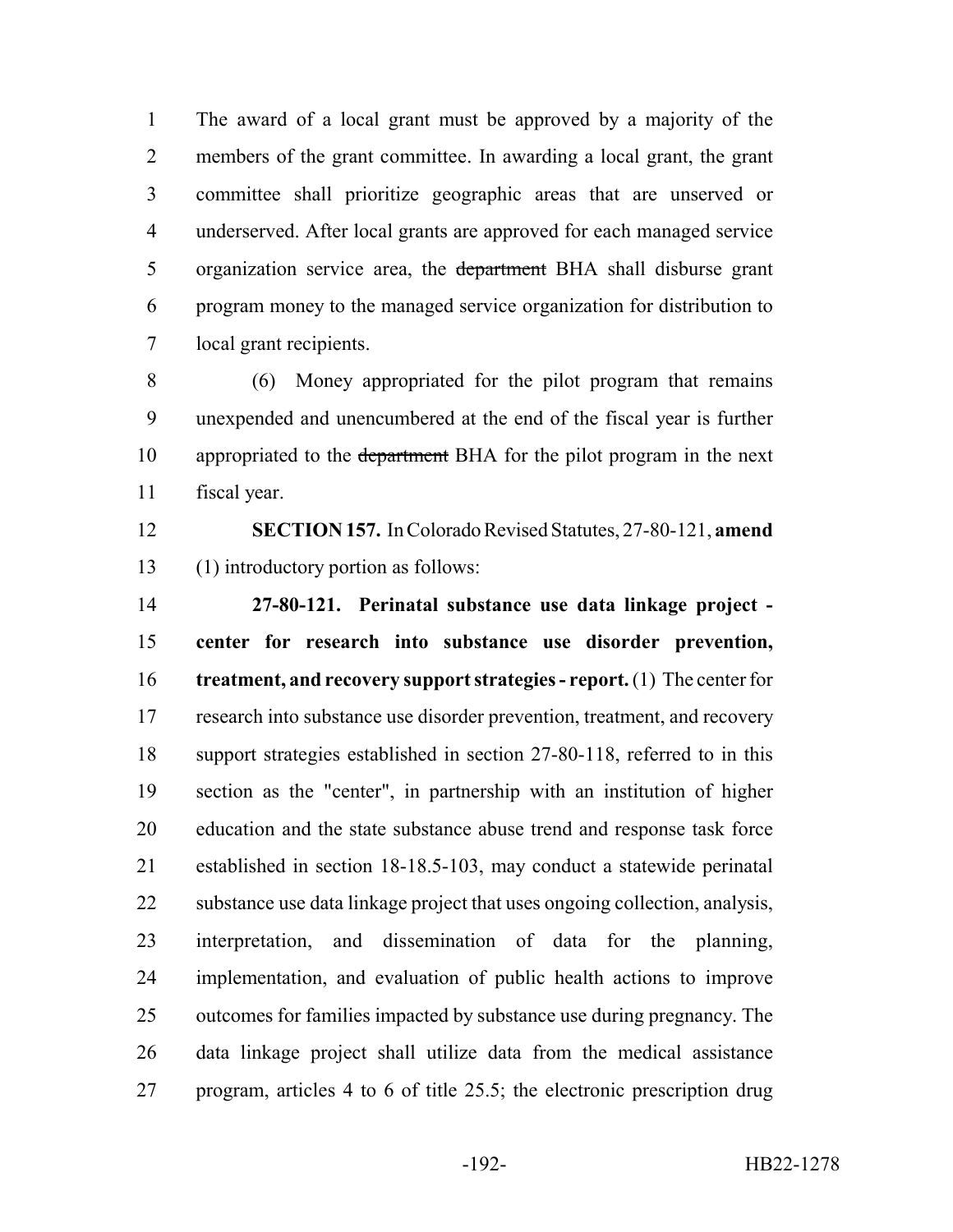monitoring program created in part 4 of article 280 of title 12; the Colorado TRAILS system, as defined in section 16-20.5-102 (10); the Colorado immunization information system, created pursuant to section 25-4-2401, et seq.; the Colorado child care assistance program, created in part 8 of article 2 of title 26; the office of behavioral health in the department of human services BHA; and birth and death records to examine the following: **SECTION 158.** In Colorado Revised Statutes, 27-80-122, **amend** (1) introductory portion and (2) as follows: **27-80-122. Recovery residence certifying body - competitive selection process - appropriation.** (1) No later than January 1, 2022, the 12 office of behavioral health BHA shall use a competitive selection process

 pursuant to the "Procurement Code", articles 101 to 112 of title 24, to select a recovery residence certifying body to:

 (2) For the 2021-22 state fiscal year and each state fiscal year thereafter, the general assembly shall appropriate two hundred thousand 17 dollars to the office of behavioral health BHA for the purpose of implementing this section.

 **SECTION 159.** In Colorado Revised Statutes, 27-80-123, **amend** 20 (2), (4) introductory portion, (5), (6), (7) introductory portion, and  $(7)(a)$ as follows:

 **27-80-123. High-risk families cash fund - creation - services provided - report - definition.** (2) There is created in the state treasury the high-risk families cash fund, referred to in this section as the "fund". 25 The fund consists of money credited to the fund and any other money that 26 the general assembly may appropriate or transfer to the fund. The state treasurer shall credit all interest and income derived from the deposit and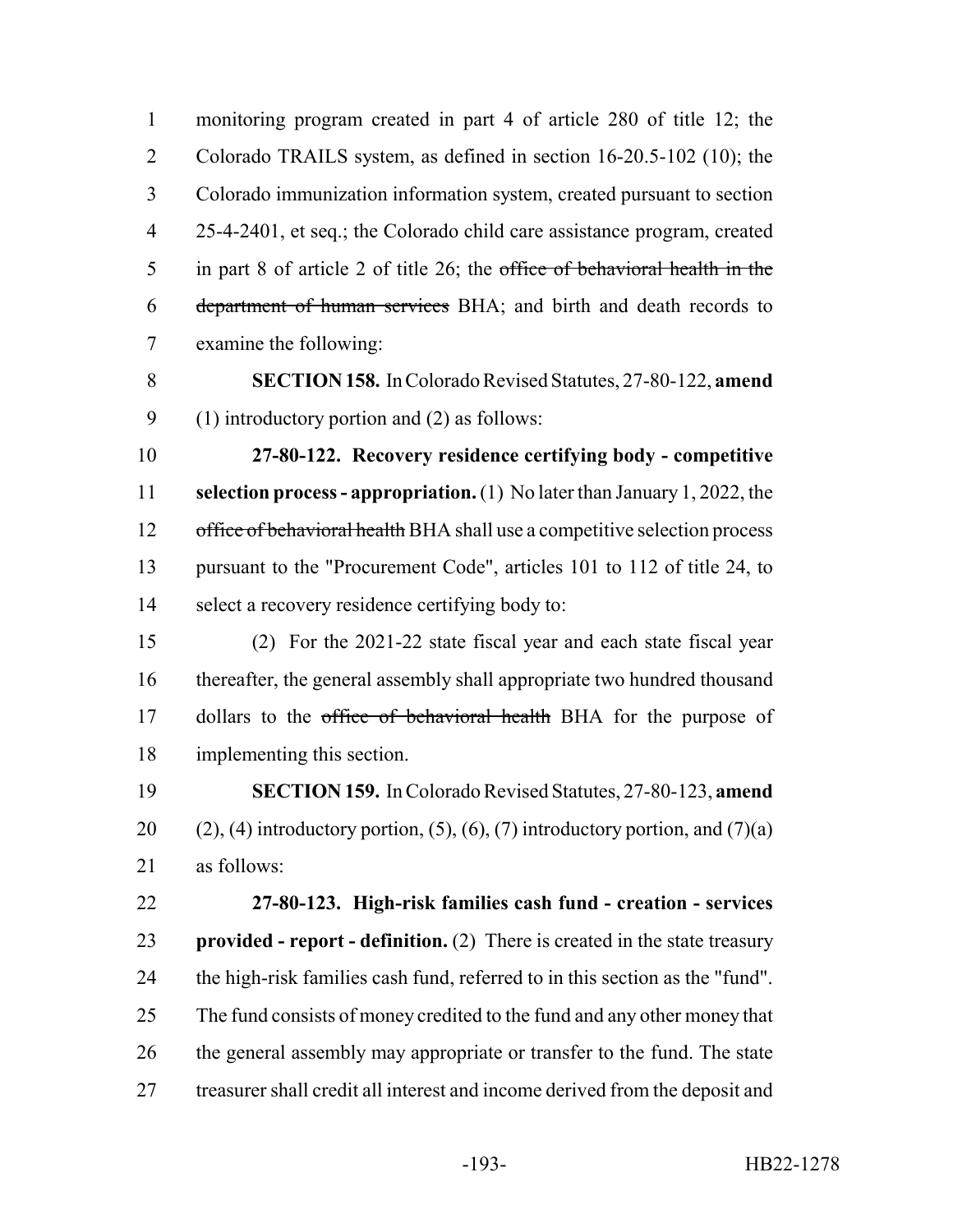investment of money in the fund to the fund. Money in the fund is 2 continuously appropriated to the department BHA, which may expend money from the fund for the purposes specified in subsection (4) of this section.

 (4) The department BHA may expend money in the fund for the following purposes:

 (5) (a) The department BHA may use money from the fund to contract with managed service organizations, private providers, schools, counties, nonprofit organizations, or municipalities to provide services described in subsection (4) of this section.

 (b) Money expended by the department BHA must be used for one-time allocations to increase treatment capacity, including start-up costs and capital expenditures, or to provide substance use disorder recovery and wraparound services, including the prenatal plus program and access to child care, to high-risk families.

 (6) After considering relevant stakeholder feedback, the 17 department BHA shall annually prioritize the use of available money in the fund, recognizing statewide need and complementing existing funding for behavioral health services statewide.

20 (7) Notwithstanding the provisions of section  $24-1-136(11)(a)(I)$ 21 to the contrary, the department BHA shall submit a report to the general assembly on July 1, 2020, and on July 1 each year thereafter, which report must include:

 (a) A summary of expenditures from the fund made by the 25 department BHA;

 **SECTION 160.** In Colorado Revised Statutes, 27-80-124, **amend** 27 (1), (3) introductory portion, (4), and (5) as follows: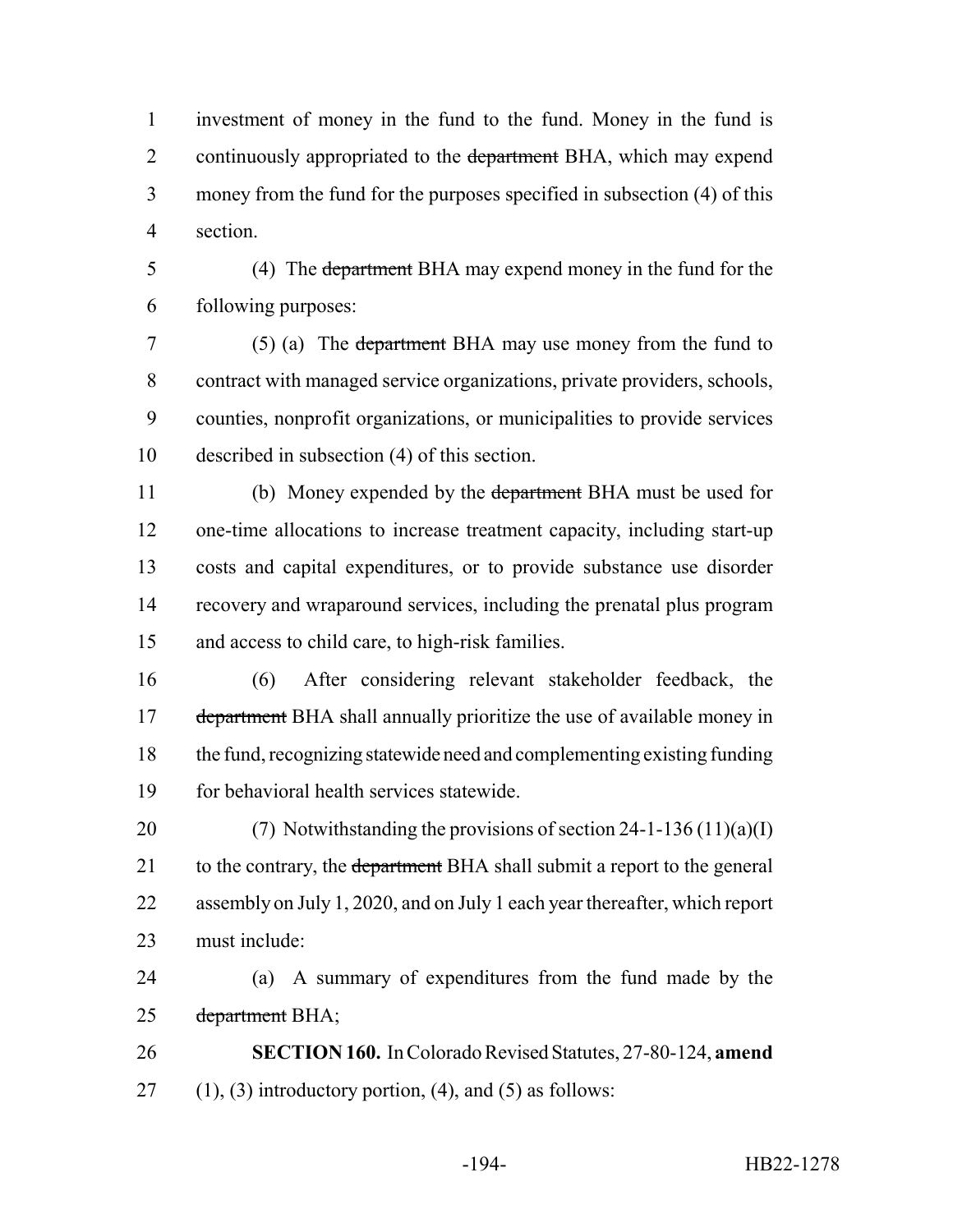**27-80-124. Colorado substance use disorders prevention collaborative - created - mission - administration - report - repeal.** 3 (1) The office of behavioral health BHA shall convene and administer a Colorado substance use disorders prevention collaborative with institutions of higher education, nonprofit agencies, and state agencies, referred to in this section as the "collaborative", for the purpose of gathering feedback from local public health agencies, institutions of higher education, nonprofit agencies, and state agencies concerning evidence-based prevention practices to fulfill the mission stated in subsection (2) of this section. 11 (3) The office of behavioral health BHA and the collaborative shall:

 (4) In order to implement and provide sustainability to the collaborative, for state fiscal years 2021-22 through 2024-25, the general assembly shall appropriate money from the marijuana tax cash fund 16 created in section 39-28.8-501 (1) to the office of behavioral health BHA to accomplish the mission of the collaborative.

18 (5) The office of behavioral health BHA shall report its progress to the general assembly on or before September 1, 2022, and each September 1 through September 1, 2025.

 **SECTION 161.** In Colorado Revised Statutes, 27-80-125, **amend** 22 (1) introductory portion,  $(2)$ ,  $(3)$ ,  $(4)$ , and  $(5)$  as follows:

 **27-80-125. Housing assistance for individuals with a substance use disorder - rules - report - appropriation.** (1) The office of 25 behavioral health BHA shall establish a program to provide temporary financial housing assistance to individuals with a substance use disorder who have no supportive housing options when the individual is: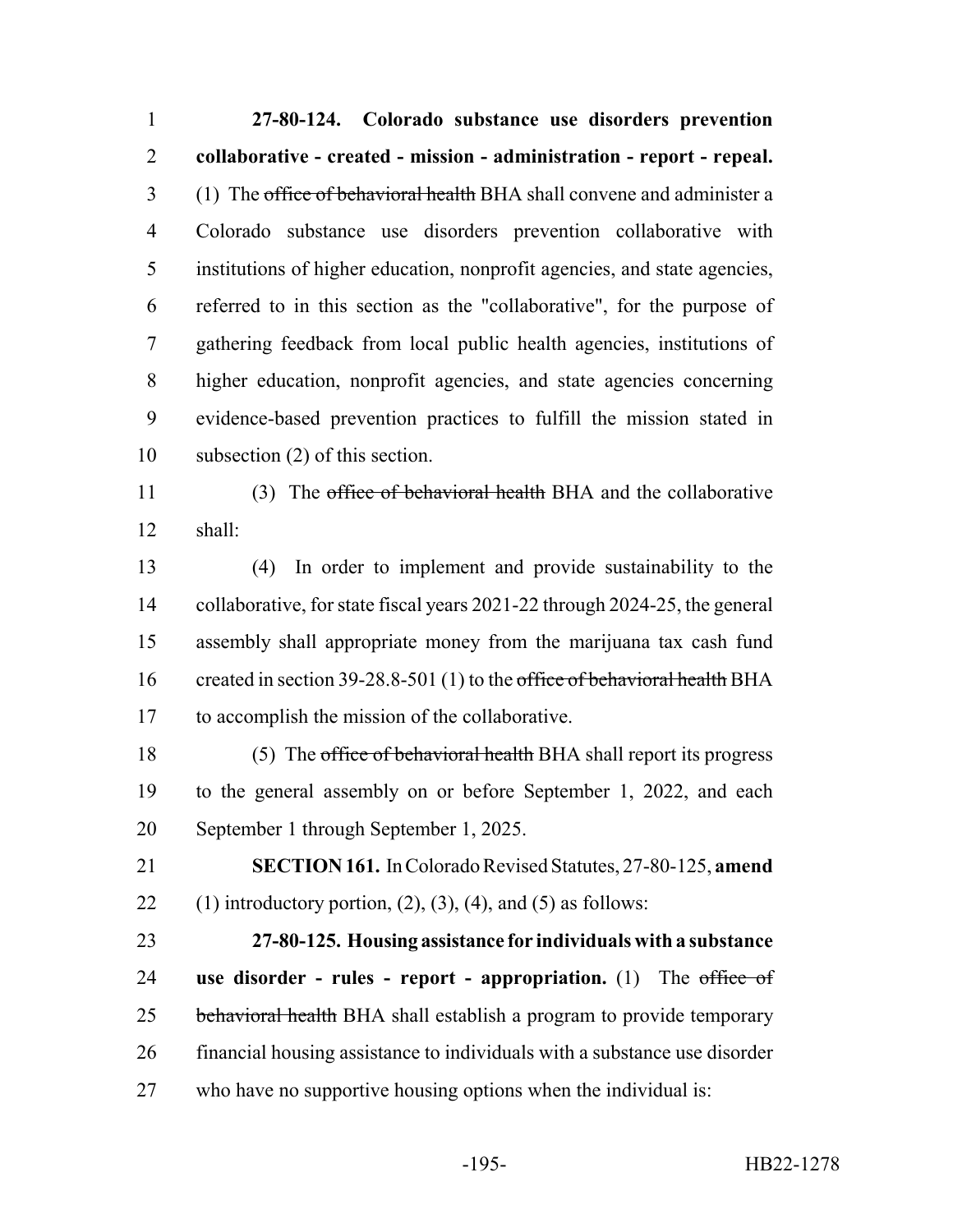1 (2) The office of behavioral health BHA may promulgate rules establishing the maximum amount of temporary financial assistance that an individual can receive and the maximum amount of time for which an individual may receive assistance. Rules promulgated pursuant to this subsection (2) related to the time for which an individual may receive assistance must be clinically based, culturally responsive, and trauma-informed.

 (3) In awarding temporary financial housing assistance in 9 accordance with this section, the office of behavioral health BHA shall consider funding for individuals entering into a recovery residence, as defined in section 25-1.5-108.5 (1)(a).

 (4) Notwithstanding section 24-1-136 (11)(a)(I), by February 1, 13 2022, and by February 1 each year thereafter, the office of behavioral **health** BHA shall submit a report detailing the amount of housing assistance provided in the prior year, the number of individuals and the entities that received the housing assistance, and the duration of housing assistance each individual or entity received to the health and human services committee of the senate, the health and insurance and the public and behavioral health and human services committees of the house of representatives, and the opioid and other substance use disorders study committee created in section 10-22.3-101, or any successor committees. (5) For the 2021-22 state fiscal year and each state fiscal year thereafter, the general assembly shall appropriate four million dollars to 24 the office of behavioral health BHA for the purpose of the housing program described in this section.

 **SECTION 162.** In Colorado Revised Statutes, 27-80-126, **amend** 27 (2), (4), (5), (6)(a), (7)(a) introductory portion, (7)(a)(IV), (7)(b), and (8)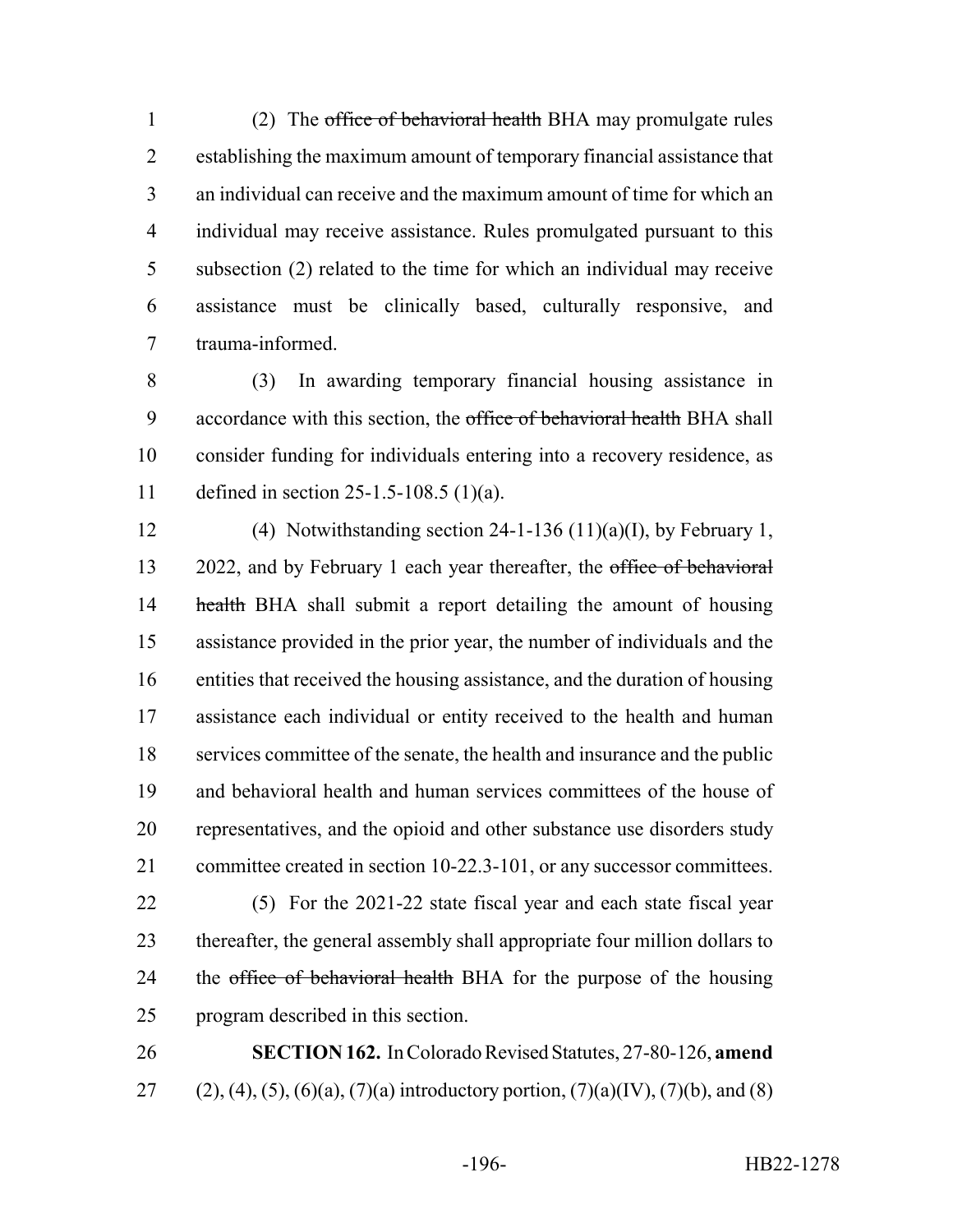as follows:

 **27-80-126. Recovery support services grant program - creation - eligibility - reporting requirements - appropriation - rules - definitions.** (2) There is created in the office of behavioral health ADMINISTRATION the recovery support services grant program, referred to in this section as the "grant program", to provide grants to recovery community organizations for the purpose of providing recovery-oriented services to individuals with a substance use disorder or co-occurring substance use and mental health disorder.

 (4) The office of behavioral health BHA shall administer the grant 11 program. Subject to available appropriations, the office BHA shall disburse grant money appropriated pursuant to subsection (8) of this section to each managed service organization designated pursuant to section 27-80-107.

 (5) The office of behavioral health BHA shall implement the grant program in accordance with this section. Pursuant to article 4 of title 24, 17 the office BHA shall promulgate rules as necessary to implement the grant program.

 (6) (a) To receive a grant, a recovery community organization must submit an application to the applicable managed service 21 organization in accordance with rules promulgated by the office of 22 behavioral health BHA.

 (7) (a) On or before December 1, 2023, and on or before December 1 each year thereafter, each managed service organization that 25 awards grants shall submit a report to the office of behavioral health BHA. At a minimum, the report must include the following information: 27 (IV) Any other information required by the office of behavioral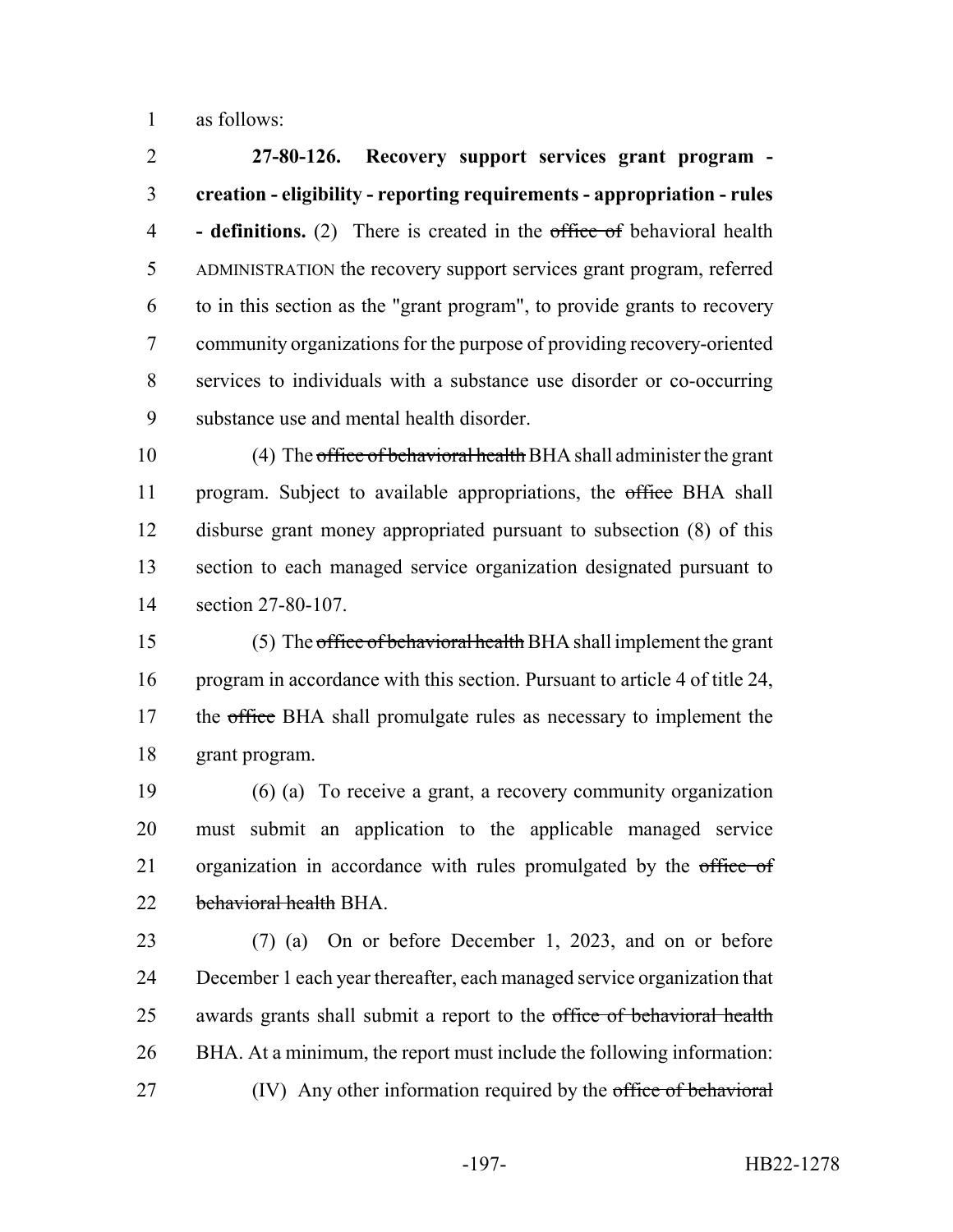health BHA.

 (b) On or before March 1, 2022, and on or before March 1 each 3 year thereafter for the duration of the grant program, the office of 4 behavioral health BHA shall submit a summarized report on the grant program to the health and human services committee of the senate and the health and insurance and the public and behavioral health and human services committees of the house of representatives, or any successor committees, and to the opioid and other substance use disorders study committee created in section 10-22.3-101.

 (8) For the 2021-22 state fiscal year and each state fiscal year thereafter, the general assembly shall appropriate one million six hundred 12 thousand dollars from the general fund to the office of behavioral health 13 BHA to implement the grant program. The office BHA may use a portion of the money appropriated for the grant program to pay the direct and indirect costs of administering the grant program.

 **SECTION 163.** In Colorado Revised Statutes, 27-80-204, **amend** 17 (1)(a), (1)(b)(II), (3), and (4) as follows:

 **27-80-204. License required - controlled substances - repeal.** (1) (a) In accordance with part 3 of article 18 of title 18, a substance use disorder treatment program that compounds, administers, or dispenses a controlled substance shall annually obtain a license issued by the 22 department BHA for each place of business or professional practice located in this state.

 (b) (II) Prior to the repeal, the department of regulatory agencies 25 shall review the licensing functions of the department BHA as provided in section 24-34-104. In conducting the review, the department of regulatory agencies shall consider whether the licensing pursuant to this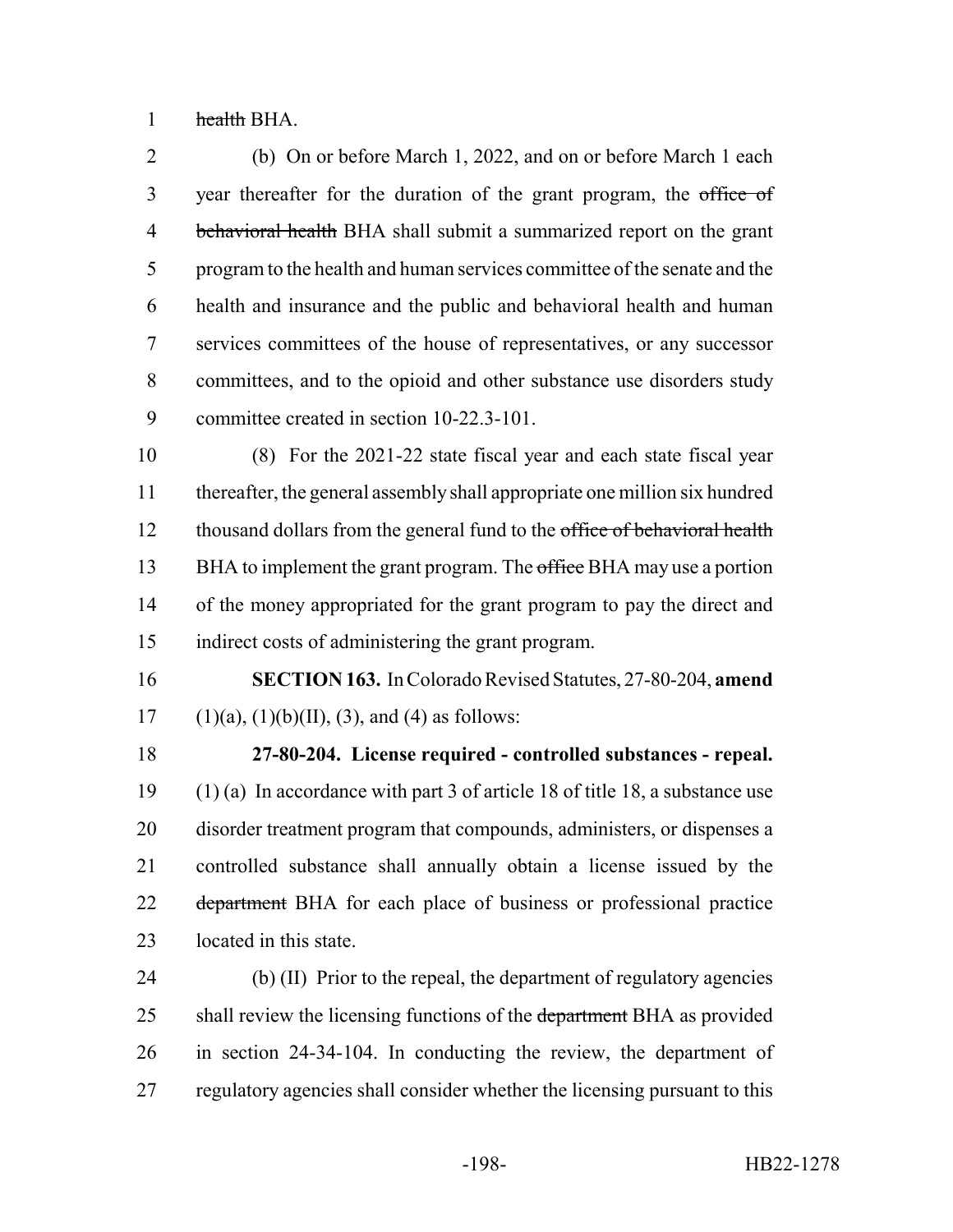subsection (1) should be combined with the licensing of any other substance use disorder treatment programs by the department.

 (3) An employee of a facility, as defined in section 25-1.5-301, 4 C.R.S., who is administering and monitoring medications to persons under the care or jurisdiction of the facility pursuant to part 3 of article 6 1.5 of title 25  $C.R.S.,$  need not be licensed by the department BHA to lawfully possess controlled substances under this part 2.

 (4) A person who is required to be but is not yet licensed may apply for a license at any time. A person who is required to be licensed under this part 2 shall not engage in any activity for which a license is 11 required until the department BHA grants the person's application and 12 issues a license to him or her THE PERSON.

 **SECTION 164.** In Colorado Revised Statutes, 27-80-205, **amend** 14 (1) introductory portion,  $(3)(a.5)$ , and  $(3)(b)$  as follows:

 **27-80-205. Issuance of license - fees.** (1) The department BHA, as provided in section 27-80-204 (1), shall issue the appropriate license to each substance use disorder treatment program meeting all the requirements of this part 2 unless it determines that the issuance of the license would be inconsistent with the public interest. In determining the 20 public interest, the department BHA shall consider the following factors: 21 (3) (a.5) The department BHA may administratively set initial and annual license fees for substance use disorder treatment programs to

approximate the direct and indirect costs of the program.

24 (b) The department BHA shall transmit the fees collected pursuant to this section to the state treasurer for deposit in the controlled substances program fund created in section 27-80-206.

**SECTION 165.** In Colorado Revised Statutes, **amend** 27-80-206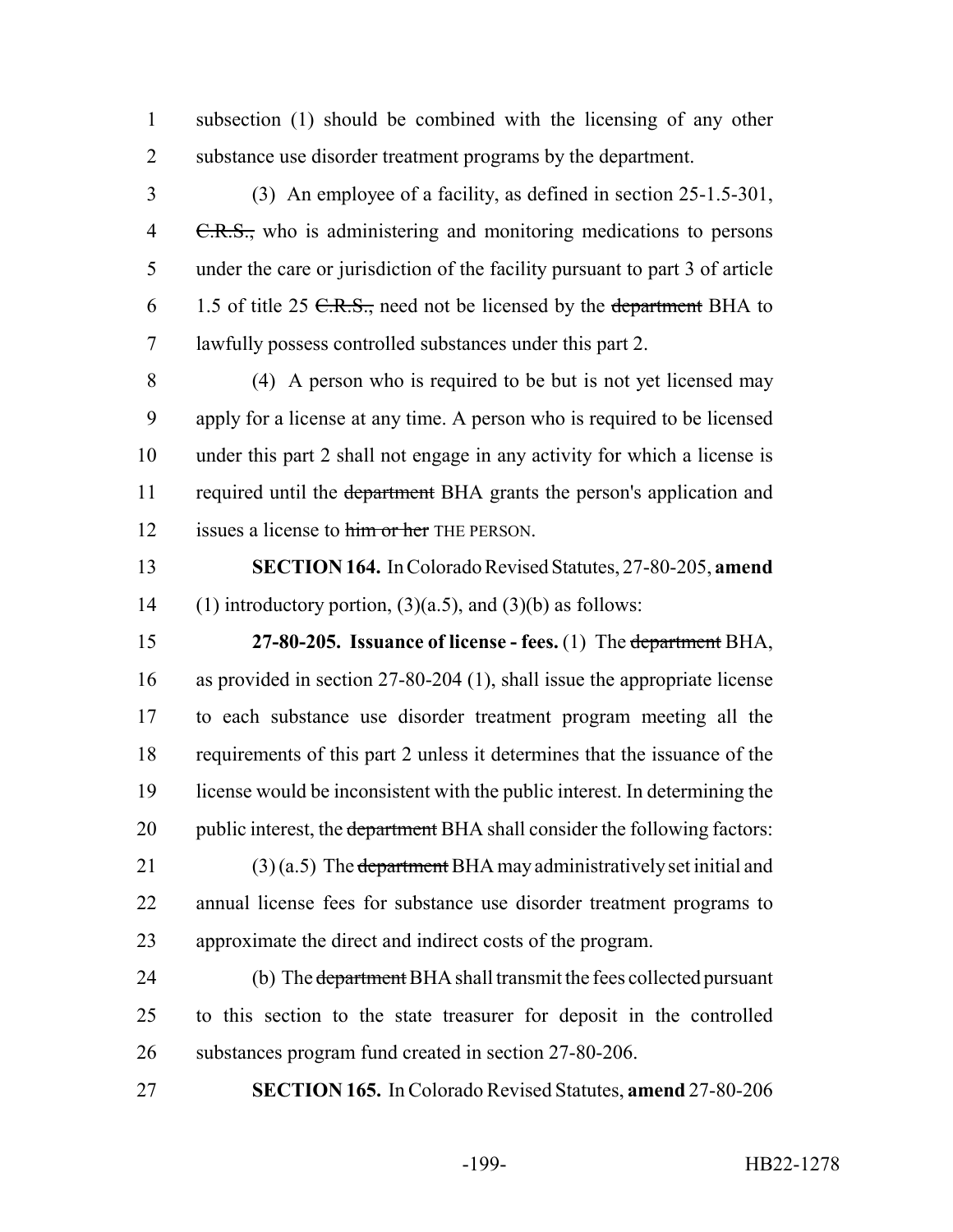as follows:

 **27-80-206. Controlled substances program fund - disposition of fees.** There is hereby created in the state treasury the controlled 4 substances program fund. The department BHA shall transmit all moneys MONEY it collects pursuant to this part 2 to the state treasurer, who shall 6 credit the moneys MONEY to the controlled substances program fund. The 7 general assembly shall make annual appropriations ANNUALLY APPROPRIATE MONEY from the controlled substances program fund to the 9 department BHA for the purposes authorized by this part 2. All moneys MONEY credited to the controlled substances program fund and any 11 interest earned on the fund remain REMAINS in the fund and do DOES not revert to the general fund or any other fund at the end of any fiscal year. **SECTION 166.** In Colorado Revised Statutes, 27-80-207, **amend** (3) as follows: **27-80-207. Qualifications for license.** (3) The department BHA shall not grant a license to a person who has been convicted within the last two years of a willful violation of this part 2 or any other state or federal law regulating controlled substances. **SECTION 167.** In Colorado Revised Statutes, 27-80-208, **amend** 20 (1) introductory portion,  $(1)(d)$ ,  $(2)$ ,  $(2.5)$ ,  $(3)$ ,  $(4)$ , and  $(5)(a)$  as follows: **27-80-208. Denial, revocation, or suspension of license - other disciplinary actions - notice.** (1) The department BHA may deny, 23 suspend, or revoke a license issued under this part 2 pursuant to article 4 of title 24, or take other disciplinary action as set forth in subsection (2.5) 25 of this section, at the department's BHA's discretion, upon a finding that the licensee:

(d) Has violated any provision of this part 2 or the rules of the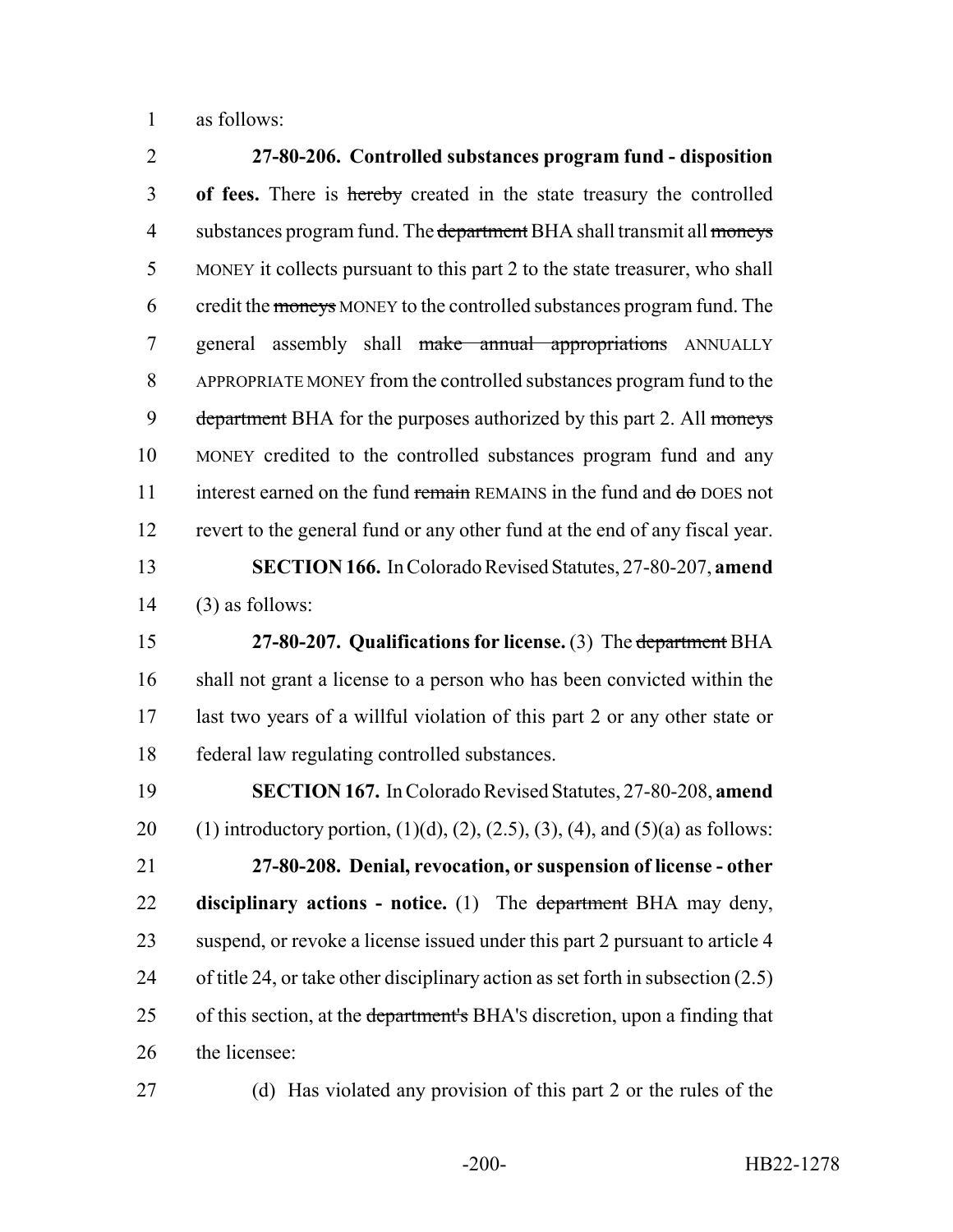1 department BHA or of the state board of human services created in 2 section 26-1-107. C.R.S.

3 (2) The department BHA may limit revocation or suspension of a license to the particular controlled substance that was the basis for revocation or suspension.

 (2.5) If the department BHA determines that a licensee has 7 committed an act that would authorize the department BHA to deny, 8 revoke, or suspend a license, the department BHA may, at its discretion, impose other disciplinary actions that may include, but need not be limited to, a fine not to exceed five hundred dollars, probation, or stipulation.

 (3) If the department BHA suspends or revokes a license, the 13 department BHA may place all controlled substances owned or possessed 14 by the licensee at the time of the suspension or on the effective date of the 15 revocation order under seal. The department BHA may not dispose of substances under seal until the time for making an appeal has elapsed or until all appeals have been concluded, unless a court orders otherwise or orders the sale of any perishable controlled substances and the deposit of the proceeds with the court. When a revocation order becomes final, all controlled substances may be forfeited to the state.

21 (4) The department BHA shall promptly notify the bureau and the appropriate professional licensing agency, if any, of all charges and the final disposition of the charges, and of all forfeitures of a controlled substance.

25 (5) (a) On or before July 1, 2020, the department BHA shall develop and implement a formal, simple, accurate, and objective system to track and categorize complaints made against a licensee and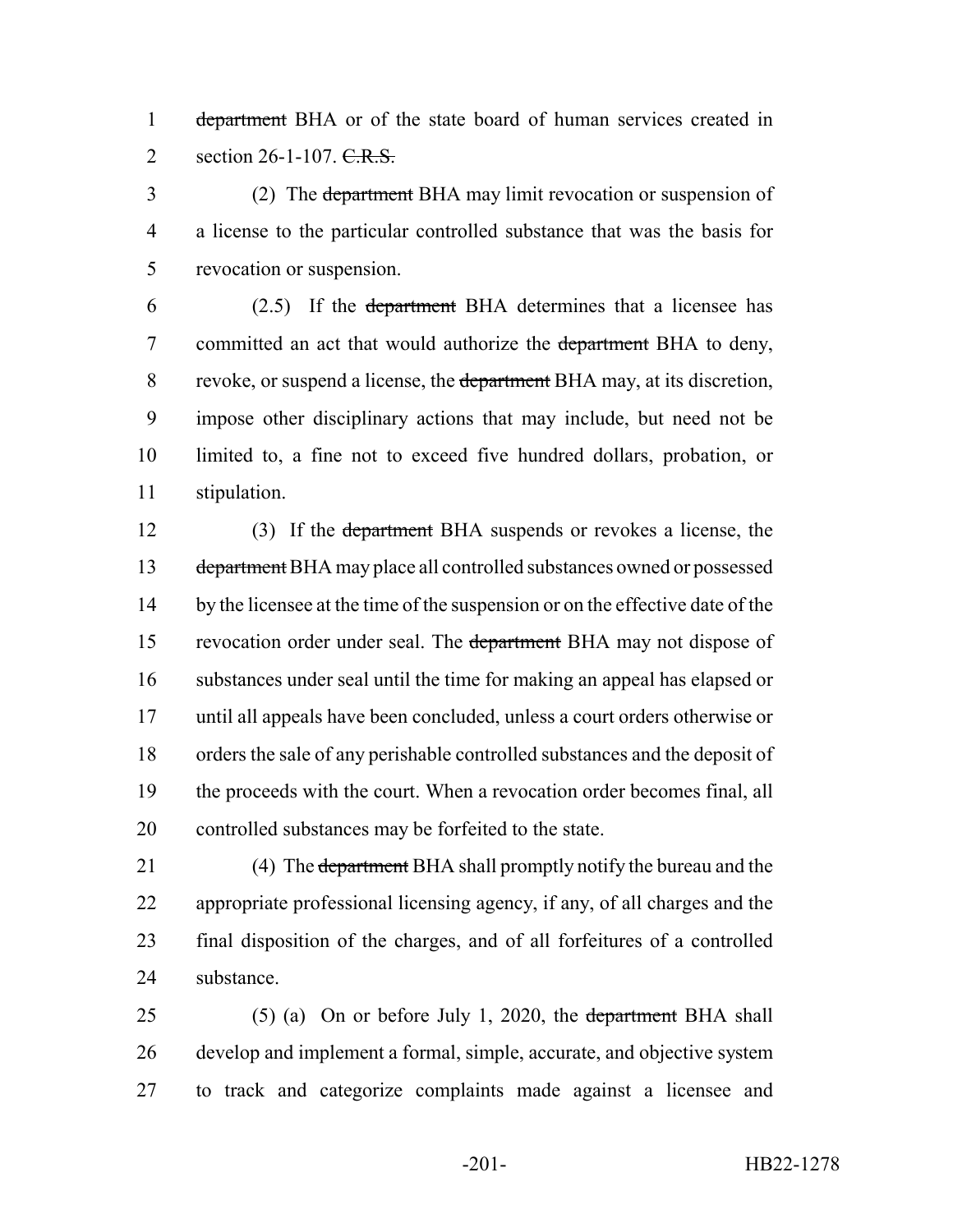disciplinary action taken pursuant to this part 2.

 **SECTION 168.** In Colorado Revised Statutes, 27-80-211, **amend** 3 (2) introductory portion,  $(2)(b)$ , and  $(2)(c)$  as follows:

 **27-80-211. Enforcement and cooperation.** (2) The department BHA shall cooperate with all agencies charged with the enforcement of the laws of this state, all other states, and the United States relating to 7 controlled substances. To this end, the department BHA shall:

 (b) Cooperate with the bureau and with local, state, and other federal agencies by maintaining a centralized unit to accept, catalogue, file, and collect statistics, including records of dependent and other controlled substance law offenders within the state, and make the information available for federal, state, and local law enforcement or 13 regulatory purposes. The department BHA shall not furnish the name or 14 identity of a patient whose identity could not be obtained under section 27-80-212.

 (c) Respond to referrals, complaints, or other information received regarding possible violations and, upon notification of the appropriate licensing authority, if applicable, and upon a written finding by the 19 executive director of the department COMMISSIONER that probable cause exists to believe that there is illegal distribution or dispensing of controlled substances, to make any inspections, investigations, and reports 22 that may be necessary to determine compliance with this part 2 by all licensed or otherwise authorized individuals who handle controlled substances;

 **SECTION 169.** In Colorado Revised Statutes, **amend** 27-80-213 as follows:

**27-80-213. Rules - policies.** (1) The department BHA shall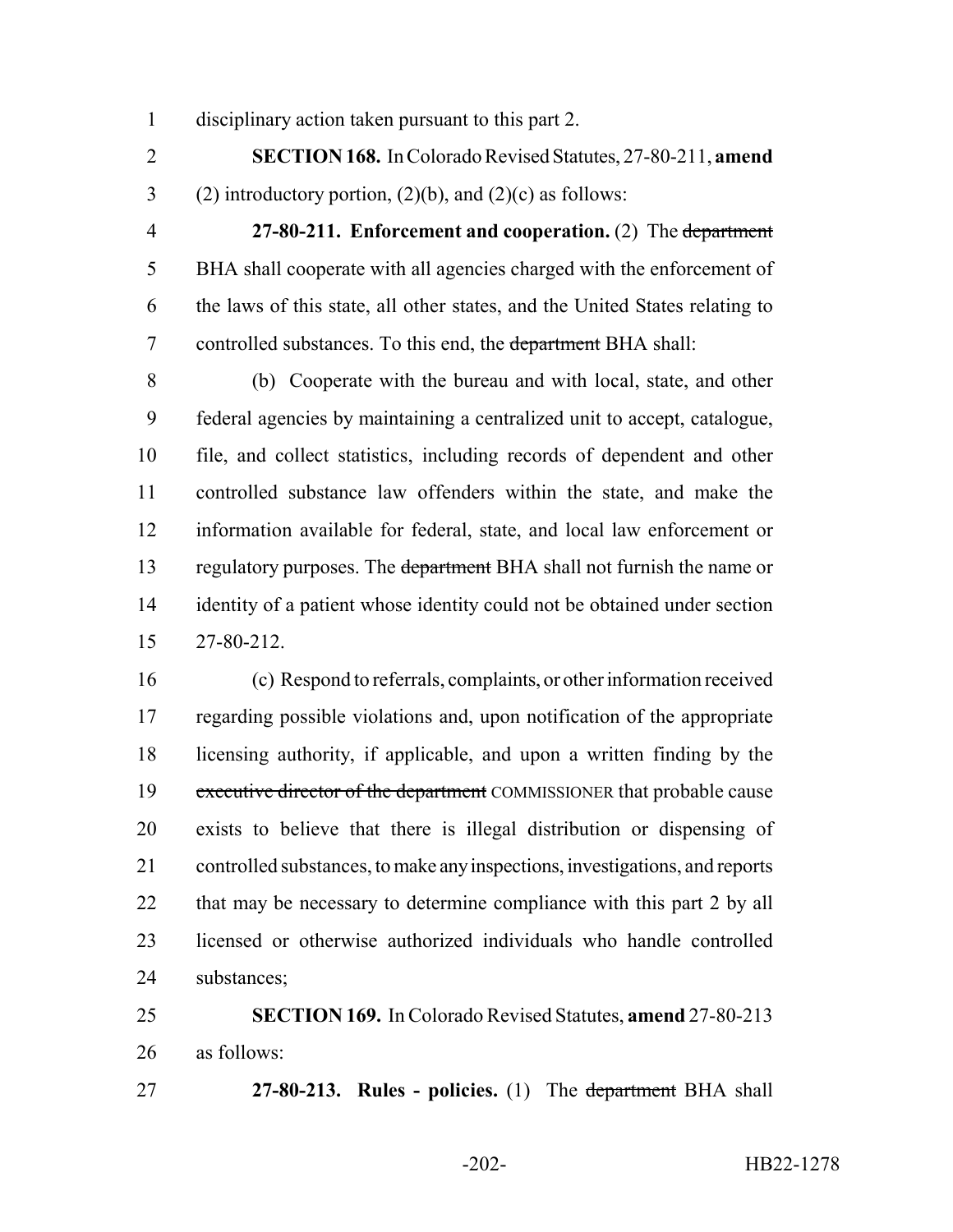update rules and promulgate new rules, as necessary and pursuant to 2 article 4 of title 24, C.R.S., to implement this part 2. The department BHA shall make the rules available to the public on its website.

4 (2) The department BHA shall promulgate rules, in accordance with article 4 of title 24, for the conduct of detoxification treatment, maintenance treatment, and withdrawal treatment programs for substance use disorders related to controlled substances.

 (3) The department BHA shall develop a policy that separates the administration of this part 2 from the administration of article 81 of this 10 title 27. The policy must ensure that the department's BHA's performance of its duties pursuant to this part 2 does not interfere with the performance of its duties as required by article 81 of this title 27.

 **SECTION 170.** In Colorado Revised Statutes, 27-80-215, **amend** 14 (1)(a), (1)(b), (2)(a)(I), (2)(a)(II), (2)(b), and (3)(b) as follows:

 **27-80-215. Central registry - registration required - notice - repeal.** (1) (a) On or before July 1, 2020, the department BHA shall develop or procure a secure online central registry, referred to in this section as the "registry", to register patients treated in a substance use disorder treatment program.

20 (b) The department BHA shall operate and maintain the registry or enter into an agreement with a third party to operate and maintain the registry on its behalf.

23 (2) (a) (I) In order to prevent simultaneous enrollment of a patient in more than one opioid treatment program, each opioid treatment program shall fully participate in the registry, including submitting a query to the registry for each patient and entering in patient information 27 as required by this part 2 and department BHA rule.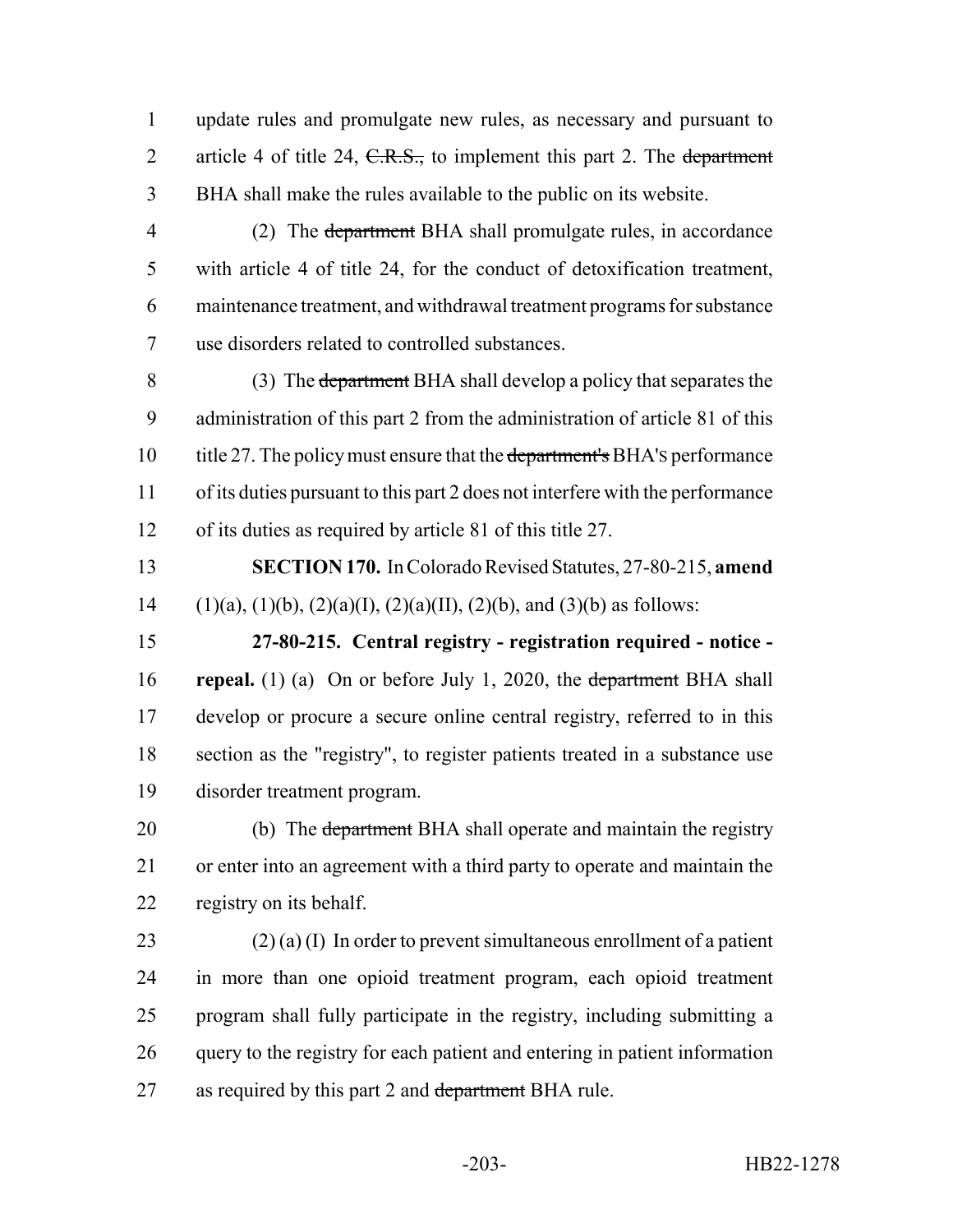(II) For each patient, the entry into the registry must include the patient's name, the opioid treatment program providing treatment to the 3 patient, and any information the department BHA deems necessary to further the goals of this part 2.

 (b) The department BHA shall establish the method for opioid treatment programs to enter information into the registry and query the registry for information concerning prospective patients.

 (3) (b) Prior to the repeal, the department of regulatory agencies 9 shall review the registration functions of the department BHA as provided in section 24-34-104.

 **SECTION 171.** In Colorado Revised Statutes, **amend** 27-80-216 as follows:

 **27-80-216. Policy verifying identity.** The department BHA shall establish a policy on how a substance use disorder treatment program must verify the identity of individuals initiating into detoxification, withdrawal, or maintenance treatment for a substance use disorder. The 17 department BHA policy must include verification requirements for individuals without identification and individuals experiencing homelessness.

 **SECTION 172.** In Colorado Revised Statutes, 27-80-303, **amend** 21  $(1)(a)$ ,  $(1)(b)$  introductory portion,  $(4)$ , and  $(5)$  as follows:

 **27-80-303. Office of ombudsman for behavioral health access to care - creation - appointment of ombudsman - duties.** (1) (a) There 24 is hereby created in the office of the executive director OF THE DEPARTMENT the office of the ombudsman for behavioral health access to care for the purpose of assisting Coloradans in accessing behavioral health care.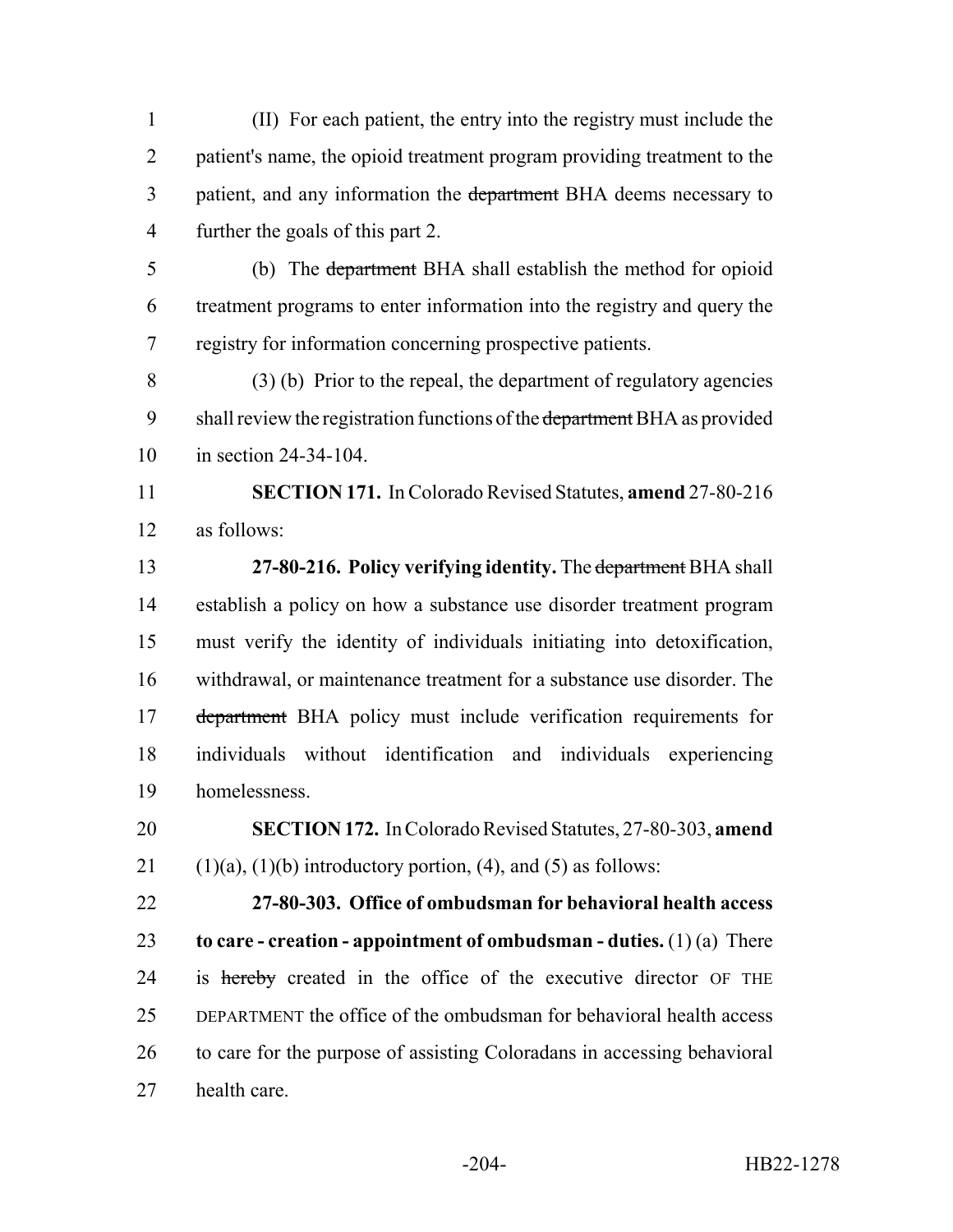- (b) The office of behavioral health IN THE DEPARTMENT AND THE BHA shall offer the office limited support with respect to:
- (4) The ombudsman, employees of the office, and any persons acting on behalf of the office shall comply with all state and federal confidentiality laws that govern the department AND THE BHA with respect to the treatment of confidential information or records and the disclosure of such information and records.

8 (5) In the performance of  $\frac{1}{10}$  is or her THE OMBUDSMAN's duties, the ombudsman shall act independently of the office of behavioral health IN THE DEPARTMENT AND THE BHA. Any recommendations made or positions taken by the ombudsman do not reflect those of the department, or THE office of behavioral health, OR THE BHA.

- **SECTION 173.** In Colorado Revised Statutes, **amend** 27-80-304 as follows:
- **27-80-304. Liaisons department commissioner of insurance.** The commissioner of insurance and the executive director OF THE DEPARTMENT shall each appoint a liaison to the ombudsman to receive reports of concerns, complaints, and potential violations described in 19 section 27-80-303 (3)(b) from the ombudsman, consumers, or health-care providers.
- **SECTION 174.** In Colorado Revised Statutes, 27-80-306, **amend** (2) and (3) as follows:
- **27-80-306. Annual report.** (2) The ombudsman shall submit the report required by this section to the governor, the executive director OF THE DEPARTMENT AND THE COMMISSIONER OF THE BHA, the commissioner of insurance, the senate committee on health and human services or any successor committee, and the house of representatives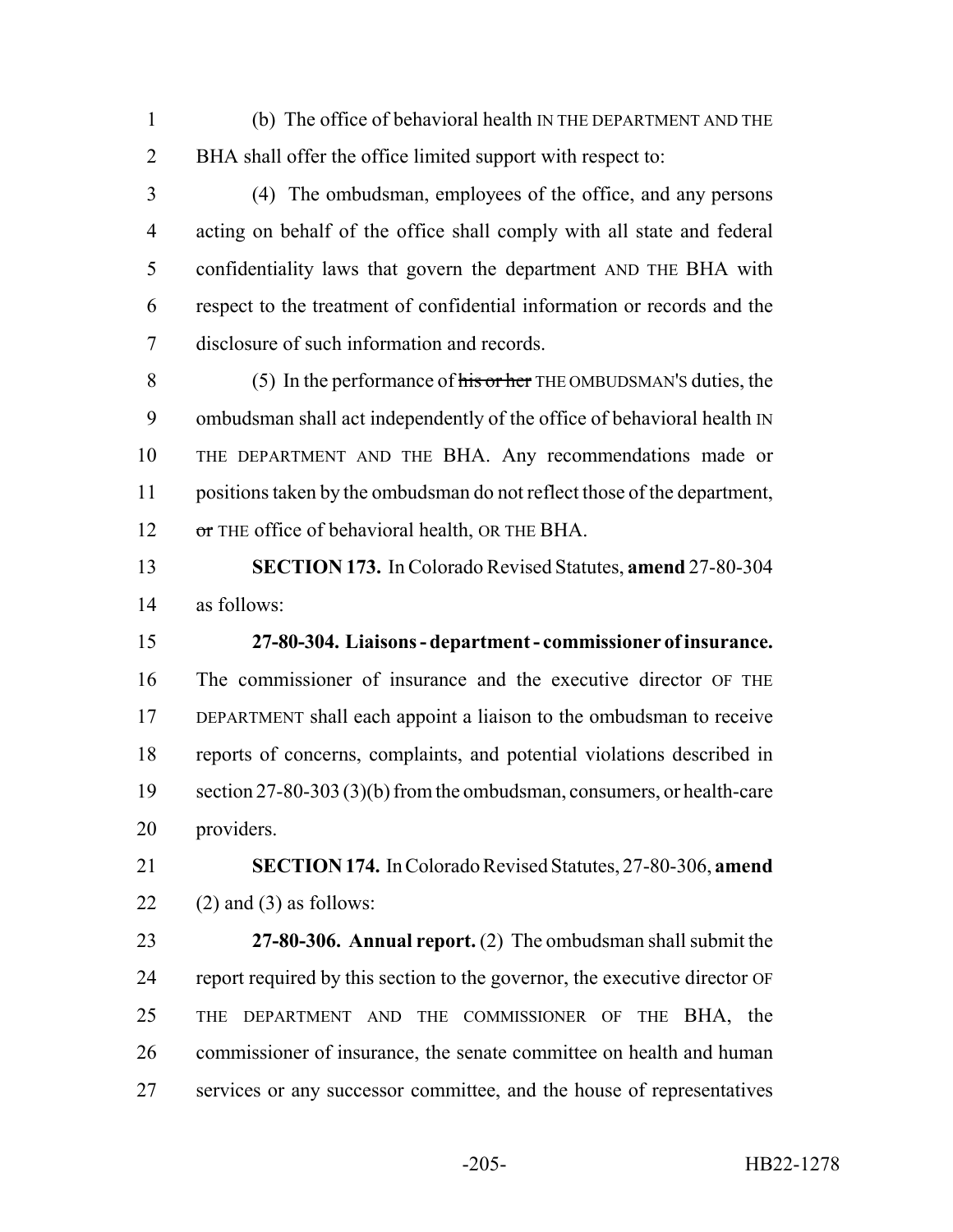1 committees on health AND insurance and environment and public AND 2 BEHAVIORAL health care and human services or any successor committees. Notwithstanding section 24-1-136 (11)(a)(I), the reporting requirement set forth in this section continues indefinitely. (3) The ombudsman shall post the annual report on the department's BHA'S website. **SECTION 175.** In Colorado Revised Statutes, 27-81-102, **amend** (3); **amend as it will become effective July 1, 2022,** (13.7); **repeal** (6), (8), and (13.5); and **add** (3.3) and (3.7) as follows: **27-81-102. Definitions.** As used in this article 81, unless the context otherwise requires: (3) "Approved public treatment facility" means a treatment agency 13 operating under the direction and control of or approved by the office of 14 behavioral health BHA or providing treatment pursuant to this article 81 15 through a contract with the office of behavioral health BHA pursuant to section 27-81-105 (7) and meeting the standards prescribed in section 27-81-106 (1) and approved pursuant to section 27-81-106. (3.3) "BEHAVIORAL HEALTH ADMINISTRATION" OR "BHA" MEANS THE BEHAVIORAL HEALTH ADMINISTRATION ESTABLISHED IN SECTION 27-50-102. (3.7) "COMMISSIONER" MEANS THE COMMISSIONER OF THE 22 BEHAVIORAL HEALTH ADMINISTRATION. (6) "Director" means the director of the office of behavioral 24 health. (8) "Executive director" means the executive director of the department. 27 (13.5) "Office of behavioral health" means the office of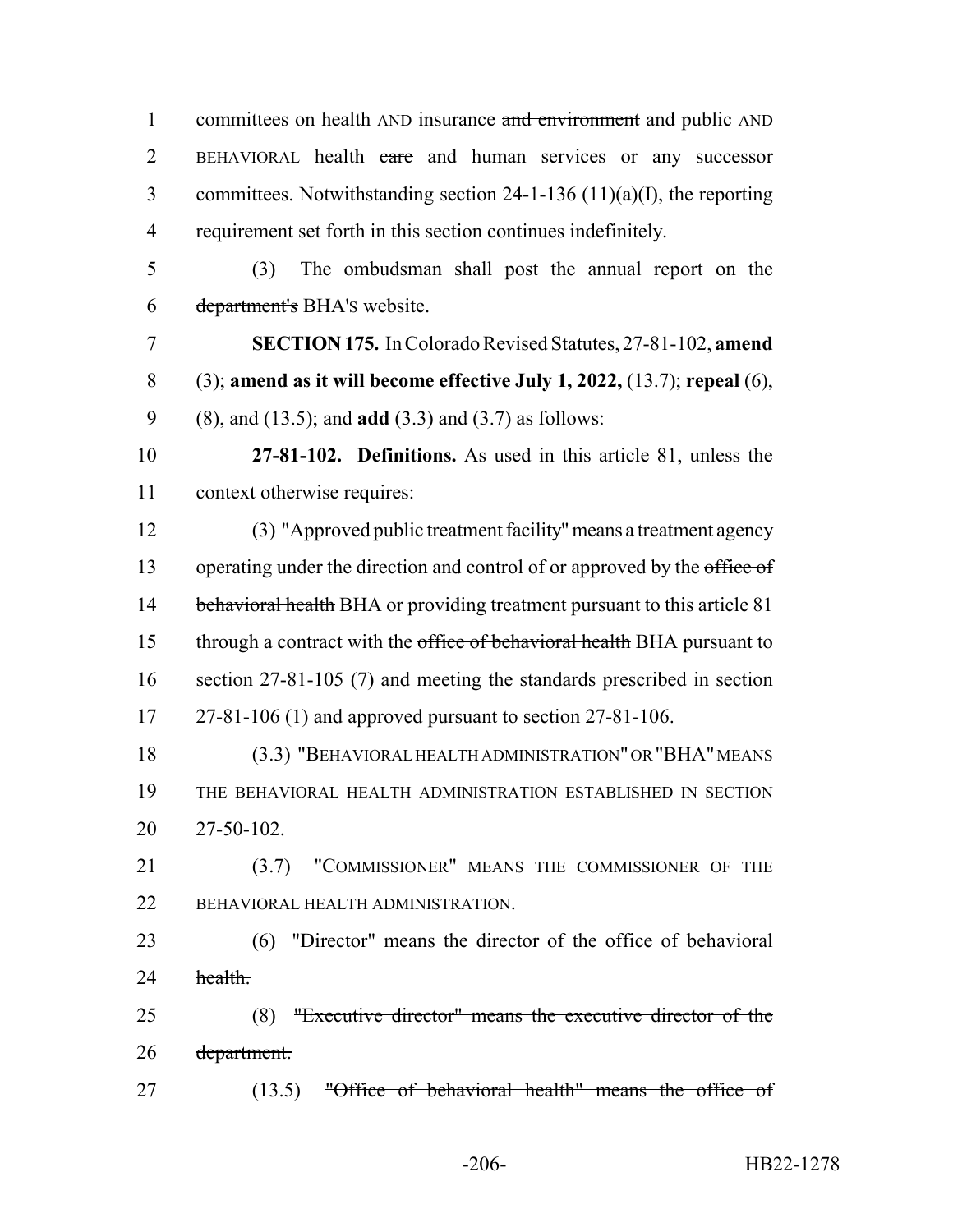behavioral health in the department.

| $\overline{2}$ | $(13.7)$ "Public funds" means money appropriated to the office of                 |
|----------------|-----------------------------------------------------------------------------------|
| 3              | behavioral health ADMINISTRATION by the general assembly or any other             |
| $\overline{4}$ | governmental or private sources for withdrawal management or for the              |
| 5              | treatment of alcohol use disorders in approved facilities pursuant to this        |
| 6              | article 81.                                                                       |
| 7              | SECTION 176. In Colorado Revised Statutes, 27-81-103, amend                       |
| 8              | (1) introductory portion as follows:                                              |
| 9              | 27-81-103. Powers of the behavioral health administration.                        |
| 10             | (1) To carry out the purposes of this article $81$ , the office of behavioral     |
| 11             | health BHA may:                                                                   |
| 12             | SECTION 177. In Colorado Revised Statutes, 27-81-104, amend                       |
| 13             | (1) introductory portion and $(1)(r)$ as follows:                                 |
| 14             | 27-81-104. Duties of the behavioral health administration -                       |
| 15             | review. (1) In addition to duties prescribed by section $27-80-102$ , the         |
| 16             | office of behavioral health THE BHA shall:                                        |
| 17             | (r) Submit to the governor an annual report covering the activities               |
| 18             | of the office of behavioral health BHA.                                           |
| 19             | <b>SECTION 178.</b> In Colorado Revised Statutes, 27-81-105, amend                |
| 20             | $(1)$ , $(2)$ introductory portion, $(3)$ , $(4)$ , $(6)$ , and $(7)$ as follows: |
| 21             | 27-81-105. Comprehensive program for treatment - regional                         |
| 22             | facilities. (1) The office of behavioral health BHA shall establish a             |
| 23             | comprehensive and coordinated program for the treatment of persons with           |
| 24             | substance use disorders, persons intoxicated by alcohol, and persons              |
| 25             | under the influence of drugs.                                                     |
| 26             | (2) Insofar as money available to the office of behavioral health                 |
| 27             | BHA permits, the program established in subsection (1) of this section            |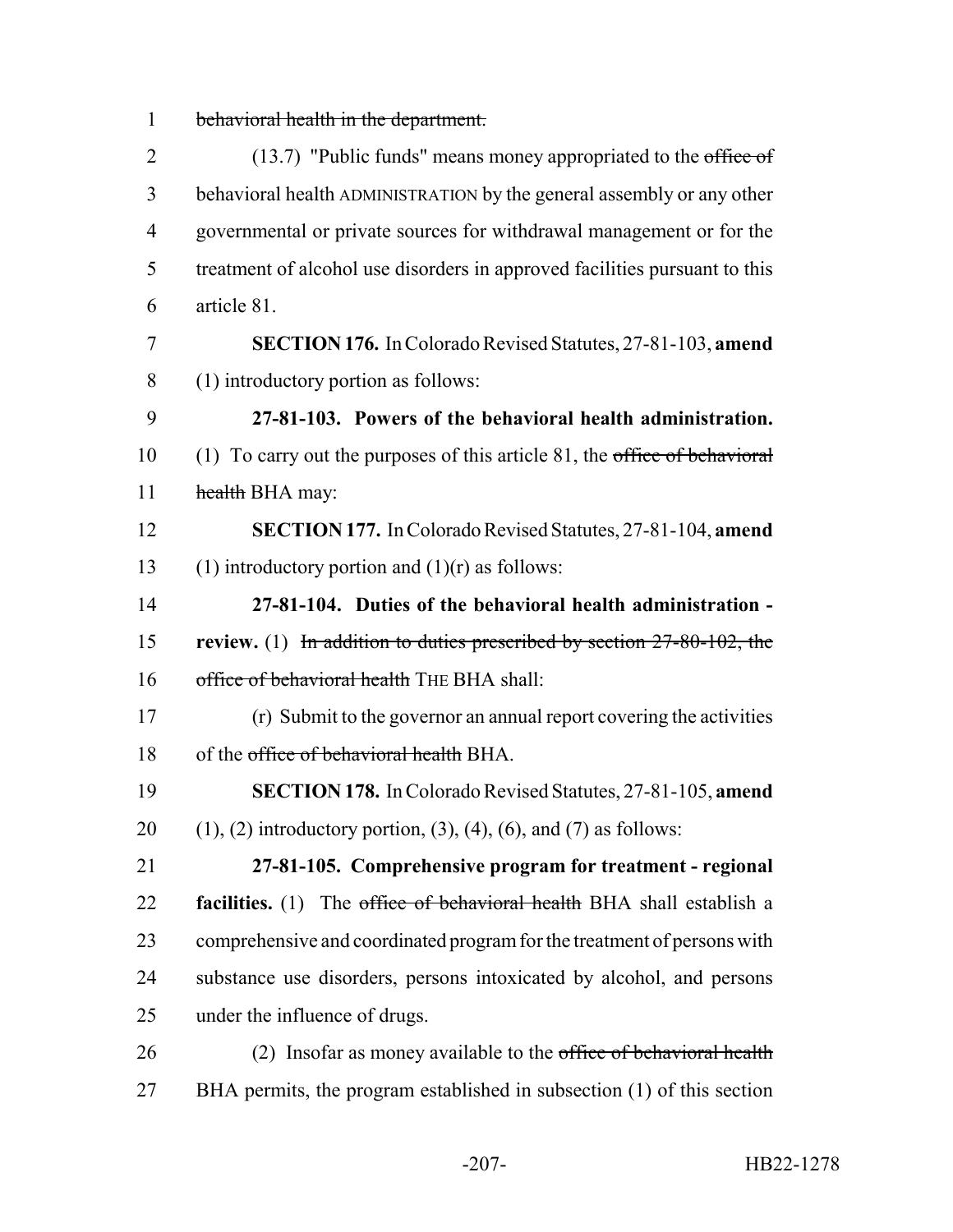must include all of the following:

2 (3) The office of behavioral health BHA shall provide adequate and appropriate treatment for persons with substance use disorders, persons intoxicated by alcohol, and persons under the influence of drugs admitted pursuant to sections 27-81-109 to 27-81-112. Except as otherwise provided in section 27-81-111, treatment must not be provided at a correctional institution, except for inmates.

 (4) The office of behavioral health BHA shall maintain, supervise, and control all facilities it operates subject to policies of the department. The administrator of each facility shall make an annual report of the 11 facility's activities to the <del>director</del> COMMISSIONER in the form and manner 12 specified by the director COMMISSIONER.

 (6) The director COMMISSIONER shall prepare, publish, and distribute annually a list of all approved public and private treatment facilities.

16 (7) The office of behavioral health BHA may contract for the use 17 of any facility as an approved public treatment facility if the director COMMISSIONER, subject to the policies of the department, considers it to be an effective and economical course to follow.

 **SECTION 179.** In Colorado Revised Statutes, **amend** 27-81-106 as follows:

 **27-81-106. Standards for public and private treatment facilities - fees - enforcement procedures - penalties.** (1) In accordance 24 with the provisions of this article , the office of behavioral health BHA shall establish standards for approved treatment facilities that receive public funds. A treatment facility shall meet the established standards to 27 be approved as a public or private treatment facility. The office of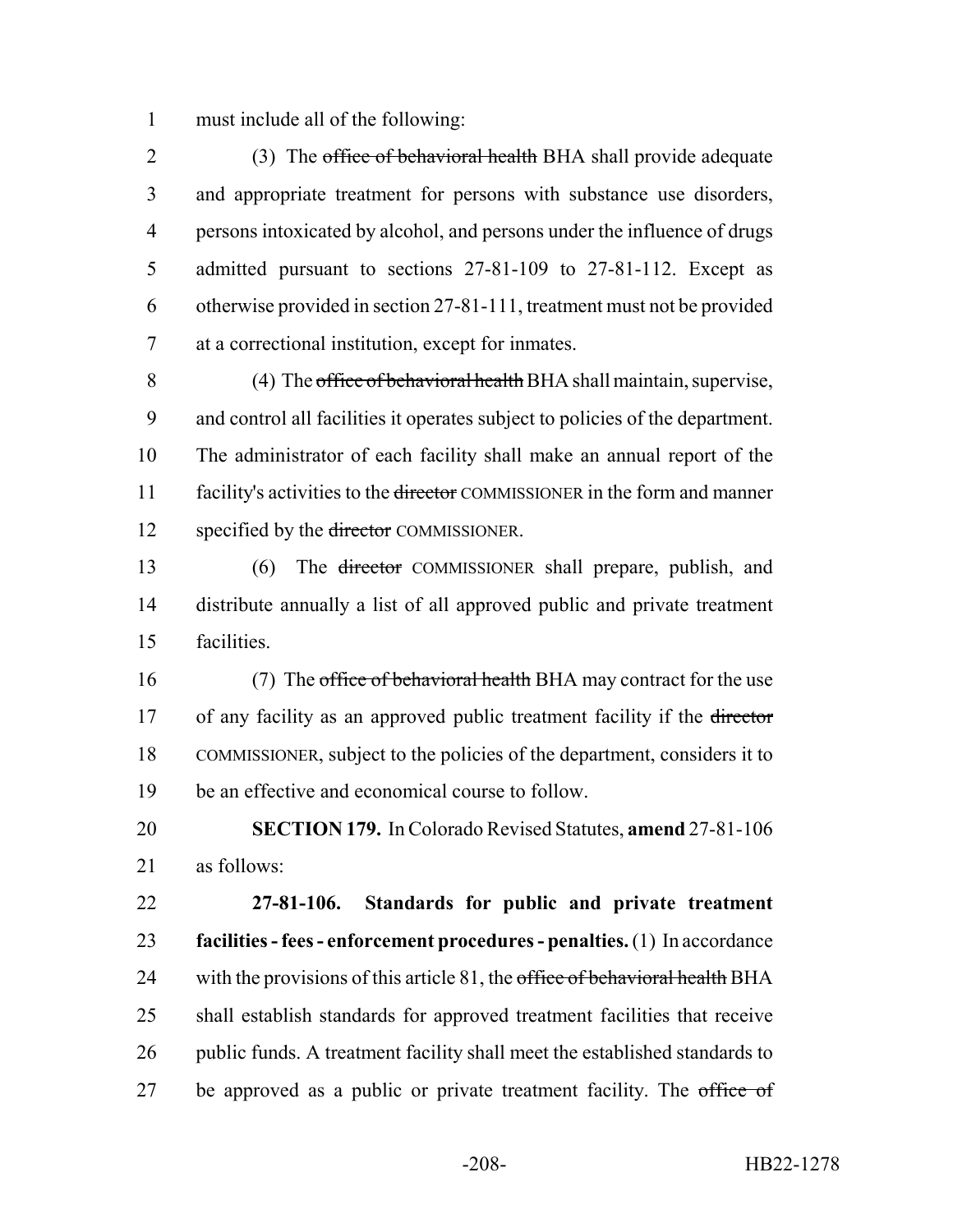1 behavioral health BHA shall fix the fees to be charged for the required inspections. The fees charged to approved treatment facilities that provide level I and level II programs, as provided in section 42-4-1301.3 (3)(c), must be transmitted to the state treasurer, who shall credit the fees to the alcohol and drug driving safety program fund created in section 42-4-1301.3 (4)(a). The standards may concern only health standards to be met and standards of treatment to be afforded patients and must reflect the success criteria established by the general assembly.

 (2) The office of behavioral health BHA shall periodically inspect approved public and private treatment facilities at reasonable times and in a reasonable manner.

12 (3) The office of behavioral health BHA shall maintain a list of approved public and private treatment facilities.

 (4) Each approved public and private treatment facility shall file 15 with the office of behavioral health BHA, on request, data, statistics, 16 schedules, and any other information the office BHA reasonably requires. 17 The director COMMISSIONER shall remove from the list of approved treatment facilities an approved public or private treatment facility that fails, without good cause, to furnish any data, statistics, schedules, or other information, as requested, or files fraudulent returns.

21 (5) The office of behavioral health BHA, after A hearing, may suspend, revoke, limit, restrict, or refuse to grant an approval for failure to meet its standards.

 (6) A person shall not operate a private or public treatment facility 25 in this state without approval from the office of behavioral health BHA; except that this article 81 does not apply to a private treatment facility that 27 accepts only private money and does not dispense controlled substances.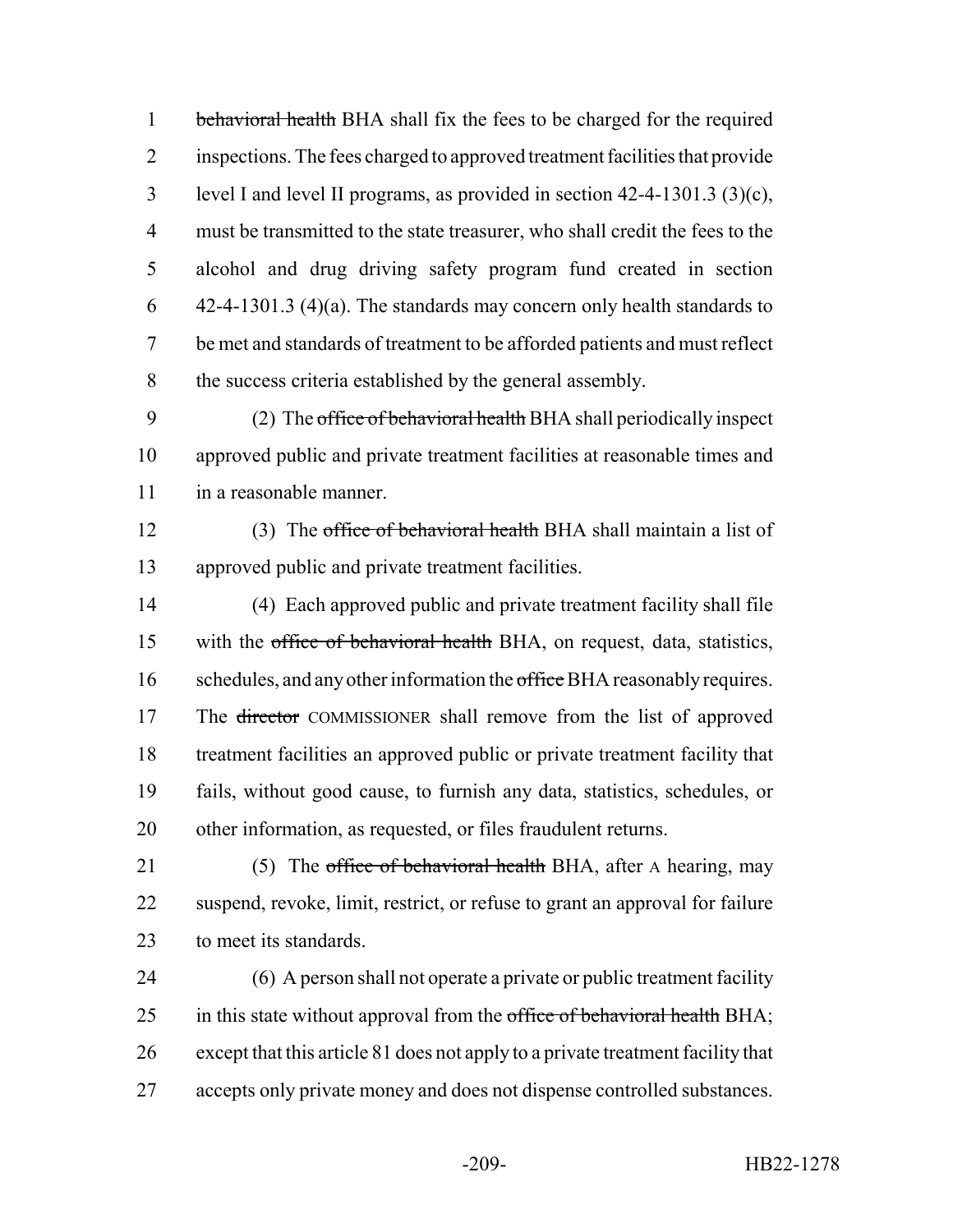The district court may restrain any violation of, review any denial, restriction, or revocation of approval under, and grant other relief required to enforce the provisions of this section.

4 (7) Upon petition of the office of behavioral health BHA and after a hearing held upon reasonable notice to the facility, the district court may issue a warrant to an officer or employee of the office of behavioral 7 health BHA authorizing him or her THE OFFICER OR EMPLOYEE to enter and inspect at reasonable times, and examine the books and accounts of, any approved public or private treatment facility that refuses to consent 10 to inspection or examination by the office of behavioral health BHA or 11 which the office of behavioral health BHA has reasonable cause to believe is operating in violation of this article 81.

 **SECTION 180.** In Colorado Revised Statutes, 27-81-107, **amend** (2) introductory portion and (3); and **amend as it will become effective July 1, 2022,** (1) as follows:

 **27-81-107. Compliance with local government zoning regulations - notice to local governments - provisional approval - repeal.** (1) Prior to July 1, 2024, the office of behavioral health BHA shall require any residential treatment facility seeking approval as a public or private treatment facility pursuant to this article 81 to comply with any applicable zoning regulations of the municipality, city and county, or county where the facility is situated. Failure to comply with applicable zoning regulations constitutes grounds for the denial of approval of a facility.

25 (2) The office of behavioral health BHA shall assure that timely written notice is provided to the municipality, city and county, or county where a residential treatment facility is situated, including the address of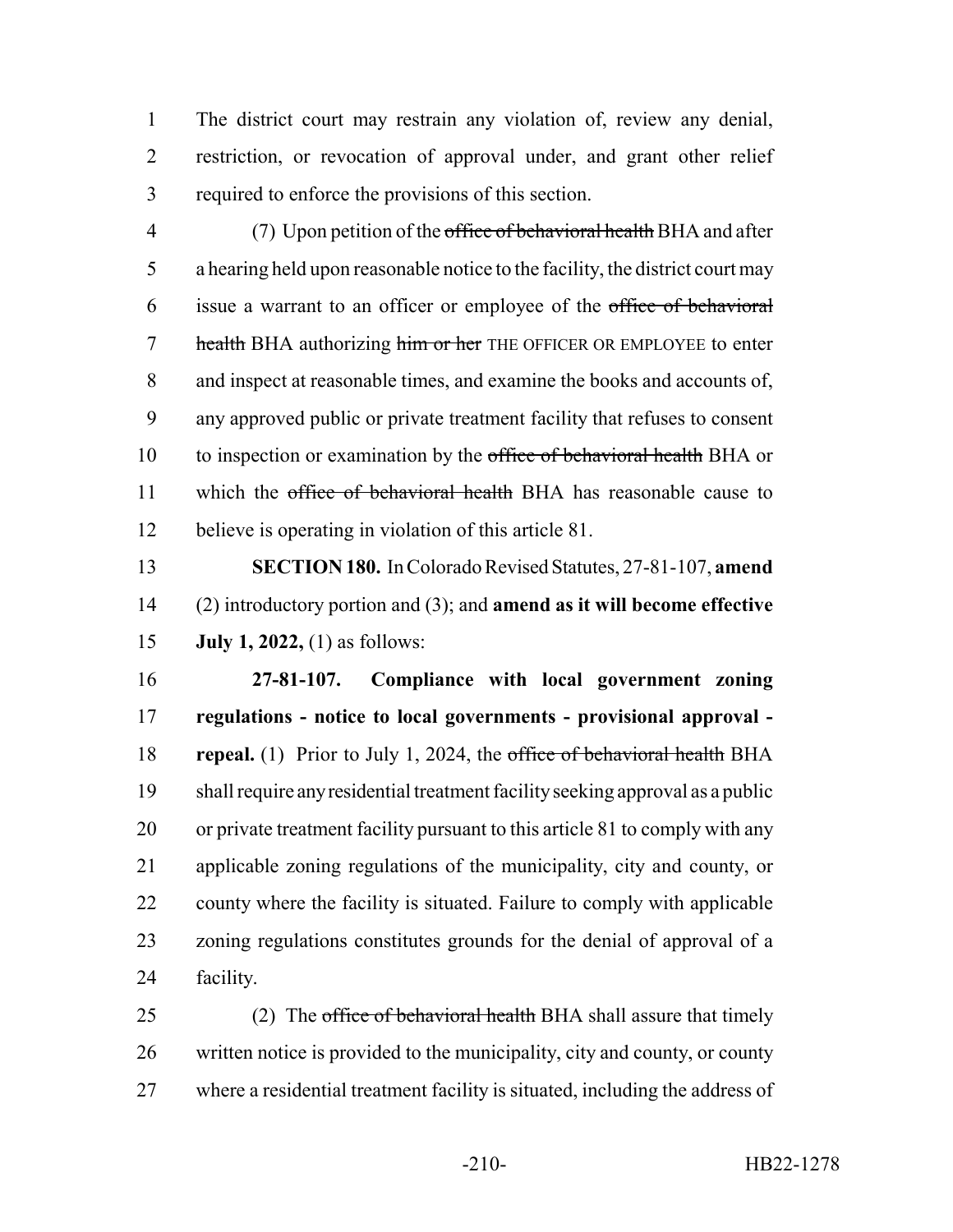the facility and the population and number of persons to be served by the facility, when any of the following occurs:

 (3) In the event of a zoning or other delay or dispute between a residential treatment facility and the municipality, city and county, or 5 county where the facility is situated, the office of behavioral health BHA may grant provisional approval of the facility for up to one hundred twenty days pending resolution of the delay or dispute.

 **SECTION 181.** In Colorado Revised Statutes, **repeal as it will become effective July 1, 2022,** 27-81-107.5.

 **SECTION 182.** In Colorado Revised Statutes, 27-81-108, **amend** 11 (1) introductory portion and  $(1)(b)$  as follows:

 **27-81-108. Acceptance for treatment - rules.** (1) The director COMMISSIONER shall adopt and may amend and repeal rules for acceptance of persons into the substance use disorder treatment program, considering available treatment resources and facilities, for the purpose of early and effective treatment of persons with substance use disorders, 17 persons intoxicated by alcohol, and persons under the influence of drugs. In establishing the rules, the following standards guide the director COMMISSIONER:

 (b) Qualified staff shall assess the proper level of care for the 21 person pursuant to rules adopted by the director COMMISSIONER and make a referral for placement.

 **SECTION 183.** In Colorado Revised Statutes, 27-81-109, **amend** (2) as follows:

 **27-81-109. Voluntary treatment of persons with substance use** 26 **disorders.** (2) Subject to rules adopted by the <del>director</del> COMMISSIONER, the administrator in charge of an approved treatment facility shall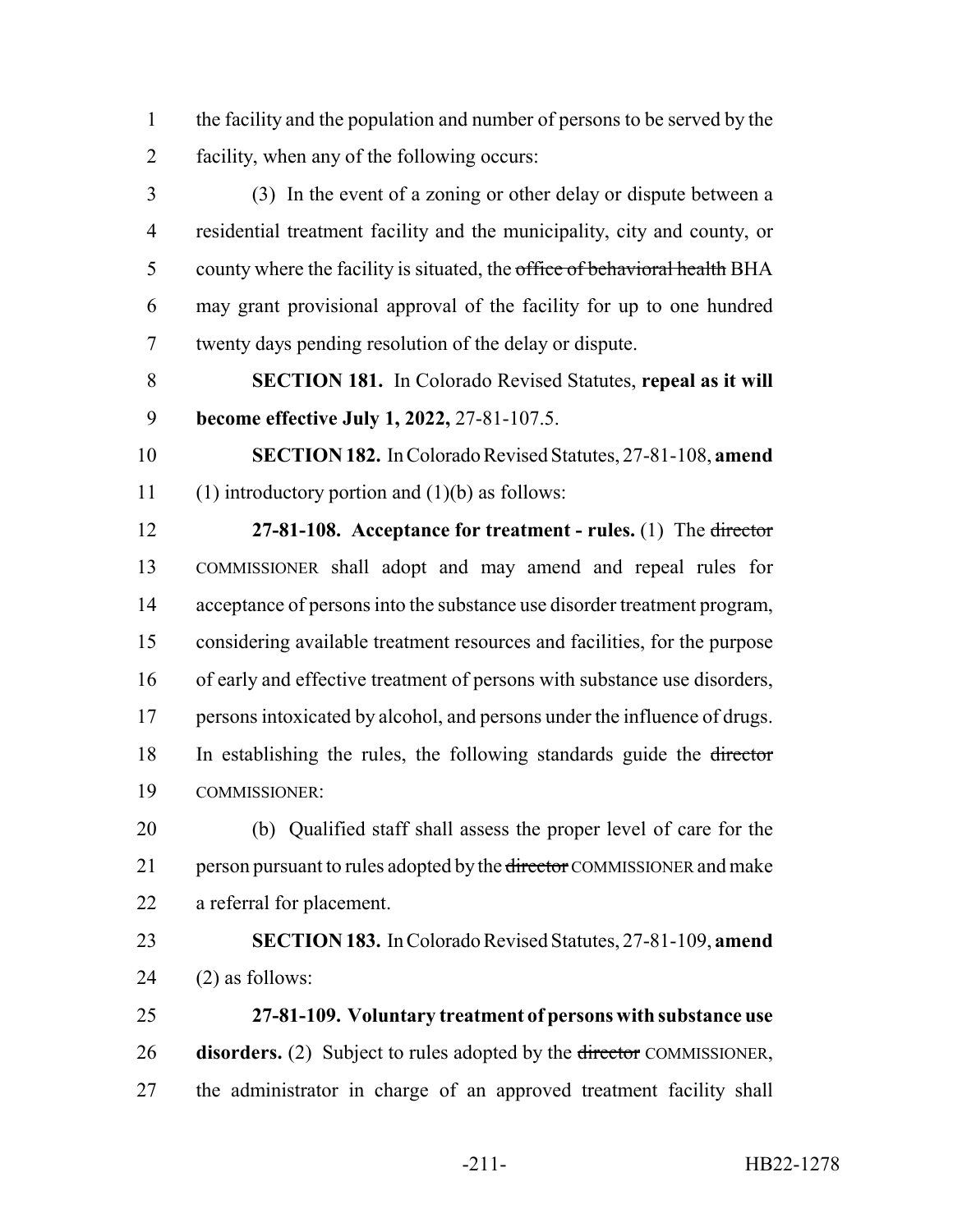determine who is admitted for treatment. If a person is refused admission to an approved treatment facility, the administrator may refer the person to another approved and appropriate treatment facility for treatment if it is deemed likely to be beneficial. A person must not be referred for further treatment if it is determined that further treatment is not likely to bring about significant improvement in the person's condition, or treatment is no longer appropriate, or further treatment is unlikely to be beneficial.

 **SECTION 184.** In Colorado Revised Statutes, 27-81-110, **amend** (1) as follows:

 **27-81-110. Voluntary treatment for persons intoxicated by alcohol, under the influence of drugs, or incapacitated by substances.** (1) A person intoxicated by alcohol, under the influence of drugs, or incapacitated by substances, including a minor if provided by rules of the office of behavioral health BHA, may voluntarily admit himself or herself THE PERSON'S SELF to an approved treatment facility for an emergency evaluation to determine need for treatment.

 **SECTION 185.** In Colorado Revised Statutes, 27-81-112, **amend** (1), (3)(a)(I), (3)(b), (3)(c), (5), (6), (7), (8), (10), and (11) introductory portion as follows:

 **27-81-112. Involuntary commitment of a person with a substance use disorder.** (1) The court may commit a person to the 23 custody of the office of behavioral health BHA upon the petition of the person's spouse or guardian, a relative, a physician, an advanced practice nurse, the administrator in charge of an approved treatment facility, or any other responsible person. The petition must allege that the person has a substance use disorder and that the person has threatened or attempted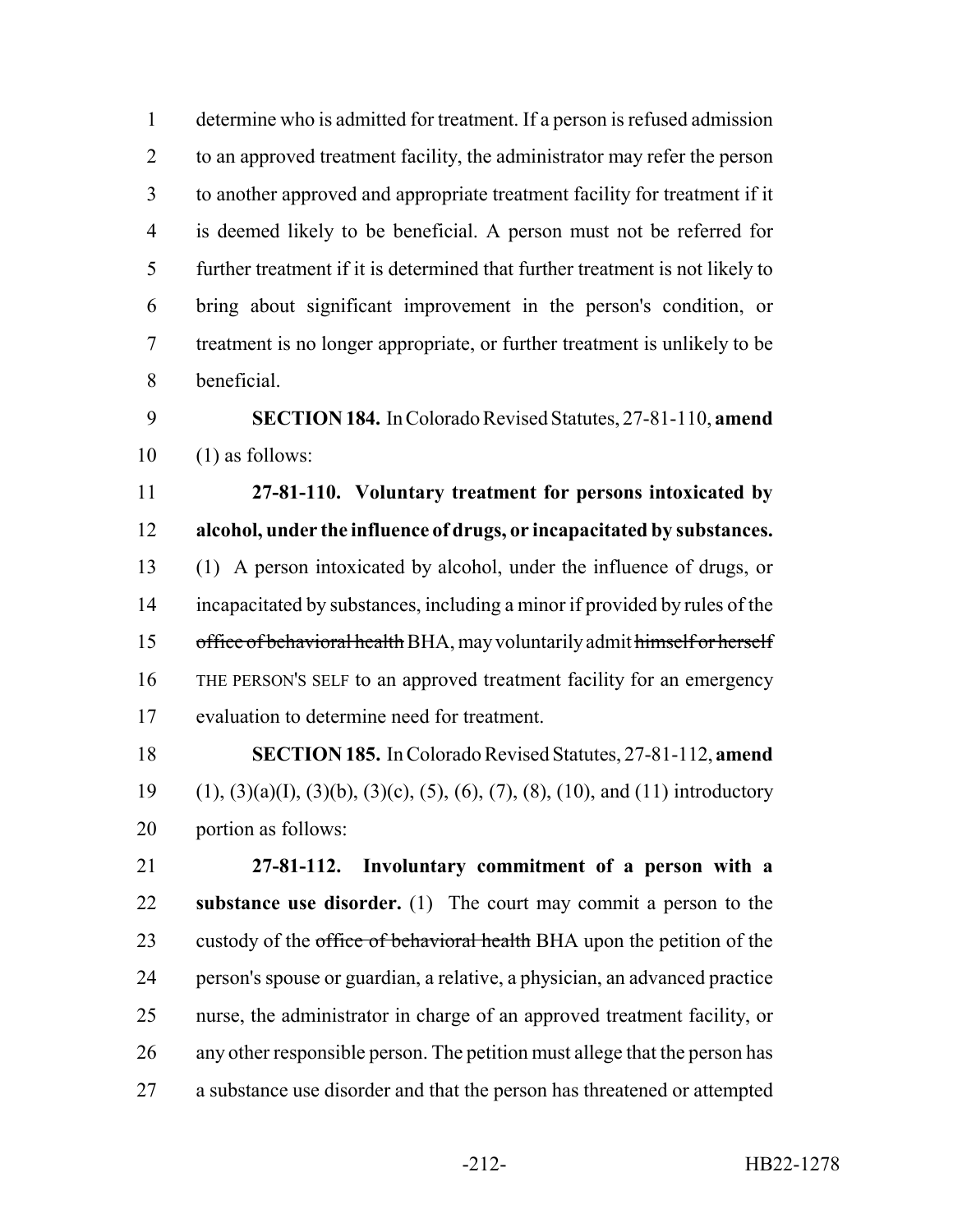1 to inflict or inflicted physical harm on himself or herself THE PERSON's SELF or on another and that unless committed, the person is likely to 3 inflict physical harm on himself or herself THE PERSON'S SELF or on another or that the person is incapacitated by substances. A refusal to undergo treatment does not constitute evidence of lack of judgment as to the need for treatment. The petition must be accompanied by a certificate of a licensed physician who has examined the person within ten days before submission of the petition, unless the person whose commitment is sought has refused to submit to a medical examination, in which case the fact of refusal must be alleged in the petition, or an examination cannot be made of the person due to the person's condition. The certificate must set forth the physician's findings in support of the petition's allegations.

 (3) (a) Upon filing the petition, the person whose commitment is sought must be notified of the person's right to:

 (I) Enter into a stipulated order of the court for committed 17 treatment in order to expedite placement in an approved treatment facility 18 by the office of behavioral health BHA; or

 (b) If a stipulated order is entered, the office of behavioral health BHA shall place the person in an approved treatment program that reflects the level of need of the person.

 (c) If the person whose commitment is sought exercises the right to contest the petition, the court shall fix a date for a hearing no later than ten days, excluding weekends and holidays, after the date the petition was filed. A copy of the petition and the notice of the hearing, including the 26 date fixed by the court, must be personally served on the petitioner, the person whose commitment is sought, and one of the person's parents or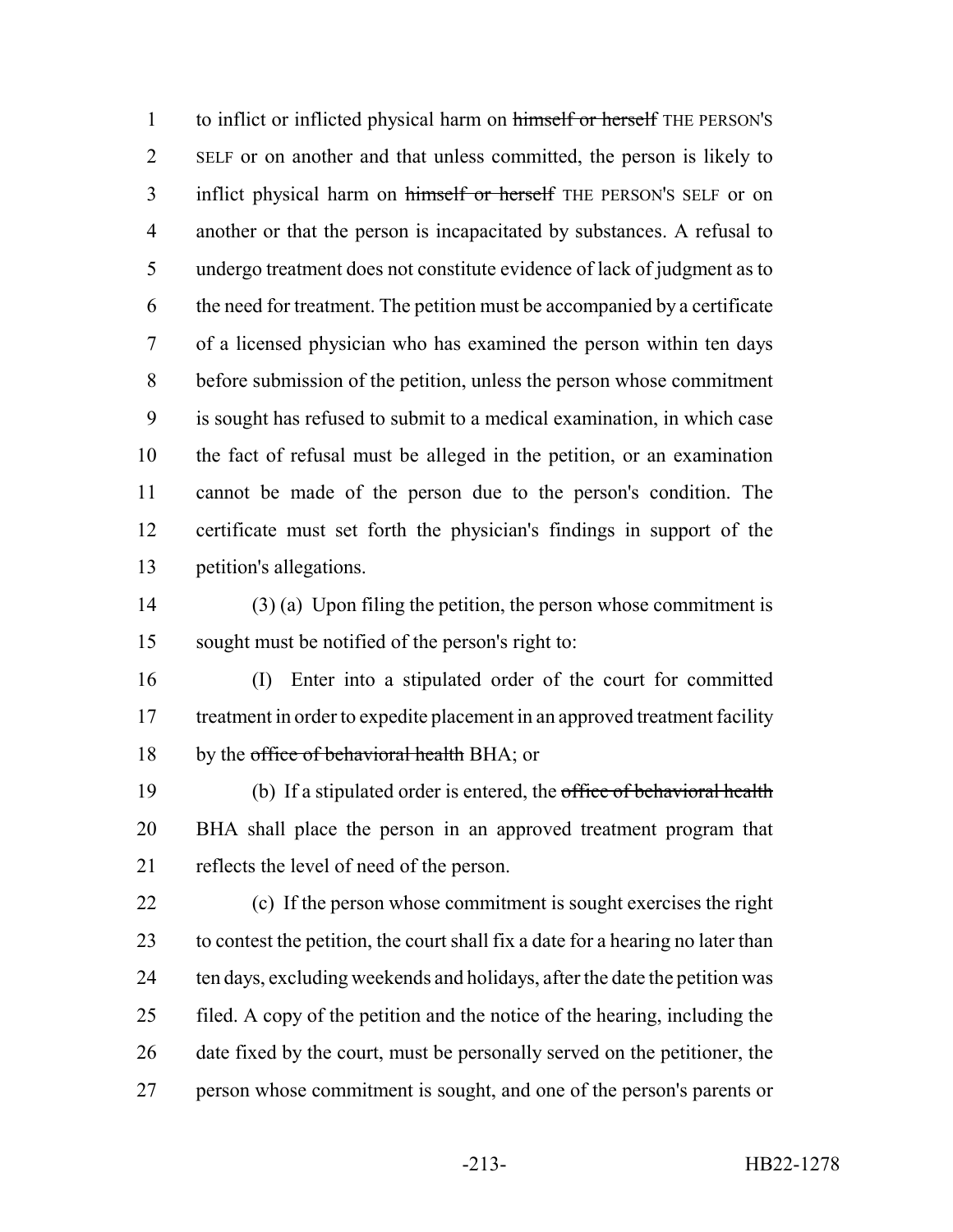the person's legal guardian if the person is a minor. A copy of the petition 2 and notice of hearing must be provided to the office of behavioral health BHA, to counsel for the person whose commitment is sought, to the administrator in charge of the approved treatment facility to which the person may have been committed for emergency treatment, and to any other person the court believes advisable.

 (5) If after hearing all relevant evidence, including the results of any diagnostic examination by the licensed hospital, the court finds that grounds for involuntary commitment have been established by clear and convincing proof, the court shall make an order of commitment to the 11 office of behavioral health. The office of behavioral health BHA. THE BHA has the right to delegate physical custody of the person to an appropriate approved treatment facility. The court may not order 14 commitment of a person unless it THE COURT determines that the office of behavioral health BHA is able to provide adequate and appropriate treatment for the person, and the treatment is likely to be beneficial.

17 (6) Upon the court's commitment of a person to the office of 18 behavioral health BHA, the court may issue an order to the sheriff to 19 transport the person to the facility designated by the office of behavioral 20 health BHA.

 (7) A person committed as provided for in this section remains in 22 the custody of the office of behavioral health BHA for treatment for a period of up to ninety days. At the end of the ninety-day period, the treatment facility shall automatically discharge the person unless the 25 office of behavioral health BHA, before expiration of the ninety-day period, obtains a court order for the person's recommitment on the grounds set forth in subsection (1) of this section for a further period of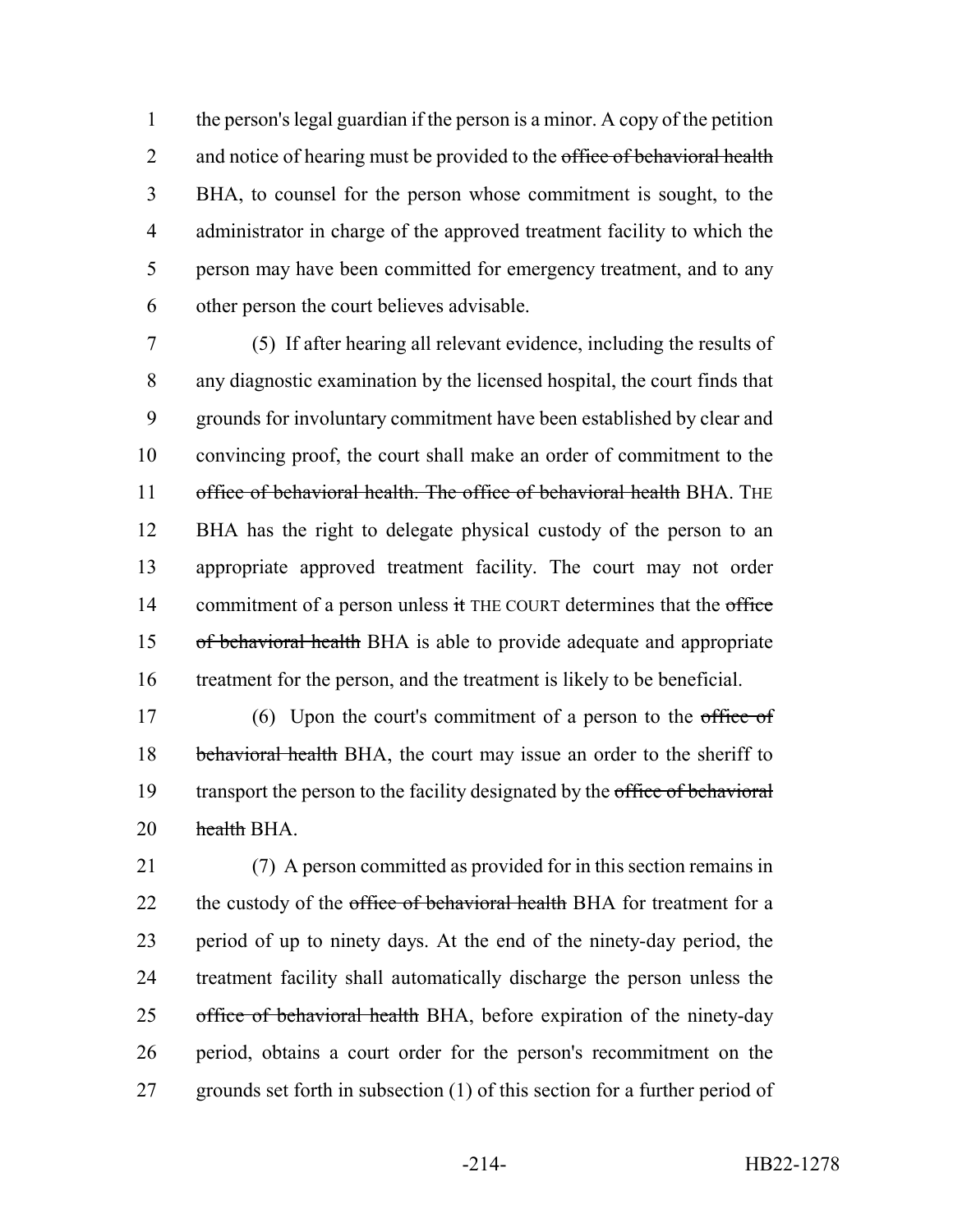ninety days unless discharged sooner. If a person has been committed because the person is a person with a substance use disorder who is likely 3 to inflict physical harm on another, the office of behavioral health BHA shall apply for recommitment if, after examination, it is determined that the likelihood to inflict physical harm on another still exists.

 (8) A person who is recommitted as provided for in subsection (7) of this section and who has not been discharged by the office of behavioral health BHA before the end of the ninety-day period is 9 discharged at the expiration of that ninety-day period unless the office of behavioral health BHA, before expiration of the ninety-day period, obtains a court order on the grounds set forth in subsection (1) of this 12 section for recommitment for a further period, not to exceed ninety days. If a person has been committed because the person is a person with a substance use disorder who is likely to inflict physical harm on another, 15 the office of behavioral health BHA shall apply for recommitment if, after examination, it is determined that the likelihood to inflict physical harm on another still exists. Only two recommitment orders pursuant to subsection (7) of this section and this subsection (8) are permitted.

19 (10) The office of behavioral health BHA shall provide adequate 20 and appropriate treatment of a person committed to its custody. The office 21 of behavioral health BHA may transfer any person committed to its custody from one approved treatment facility to another, if transfer is advisable.

24 (11) The office of behavioral health BHA shall discharge a person committed to its custody for treatment at any time before the end of the period for which the person has been committed if either of the following conditions is met: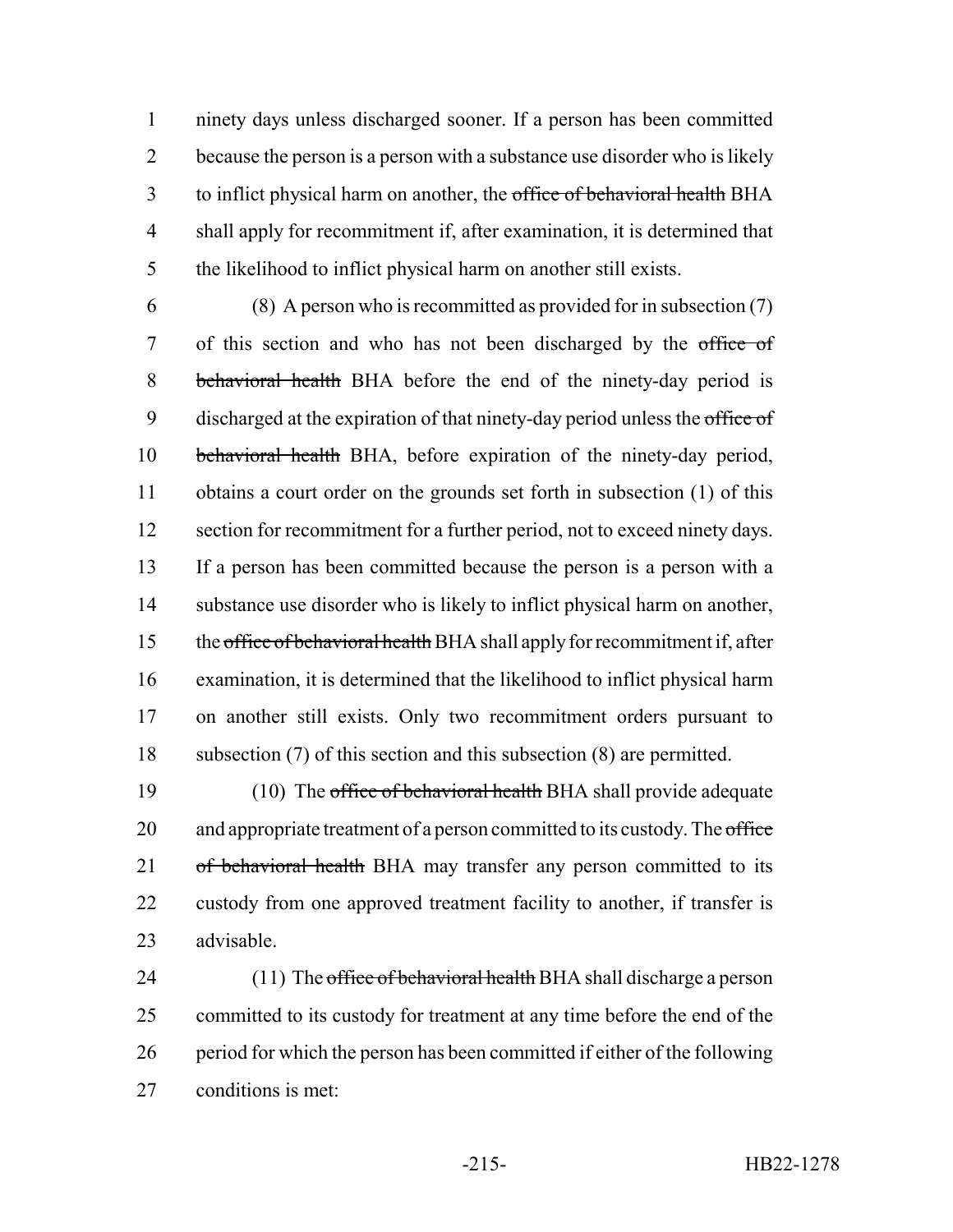**SECTION 186.** In Colorado Revised Statutes, 27-81-113, **amend** 2 (2) as follows:

 **27-81-113. Records of persons with substance use disorders, persons intoxicated by alcohol, and persons under the influence of substances.** (2) Notwithstanding subsection (1) of this section, the director COMMISSIONER may make available information from patients' records for purposes of research into the causes and treatment of substance use disorders. Information made available pursuant to this subsection (2) must not be published in a way that discloses patients' names or other identifying information.

 **SECTION 187.** In Colorado Revised Statutes, 27-81-114, **amend** 12 (1)(c), (1)(j), and (1)(l) as follows:

 **27-81-114. Rights of persons receiving evaluation, care, or treatment.** (1) A facility shall immediately advise each person receiving evaluation, care, or treatment under any provision of this article 81, orally and in writing, that the person has and is afforded the following rights:

 (c) To receive timely medical and behavioral health care and treatment, as specified in law, that is determined based on the person's needs and that is delivered in the least restrictive treatment setting 20 possible, as set forth in department BHA rules;

 (j) To have reasonable opportunities for continuing visitation and communication with the person's family and friends, consistent with an 23 effective treatment program and as determined in department BHA rules. Each person may meet with the person's attorney, clergyperson, or health-care provider at any time.

26 (l) Subject to department BHA rules relating to the use of 27 telephones and other communication devices, to have reasonable access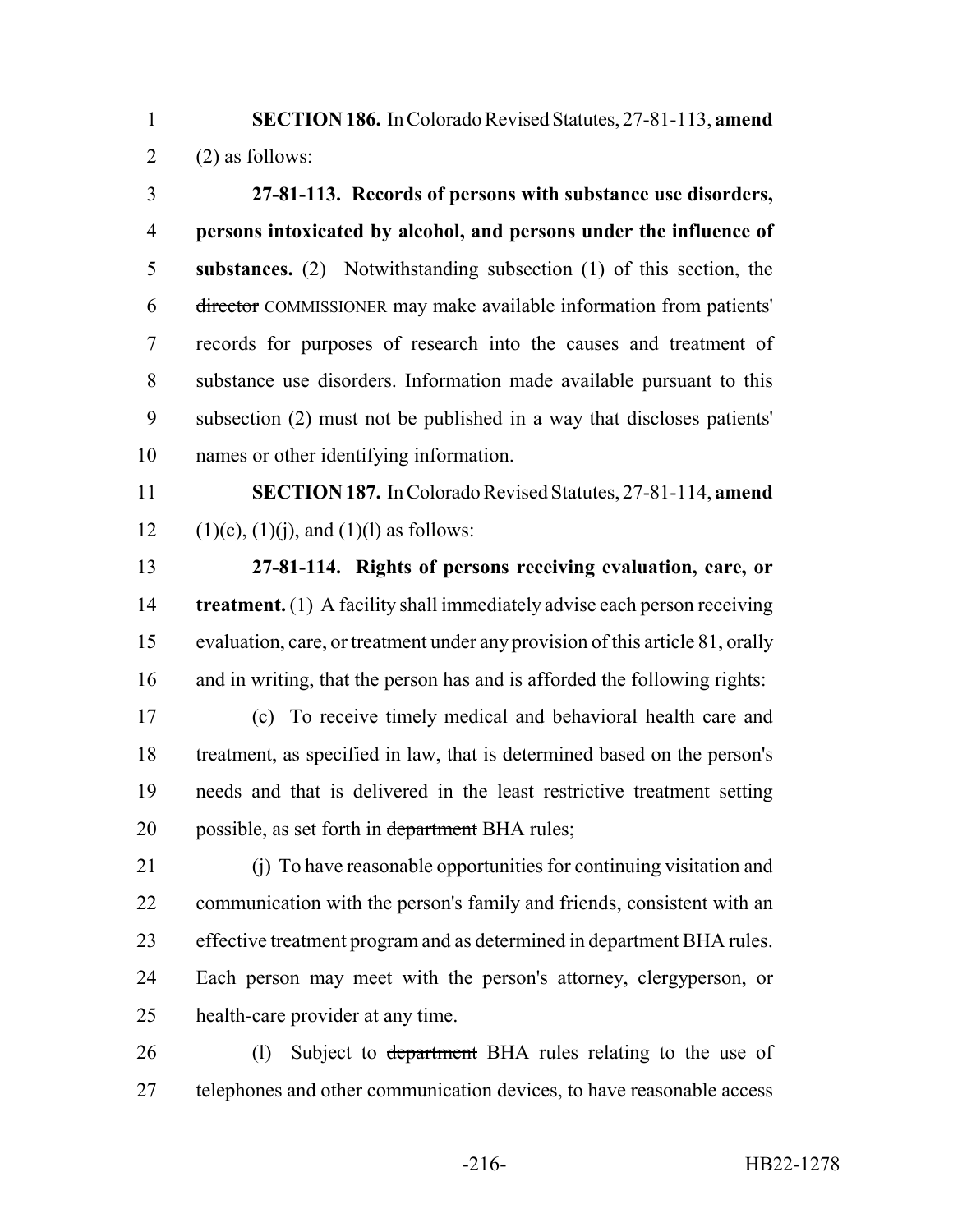to telephones or other communication devices, and to make and to receive 2 calls or communications in privacy. Facility staff shall not open, delay, intercept, read, or censor mail or other communications or use mail or other communications as a method to enforce compliance with facility staff.

 **SECTION 188.** In Colorado Revised Statutes, **amend** 27-81-115 as follows:

 **27-81-115. Emergency service patrol - establishment - rules.** 9 (1) The office of behavioral health BHA and cities, counties, city and counties, and regional service authorities may establish emergency service patrols. A patrol consists of persons trained to give assistance in 12 the streets and in other public places to persons who are intoxicated by alcohol, under the influence of drugs, or incapacitated by substances. Members of an emergency service patrol must be capable of providing first aid in emergency situations and are authorized to transport a person intoxicated by alcohol, under the influence of drugs, or incapacitated by 17 substances to his or her THE PERSON's home and to and from treatment facilities.

 (2) The director COMMISSIONER shall adopt rules for the establishment, training, and conduct of emergency service patrols.

 **SECTION 189.** In Colorado Revised Statutes, 27-81-116, **amend** (3) as follows:

 **27-81-116. Payment for treatment - financial ability of patients.** (3) The director COMMISSIONER shall adopt rules that establish a standardized ability-to-pay schedule, under which those with sufficient financial ability are required to pay the full cost of services provided and those who are totally without sufficient financial ability are provided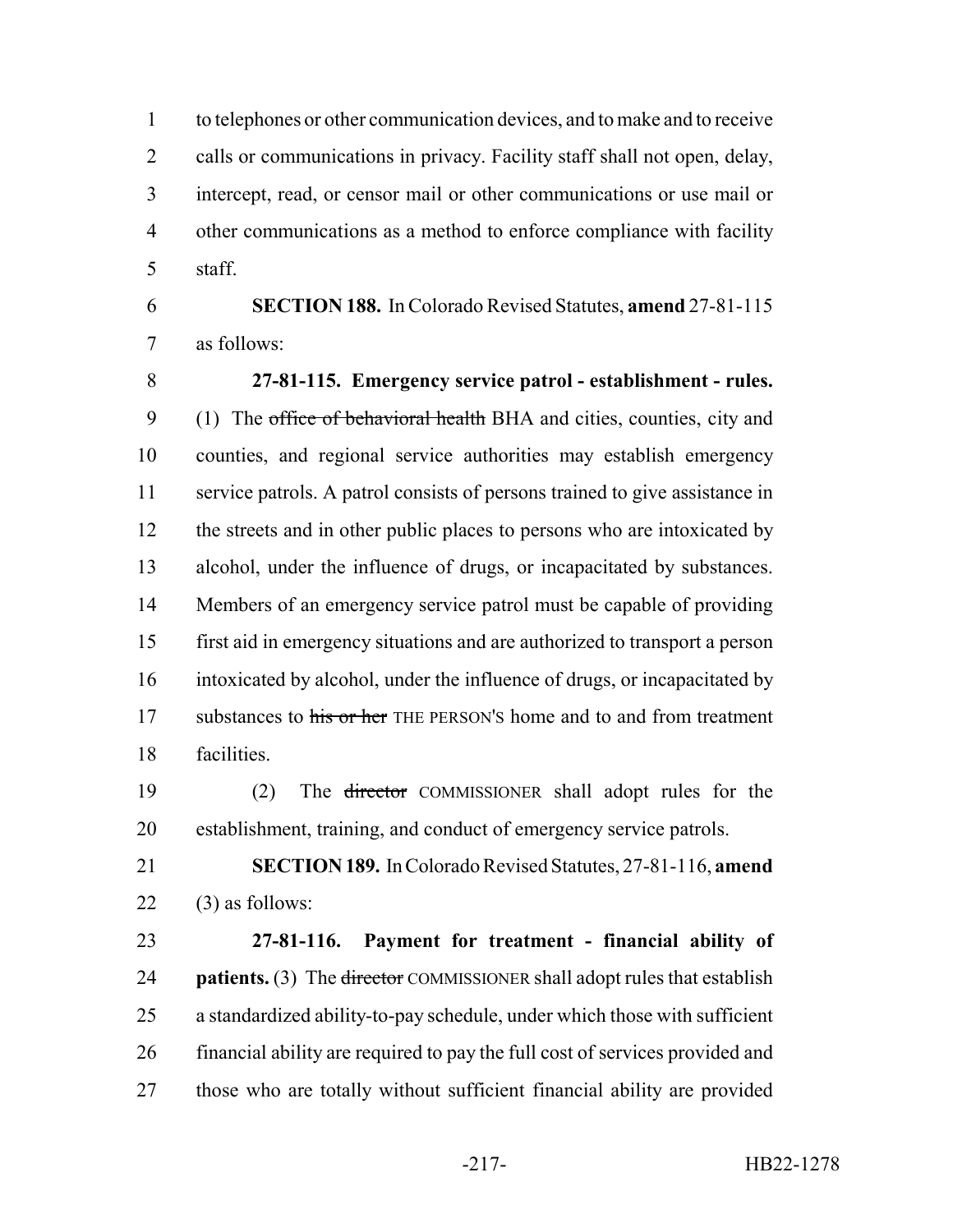appropriate treatment at no charge. The schedule shall take into consideration the income, including government assistance programs, savings, and other personal and real property, of the person required to pay and any support the person required to pay furnishes to another person as required by law. **SECTION 190.** In Colorado Revised Statutes, 27-81-118, **amend**  $(2)(a)(II)$  as follows: **27-81-118. Opioid crisis recovery funds advisory committee - creation - membership - purpose.** (2) (a) The committee consists of members appointed as follows: 11 (II) Two members appointed by the executive director of the 12 department of human services COMMISSIONER, one of whom must represent an association of substance use providers; **SECTION 191.** In Colorado Revised Statutes, **amend** 27-82-201 as follows: **27-82-201. Legislative declaration.** The general assembly finds and declares that facilities that provide treatment to individuals with a substance use disorder, including medication-assisted treatment, and clinics that provide obstetric and gynecological health-care services would better serve pregnant and postpartum women if the services could be coordinated and provided to women at the same location. It is the 22 intent of the general assembly to fund a pilot program to integrate these health-care services at specified facilities and clinics and require the 24 office of behavioral health BHA to evaluate the pilot program and report the results of the pilot program to the general assembly. **SECTION 192.** In Colorado Revised Statutes, 27-82-202, **amend** (1) and (4); and **add** (1.5) as follows:

-218- HB22-1278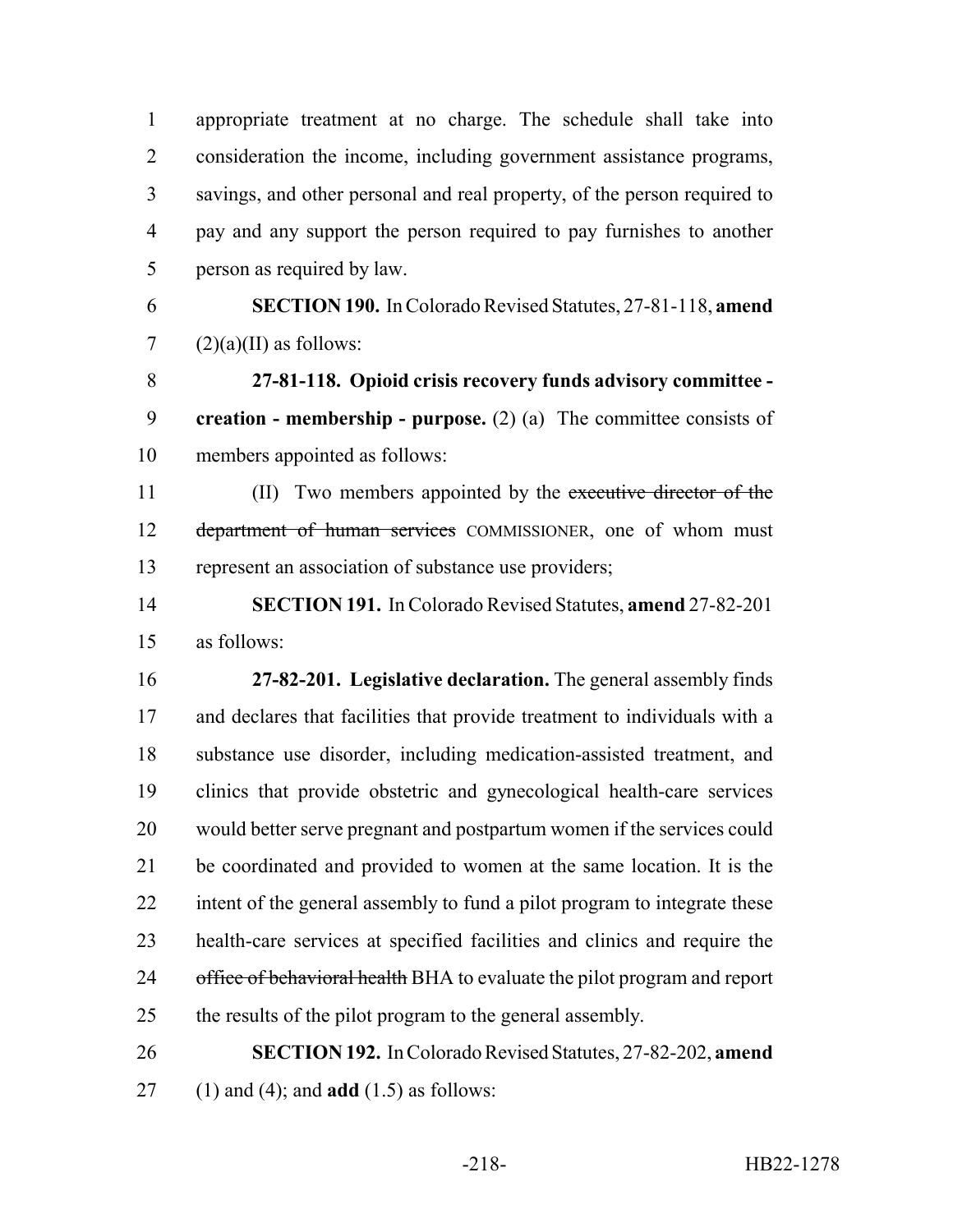**27-82-202. Definitions.** As used in this part 2, unless the context otherwise requires:

 (1) "Clinic" means a site that provides obstetric and gynecological 4 health care "BEHAVIORAL HEALTH ADMINISTRATION" OR "BHA" MEANS THE BEHAVIORAL HEALTH ADMINISTRATION ESTABLISHED IN SECTION 27-50-102.

 (1.5) "CLINIC" MEANS A SITE THAT PROVIDES OBSTETRIC AND GYNECOLOGICAL HEALTH CARE.

 (4) "Treatment facility" means a health-care facility that provides substance use disorder or medication-assisted treatment and that is 11 approved by the office of behavioral health ADMINISTRATION pursuant to section 27-81-106.

 **SECTION 193.** In Colorado Revised Statutes, 27-82-203, **amend** (1) introductory portion, (2), (4) introductory portion, and (5) as follows: **27-82-203. Maternal and child health pilot program - created - eligibility of grant recipients - rules - report.** (1) There is created in 17 the department BEHAVIORAL HEALTH ADMINISTRATION the maternal and 18 child health pilot program. The office of behavioral health BHA shall administer the pilot program. The purpose of the pilot program is to:

20 (2) The office of behavioral health BHA shall determine the criteria for treatment facilities and clinics to be eligible to receive the grants.

 (4) The state board of human services within the department OF 24 HUMAN SERVICES, in consultation with the office of behavioral health BHA, may promulgate rules to implement the pilot program. The rules must include:

27 (5) The executive director COMMISSIONER OF THE BHA shall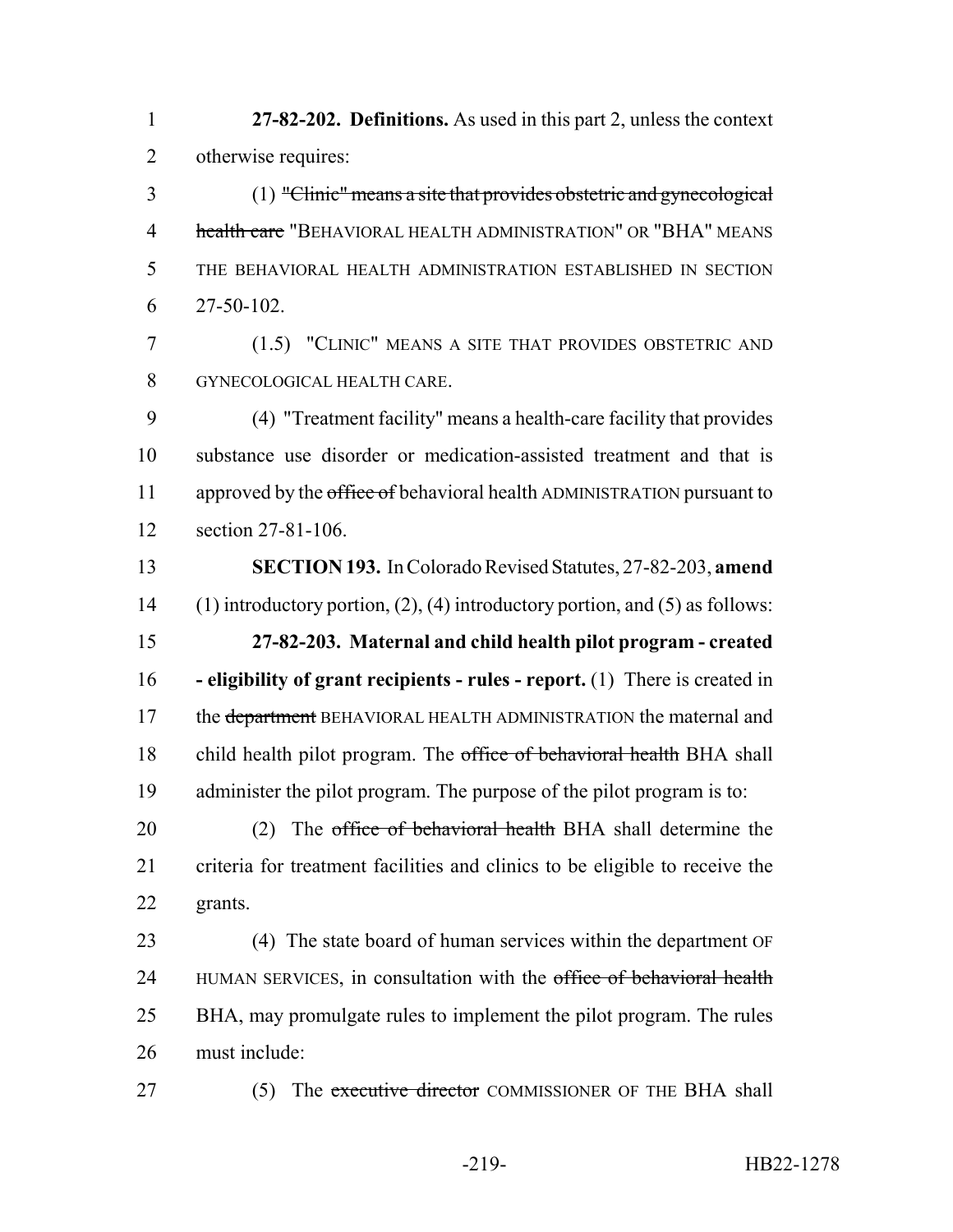determine a process to evaluate the grant recipients and the integration of 2 health care resulting from the pilot program. The office of behavioral 3 health BHA shall report the results of the pilot program to the public AND 4 BEHAVIORAL health care and human services and the health and insurance committees of the house of representatives and the health and human services committee of the senate, or their successor committees.

 **SECTION 194.** In Colorado Revised Statutes, **amend** 27-82-204 as follows:

 **27-82-204. Funding for pilot program.** (1) (a) For the 2021-22 fiscal year, and each fiscal year thereafter, the general assembly shall appropriate money from the marijuana tax cash fund created in section 12 39-28.8-501 (1) to the department for allocation to the office of 13 behavioral health TO THE BHA to implement the pilot program. The office 14 of behavioral health BHA may use a portion of the money annually appropriated for the pilot program to pay the direct and indirect costs incurred to administer the pilot program.

 (b) If any unexpended or uncommitted money appropriated for a fiscal year remains at the end of that fiscal year, the office of behavioral 19 health BHA may expend the money in accordance with this section in the succeeding fiscal year without further appropriation.

21 (2) The <del>department</del> BHA may solicit, accept, and expend any gifts, grants, or donations from private or public sources to implement or administer the pilot program.

 **SECTION 195.** In Colorado Revised Statutes, 29-11-202, **amend** the introductory portion and (1); **repeal** (2) and (4); and **add** (1.5) as follows:

**29-11-202. Definitions.** For purposes of AS USED IN this part 2,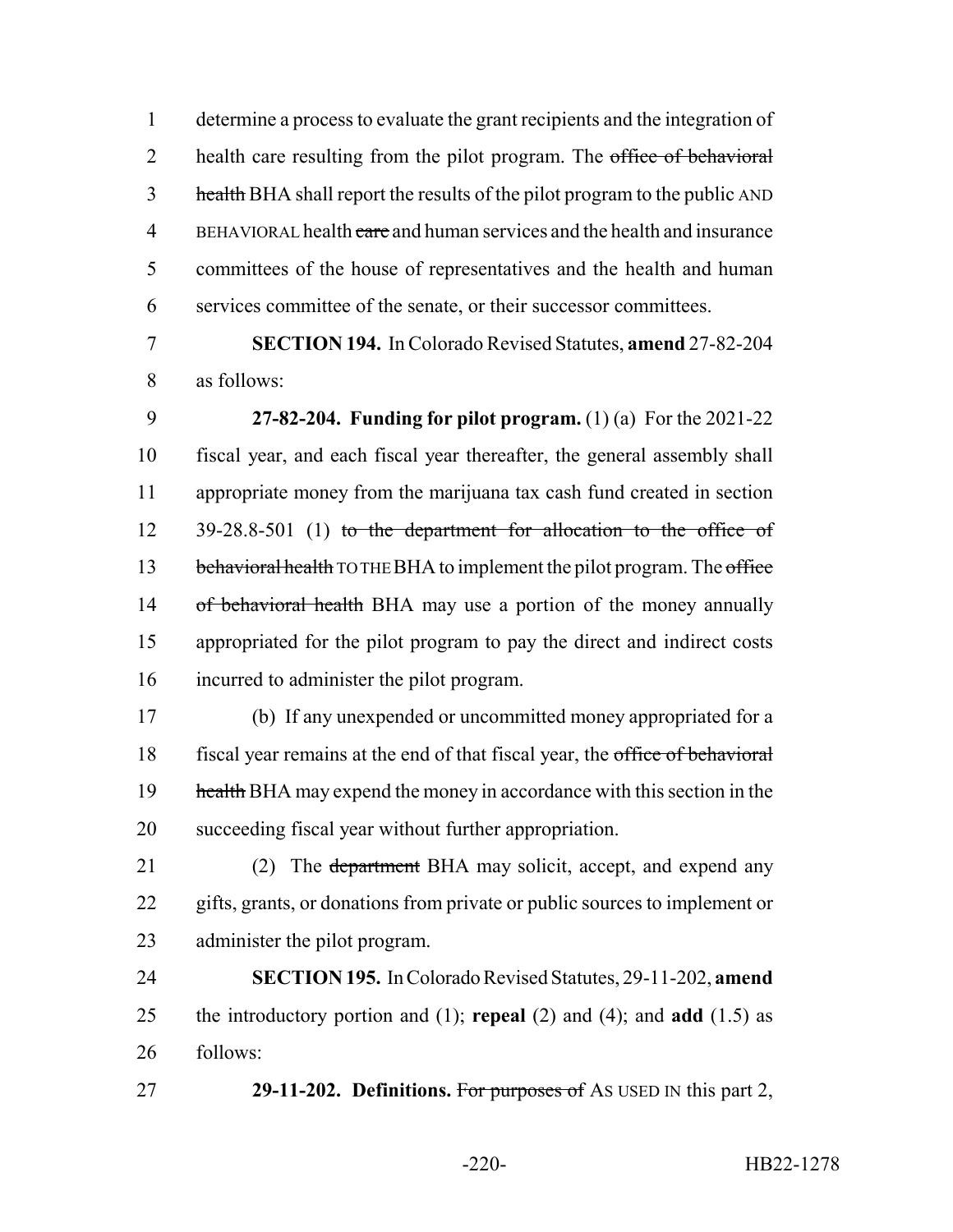unless the context otherwise requires:

2 (1) "Colorado 2-1-1 collaborative" means the group authorized by the public utilities commission to establish the provision of human 4 services referral services in the state of Colorado "BEHAVIORAL HEALTH ADMINISTRATION" OR "BHA" MEANS THE BEHAVIORAL HEALTH ADMINISTRATION ESTABLISHED IN SECTION 27-50-102.

 (1.5) "COLORADO 2-1-1 COLLABORATIVE" MEANS THE GROUP AUTHORIZED BY THE PUBLIC UTILITIES COMMISSION TO ESTABLISH THE PROVISION OF HUMAN SERVICES REFERRAL SERVICES IN THE STATE OF COLORADO.

 (2) "Department" means the department of human services created 12 in section 26-1-105.

 (4) "Office of behavioral health" means the office of behavioral 14 health in the department of human services.

 **SECTION 196.** In Colorado Revised Statutes, 29-11-203, **amend**  $(3.2)(a)$  as follows:

 **29-11-203. Human services referral service - immunity - grant - report - repeal.** (3.2) (a) During the 2023 legislative session, the 19 department BHA shall include in its report to the committees of reference pursuant to the "State Measurement for Accountable, Responsive, and Transparent (SMART) Government Act" hearing required by section 22 2-7-203 information from the office of behavioral health BHA regarding its contract with the Colorado 2-1-1 collaborative pursuant to subsection (3)(a) of this section prior to its repeal in 2022, and the impact of the statewide communication system on behavioral health referrals and access to behavioral health services and other resources.

**SECTION 197.** In Colorado Revised Statutes, 41-2-102, **amend**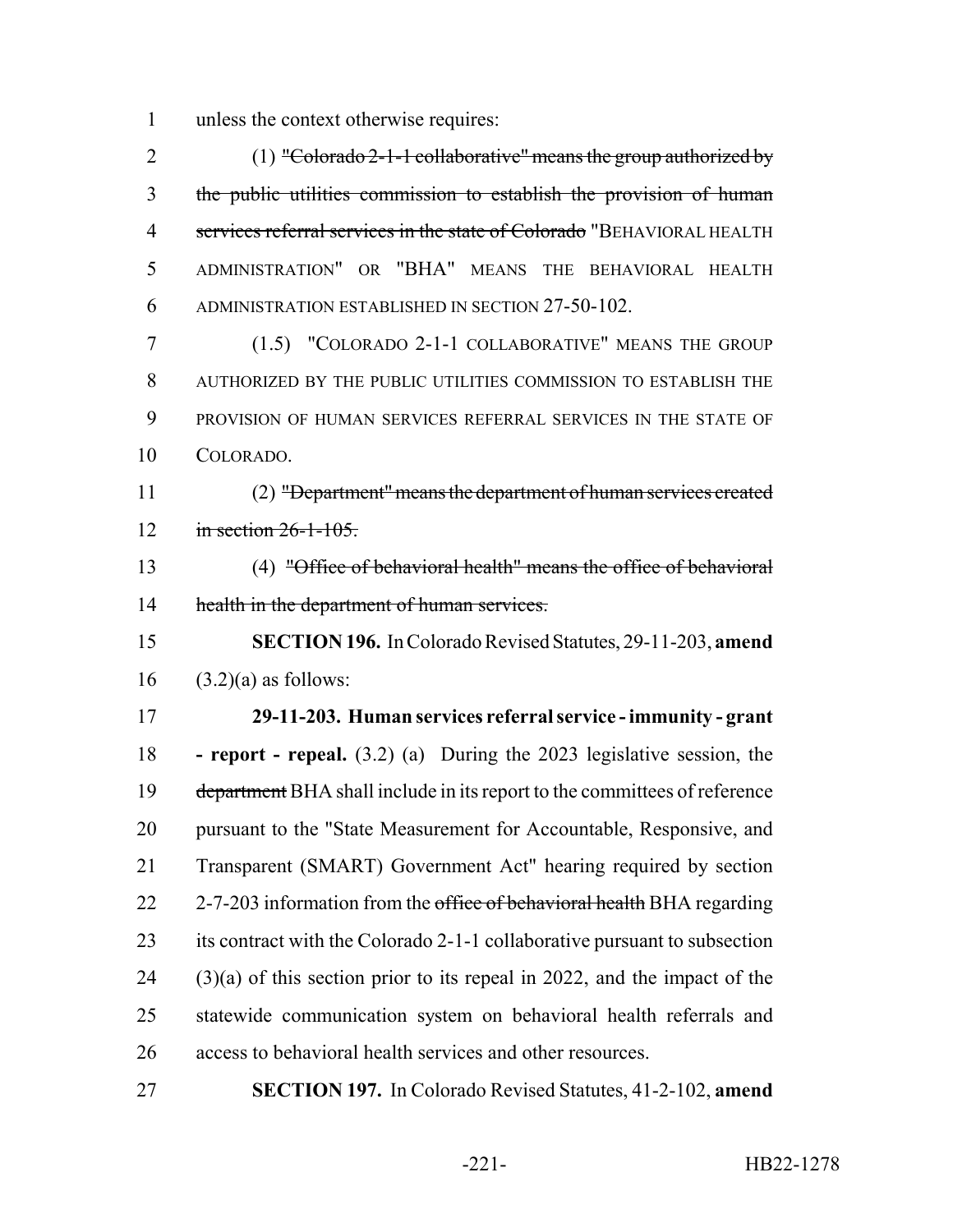(8) as follows:

 **41-2-102. Operating an aircraft under the influence - operating an aircraft with excessive alcohol content - tests - penalties - useful public service program - definition - repeal.** (8) The office of behavioral health ADMINISTRATION in the department of human services shall provide presentence alcohol and drug evaluations on all persons convicted of a violation of subsection (1) or (2) of this section, in the same manner as described in section 42-4-1301.3.

 **SECTION 198.** In Colorado Revised Statutes, 42-2-122, **amend**  $10 \quad (1)(i)$  as follows:

 **42-2-122. Department may cancel license - limited license for physical or mental limitations - rules.** (1) The department has the authority to cancel, deny, or deny the reissuance of any driver's or minor driver's license upon determining that the licensee was not entitled to the issuance for any of the following reasons:

 (i) Failure of the person to complete a level II alcohol and drug 17 education and treatment program certified by the office of behavioral health ADMINISTRATION in the department of human services pursuant to 19 section 42-4-1301.3, as required by section 42-2-126  $(4)(d)(II)(A)$  or  $42-2-132$  (2)(a)(II). The failure must be documented pursuant to section 42-2-144.

 **SECTION 199.** In Colorado Revised Statutes, 42-2-125, **amend** 23  $(1)(i)$  as follows:

 **42-2-125. Mandatory revocation of license and permit.** (1) The department shall immediately revoke the license or permit of any driver or minor driver upon receiving a record showing that the driver has:

(i) Been convicted of DUI, DUI per se, or DWAI and has two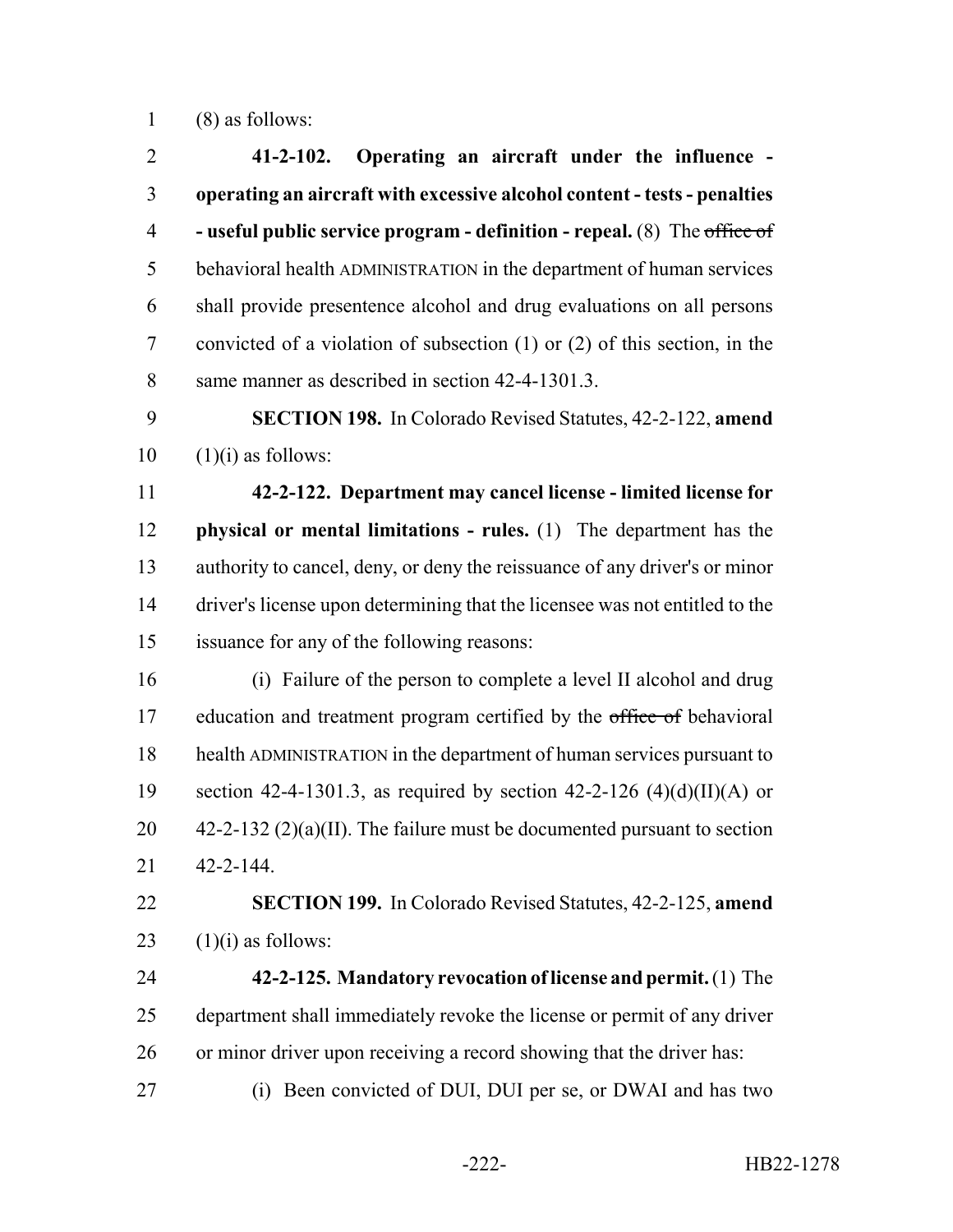previous convictions of any of those offenses. The department shall revoke the license of any driver for an indefinite period and only reissue it upon proof to the department that the driver has completed a level II 4 alcohol and drug education and treatment program certified by the office of behavioral health ADMINISTRATION in the department of human services pursuant to section 42-4-1301.3 and that the driver has demonstrated knowledge of the laws and driving ability through the regular motor vehicle testing process. The department shall not reissue the license in less than two years.

 **SECTION 200.** In Colorado Revised Statutes, 42-2-126, **amend** 11  $(4)(d)(II)$  as follows:

 **42-2-126. Revocation of license based on administrative determination.** (4) **Multiple restraints and conditions on driving privileges.** (d) (II) (A) If a person was driving with excess BAC and the person had a BAC that was 0.15 or more or if the person's driving record otherwise indicates a designation as a persistent drunk driver as defined 17 in section 42-1-102 (68.5), the department shall require the person to complete a level II alcohol and drug education and treatment program 19 certified by the office of behavioral health ADMINISTRATION in the department of human services pursuant to section 42-4-1301.3 as a condition to restoring driving privileges to the person and, upon the restoration of driving privileges, shall require the person to hold a restricted license requiring the use of an ignition interlock device 24 pursuant to section  $42-2-132.5$  (1)(a)(II).

 (B) If a person seeking reinstatement is required to complete, but 26 has not yet completed, a level II alcohol and drug education and treatment program, the person shall file with the department proof of current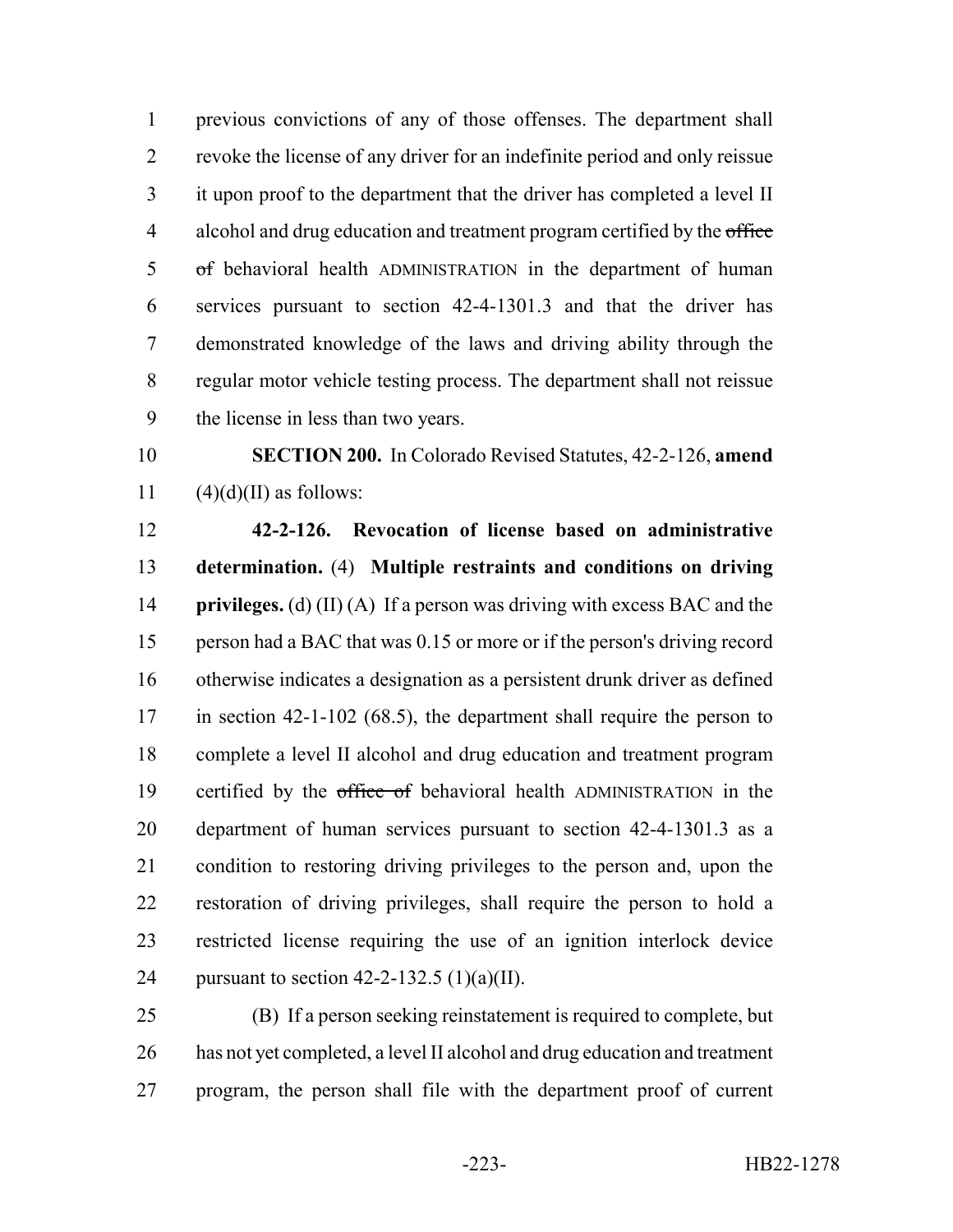enrollment in a level II alcohol and drug education and treatment program 2 certified by the office of behavioral health ADMINISTRATION in the department of human services pursuant to section 42-4-1301.3, on a form approved by the department.

 **SECTION 201.** In Colorado Revised Statutes, 42-2-127, **amend** 6  $(14)(a)(I)(A)$  as follows:

 **42-2-127. Authority to suspend license - to deny license - type of conviction - points.** (14) (a) (I) If there is no other statutory reason for denial of a probationary license, any individual who has had a license suspended by the department because of, at least in part, a conviction of 11 an offense specified in subsection (5)(b) of this section may be entitled to a probationary license pursuant to subsection (12) of this section for the purpose of driving for reasons of employment, education, health, or alcohol and drug education or treatment, but:

 (A) If ordered by the court that convicted the individual, the individual shall enroll in a program of driving education or alcohol and 17 drug education and treatment certified by the office of behavioral health ADMINISTRATION in the department of human services; and

 **SECTION 202.** In Colorado Revised Statutes, 42-2-132, **amend** 20  $(2)(a)(II)$  and  $(2)(a)(III)$  as follows:

 **42-2-132. Period of suspension or revocation.** 22 (2) (a)  $(II)$  (A) Following the period of revocation set forth in this subsection (2), the department shall not issue a new license unless and until it is satisfied that the person has demonstrated knowledge of the laws and driving ability through the appropriate motor vehicle testing process, and that the person whose license was revoked pursuant to section 42-2-125 for a second or subsequent alcohol- or drug-related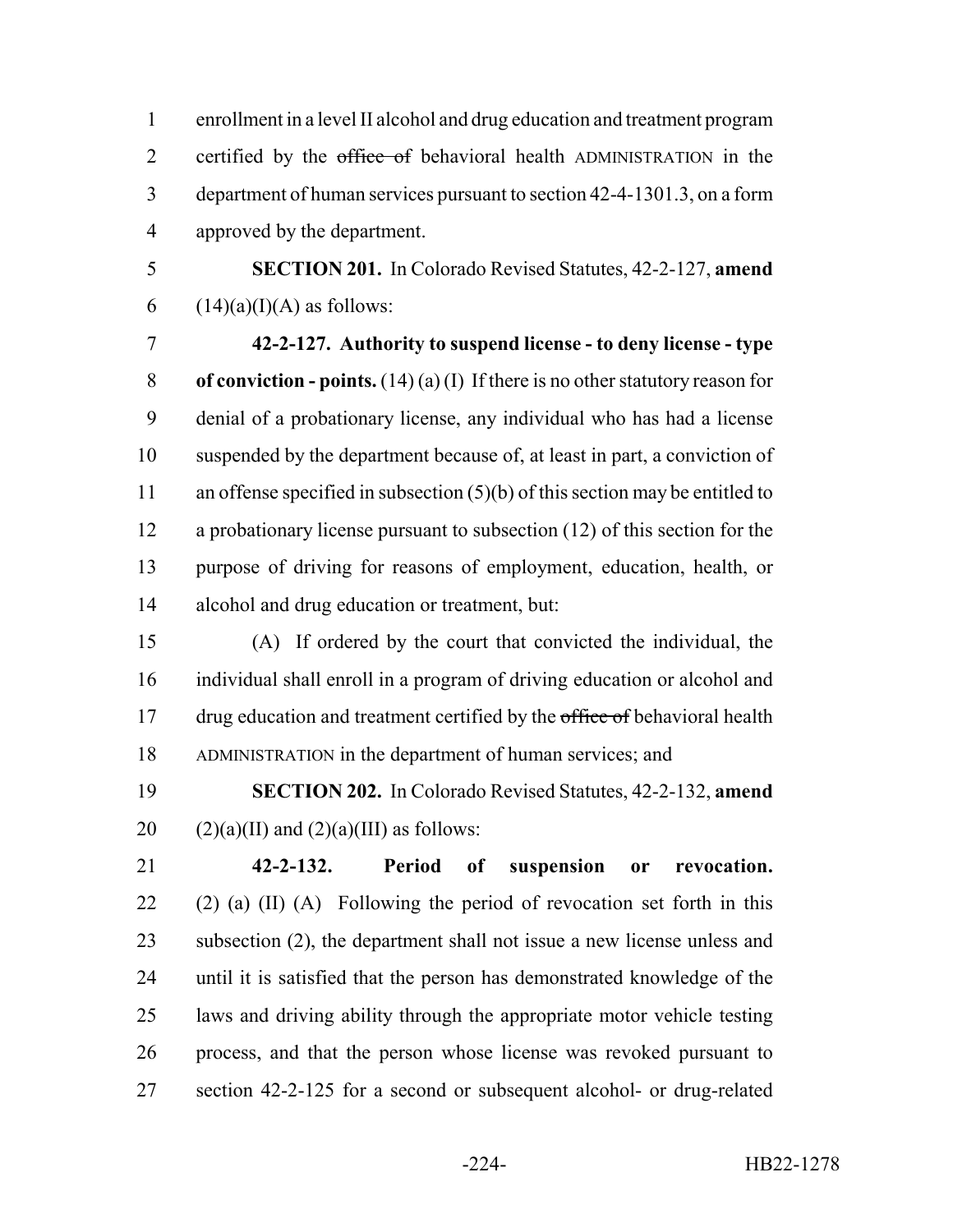driving offense has completed not less than a level II alcohol and drug 2 education and treatment program certified by the office of behavioral health ADMINISTRATION in the department of human services pursuant to section 42-4-1301.3.

 (B) If the person was in violation of section 42-2-126 (3)(a) and the person had a BAC that was 0.15 or more at the time of driving or within two hours after driving, or if the person's driving record otherwise indicates a designation as a persistent drunk driver as defined in section 42-1-102 (68.5), the department shall require the person to complete a level II alcohol and drug education and treatment program certified by the 11 office of behavioral health ADMINISTRATION in the department of human services pursuant to section 42-4-1301.3, and, upon the restoration of driving privileges, shall require the person to hold a restricted license requiring the use of an ignition interlock device pursuant to section  $42 - 2 - 132.5$  (1)(a)(II).

 (C) If a person seeking reinstatement has not completed the 17 required level II alcohol and drug education and treatment program, the person shall file with the department proof of current enrollment in a level II alcohol and drug education and treatment program certified by the 20 office of behavioral health ADMINISTRATION in the department of human services pursuant to section 42-4-1301.3, on a form approved by the department.

 (III) In the case of a minor driver whose license has been revoked as a result of one conviction for DUI, DUI per se, DWAI, or UDD, the minor driver, unless otherwise required after an evaluation made pursuant to section 42-4-1301.3, must complete a level I alcohol and drug 27 education program certified by the office of behavioral health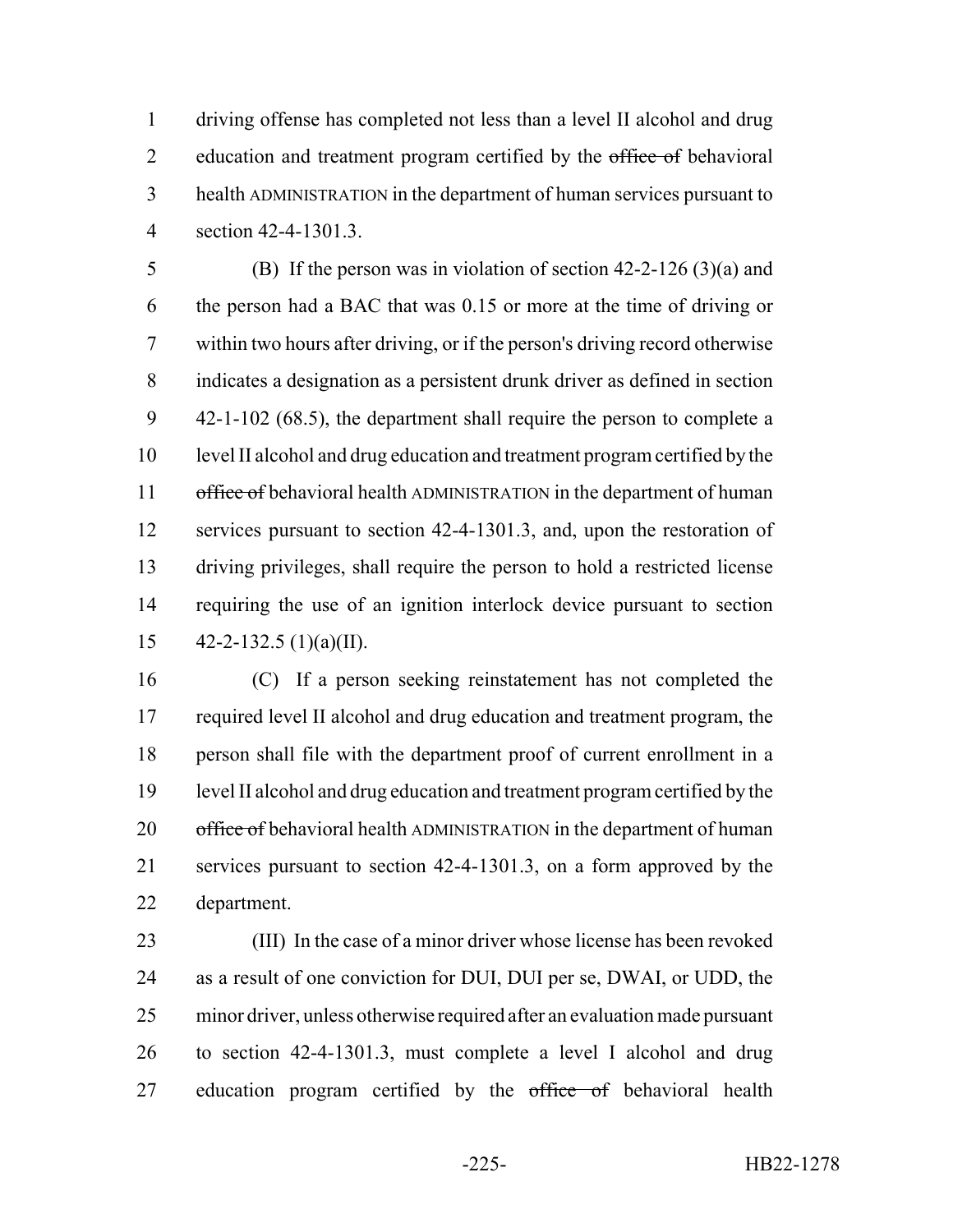ADMINISTRATION in the department of human services.

 **SECTION 203.** In Colorado Revised Statutes, 42-2-144, **amend** (1) as follows:

 **42-2-144. Reporting by certified level II alcohol and drug education and treatment program providers - notice of administrative remedies against a driver's license - rules.** (1) The department shall require all providers of level II alcohol and drug 8 education and treatment programs certified by the office of behavioral health ADMINISTRATION in the department of human services pursuant to section 42-4-1301.3 to provide quarterly reports to the department about each person who is enrolled and who has filed proof of such enrollment 12 with the department as required by section  $42-2-126$  (4)(d)(II).

 **SECTION 204.** In Colorado Revised Statutes, 42-4-1301.3, **amend** (3)(c)(IV), (4)(a), and (4)(b) as follows:

 **42-4-1301.3. Alcohol and drug driving safety program - definition.** (3) (c) (IV) For the purpose of this section, "alcohol and drug driving safety education or treatment" means either level I or level II 18 education or treatment programs approved by the office of behavioral health ADMINISTRATION in the department of human services. Level I programs are short-term, didactic education programs. Level II programs are therapeutically oriented education, long-term outpatient, and comprehensive residential programs. The court shall instruct a defendant sentenced to level I or level II programs to meet all financial obligations of the programs. If the financial obligations are not met, the program shall 25 notify the sentencing court for the purpose of collection or review and further action on the defendant's sentence. Nothing in this section prohibits treatment agencies from applying to the state for money to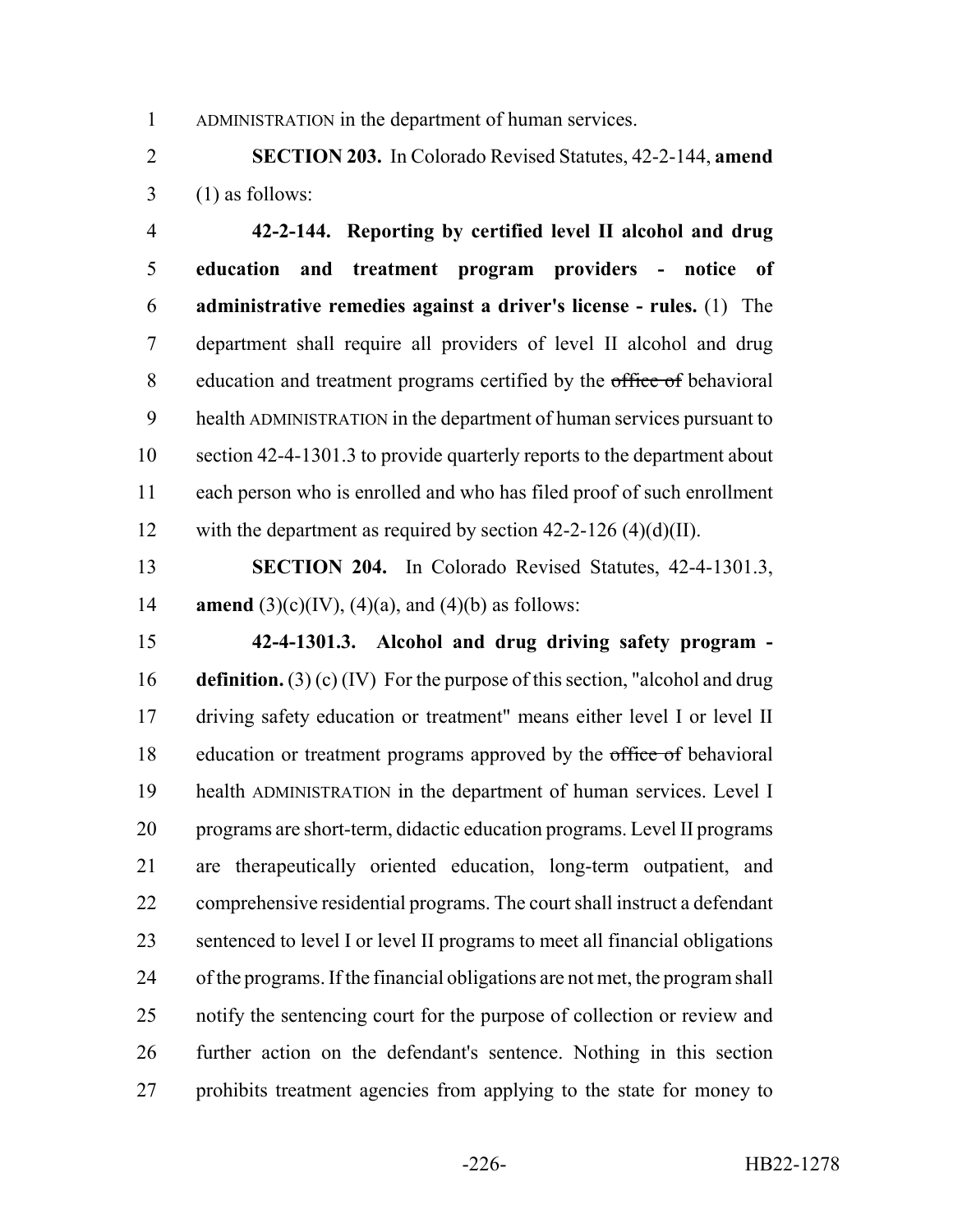recover the costs of level II treatment for defendants determined indigent by the court.

 (4) (a) There is created an alcohol and drug driving safety program fund in the office of the state treasurer, referred to in this subsection (4) as the "fund". The fund consists of money deposited in it 6 as directed by this subsection  $(4)(a)$ . The assessment in effect on July 1, 7 1998, remains in effect unless the judicial department and the office of behavioral health ADMINISTRATION in the department of human services have provided the general assembly with a statement of the cost of the program, including costs of administration for the past and current fiscal year to include a proposed change in the assessment. The general assembly shall then consider the proposed new assessment and approve the amount to be assessed against each person during the following fiscal year in order to ensure that the alcohol and drug driving safety program established in this section is financially self-supporting. Any adjustment in the amount to be assessed must be noted in the appropriation to the 17 judicial department and the office of behavioral health ADMINISTRATION in the department of human services as a footnote or line item related to this program in the general appropriation bill. The state auditor shall periodically audit the costs of the programs to determine that they are reasonable and that the rate charged is accurate based on these costs. Any other fines, fees, or costs levied against a person are not part of the program fund. The court shall transmit to the state treasurer the amount assessed for the alcohol and drug evaluation to be credited to the fund. Fees charged pursuant to section 27-81-106 (1) to approved alcohol and drug treatment facilities that provide level I and level II programs as 27 provided in subsection  $(3)(c)$  of this section must be transmitted to the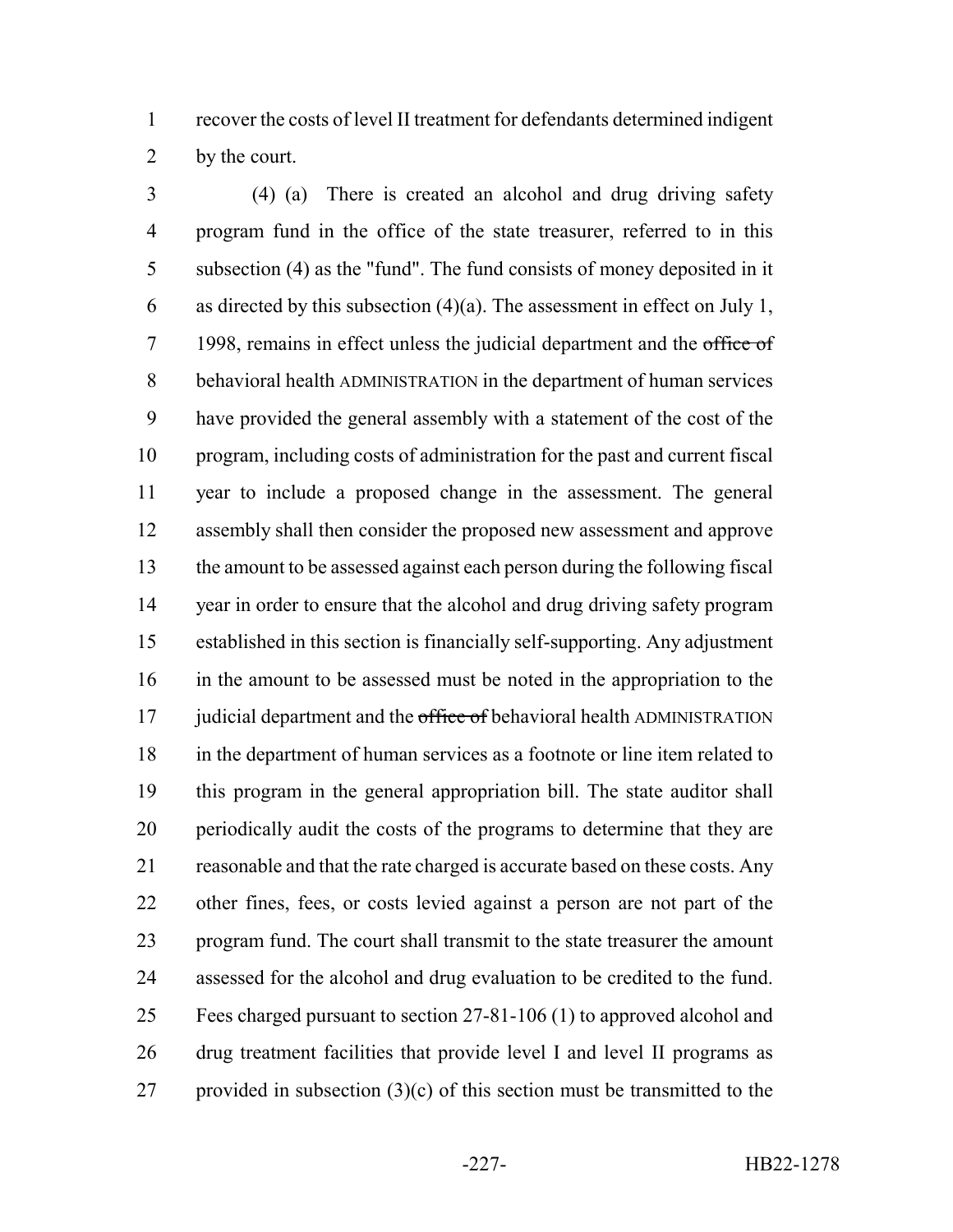state treasurer, who shall credit the fees to the fund. Upon appropriation by the general assembly, the money must be expended by the judicial 3 department and the office of behavioral health ADMINISTRATION in the department of human services for the administration of the alcohol and drug driving safety program. In administering the alcohol and drug driving safety program, the judicial department is authorized to contract with any agency for any services the judicial department deems necessary. Money deposited in the fund remains in the fund to be used for the purposes set forth in this section and must not revert or transfer to the general fund except by further act of the general assembly.

 (b) The judicial department shall ensure that qualified personnel 12 are placed in the judicial districts. The judicial department and the office of behavioral health ADMINISTRATION in the department of human services shall jointly develop and maintain criteria for evaluation techniques, treatment referral, data reporting, and program evaluation.

 **SECTION 205.** In Colorado Revised Statutes, 42-4-1306, **amend** (3)(a)(VI) introductory portion as follows:

 **42-4-1306. Colorado task force on drunk and impaired driving - creation - legislative declaration.** (3) (a) The task force shall consist of:

21 (VI) Two representatives appointed by the executive director of 22 COMMISSIONER OF THE BEHAVIORAL HEALTH ADMINISTRATION IN the department of human services with the following qualifications:

 **SECTION 206.** In Colorado Revised Statutes, 43-4-402, **amend** 25  $(2)(a)$  as follows:

 **43-4-402. Source of revenues - allocation of money.** (2) (a) The general assembly shall make an annual appropriation out of the money in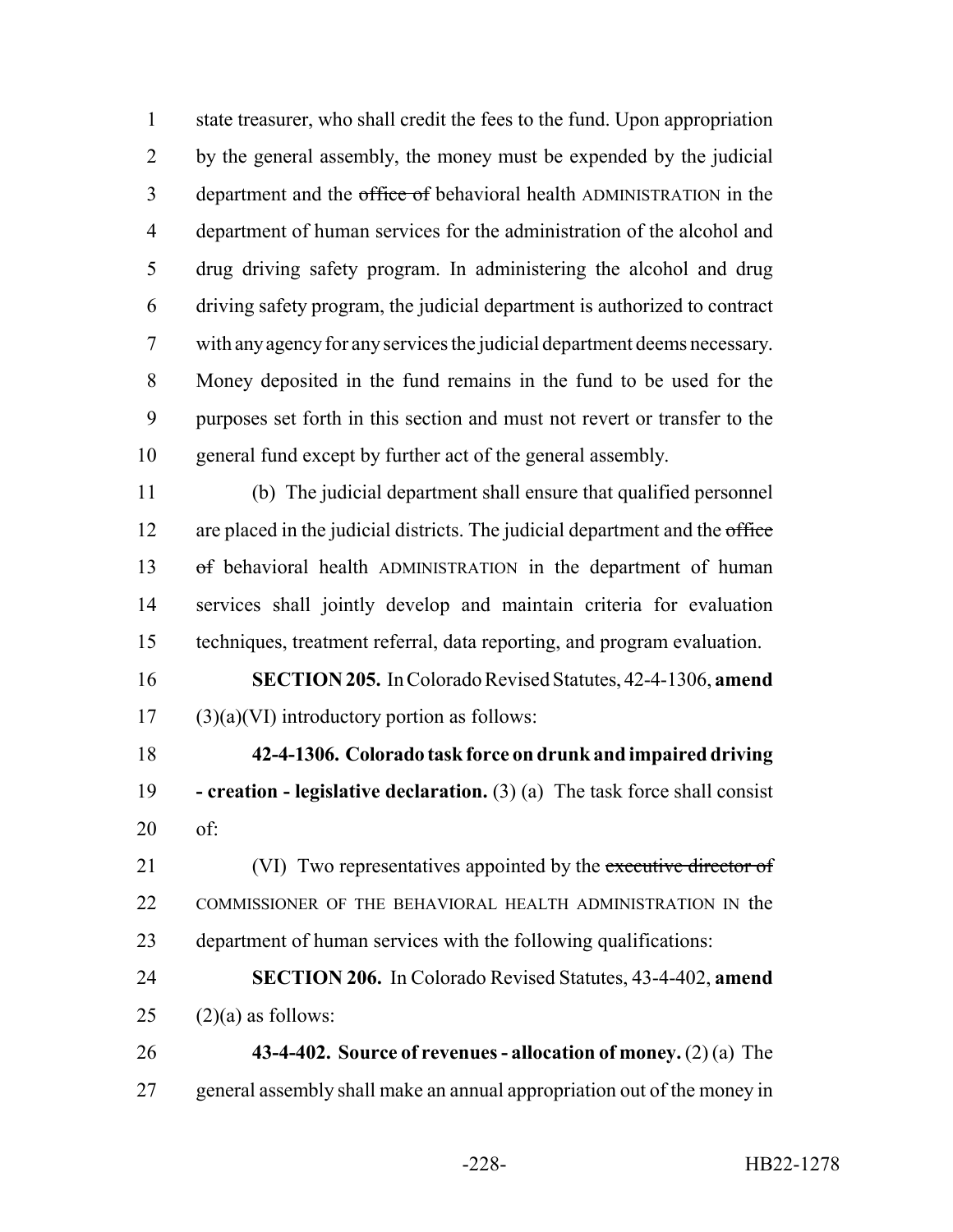the fund to the department of public health and environment in an amount sufficient to pay for the costs of evidential breath alcohol testing, including any education needs associated with testing, and implied consent specialists, the costs of which were previously paid out of the highway users tax fund. The general assembly shall also make an annual appropriation out of the money in the fund to the Colorado bureau of investigation to pay for the costs of toxicology laboratory services, including any education needs associated with the services. Of the money remaining in the fund, eighty percent shall be deposited in a special drunken driving account in the fund, which account is created, and be available immediately, without further appropriation, for allocation by the transportation commission to the office of transportation safety. The office of transportation safety shall allocate the money in accordance with 14 the provisions of section 43-4-404 (1) and (2). The remaining twenty 15 percent shall be appropriated by the general assembly to the office of behavioral health ADMINISTRATION in the department of human services, 17 which shall use the money for the purposes stated in section 43-4-404 (3). 18 The office of transportation safety and the office of behavioral health ADMINISTRATION in the department of human services may use amounts 20 from the money allocated or appropriated to them by this subsection (2) as necessary for the purpose of paying the costs incurred by the office of 22 transportation safety and the office of behavioral health ADMINISTRATION in administering the programs established pursuant to this part 4; except 24 that neither the office of transportation safety nor the office of behavioral health ADMINISTRATION may use for the purposes of this part 4 an amount exceeding eight percent of the money allocated or appropriated.

**SECTION 207.** In Colorado Revised Statutes, 43-4-404, **amend**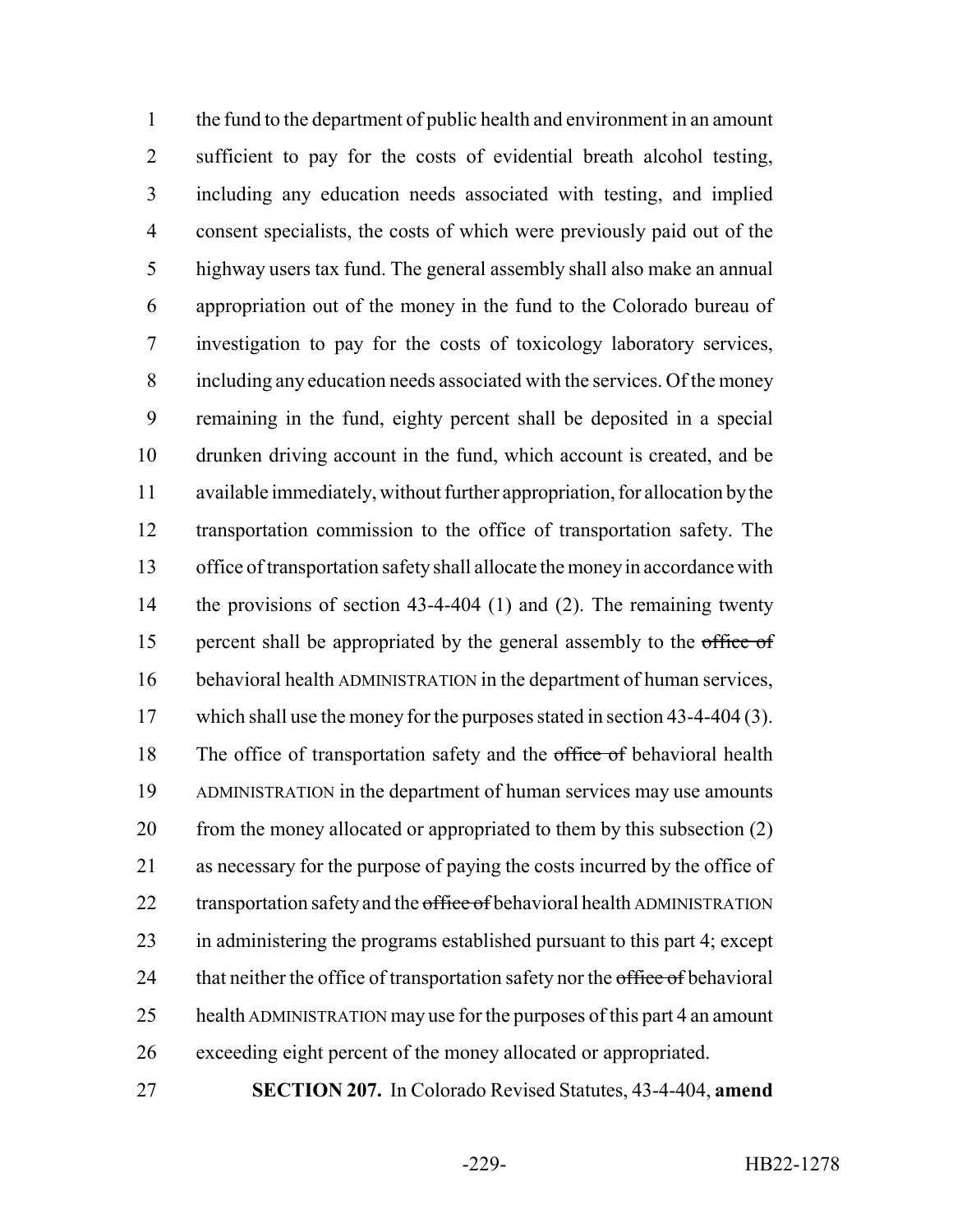(3) as follows:

 **43-4-404. Formula for allocation of money - rules.** (3) The 3 money in the fund appropriated to the office of behavioral health ADMINISTRATION in the department of human services pursuant to section 43-4-402 (2) must be used to establish a statewide program for the prevention of driving after drinking, including educating the public in the problems of driving after drinking; training teachers, health professionals, and law enforcement in the dangers of driving after drinking; preparing and disseminating educational materials dealing with the effects of alcohol and other drugs on driving behavior; and preparing and disseminating education curriculum materials for use at all school levels. 12 The office of behavioral health ADMINISTRATION in the department of human services is authorized to contract with a qualified private corporation to provide all or part of these services and to establish standards for the program.

 **SECTION 208.** In Colorado Revised Statutes, 44-30-1301, **amend** (2)(b)(I) and (2)(b)(II) introductory portion as follows:

 **44-30-1301. Definitions - local government limited gaming impact fund - rules - report - legislative declaration - repeal.** (2) (b) (I) For the 2008-09 fiscal year and each fiscal year thereafter, the 21 executive director COMMISSIONER of the BEHAVIORAL HEALTH ADMINISTRATION IN THE department of human services shall use the money in the gambling addiction account to award grants for the purpose of providing gambling addiction counseling services to Colorado residents and to provide gambling addiction treatment training to staff at nonprofit community mental health centers or clinics as defined in section 27 27-66-101. The department of human services BEHAVIORAL HEALTH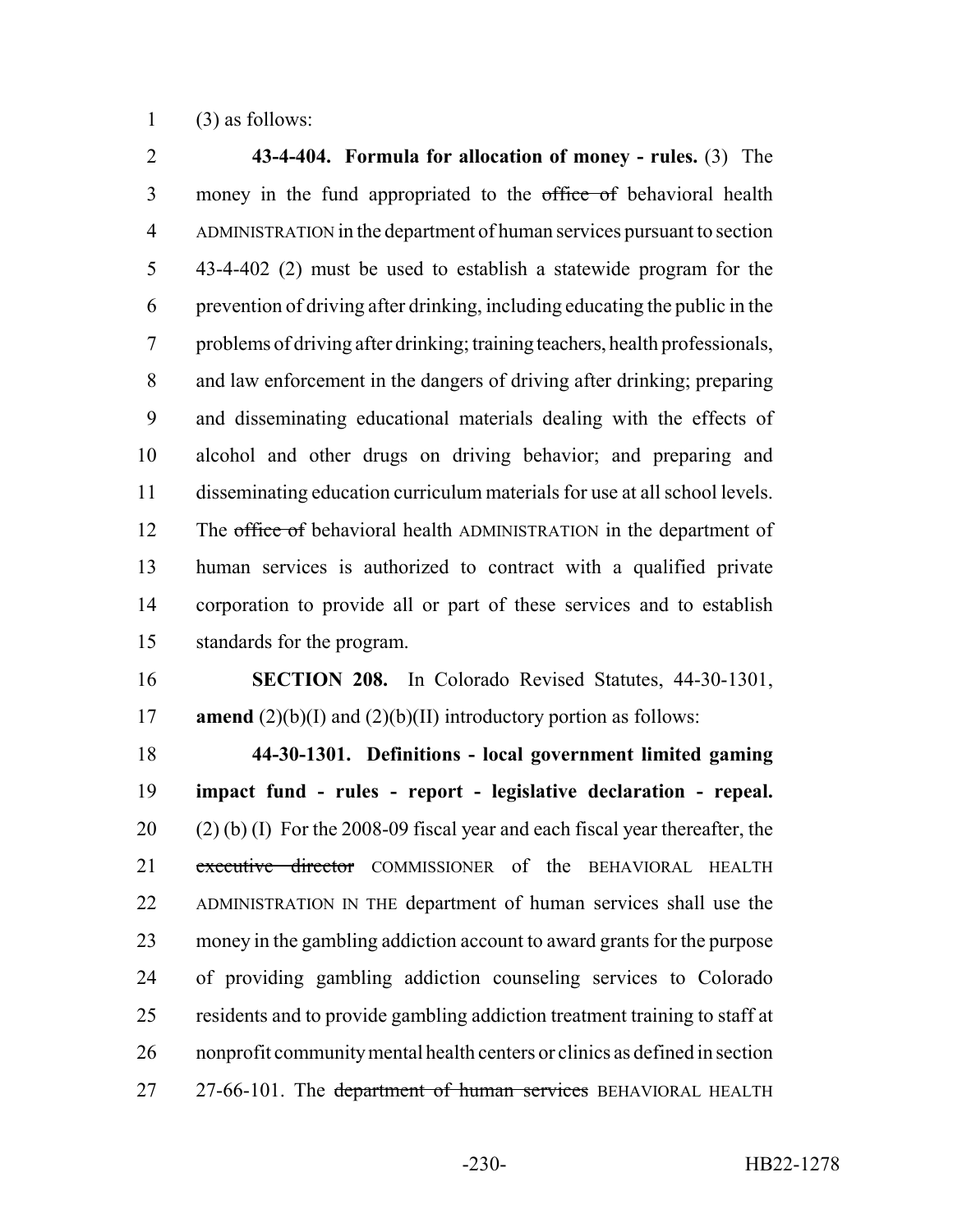ADMINISTRATION may use a portion of the money in the gambling 2 addiction account, not to exceed ten percent in the 2008-09 fiscal year 3 and five percent in each fiscal year thereafter, to cover the department's ADMINISTRATION'S direct and indirect costs associated with administering 5 the grant program authorized in this subsection  $(2)(b)$ . The executive director of the department of human services COMMISSIONER OF THE ADMINISTRATION shall award grants to state or local public or private entities or programs that provide gambling addiction counseling services and that have or are seeking nationally accredited gambling addiction 10 counselors. The executive director of the department of human services COMMISSIONER OF THE ADMINISTRATION shall award ten percent of the money in the gambling addiction account in grants to addiction counselors who are actively pursuing national accreditation as gambling 14 addiction counselors. In order to qualify for an accreditation grant, an 15 addiction counselor applicant must provide sufficient proof that he or she THE APPLICANT has completed at least half of the counseling hours 17 required for national accreditation. The executive director of the 18 department of human services COMMISSIONER OF THE ADMINISTRATION shall adopt rules establishing the procedure for applying for a grant from the gambling addiction account, the criteria for awarding grants and prioritizing applications, and any other provision necessary for the administration of the grant applications and awards. Neither the entity, program, or gambling addiction counselor providing the gambling addiction counseling services nor the recipients of the counseling services need to be located within the jurisdiction of an eligible local governmental entity in order to receive a grant or counseling services. At 27 the end of a fiscal year, all unexpended and unencumbered money in the